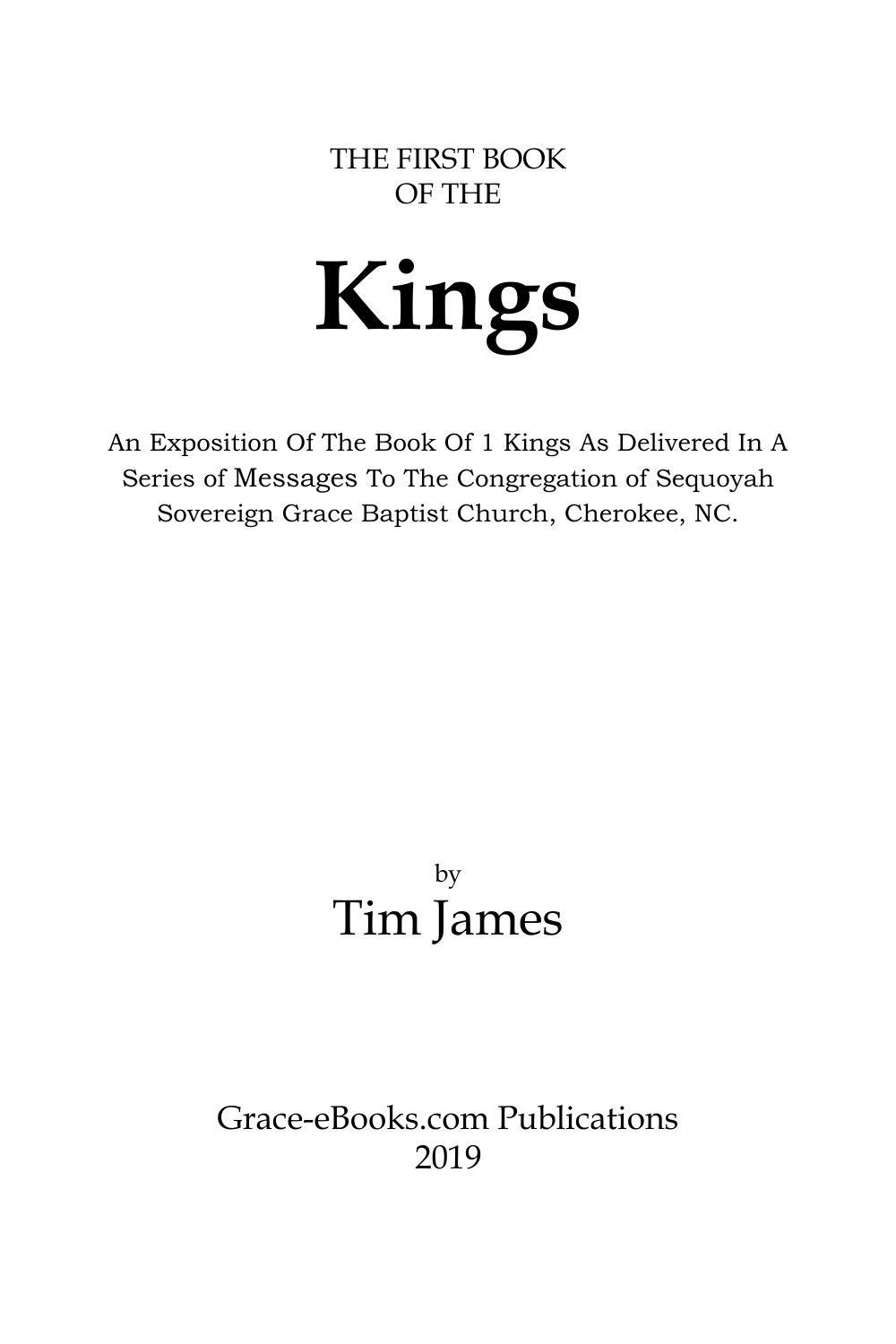Copyright © 2019 by Tim James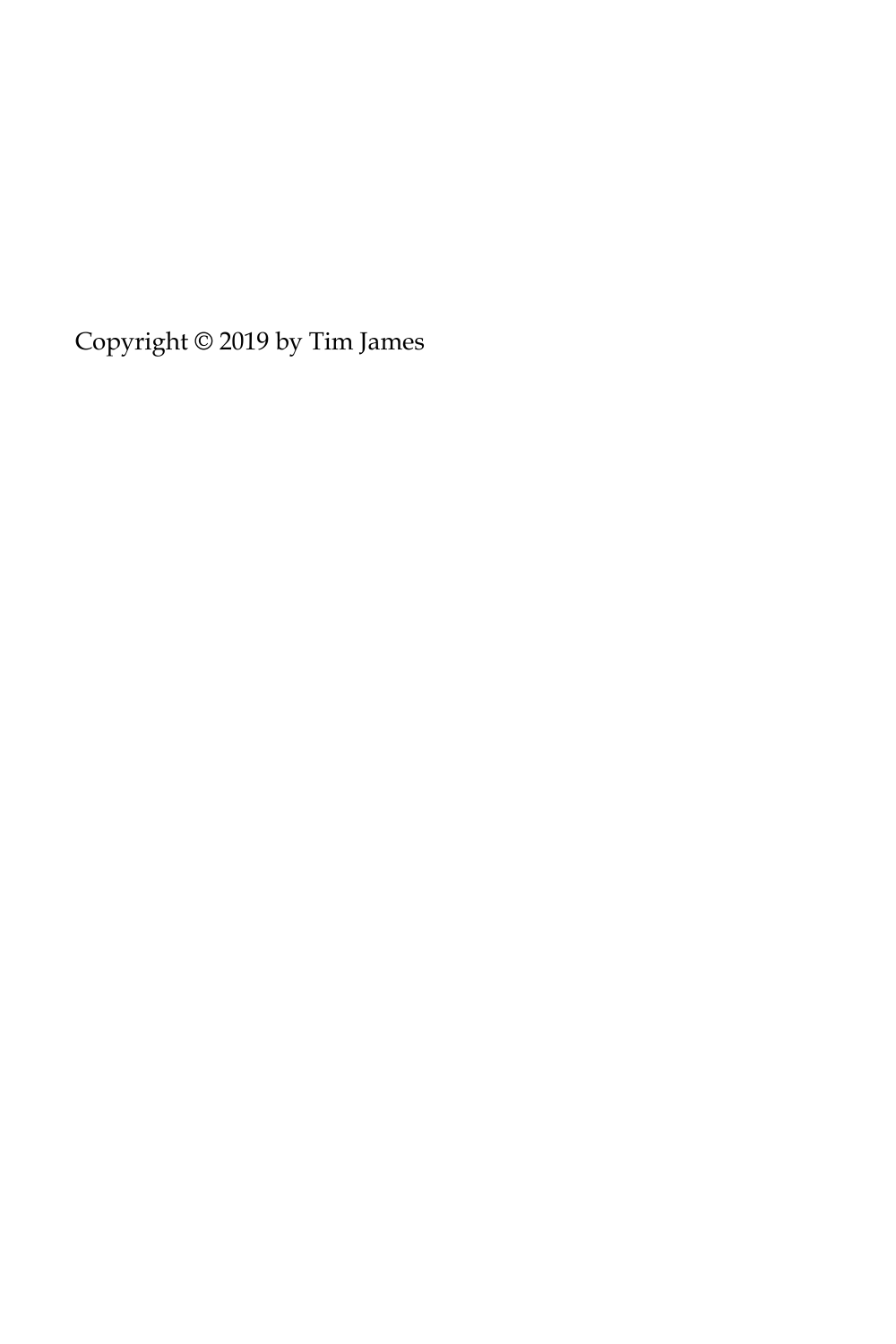## **A NOTE FROM THE PUBLISHER**

Let the reader be cautioned that the following material is the unedited, verbatim personal notes used to preach a series of messages on the book of 1 Kings. It was never intended or even expected that these notes would be published or seen by anyone else. Therefore, expect to find errors in punctuation, spelling, style and some marginal and parenthetical notes which have no explanation.

However, even in this unedited format, the material is readable, simple, and profound and will prove useful to anyone who wants to gain a better insight into the book of 1 Kings. For this reason, they are added to the library of works available on the Grace-ebooks.com website.

Grace-eBooks.com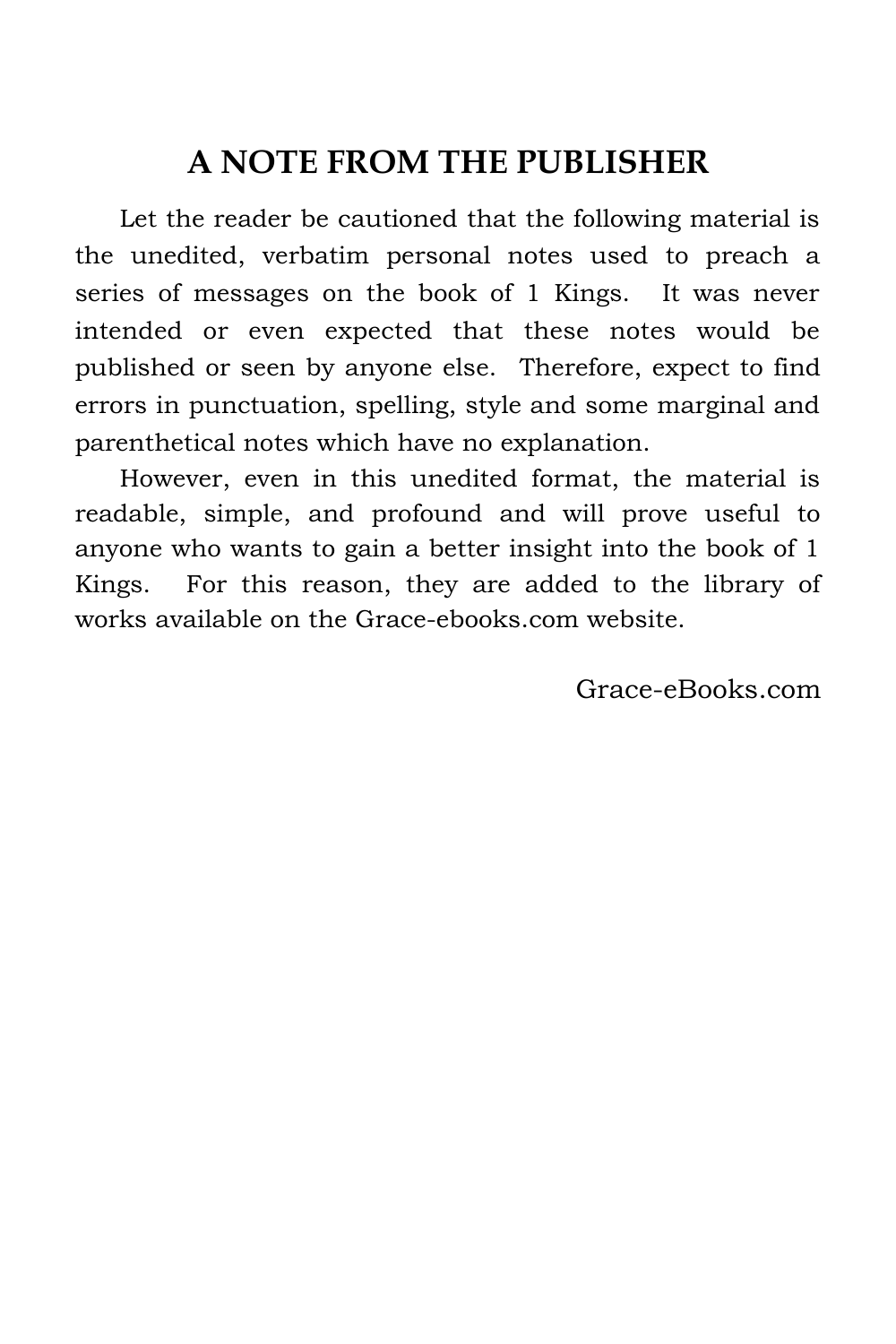### **MEDICINE**

#### **I Kings 1:1-4**

1, Now king David was old and stricken in years; and they covered him with clothes, but he gat no heat. 2, Wherefore his servants said unto him, Let there be sought for my lord the king a young virgin: and let her stand before the king, and let her cherish him, and let her lie in thy bosom, that my lord the king may get heat. 3, So they sought for a fair damsel throughout all the coasts of Israel, and found Abishag a Shunammite, and brought her to the king. 4, And the damsel was very fair, and cherished the king, and ministered to him: but the king knew her not.

Without a doubt this passage has been a point of controversy among commentators. I read five different authors on this subject and I found little or no agreement about this incident that took place in the late days of David. This young virgin is brought in to give David what physicians in later years would call "native warmth or native heat." This was a viable prescription for the chills of old age. Friar Bacon's "*Cures for Old Age*" prescribed this treatment, and the fact is that body heat is a reasonable treatment for being cold (Ecc. 4:11). Some have said that this was an untoward thing that David did. Some make Abishag to be David's concubine or wife. Others paint her in a much less flattering manner. Gill asserts that since it is recorded that David knew her not (as a man knows a woman), that this proved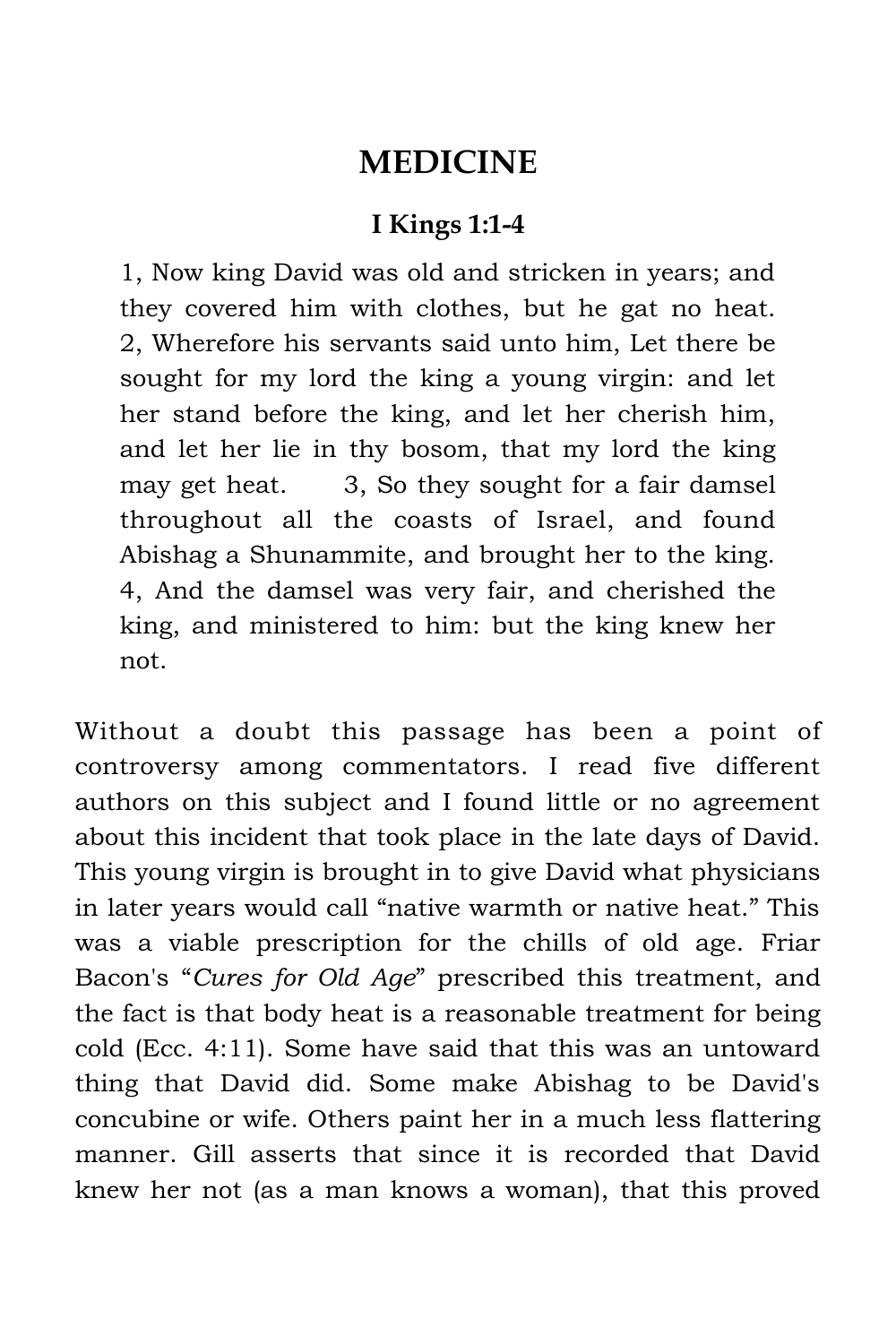that she was his wife. Some commentators spend time on the frailty that comes with advanced age, asserting that the weakness that attends the aged body makes resistance to suggestions more difficult because of the fortitude that is required to engage in argument. It is very clear that though David was worn out in his body, his mind was plenty sharp, as we will see in his words to Solomon and the minute· and intricate details of the logistics of acquiring the materials for the temple that Solomon was to build. His body is worn out but his head is just fine.

A few things are evident here. First, this was an accepted medical practice then and is still employed today so there is no evidence that David was opposed to it. Secondly, this was not done at David's bidding and the fact that those who chose this young woman chose her because she was virgin and very comely certainly suggests that they intended for her to be more that mere medicine. Thirdly, though they would not have done this without David's permission, the only thing we truly have from David in this episode is the concise declaration, "but the king knew her not." The insertion of this fact preceded by the conjunction "but" reveals the intentions of those who brought Abishag to him, except for keeping him warm, were thwarted. What we will find in the events that follow is that Abishag will be perhaps unwittingly involved in efforts at a failed political coup de tat by the hands of Adonijah, Joab and Abiathar the high priest and even Bathsheba. "Woe unto him that striveth against his Maker." Whether this young woman was part of that scheme must be left to speculation but there is no doubt that she, wittingly or unwittingly, was used by those who opposed God and His anointed king, Solomon. Adonijah, a son of David, a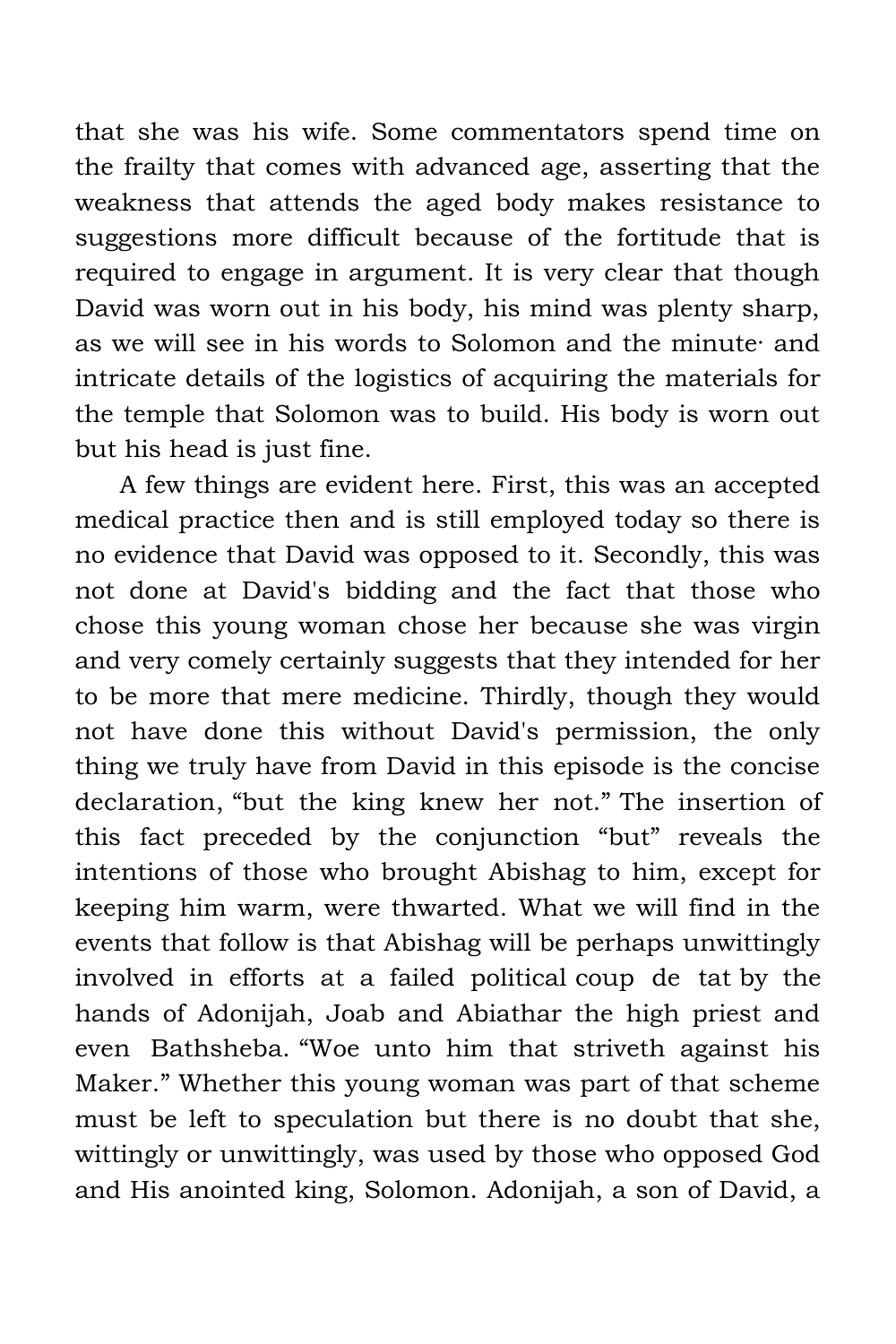failed usurper and ersatz king tired to get Abishag to be his wife and it cost him his life at the command of Solomon (1 Kings 2:13-25). Abishag's life is recorded in just a few verses in Holy Writ. !f she was considered David's wife or concubine it is not declared. What is declared and what makes her to be, if a wife, one in name only is that the marriage was never consummated—"but the king knew her not." Her function in the end of David's days was that of a nurse. The Holy Spirit inspired these words to be recorded and we thus know that these words, in some manner, are "the things of Christ" shown to the church. This is type and picture of some aspect of Christ and His church (John 5:39, Luke 24:27, 44-45).

Keeping that in mind, what does this passage teach us? As I pondered this passage, two things kept coming to my mind. First. There is the fact that David's body was weak but his mind was strong. Secondly, the matter-of-fact statement at the end of this entire episode, "but the king knew her not" is worthy of more than historical comment.

This passage begins with the description of David's physical condition. He is said to be old and stricken in years. He was, at this time, about 70 years old (Ps. 90:10). As for David, it wasn't the years but the mileage. His life had been one of battle after battle, a continual warfare with only brief respites—the sword had never left his hand. He was weary and worn and as is the case with a long life attended by continual battle the body is cold. The cold is an inward cold, one that much clothing and blankets cannot fix. David's body must be considered in its entirety and in doing so I think we can see Christ and his church, that mystical entity wherein Christ is the head and the church is His body (Eph. 1:22-23; Coll. 1:18). Just as David was weak and worn in his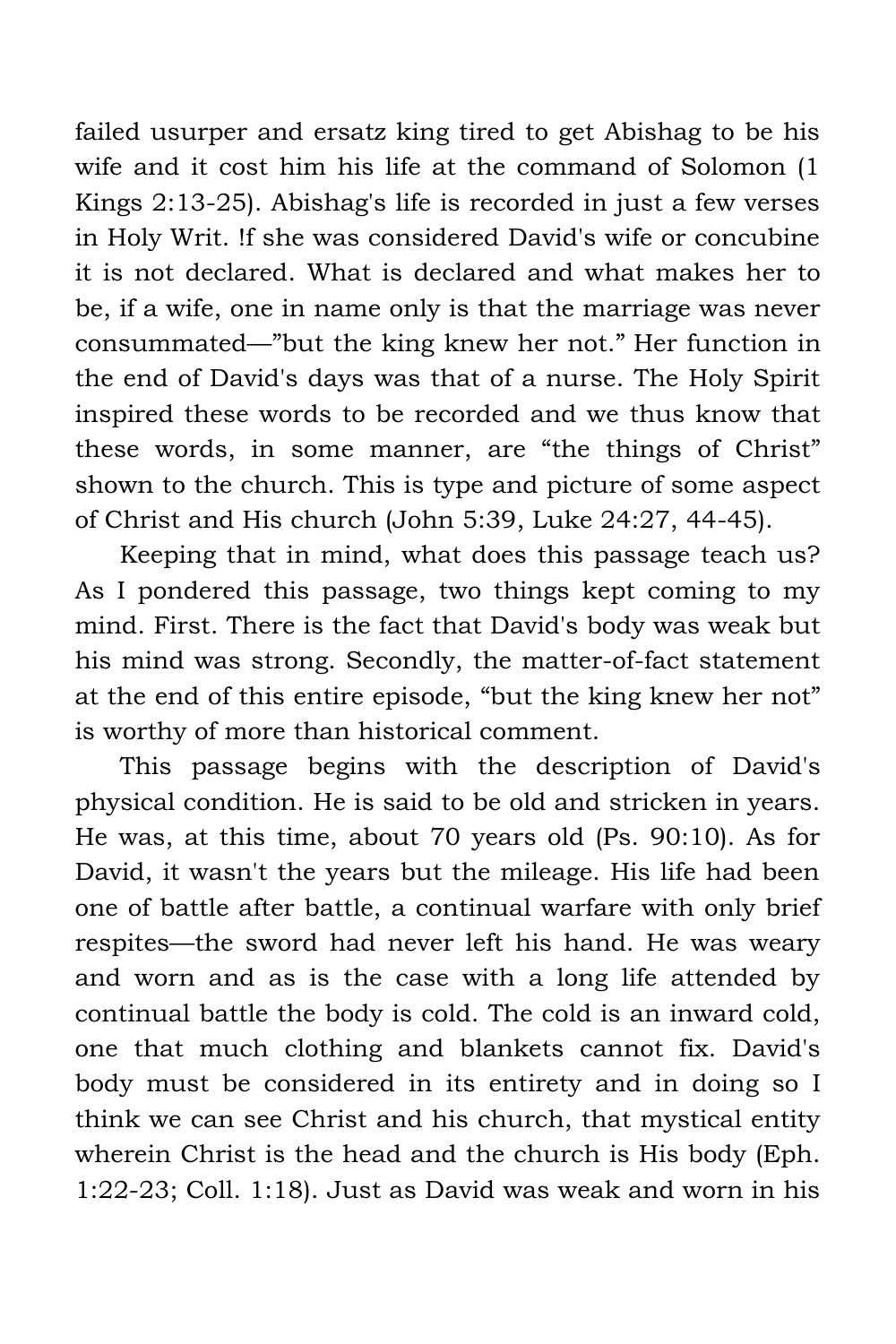body but full of strength in his head, so is the body of Christ. A short perusal of the history of the church reveals that she is often weary and weak and even cold (Rev. 2:4; 3:15-16). Declarations of the churches inward struggles, war waged against thoughts that rise against God and strongholds that defy God and must be brought down, are the estate of the body of Christ. The carnal mind and heart that resides in every believer, though subdued by the Spirit, continually wars against the Spirit of the believer. Admonitions such as "be not weary in well doing", "faint not" "strength is found in weakness" and warnings such as "the love of many shall wax cold" reveal that the affliction of David is typical of the church throughout her history. Thank the Lord that He is the head of the church, His body, and He has taken His power unto Himself and has reigned.

The remedy for this coldness, this affliction, as I said, was a common prescription. Put a warm body with a cold one for heat. The servants of David, clearly with David's consent, drafted this young beauty into the service of the king. Her job was to cherish him (cheer his countenance, serve him, minister to him in his affliction) and to lie with him to warm his cold frame. Who are the Lord's servants? The universe and all that is therein are his servants Ps. 24:1; John 17:2). Biblical history reveals that the Lord used infidels to be of comfort and help to his people—Cyrus was raised up to deliver Israel but died and infidel. Pharaoh loved Joseph and was used to preserve Israel and grow them into a nation, but died and infidel, Belshazzar loved Daniel, and here these servants of David are used to comfort him. Christ has power over all flesh and has throughout history raised up men and kingdoms to protect and serve the church.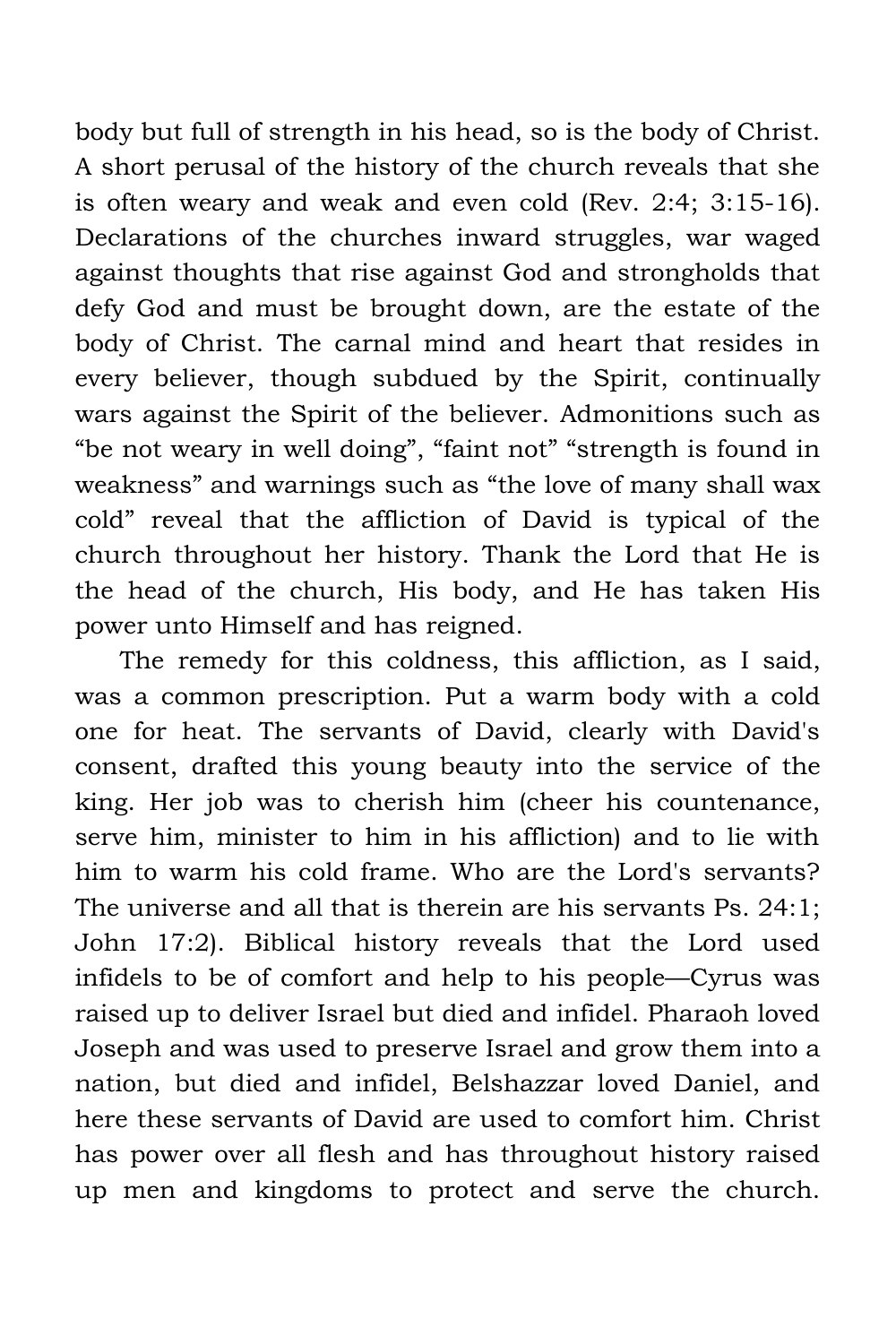There are tares among the wheat but they serve a purpose and are not discovered until the judgment. Everything that takes place on this earth is for the good of the elect (Is. 43:1- 4; 61:5). This fair young woman cherished and ministered to the affliction of the king's body.

The thing that teaches us that she is typical of the world in service of the church is the statement that declared the nature and extent of the relationship between the fair maiden and David— "but the king knew her not." He had not chosen her for his wife. One thing that is paramount in the word of God is that Christ knows and has always known His bride. The language of the effect of the Gospel is the language of intimate knowledge (1 Pet. 1:23-25; Romans 8:29) It is to those who speak in His name, do wonders in His name, cast out demons in His name that He says "I never knew you." But this can never be said of the elect, the church, the bride of Christ (2 Tim. 2:16-19).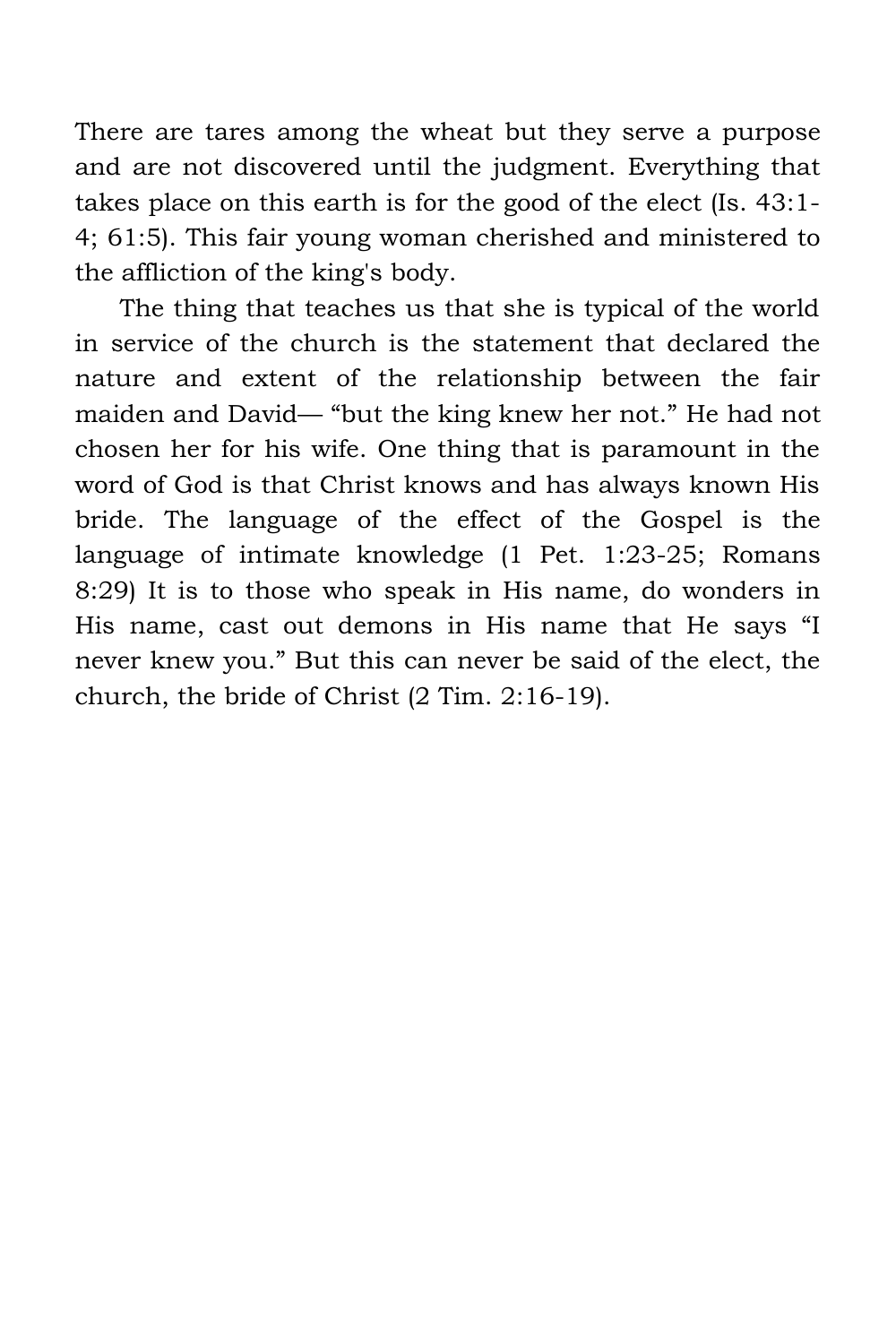## **A VAIN THING**

**I Kings 1:5-31**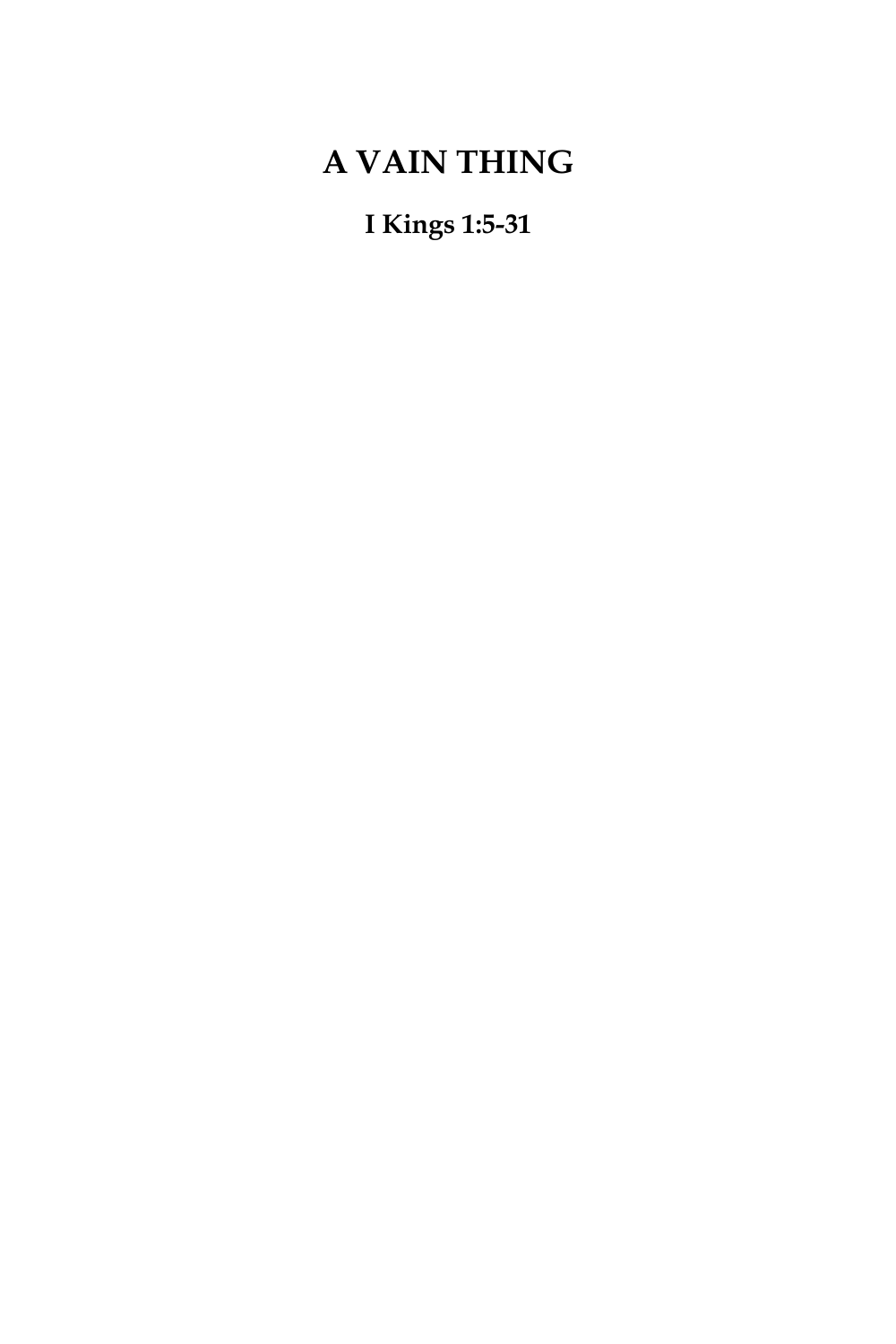5, Then Adonijah the son of Haggith exalted himself, saying, I will be king: and he prepared him chariots and horsemen, and fifty men to run before him. 6, And his father had not displeased him at any time in saying, Why hast thou done so? and he also was a very goodly man; and his mother bare him after Absalom. 7, And he conferred with Joab the son of Zeruiah, and with Abiathar the priest: and they following Adonijah helped him. 8, But Zadok the priest, and Benaiah the son of Jehoiada, and Nathan the prophet, and Shimei, and Rei, and the mighty men which belonged to David, were not with Adonijah. 9, And Adonijah slew sheep and oxen and fat cattle by the stone of Zoheleth, which is by Enrogel, and called all his brethren the king's sons, and all the men of Judah the king's servants: 10, But Nathan the prophet, and Benaiah, and the mighty men, and Solomon his brother, he called not. 11, Wherefore Nathan spake unto Bathsheba the mother of Solomon, saying, Hast thou not heard that Adonijah the son of Haggith doth reign, and David our lord knoweth it not? 12, Now therefore come, let me, I pray thee, give thee counsel, that thou mayest save thine own life, and the life of thy son Solomon. 13, Go and get thee in unto king David, and say unto him, Didst not thou, my lord, O king, swear unto thine handmaid, saying, Assuredly Solomon thy son shall reign after me, and he shall sit upon my throne? why then doth Adonijah reign? 14, Behold, while thou yet talkest there with the king, I also will come in after thee, and confirm thy words.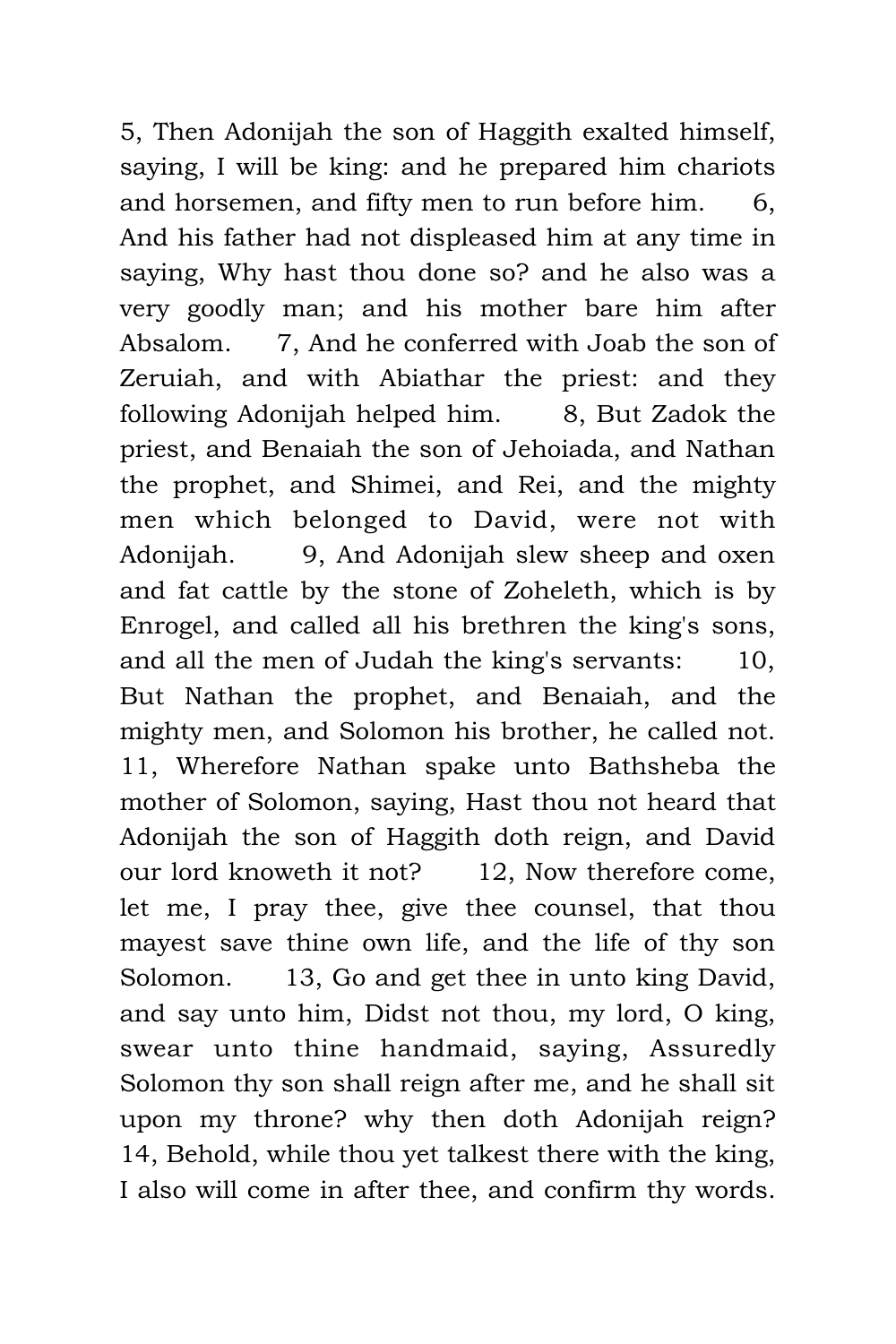15, And Bathsheba went in unto the king into the chamber: and the king was very old; and Abishag the Shunammite ministered unto the king. 16, And Bathsheba bowed, and did obeisance unto the king. And the king said, What wouldest thou? 17, And she said unto him, My lord, thou swarest by the LORD thy God unto thine handmaid, saying, Assuredly Solomon thy son shall reign after me, and he shall sit upon my throne. 18, And now, behold, Adonijah reigneth; and now, my lord the king, thou knowest it not: 19, And he hath slain oxen and fat cattle and sheep in abundance, and hath called all the sons of the king, and Abiathar the priest, and Joab the captain of the host: but Solomon thy servant hath he not called. 20, And thou, my lord, O king, the eyes of all Israel are upon thee, that thou shouldest tell them who shall sit on the throne of my lord the king after him. 21, Otherwise it shall come to pass, when my lord the king shall sleep with his fathers, that I and my son Solomon shall be counted offenders. 22, And, lo, while she yet talked with the king, Nathan the prophet also came in. 23, And they told the king, saying, Behold Nathan the prophet. And when he was come in before the king, he bowed himself before the king with his face to the ground. 24, And Nathan said, My lord, O king, hast thou said, Adonijah shall reign after me, and he shall sit upon my throne? 25, For he is gone down this day, and hath slain oxen and fat cattle and sheep in abundance, and hath called all the king's sons, and the captains of the host, and Abiathar the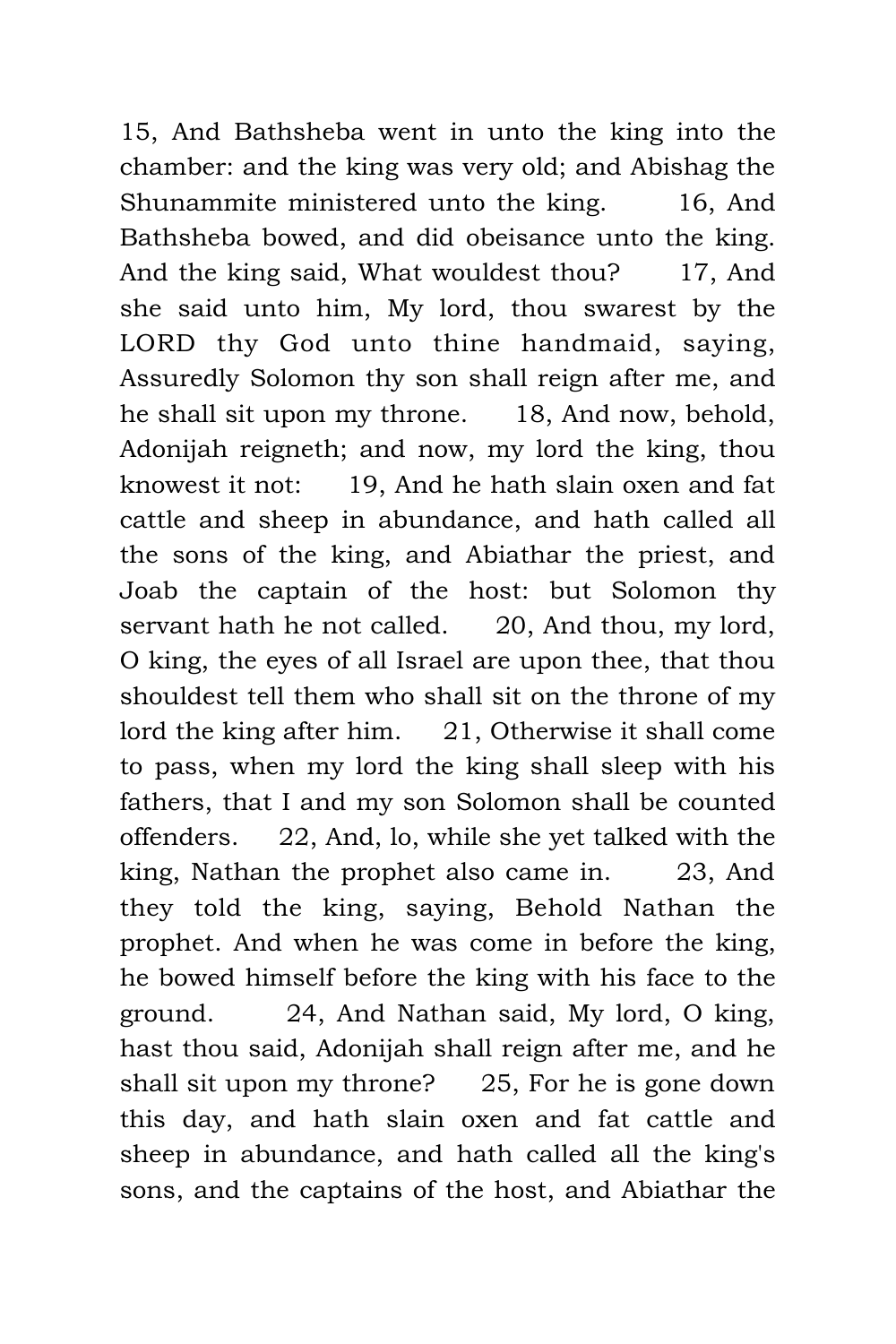priest; and, behold, they eat and drink before him, and say, God save king Adonijah. 26, But me, even me thy servant, and Zadok the priest, and Benaiah the son of Jehoiada, and thy servant Solomon, hath he not called. 27, Is this thing done by my lord the king, and thou hast not shewed it unto thy servant, who should sit on the throne of my lord the king after him? 28, Then king David answered and said, Call me Bathsheba. And she came into the king's presence, and stood before the king. 29, And the king sware, and said, As the LORD liveth, that hath redeemed my soul out of all distress, 30, Even as I sware unto thee by the LORD God of Israel, saying, Assuredly Solomon thy son shall reign after me, and he shall sit upon my throne in my stead; even so will I certainly do this day. 31, Then Bathsheba bowed with her face to the earth, and did reverence to the king, and said, Let my lord king David live for ever.

Centuries ago, there was a mighty warrior-king who despised the name of Christ and those who followed Him. He made it his life's goal and promised his kingdom that he would rid the earth of the name of Christ. He refused to even say the name of Christ but rather referred to our Lord sarcastically as "that Nazarene." He had some success in persecuting Christians and striking fear in the hearts of those that loved "that Nazarene." One day in the midst of the battle, he was unhorsed when an enemy javelin pierced his bosom. As he lay dying in the dirt, his life's blood pouring out on the ground, he grabbed a handful of mud, mud formed by the mixture of his own blood with the sand. Lifting that handful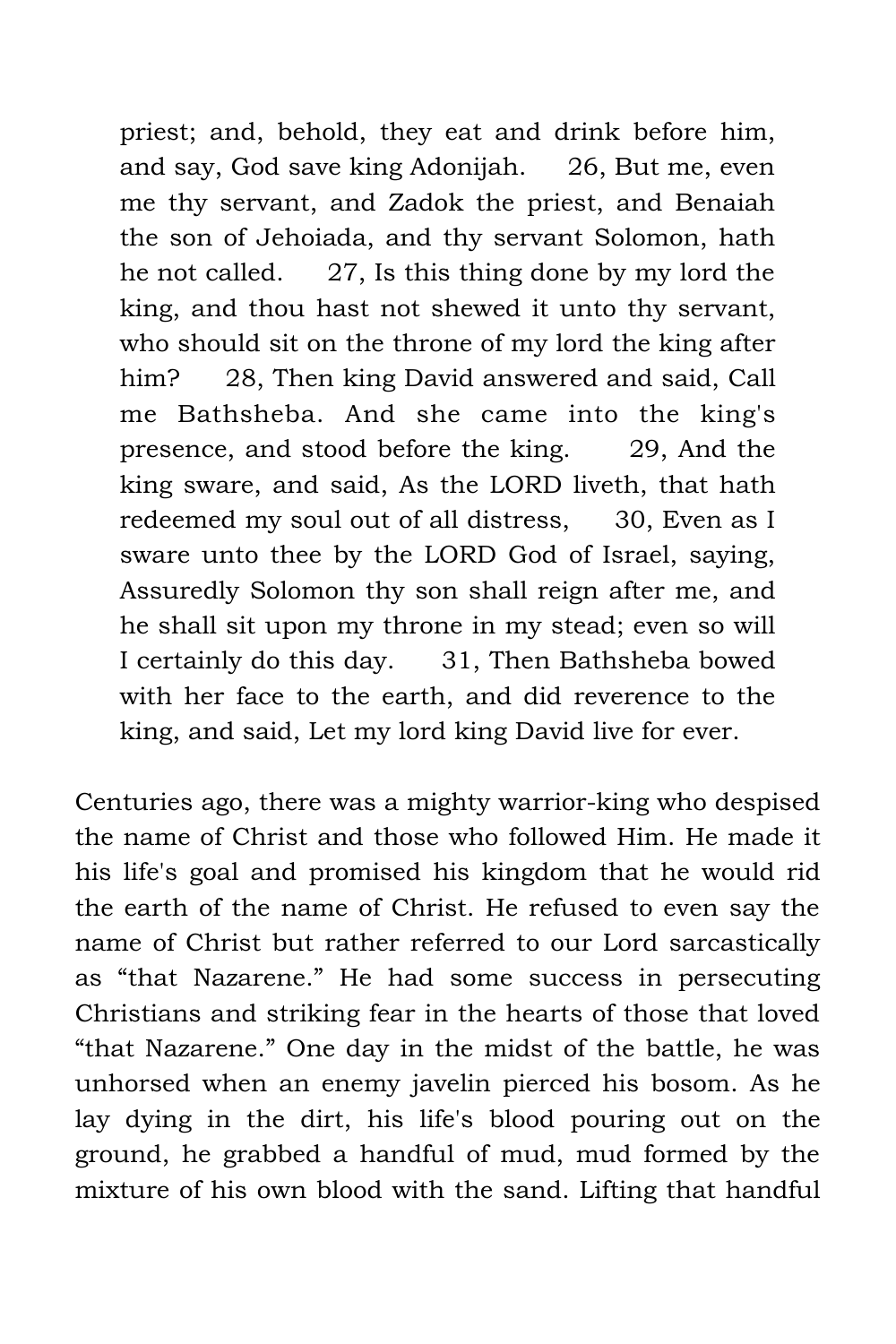of earth and life toward the sky, with his last breath he shouted to the heavens, "Oh Nazarene, Thou has conquered!" The Lord said, through the mouth of David, "man is a lie and lighter than vanity." Solomon, considering man and all his labors cried, "All is vanity." When the Lord prophesied of the gathering of men against His Christ, he said, "Why do the people imagine a vain thing." Since our father, and federal head Adam did eat of the fruit of the tree of the knowledge of good and evil, the source of all natural rebellion and the universal plague of the human character is vanity. Religion spends its time and energy in a false premise. Not only is the premise against Scripture, they are actually deceiving themselves, being false to themselves. They speak in terms of a cooperative effort between men and God, but the fact is, man cares not for cooperation; he wants sovereignty. He wants a life where he is god (Ps. 14:1—no God for me." No matter what form rebellion takes, whether societal evil, criminal activity, theological heresy or any of a myriad of sins, the core motive is, "No God for me." Man does not merely want to be God, he intrinsically thinks that he is God and spends his life trying to manipulate events to prove his right to the title (v. 5c marg.).

The passage we will consider tonight is a treatise on the utter stupidity and gross vanity that is revealed when a potsherd strives against its Maker (Psa. 33:10-11). Adonijah, Absalom's brother follows in his brother's footsteps. He is the worm who would be king. He knows, as does all of Israel, that God has purposed that Solomon would occupy David's throne when David rested with the fathers, but just as Absalom had his own designs, so does Adonijah (2 Sam. 15:10; I Kings 1:7-9, 25).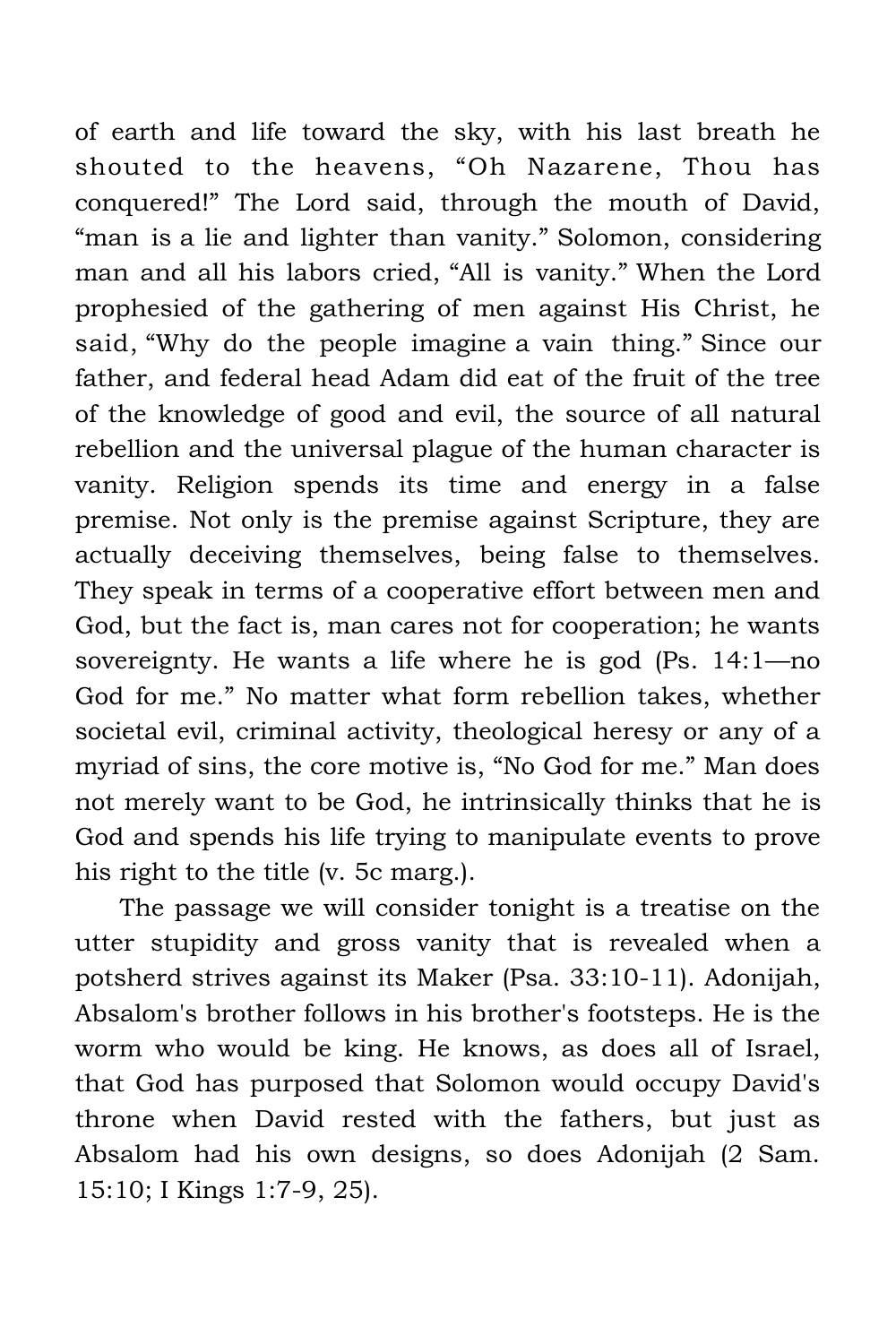There are some elemental truths set forth in this passage, some things that teach and admonish us. First, in verse 6, bad parenting is declared as something of a reason for the ease with which Adonijah made his wretched choice. It is apparent that David did not chastise him at all, "his father did not displease him at any time." Regardless of David's reason for the absence of discipline, the core principle was that David did not love him, as he ought (Heb. 12:5-6). It is also evident that Adonijah was probably a handful because of the declaration that

David had not said to him "Why has that done so." The admonition is plain, children often need correction, and it is a good parent who exercises discipline, as it is needed.

Secondly, another very good principle is set forth. Nathan's plan to inform David of Adonijah's insurrection and declare the urgency of getting Solomon anointed was a cooperative effort between he and Bathsheba, Solomon's mother. The reason that Nathan did it this way was not because he believed that there is strength in numbers or because he feared that David would not believe him or Bathsheba if they approached David with the news alone. 1st. An accusation against a brother shall not be received except in the presence of two or three witnesses (1 Tim. 5:19). This is always a good practice and has, over the years, stopped the mouth of rumormongers and gossipers. 2nd. The use of two witnesses was to establish the severity of Adonijah's rebellion (Deut. 17:6). 3rd. It is no small thing that in this Gospel Age, the end times, the Lord had established His truth in the mouth of two witnesses, His Gospel and His church (Rev. 11:13).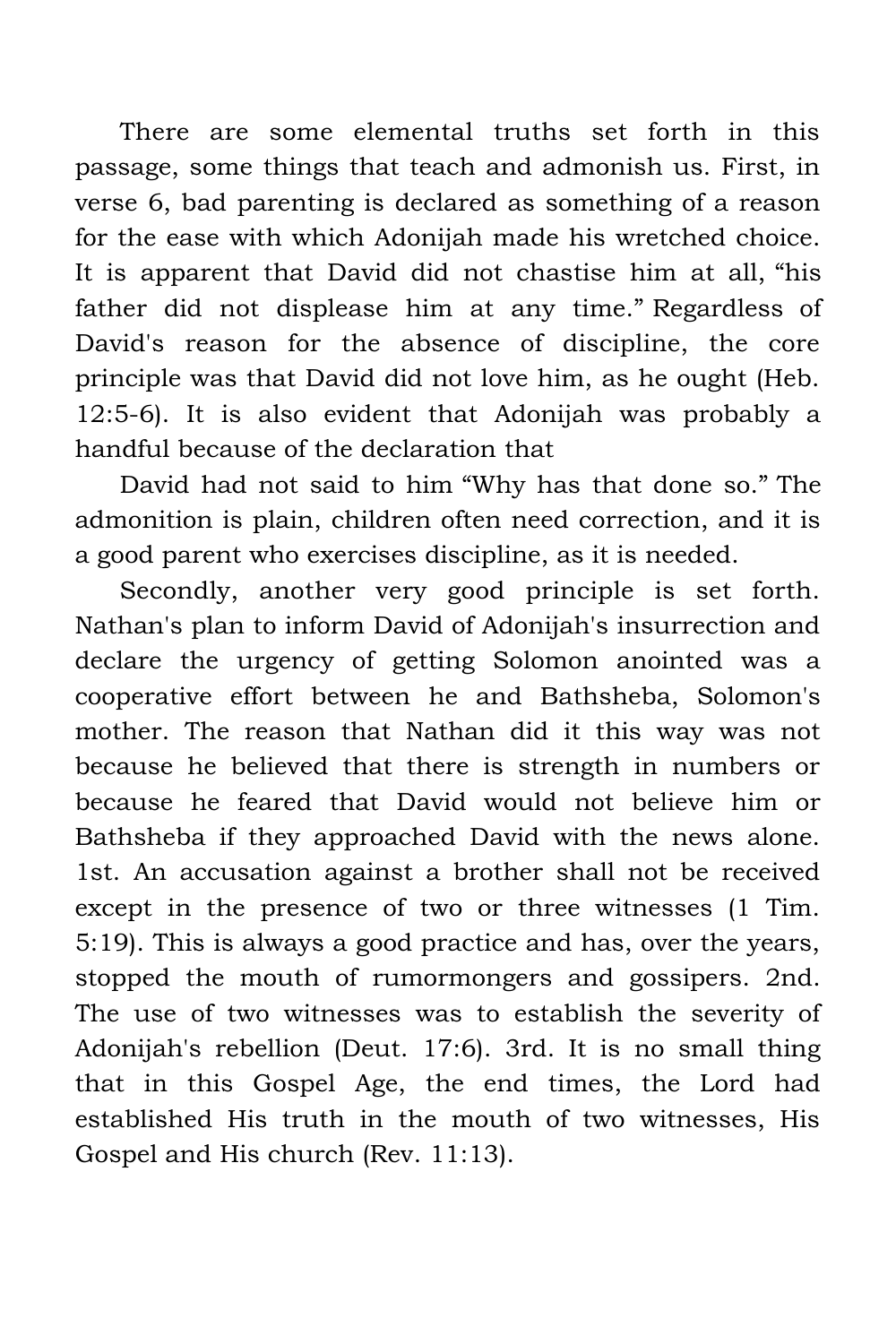This entire episode is about one thing. It is about the singular exaltation of the Son of God as the only rightful heir to the throne. This is the battle of the ages, the war of all time and the outcome has never been in question. Since Adam, undeceived, willfully ate of the fruit, since Lucifer wantonly and presumptuously eyed the throne as his rightful place, since every son of Adam has vied for his place in the sun, the end has always been and always be the same. The Son of God will have no rival because He has no rival. In all the course of history there is no one like Him. He is fully God and fully man. No one ever spake like Him. No one ever died like Him. No one ever lived like Him. As for His work, it was perfect; it perfectly saved His elect. Our righteousness will not rival His. He alone is the author and the finisher of faith. He is the Word made flesh and His written word is all about Him. There are no extra-biblical revelations; He is the revelation of God. All the law and the prophets gave witness of Him. When Peter, on the Mount of Transfiguration, sought to put the law and the prophets on equal footing with Christ, God Almighty opened heaven and spoke in no uncertain terms, "This is my Beloved Son in whom I am well pleased; Hear ye Him".

Adonijah thought to thwart the purpose of God but his rebellious insurrection changed nothing one whit. The world is populated with ersatz kings. They are being born in droves who will seek the throne as if it were rightfully theirs and their every efforts will meet with utter failure. God has anointed Christ King of Kings and even now He reigns.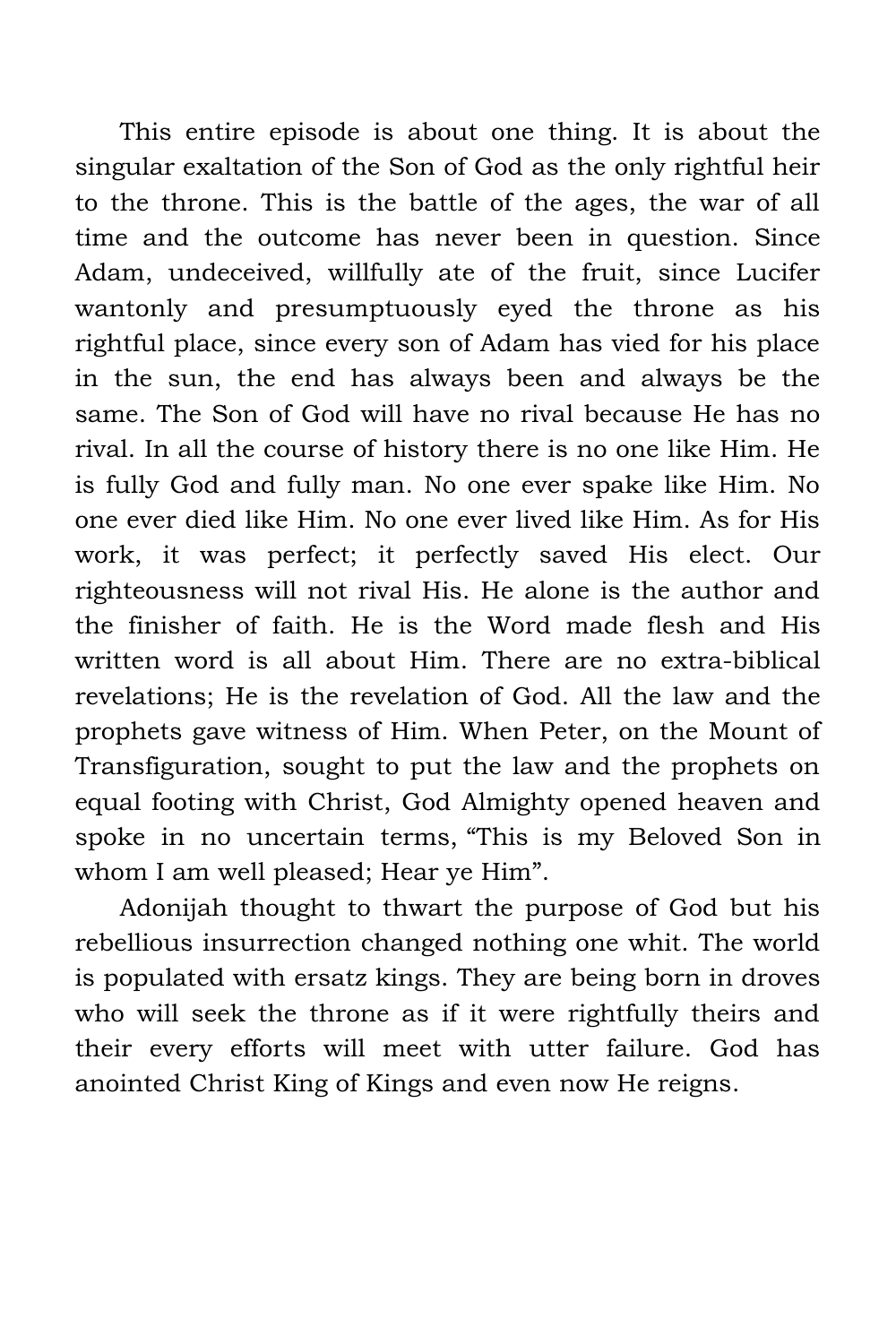## **OVERRULED**

**I Kings 1:32-53**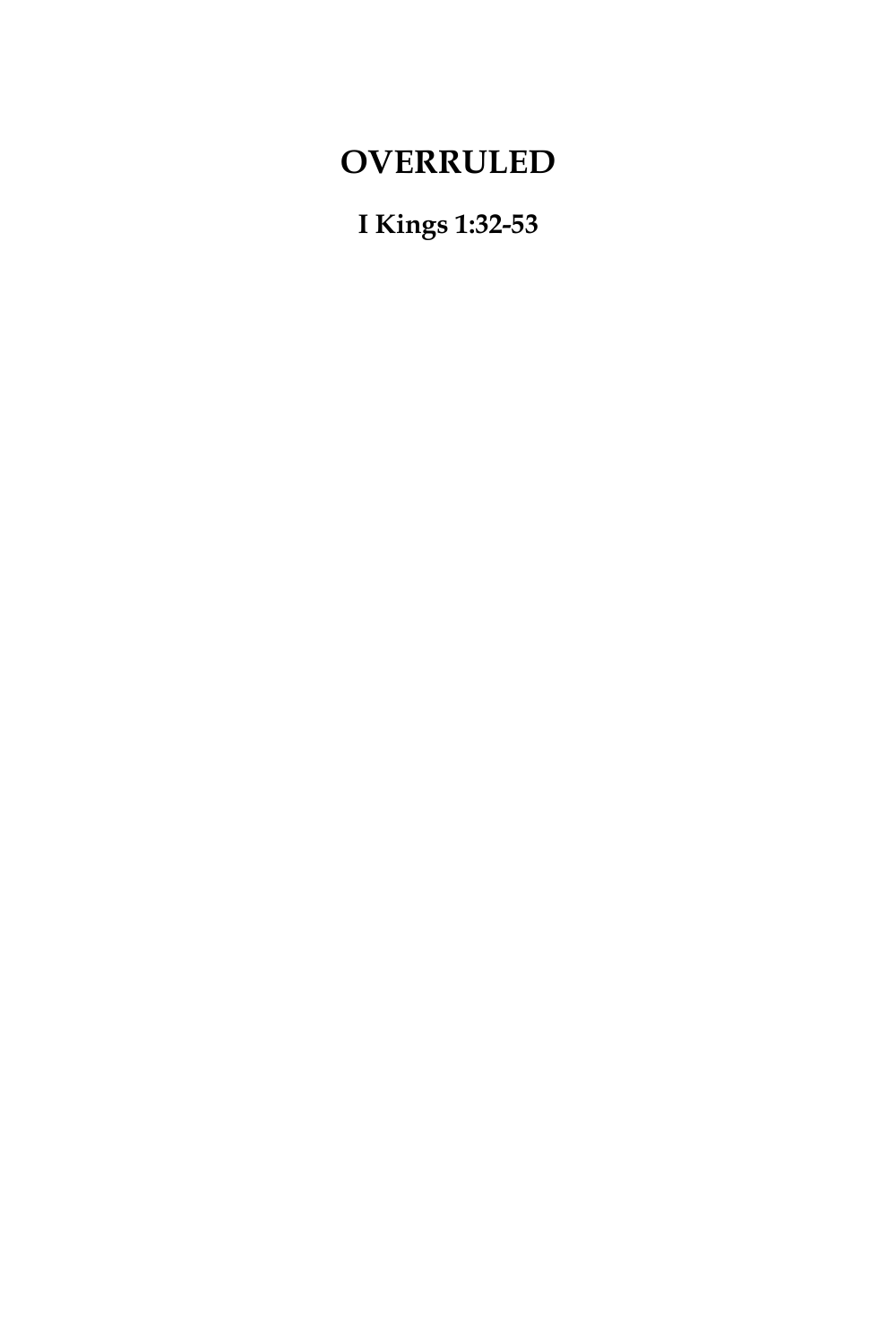32, And king David said, Call me Zadok the priest, and Nathan the prophet, and Benaiah the son of Jehoiada. And they came before the king. 33, The king also said unto them, Take with you the servants of your lord, and cause Solomon my son to ride upon mine own mule, and bring him down to Gihon: 34, And let Zadok the priest and Nathan the prophet anoint him there king over Israel: and blow ye with the trumpet, and say, God save king Solomon. 35, Then ye shall come up after him, that he may come and sit upon my throne; for he shall be king in my stead: and I have appointed him to be ruler over Israel and over Judah. 36, And Benaiah the son of Jehoiada answered the king, and said, Amen: the LORD God of my lord the king say so too. 37, As the LORD hath been with my lord the king, even so be he with Solomon, and make his throne greater than the throne of my lord king David. 38, So Zadok the priest, and Nathan the prophet, and Benaiah the son of Jehoiada, and the Cherethites, and the Pelethites, went down, and caused Solomon to ride upon king David's mule, and brought him to Gihon. 39, And Zadok the priest took an horn of oil out of the tabernacle, and anointed Solomon. And they blew the trumpet; and all the people said, God save king Solomon. 40, And all the people came up after him, and the people piped with pipes, and rejoiced with great joy, so that the earth rent with the sound of them. 41, And Adonijah and all the guests that were with him heard it as they had made an end of eating. And when Joab heard the sound of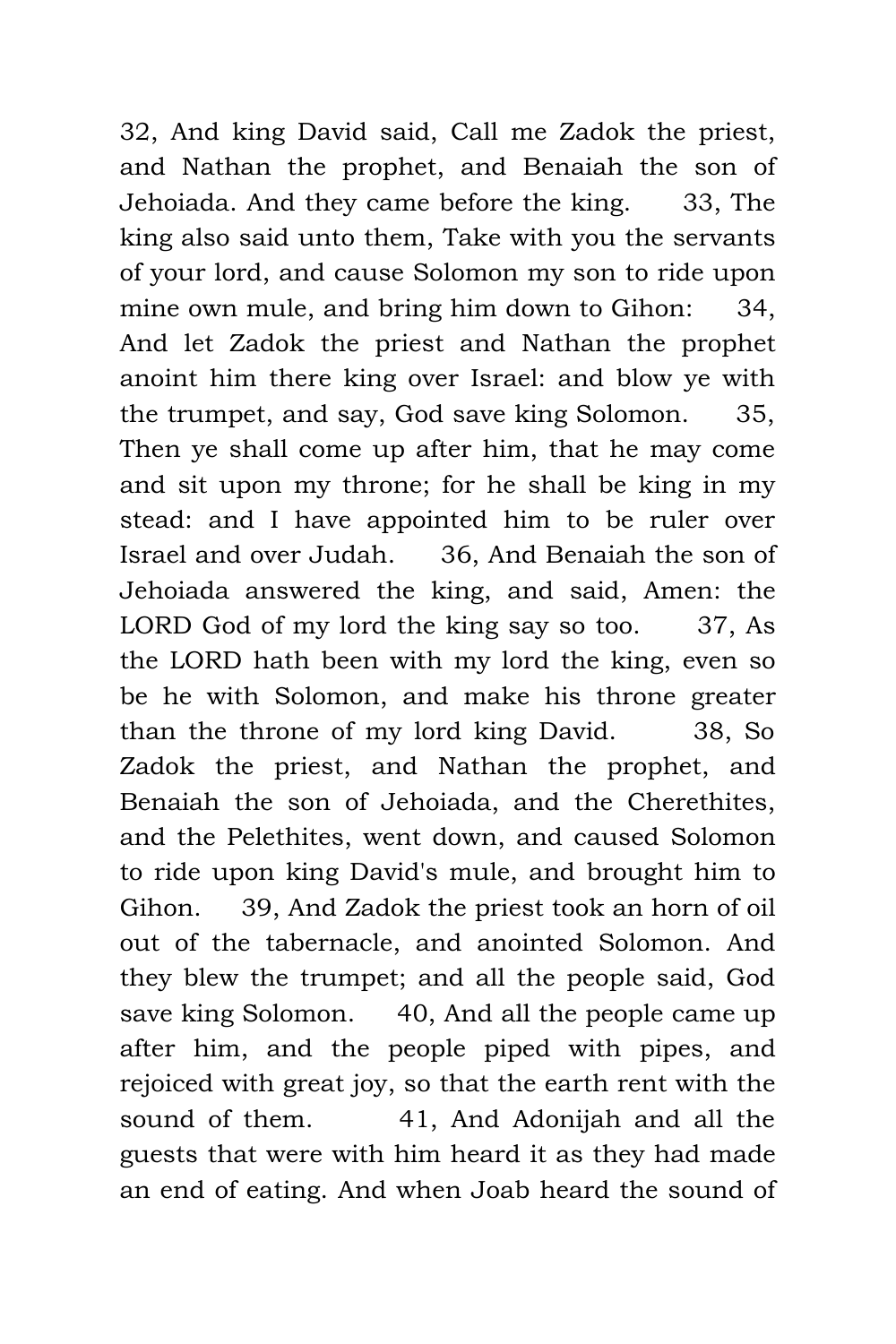the trumpet, he said, Wherefore is this noise of the city being in an uproar? 42, And while he yet spake, behold, Jonathan the son of Abiathar the priest came: and Adonijah said unto him, Come in; for thou art a valiant man, and bringest good tidings. 43, And Jonathan answered and said to Adonijah, Verily our lord king David hath made Solomon king. 44, And the king hath sent with him Zadok the priest, and Nathan the prophet, and Benaiah the son of Jehoiada, and the Cherethites, and the Pelethites, and they have caused him to ride upon the king's mule: 45, And Zadok the priest and Nathan the prophet have anointed him king in Gihon: and they are come up from thence rejoicing, so that the city rang again. This is the noise that ye have heard. 46, And also Solomon sitteth on the throne of the kingdom. 47, And moreover the king's servants came to bless our lord king David, saying, God make the name of Solomon better than thy name, and make his throne greater than thy throne. And the king bowed himself upon the bed. 48, And also thus said the king, Blessed be the LORD God of Israel, which hath given one to sit on my throne this day, mine eyes even seeing it. 49, And all the guests that were with Adonijah were afraid, and rose up, and went every man his way. 50, And Adonijah feared because of Solomon, and arose, and went, and caught hold on the horns of the altar. 51, And it was told Solomon, saying, Behold, Adonijah feareth king Solomon: for, lo, he hath caught hold on the horns of the altar, saying, Let king Solomon swear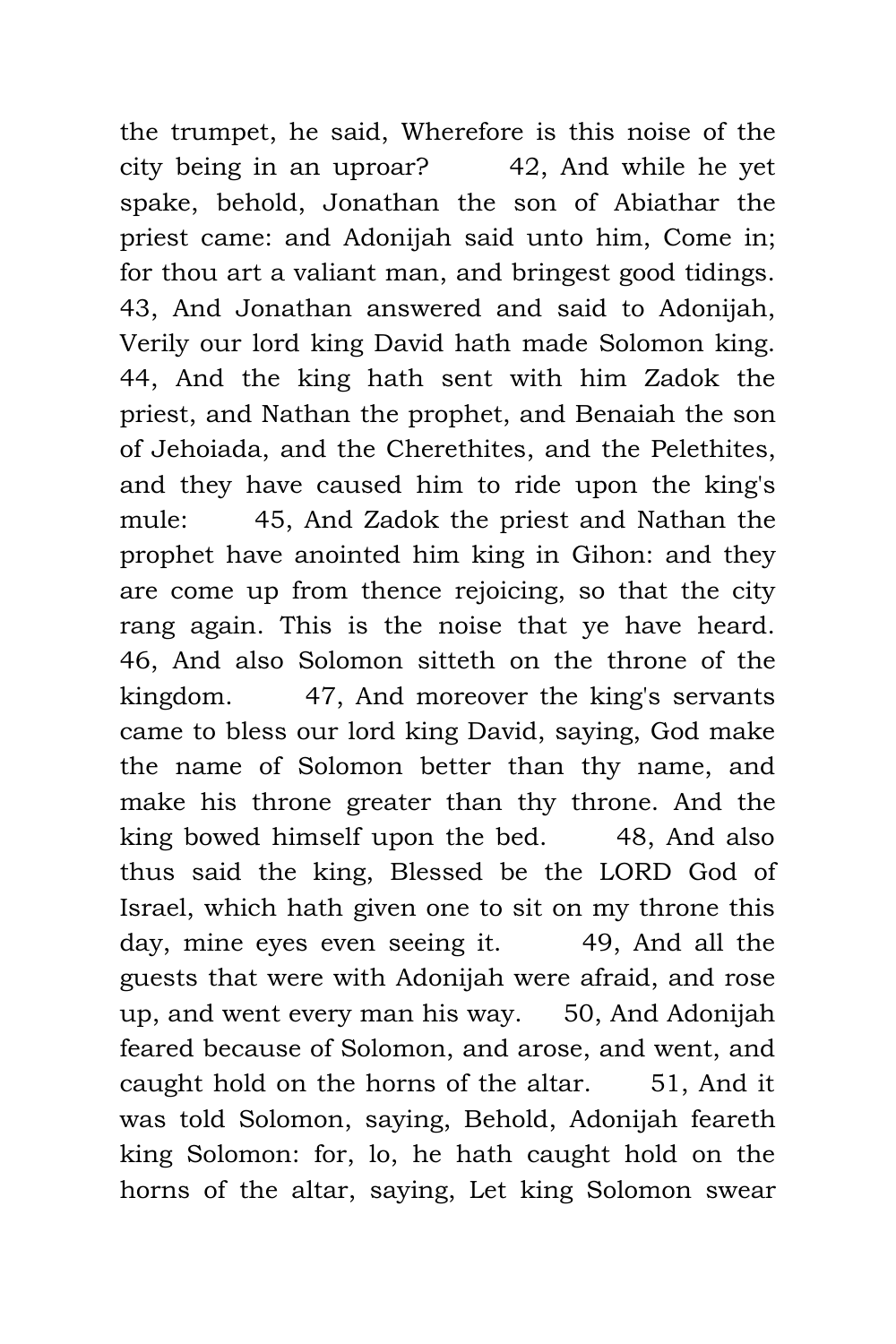unto me to day that he will not slay his servant with the sword. 52, And Solomon said, If he will shew himself a worthy man, there shall not an hair of him fall to the earth: but if wickedness shall be found in him, he shall die. 53, So king Solomon sent, and they brought him down from the altar. And he came and bowed himself to king Solomon: and Solomon said unto him, Go to thine house.

The pages of history are littered with men and women who engaged in a futile effort to frustrate or defeat the will of God. The carnal nature of humanity is ever occupied with the notion that God can be overthrown. It is a foolish notion because it is born in the fool's heart. Somewhere, deep down in the warped psyche of sinful humanity, there remains a knowledge that God is, and no amount of human effort can bring a man to assume the habitation of the Most High. It is a sad testimony to the insidious nature of sin, that though men know they cannot ever overthrow God, they cannot keep themselves from trying. The general manner in which their presumed assault on the throne is made, is the belief that a large following, great numbers, equate with power and power is their primary understanding of deity. However, whether it is a great dictator, some cruel despot, or some ecclesiastical gathering—the same thing happens when God shows up. The supposed support of the masses come to nothing, the ersatz company is scattered to the winds and like ants from a fire they run for their lives, leaving the one who started the rebellion to fall on his face begging mercy from the God he has sought to destroy. The story of Adonijah's downfall is but the rehearsal of the manifold failures of carnal men, repeated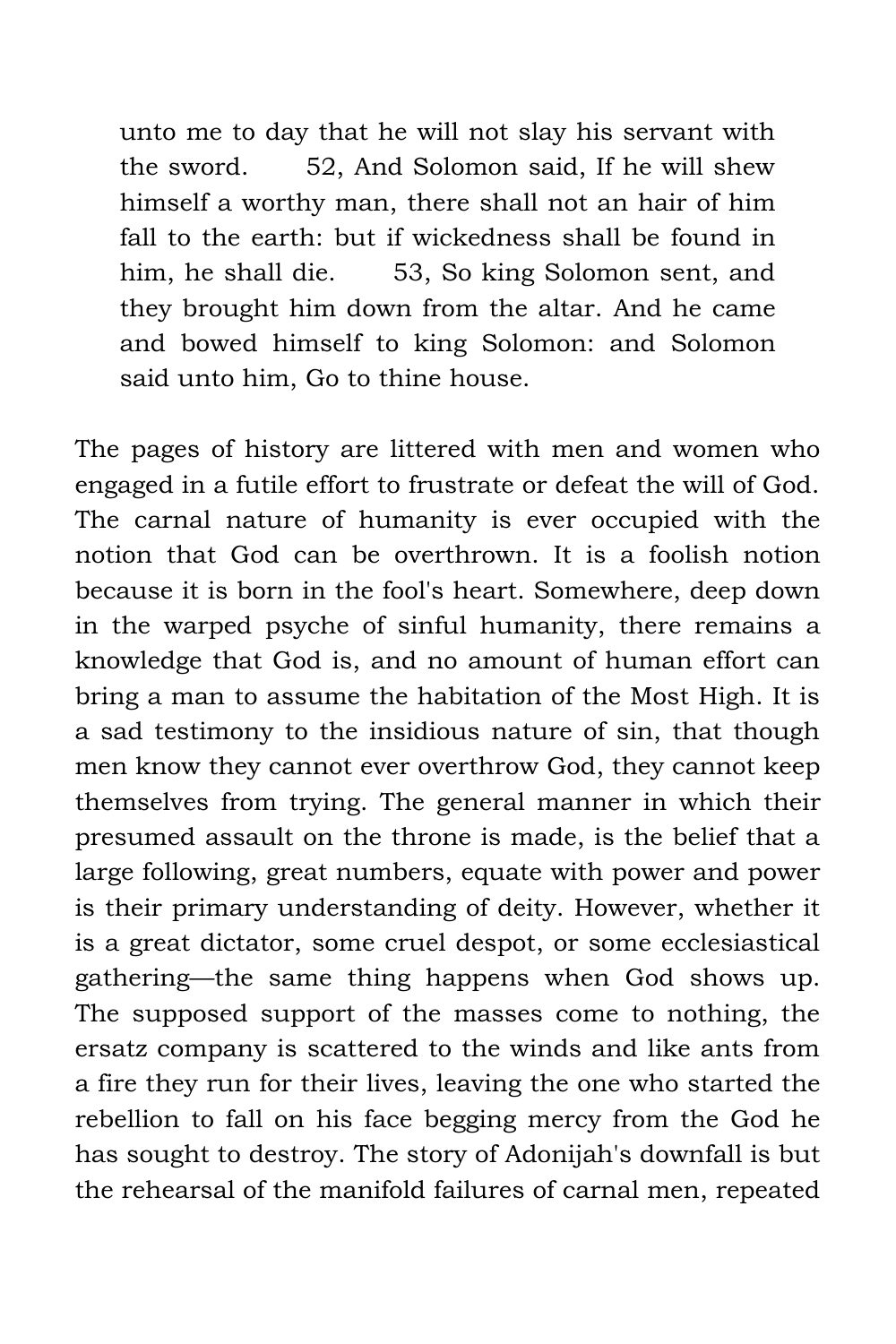time and time again since his original assault in the Garden of Eden. The old adages, "learn from history or be doomed to repeat it" and "we must learn from our mistakes" really are pipe dreams of the sinful mind because it is evidenced in our collective history, that we keep doing the same stupid things over and over again. One man said that the definition of insanity is "doing the same thing over and over again and expecting a different result." The life of David has been one assault of the throne after another and Adonijah's effort is just the latest in the Adamic trend. How corrupt is the mind, how deluded is the mind of the creature that thinks to transform himself into a creator. Knowing that God is sovereign, those who know and love that fact, can but bow to His wisdom and give thanks and praise that they were plucked as "brands from the burning" and their feet set on the path of righteousness. If we differ, we are made to differ by the same hand that suffered others to follow fast their course toward utter doom.

While Adonijah walked in the council of the ungodly and sat in the seat of the scornful, planning and plotting the glory of his realm, God was intervening on behalf of Solomon, the man He had chosen to sit on the throne of David. After David learned of the plot, he immediately went into action. He called for men he trusted, Zadok, the priest who would be named High Priest, Nathan, the prophet who told David the truth and Benaiah, one of David's might warriors. His instructions were simple. Though Adonijah had been proclaimed king by Joab, David's traitorous chief captain and Abiathar a priest, he could not take the throne until David died or either made him proxy king in his declining days, to take care of matters at court. So Adonijah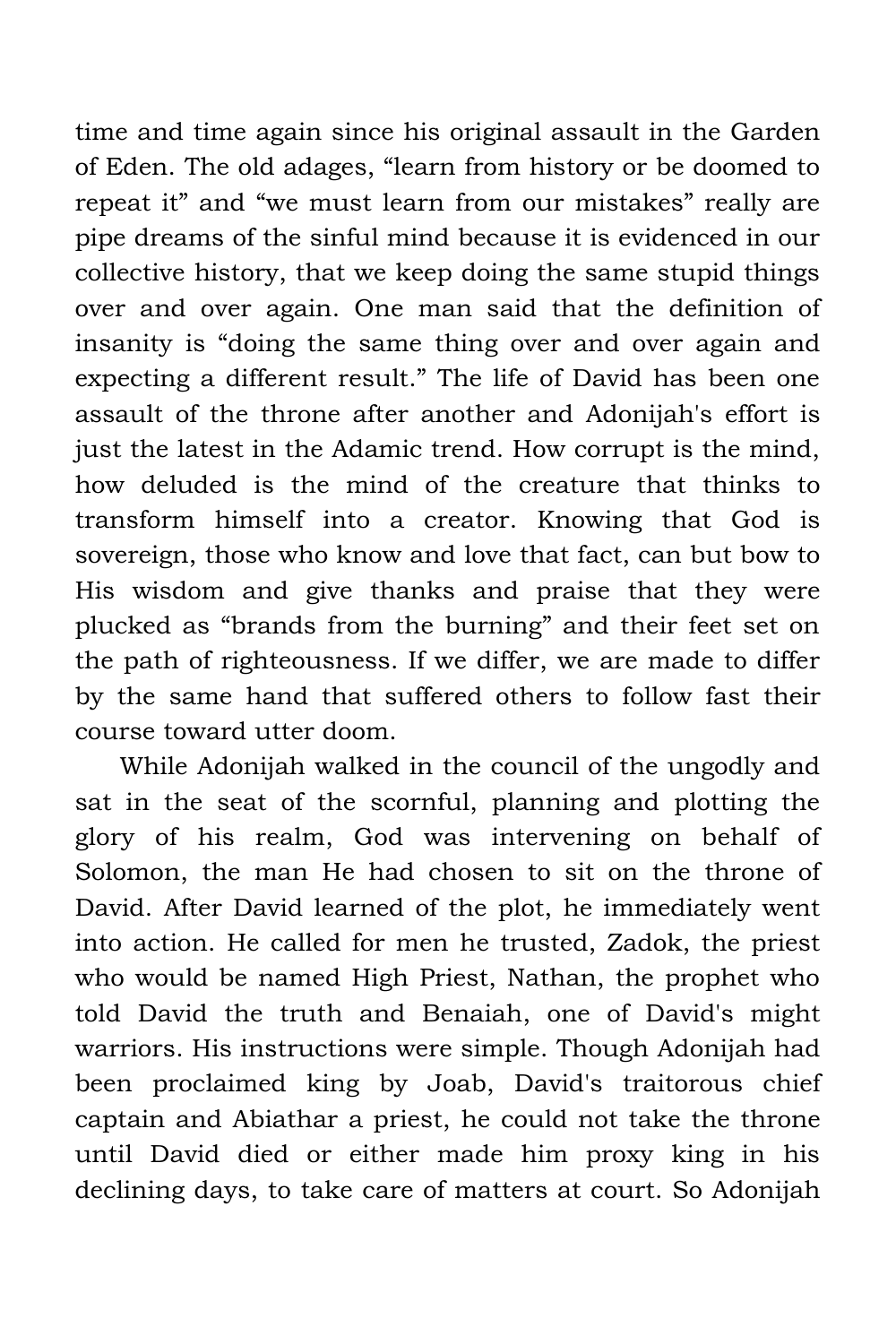was in a state of limbo, a self-appointed king but only a king elect, awaiting his inauguration. So David acted as the king he was. The first thing he did was in assign Solomon transportation. He was to ride on David's mule, which according to Jewish canon law could be rode by none other than the king. If Solomon was carried by the mule, he was king. Secondly Zadok was to anoint Solomon, just as David was anointed by Samuel and the trumpet was to be blown signifying that the king was crowned (v. 35). Finally, and most important, the Lord was sought to honor what David had done (vv. 37-38). These things were carried out and Solomon was anointed king at Gihon. Gihon was a fountain or pool at Siloah, called in the New Testament by the name of Siloam. At this site a blind man was sent to wash and received his sight and a tower was later built that toppled and killed 18 men. Gihon means "bursting forth" and Siloah means "sent." Both of these definitions are derived from Shiloh, where God put His name and His designated place of worship and was also one of the meanings of the Savior's name—Shiloh meaning "the sent One." It was to this place that Solomon rode on the king's mule and was anointed as king. When the trumpet was sounded, the people gathered to the king (Gen. 49:10) and the noise was such that in Jewish hyperbole, the earth was rent.

Adonijah and Joab were stymied by the noise and when Jonathan, the son of Abiathar told them that David had anointed Solomon, their delusions of grandeur turned into abject fear (Goodness but not to them). What they had done, what they had conspired to do laid at their feet in ruins because their folly carried with it the sentence of death.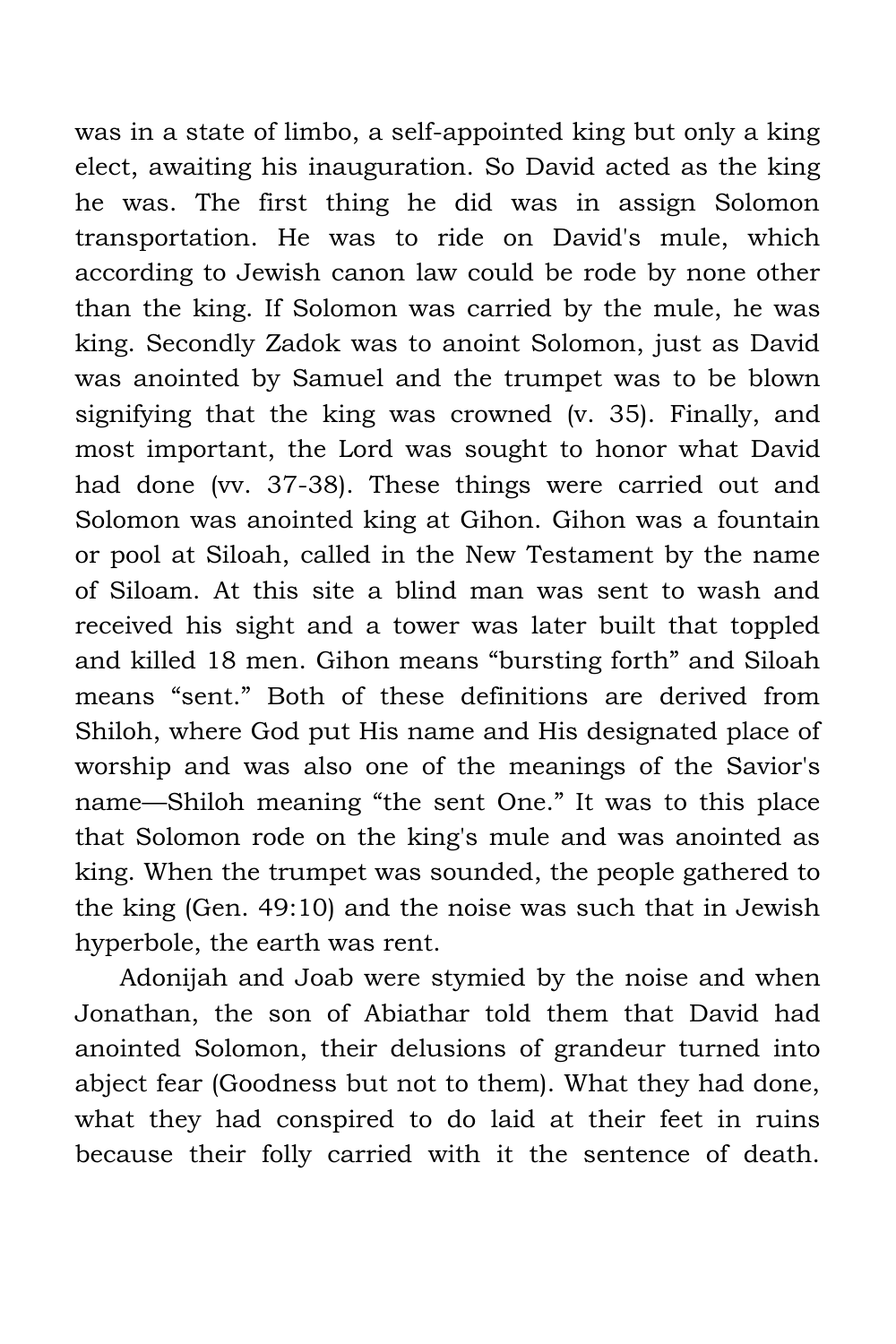Solomon, the very one who they dreamed to depose is now the enthroned despot (vv. 46-48; Acts 2:36).

The support for the failed regent heads for the hills. Prior to this they had shouted and cried "God save Adonijah the king" now the runs in fear hoping to save their own hides, hoping that no one will remember their connection to the lone loser who dared to strive against God (v. 49). Adonijah had incorporated an army to be lead by Joab, and a religious mob to be lead by Abiathar and had won the consensus of a supposed realm that had disappeared into the ether (2 Chron. 13:12).

Adonijah flees to the tabernacle and grabs hold of the horns of the altar. The altar was used as a place of refuge or asylum. This was not by divine edict but rather had become a custom of the people. To the mind of Adonijah, the altar, a holy place where God accepted sacrifice for atonement and would be a place where men would be reticent to shed human blood. He was not interested in atonement for his sin, but rather saving his hide from the wrath of the new king. When it was told Solomon that Adonijah was holding fast to the horns of the altar by someone pleading on his behalf—Solomon, operating under the OC, the conditional covenant said that if Adonijah cleaned up his act, he would not die. Long story short, Adonijah was sent for and when he was brought to Solomon, he

owned Solomon as king and was sent to his home alive (v.53). Solomon began his reign with an act of mercy and this would mark his kingdom all his days.

Finally, we would be remiss is we did not look at David and Solomon as they, in their reigns, picture the King of Kings. 5 things: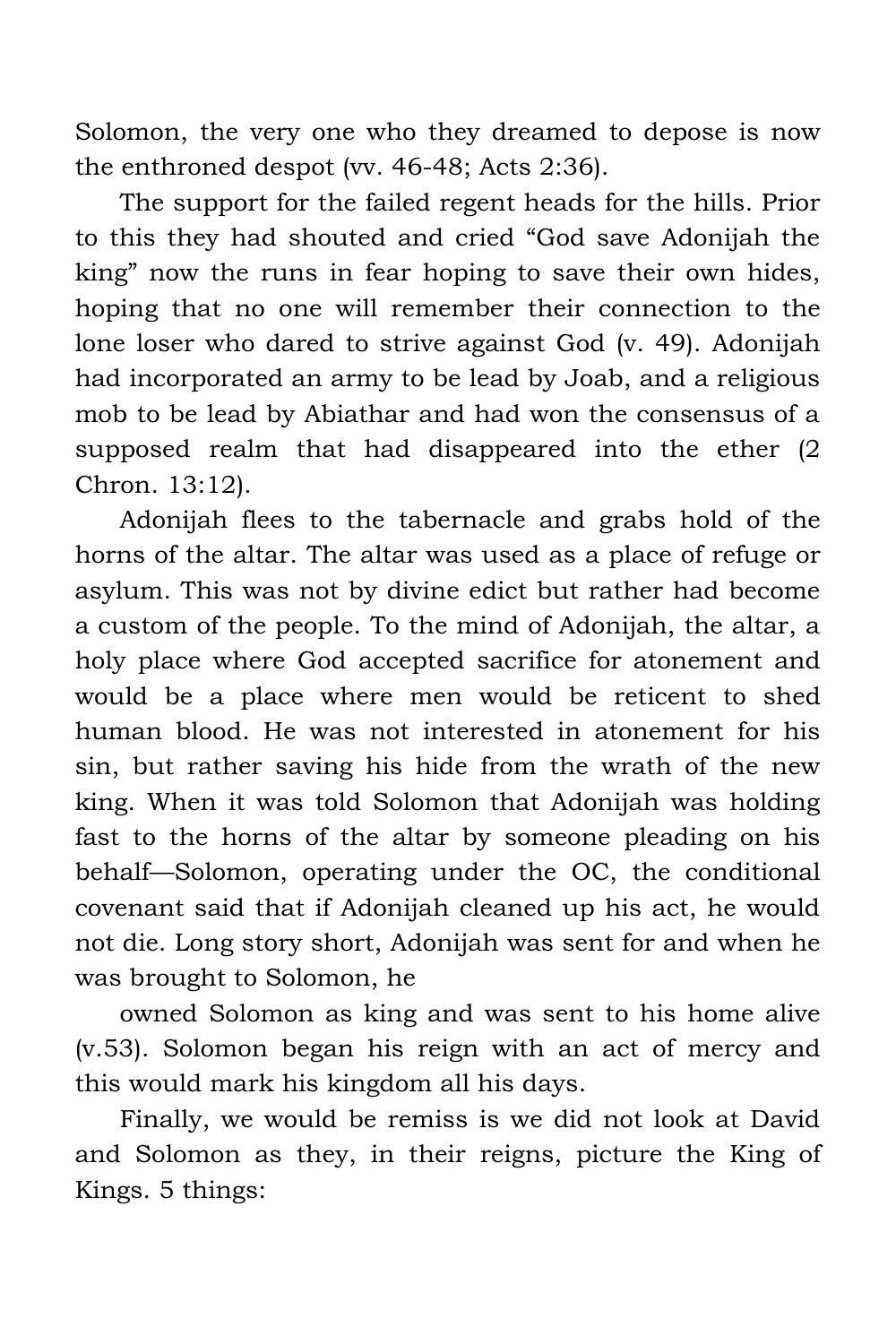1. David was a warrior king, a man of war victorious in his battles (1 Kings 5:3). So Our Lord was a man of war, who by His death and resurrection destroyed the enemies of His people (Coll. 2:14-15; I Jn. 3:8).

2. Solomon had been chosen and ordained to the throne before he was born (1 Chron. 22 :9). Our Lord was chosen and ordained from eternity (Is 42 :1).

3. Solomon rode a mule symbolizing his humility and lowliness of heart, so did our Lord (Zech. 9:9; Matt. 21:1-9).

4. Solomon was anointed with oil (v. 39) signifying the Spirit. Our Lord was anointed with the Spirit without measure (Acts 10:38; Rev. 3:1).

5. Rest and quiet was granted to Israel throughout Solomon's reign (1 Chron. 22:18). Christ is the Prince of Peace. He established peace by the blood of His cross and gives his people peace that the world cannot give. Rejoice, the Lord is King.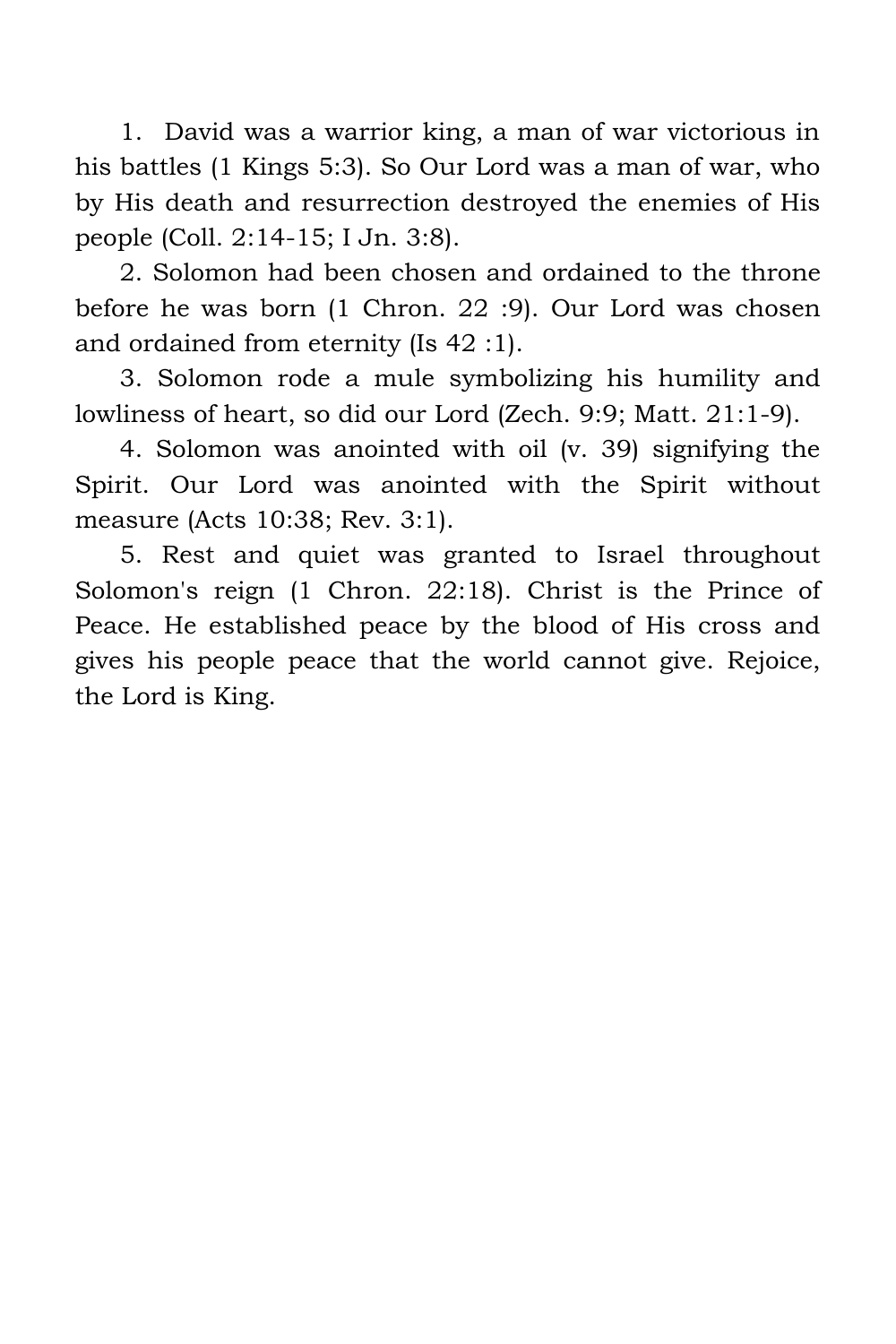# **THINGS SETTLED**

**I Kings 2:1-10**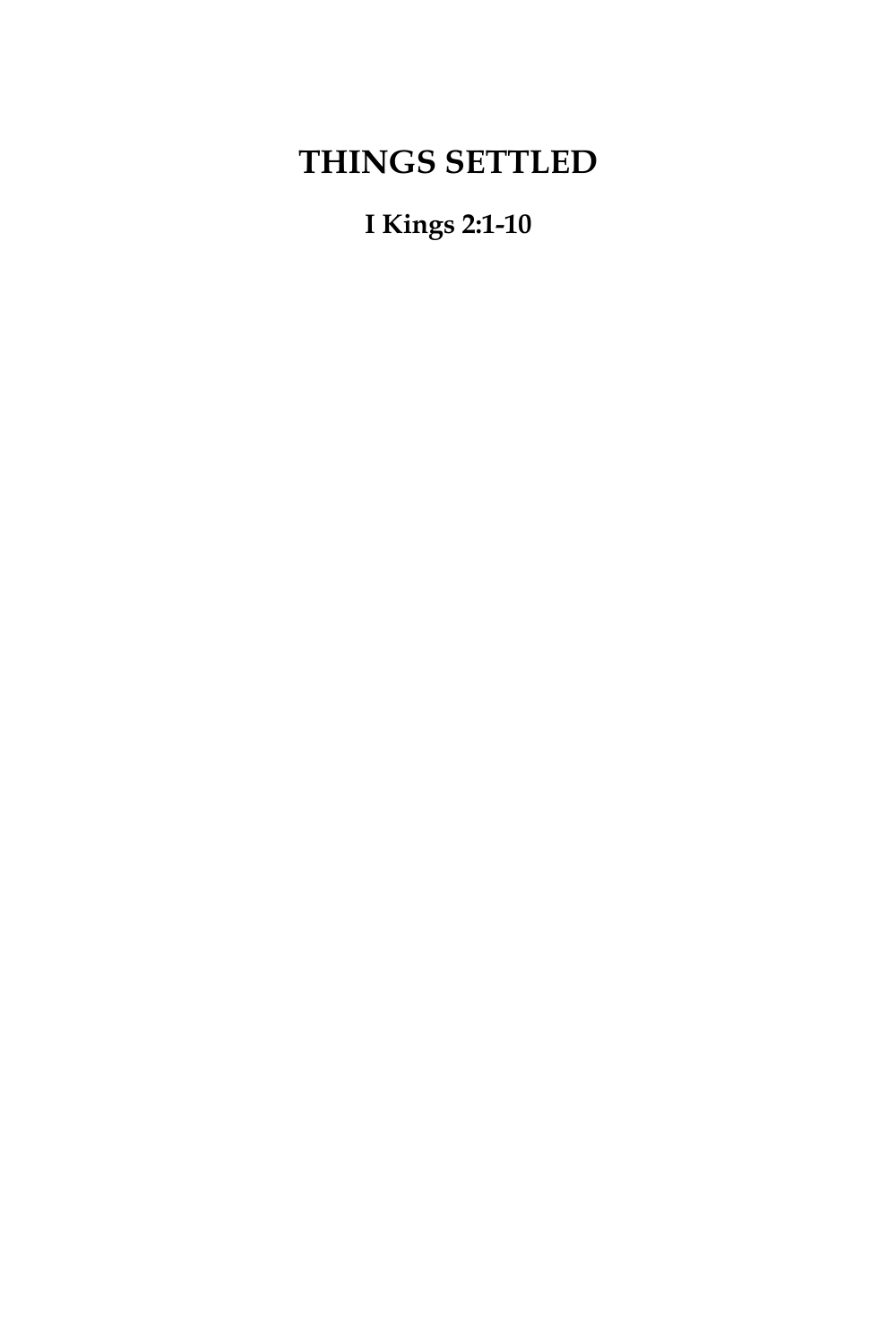1, Now the days of David drew nigh that he should die; and he charged Solomon his son, saying, 2, I go the way of all the earth: be thou strong therefore, and shew thyself a man; 3, And keep the charge of the LORD thy God, to walk in his ways, to keep his statutes, and his commandments, and his judgments, and his testimonies, as it is written in the law of Moses, that thou mayest prosper in all that thou doest, and whithersoever thou turnest thyself: 4, That the LORD may continue his word which he spake concerning me, saying, If thy children take heed to their way, to walk before me in truth with all their heart and with all their soul, there shall not fail thee (said he) a man on the throne of Israel.  $5$ , Moreover thou knowest also what Joab the son of Zeruiah did to me, and what he did to the two captains of the hosts of Israel, unto Abner the son of Ner, and unto Amasa the son of Jether, whom he slew, and shed the blood of war in peace, and put the blood of war upon his girdle that was about his loins, and in his shoes that were on his feet. 6, Do therefore according to thy wisdom, and let not his hoar head go down to the grave in peace. 7, But shew kindness unto the sons of Barzillai the Gileadite, and let them be of those that eat at thy table: for so they came to me when I fled because of Absalom thy brother. 8, And, behold, thou hast with thee Shimei the son of Gera, a Benjamite of Bahurim, which cursed me with a grievous curse in the day when I went to Mahanaim: but he came down to meet me at Jordan, and I sware to him by the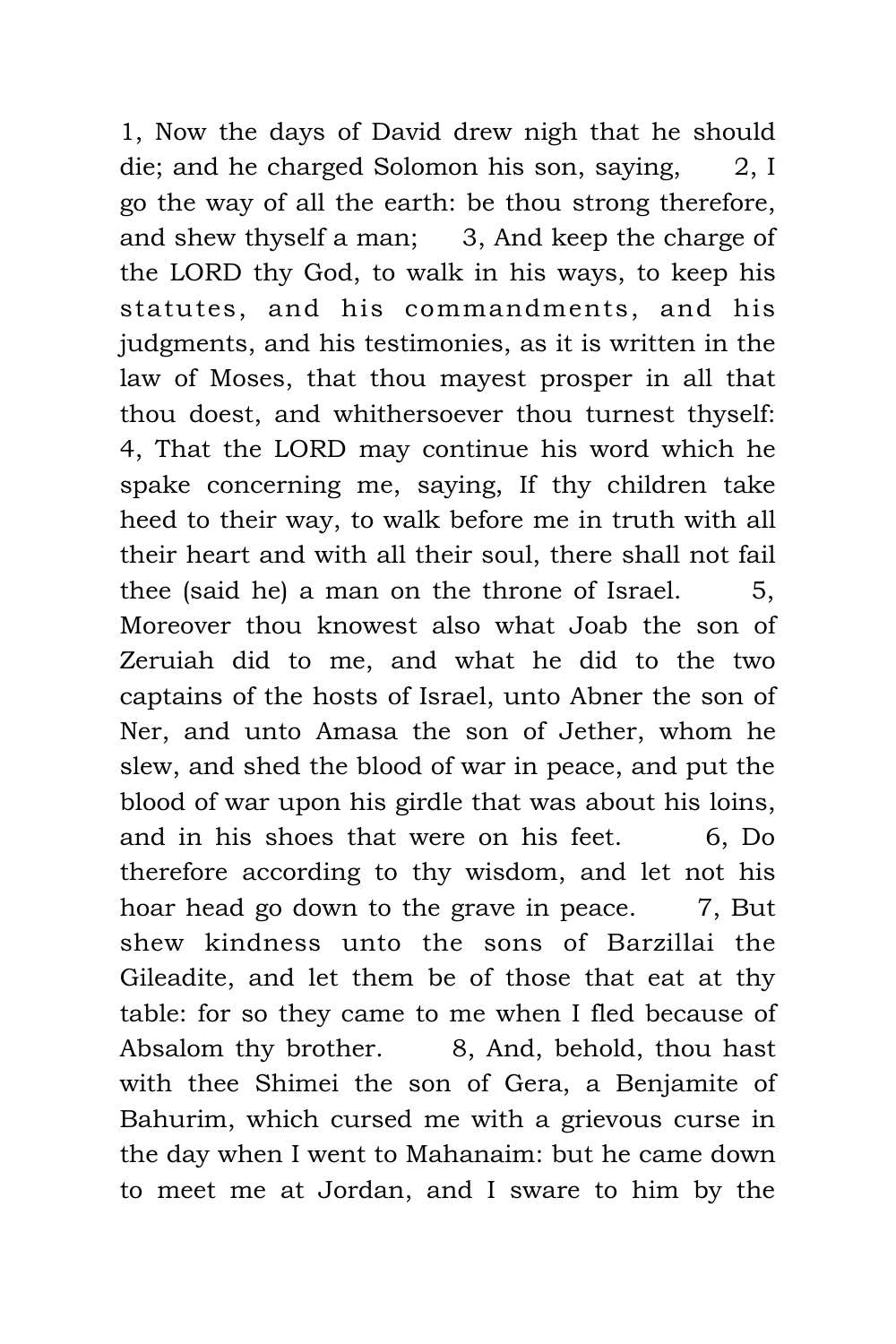LORD, saying, I will not put thee to death with the sword. 9, Now therefore hold him not guiltless: for thou art a wise man, and knowest what thou oughtest to do unto him; but his hoar head bring thou down to the grave with blood. 10, So David slept with his fathers, and was buried in the city of David.

In this passage in the 1st book of Kings we have the record of David's instructions and admonitions to Solomon, as he is about to go to be with the Lord and his son about to assume the throne. This is a concise report, on which will be given in greater detail in I Chronicles. In 2 Sam. 23 we looked at the "last" words of David, designated so by the Holy Spirit. They were not his actual last words but were words spoken as a prophet and also were what might be called "the last word' or the finest confession a dying of living saint could express. Here in our text, the words are concise, probably because the reign of Solomon is to be covered extensively and also because some things need to be settled, quickly handled after David sleeps with the Fathers.

In the Chronicles, this episode is recorded following the account of David gathering all the materials for the building of the temple so that Solomon could immediately begin this glorious task. David will not live to see the temple built but has done his due diligence that he will not leave any unnecessary burden for his son upon his death. There is a good life lesson here about setting our accounts while we live and leaving nothing for our children but good memories. David gathered these materials for the glory of the Lord. He spent his time, energy and money for the glory of the Lord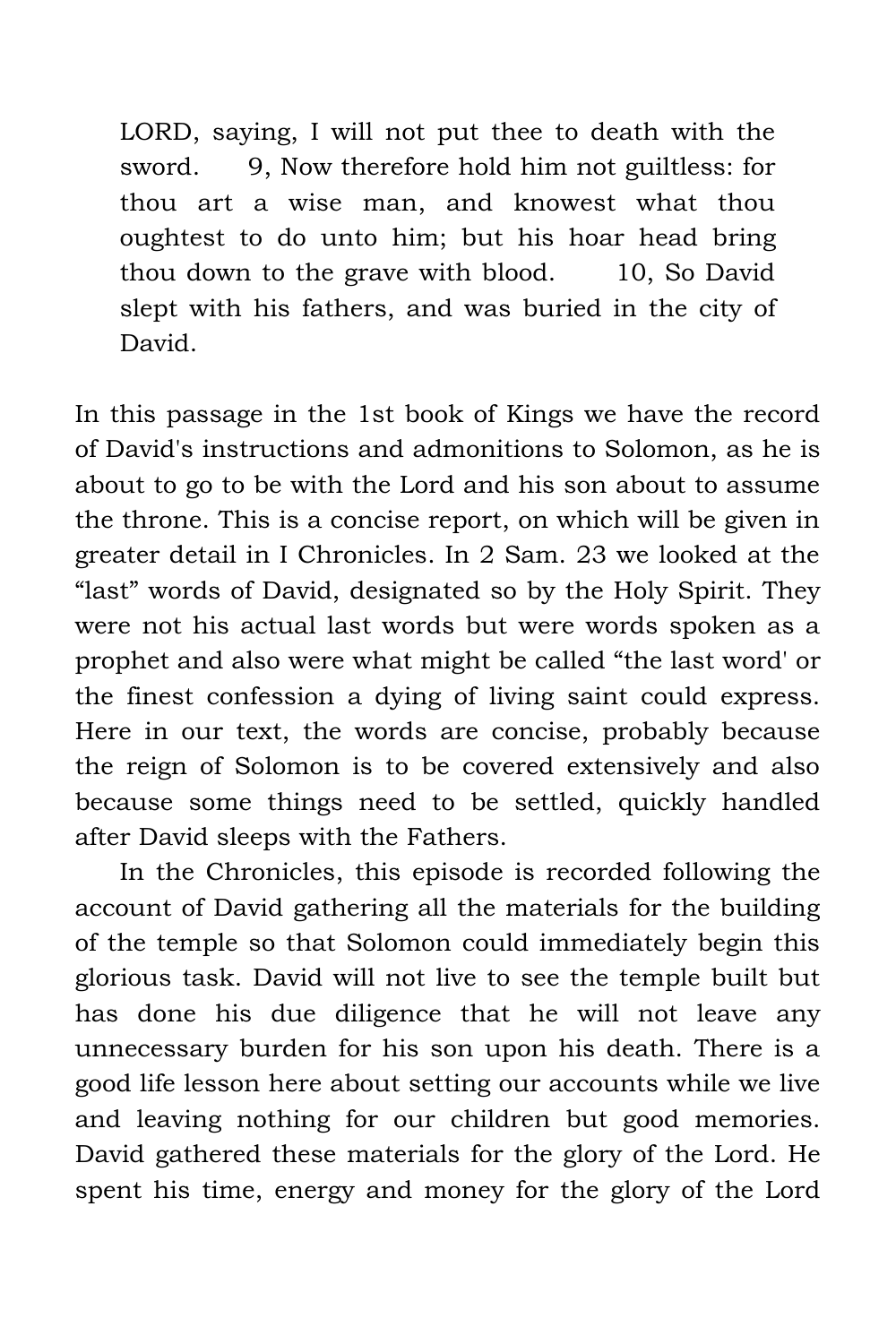and His temple, though he never would see the results of his labors. Moses led the children to the Promised Land but could not enter because he smote the rock a second tome rather than speaking to it. But we know that the crime was merely an instrument of providence to respect the type. Moses was the Law and the Law cannot take anyone into the Promised Land. That is a job for Joshua (the savior). God ended Moses' career, buried him in an undisclosed location, in an unmarked grave outside the Promised Land picturing the glory of Christ in fulfilling the law and setting it aside. If any inhabitant of Canaan wanted to seek Moses (the law), he must leave the Promised Land and search for what God concealed. To return to the law is to fall from grace. Likewise, David being a man of war, a victor in many a bloody battle, could not build the Temple of the Lord, a house of peace and a place of rest. Again the type is respected—God's Temple, the church, the body of Christ, is established by the Prince of Peace, who made peace by the blood of His cross. Also, the fact that David did all this work, gathered all the materials for a result he would not personally realize, ought to stand as a reminder to everyone who tells out the Gospel. You may be, probably will be long gone when your labors are brought to fruition. Stop looking for results. Rather do what you do that God might be glorified whether you see a result or not. Really, doing something for results is about your gratification, not about the glory of God. Religion thrives on results—numbers, soul winning, climbing the steps of piety, size of church (Falwell=biggest Sunday school since Pentecost). The believer is about taking care of the patch of ground that God has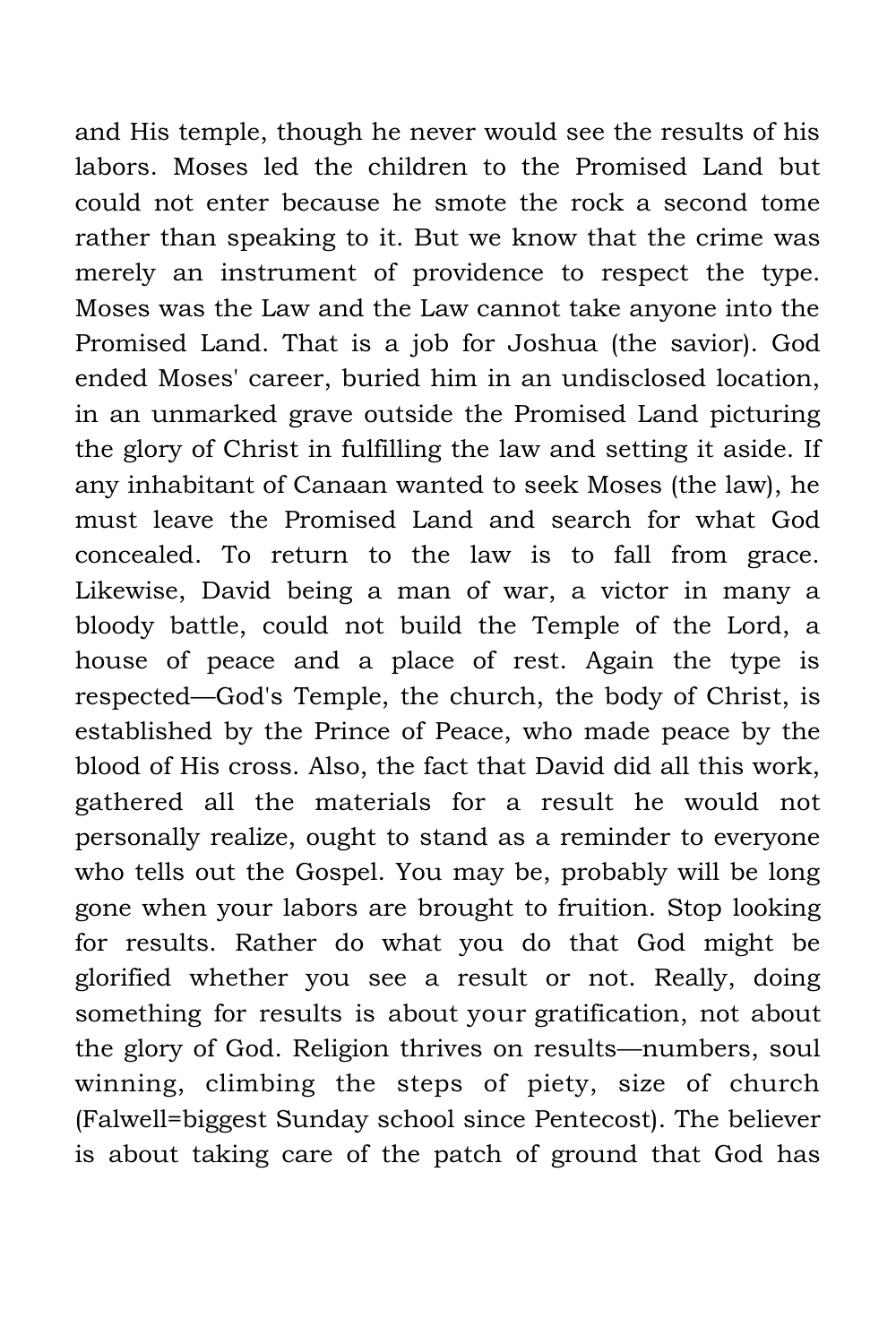given him without looking for some gratification to validate the presumed value of his efforts.

This passage begins with the declaration that David's days were almost ended and as all patriarchs of old, he takes his son aside to instruct him in the things that are of value and those accounts that should be settled. It is clear that death is not an anomaly to David. He sees it as a matter of the course of life. It is "the way of all the earth." His encouragement to His son is a simple admonition, "be strong and show thyself a man." If the admonition ended here I can think of a number of ways that machismo could use this as motto. But the words that follow define what it means to be strong and shew yourself as a man.

The best definition of courage and strength is seeking to keep the charge of the Lord or follow the Lord's word, be obedient to what the Lord has commanded, walk in the ways He has directed and attend to His testimony and His judgments. The word "prosper" in the latter part of verse 3 means, "to do wisely." Wisdom becomes a king and though experience teaches us many things that give us some life wisdom, the fear (love, worship, reverence) of God is the beginning of wisdom and that wisdom is what Christ is made to be to the believer (1 Car. !:30). That wisdom is found in the word of God through the Gospel (Deut. 4:6-7; 17:18-20).

Verse 4 has to do with the promise of God concerning the continued estate of the throne of David being occupied by his house. We, who have the advantage of the complete Word, revealed to us through the preaching of the Gospel, know that the eternity attached to David's throne speaks of Him who is David's son yet David's Lord, our Savior. However, under that conditional covenant in which David operated,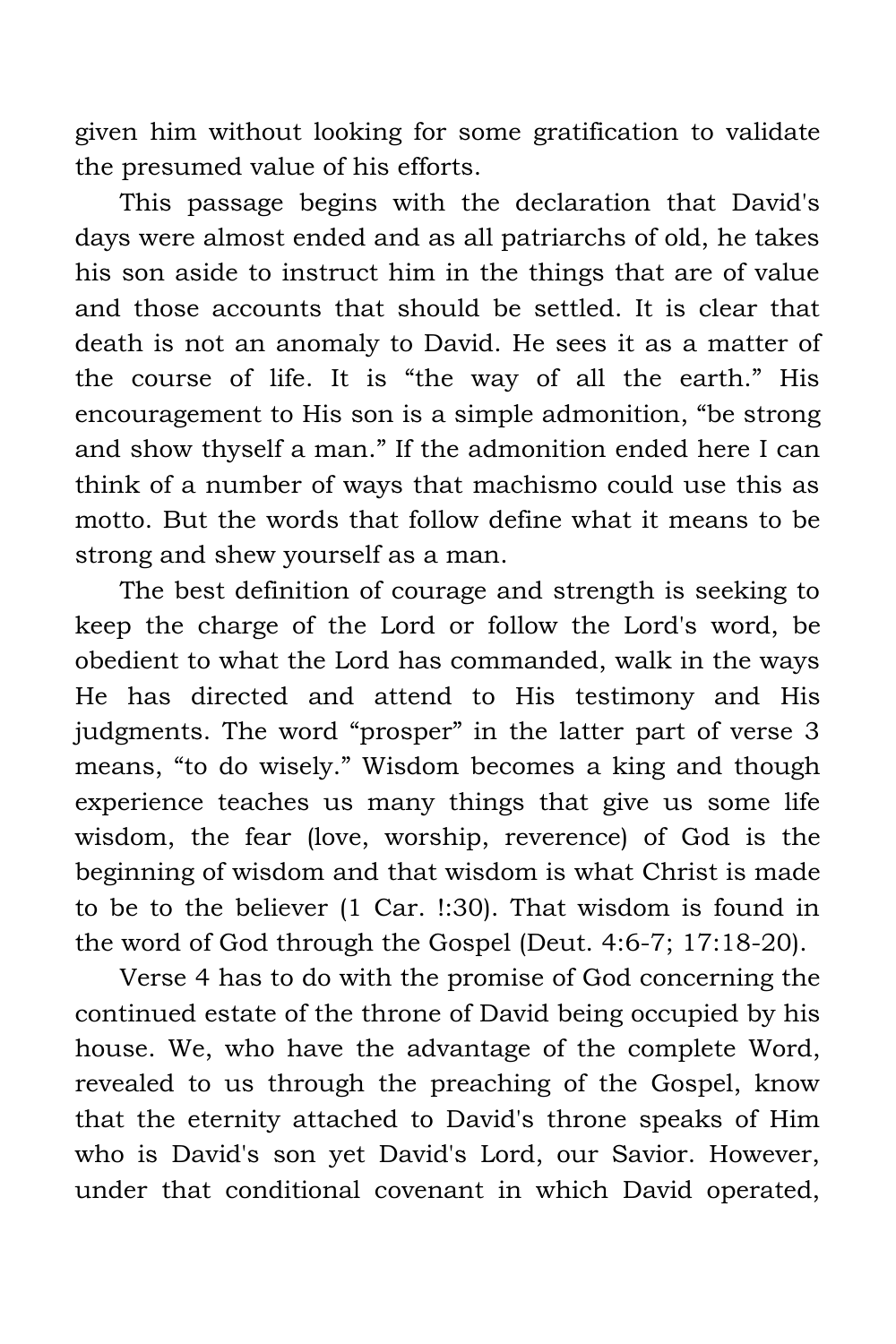the blessings of the covenant could turn to cursings upon disobedience. No eternal promise is conditioned upon the obedience of fallen man, His purpose is sure and all the promises are yea and amen in Christ. That man, the man Christ Jesus, was obedient unto death and all eternal promises are secure. David admonishes Solomon about his throne occupied on earth by his lineage. So the words come out as if the promise is dependent on Solomon's obedience. Solomon, though the wisest of men, was just a man and he disobeyed the Lord on many fronts and the line of David did not inherit the throne forever, and his name as to royalty lost all authority until one of David's house, a virgin named Mary, who produced the seed of woman that would occupy the throne that was typified in the OC.

In verse 5-9 David gave charge to Solomon concerning the future of certain men. Concerning Joab, David's coconspirator in the death of Uriah, Absalom's killer and the murderer of Abner and Ner and the fellow felon with Adonijah in the plan coup against David's throne. David charged Solomon to not let Joab die a natural death. This wasn't revenge; it was justice. The same end was to be applied to Shimei, who had cursed David—again not revenge but justice. Barzillai (v. 7). vv. 10-11, gone home after 40 year reign ( the man after God's—).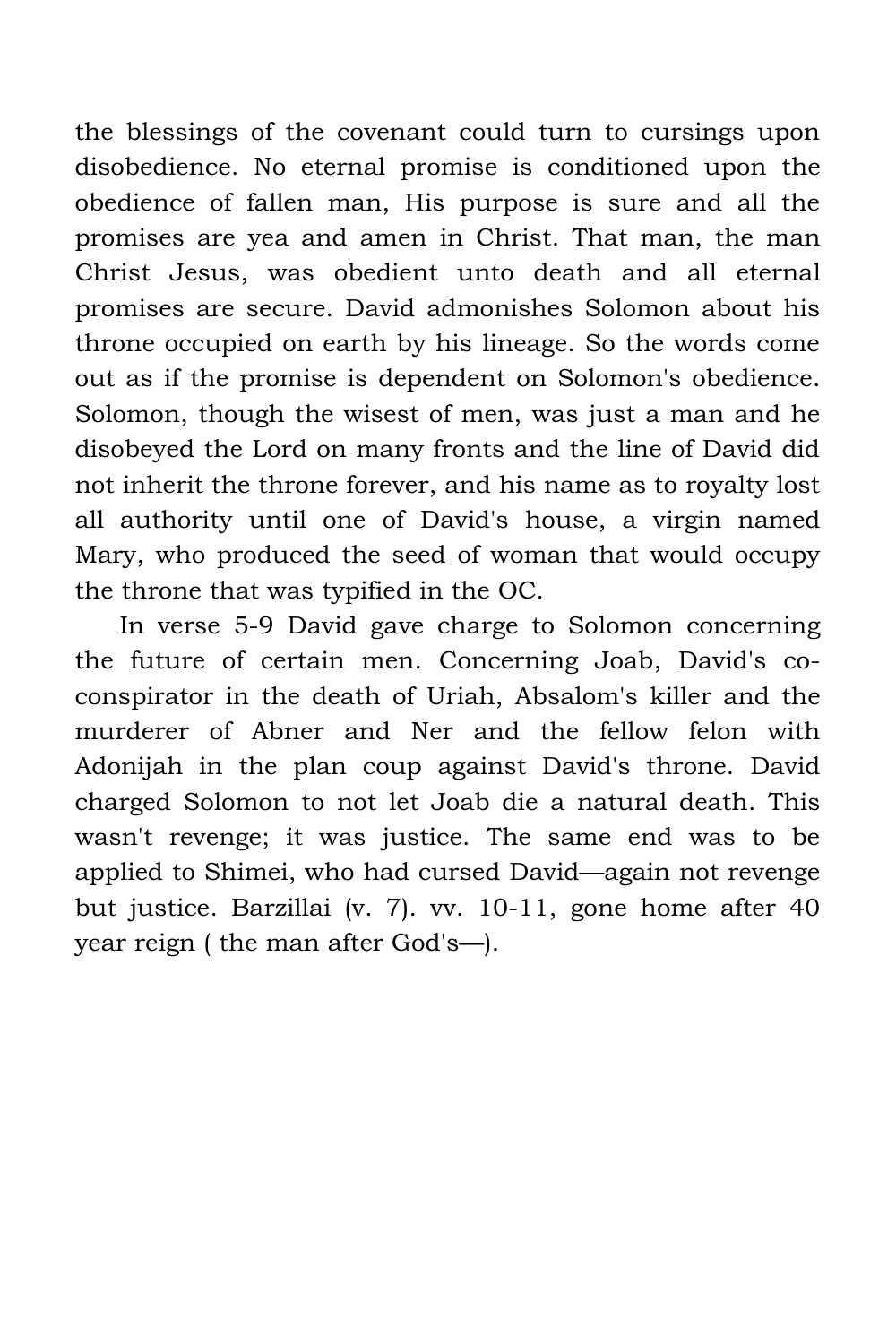# **SQUARE WITH THE HOUSE**

**I Kings 2:12-46**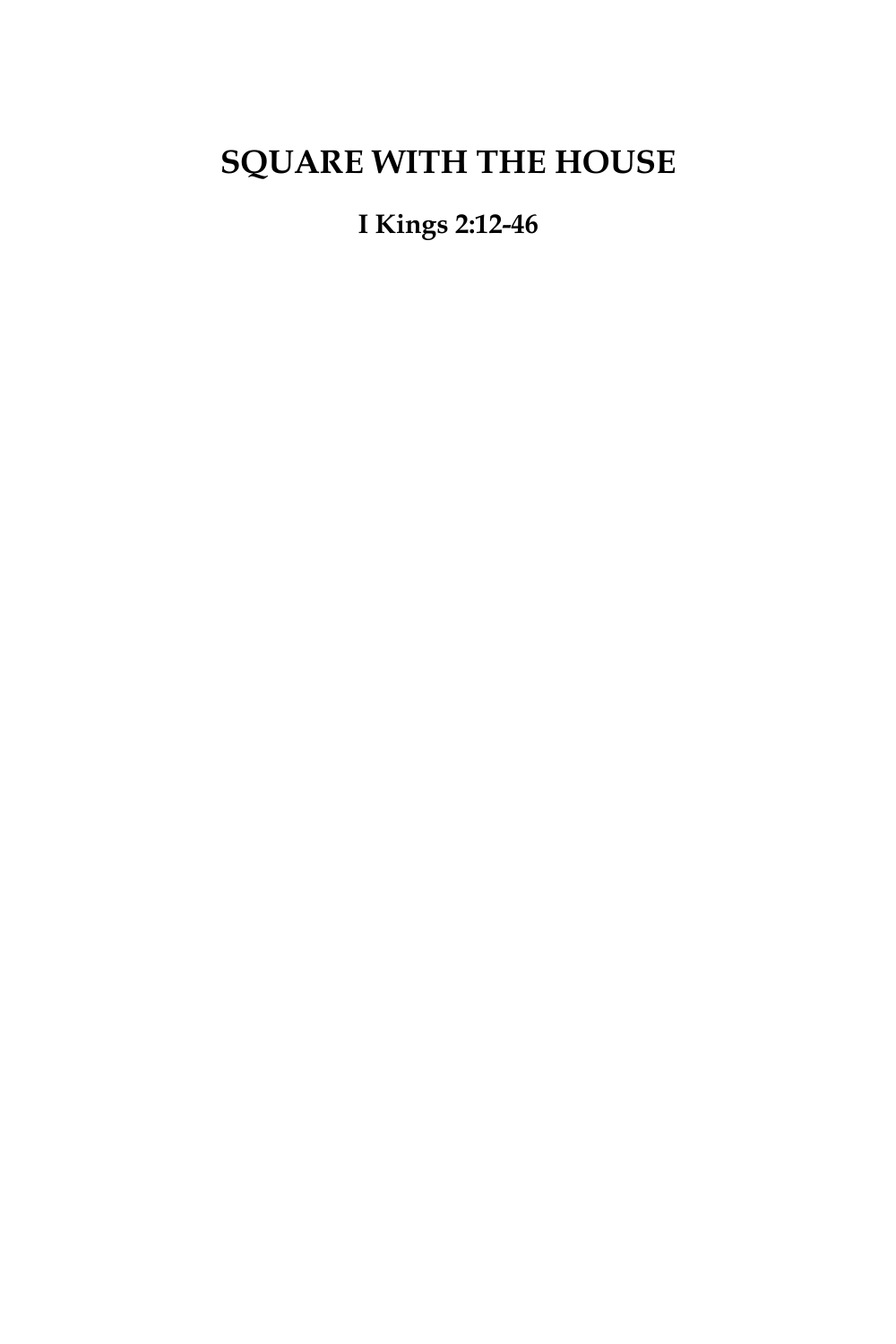12, Then sat Solomon upon the throne of David his father; and his kingdom was established greatly. 13, And Adonijah the son of Haggith came to Bathsheba the mother of Solomon. And she said, Comest thou peaceably? And he said, Peaceably. 14, He said moreover, I have somewhat to say unto thee. And she said, Say on. 15, And he said, Thou knowest that the kingdom was mine, and that all Israel set their faces on me, that I should reign: howbeit the kingdom is turned about, and is become my brother's: for it was his from the LORD. 16, And now I ask one petition of thee, deny me not. And she said unto him, Say on. 17, And he said, Speak, I pray thee, unto Solomon the king, (for he will not say thee nay,) that he give me Abishag the Shunammite to wife. 18, And Bathsheba said, Well; I will speak for thee unto the king. 19, Bathsheba therefore went unto king Solomon, to speak unto him for Adonijah. And the king rose up to meet her, and bowed himself unto her, and sat down on his throne, and caused a seat to be set for the king's mother; and she sat on his right hand. 20, Then she said, I desire one small petition of thee; I pray thee, say me not nay. And the king said unto her, Ask on, my mother: for I will not say thee nay. 21, And she said, Let Abishag the Shunammite be given to Adonijah thy brother to wife. 22, And king Solomon answered and said unto his mother, And why dost thou ask Abishag the Shunammite for Adonijah? ask for him the kingdom also; for he is mine elder brother; even for him, and for Abiathar the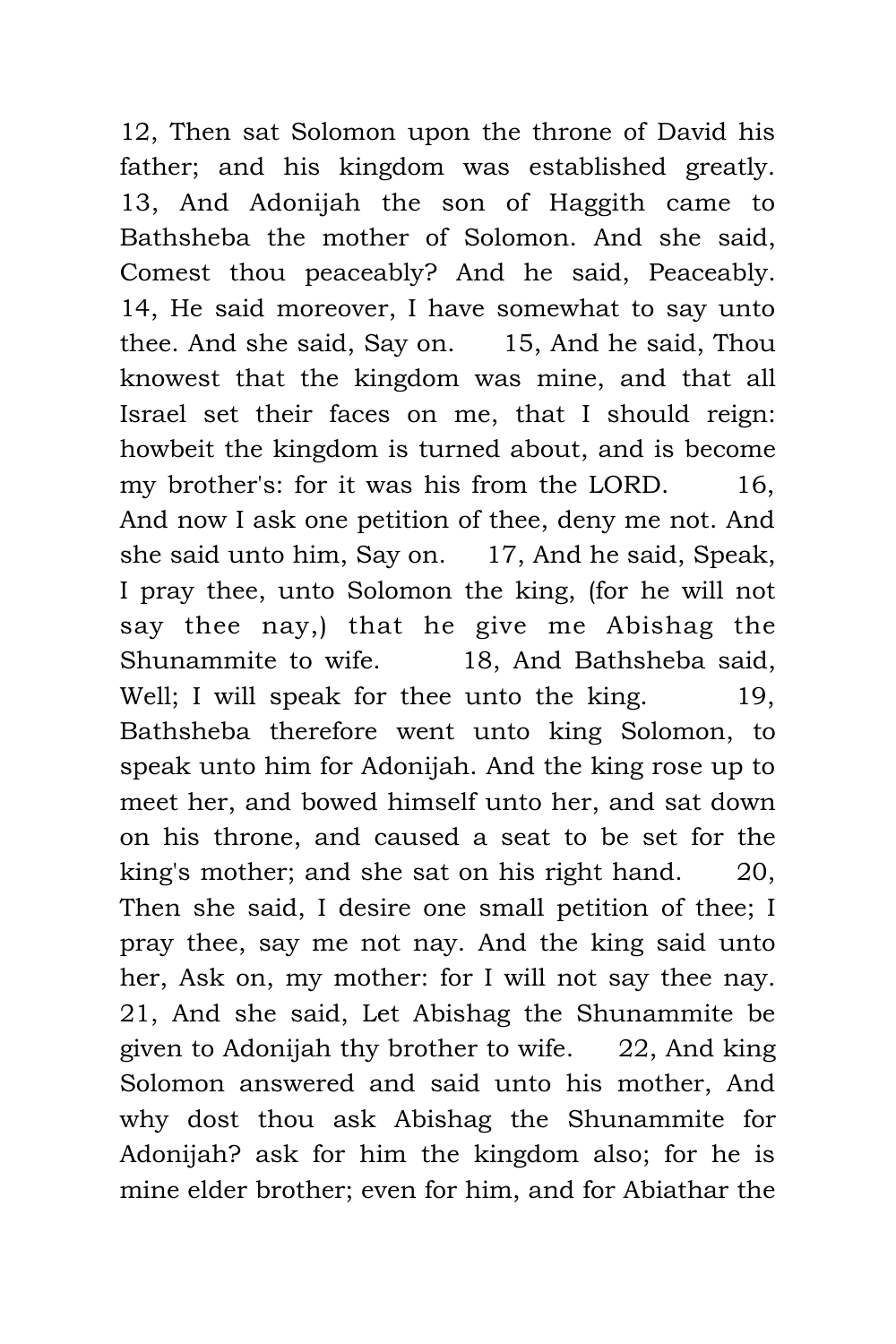priest, and for Joab the son of Zeruiah. 23, Then king Solomon sware by the LORD, saying, God do so to me, and more also, if Adonijah have not spoken this word against his own life. 24, Now therefore, as the LORD liveth, which hath established me, and set me on the throne of David my father, and who hath made me an house, as he promised, Adonijah shall be put to death this day. 25, And king Solomon sent by the hand of Benaiah the son of Jehoiada; and he fell upon him that he died. 26, And unto Abiathar the priest said the king, Get thee to Anathoth, unto thine own fields; for thou art worthy of death: but I will not at this time put thee to death, because thou barest the ark of the LORD God before David my father, and because thou hast been afflicted in all wherein my father was afflicted. 27, So Solomon thrust out Abiathar from being priest unto the LORD; that he might fulfil the word of the LORD, which he spake concerning the house of Eli in Shiloh. 28, Then tidings came to Joab: for Joab had turned after Adonijah, though he turned not after Absalom. And Joab fled unto the tabernacle of the LORD, and caught hold on the horns of the altar. 29, And it was told king Solomon that Joab was fled unto the tabernacle of the LORD; and, behold, he is by the altar. Then Solomon sent Benaiah the son of Jehoiada, saying, Go, fall upon him. 30, And Benaiah came to the tabernacle of the LORD, and said unto him, Thus saith the king, Come forth. And he said, Nay; but I will die here. And Benaiah brought the king word again, saying, Thus said Joab, and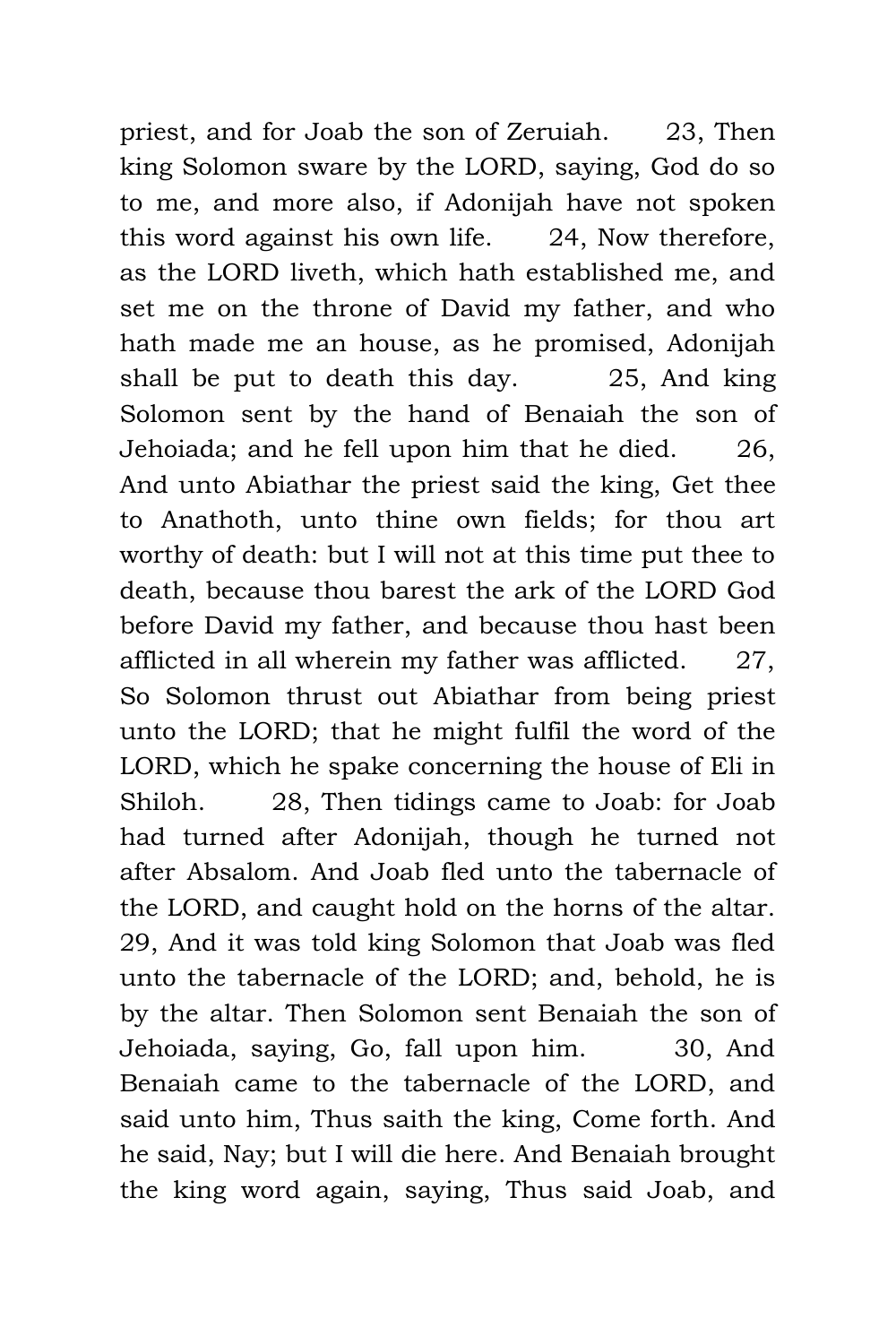thus he answered me. 31, And the king said unto him, Do as he hath said, and fall upon him, and bury him; that thou mayest take away the innocent blood, which Joab shed, from me, and from the house of my father. 32, And the LORD shall return his blood upon his own head, who fell upon two men more righteous and better than he, and slew them with the sword, my father David not knowing thereof, to wit, Abner the son of Ner, captain of the host of Israel, and Amasa the son of Jether, captain of the host of Judah. 33, Their blood shall therefore return upon the head of Joab, and upon the head of his seed for ever: but upon David, and upon his seed, and upon his house, and upon his throne, shall there be peace for ever from the LORD. 34, So Benaiah the son of Jehoiada went up, and fell upon him, and slew him: and he was buried in his own house in the wilderness. 35, And the king put Benaiah the son of Jehoiada in his room over the host: and Zadok the priest did the king put in the room of Abiathar. 36, And the king sent and called for Shimei, and said unto him, Build thee an house in Jerusalem, and dwell there, and go not forth thence any whither. 37, For it shall be, that on the day thou goest out, and passest over the brook Kidron, thou shalt know for certain that thou shalt surely die: thy blood shall be upon thine own head. 38, And Shimei said unto the king, The saying is good: as my lord the king hath said, so will thy servant do. And Shimei dwelt in Jerusalem many days. 39, And it came to pass at the end of three years, that two of the servants of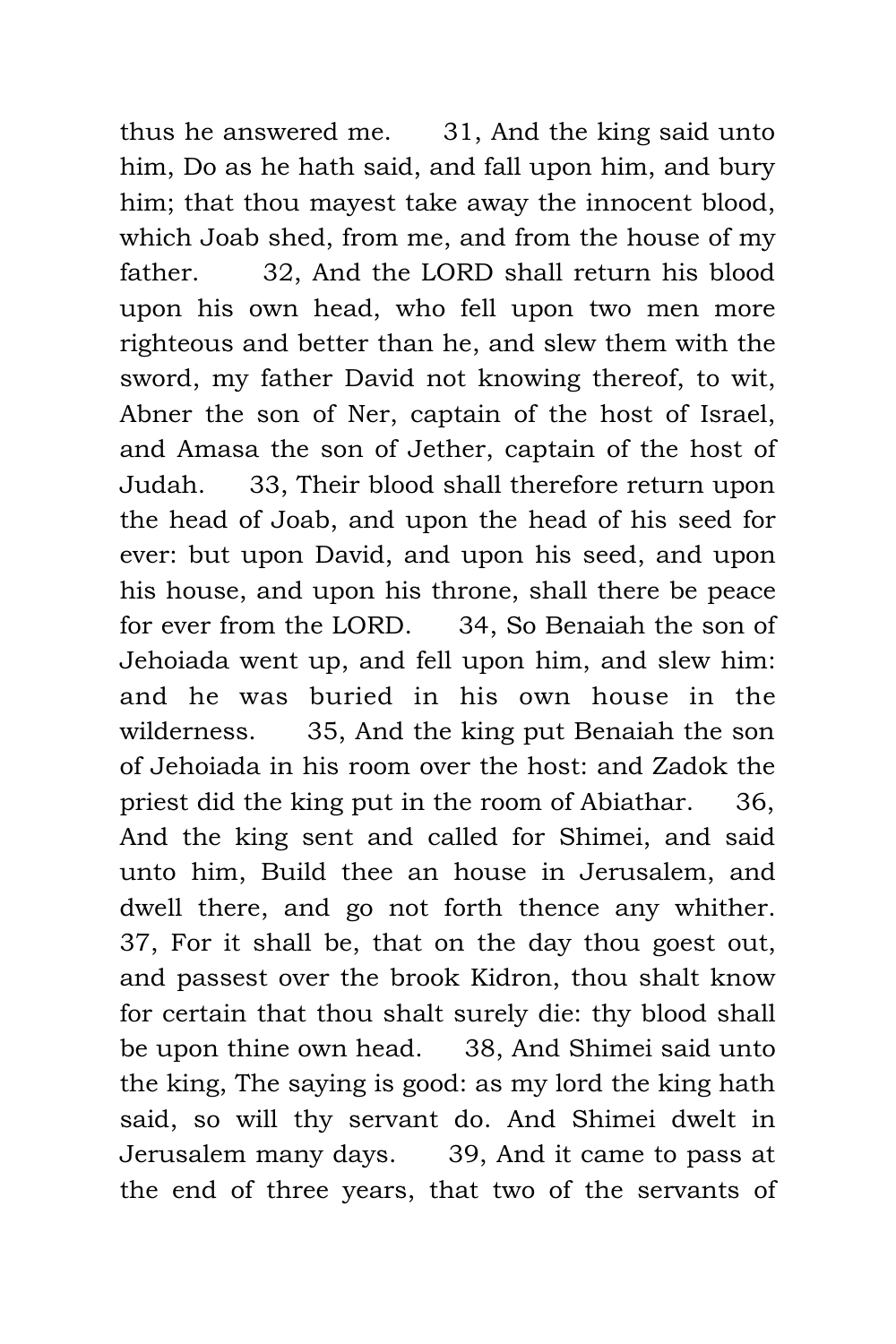Shimei ran away unto Achish son of Maachah king of Gath. And they told Shimei, saying, Behold, thy servants be in Gath. 40, And Shimei arose, and saddled his ass, and went to Gath to Achish to seek his servants: and Shimei went, and brought his servants from Gath. 41, And it was told Solomon that Shimei had gone from Jerusalem to Gath, and was come again. 42, And the king sent and called for Shimei, and said unto him, Did I not make thee to swear by the LORD, and protested unto thee, saying, Know for a certain, on the day thou goest out, and walkest abroad any whither, that thou shalt surely die? and thou saidst unto me, The word that I have heard is good. 43, Why then hast thou not kept the oath of the LORD, and the commandment that I have charged thee with? 44, The king said moreover to Shimei, Thou knowest all the wickedness which thine heart is privy to, that thou didst to David my father: therefore the LORD shall return thy wickedness upon thine own head; 45, And king Solomon shall be blessed, and the throne of David shall be established before the LORD for ever. 46, So the king commanded Benaiah the son of Jehoiada; which went out, and fell upon him, that he died. And the kingdom was established in the hand of Solomon.

In this passage we see the fulfillment of the words of David to his son Solomon. I read a book sometime ago about the men who ran the execution site in a southern state. When one of the inmates was strapped to the electric chair and executed, one of the guards said of the dead inmate, "Now,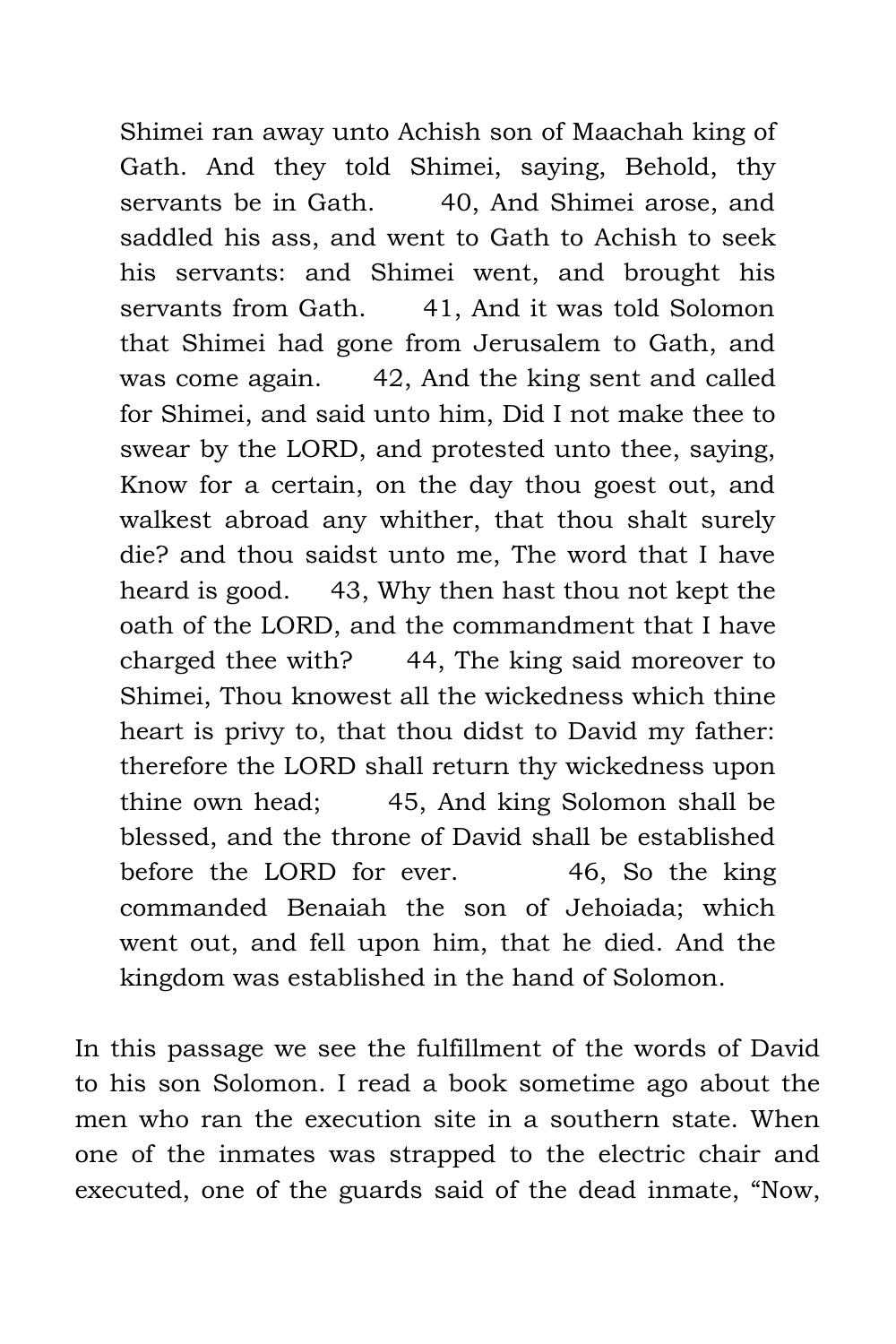he's square with the house." In this passage the enemies of David and Solomon are made to be "square with the house." We may look at these three individuals, Adonijah, the worm who would be king, Abiathar, the priest who opposed God, and Joab, the traitorous captain, who lived to gain the upper hand. There are so many things about human nature that never change. Whenever there is a staged coup, three elements are always present; a would-be ruler, a religious leader and a military influence. This is the unholy trinity of rebellion. It is a counterfeit of the true. Regardless of the natural politics, the end of these three individuals is the same as that of every potsherd that strives against it maker. Men know they cannot win against God but because of the insanity of the depraved mind and heart, cannot refrain from being what they are. The aggrandizement of self is the paramount driving force of fallen man.

Adonijah had been given a conditional reprieve from Solomon. But he still believed that he could overthrow the will of God (vv. 13-15). Note well that he knows that God has put Solomon on the throne, but his Adamic sense of entitlement cannot but drive him to his undoing. His desire to have Abishag, David's nurse and comforter is such an obvious ploy that a third grader could figure what he was doing. If he could have Abishag, he would, in his mind, be a better symbol of royalty. He would look royal and all the while was sealing his doom. We may warn men of the consequence of rebellion against God but apart from a work of sovereign overcoming grace, men will continue in their futile schemes until they lie dead at the feet of their sovereign. It is a sad report of the naivete of Bathsheba that she would fall for his spiel but Solomon saw through it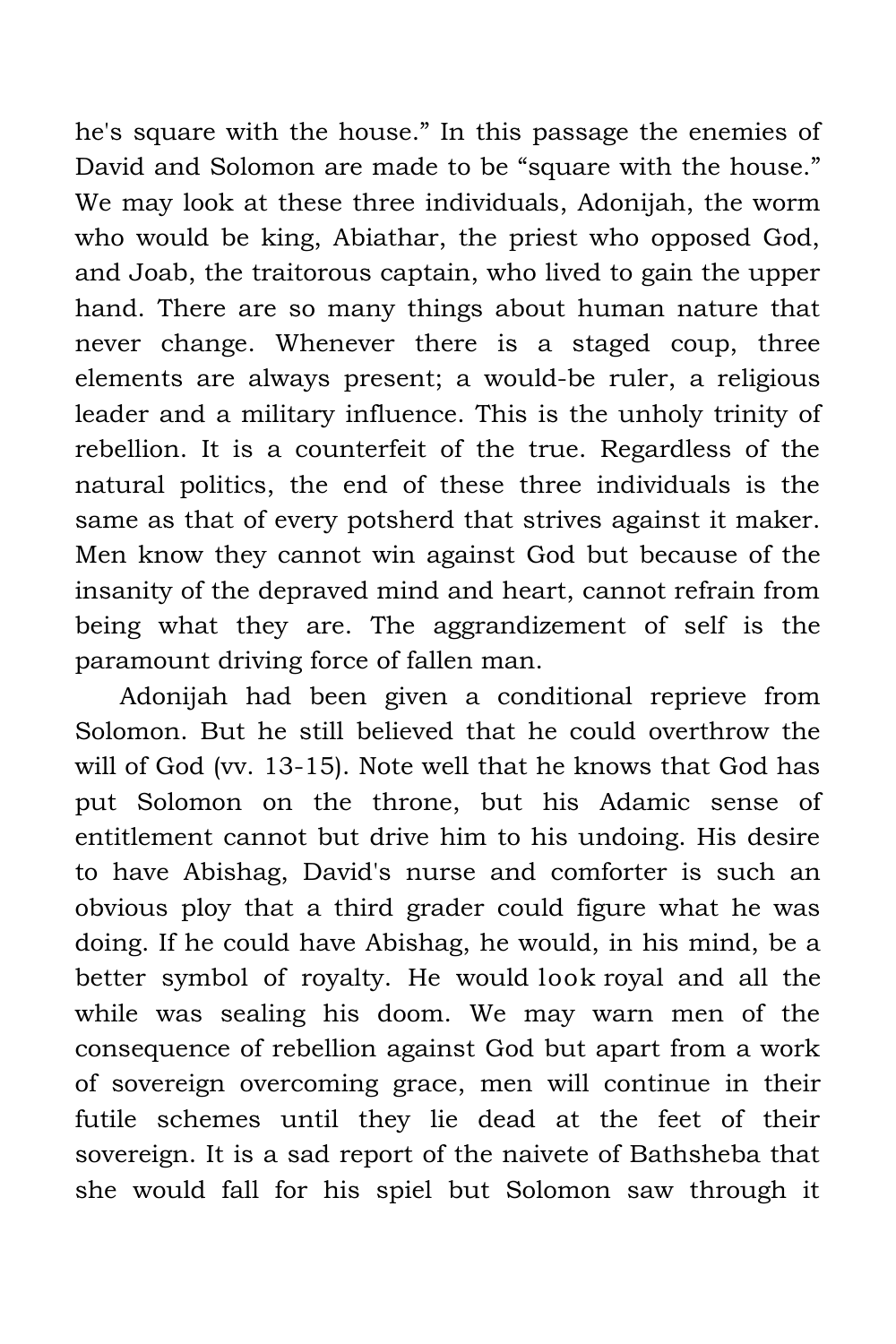immediately (vv. 22-25). One down, two to go. IN vv. 26-27, Abiathar is removed from the priesthood and replaced him with Zadok (according to prophecy, v. 27; I Samuel 2:31-35). Two down, one to go. When Joab learned of Adonijah and Abiathar, he aped the movements of Adonijah and went to the horns of the altar, perhaps hoping for the same reprieve that Adonijah had received at the hand of the merciful king and there he held on for life and death came to him at the hand of his replacement (w. 28-35 ). Three down and none to go as far as goes the rebellion against the throne. But there is one left, one that had received a reprieve of David. Solomon was even willing to extend the reprieve of Shimei and allow him to keep his life if he would disappear from Jerusalem and go under house arrest for the remainder of his days. But like all natural men, he really didn't believe and when he broke the commandment of the king, his life was ended (vv. 36-46). This

was not retribution or revenge, it was justice. Let us all thank God that He did not leave us to our own devices because the end of these men would assuredly have been our end and no amount of education or nurturing or environmental influence or persuasion would have altered our course to our just and merited demise.

As I pondered this passage and noted the revelation of my own sorry estate in my years of rebellion, I began to see the grace of God in the salvation of the sinner. Each of these characters represents an aspect of our carnal rebellious nature as we are born into this world. The salvation of our soul is a marvel. Scripture declares that we are dead and our lives are his with Christ in God (Col. 3:3). We are dead actually means two things. First it means we died and this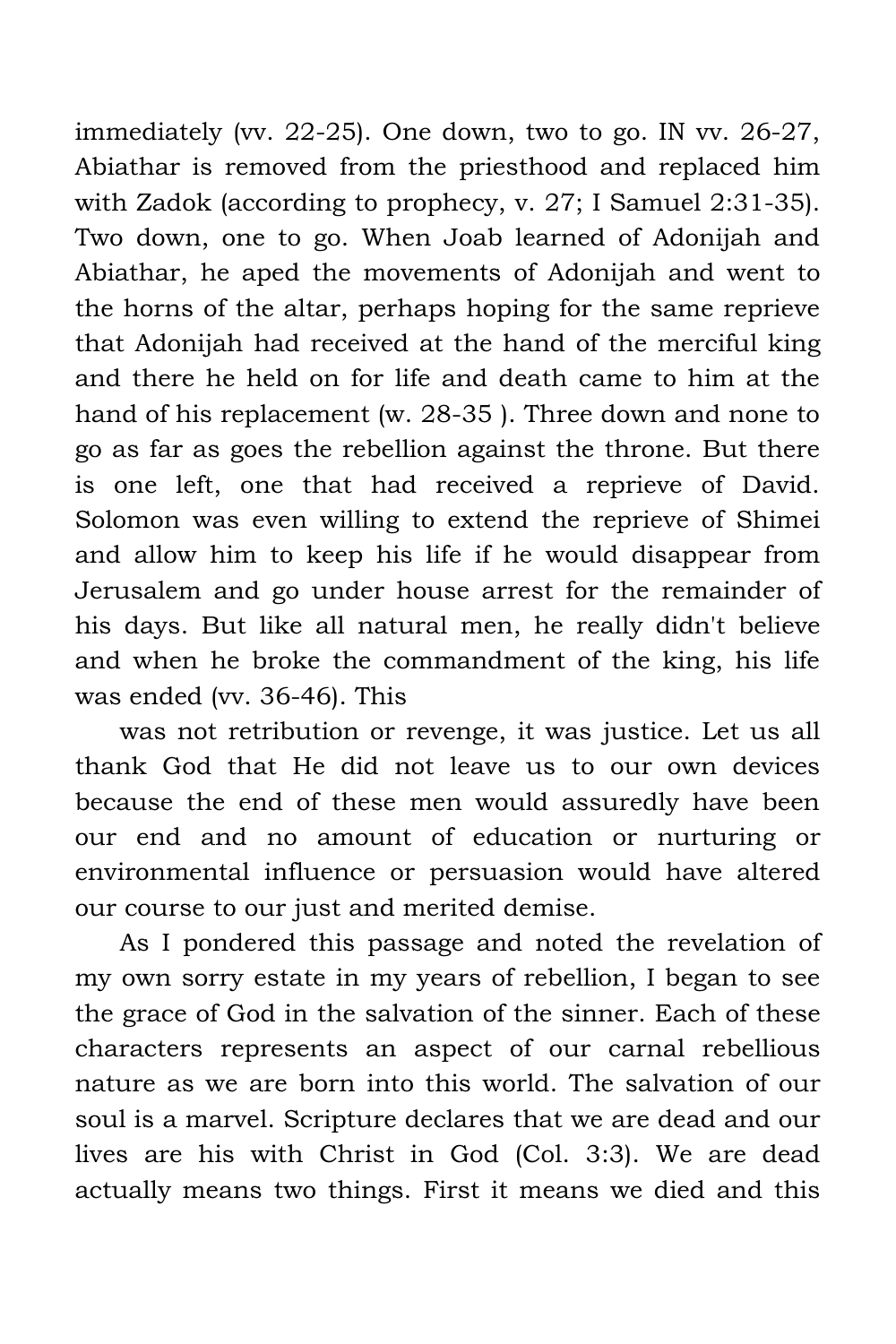refers to Christ's death being counted as ours on Calvary. Secondly, being in the active voice and indicative mood suggests a continual dying, and refers to the Spirit subduing and dominating our flesh, though not eradicating it. Either way you approach it, it has to do with our sin as is revealed by the fact that we died and are dying is because of sin. Death is the sentence for sin (Rom. 5:12).

1. Adonijah in his rebellion against the true king, which was born of a sense of entitlement and a belief that he was really the true king, pictures our false and confused notion that we are the captain of our destiny and that our will of self determining. Both of these high notions are foolish at the get-go. We are nobody's king. If we have a destiny, we cannot be captain of it. And if our will were self determining it would mean that our will has a will. Our will is to be the king and on Calvary that king was slain by the true King of Kings.

2. Abiathar was the false priest but he represents our natural religion, our conscience and our tendency toward legalism. Primarily, he pictures the law in reference to salvation. Abiathar was not killed, he was set aside, he was put out of service. In truth, in the matter of salvation, he (the law) was an enemy of the elect and could only serve to condemn (Romans 6:13- 14; Hebrew 10:9). Was this prophesied? Yes, in type with Moses not being allowed to bring the children to the promised land, and prophetically in the promise of the Gospel in Jer. 31 where the laws (the word of God) were written on the tables of the heart.

3. Joab pictures presumed our power (military force). We believe that we can overrule God and when, in our religion, we find our power gone, we latch on the horns of the alter in repentance born of getting caught. ..we hang on—pray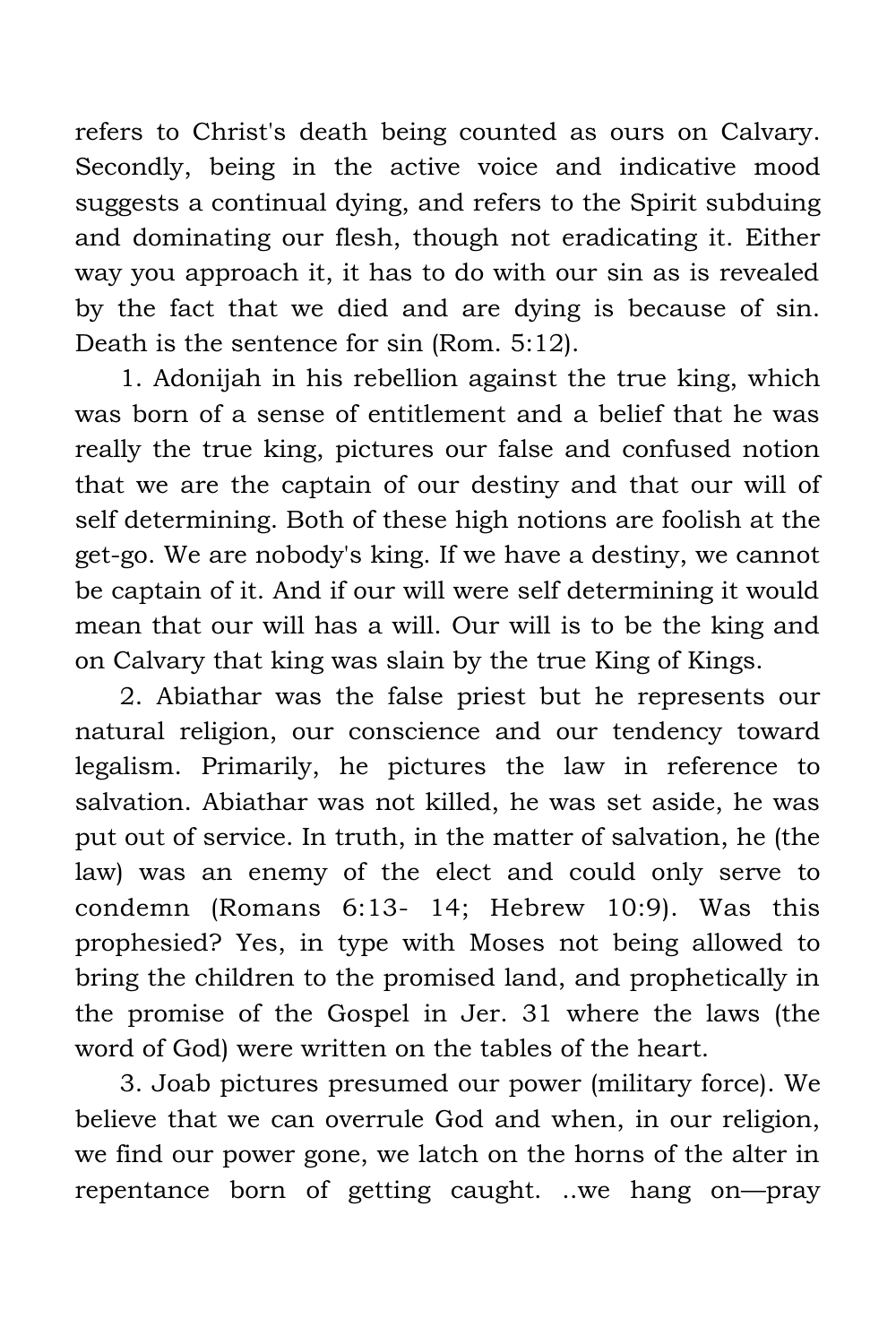through, but to no avail—we died and we were made to confess we have no power—Thank God for the work of the true King.

4. Finally Shimei pictures or old man, He died in purpose on Calvary, but by experience we know he is under house arrest and when he leaves his containment in unbelief, he dies again. On that day of our Lord's return the dead and dying carcass will finally put down. By Christ— we are square with the house. The soul that sinneth, it shall die.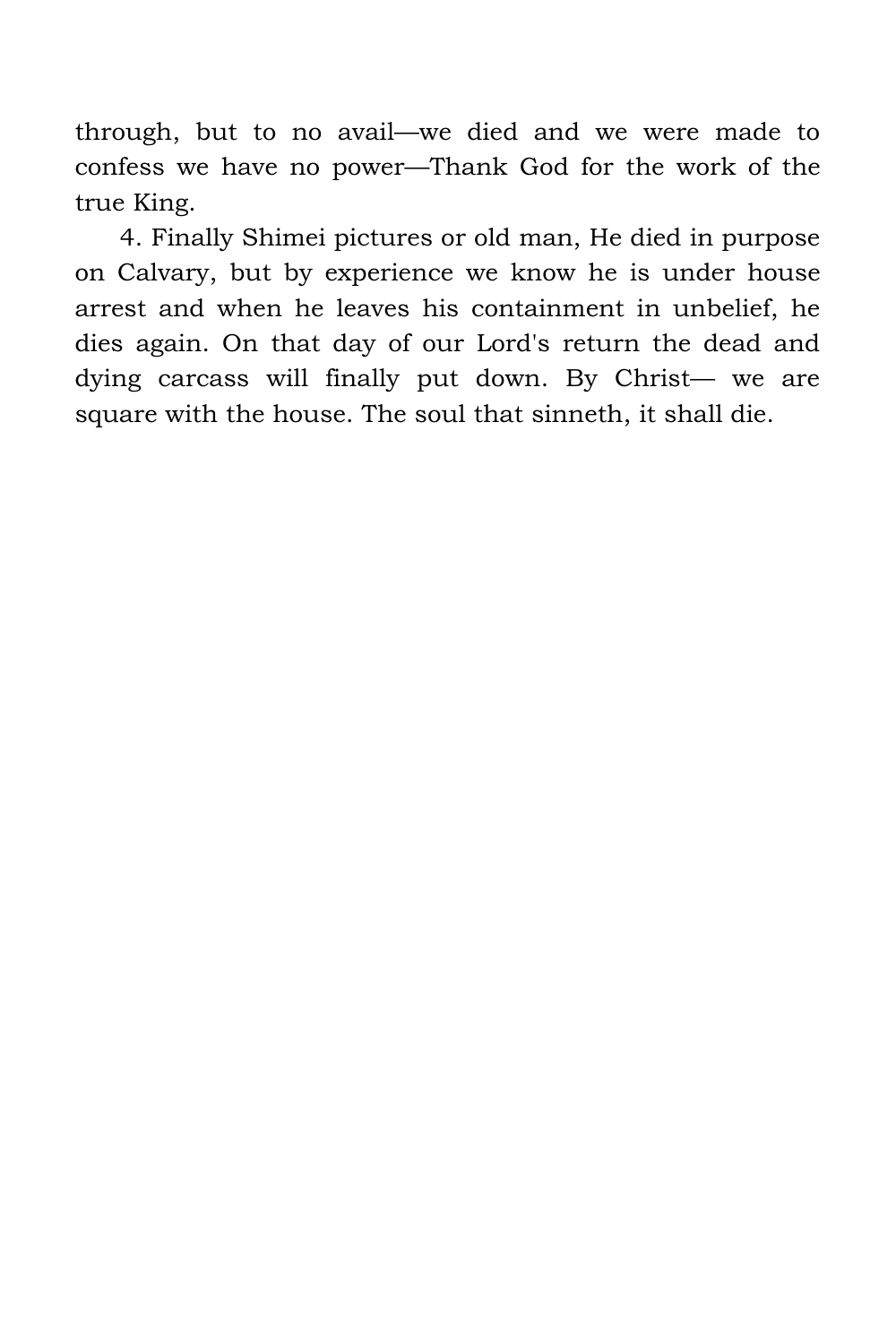### **WISDOM**

**I Kings 3:1-15**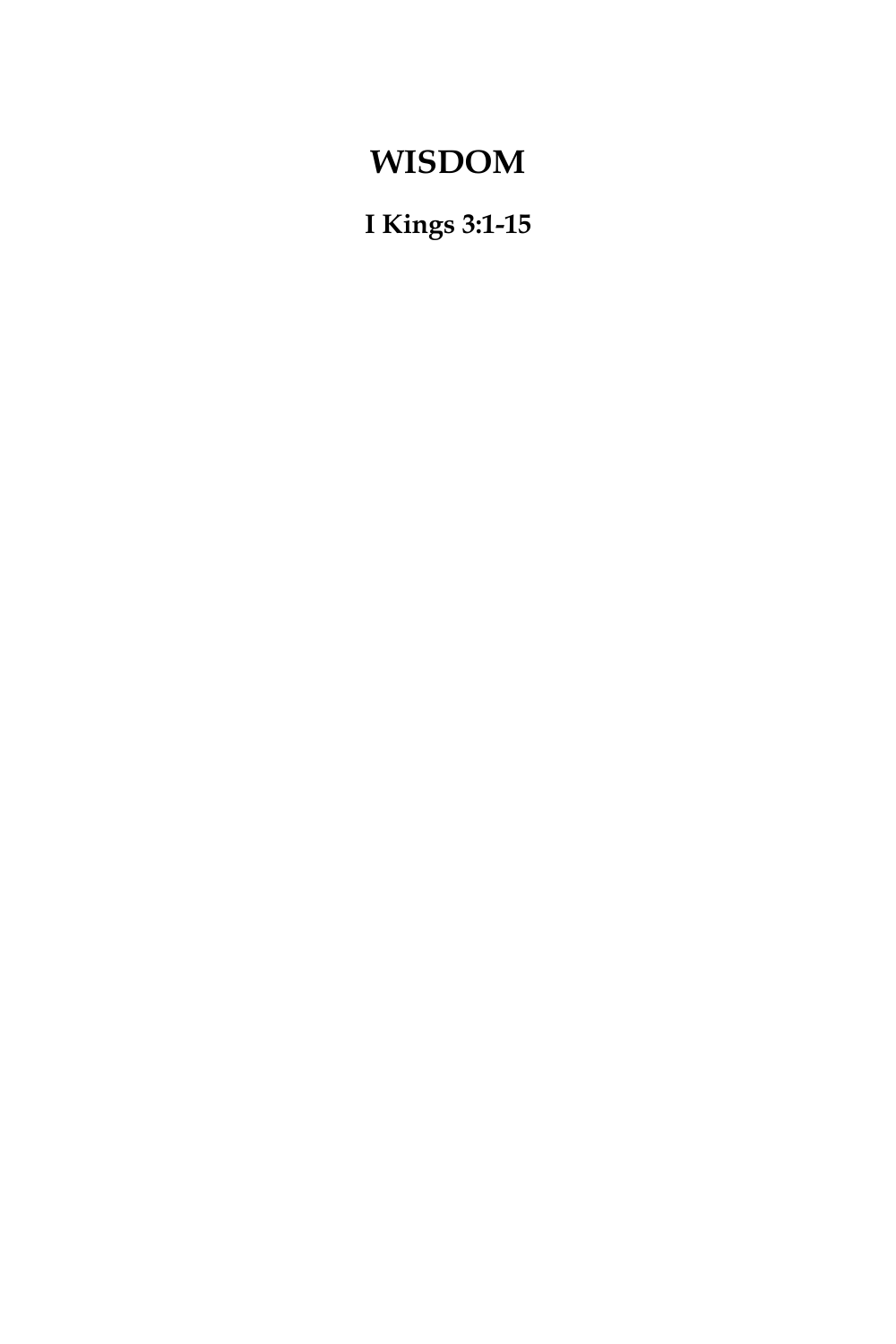1, And Solomon made affinity with Pharaoh king of Egypt, and took Pharaoh's daughter, and brought her into the city of David, until he had made an end of building his own house, and the house of the LORD, and the wall of Jerusalem round about. 2, Only the people sacrificed in high places, because there was no house built unto the name of the LORD, until those days. 3, And Solomon loved the LORD, walking in the statutes of David his father: only he sacrificed and burnt incense in high places. 4, And the king went to Gibeon to sacrifice there; for that was the great high place: a thousand burnt offerings did Solomon offer upon that altar. 5, In Gibeon the LORD appeared to Solomon in a dream by night: and God said, Ask what I shall give thee. 6, And Solomon said, Thou hast shewed unto thy servant David my father great mercy, according as he walked before thee in truth, and in righteousness, and in uprightness of heart with thee; and thou hast kept for him this great kindness, that thou hast given him a son to sit on his throne, as it is this day. 7, And now, O LORD my God, thou hast made thy servant king instead of David my father: and I am but a little child: I know not how to go out or come in. 8, And thy servant is in the midst of thy people which thou hast chosen, a great people, that cannot be numbered nor counted for multitude. 9. Give therefore thy servant an understanding heart to judge thy people, that I may discern between good and bad: for who is able to judge this thy so great a people? 10, And the speech pleased the Lord, that Solomon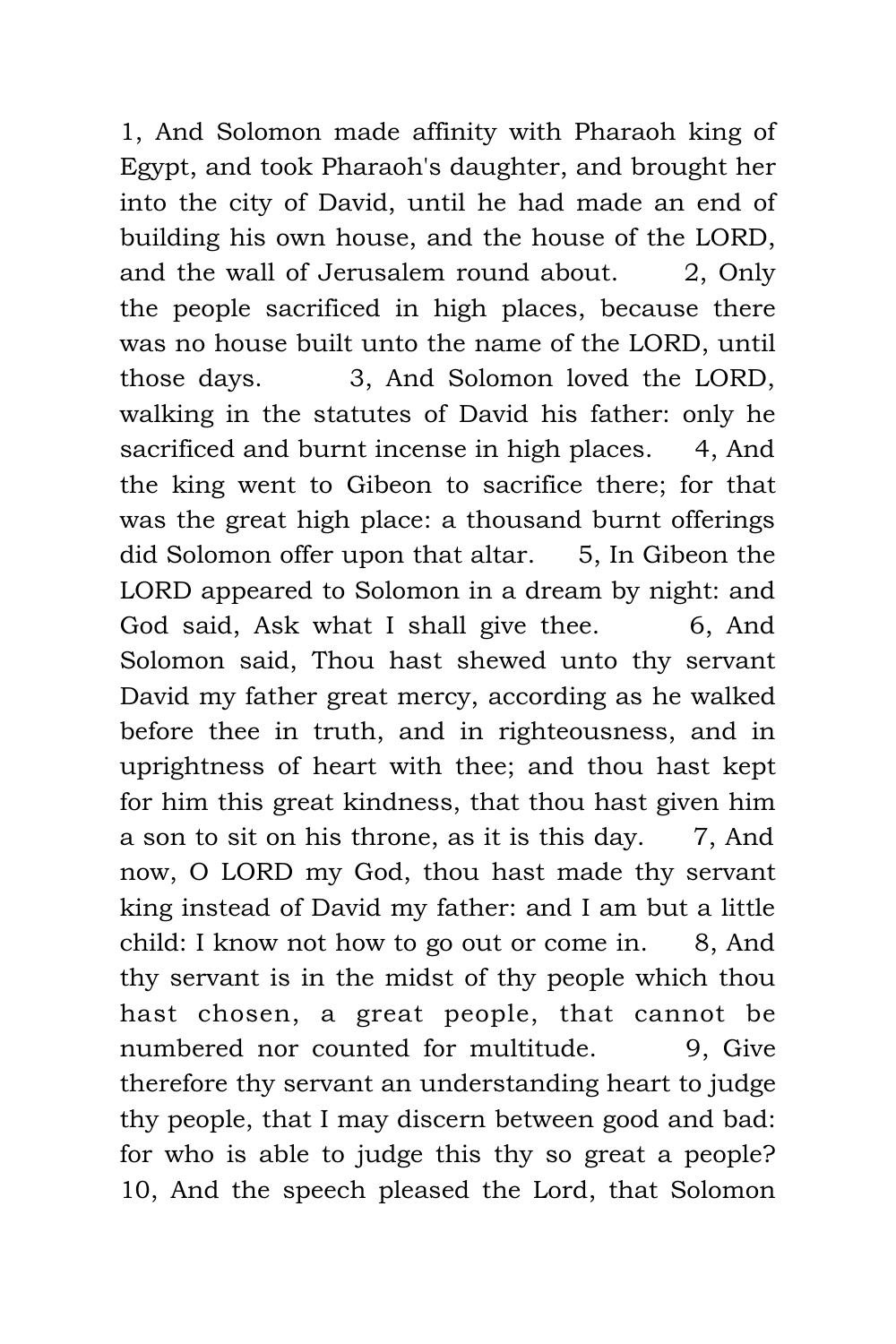had asked this thing. 11, And God said unto him, Because thou hast asked this thing, and hast not asked for thyself long life; neither hast asked riches for thyself, nor hast asked the life of thine enemies; but hast asked for thyself understanding to discern judgment; 12, Behold, I have done according to thy words: lo, I have given thee a wise and an understanding heart; so that there was none like thee before thee, neither after thee shall any arise like unto thee. 13, And I have also given thee that which thou hast not asked, both riches, and honour: so that there shall not be any among the kings like unto thee all thy days. 14, And if thou wilt walk in my ways, to keep my statutes and my commandments, as thy father David did walk, then I will lengthen thy days. 15, And Solomon awoke; and, behold, it was a dream. And he came to Jerusalem, and stood before the ark of the covenant of the LORD, and offered up burnt offerings, and offered peace offerings, and made a feast to all his servants.

The primary emphasis that is generally placed on this passage, and rightly so, is Solomon's dream wherein he asks the Lord to give him wisdom in order to be able to rule the people well. This passage is the record of the beginning of Solomon's peaceful reign upon the throne of David. Prior to this he had some things that need to be settled, namely putting away the enemies of David, This chapter begins with, "And" which relates to the last phrase of the previous chapter (2:46b). The establishment of this reign began with a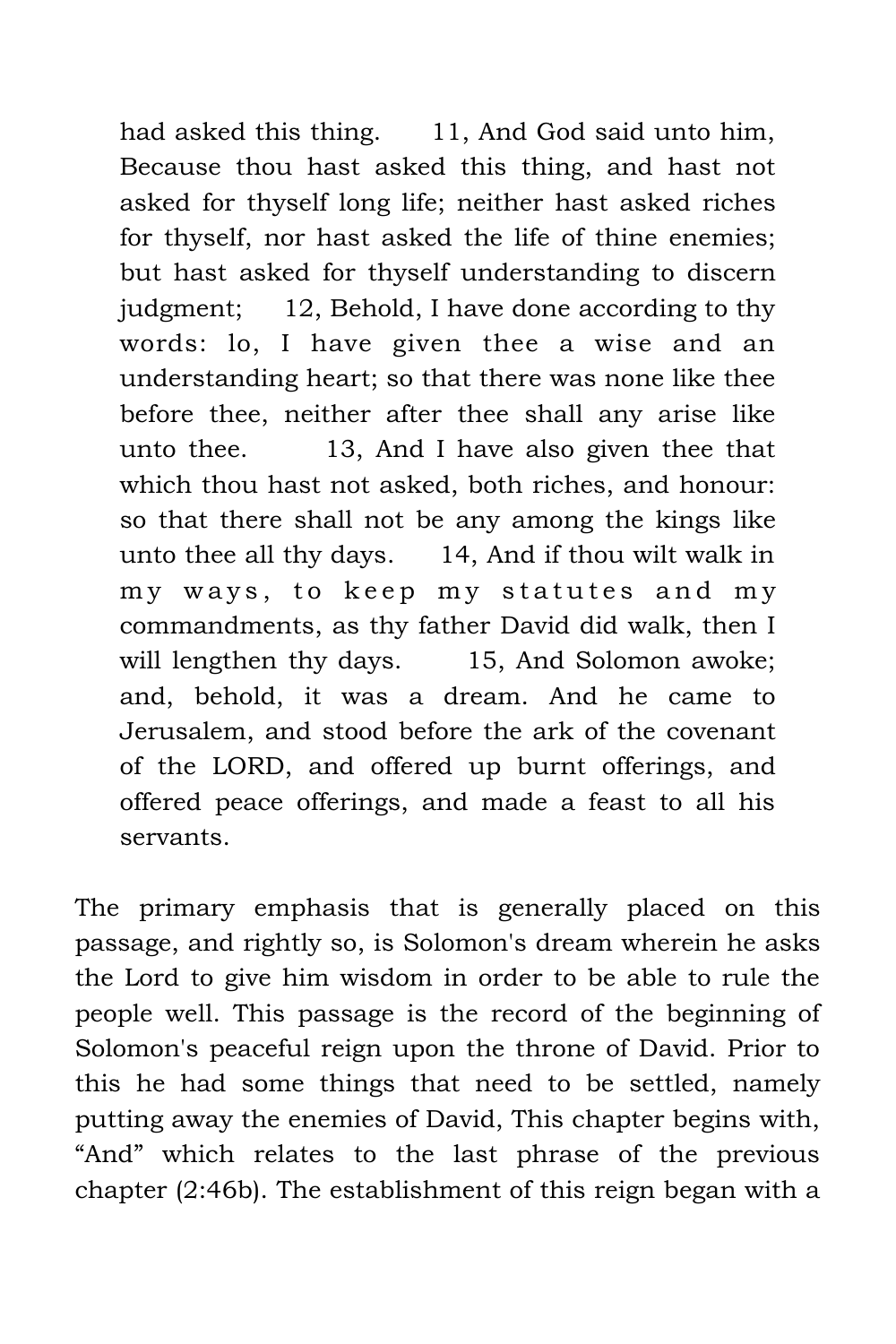political alliance. It is generally held that Solomon's making of "affinity" with Pharaoh was to use Egyptian laborers in the building of the temple of God. But the word "affinity" more often suggests an "in-law" relationship and is probably related to Solomon marrying the daughter of Pharaoh. The immediate reaction to this is, "Why would he marry the daughter of the sworn enemy of Israel and a pagan to boot"? We have but to consider the bride of Christ who was born an enemy of God (Hos. 1:2-3). Here Solomon pictures Christ in the kind of people He chose for his wife. Jewish history holds that Pharaoh's daughter was a proselyte of the Jewish religion and that is probably true since the 45th Psalm (called a song of loves) and the Song of Solomon was written around this time. Solomon loved this woman and she loved him. Solomon married many other pagan wives and they were instrumental in leading him and the people to incorporate pagan worship in with the true. But of this wife, there is no deity of Egypt mentioned in the worship of God. She had embraced the God of Israel as the one true God. During the time of the relationship Solomon's house as well as the house of the Lord and the surrounding wall was built.

Until that took place the people as well as Solomon offered sacrifices on high places. Though "high places" are generally aligned with false worship, this was true worship performed in these places because the temple was not yet built. Solomon loved the Lord and walked in the statutes of his father (v. 3; 2:3) and he also offered sacrifices to the Lord in those places. The highest place, not in altitude, but in stature was Gibeon because the tabernacle was there. It was there that Adonijah and Joab had latched on to the horns of the altar in false repentance and paid with their lives. There,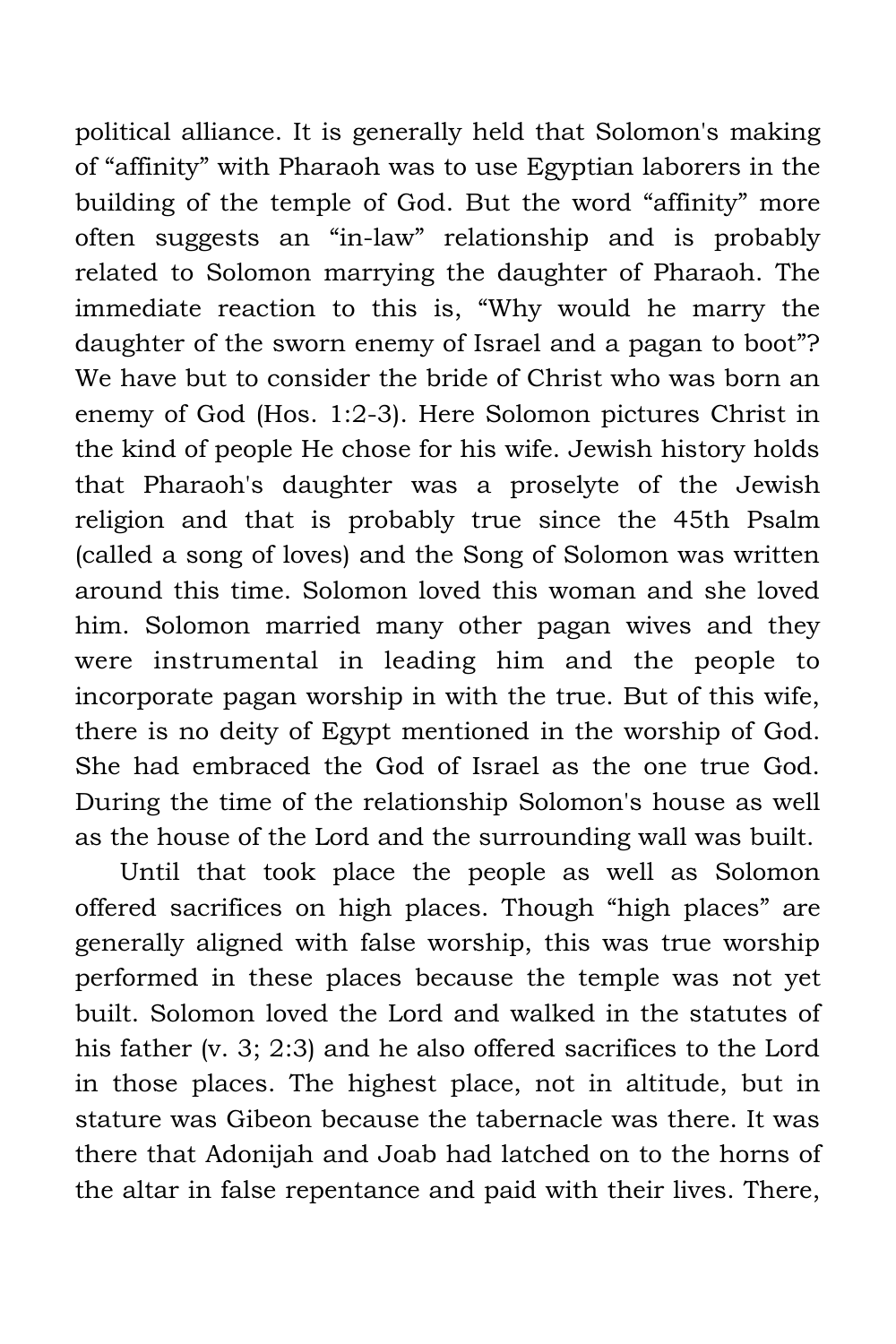Solomon offered a thousand burnt offerings over a period of days. The number suggests that Solomon was fixed on the necessary death of a satisfying substitute.

While in Gibeon the Lord visited Solomon in a dream. That was one of the ways that the Lord spoke to the fathers by the prophets. In this dream, this revelation, our Lord bids Solomon to ask Him what the Lord should give Him (Luke 11:19; John 14:13-14). In vv. 6-7 Solomon begins his conversation with the Lord. His prayer began with thanksgiving and praise for what the Lord had done for him. This is the basis of all prayer and the assurance that your prayer will be heard. Men of pray in dire circumstances but have no basis on which to do so. Praying in the name of Christ begins with acknowledgement of the great things that God has wrought on your behalf. All true prayer begins with thanksgiving and praise. It is the acceptable offering of the believer's priesthood (1 Pet. 2:5; Heb. 13:15). Prayer is also a confession of our unworthiness and inability (v. 7-8), "I am but a little child: I know not how to go out or come in"—and the task of governing your chosen people is too great for me.

What Solomon asked of the Lord should well be the desire of every leader of men. It is a great request. He asks for what he needs in order to properly govern this people. He asks for an understanding (hearing) heart in order to be a good judge in the matters that will be brought before him. He asks for spiritual discernment (wisdom; Prov. 1:7) between good and bad in order to judge properly. His requests are selfless. He seeks to care for the people of God. Throughout the scripture, the good works of the believer are about two things; the honor of Christ and the welfare of the children of God—care for the household of faith. What the believer is to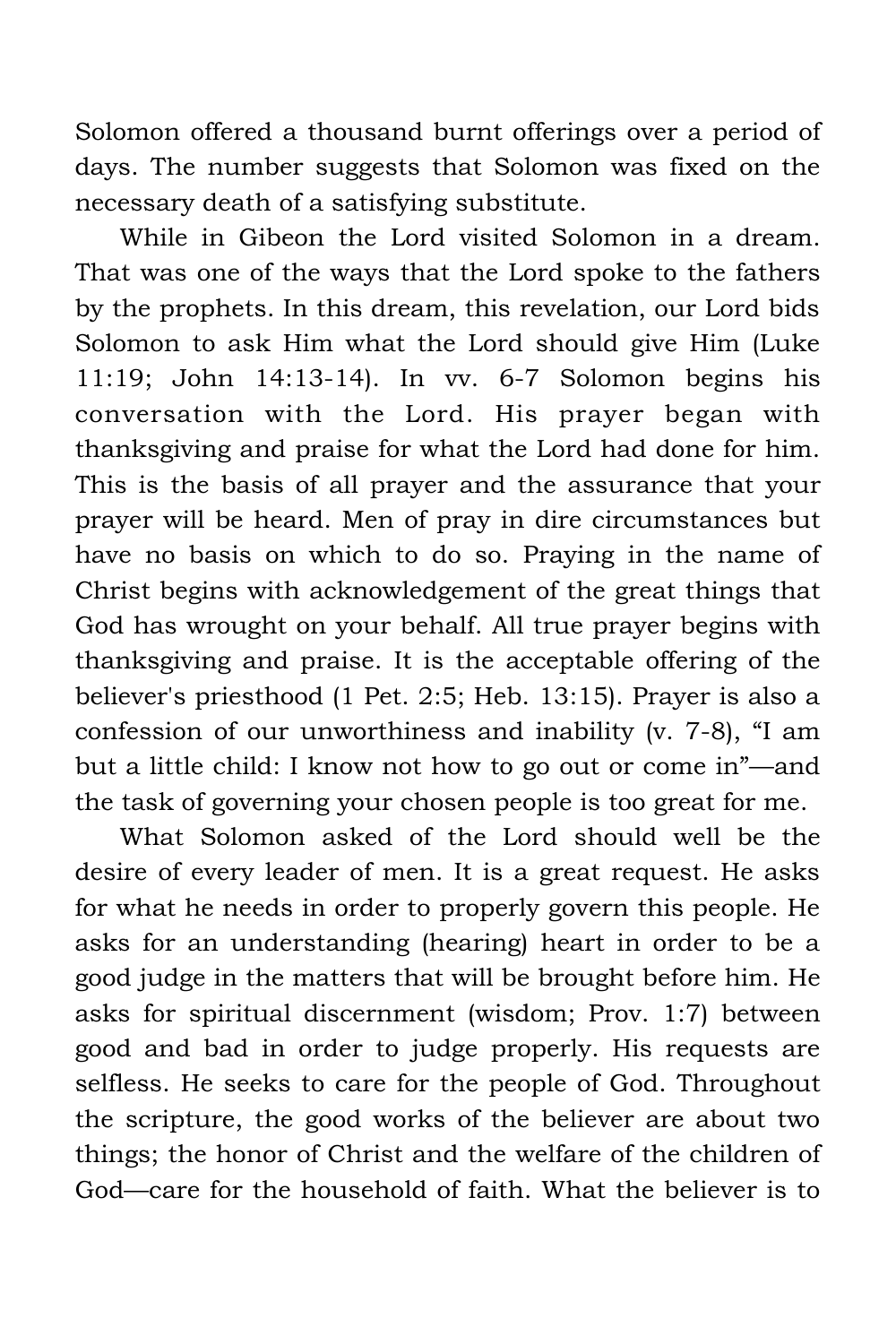do is edify the saints and seek the honor and glory of Christ and this was the desire of Solomon (v 9). As kings and priests unto our God, should this not also be our request in prayer. The prayer of Solomon pleased the Lord, which also means that He was pleased to grant his request (Lk. 12:32).

In verse 11 our Lord honors Solomon for what he did not ask for and in doing so lists those things that natural men ask for (seek) in their prayers—long life, riches and destruction of your enemies. Our Lord honors faith even though it is He who gives it (great is thy faith). Our Lord gave Solomon a heart of wisdom and such wisdom that none but Christ was greater in the history of men. The wisdom of Solomon has become proverbial in the vernacular of men. Because Solomon did not ask for the things of selfgratification, our Lord gave him these things also and his renown has not been matched to this day among men. All he had however, was derived. The first words of his prayer are still the correct estimation of the man (Lk. 12; 27). Solomon's own words, inspired of God, declare that he knew that he, of himself, had nothing to offer (Ecc. 1:2, 14; Prov. 30:2-3). He owed all he had in the effective rule of the people to God alone. Our Lord approached this subject with his disciples in the same manner (Matt. 6:25-34; Ps. 90:12).

When Solomon awoke from the dream his actions proved that he was aware of how God had blessed him (v. 15). He offered up burnt offerings before the Lord (picturing the propitiatory death of Christ), peace offerings (picturing confession and transference of sin to Christ, the Lamb of God and praise for salvation) and he did it standing before the Ark of the Covenant declaring the Day of Atonement. All glory and praise was given to God in worship. And he made a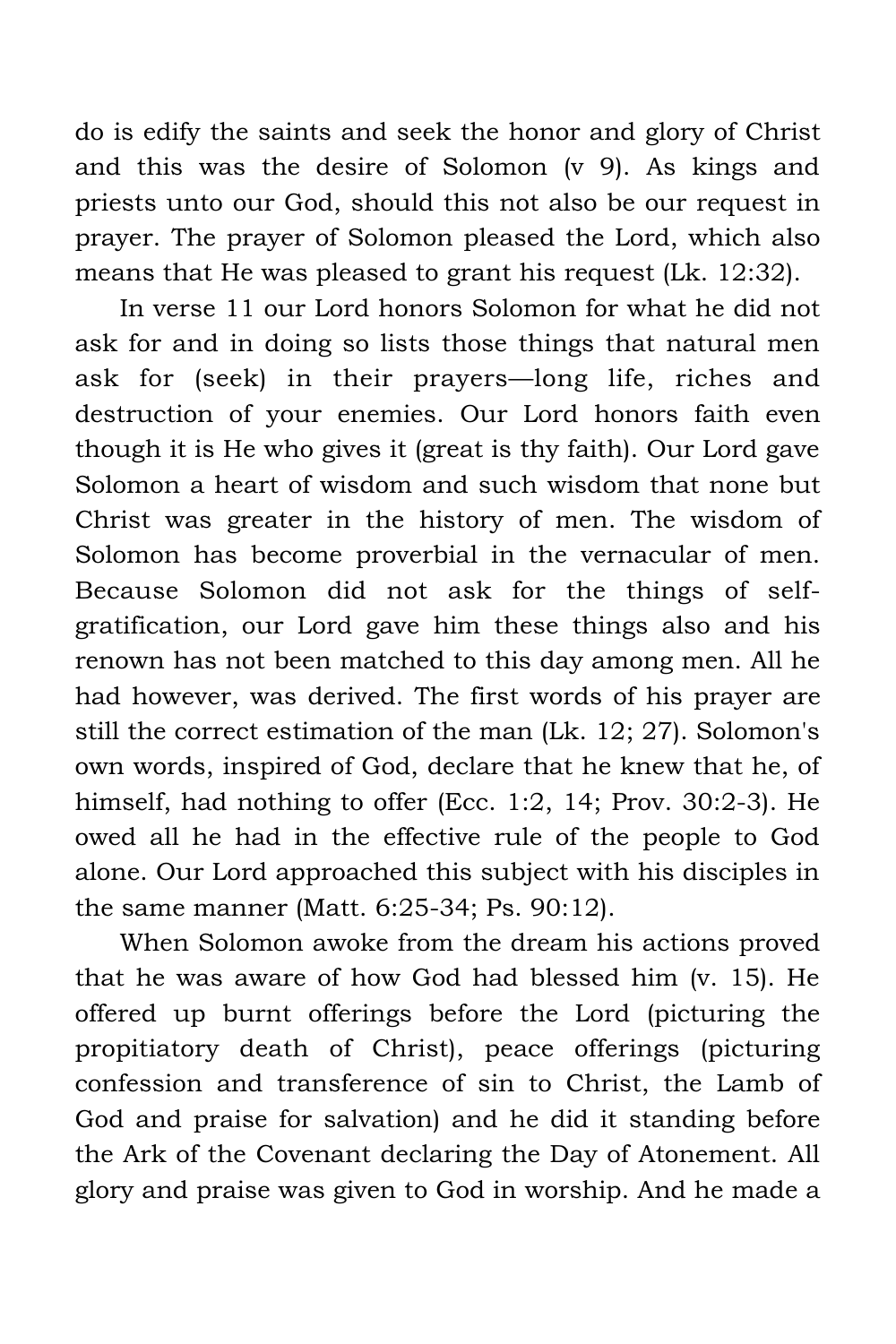feast for all, a time of fellowship and rejoicing in the good favor of God.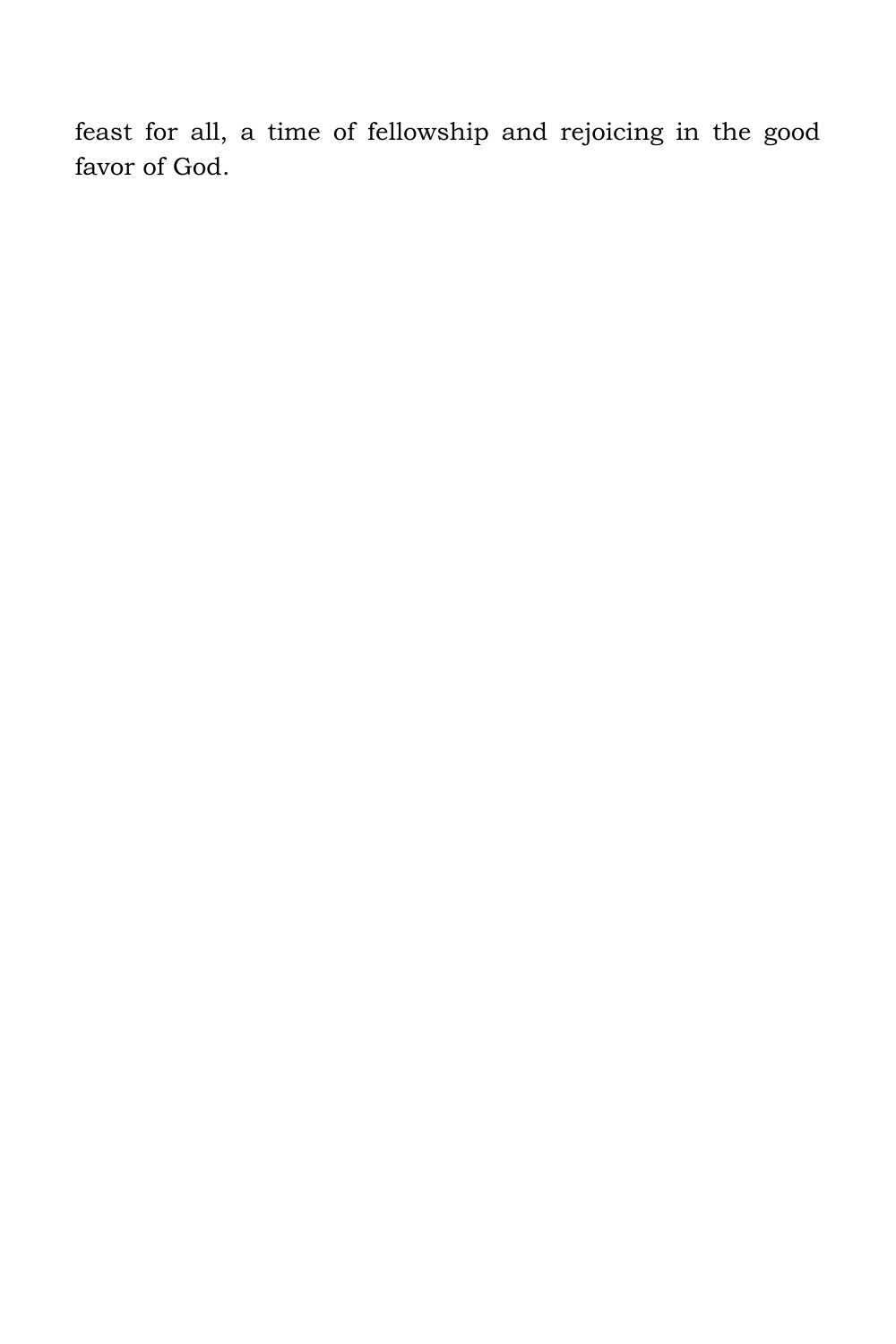## **HALF**

**I Kings 3:16-28**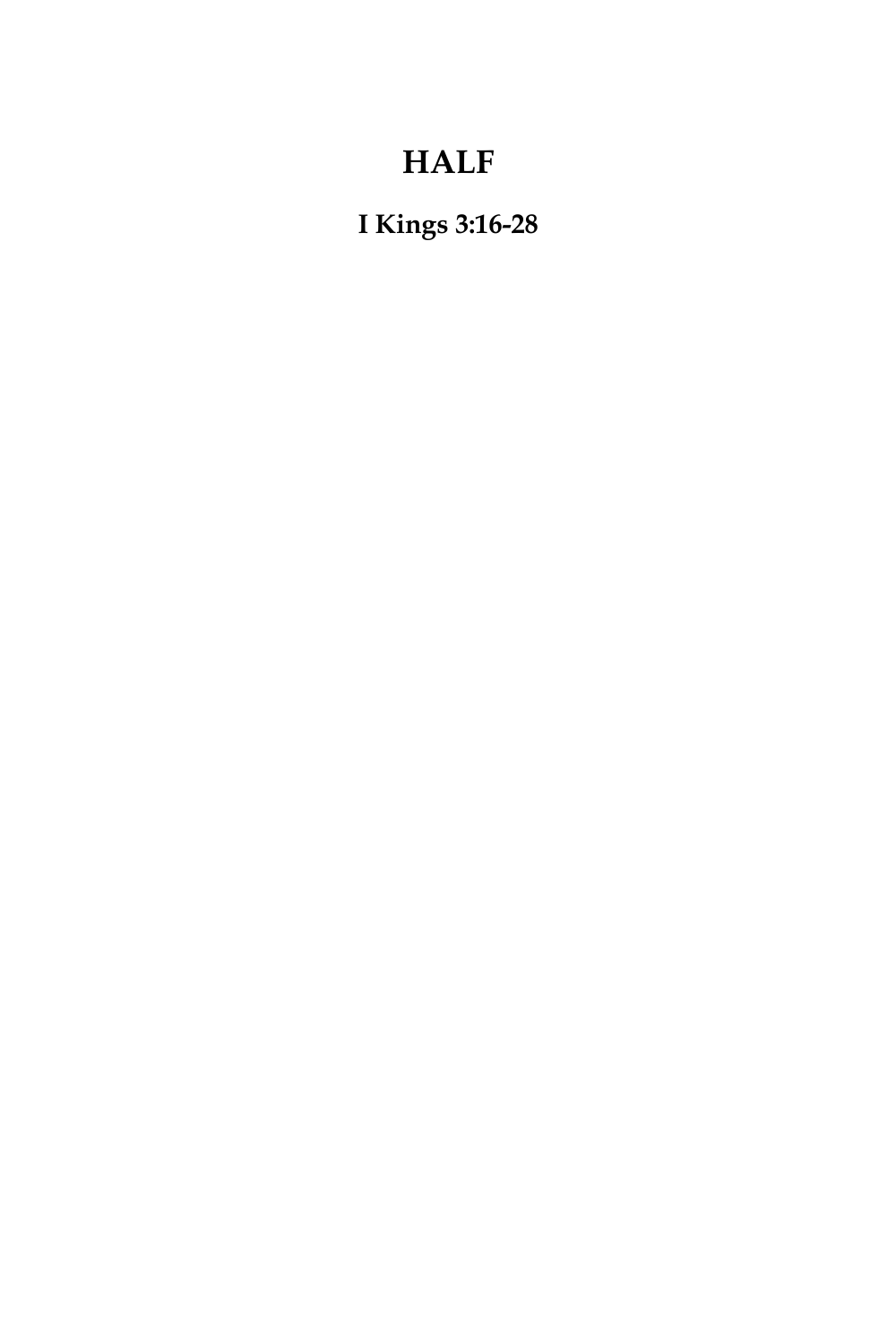16, Then came there two women, that were harlots, unto the king, and stood before him. 17, And the one woman said, O my lord, I and this woman dwell in one house; and I was delivered of a child with her in the house. 18, And it came to pass the third day after that I was delivered, that this woman was delivered also: and we were together; there was no stranger with us in the house, save we two in the house. 19, And this woman's child died in the night; because she overlaid it. 20, And she arose at midnight, and took my son from beside me, while thine handmaid slept, and laid it in her bosom, and laid her dead child in my bosom. 21, And when I rose in the morning to give my child suck, behold, it was dead: but when I had considered it in the morning, behold, it was not my son, which I did bear. 22, And the other woman said, Nay; but the living is my son, and the dead is thy son. And this said, No; but the dead is thy son, and the living is my son. Thus they spake before the king. 23, Then said the king, The one saith, This is my son that liveth, and thy son is the dead: and the other saith, Nay; but thy son is the dead, and my son is the living. 24, And the king said, Bring me a sword. And they brought a sword before the king. 25, And the king said, Divide the living child in two, and give half to the one, and half to the other. 26, Then spake the woman whose the living child was unto the king, for her bowels yearned upon her son, and she said, O my lord, give her the living child, and in no wise slay it. But the other said, Let it be neither mine nor thine,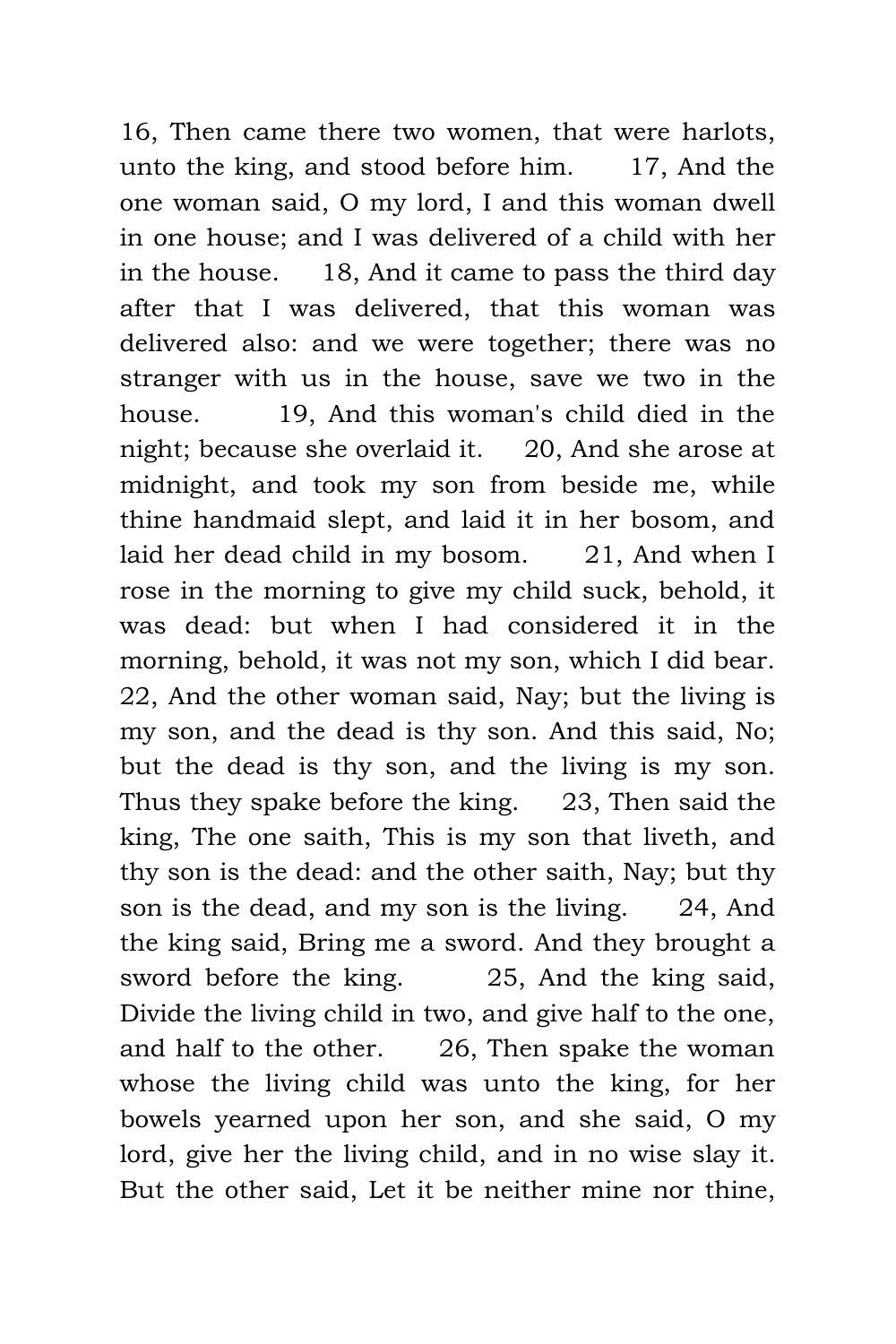but divide it. 27, Then the king answered and said, Give her the living child, and in no wise slay it: she is the mother thereof. 28, And all Israel heard of the judgment which the king had judged; and they feared the king: for they saw that the wisdom of God was in him, to do judgment.

Whether you have been a religious person or you are one who has never been interested in matters of faith, you have probably heard this story referred to in reference to wisdom. I have personally seen or read this report in novels, magazine articles, newspapers, TV and movies representing what true wisdom is. The phrase "the Wisdom of Solomon" has reached exalted linguistic heights of proverbial status in the English vernacular and well as other languages. Though this is a particular incident recorded in the word of God, it has become the universal example of the concept of wisdom.

Providentially, this is recorded immediately after the Lord has granted Solomon's prayer for wisdom and stands forever as proof that the Lord had, indeed, given Solomon his desire. Solomon's wisdom is manifest here in his understanding of maternal love. The story, itself, is well known by most but it bears repeating if peradventure there is one who in not familiar with it. It is a plain report of the decisive clarity of the mind of the wisest of men, save for Jesus Christ. The characters that make up the story are two harlots, women of ill repute and low estate. They are obviously roommates living in the same house. Each woman got pregnant and delivered their children three days apart. One of the women rolled over on her child in the middle of the night and her baby died. When she discovered that the child was dead, she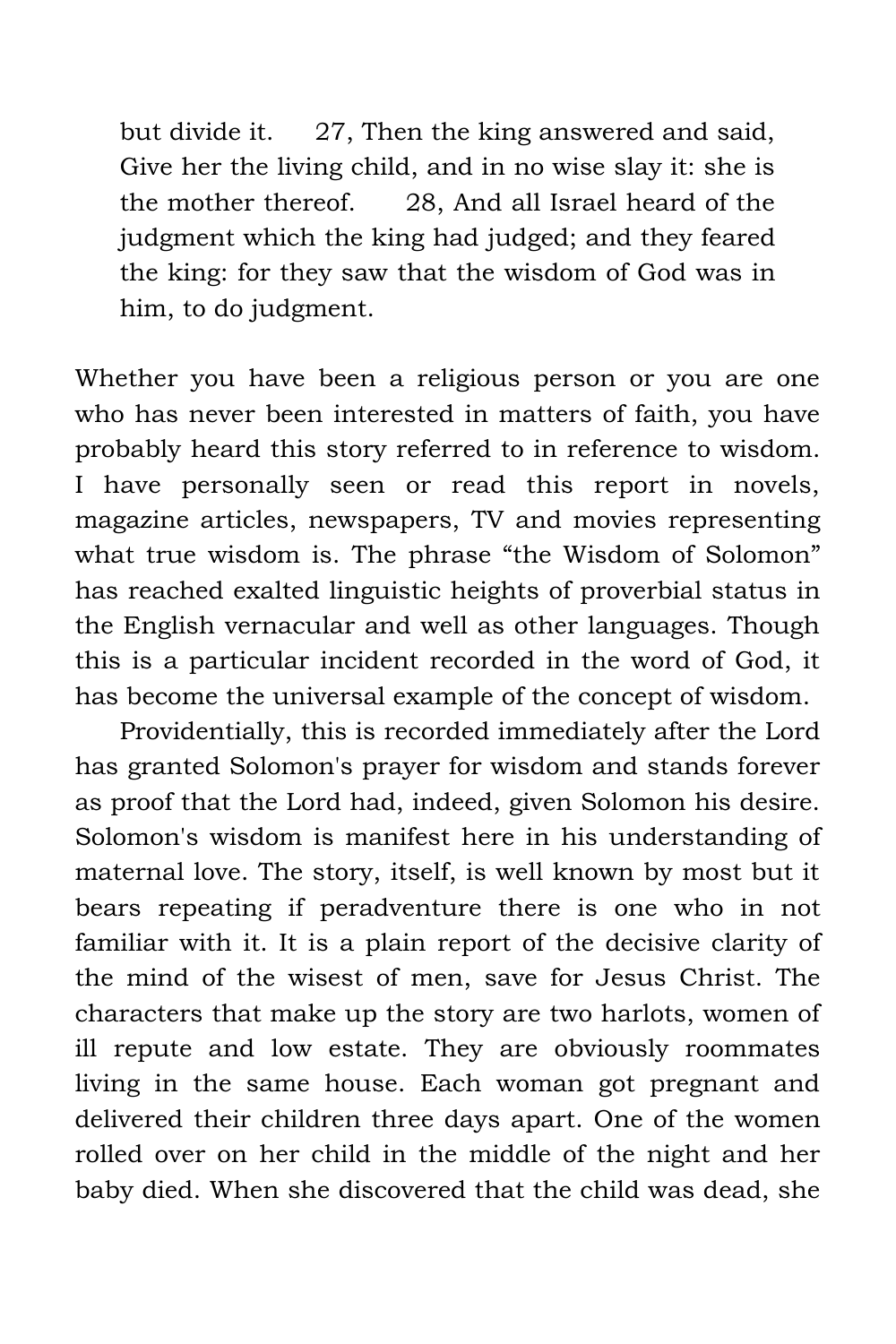sneaked into the room of the woman with the living child and took her live baby and replaced with her dead baby. When the harlot with the live baby awoke to nurse her child, she found a dead baby in her bed. In just a few moments she realized that this dead child was not her baby. When she confronted the woman who had stolen her child, the thief declared that the live baby was truly hers and the dead baby belonged to her roommate. It was a case of she said, she said. The mother of the live baby gained audience with the king and made her case before him and the woman who had stole the baby made her case as well. In verse 23 Solomon made it clear that he understood the claims of the two women. He called for a sword and for the baby to be cut in half, each woman receiving half a dead baby. He knew that the true mother would give up her baby to keep it alive. She loved the child and would let it go, lose it rather than see it die. The response of the woman who had stolen the child was a callous revelation that she cared not for the baby but rather was all about herself. She didn't want the baby she had stolen, she just didn't want the true mother to have it. Her sin was not only kidnapping, and intent to kill. Her sin was envy. Envy is the belief that someone does not deserve what he or she has. In truth she wanted, as proved by her testimony, to divide the child, for the mother of the living child to be in the same place as she. She wanted both babies dead. Solomon had an understanding of maternal love, a love that the Lord honored (Is. 49:15). He knew that the true mother would not let her child die. Half a dead child was not an option for her. Solomon gave the child to its true mother and this incident was reported throughout the kingdom, which resulted in the fame of Solomon to be spread abroad.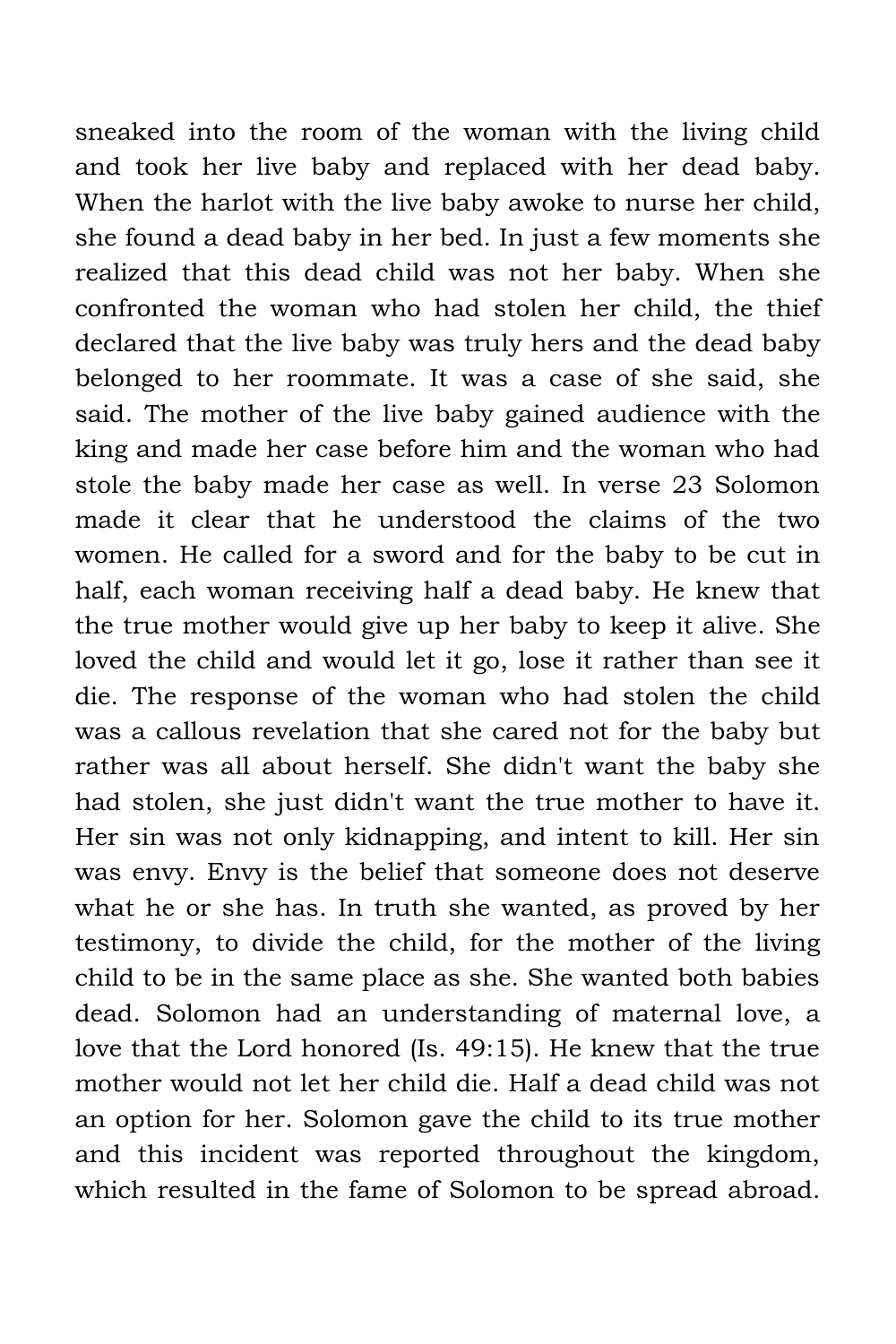That is the story of the first example of the Wisdom of Solomon.

I've thought about this story for some time, seeking to find some real Gospel applications. We all know that, no matter what the Old Testament story, it speaks of Christ. We also know that no type is a fully accurate expression of the person and work of Christ but is often metaphorical and often includes the people for whom Christ did His great work. By the providential placement in time and in the record of God's word, we can safely say that this story is about the Wisdom of Solomon. We know that it is relative to the Wisdom of Jesus Christ who is the personification of wisdom, according to Solomon's own words in Proverbs 8 (1 Cor. 1:23-24). Also it is clear in the word of God that Christ is made to be the wisdom of His elect. There is application to Christ seeing "of' the travail of His soul and being satisfied, also that of a person losing his life in order to save it. Harlotry is analogous to false religion except in those cases where the choice of the kind of woman Christ took for His bride, though that application would only fit as it represents character.

I want us to consider something else—this living child and I want us to consider it as it is. The child is living, it is alive, it has life. The child is a complete thing, a whole thing —an entire thing. The child cannot be divided and live. If it is divided, it may be dispersed in parts but the parts are dead and only have one future in common and that is to be buried out of the way. If a thing has value only if it is complete, and that value is based entirely on its wholeness, then half of the thing is worth nothing. That baby, that living, breathing, complete, whole, entire baby is a picture of the salvation of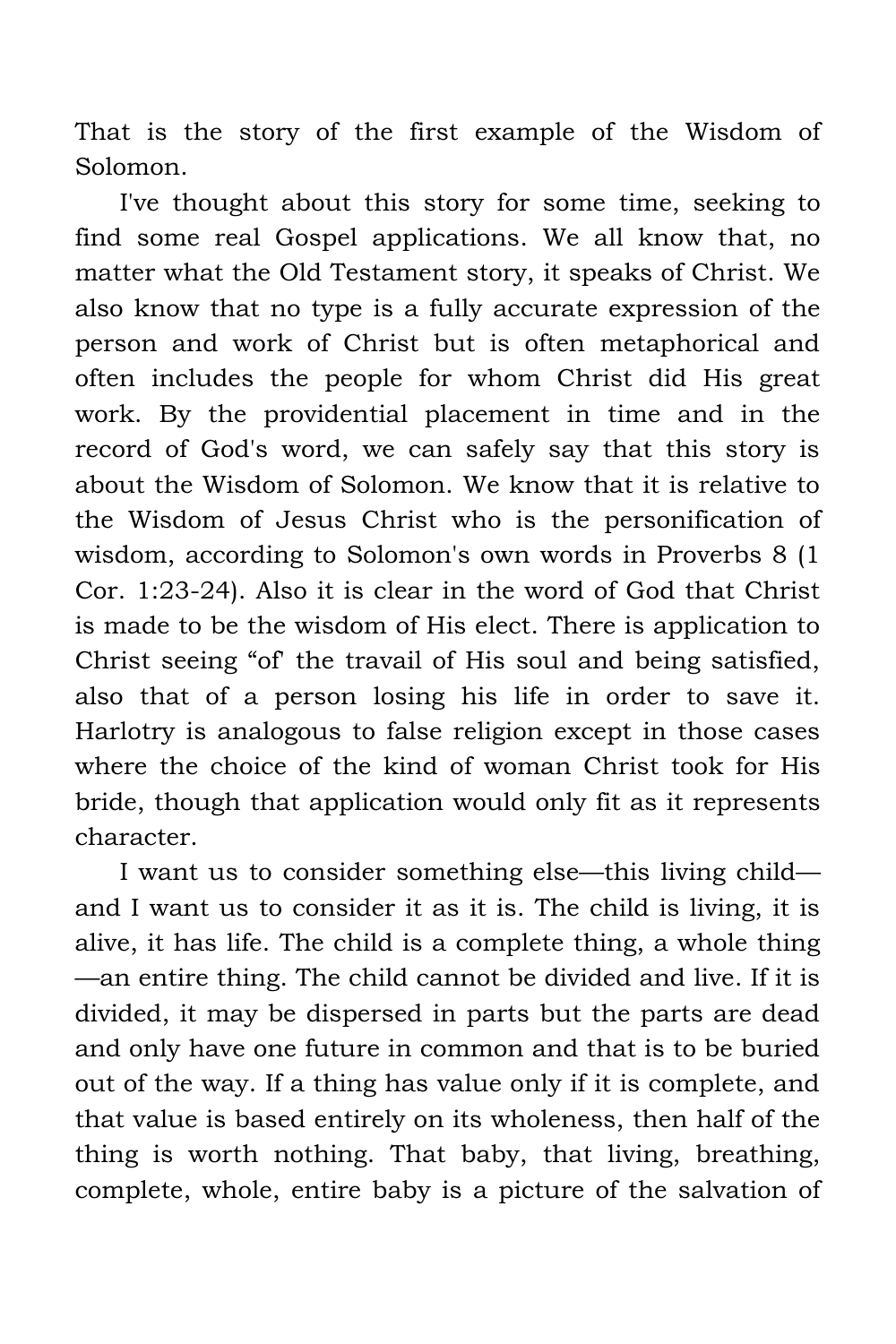the elect wrought by God through the propitiatory, justifying, sanctifying sacrifice of Jesus Christ, revealed to the elect by the Holy Spirit through the preaching of the Gospel. The language of the Gospel makes that clear and precise. To mess with that is to imperil your soul. No report given in this Bible ever presents the work of Christ and the effect of it for his elect as anything other than complete and whole and entire and vital (Matt. 1:21; John 6:37-38; 10:26-30; 19:28, 30; Rom. 1:29-30; II Thess. 2: 13-14; II Timothy 1:9; Heb. 10:12-18; Coll. 2:8-9). Christ, His Gospel, His Salvation, the estate of His elect is one complete thing. That blessed fact, upon which all time an eternity hangs, cannot be divided. Half of it is dead and fit only for burial.

Men speak of preachers speaking "some" truth but that' cuts the baby in half which is completely satisfactory to those who don't love the baby—their dead half is enough to satisfy their envy (Matt. 23:13). Men speak of salvation as a cooperative effort between God and men spewing things such as, "God wants to save you. But you must let Him" or "God has taken the first step and you must take the next" or "God has done all He can do and the rest is up to you." These false notions cut the baby in half and that seems completely satisfactory to those who don't love the baby; those who are enamored with death (Prov. 8:36). Men speak of human righteousness and merit as things that contribute to salvation

when the Bible teaches that Christ is the believer's only righteousness (1 Cor. 1:30; II Cor. 5:21). To attribute ought of righteousness to the sinful efforts of men is to cut the baby in half. To be satisfied with such a mangled righteousness is to hate the baby and love death. Men speak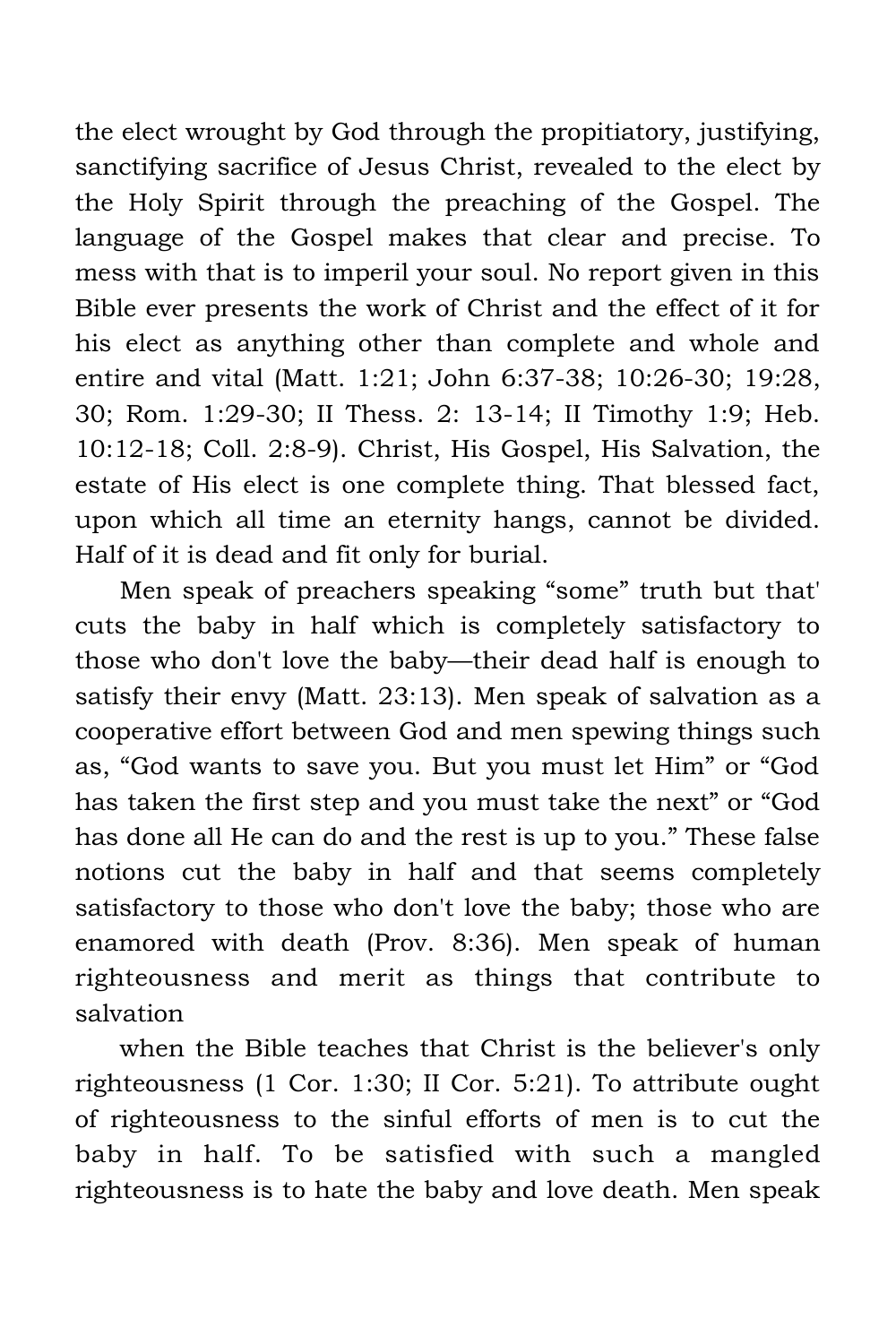of sanctification as being begun by God but finished by man as he, by his own efforts and power, progresses in holiness. That's cutting the baby in half and their holiness is but dead works (Phil 1:6). Men speak of children of God lacking in completeness, that there is something they can do to obtain a better standing with God. That' cutting the baby in half and satisfies those who do not love the baby. This application could be made to every aspect of salvation. A half-truth is cutting the baby in two and leaving nothing but pieces of death (Prov. 16:25).

The next time you hear someone speak of something left to do in salvation or something for you to do in your standing before God, remember this baby. Whole and complete it is alive and vital, divided it is two dead things and those who don't love the baby (the salvation wrought by Christ alone) will be satisfied with dead things (John 3:19- 20; I Cor. 16:22).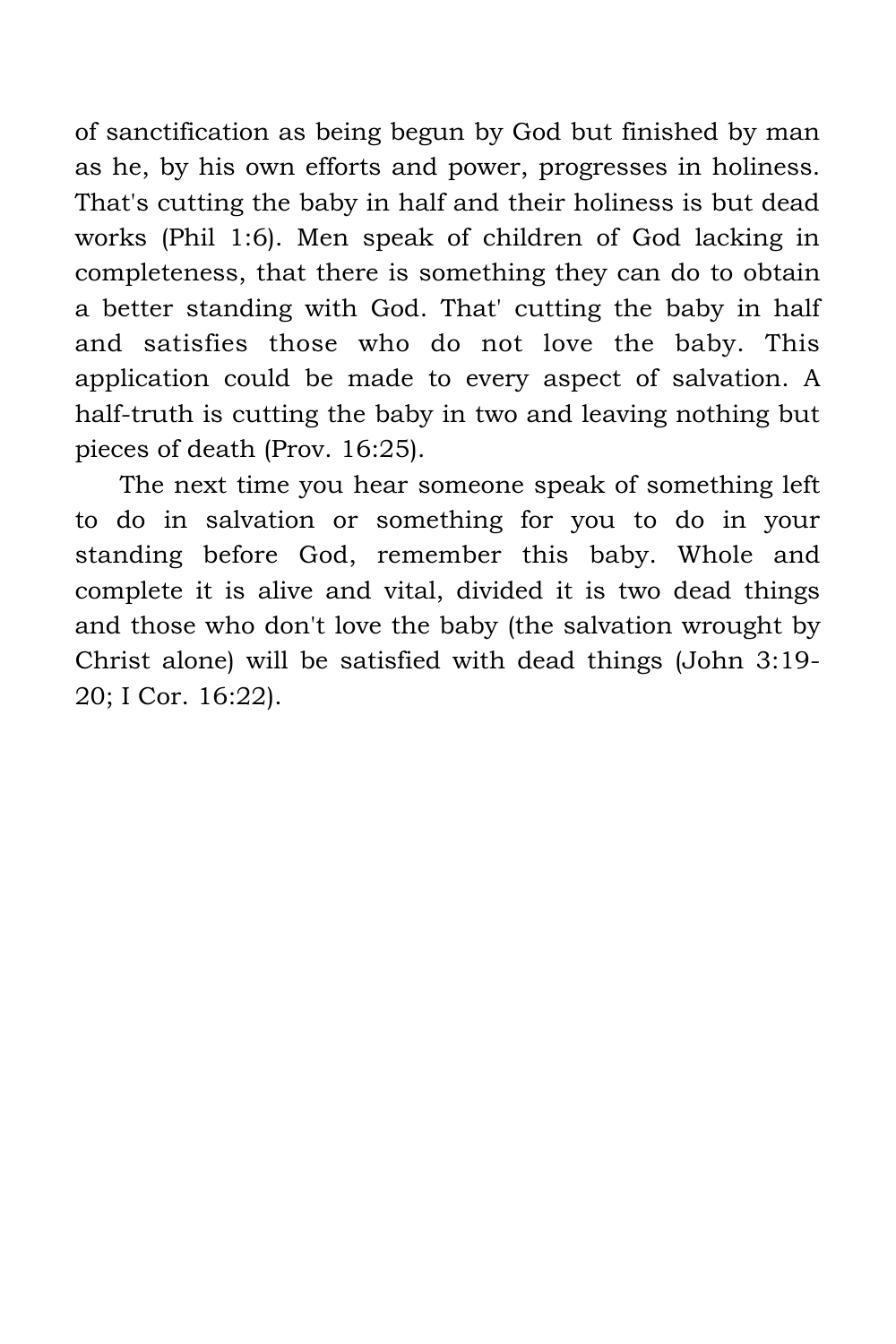#### **KING OVER ALL**

#### **I Kings 4**

 1, So king Solomon was king over all Israel. 2, And these were the princes which he had; Azariah the son of Zadok the priest, 3, Elihoreph and Ahiah, the sons of Shisha, scribes; Jehoshaphat the son of Ahilud, the recorder. 4, And Benaiah the son of Jehoiada was over the host: and Zadok and Abiathar were the priests: 5, And Azariah the son of Nathan was over the officers: and Zabud the son of Nathan was principal officer, and the king's friend: 6, And Ahishar was over the household: and Adoniram the son of Abda was over the tribute. **7.** And Solomon had twelve officers over all Israel, which provided victuals for the king and his household: each man his month in a year made provision. 8, And these are their names: The son of Hur, in mount Ephraim: 9, The son of Dekar, in Makaz, and in Shaalbim, and Bethshemesh, and Elonbethhanan: 10, The son of Hesed, in Aruboth; to him pertained Sochoh, and all the land of Hepher: 11, The son of Abinadab, in all the region of Dor; which had Taphath the daughter of Solomon to wife: 12, Baana the son of Ahilud; to him pertained Taanach and Megiddo, and all Bethshean, which is by Zartanah beneath Jezreel, from Bethshean to Abelmeholah, even unto the place that is beyond Jokneam: 13, The son of Geber, in Ramothgilead; to him pertained the towns of Jair the son of Manasseh, which are in Gilead; to him also pertained the region of Argob, which is in Bashan, threescore great cities with walls and brasen bars: 14, Ahinadab the son of Iddo had Mahanaim: 15, Ahimaaz was in Naphtali;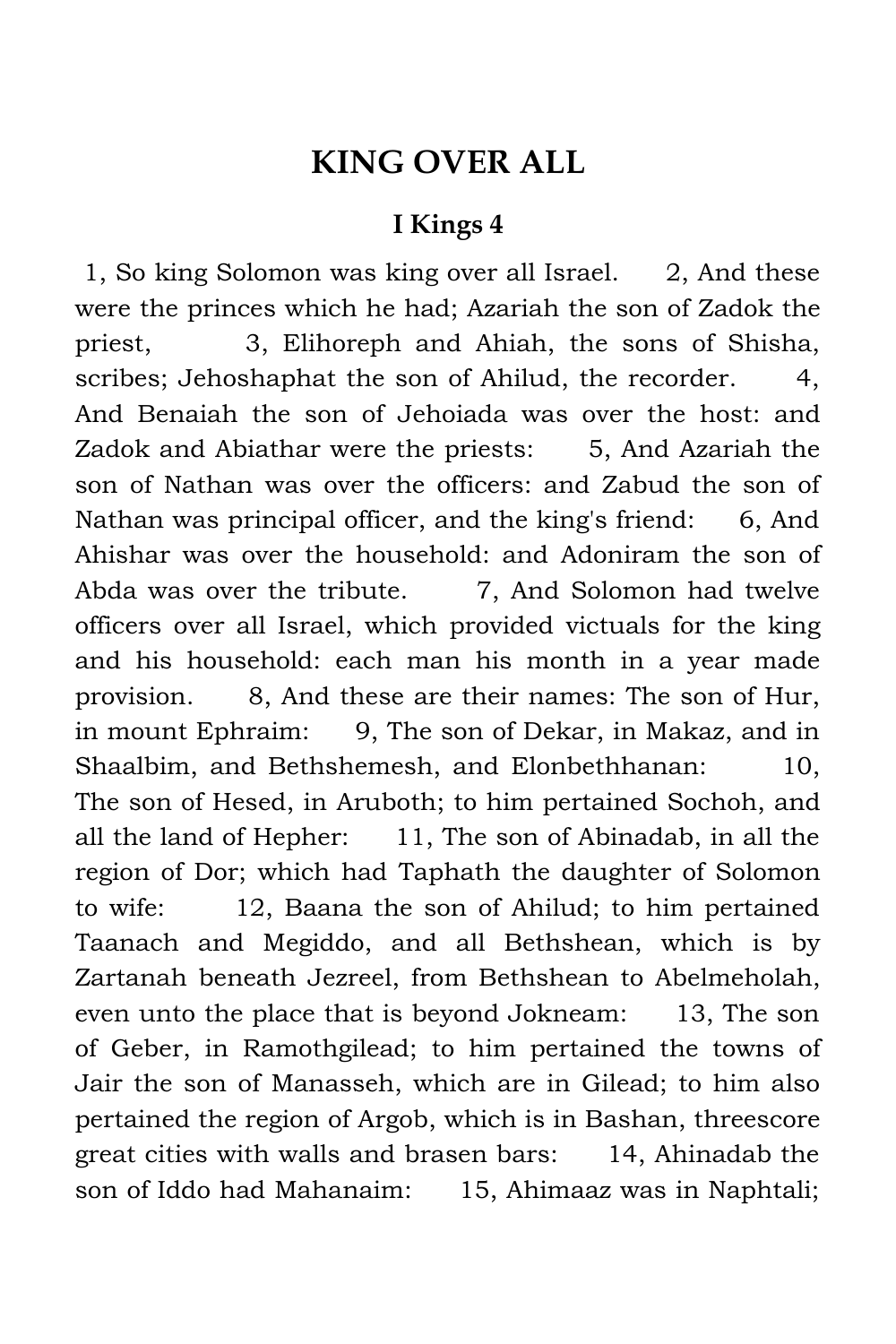he also took Basmath the daughter of Solomon to wife: 16, Baanah the son of Hushai was in Asher and in Aloth: 17, Jehoshaphat the son of Paruah, in Issachar: 18, Shimei the son of Elah, in Benjamin: 19, Geber the son of Uri was in the country of Gilead, in the country of Sihon king of the Amorites, and of Og king of Bashan; and he was the only officer which was in the land. 20, Judah and Israel were many, as the sand which is by the sea in multitude, eating and drinking, and making merry. 21, And Solomon reigned over all kingdoms from the river unto the land of the Philistines, and unto the border of Egypt: they brought presents, and served Solomon all the days of his life. 22, And Solomon's provision for one day was thirty measures of fine flour, and threescore measures of meal, 23, Ten fat oxen, and twenty oxen out of the pastures, and an hundred sheep, beside harts, and roebucks, and fallowdeer, and fatted fowl. 24, For he had dominion over all the region on this side the river, from Tiphsah even to Azzah, over all the kings on this side the river: and he had peace on all sides round about him. 25, And Judah and Israel dwelt safely, every man under his vine and under his fig tree, from Dan even to Beersheba, all the days of Solomon. 26, And Solomon had forty thousand stalls of horses for his chariots, and twelve thousand horsemen. 27, And those officers provided victual for king Solomon, and for all that came unto king Solomon's table, every man in his month: they lacked nothing. 28, Barley also and straw for the horses and dromedaries brought they unto the place where the officers were, every man according to his charge. 29, And God gave Solomon wisdom and understanding exceeding much, and largeness of heart, even as the sand that is on the sea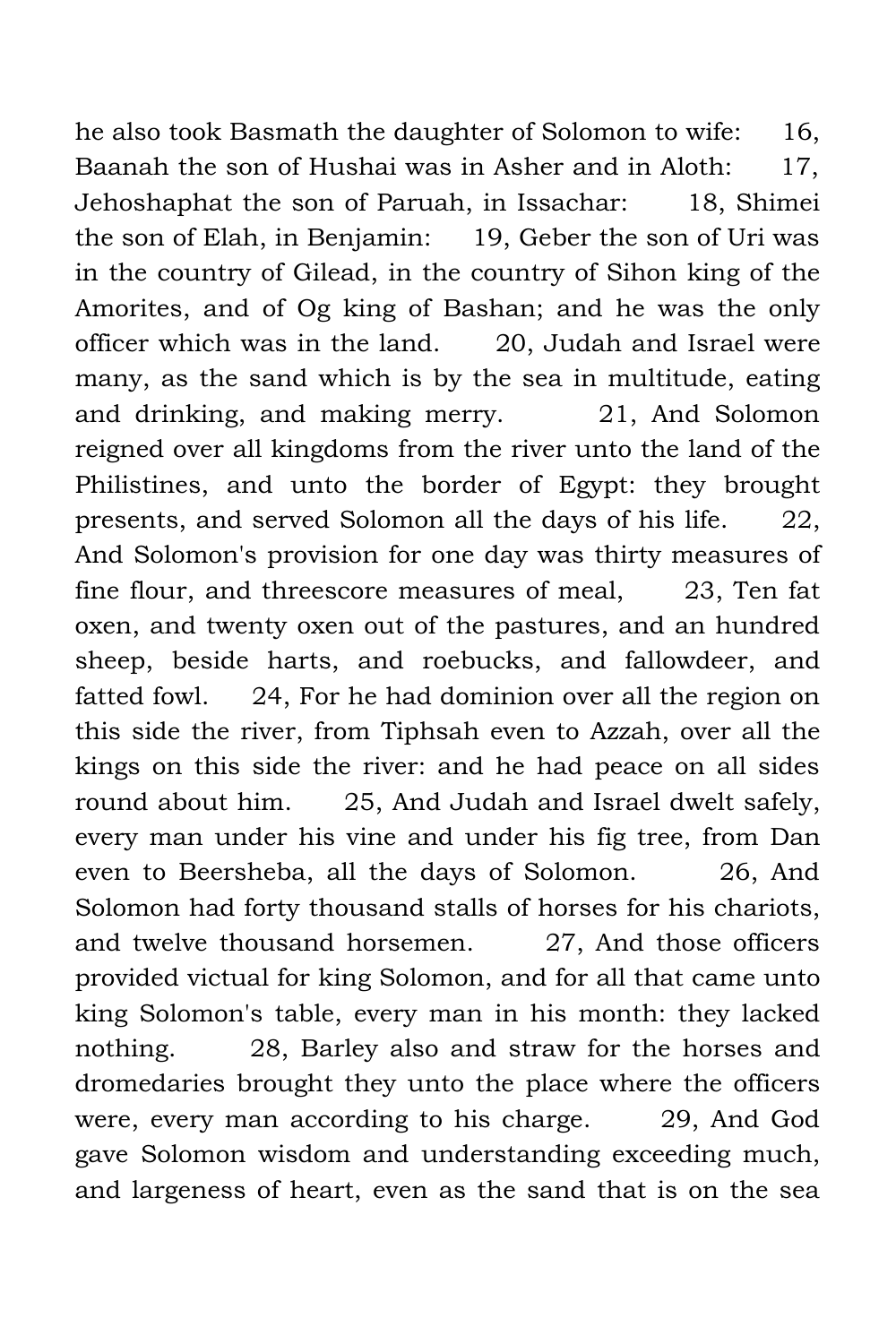shore. 30, And Solomon's wisdom excelled the wisdom of all the children of the east country, and all the wisdom of Egypt. 31, For he was wiser than all men; than Ethan the Ezrahite, and Heman, and Chalcol, and Darda, the sons of Mahol: and his fame was in all nations round about. 32, And he spake three thousand proverbs: and his songs were a thousand and five. 33, And he spake of trees, from the cedar tree that is in Lebanon even unto the hyssop that springeth out of the wall: he spake also of beasts, and of fowl, and of creeping things, and of fishes. 34, And there came of all people to hear the wisdom of Solomon, from all kings of the earth, which had heard of his wisdom.

There is one thing that must be considered and remembered as we look at the person, life and accomplishments of this great king of Israel. In all his glory, he is but a type and picture. Underlying every thought and deed, every great accomplishment and every great title and accolade laid at his feet are the words of our Lord as he spoke of Himself in relation and comparison to Solomon. We have already seen how our Lord placed Solomon in comparison to natural creations to show that things which simply are, often outshine creatures who accomplish great things in the sight of men (Luke 12:27). The glory of the lily is that of the glory of the sinners saved by grace. It is not the glory of toiling and spinning (the natural glory of works) but rather the glory of the new creation wherein all glory is derived, given and bestowed freely by sovereign grace. The result is that the new creation is perfect and holy and righteous and accepted due to nothing in and of itself. Its glory is the glory that it has all that he has and is all that it is by grace alone. Solomon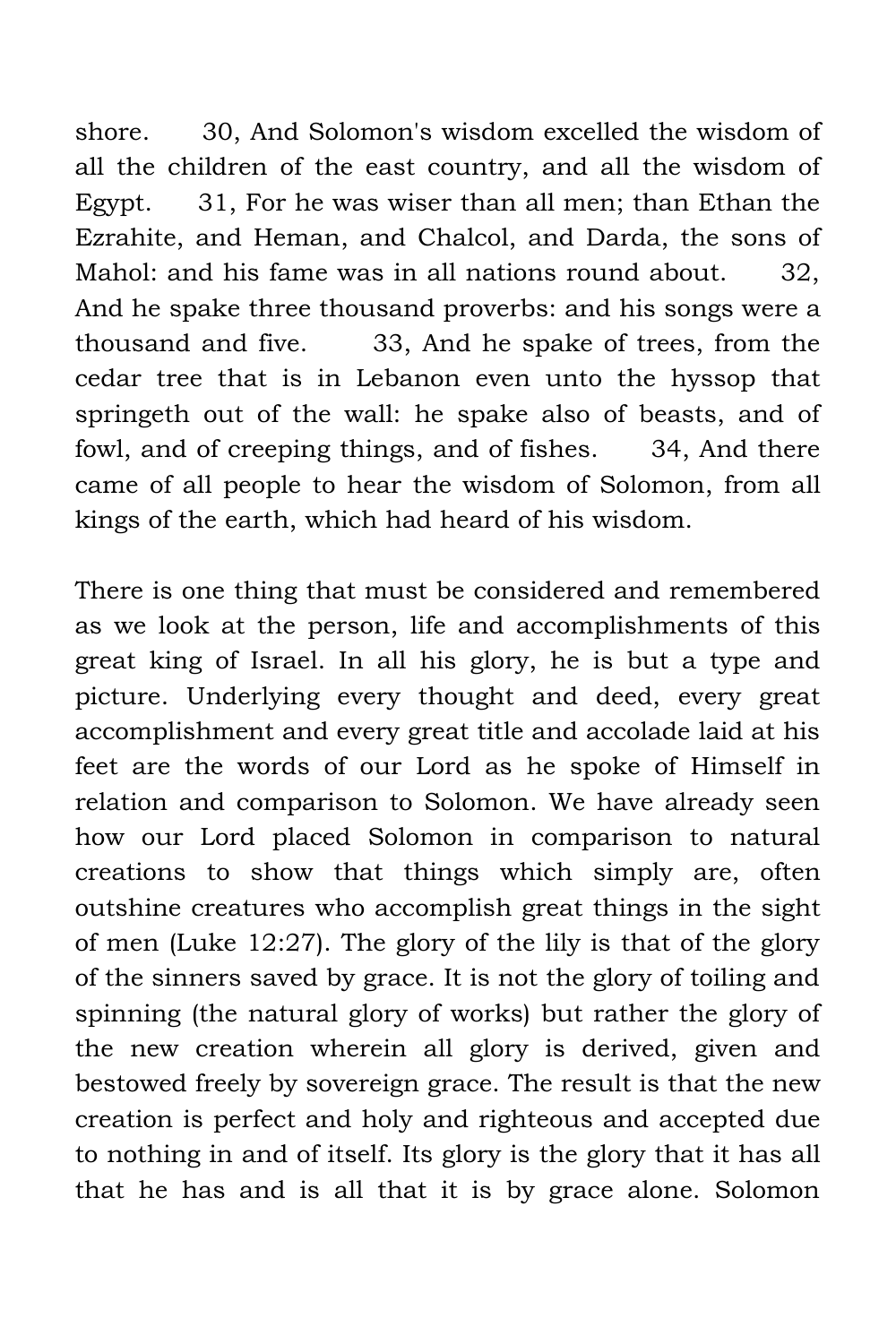arrayed in all his glory does not compare. Beyond that, our Lord also made contrast between Solomon and Himself, specific to the glory of Solomon as the wise king in contrast to himself (Mat. 12:42). This is to be our consideration as we look at the person, life and accomplishments of Solomon—a greater than Solomon is here.

The first thing declared is that Solomon reigned over all Israel as king (vv. 1, 21). Among the kings of the earth at this time, Solomon was the greatest. No other could hold a candle to him (Ps. 72:8; Zech. 9:10). But a greater than Solomon is here. Solomon's reign, as extensive as his dominion was, was limited to a specific landscape. The title given to our Savior is "Lord over all." His reign is not restricted to a particular land boundary but is wider than the universe and encompasses the destinies of all His creation (Ps. 24). Because we are afflicted with finite minds, the subject of sovereignty is far too great for us. What we can know and can repeat is what is revealed and what is revealed is that our Lord is King of Kings and Lord of Lord. His reign is absolute and without limit. He reigns in creation, providence and salvation. The scripture never presents our Lord as anything but sovereign (1 Samuel 2; Is. 40; Is. 46; Daniel 4:34; 35; Job 33:12-13; Rev. 19:6).

The next thing before us is the record of Solomon's princes (vv. 2-6). What can be said of these men, since they are spoken of in conjunction with their fathers and grandfathers is that they have a pedigree. Though there is no indication that they did not deserve their station, the fact that their lineage is included suggests that it played into Solomon's choice of them. There is no doubt that it was a wise choice of these men. But a greater than Solomon is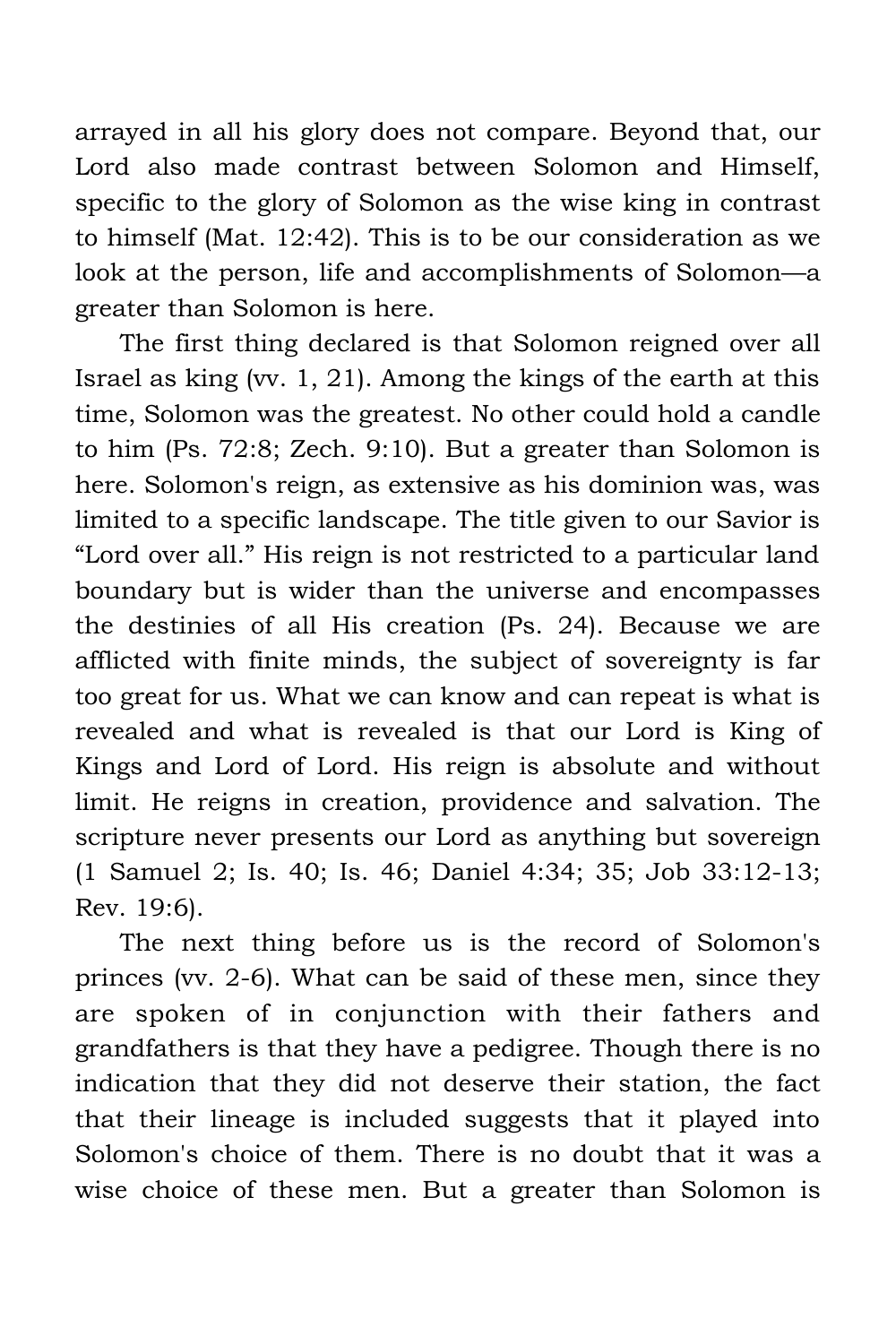here. Those whom Christ has chosen speak to the greatness of His grace. Those whom He has chosen to be His princes have no pedigree. Their life does not begin with a definable linage of humanity, but rather their life begins with Christ Himself (1 Samuel 2:8; I Cor. 1:26-29; Rev. 1:5-6; 5:9-10). A greater than Solomon is here. The next thing mentioned is the record of Solomon's officers. Their several offices were for making provisions for the king (vv. 7-19). And these provisions were no small thing (vv. 22-23). According to which commentator you read, this daily provision for Solomon could feed between 29,000 and 54,000 people. The gracious use of these victuals is seen in v. 27. These officers existed to give to the king all that the king required. These officers picture the church that gives to the King of Kings the glory that is due his name (Ps. 29:1-2, 9). But here, Solomon is an antitype or the King of Kings. A greater than Solomon is here. Our Lord the King does not live on the provender of His subjects, He owns the cattle on a thousand hills, the gold and silver that is in the universe is His—He has made provision for all His people out of His own abundance (Phil 4:19-20)—He has given His people all things, so much so, that they have need of nothing and are declared to be complete in Him. As those that hold office (function) in the church, the Lord's officers use what Christ has given them for the edification of the church and to live peaceably in this world (Rom. 12:4-18).

The next thing to consider is the estate of the realm under the reign of Solomon (vv. 20, 25). There was peace and joy, safety and comfort for those who were under the reign of Solomon. There is a caveat here however and it is found in the last phrase of verse 25. The peace lasted "all the days of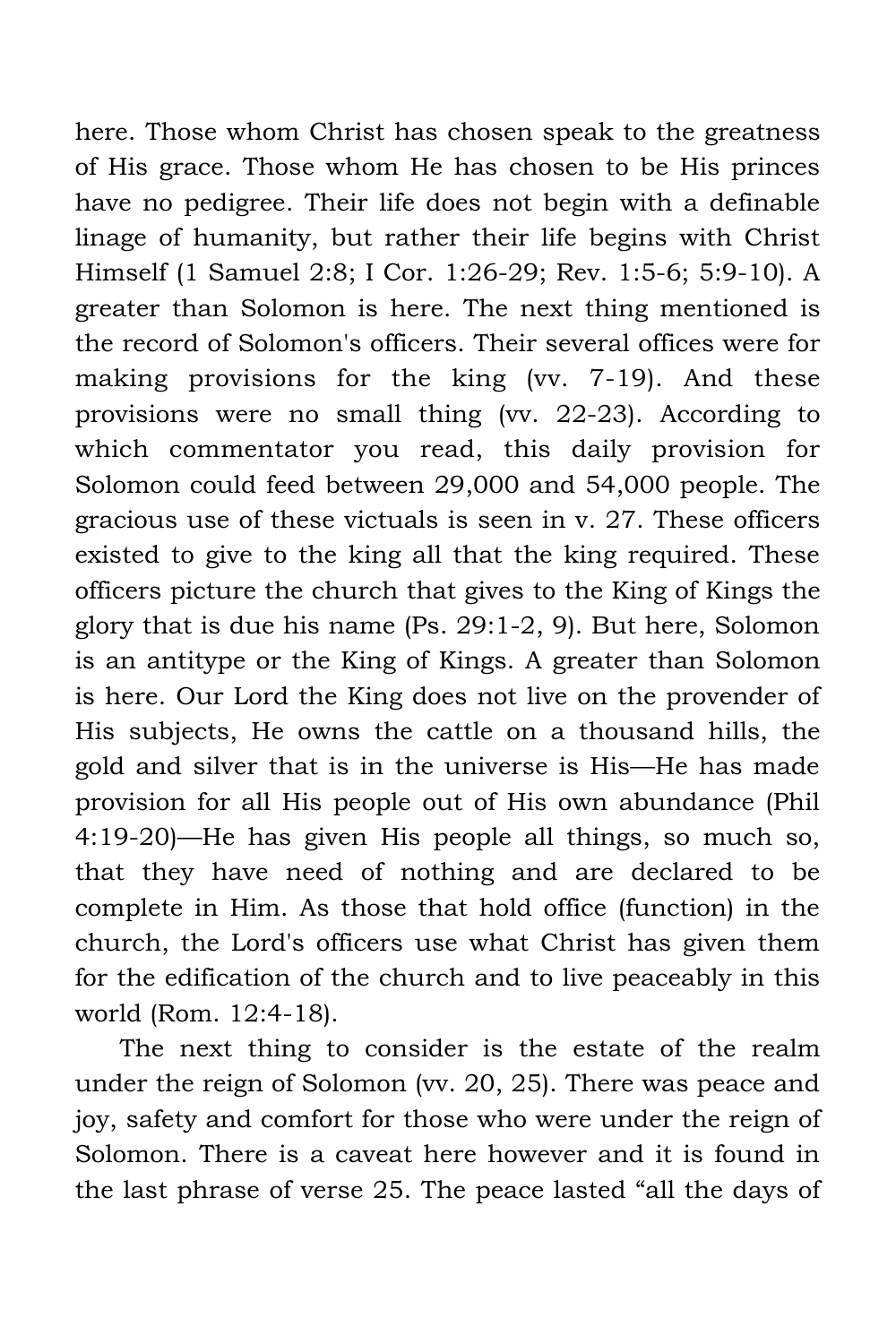Solomon." As we will see in our further studies, after Solomon went home to the Lord, except for a few brief respites, Israel was on a downhill run to the days of Malachi. This peace was temporal ; with the death of Solomon came the end of tranquility. But a greater that Solomon is here. The Lord's people, true Israel, are at peace, and like those under Solomon, are at peace all the days of the king. The difference is that of time and eternity. Our King lives forever so the peace of His kingdom will know no end. Again, Solomon is an antitype of Christ the King. The peace of the people ended with the death of Solomon but the peace of the elect began with the death of Christ (Is. 54:13-14; Coll. 1; 20-22; John 14:27).

Finally, It is recorded that God gave Solomon wisdom, understanding and a great heart, which he employed for the good and the welfare of his kingdom (vv. 39-34). But a greater than Solomon is here. All of Solomon's attributes were derived—they were gifts. Even the proverbs attributed to Solomon were inspired by the Spirit of God. His understanding of the natural world derived from the creator of the natural world. But a greater than Solomon is here. Christ has not derived wisdom and understanding, He is the Wisdom of God (1 Cor. 1:22-24). Christ is the understanding of the scriptures (Lk. 11:52; 24:44-45). A greater than Solomon is here.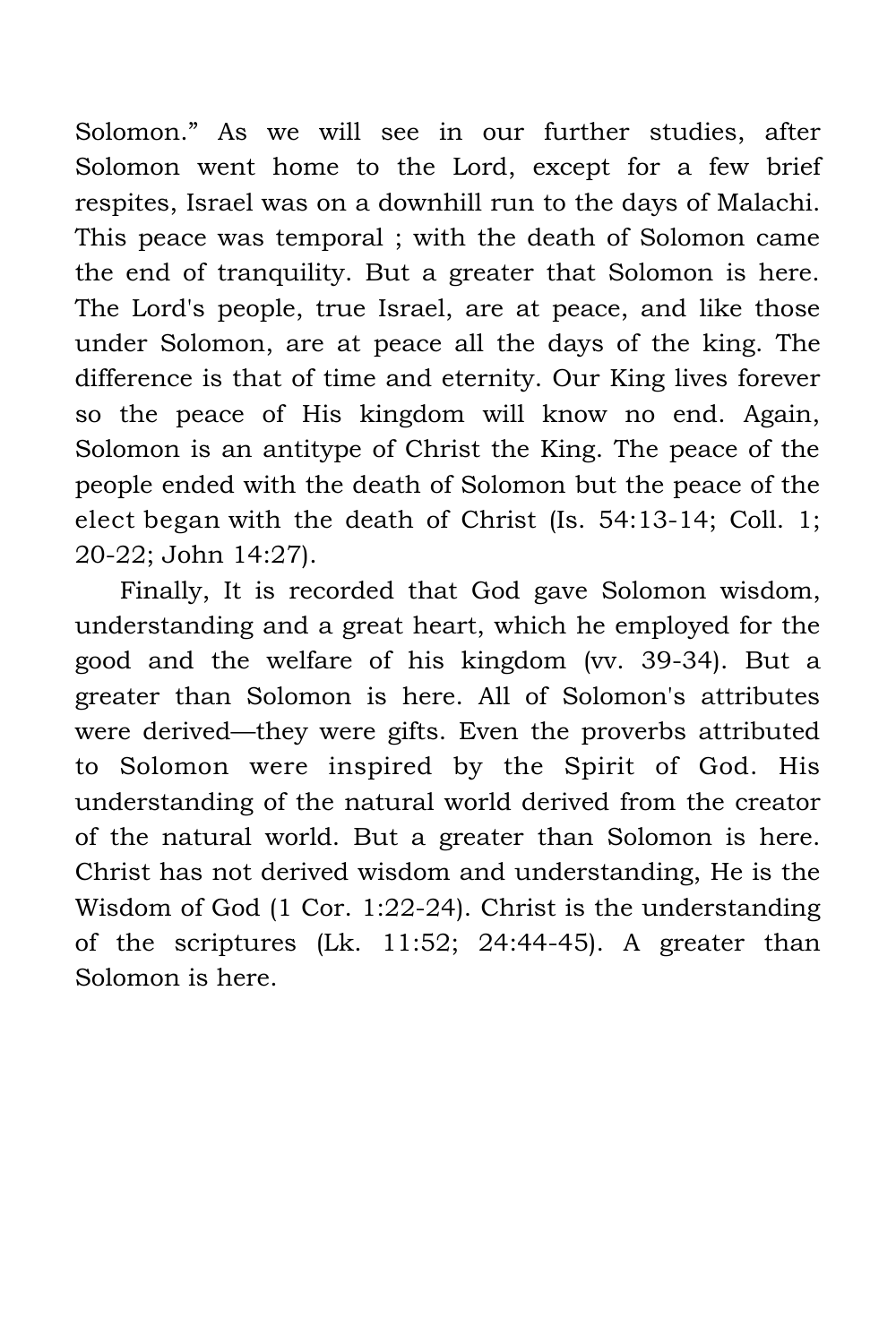## **PREPARATIONS**

**I Kings 5**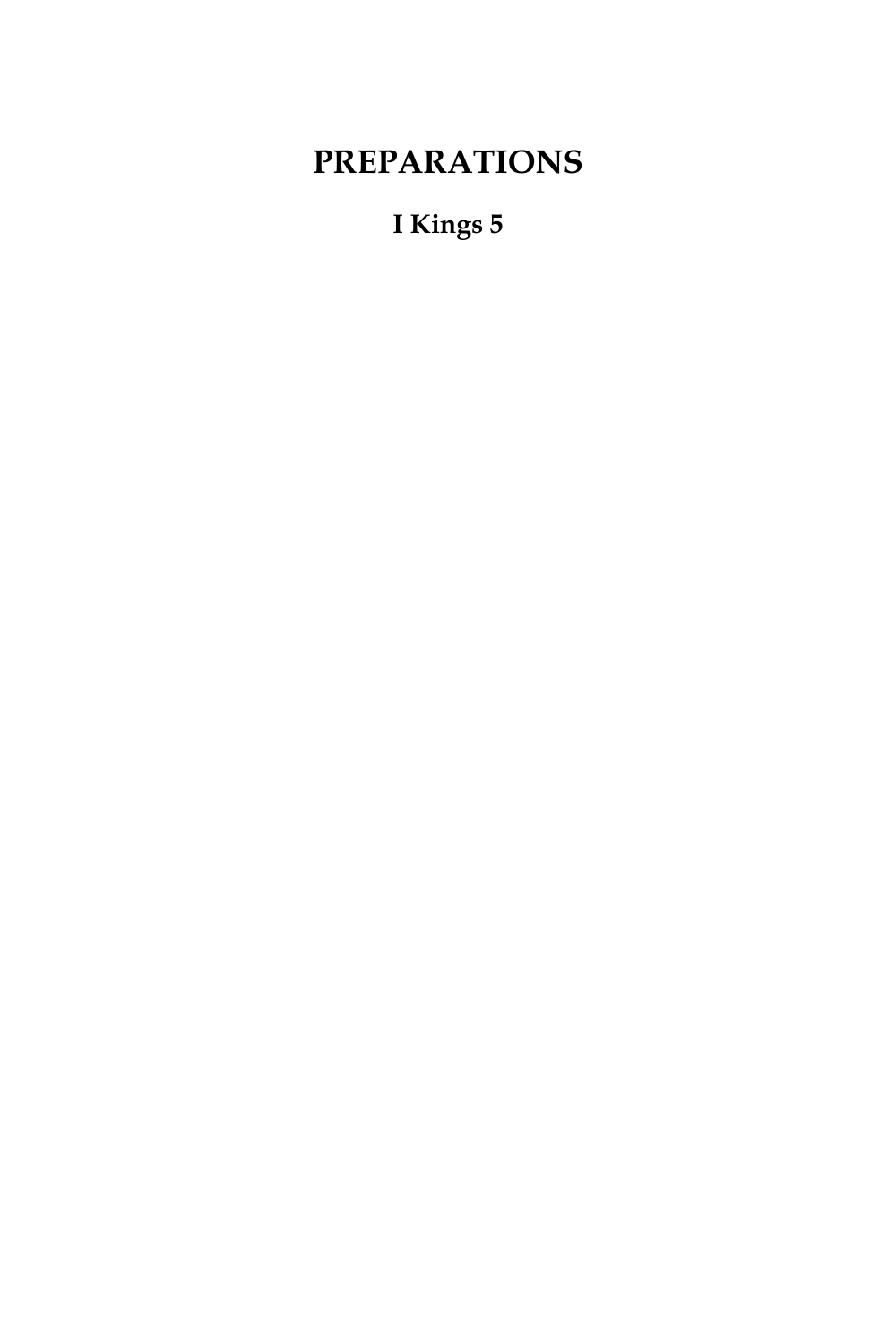1, And Hiram king of Tyre sent his servants unto Solomon; for he had heard that they had anointed him king in the room of his father: for Hiram was ever a lover of David. 2, And Solomon sent to Hiram, saying, 3, Thou knowest how that David my father could not build an house unto the name of the LORD his God for the wars which were about him on every side, until the LORD put them under the soles of his feet. 4, But now the LORD my God hath given me rest on every side, so that there is neither adversary nor evil occurrent. 5, And, behold, I purpose to build an house unto the name of the LORD my God, as the LORD spake unto David my father, saying, Thy son, whom I will set upon thy throne in thy room, he shall build an house unto my name. 6, Now therefore command thou that they hew me cedar trees out of Lebanon; and my servants shall be with thy servants: and unto thee will I give hire for thy servants according to all that thou shalt appoint: for thou knowest that there is not among us any that can skill to hew timber like unto the Sidonians. 7, And it came to pass, when Hiram heard the words of Solomon, that he rejoiced greatly, and said, Blessed be the LORD this day, which hath given unto David a wise son over this great people. 8, And Hiram sent to Solomon, saying, I have considered the things which thou sentest to me for: and I will do all thy desire concerning timber of cedar, and concerning timber of fir. 9, My servants shall bring them down from Lebanon unto the sea: and I will convey them by sea in floats unto the place that thou shalt appoint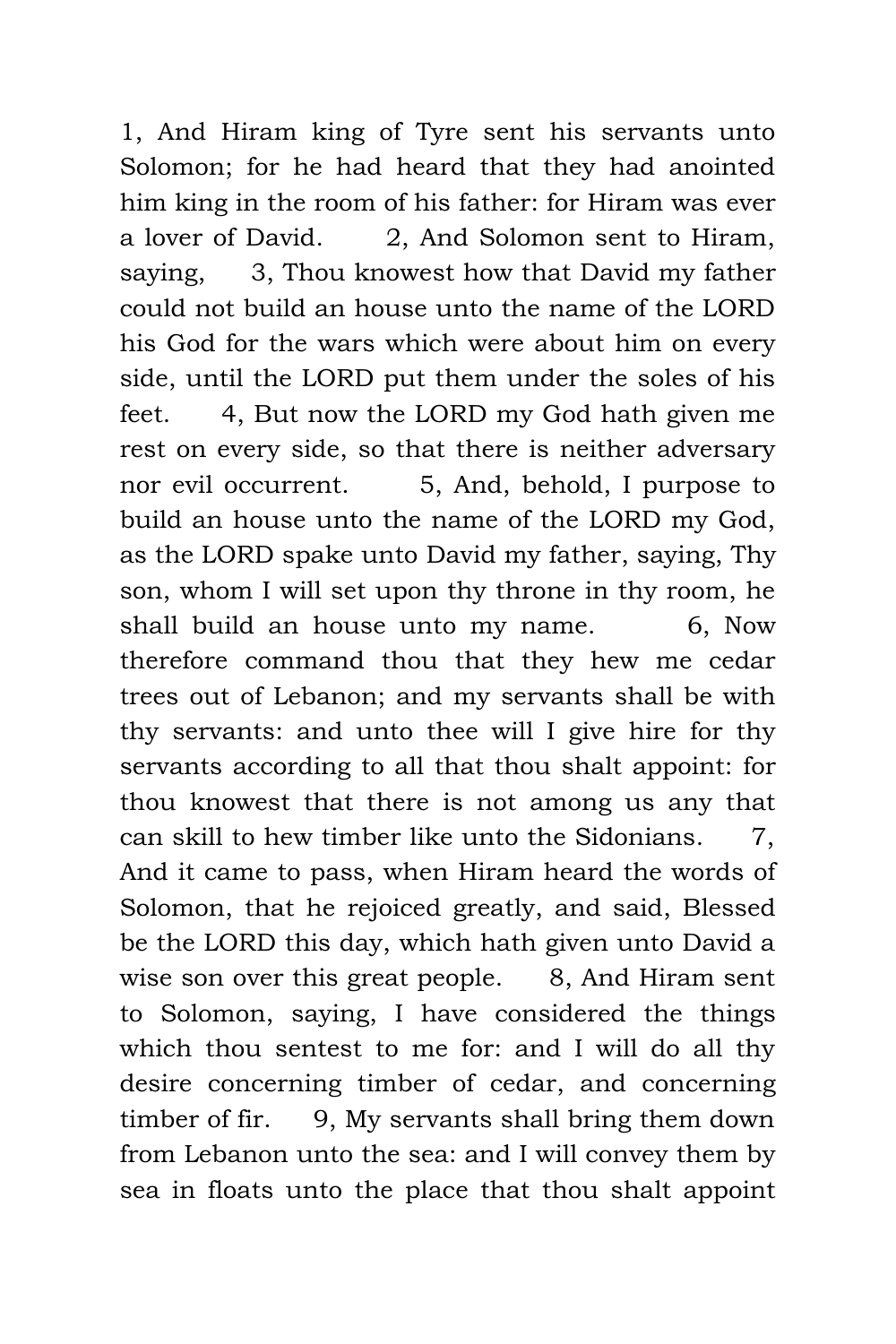me, and will cause them to be discharged there, and thou shalt receive them: and thou shalt accomplish my desire, in giving food for my household. 10, So Hiram gave Solomon cedar trees and fir trees according to all his desire. 11, And Solomon gave Hiram twenty thousand measures of wheat for food to his household, and twenty measures of pure oil: thus gave Solomon to Hiram year by year. 12, And the LORD gave Solomon wisdom, as he promised him: and there was peace between Hiram and Solomon; and they two made a league together. 13, And king Solomon raised a levy out of all Israel; and the levy was thirty thousand men. 14, And he sent them to Lebanon, ten thousand a month by courses: a month they were in Lebanon, and two months at home: and Adoniram was over the levy. 15, And Solomon had threescore and ten thousand that bare burdens, and fourscore thousand hewers in the mountains; 16, Beside the chief of Solomon's officers which were over the work, three thousand and three hundred, which ruled over the people that wrought in the work. 17, And the king commanded, and they brought great stones, costly stones, and hewed stones, to lay the foundation of the house. 18, And Solomon's builders and Hiram's builders did hew them, and the stonesquarers: so they prepared timber and stones to build the house.

With the mention of the building of the Temple our hearts and mind are immediately drawn to Christ and His Church. The prophecy of Christ building Jerusalem, which is above,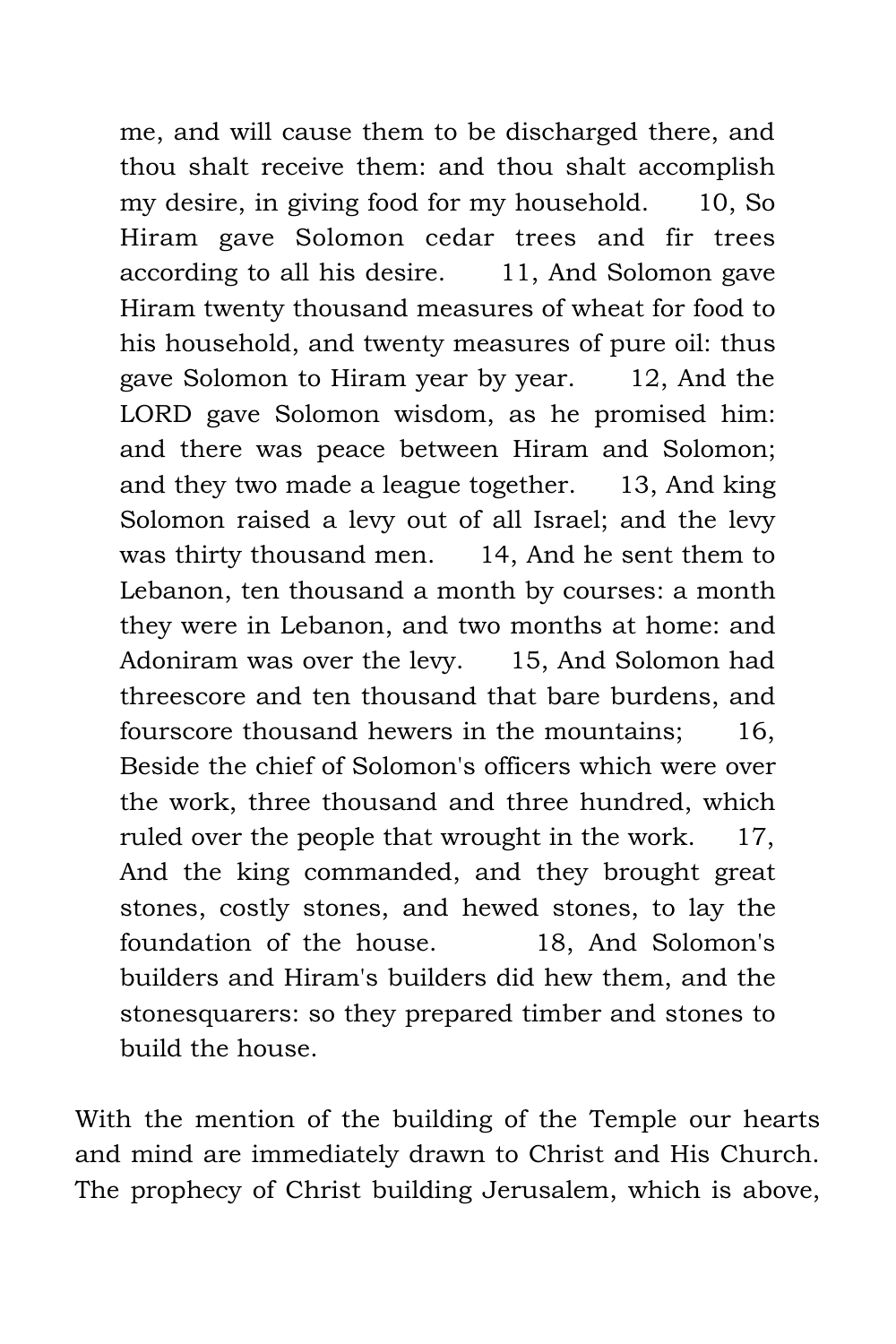the church, the bride of Christ, His body, the sheepfold is sure throughout the entirety of the Old Testament (Zech. 6:12-13). The Temple that Solomon built is but a picture of the work of Christ in establishing his Church.

This chapter is about Solomon making preparations for building the Temple by gathering the necessary materials (the first character being gentile). As to an overall view, we may apply what is going on to that which took place in eternity past. The preparation for the building of the church began with the election of grace (Eph. 1:3-6; II Thess. 2:13- 14). Ere man was made and walked this earth, the Lord God chose unto Himself an innumerable company of men and women out of a fallen race that, as of yet, did not exist. He chose them to reveal the glory of His grace, to show that grace is not for the best of men but for the worst, The placard that hangs above their head will ever be the declaration that they never could have deserved such Divine favor. Though they were yet to be born into this world as sinners, their names were written in the book of life, the book of the Lamb that was slain from the foundation of the world. That Blessed lamb, the Lamb of God, the perfect, acceptable sacrifice became the surety of the eternal covenant of grace, assumed their sin debt and entered into the world and time to pay that sin debt that He, because he had assumed it, officially owed. These poor chosen wretches were born hating the God who had eternally loved them and knowing nothing of this great plan that would eventuate in the full salvation of the their soul by the propitiatory sacrifice that would cancel guilt and make them suitable to be partakers of the inheritance of the saints in light. Before the world began, they were named in the will of promise and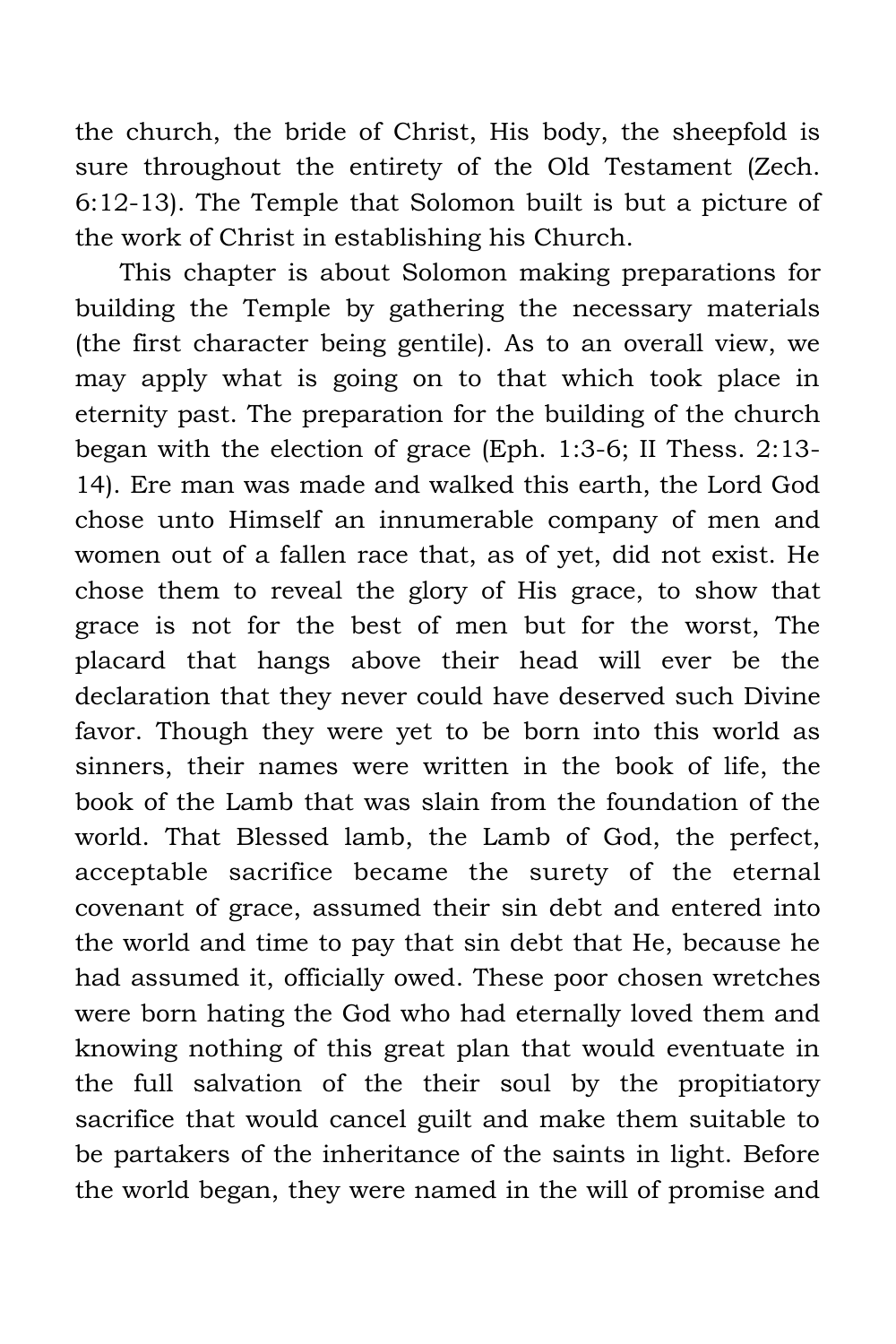in time, at the appointed time, they would hear the Gospel and in that hearing would come voice of the Shepherd calling them to abundant life. They had no idea but they were the materials gathered for the building of the Temple.

This chapter begins with Hiram, king of Tyre sending his servants to Solomon. He sent them to offer praise that Solomon was enthroned because Hiram had great affection for David, Solomon's father (vv. 1, 7). Hiram was a gentile singing the praises of the son of David and giving glory to him. This was the promise of His coming (Is. 11:10; 43:1, 6:60:3). As I read this I thought of the account of the Gospel being brought to the Gentiles in Acts 13:38-49. This was always the plan. The gentiles were not a secondary choice. They, because the religious world believed that salvation was by religious works, were the true examples of the recipients of sovereign grace. Grace is for the unlikely, the outcast, the pariah, for sinners without hope in the world. Such ruined ones when they hear of the Son being enthroned, are quick to praise the Son for love of the Father.

Next we see Solomon honoring Hiram by employing Him in the gathering of materials fro the Temple. Solomon did this from his place of rest having had all his enemies brought under the soles of His feet (vv. 3-4). And those who Christ has received do this willing out of love for the Father (v. 8). What a picture this is of Christ sitting upon the throne of glory, having entered His rest because He finished the work of salvation. He is expecting till all His enemies be made His footstool. The enemies of His people have been defeated and when he returns He will reveal the glory of His victory. In the mean-time he employs those who he has received in the building of His church. The king supplies all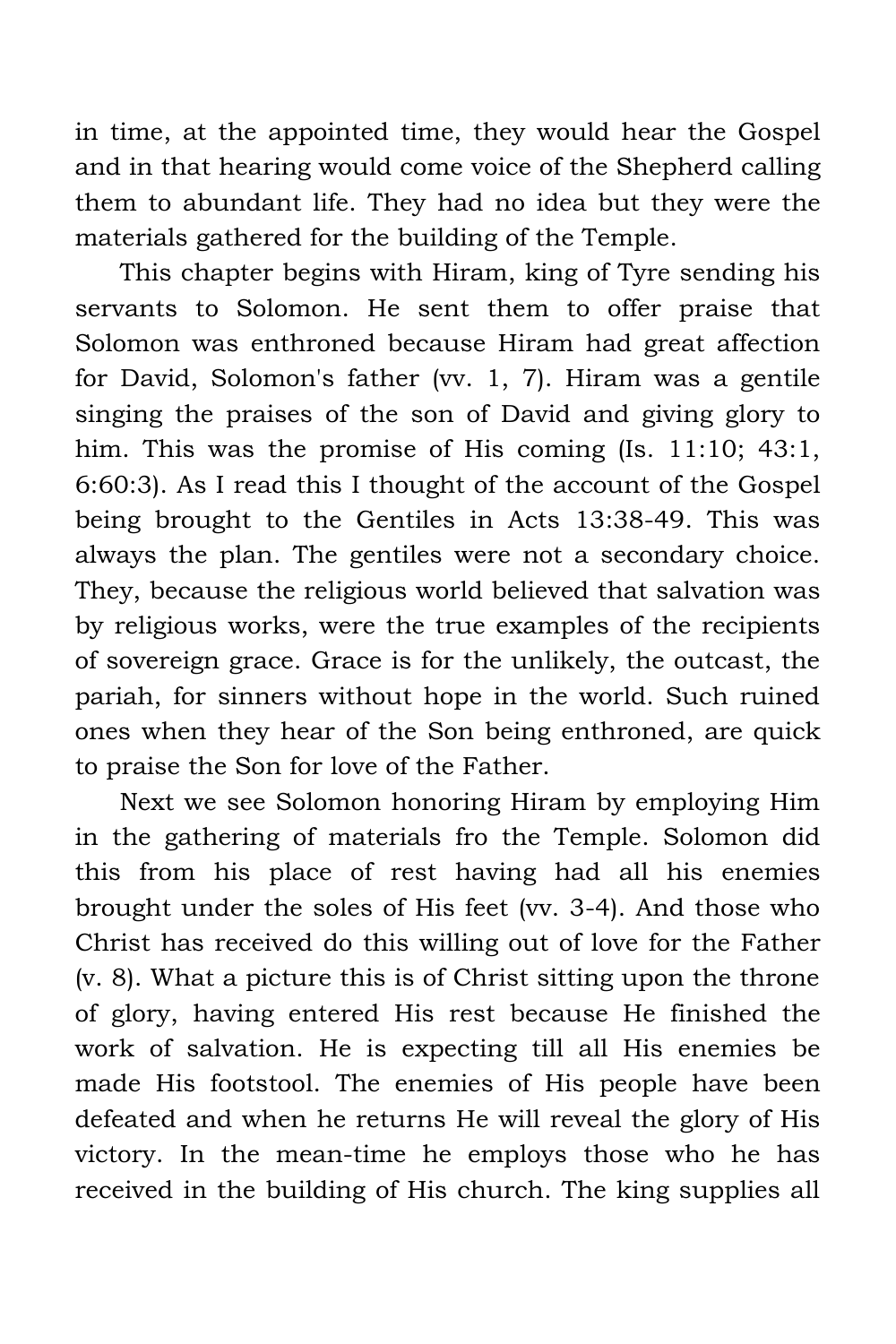their needs (v. 11) and they go into the world to preach the Gospel. They build upon the foundation that is already laid (1 Cor. 3:10-11).

This Temple is a house built on purpose. It did not evolve or come into existence by osmosis or by ecclesiastical church planting. It was purposed from all eternity to be accomplished by Jesus Christ (v. 5; Is. 42:1-4; Matt. 1:21; Romans 8:28). It is interesting that in a subtle way two of the places referred to in this passages play a beautiful part in the work of our Lord as He taught His disciple who were the true children of God. The two places mentioned are Tyre and Sidon (vv. 1, 6). It was here, at the mouth of Tyre, that the materials for the temple were delivered to depart for Jerusalem (Matt. 15:21-28). By the work of Solomon, there was peace established between the Jews and these Gentiles and they worked together as one to build the Temple (v. 12; Eph. 2:11-22).

Finally, great and precious stones were brought to lay the foundation of the Temple. These were not gemstones but valuable building materials though in one place our Lord refers to His people as precious gemstones (Mal. 3:17). These stones picture the foundation that God has laid (Is. 28:16; I Peter 2:4-10; Zech. 4:7-8). There are those who choose to build on another foundation but they will not prevail (Matt. 7:21-27 ; Is. 8:14, 20).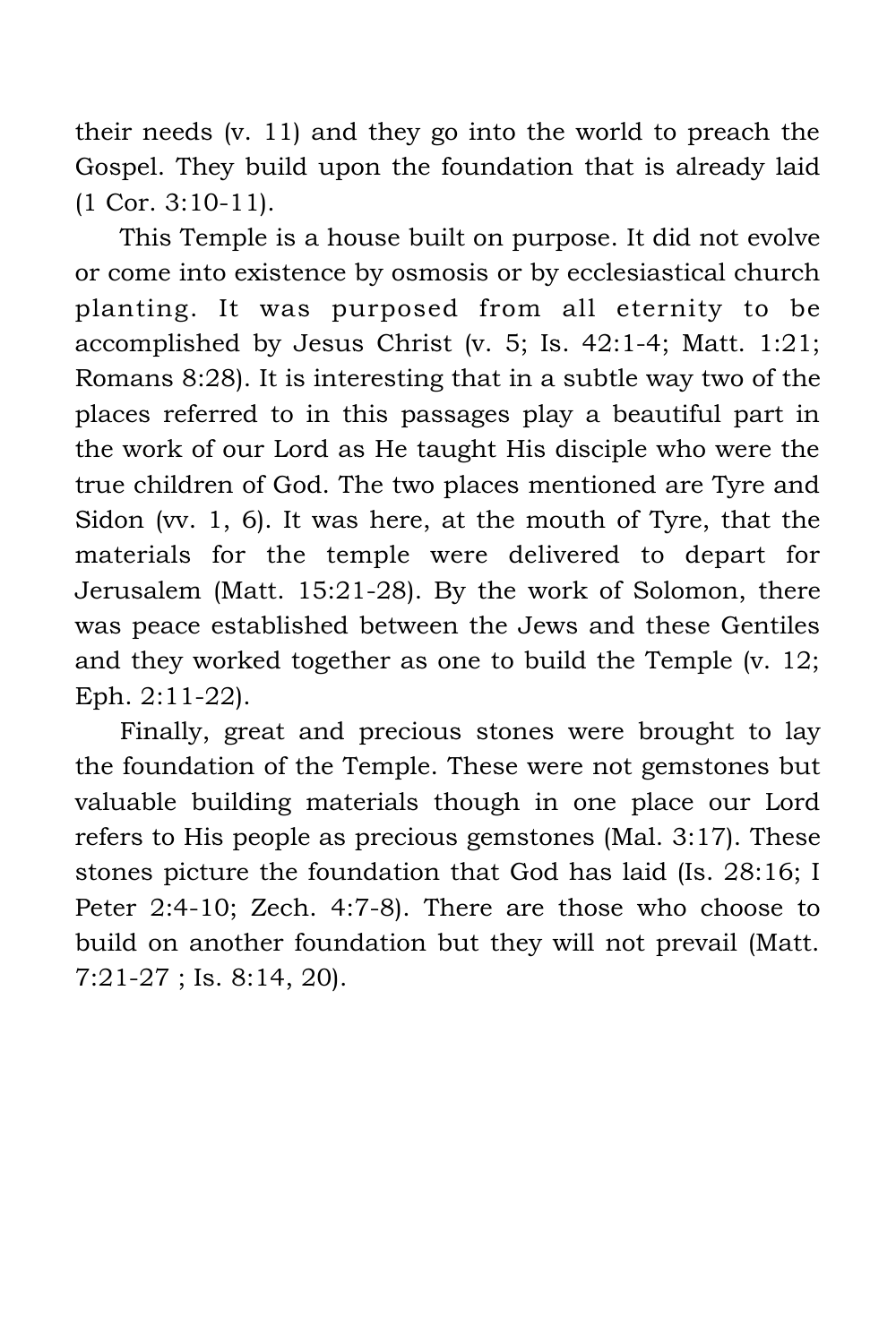#### **BUILT**

#### **I Kings 6:1-7**

1, And it came to pass in the four hundred and eightieth year after the children of Israel were come out of the land of Egypt, in the fourth year of Solomon's reign over Israel, in the month Zif, which is the second month, that he began to build the house of the LORD. 2, And the house which king Solomon built for the LORD, the length thereof was threescore cubits, and the breadth thereof twenty cubits, and the height thereof thirty cubits. 3, And the porch before the temple of the house, twenty cubits was the length thereof, according to the breadth of the house; and ten cubits was the breadth thereof before the house. 4, And for the house he made windows of narrow lights. 5, And against the wall of the house he built chambers round about, against the walls of the house round about, both of the temple and of the oracle: and he made chambers round about: 6, The nethermost chamber was five cubits broad, and the middle was six cubits broad, and the third was seven cubits broad: for without in the wall of the house he made narrowed rests round about, that the beams should not be fastened in the walls of the house. 7, And the house, when it was in building, was built of stone made ready before it was brought thither: so that there was neither hammer nor axe nor any tool of iron heard in the house, while it was in building.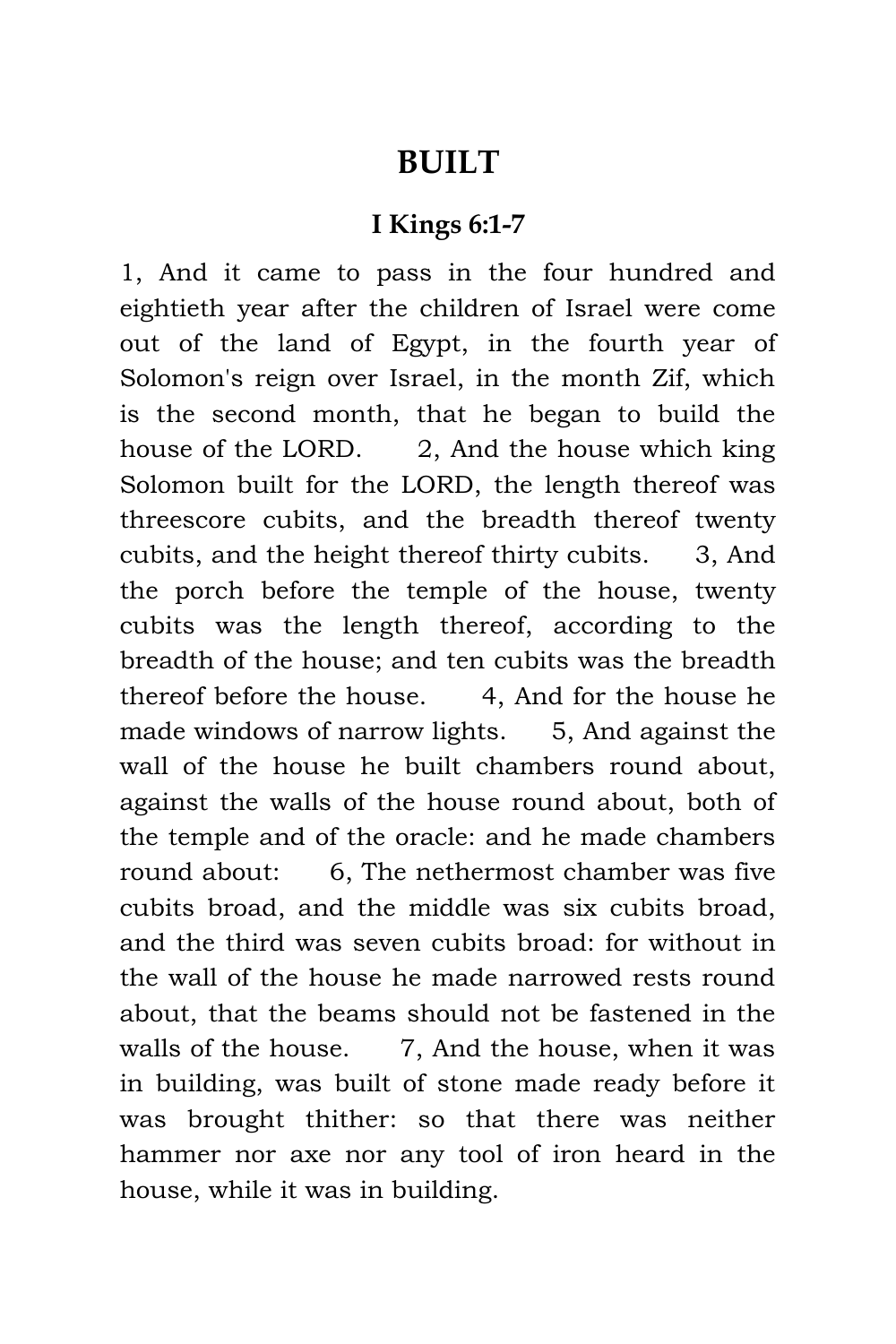This is the record of Solomon building and finishing the Temple. As we saw last time this about the Lord Jesus building or establishing the church. The particulars of the design came from David and the implementation and completion was by Solomon. This is indicative of the work of the Father in design and purpose and the execution of the Father's purpose by the Son. Though the God the Father and Christ His Son are one, their respective work is taught throughout the scriptures. The work that Christ finished was the work that the Father gave Him to do (v. 12; John 17:4).

The detailed description of this temple is fabulous from the cherubim made of Olive trees that were about half as high as the ceiling to everything being overlaid in gold. Each element could probably be the source of a message but I think that an overall view is the timeliest way to approach this chapter. Suffice it to say that the opulence of the temple revealed two basic truths. First it revealed the wealth of Solomon, which pictures the wealth of the Lord Jesus to whom God has given all things into His hand. The universe and all that is therein are in the hands of the Mediator. Secondly, the opulence of the temple reveals the glory of the church, the body of Christ. The gold represents the royal priesthood of the church made up of an innumerable company of saved sinners, sanctified by Christ, robed in pristine righteousness; a marvel of the sovereign grace of God. The church, though viewed, as a ragtag bunch of misfits, the scraps of humanity is the remnant according to the election of Grace (Is. 1:9; Rom. 9:29; 11:5-6) the church is perfect (v. 38—seven=perfection—John 19:30).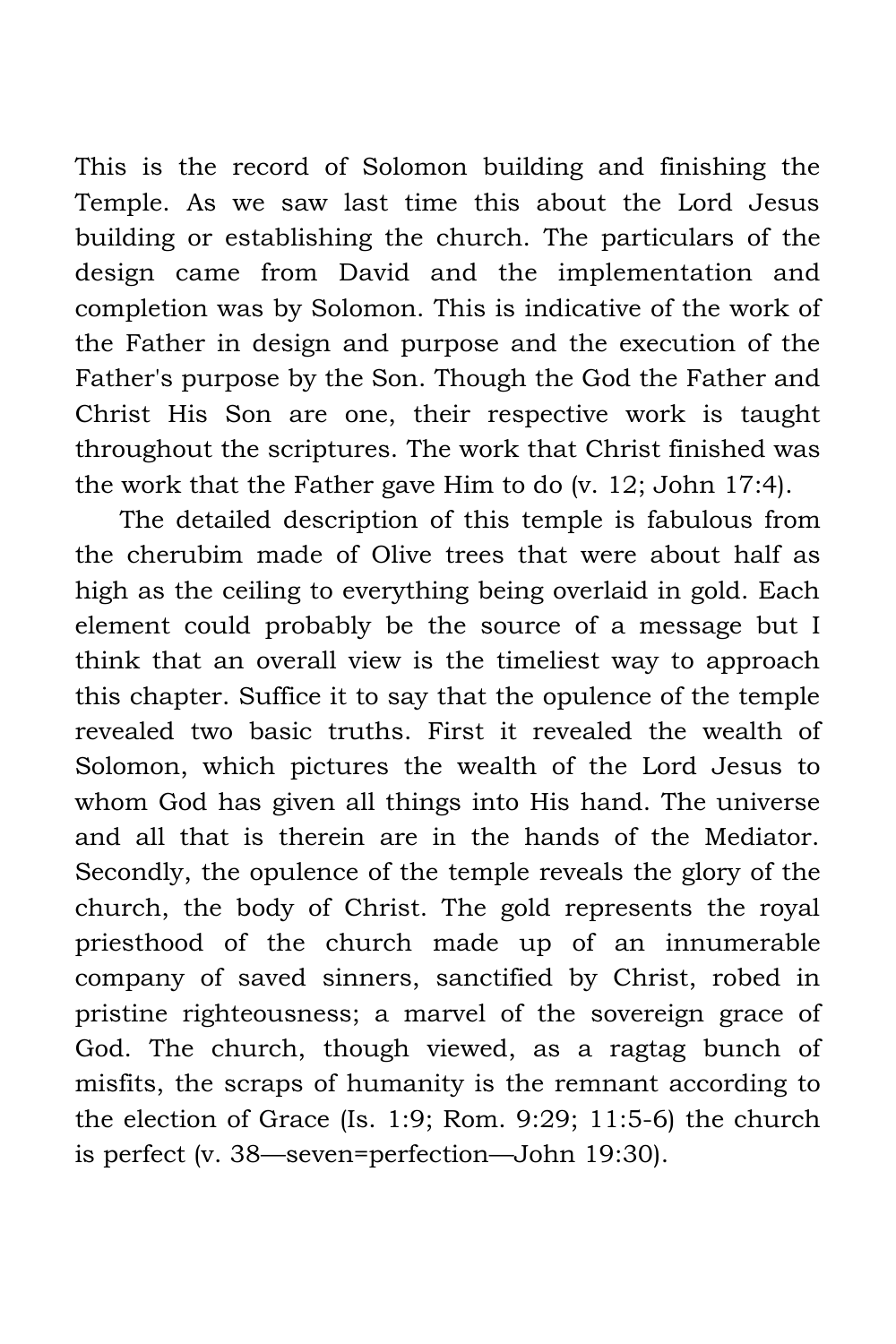Since much of this will be covered in other studies, I want us to look at just the first 6 verses tonight as a representative synopsis of the entire chapter. There are several things. The first is when the building was begun. The first thing to notice is that the beginning of the temple is relative to the deliverance of Israel from their bondage of Egypt. Many times through the history of the Old Testament Israel was commanded to remember that they were in bondage in Egypt and were delivered by the power of God and the blood of the Lamb. 480 years has passed since that great salvation but it was still the preeminent thing revealed in the building of the Temple. The Temple of God, the visible church has been established for 20 centuries but the preeminent thing, the defining thing about the church is Christ and Him crucified—He is the message, the method and the music of the Temple of God (Coll. 1:13-22). The building of the Temple has to do with the effectual salvation of the elect. The Gospel is the foundation upon which the church is built and the only message that the church has to preach.

The second thing is the month that the Temple was begun. It was the month of Zif, the second month on the Jewish calendar (also called Jair) and is mid April to mid May. It was the month of the Passover, the celebration of deliverance. It was the month in which our Lord was crucified, buried and resurrected. It was the spring of the year when the sun was bright and the flowers were in bloom and life was everywhere evident. The name "Zif' means brightness and the Targum translates this time as " the month of splendor of flowers." Our life began there on the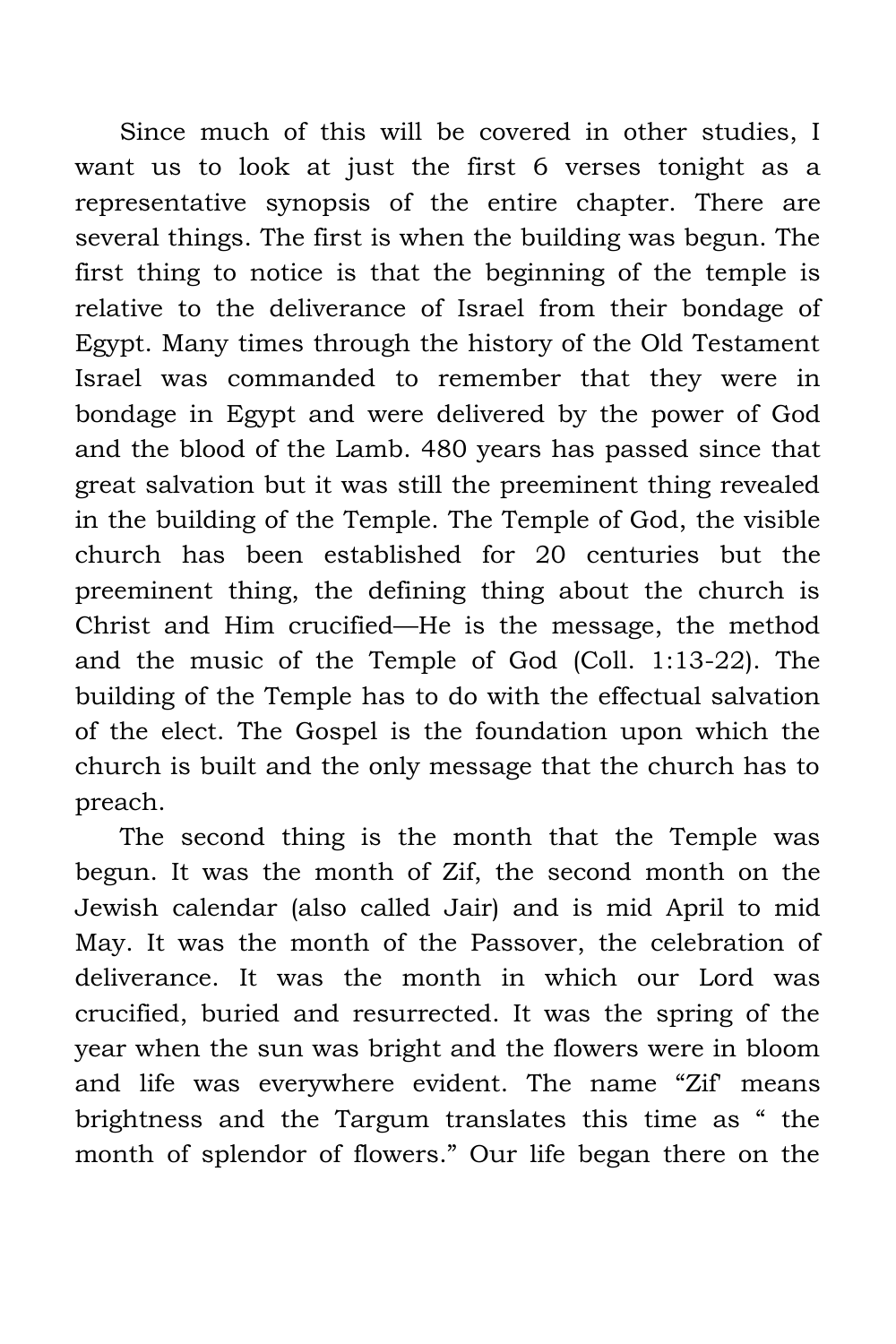cross when our Lord died and when He rose from the grave (Eph. 2:5).

The next thing to note are the windows (v. 4). The importance of the windows is that they let in exterior light, the light of the sun. Though shortly the lampstand will be installed and will give light to the holy place, these windows give light from above. The windows have a special shape. They are called "narrow lights" in our translation but the marginal reading is narrow slits on the outside that broaden on the inside. From a narrow source light is spread abroad in the Temple. Is this not a picture of the Gospel in it singularity, a narrow and single thing that spreads heavenly light abroad in the Church. This could also be representative of the difference between the church now and the church when the Lord makes all things new. Now, we look through a glass darkly and the light we see is hindered by our inability to see clearly. In the New Jerusalem, there will be no narrow windows to let light in, there will be no need of the sun; Christ will be the light of that glorious estate and the scales will fall from our eyes (1 Cor. 13:12). It can also be applied to the difference between the old and new covenants. In the Old Covenant there were, as it were, small openings where light shone through, revealing bit by bit the shrouded mystery of the Gospel. In the New Covenant, that which was hidden and narrowly lit is fully disclosed by Him who is the Light of the world. This concept is also seen in the structure of the temple chambers (vv. 5-6). The lower level was the narrowest and each level above was a cubit wider respectively supported by cedar poles positioned under rests or abutments. Looking upward, the temple widened. This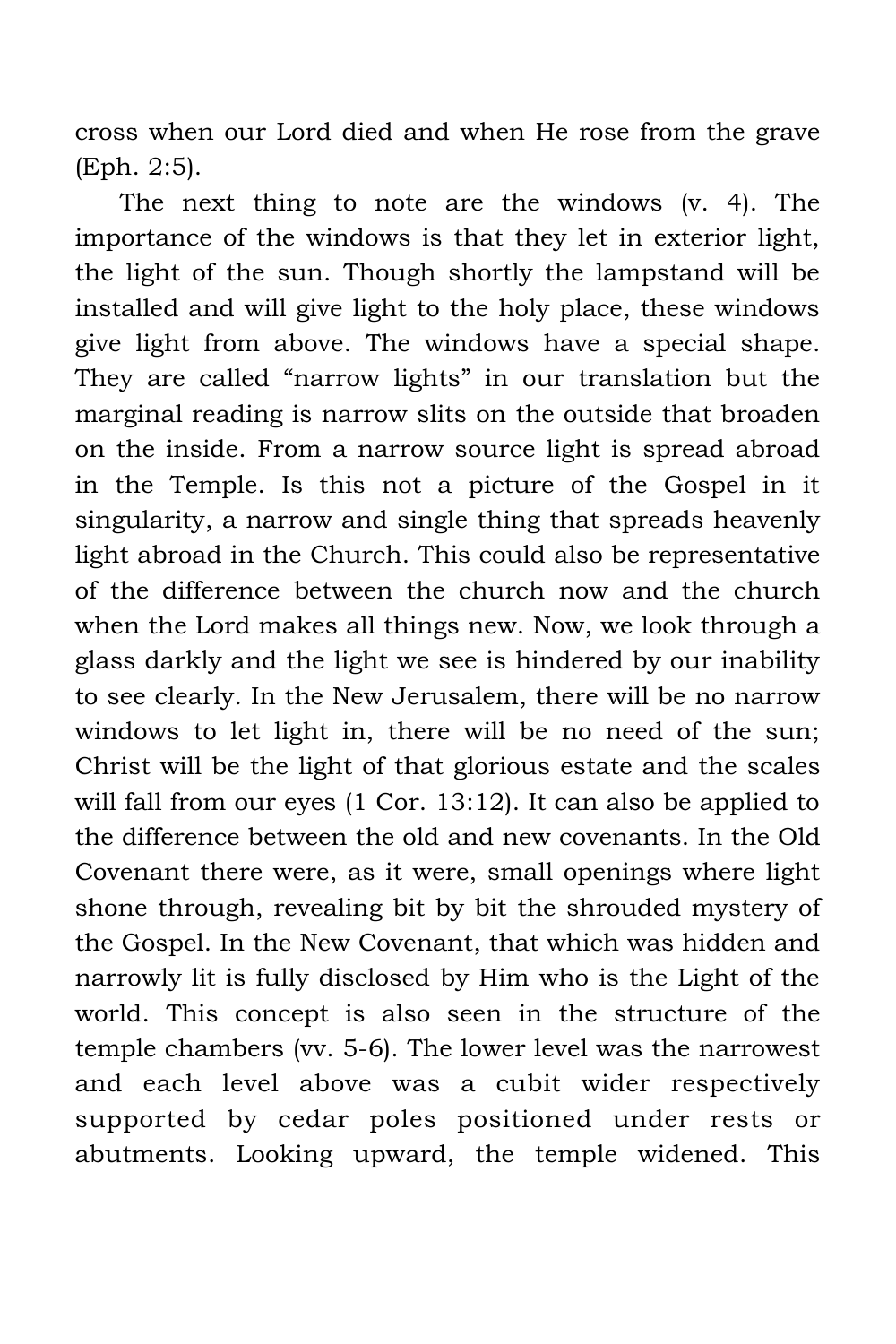pictures the enlargement of the church in numbers, gifts and graces as it grows nearer to its heavenly estate.

Finally, in verse 7 we see the distinctive manner in which this temple was built. Every stone of this temple was cut to size and shape in a place away from the temple site. Each stone was made ready off site to specific dimension and proportion so that when it was placed in the temple, it was a perfect fit. The members of the body of Christ are called "lively stones built up into a spiritual house." Each of these stones, was hewn and made ready in the eternal quarry of grace in election and predestination to be a perfect fit when it is laid in its proper place in the church. This predetermined specification teaches the particular redemption of the elect. When the temple was finished, there were no extra stones left over and there were no stones missing. There were no holes in the temple. All for whom our Lord died were hewn and made ready in the eternal councils of God and though there are many seats in heaven, every one has a name on it and thought there is plenty of room in heaven there are no vacancies (Jer. 50:20; Eph. 1:22-23).

The reason that the temple was built this way is "that so there was neither hammer nor ax nor any tool of iron heard in the house, while it w a s in building." To those who watched the building rise and saw its completion, it was as if the temple just was. This teaches us that the church was built without any efforts of human beings. Human works did not build it. What the believer sees is the stones showing up and being put in place. They are righteous stones but not hewn or shaped in the church or by the power of members in the church. When they arrived their existence and fit can only be attributed to grace. Men do not win them to Christ;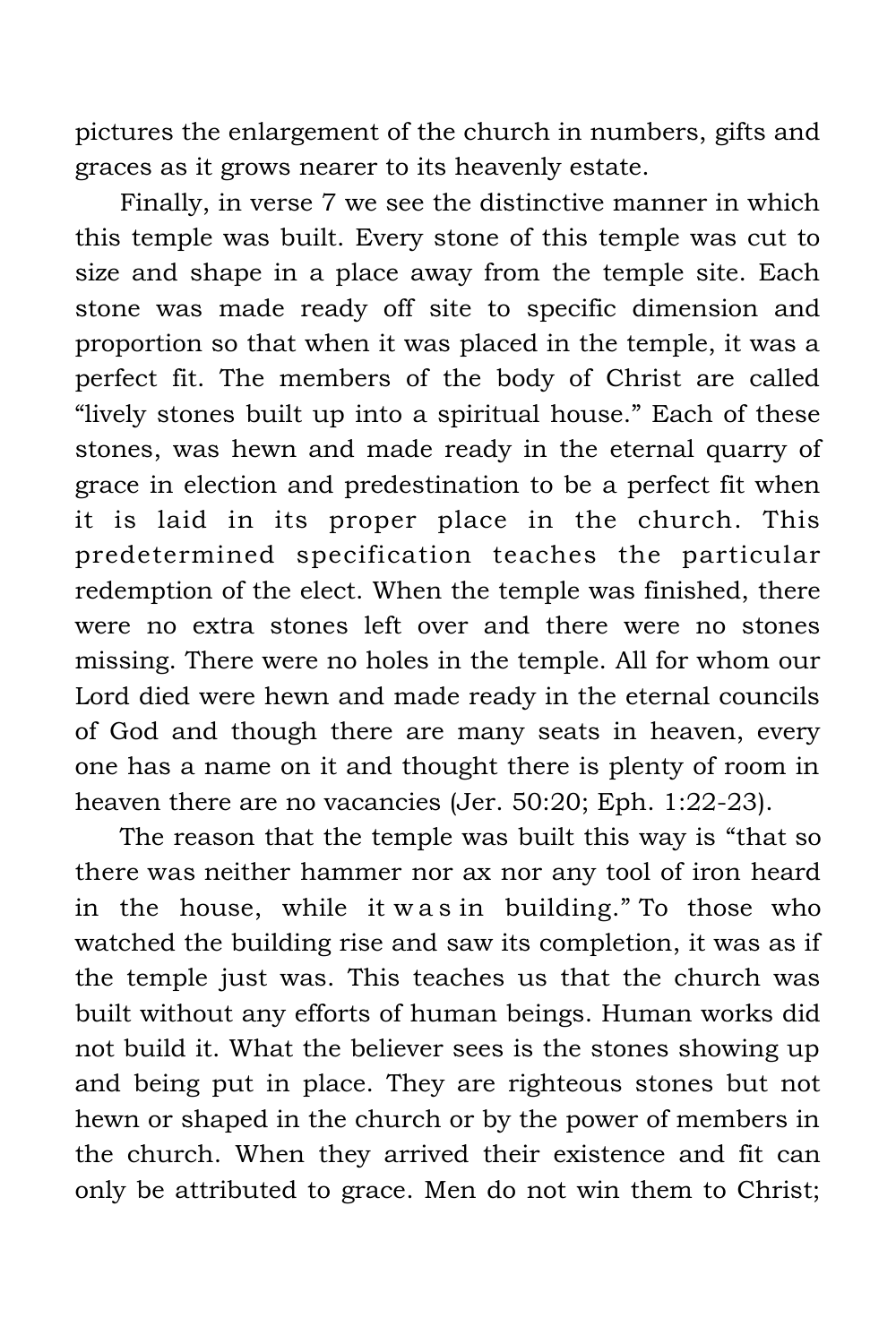they are not shaped to what they need to be by the preacher or by the by-laws and covenants. When the stones arrive they arrive as a complete things, and fully functional as to their fit and place. No hammer or ax or tool of iron is heard. The Temple, the church is the trophy of sovereign grace alone. The Father purposed it and the Son built it and did it in a way that no man can take credit for it.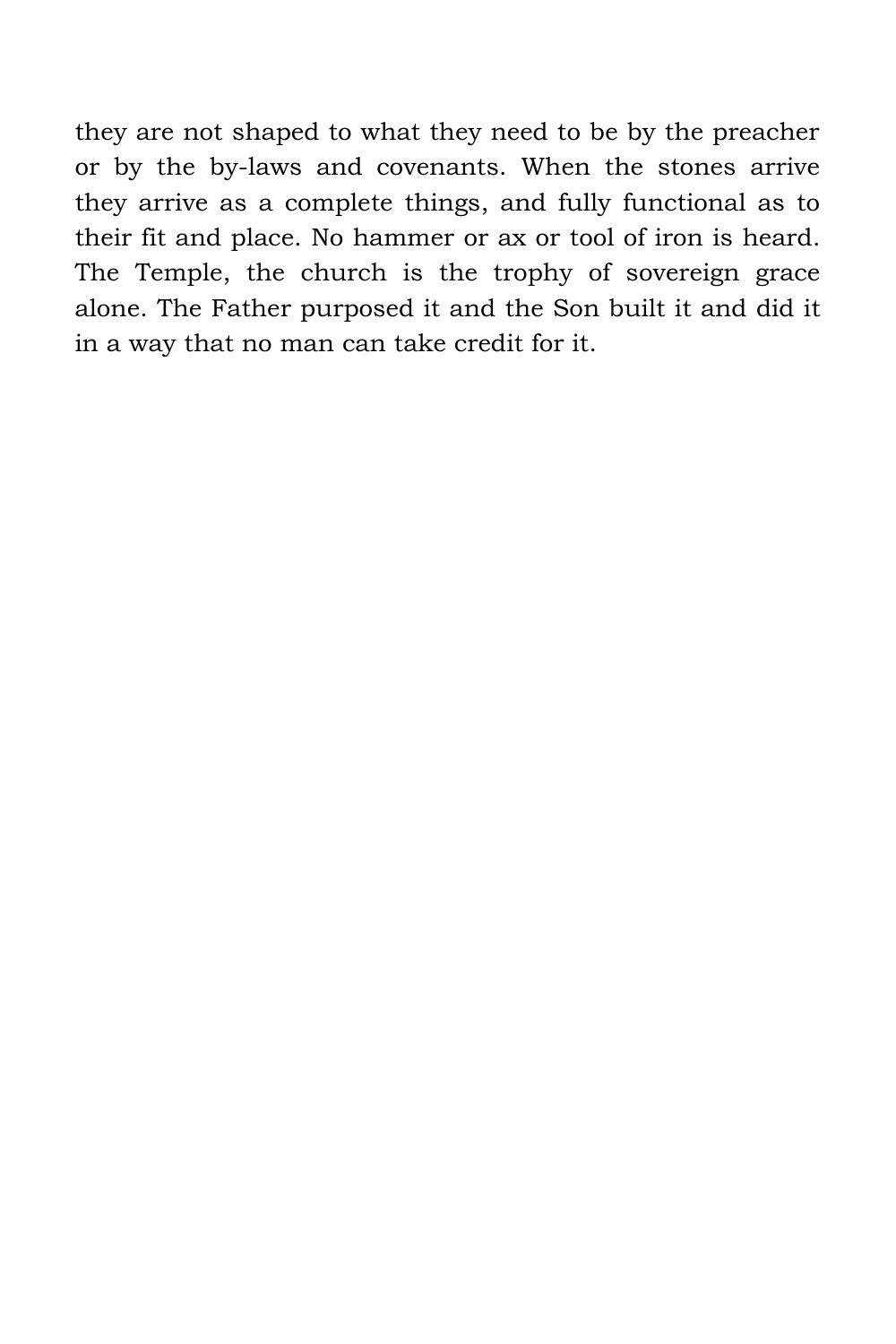# **PERTAINING TO CHRIST**

**I Kings 7**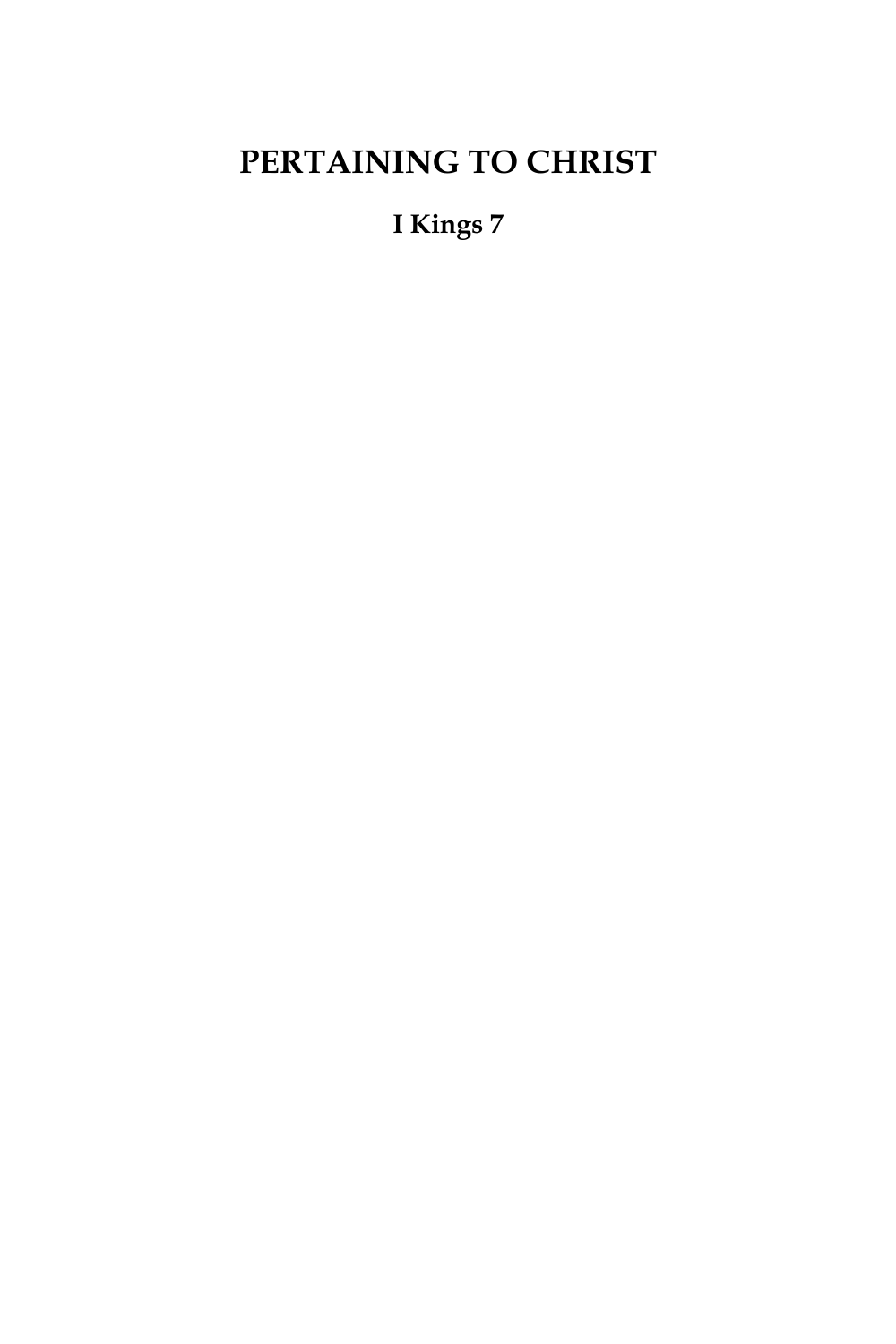1, But Solomon was building his own house thirteen years, and he finished all his house. 2, He built also the house of the forest of Lebanon; the length thereof was an hundred cubits, and the breadth thereof fifty cubits, and the height thereof thirty cubits, upon four rows of cedar pillars, with cedar beams upon the pillars. 3, And it was covered with cedar above upon the beams, that lay on forty five pillars, fifteen in a row. 4, And there were windows in three rows, and light was against light in three ranks. 5, And all the doors and posts were square, with the windows: and light was against light in three ranks. 6, And he made a porch of pillars; the length thereof was fifty cubits, and the breadth thereof thirty cubits: and the porch was before them: and the other pillars and the thick beam were before them. 7, Then he made a porch for the throne where he might judge, even the porch of judgment: and it was covered with cedar from one side of the floor to the other. 8, And his house where he dwelt had another court within the porch, which was of the like work. Solomon made also an house for Pharaoh's daughter, whom he had taken to wife, like unto this porch. 9, All these were of costly stones, according to the measures of hewed stones, sawed with saws, within and without, even from the foundation unto the coping, and so on the outside toward the great court. 10, And the foundation was of costly stones, even great stones, stones of ten cubits, and stones of eight cubits. 11, And above were costly stones, after the measures of hewed stones, and cedars.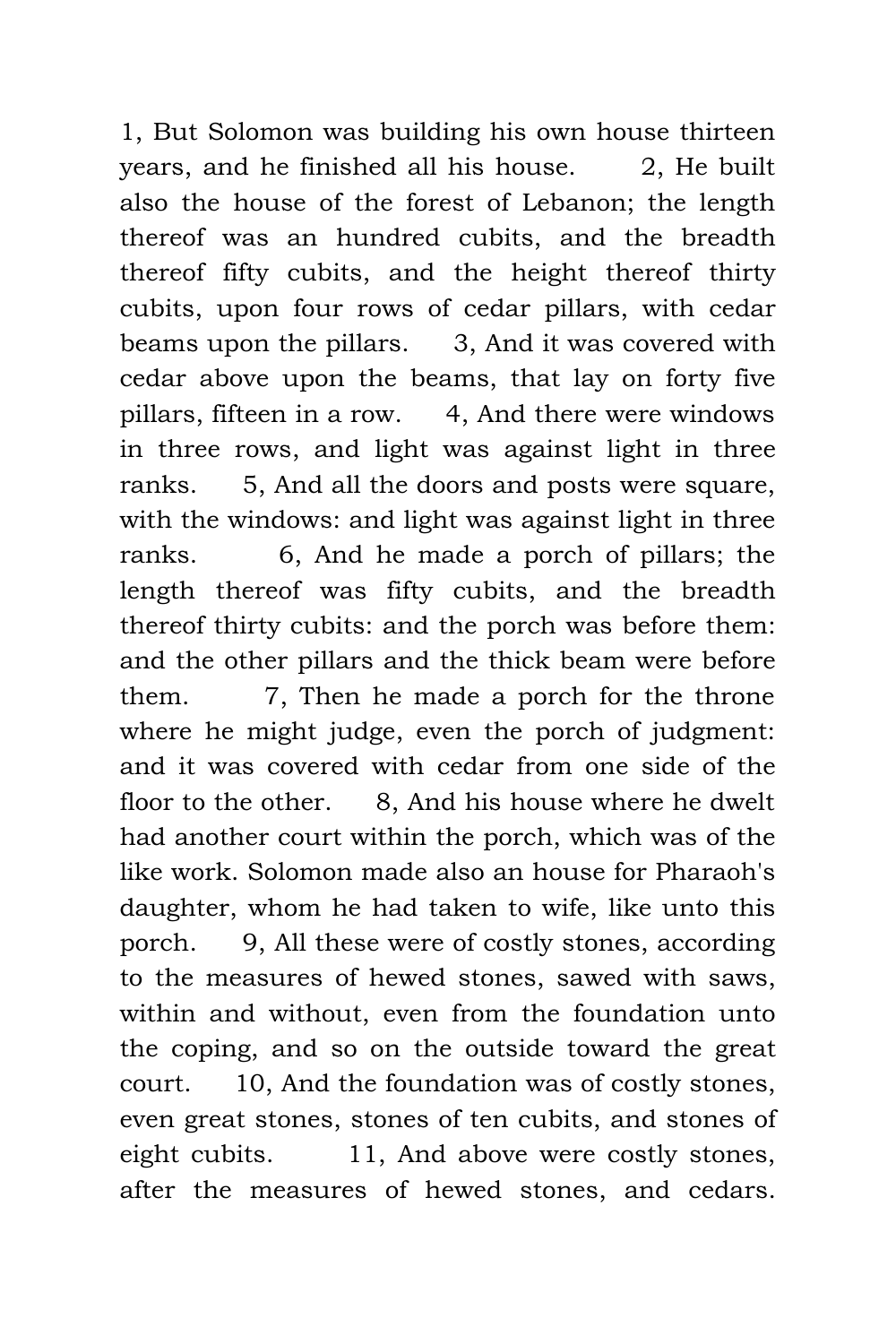12, And the great court round about was with three rows of hewed stones, and a row of cedar beams, both for the inner court of the house of the LORD, and for the porch of the house. 13, And king Solomon sent and fetched Hiram out of Tyre. 14, He was a widow's son of the tribe of Naphtali, and his father was a man of Tyre, a worker in brass: and he was filled with wisdom, and understanding, and cunning to work all works in brass. And he came to king Solomon, and wrought all his work. 15, For he cast two pillars of brass, of eighteen cubits high apiece: and a line of twelve cubits did compass either of them about. 16, And he made two chapiters of molten brass, to set upon the tops of the pillars: the height of the one chapiter was five cubits, and the height of the other chapiter was five cubits: 17, And nets of checker work, and wreaths of chain work, for the chapiters which were upon the top of the pillars; seven for the one chapiter, and seven for the other chapiter. 18, And he made the pillars, and two rows round about upon the one network, to cover the chapiters that were upon the top, with pomegranates: and so did he for the other chapiter. 19, And the chapiters that were upon the top of the pillars were of lily work in the porch, four cubits. 20, And the chapiters upon the two pillars had pomegranates also above, over against the belly which was by the network: and the pomegranates were two hundred in rows round about upon the other chapiter. 21, And he set up the pillars in the porch of the temple: and he set up the right pillar,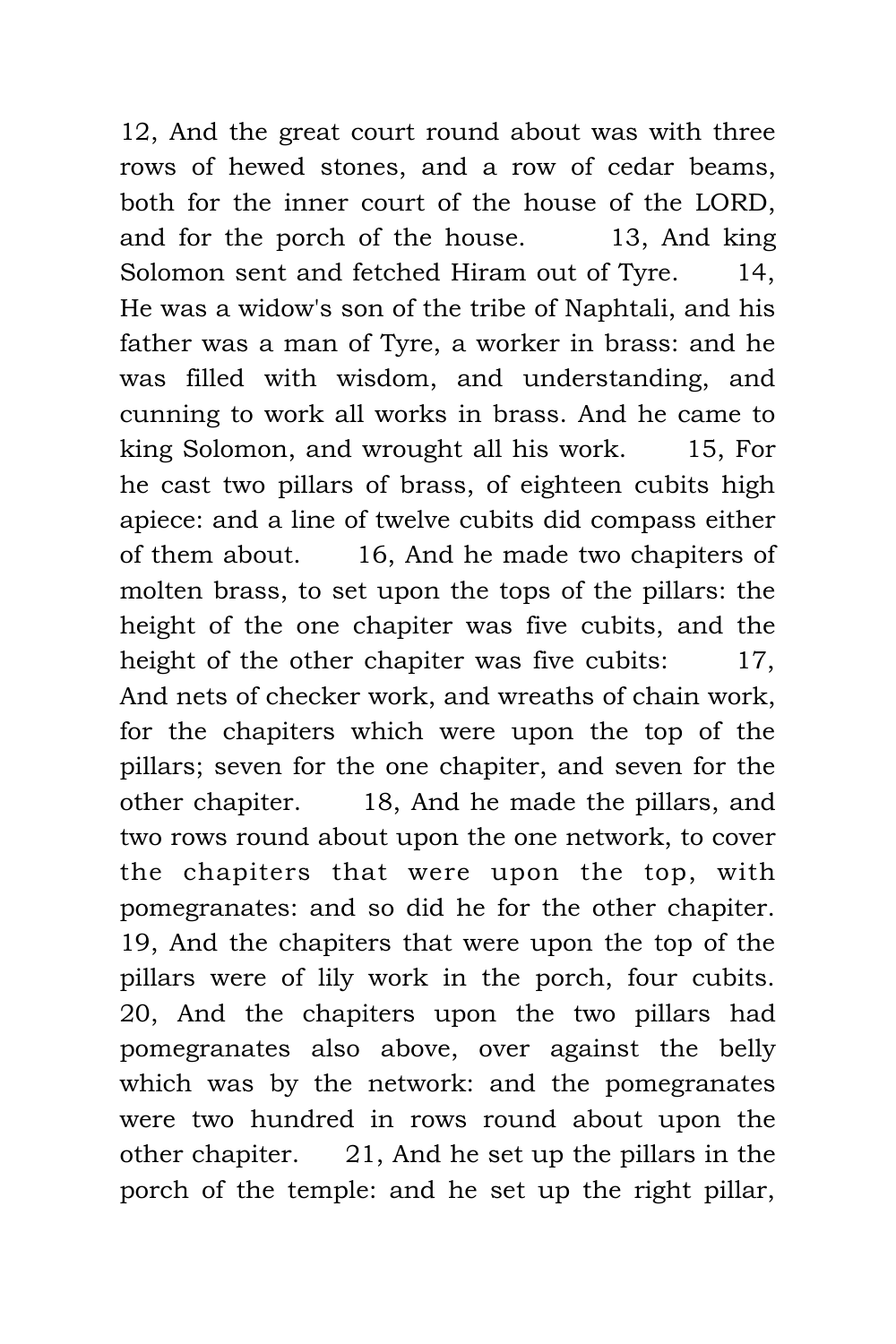and called the name thereof Jachin: and he set up the left pillar, and called the name thereof Boaz. 22, And upon the top of the pillars was lily work: so was the work of the pillars finished. 23, And he made a molten sea, ten cubits from the one brim to the other: it was round all about, and his height was five cubits: and a line of thirty cubits did compass it round about. 24, And under the brim of it round about there were knops compassing it, ten in a cubit, compassing the sea round about: the knops were cast in two rows, when it was cast. 25, It stood upon twelve oxen, three looking toward the north, and three looking toward the west, and three looking toward the south, and three looking toward the east: and the sea was set above upon them, and all their hinder parts were inward. 26, And it was an hand breadth thick, and the brim thereof was wrought like the brim of a cup, with flowers of lilies: it contained two thousand baths. 27, And he made ten bases of brass; four cubits was the length of one base, and four cubits the breadth thereof, and three cubits the height of it. 28, And the work of the bases was on this manner: they had borders, and the borders were between the ledges: 29, And on the borders that were between the ledges were lions, oxen, and cherubims: and upon the ledges there was a base above: and beneath the lions and oxen were certain additions made of thin work. 30, And every base had four brasen wheels, and plates of brass: and the four corners thereof had undersetters: under the laver were undersetters molten, at the side of every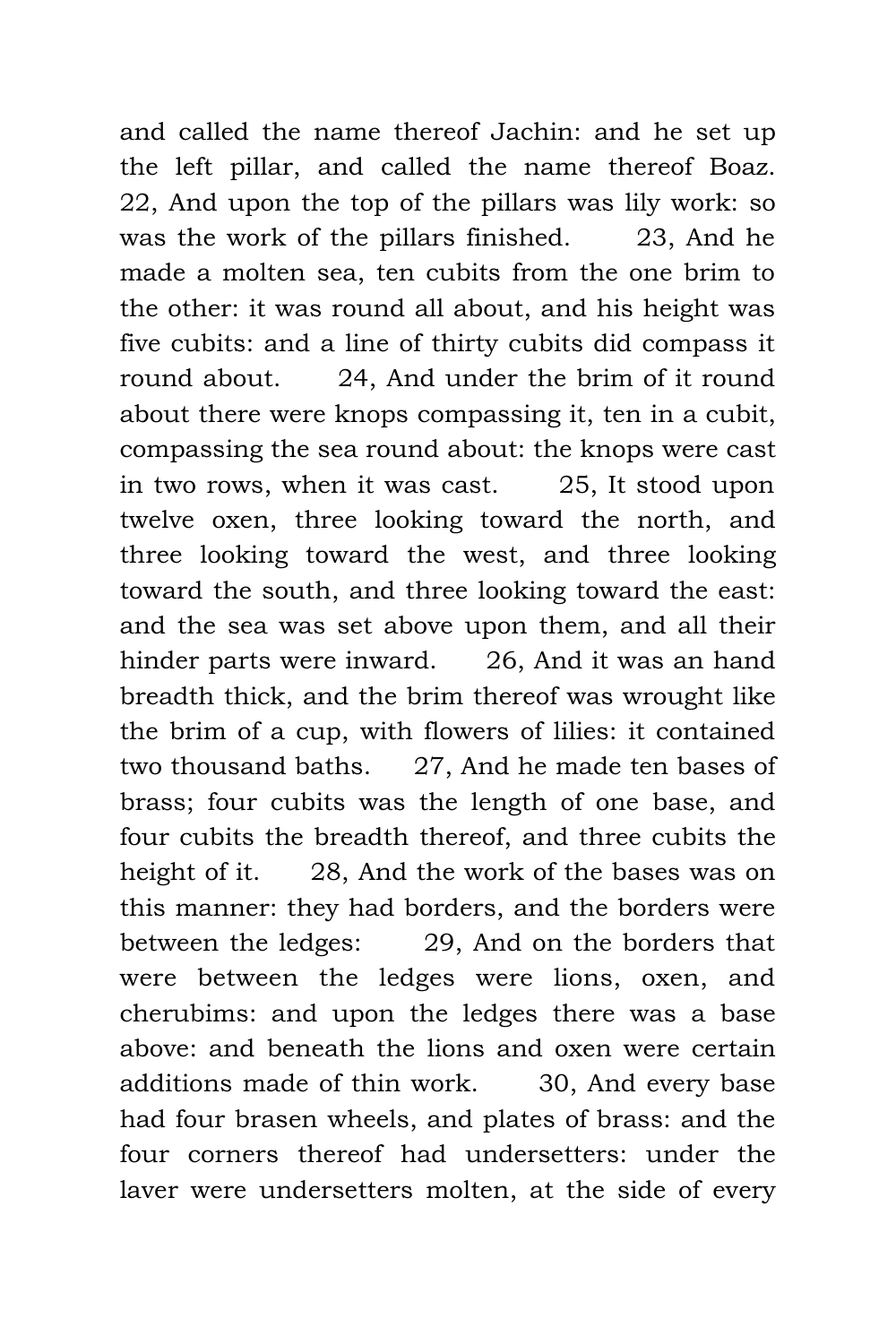addition. 31, And the mouth of it within the chapiter and above was a cubit: but the mouth thereof was round after the work of the base, a cubit and an half: and also upon the mouth of it were gravings with their borders, foursquare, not round. 32, And under the borders were four wheels; and the axletrees of the wheels were joined to the base: and the height of a wheel was a cubit and half a cubit. 33, And the work of the wheels was like the work of a chariot wheel: their axletrees, and their naves, and their felloes, and their spokes, were all molten. 34, And there were four undersetters to the four corners of one base: and the undersetters were of the very base itself. 35, And in the top of the base was there a round compass of half a cubit high: and on the top of the base the ledges thereof and the borders thereof were of the same. 36, For on the plates of the ledges thereof, and on the borders thereof, he graved cherubims, lions, and palm trees, according to the proportion of every one, and additions round about. 37, After this manner he made the ten bases: all of them had one casting, one measure, and one size. 38, Then made he ten lavers of brass: one laver contained forty baths: and every laver was four cubits: and upon every one of the ten bases one laver. 39, And he put five bases on the right side of the house, and five on the left side of the house: and he set the sea on the right side of the house eastward over against the south. 40, And Hiram made the lavers, and the shovels, and the basons. So Hiram made an end of doing all the work that he made king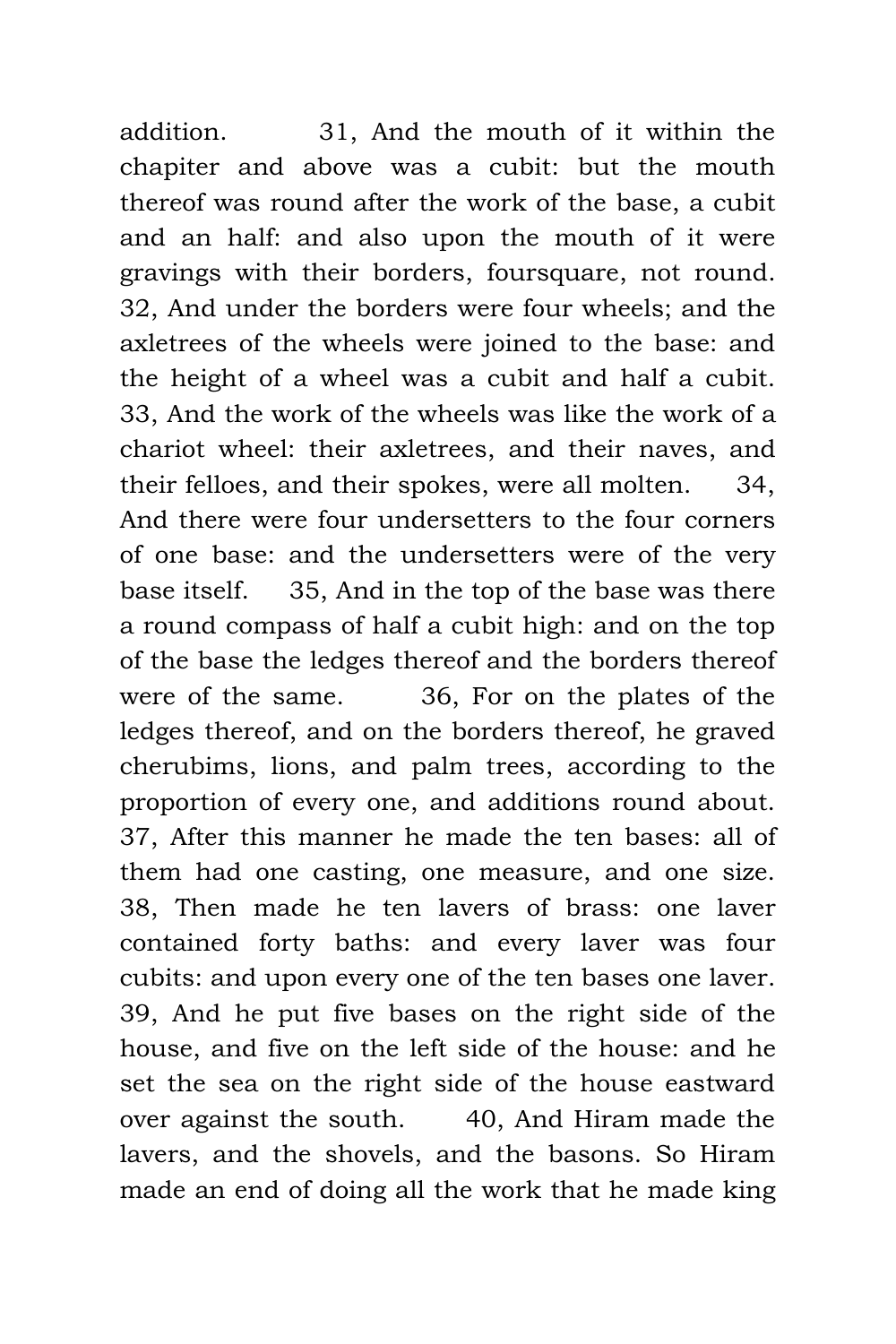Solomon for the house of the LORD: 41, The two pillars, and the two bowls of the chapiters that were on the top of the two pillars; and the two networks, to cover the two bowls of the chapiters which were upon the top of the pillars; 42, And four hundred pomegranates for the two networks, even two rows of pomegranates for one network, to cover the two bowls of the chapiters that were upon the pillars; 43, And the ten bases, and ten lavers on the bases; 44, And one sea, and twelve oxen under the sea; 45, And the pots, and the shovels, and the basons: and all these vessels, which Hiram made to king Solomon for the house of the LORD, were of bright brass. 46, In the plain of Jordan did the king cast them, in the clay ground between Succoth and Zarthan. 47, And Solomon left all the vessels unweighed, because they were exceeding many: neither was the weight of the brass found out. 48, And Solomon made all the vessels that pertained unto the house of the LORD: the altar of gold, and the table of gold, whereupon the shewbread was, 49, And the candlesticks of pure gold, five on the right side, and five on the left, before the oracle, with the flowers, and the lamps, and the tongs of gold, 50, And the bowls, and the snuffers, and the basons, and the spoons, and the censers of pure gold; and the hinges of gold, both for the doors of the inner house, the most holy place, and for the doors of the house, to wit, of the temple. 51, So was ended all the work that king Solomon made for the house of the LORD. And Solomon brought in the things which David his father had dedicated; even the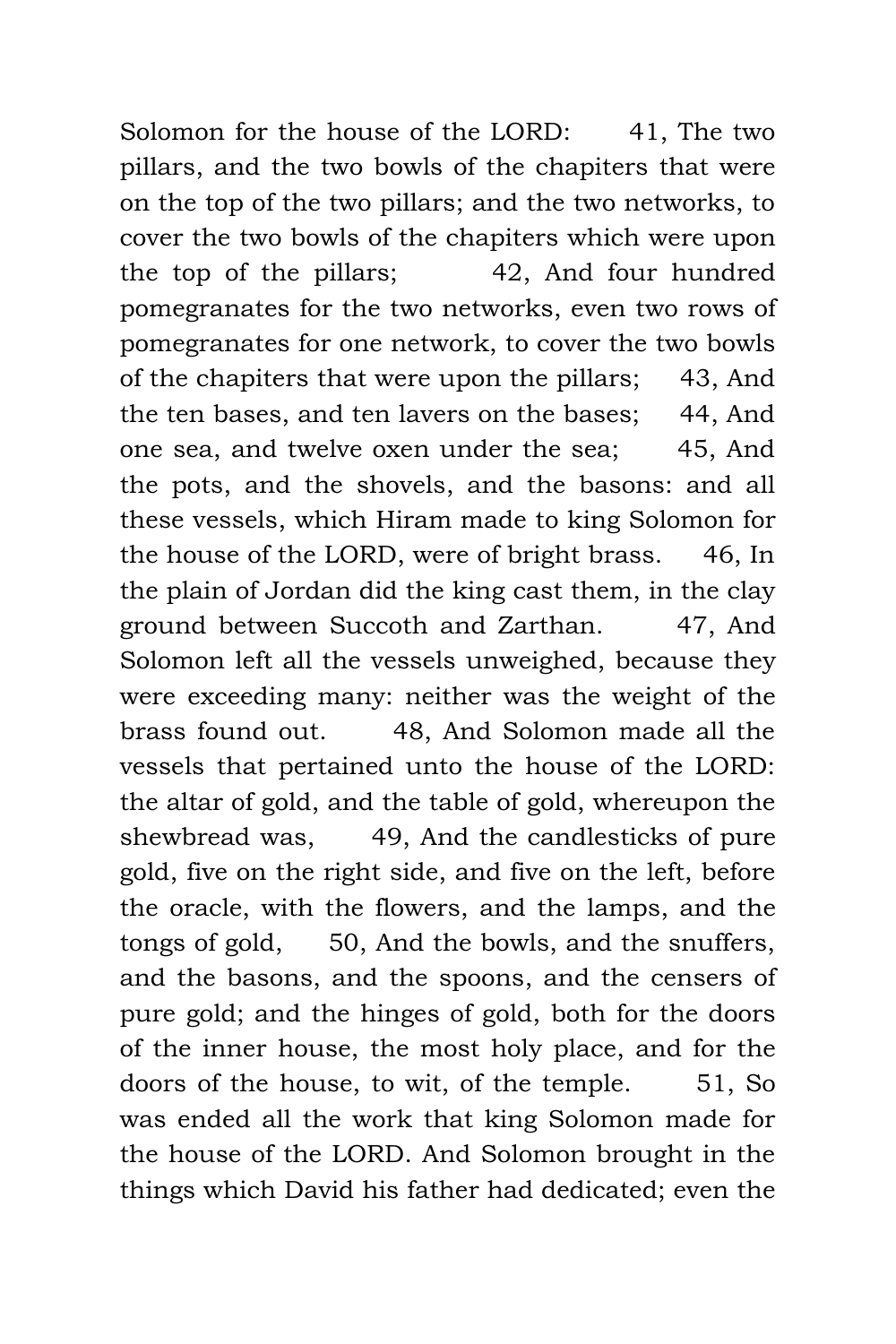silver, and the gold, and the vessels, did he put among the treasures of the house of the LORD.

This chapter is the detailed account of Solomon building his house and the finishing of the interior appointments of the temple. There is a great amount of intricate description of the decorations that attend the elements of the Temple. It is important to note that the elements of the tabernacle are greatly enlarged in the elements of the temple, (for example the brass laver was made to be a molten sea). Though they represent the same things as to type and picture, except for the Ark of the Covenant, lamp-stand, golden altar and table of show-bread, they are all larger. This immediately tells us two things. First the increase in size of the elements represents the vastness and perfection of Christ's work for His people. In His perfect work, He left nothing to be done for those he came to safe. Secondly as immense as the elements were, they still show that salvation is not made with human hands. As grand as these appointments were, they were insubstantial in the forgiveness of sin and the salvation of the elect (Heb. 9:8-12; Prov. 8:21; Col. 1:12).

There is much for us here but rather than approach this verse by verse we'll look certain things that apply to both tabernacle and temple, certain words and objects that typify and picture Christ and the work He accomplished for His people (His church). The first thing to consider is the "porch of Judgment" (v. 7). This was built, most probably as an attachment to the house rather than the Temple but we find that the "porch of Solomon" was a part of the remade temple in Jerusalem. In the time of the early church it was a place where the rabbis and scholars gathered to discuss and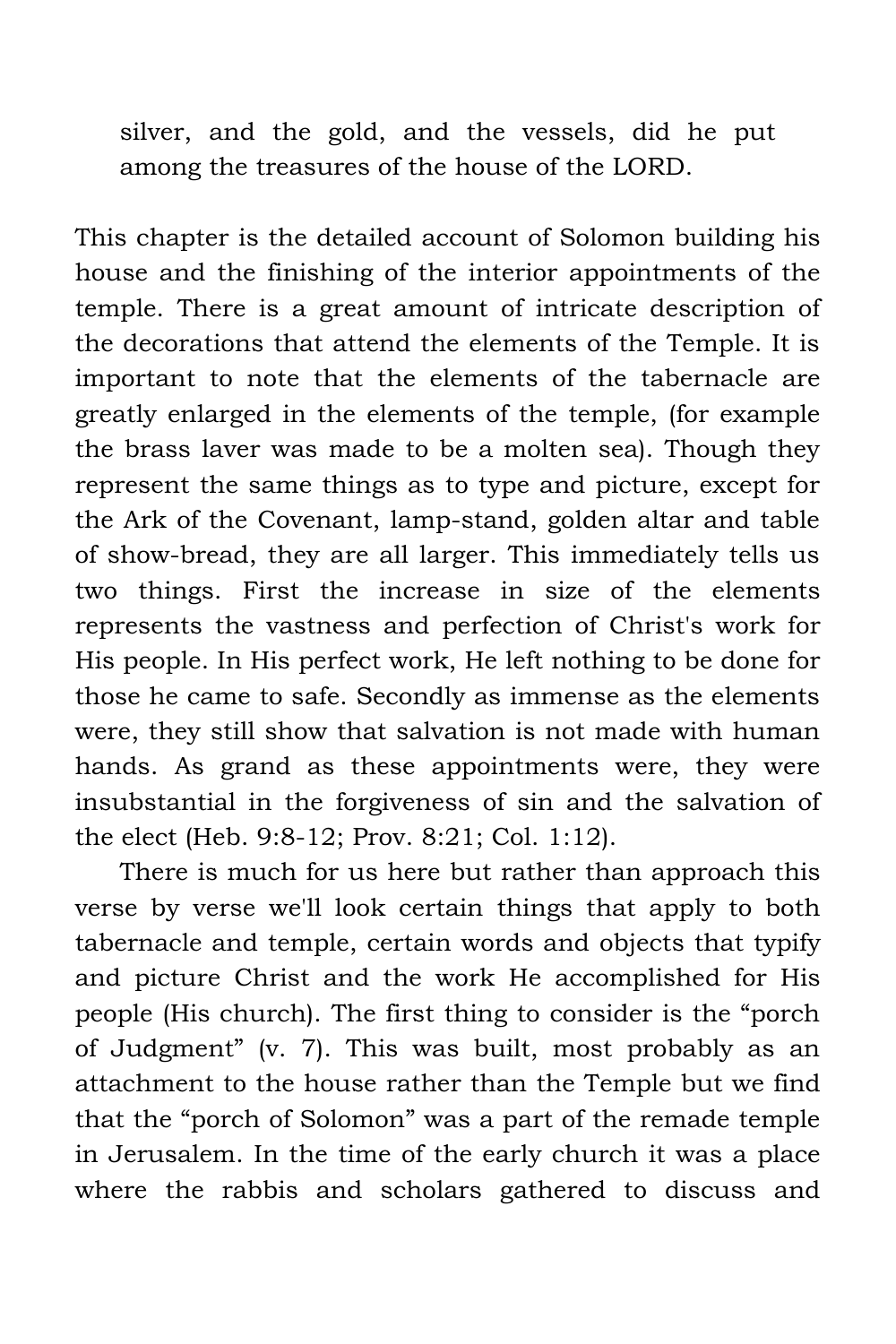debate the scriptures. Saul of Tarsus was familiar with this place. It plays an important part in the beginning of the Apostolic age, and a place where the distinction of the Gospel is clearly declared (Acts 3:11-16).

Secondly, the foundation was made of great and costly stones (v. 10). There is no doubt that this speaks of Christ, the foundation laid by God Himself (Is. 28:16: 1 Peter 2:6; Zech. 4:6-9). The Lord is the Rock of our salvation (Deut. 32:31), the stone that the builders refused that has become the head of the corner (Is. 32; 1-2

Thirdly, the man that Solomon sent for (Hiram—actually Huram, not the king of Tyre) was a great and skillful artist who built the appointments of the Holy Place. He was the son of a widow of the tribe of Naphtali. Jacob prophesied of this tribe in Gen. 49 and tells us that Huram pictures the preacher of the Gospel and the singular way that these Temple appointments (element of the church) are built. Naphtali was prophesied to have "goodly words" and it is by and upon the declaration of the "good news, the Gospel" that the church is built (Mathew 16:13-18).

Huram made two pillars of brass, a metal designed to withstand heat and fire, picturing Christ who bore the fiery wrath of God. These two pillars were given names (Jachin and Boaz). These names are descriptions of Christ. Jachin means "he shall establish" and Boaz means "in it is strength." This is the sweet repose of every believer because it speaks to the finished work of Christ and the potency of His reign. It is He who has established us and we find our strength in Him (2 Thes. 2:13-17). These pillars were decorated with pomegranates and lilies (vv. 18-19, 22). Christ is the Lily of the Valley. The pomegranate is a red fruit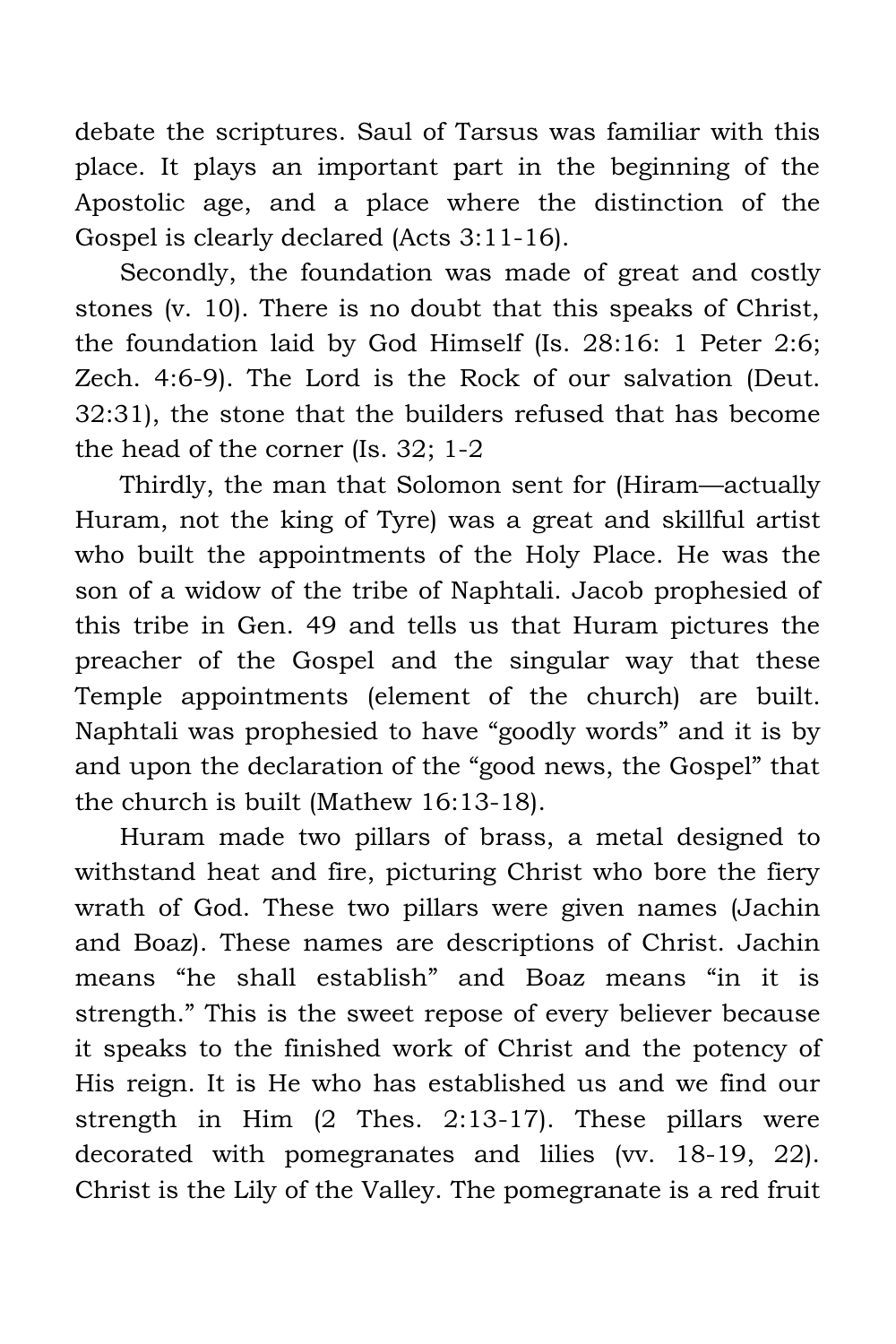that when opened the seeds are within and floating in red nectar. This pictures the Church in Christ, His seed washed in His blood (v. 22=finished work).

The "molten sea" answered to the brass laver in the tabernacle and was for the use of the priests for cleansing and for dipping. The Talmud calls it "sea of dipping." Its capacity was huge holding 2000 baths (bath + seven gallons) or 14,000 gallons of water. It has been disputed whether a pool of this size could not hold so much but often scholars miss the point. The amount is significant only as it points to the efficaciousness of the cleansing power of the blood of Christ and the water of the word. Our Lord told his disciples that they were clean every whit, only their feet (their walk in this sinful world) needed to be continually cleansed by the renewing of the mind through the washing of water by the word (Zech. 13:1).

The sea was set upon 12 oxen. These represent the 12 apostles facing the four corners of the earth taking the Gospel into the entire world. On the bases of brass there were images of three creatures (v. 29). Josephus, the Jewish historian, implied that the cherubim actually were alternate images of men and eagles which would align with Ezekiel 1:10. These, we know, represent Christ in his several attributes. Christ is the Lion of the tribe of Judah, the king of beasts. Christ is as oxen, beasts of burden, in that He bore up under the weight of our sins and carried them away by the blood of His cross. In His humanity, He is the man Christ Jesus who is both God and man. Christ is represented by the Eagle as He resides in the heavens and is quick to His prey. If the cherubim were just cherubim then they represent the King and sin-bearer as He who alone is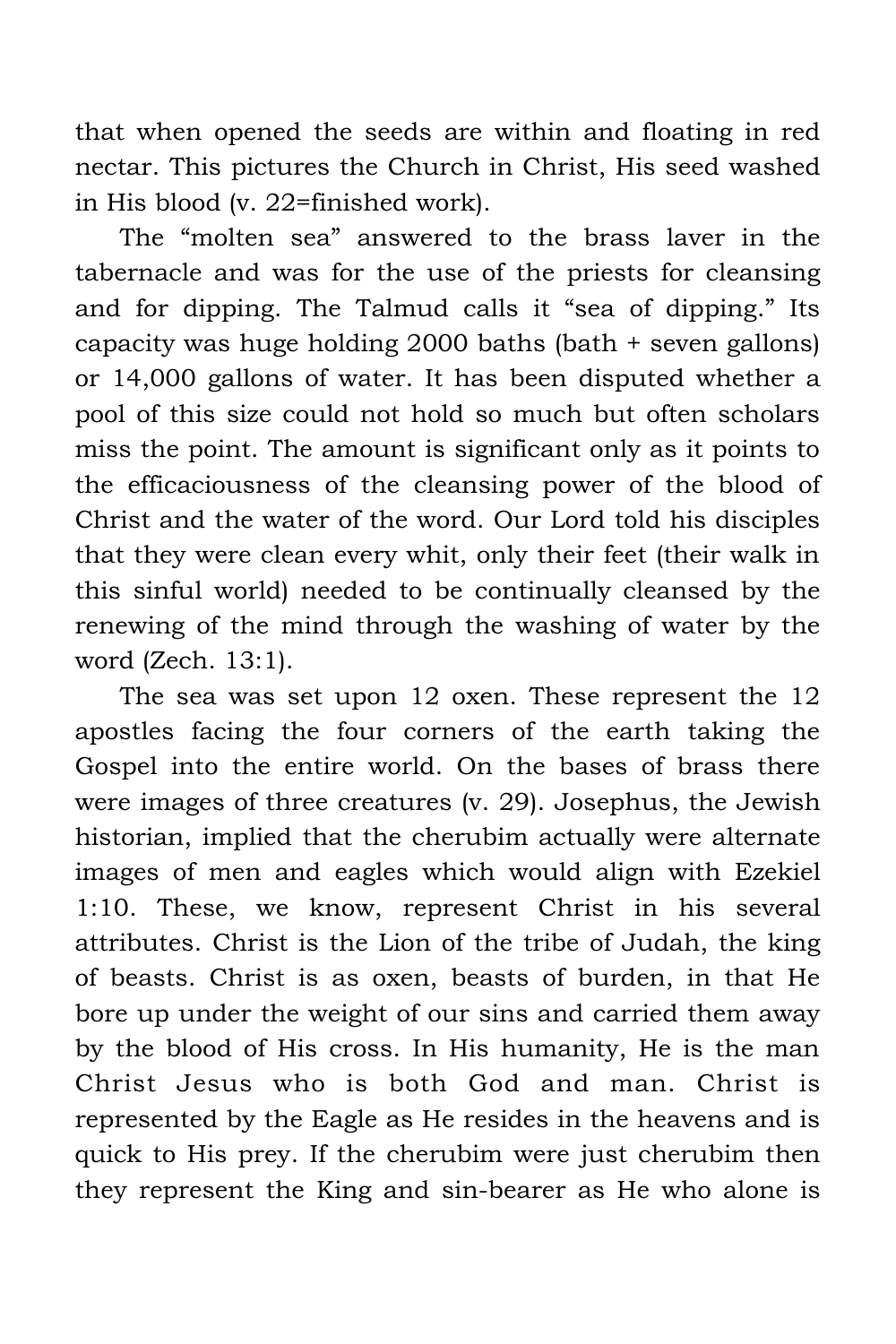the dwelling (shekinah) glory of God and he who alone glorified God. At the base of the sea were wheels representing the providence of God. Along with these, Huram made shovels and pots and basins of bright brass, implements used in the sacrifices. So great was the amount and weight that it could not be found out (v. 47), which speaks to the unsearchable riches of Christ. (Lamp-stand, table of showbread, golden altar or altar of incense and that which David had gathered that pertained to the temple).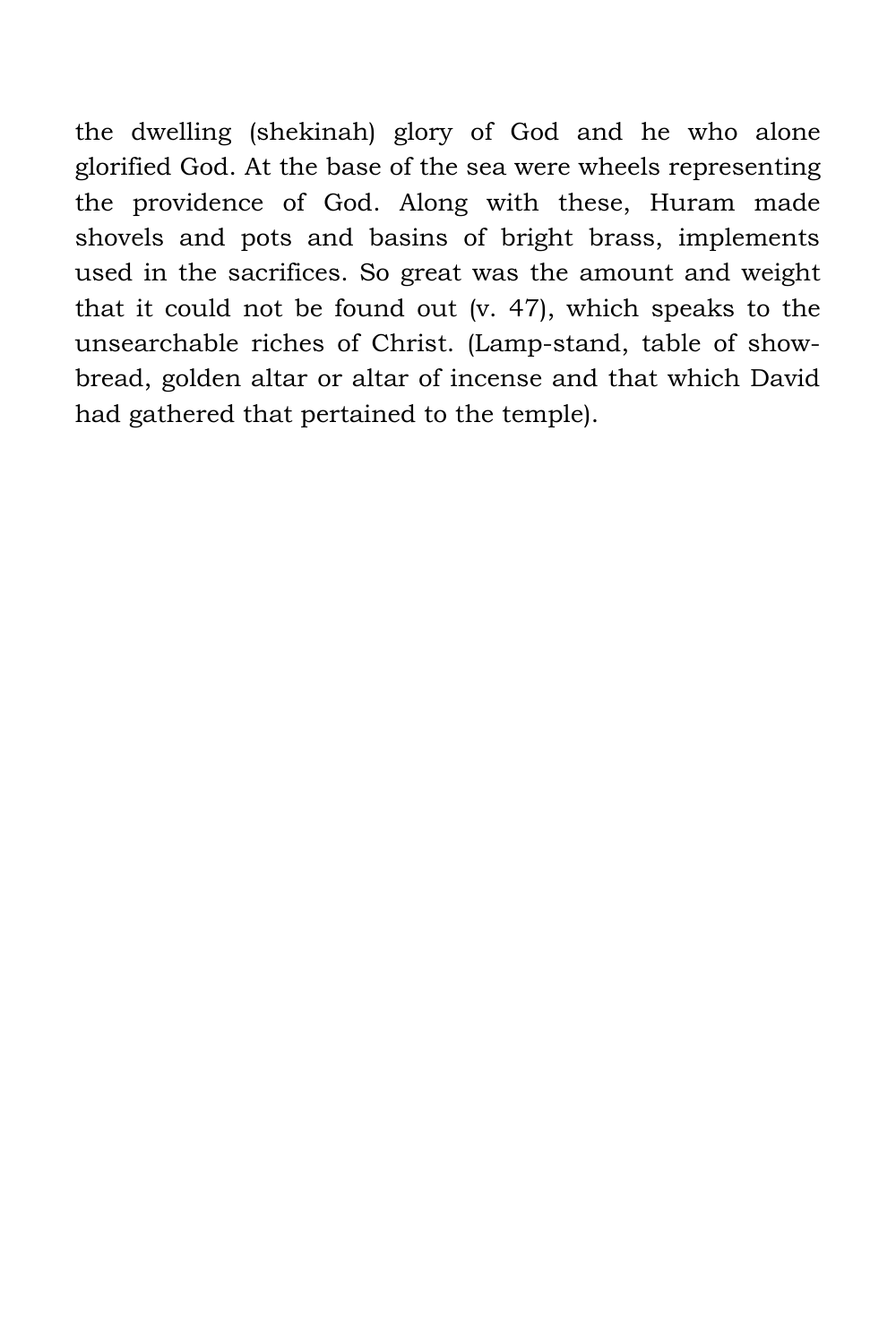# **THE HOUSE BECOMES A HOME**

## **I Kings 8:1-11**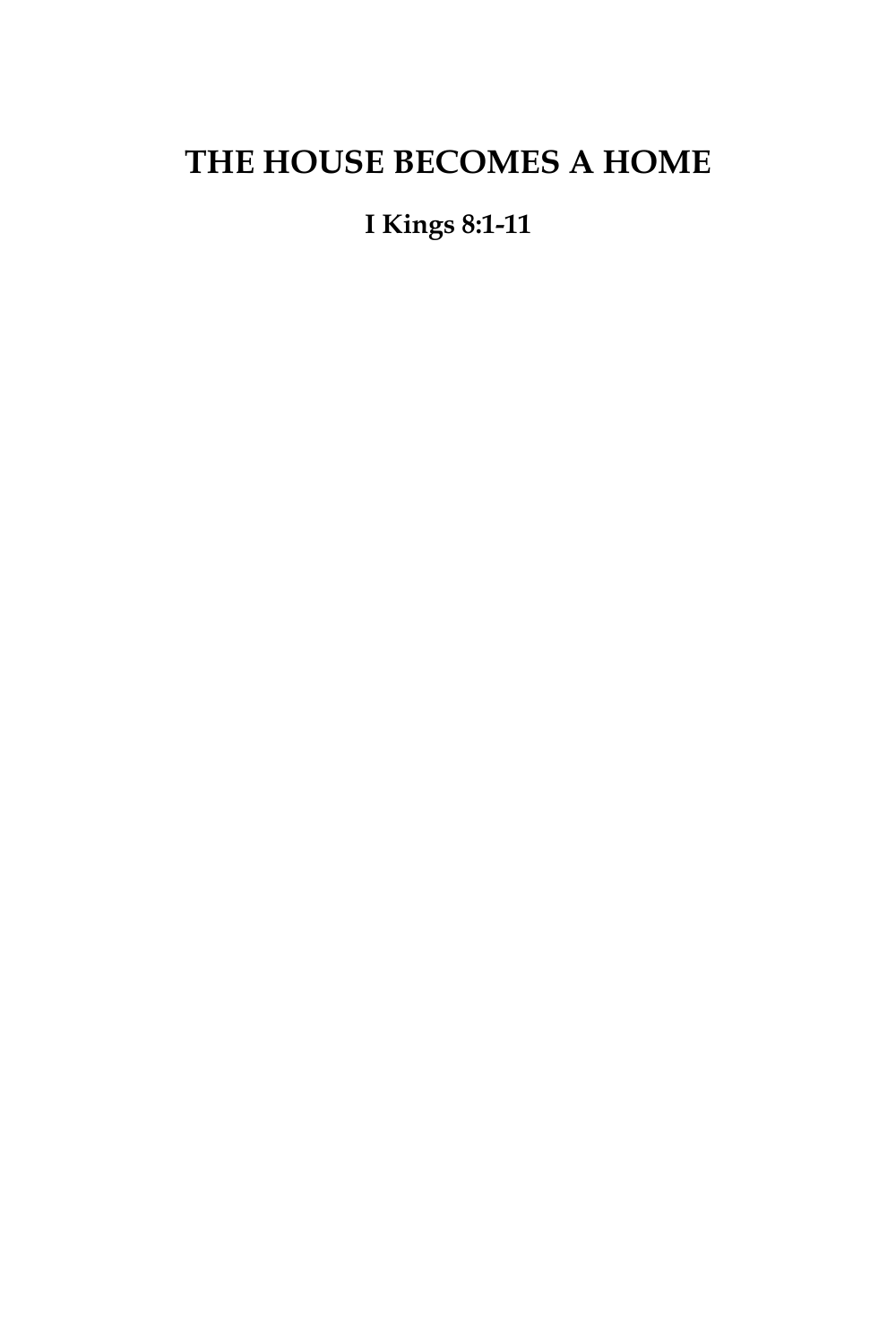1, Then Solomon assembled the elders of Israel, and all the heads of the tribes, the chief of the fathers of the children of Israel, unto king Solomon in Jerusalem, that they might bring up the ark of the covenant of the LORD out of the city of David, which is Zion. 2, And all the men of Israel assembled themselves unto king Solomon at the feast in the month Ethanim, which is the seventh month. 3, And all the elders of Israel came, and the priests took up the ark. 4, And they brought up the ark of the LORD, and the tabernacle of the congregation, and all the holy vessels that were in the tabernacle, even those did the priests and the Levites bring up. 5, And king Solomon, and all the congregation of Israel, that were assembled unto him, were with him before the ark, sacrificing sheep and oxen, that could not be told nor numbered for multitude. 6, And the priests brought in the ark of the covenant of the LORD unto his place, into the oracle of the house, to the most holy place, even under the wings of the cherubims. 7, For the cherubims spread forth their two wings over the place of the ark, and the cherubims covered the ark and the staves thereof above. 8, And they drew out the staves, that the ends of the staves were seen out in the holy place before the oracle, and they were not seen without: and there they are unto this day. 9, There was nothing in the ark save the two tables of stone, which Moses put there at Horeb, when the LORD made a covenant with the children of Israel, when they came out of the land of Egypt. 10, And it came to pass,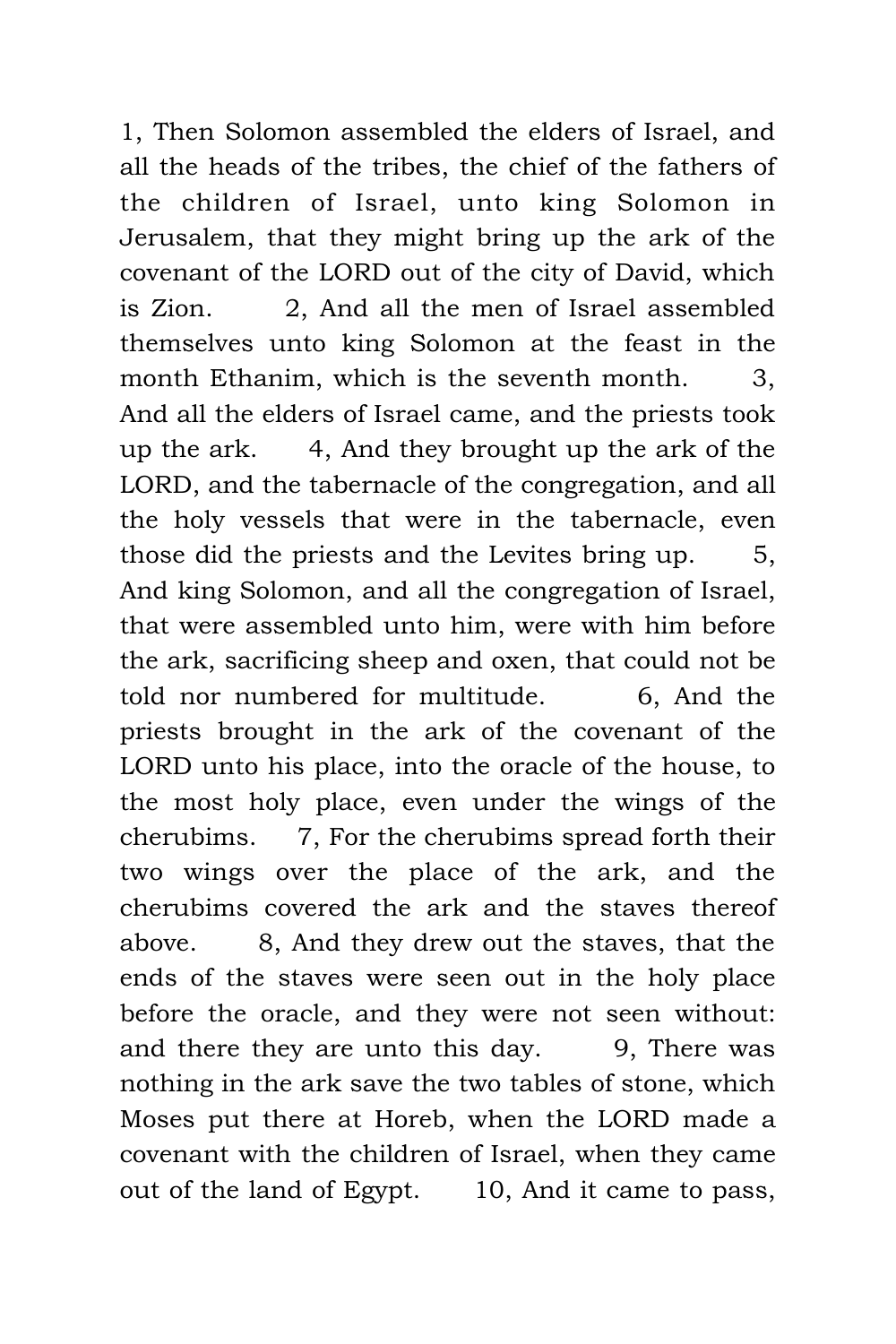when the priests were come out of the holy place, that the cloud filled the house of the LORD, 11, So that the priests could not stand to minister because of the cloud: for the glory of the LORD had filled the house of the LORD.

By any stretch of the imagination, the house that Solomon built as the abode of the Lord God, was a beautiful, ornate and splendid piece of architecture. Every thing in it had to do with the work Christ made for His people and the continuous worship of His people toward Him. One may have entered this place and immediately been stuck with its beauty and felt that he was in a special place, even a sacred and sublime place. It was a house like no other.

While I was in the armed forces in the sixties, I was privileged to be able to travel to 14 different countries. I have seen and entered some of the most beautiful houses, dedicate to worship, in the western world. I once went to midnight mass at an enormous church in London, replete with all the idols and icons that define that religion. I walked the halls of Westminster Abby. I stood on Mars Hill were Paul preached to the Greeks about the Unknown God. I didn't know Christ then. I was lost and had no idea. But I remember the all too human experience of these places and the feeling that I was in a holy or sacred place. That feeling was born of fear of the unknown and conscience of my wickedness and a superstitious anxiety that I was in the presence of God. Of course I wasn't and in my ignorance I felt that these visits would count well on my merit ledger when the dust settled. As beautiful and awe inspiring as the places were, they were just places and just buildings and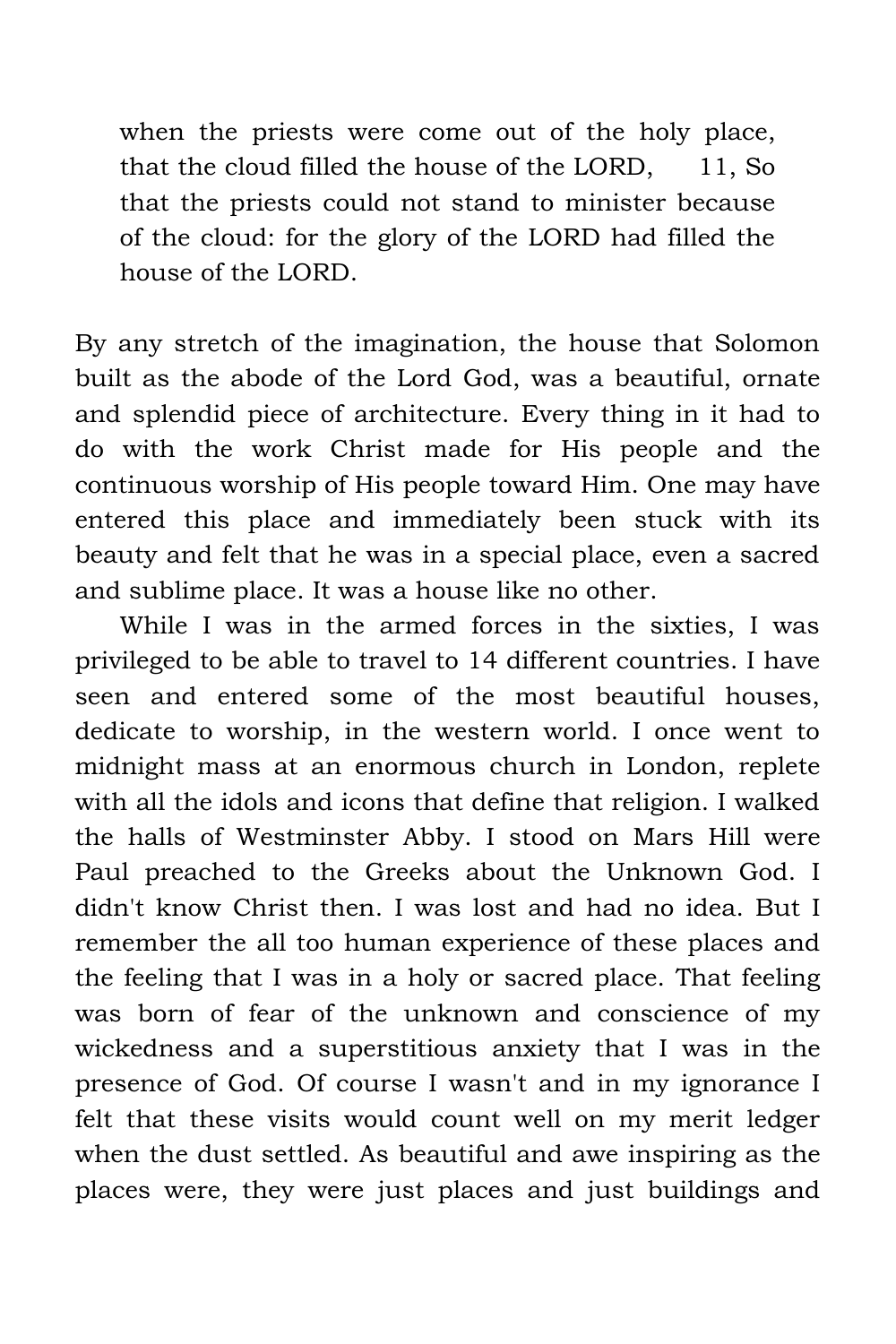what I felt was not the presence of God but rather the fascination that enters only through the eye. I was awed by what men could do without any of it bringing me closer to God. These buildings are not houses of God; His people are His house (Eph. 2:20-22).

As I read this passage I thought about my experiences and how men place such emphasis on what they call churches or houses of God. This house that Solomon built, this place was just brass and gold and cedar—it was a house but it was not a home. There was no occupancy. All the appointments that attend worship were there, but He to whom worship was due was not there. It was dedicated to God but without His presence it was just a place and even when He left that place, people still met and gathered to it because it was something they could see and touch. Religion doesn't stop when God is not there; it flourishes. When our Lord entered the house of God, He found an ongoing concern, a thriving business that ran like a well oiled machine that He described as a den of thieves. He, God incarnate, plaited a whip of cords and dispersed the crowd apace. The one thing that made that place the house of God had been absent for, some say, 150 years. In that temple, in the Holy of Holies there was no ark, no mercy seat, no cherubim with outstretched wings and no Shekinah glory. God showed up that day, but not to dwell in that house.

What make the temple, the house of God—if Christ is there. So in our text we find the temple finally ready for occupancy. Some seven or so months have passed since construction was complete and that time was probably for bringing into the Temple the things that David had gathered for its furnishing. There it sat in its comely emptiness. The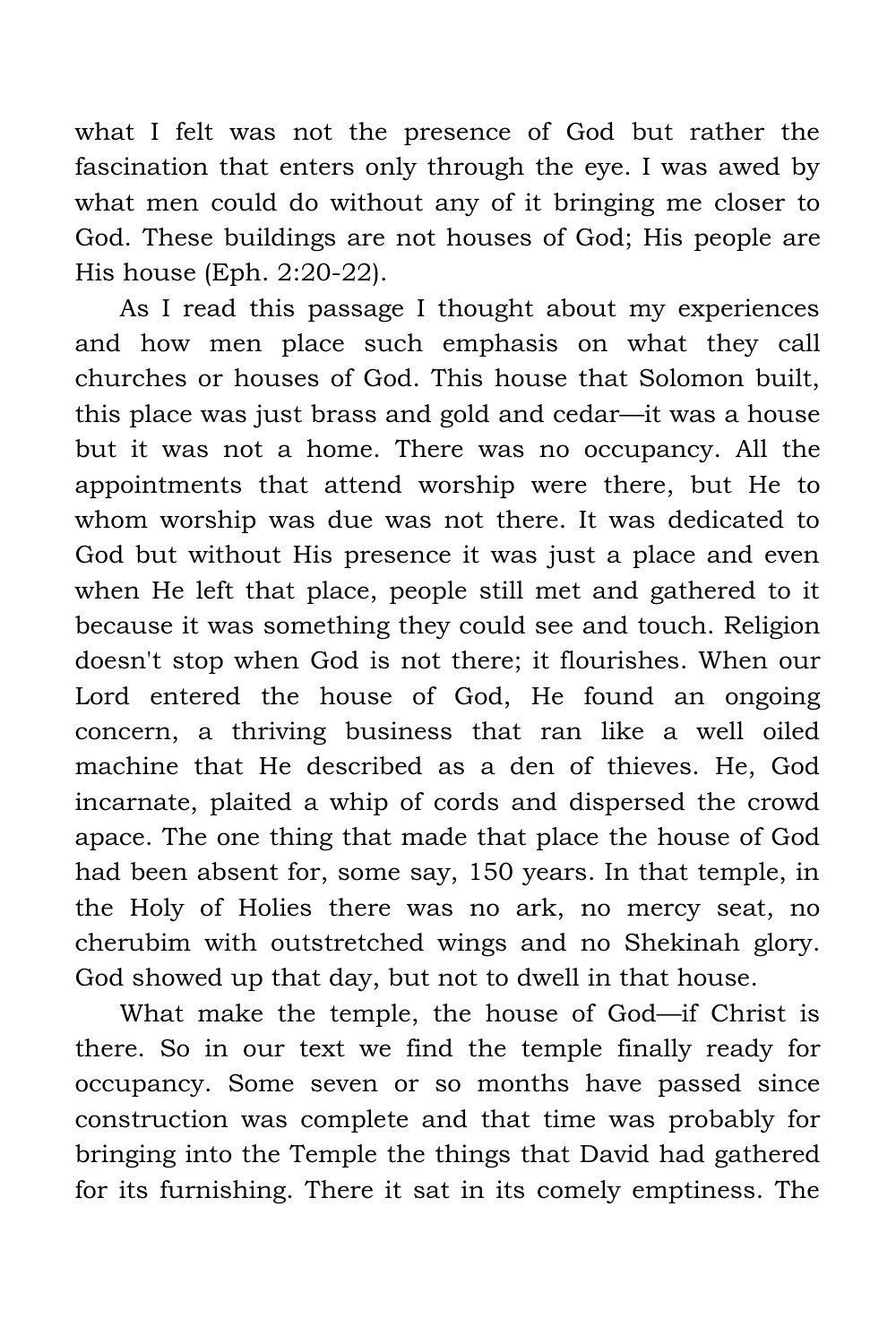one thing needed to turn this house into a home is the Ark of the Covenant. If God is to dwell in this house, if God is commune with His people, If atonement is to be made, it will be above the mercy seat (Ex. 25:17- 22). The word "mercy seat" is interpreted propitiation and the Bible declares Christ to be our propitiation (Romans 3:25; I John 2:2; 4:10; Heb. 9:5—same word). Christ is that mercy seat where God communes with His people, the one mediator between God and men.

So in our passage we see Solomon gathering the people of Israel so the priests may go to the city of David and bring up the Ark, to its rightful place— to the house that the King of peace has built. Without the presence of the Ark, this is just a house. Without the presence of Christ, by His Spirit there can be no worship of God.

The first thing we see is that there was an abundance of sacrifice made before the Ark entered into the Most Holy (v. 5). Jesus Christ, our Ark of the Eternal covenant, our propitiation, entered the Holy place with the sacrifice of His own blood (Heb. 9:11-12, 24-26).

The next thing we see is the Holy Spirit's designation of what was in the Ark (v. 9). He singles out the table of the Law as the only thing in the Ark. We know that there was more in the Ark (Heb. 9:4) These items spoke particularly of Christ as the bread of heaven an His resurrection glory pictured by Aaron's rod that budded. The designation by the Spirit has to do with the Covenant under which the temporal temple operated, but even that covenant refers to the deliverance of Israel by the blood of the Lamb. Also, this may be an Holy Ghost designation that that there no other written thing in the Ark. Primarily it is a reference to the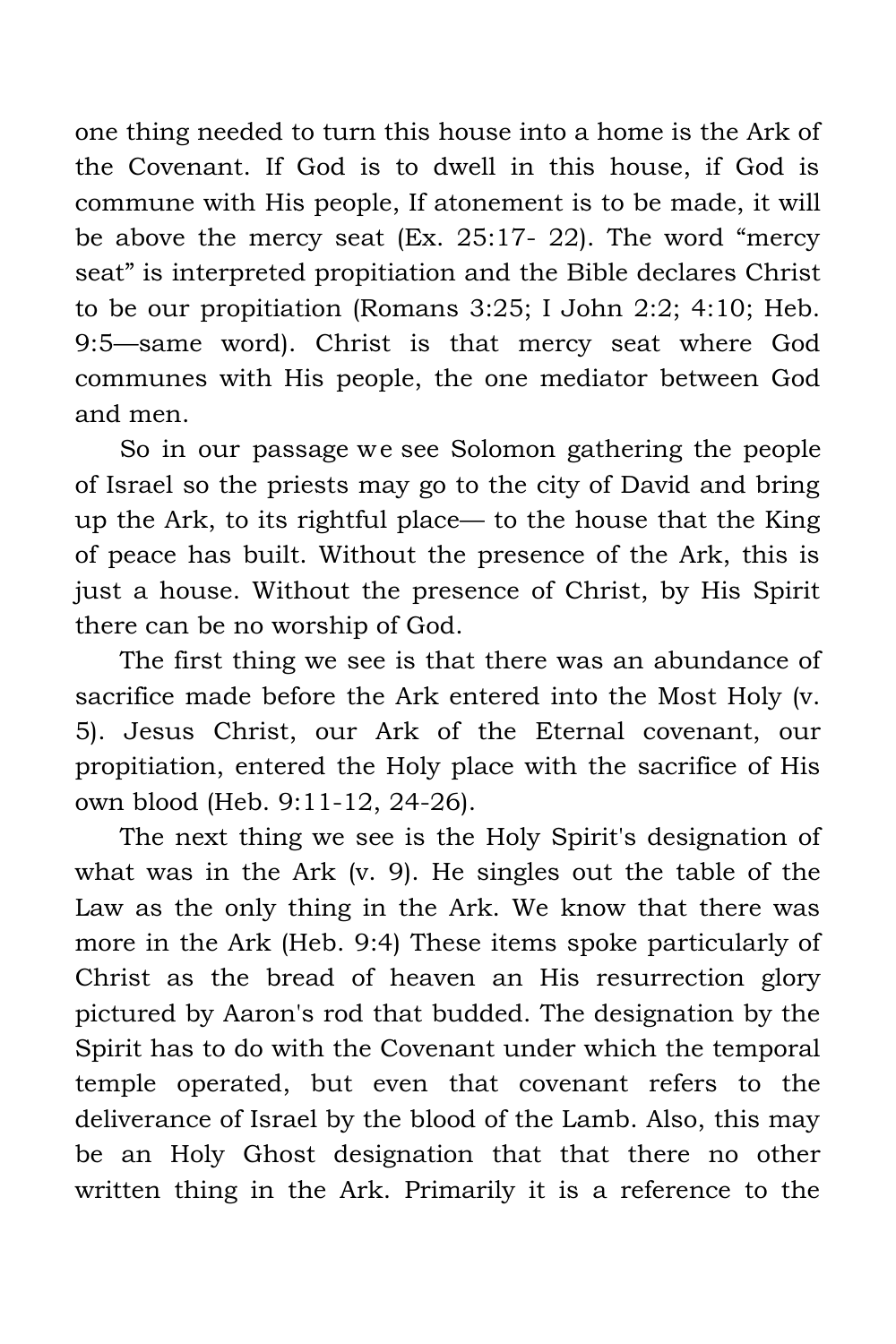work of Christ as the mercy seat that completely covered the broken law. The propitiation that Christ accomplished completely answered and fulfilled the law's demands, thereby reconciling to God those for whom the propitiation was made. For the believer, who feasts on the bread of heaven, and was quickened by the resurrection of Christ, the good news is that he is free from the curse of the Law. The Holy Spirit's designation brings our minds to the Substitute.

In verse 10 we see a very elementary truth. Salvation is of the Lord and the glory of it belongs only to the Lord. It was not until the priests left the Holy Place after delivering the Ark, the smoke filled the place. This is very significant. The salvation of the elect can in no way be attributed to men. God came to dwell in His Temple, and no man saw it or had part in it. Like the building of the house; no sound of tool or hammer as heard—like the preacher of the Gospel, he delivers the Ark, he preaches Christ and Him crucified but the salvation of the elect is hidden from the eye. In the smoke and haze of predestinated purpose God gives His people faith to believe. Under the Old Covenant, on the Day of Atonement the people, the priests did not see the transaction between the High Priest and God.

Their atonement was accomplished by their representative as he sprinkled blood before God. They knew atonement had been made when the High Priest came out of the most Holy Place alive. So it is in the New Covenant, the salvation of the elect was accomplished by the representative of the elect, the Lord Jesus Christ, our mercy seat. We did not see the transaction, God turned out the lights and we do not see today as He brings His people to faith in Christ—the redeemed know that salvation is accomplished when, by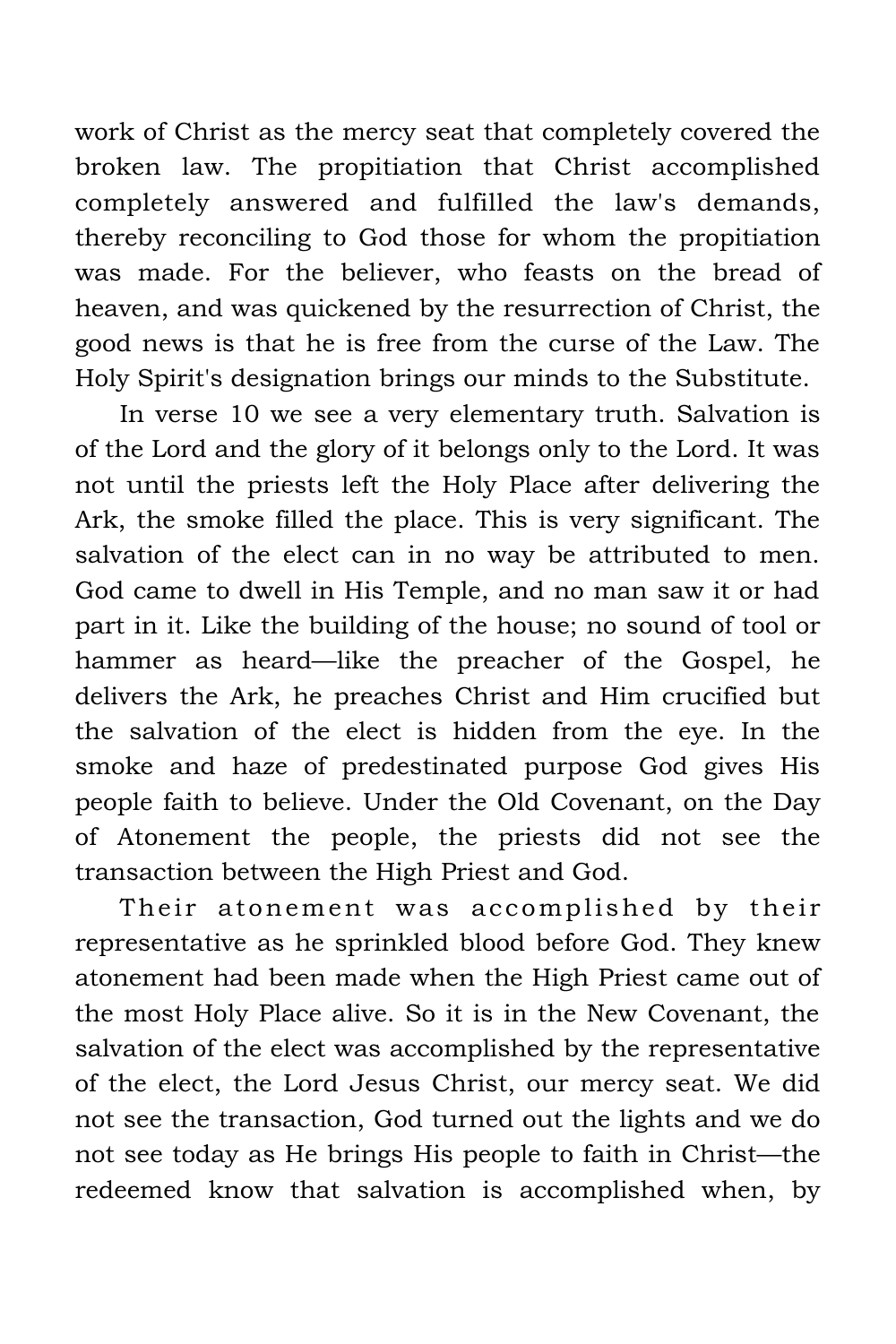faith, they see Christ seated at the right hand of the Majesty on high.

Finally, the glory of the Lord in His presence in the Temple, the body of Christ, is such a wonder that the priests are stopped in their tracks, unable to minister because of the glory of the Lord (Hab. 2:20). When God's glory is manifest above the mercy seat those who minister can do nothing but shut their mouths because they know that they had nothing to do with it. When the cloud appears it is not about anyone but Christ (Luke 9:28-35). When the Lord enters His temple, the house becomes a home.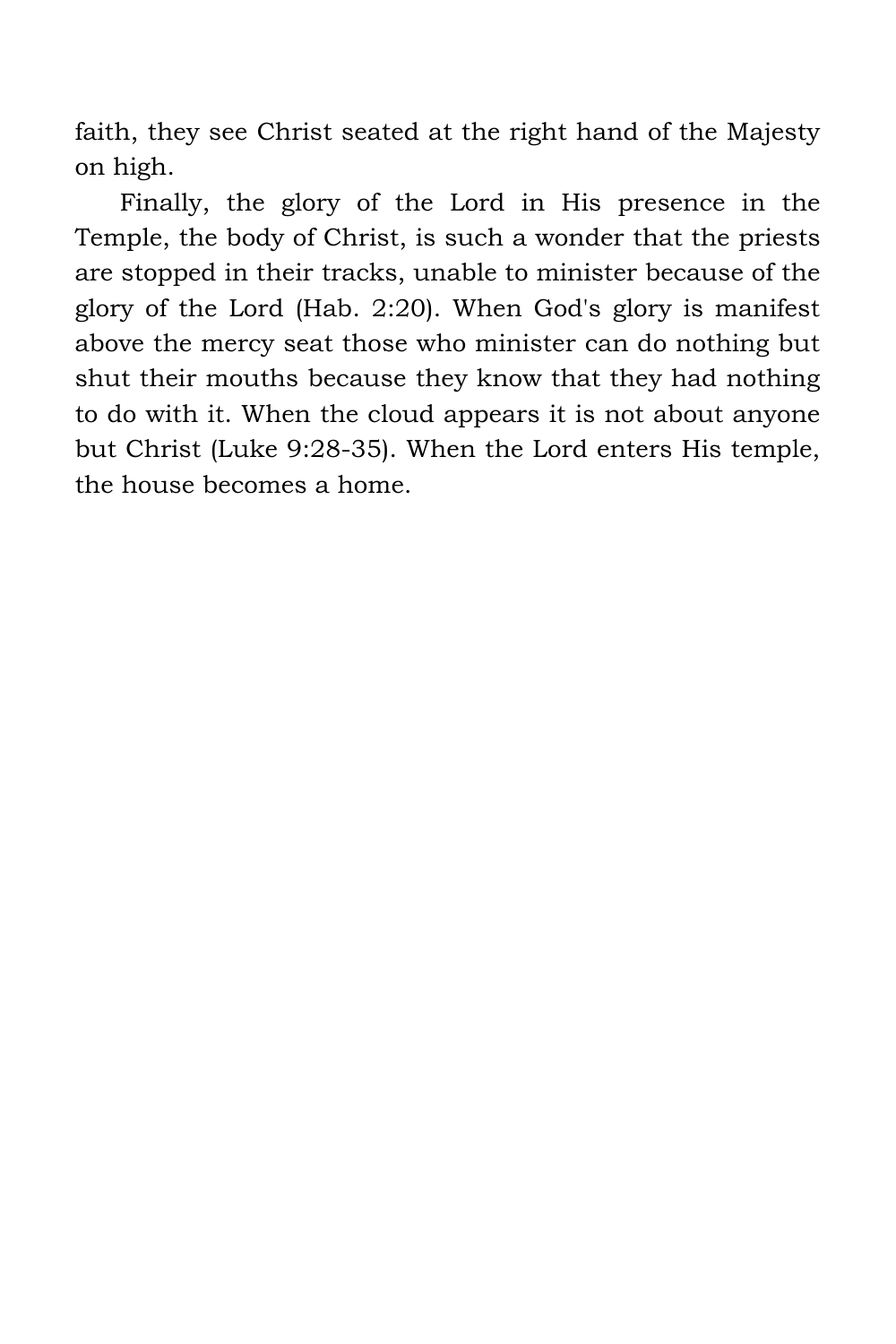# **WHERE GOD DWELLS**

**I Kings 8:12-29**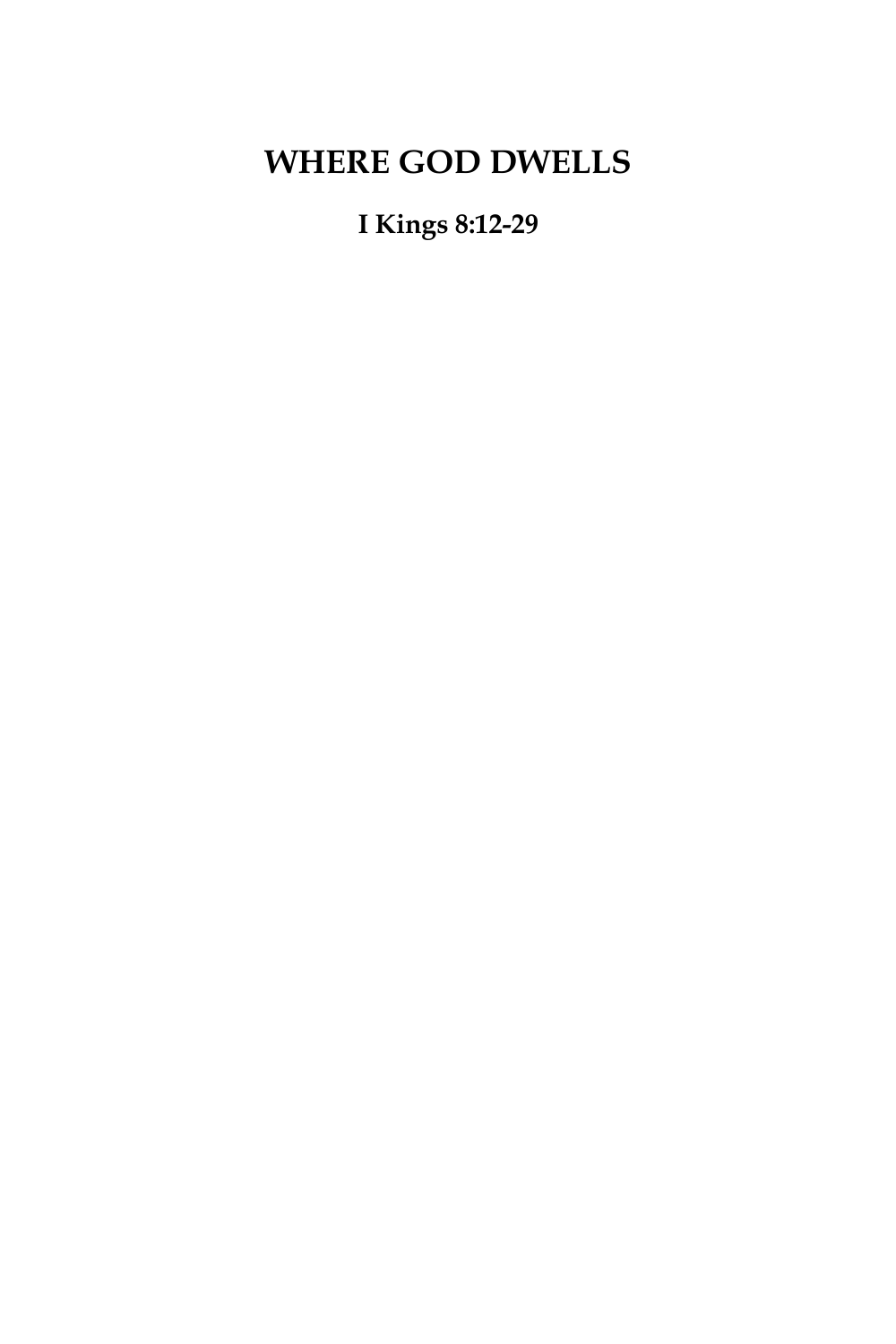12, Then spake Solomon, The LORD said that he would dwell in the thick darkness. 13, I have surely built thee an house to dwell in, a settled place for thee to abide in for ever. 14, And the king turned his face about, and blessed all the congregation of Israel: (and all the congregation of Israel stood;) 15, And he said, Blessed be the LORD God of Israel, which spake with his mouth unto David my father, and hath with his hand fulfilled it, saying, 16, Since the day that I brought forth my people Israel out of Egypt, I chose no city out of all the tribes of Israel to build an house, that my name might be therein; but I chose David to be over my people Israel. 17, And it was in the heart of David my father to build an house for the name of the LORD God of Israel. 18, And the LORD said unto David my father, Whereas it was in thine heart to build an house unto my name, thou didst well that it was in thine heart. 19, Nevertheless thou shalt not build the house; but thy son that shall come forth out of thy loins, he shall build the house unto my name. 20, And the LORD hath performed his word that he spake, and I am risen up in the room of David my father, and sit on the throne of Israel, as the LORD promised, and have built an house for the name of the LORD God of Israel. 21, And I have set there a place for the ark, wherein is the covenant of the LORD, which he made with our fathers, when he brought them out of the land of Egypt. 22, And Solomon stood before the altar of the LORD in the presence of all the congregation of Israel, and spread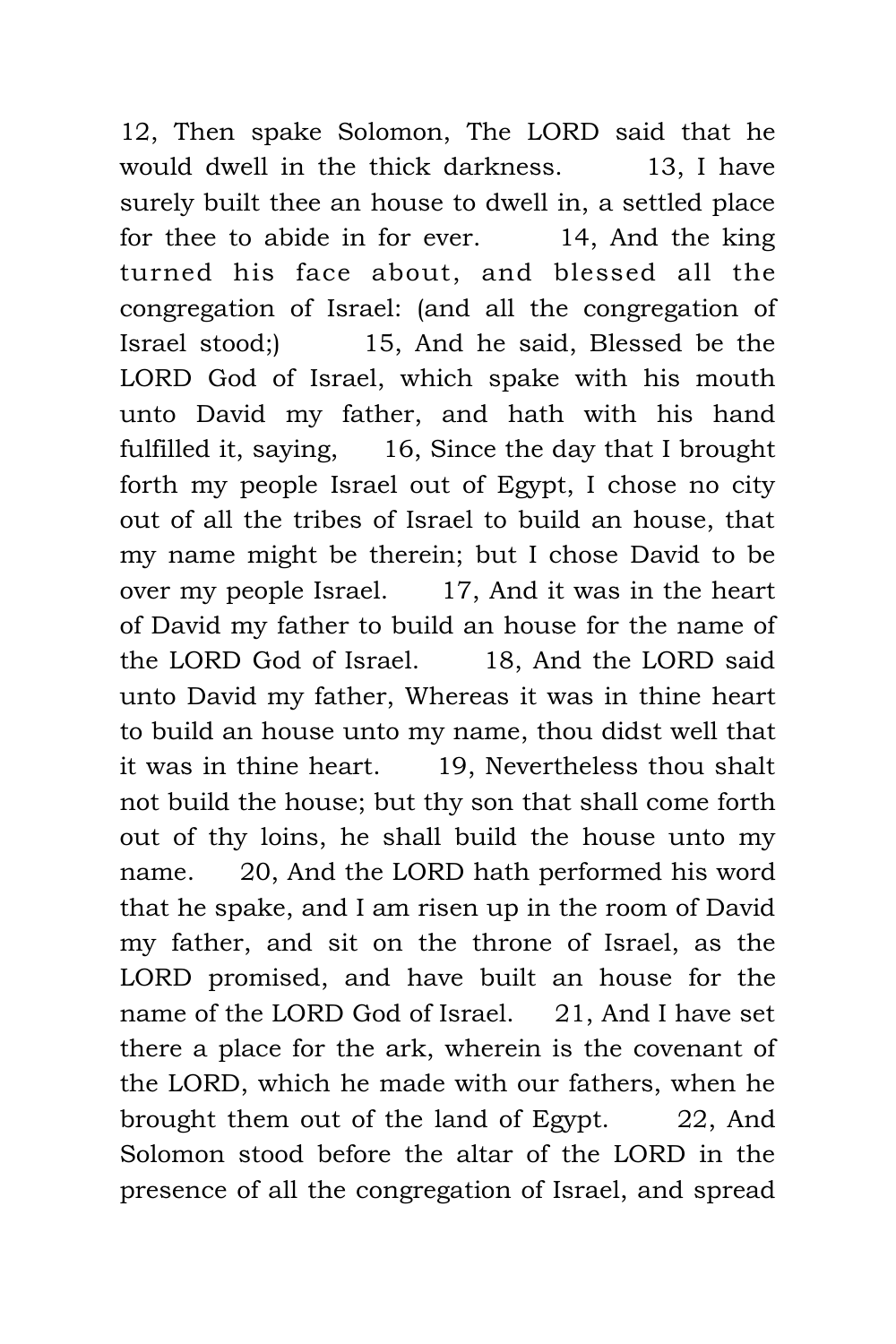forth his hands toward heaven: 23, And he said, LORD God of Israel, there is no God like thee, in heaven above, or on earth beneath, who keepest covenant and mercy with thy servants that walk before thee with all their heart: 24, Who hast kept with thy servant David my father that thou promisedst him: thou spakest also with thy mouth, and hast fulfilled it with thine hand, as it is this day. 25, Therefore now, LORD God of Israel, keep with thy servant David my father that thou promisedst him, saying, There shall not fail thee a man in my sight to sit on the throne of Israel; so that thy children take heed to their way, that they walk before me as thou hast walked before me. 26, And now, O God of Israel, let thy word, I pray thee, be verified, which thou spakest unto thy servant David my father. 27, But will God indeed dwell on the earth? behold, the heaven and heaven of heavens cannot contain thee; how much less this house that I have builded? 28, Yet have thou respect unto the prayer of thy servant, and to his supplication, O LORD my God, to hearken unto the cry and to the prayer, which thy servant prayeth before thee to day: 29, That thine eyes may be open toward this house night and day, even toward the place of which thou hast said, My name shall be there: that thou mayest hearken unto the prayer which thy servant shall make toward this place.

The major portion of this passage is a rehearsal of God's refusal to allow David to build the house unto the Lord and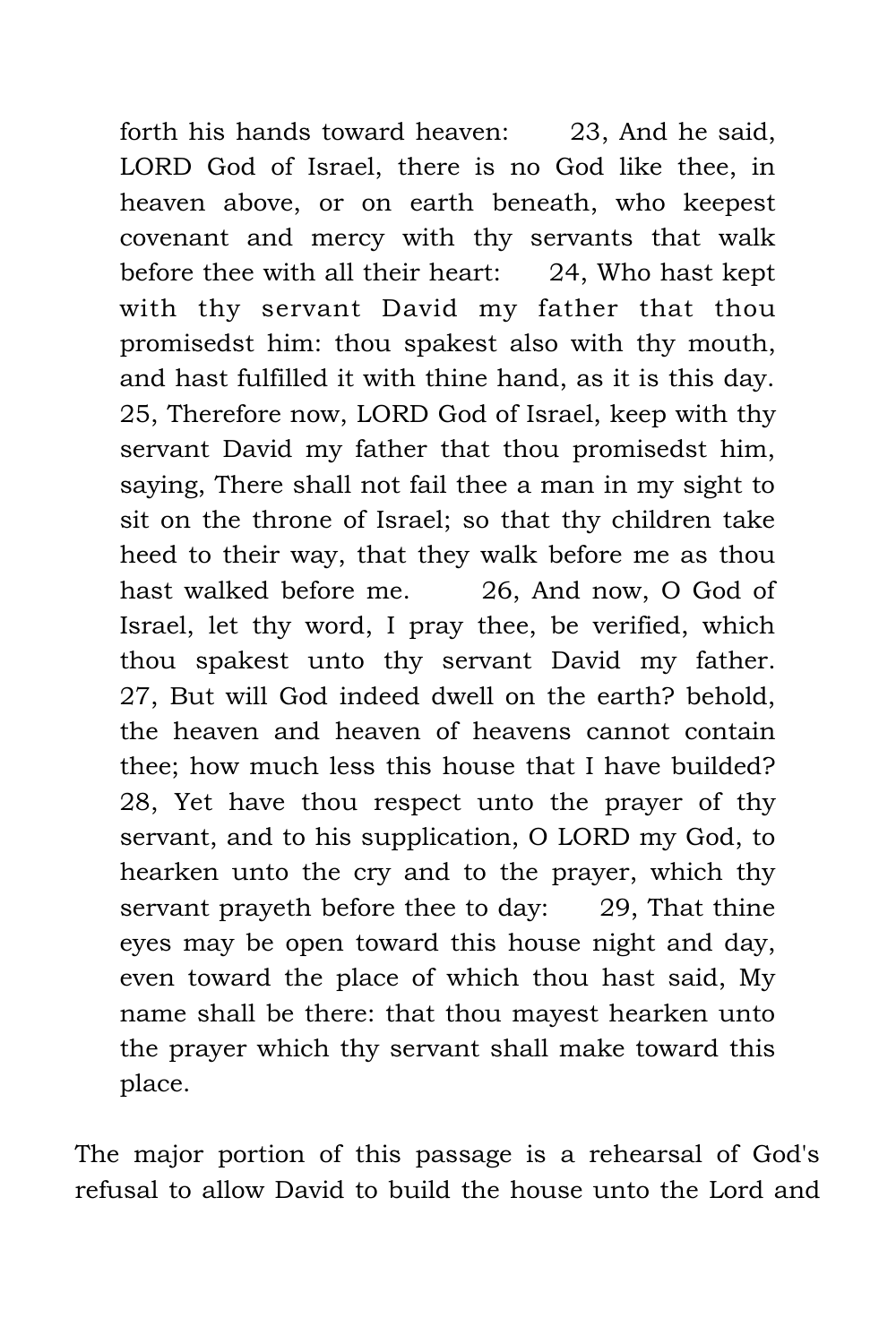the promise to raise up David's son to build and finish it. It is also the record of Solomon calling upon God to dwell in this house as he had promised David because God had respect to David's prayer (v. 28). As we have seen from the beginning of this study, these things speak to Christ building the Temple, His Church, His body and dwelling in the midst of them (Zech. 6:12-13). This is a picture of God sending His Son to build and establish His church. This is also the account of the Old and New Covenants. David, a man of war, one of whom it was declared that "the sword would not depart from his house" represents God as he is revealed in the Old Covenant, the God who weighs the actions of men in light of the exacting edicts of His holy law. The law was written on stone—unbendable—and blessing or cursing was conditioned upon the obedience rendered to it. That covenant was set up for failure because an imperfect offer of obedience could not be accepted (Lev. 22:21). Under that covenant the house—the temple for God—could not be built, because God's house was to be a house of established peace and forgiveness and under the law, peace and forgiveness was impossible (Rom. 3:19-21). David cannot build that house. But his son Solomon whose name means peace (a derivative of Salem), is the one who will build the house wherein is the habitation of God. Likewise it is the house of forgiveness (vv. 33-39,47-50). It is a house of forgiveness because God is just (v. 32; Rom. 3:24-26 ; I John 1:9). It is a house of forgiveness because it is a house of confession (v. 46-47). Only the king whose name is peace (our peace, the Prince of Peace) can build the house where God dwells (Heb. 10:9-10). This is the theme of this chapter.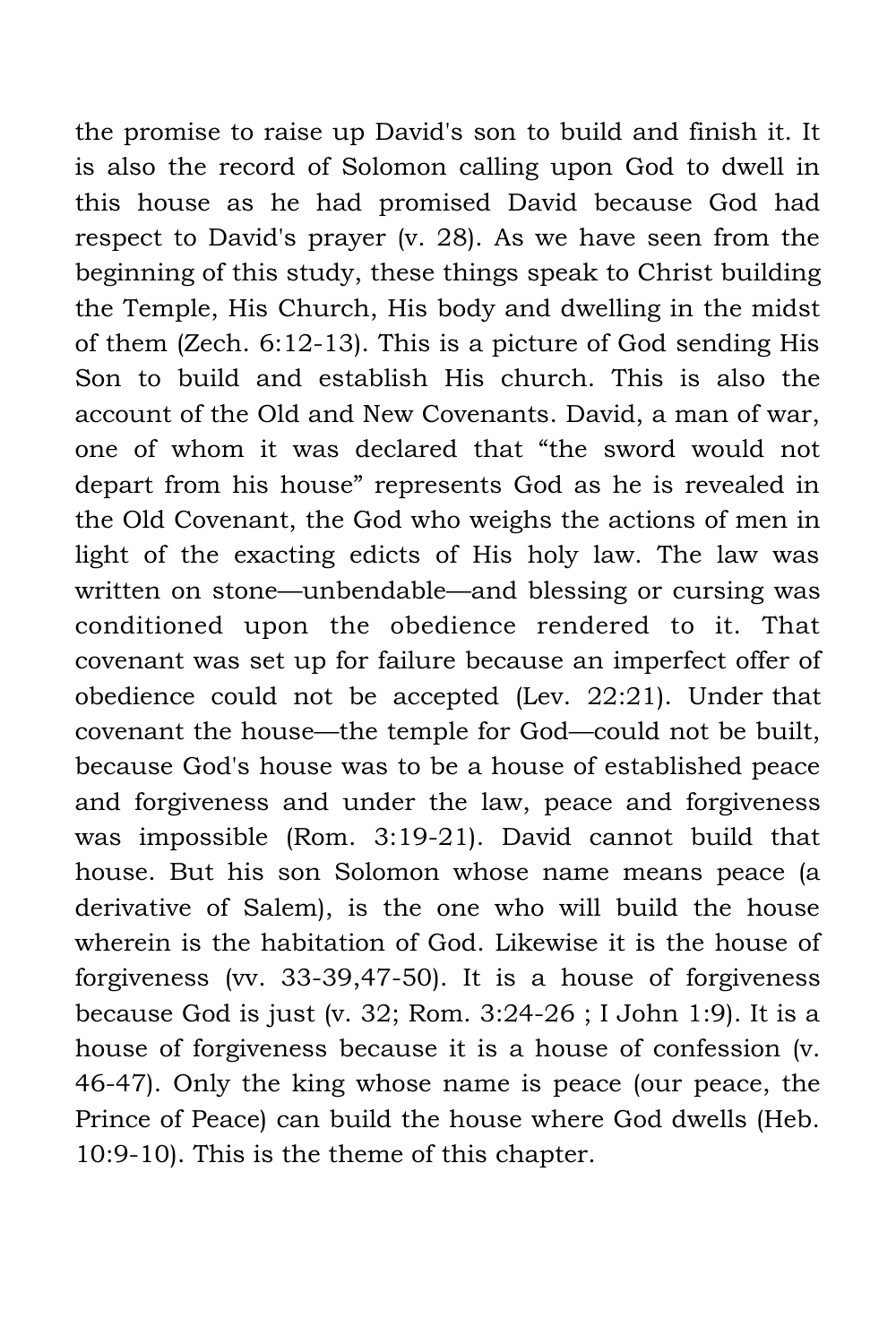The basis for Solomon's requests for God to come and dwell in this house is that God is the God of covenant, the God of promise. We who are privileged to have the whole account in our hands no full well that the covenant promise is manifested, realized and ratified in the hands of the mediator of that covenant (2 Car. 1:20). Solomon calls on the Lord to remember the covenant he made with David. He does not do so because he is doubtful, or fearful but because he knows that God is glorified in his covenant relationship with His people. When we pray "thy will be done" we do not do so in some sort of wishful hope but in assurance because the Lord is a covenant God (Lev. 26:45; See Ps. 130:3-4; Is. 64:6- 9).

Considering this truth, I want us to look at some of what Solomon says about God.

In verse 12, Solomon explains what the elders and priests have just witnessed. The Holy Place has been engulfed with a cloud of smoke indicating that God has manifested Himself in Shekinah glory above the mercyseat. The effect was that the place became silent and the priests were unable to minister.

They were in awe and reverence to such an extent that they were immobilized. This pictures what happens when God saves a sinner. No one steps forth to take credit, or claim that he won a soul for Jesus— all present know that God has come and done a thing that has not the fingerprints of any man—the Lord is in His holy Temple, let all the earth be silent. Solomon explains the smoke and darkness by looking to the scriptures (Ps. 18:1; 97:2). The clouds are the dust of His feet. This smoke and darkness assures the presence of God and does so in the truth that no man can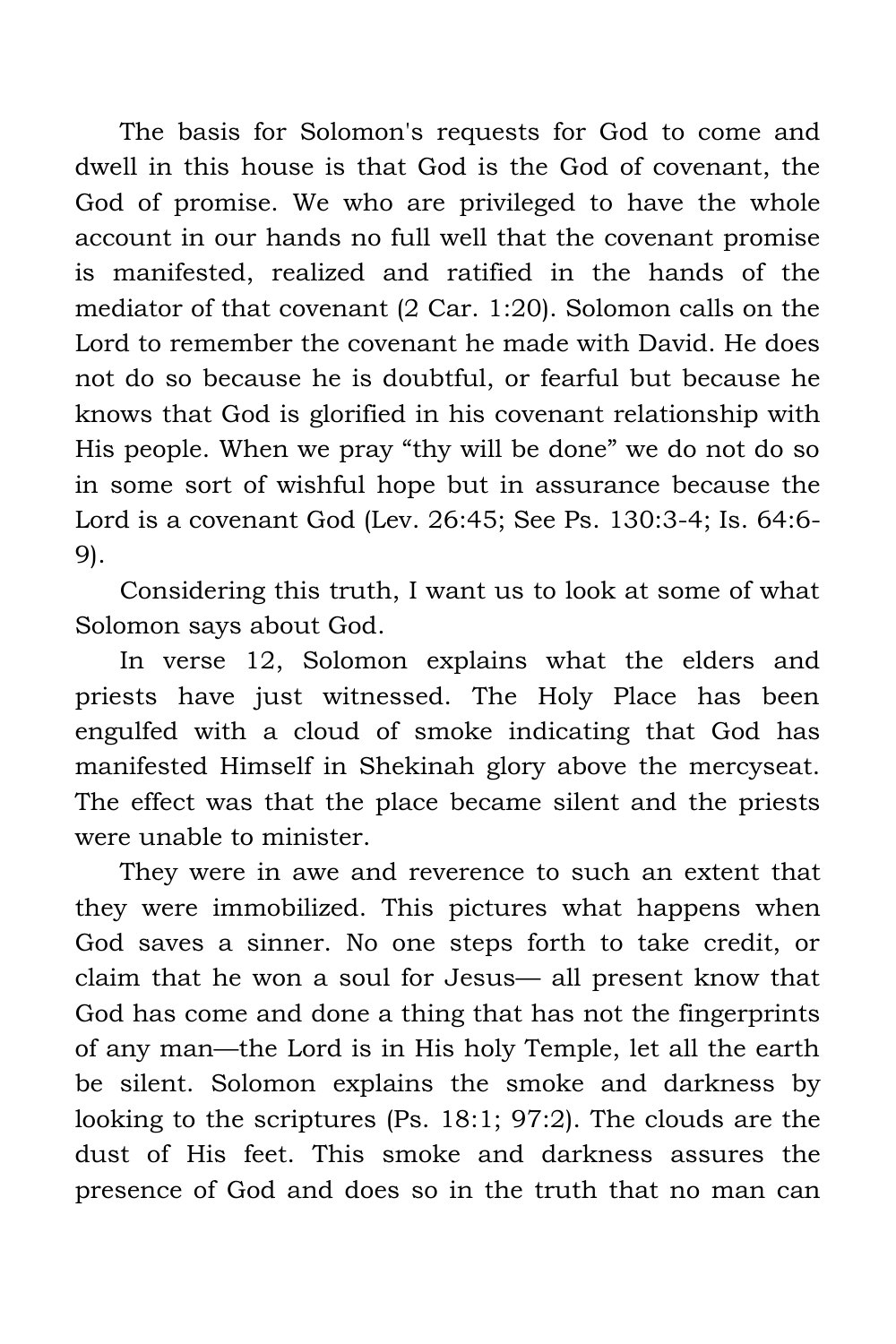see Him and live. The darkness is not the darkness of ignorance but that of hiding and mystery and is designed to make men shut up and listen (Baptism, Mt. of Transfiguration, the cross).

Secondly, the reason why the Lord glorifies Himself in abiding in the temple is always the same. It is to honor his son in the salvation of the elect (v. 21). Where the gospel is preached, God is worshipped in Spirit and Truth. Where the Gospel is not preached, the smoke of God's presence above the mercyseat (propitiation) does not fill the temple (Is. 6).

Thirdly, where God manifests Himself is based on His Word, the singular revelation of His person (V. 26). Scott Richardson used to say that we ought to preach in a manner that God Himself would be willing to sign His name to what we have said. That is a bold statement but can only be made if we preach the Gospel—His Word. In effect we are, when we preach the Gospel, reporting what God has done, we are calling on God to let His Word be verified (Is. 45:22-25 ; 55:11; Rom. 1:16-17; 1 Cor. 1:21-24).

Finally, the glory of God is His greatness (v. 27). The thought of Him being in a place, when all things are before Him and in Him and through Him and created by Him and for Him, seems ridiculous. Solomon realizes this, but he also knows that God always keeps His promises (V. 28; Jer. 23:23-24 ; Is. 66:1-2, but; Acts 7:47-50; Acts 17:22-31). He will not dwell and yet He will dwell. Where?—in His temple, in His Son's body (Eph. 2:16-22; Coll. 2:8-10; 2 Cor. 4:5-6; John 14:8-9). See: Psalm 132:13-14.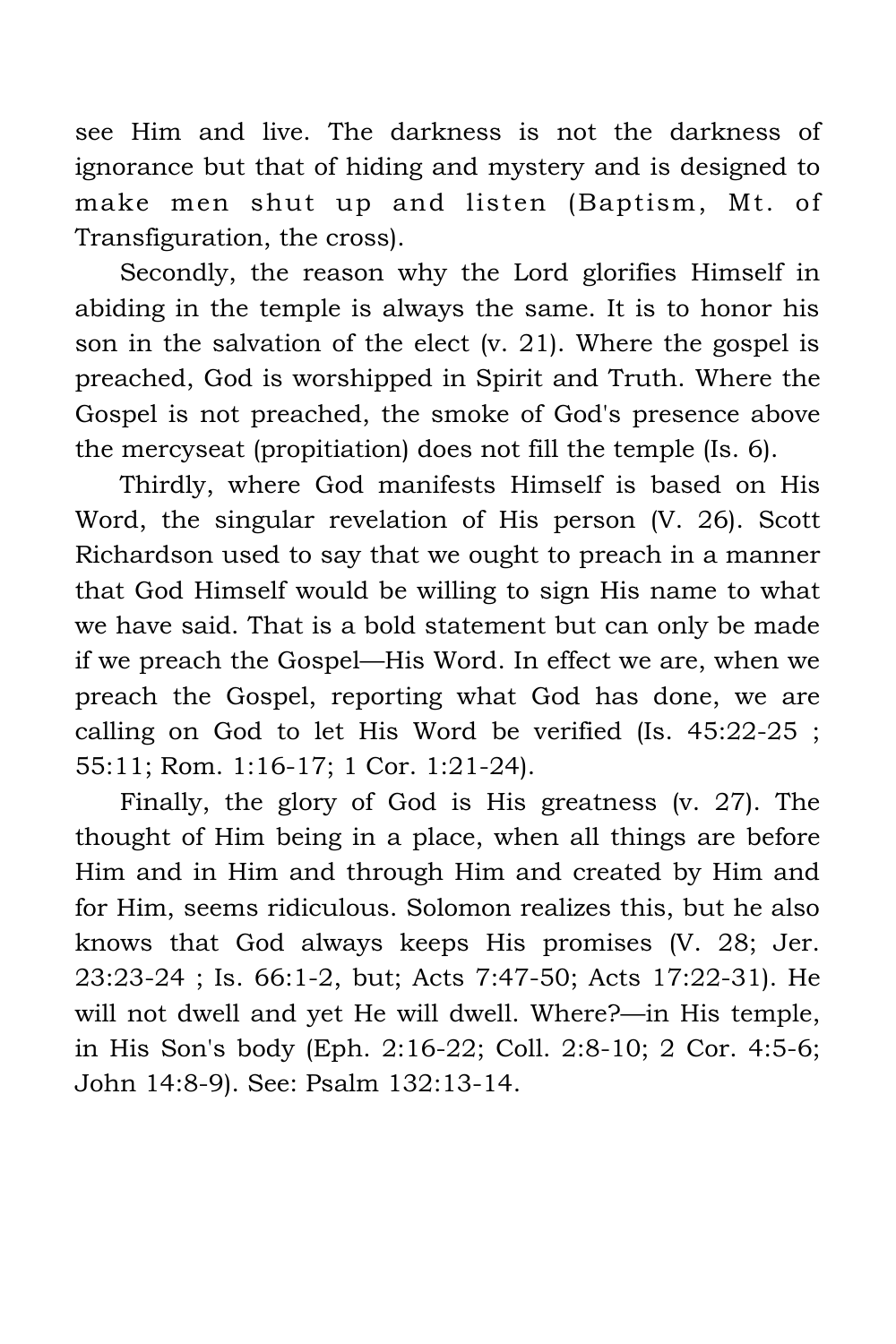## **THE HOUSE OF FORGIVENESS**

**I Kings 8:31-66**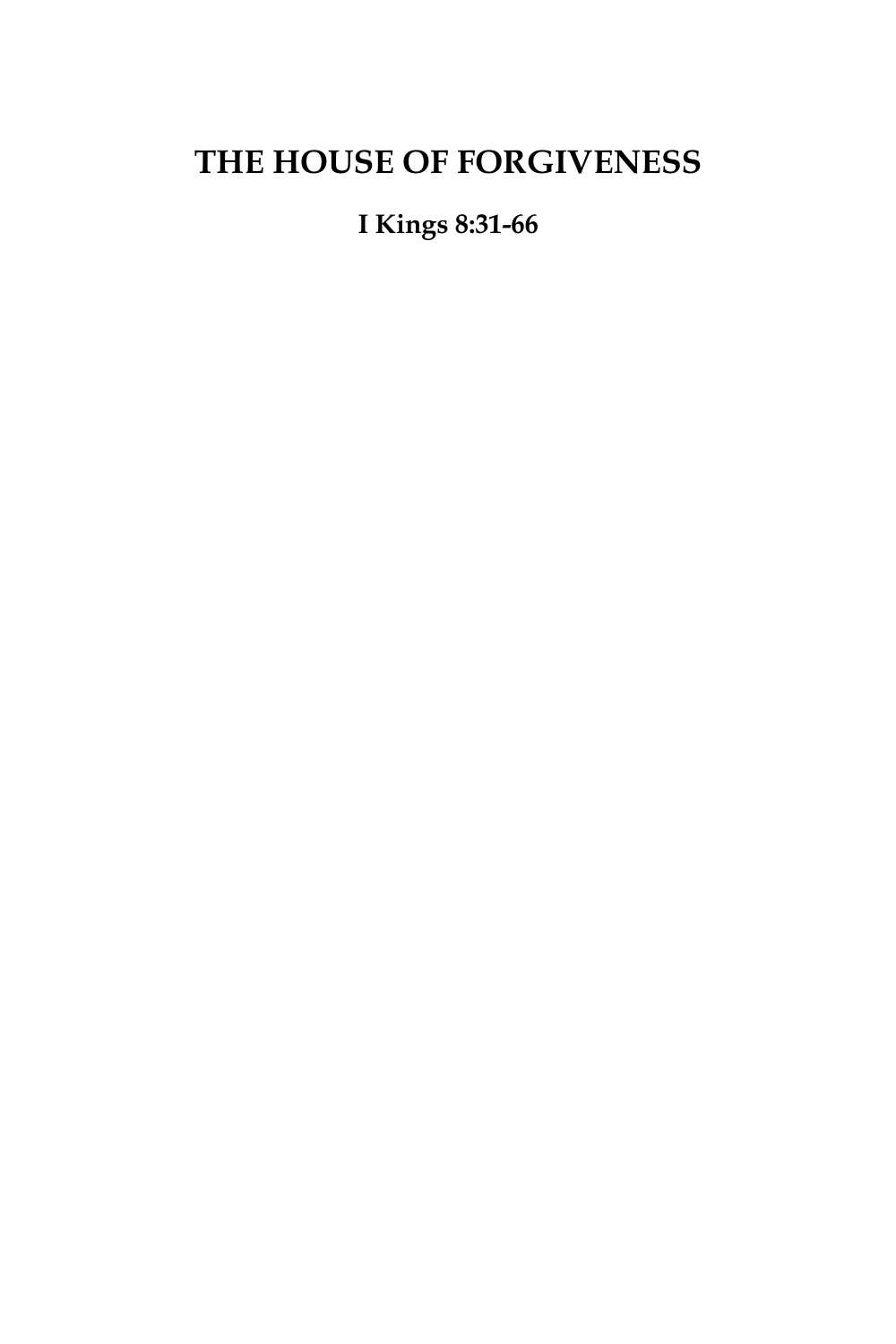31, If any man trespass against his neighbour, and an oath be laid upon him to cause him to swear, and the oath come before thine altar in this house: 32, Then hear thou in heaven, and do, and judge thy servants, condemning the wicked, to bring his way upon his head; and justifying the righteous, to give him according to his righteousness. 33, When thy people Israel be smitten down before the enemy, because they have sinned against thee, and shall turn again to thee, and confess thy name, and pray, and make supplication unto thee in this house: 34, Then hear thou in heaven, and forgive the sin of thy people Israel, and bring them again unto the land which thou gavest unto their fathers. 35, When heaven is shut up, and there is no rain, because they have sinned against thee; if they pray toward this place, and confess thy name, and turn from their sin, when thou afflictest them: 36, Then hear thou in heaven, and forgive the sin of thy servants, and of thy people Israel, that thou teach them the good way wherein they should walk, and give rain upon thy land, which thou hast given to thy people for an inheritance. 37, If there be in the land famine, if there be pestilence, blasting, mildew, locust, or if there be caterpiller; if their enemy besiege them in the land of their cities; whatsoever plague, whatsoever sickness there be; 38, What prayer and supplication soever be made by any man, or by all thy people Israel, which shall know every man the plague of his own heart, and spread forth his hands toward this house: 39, Then hear thou in heaven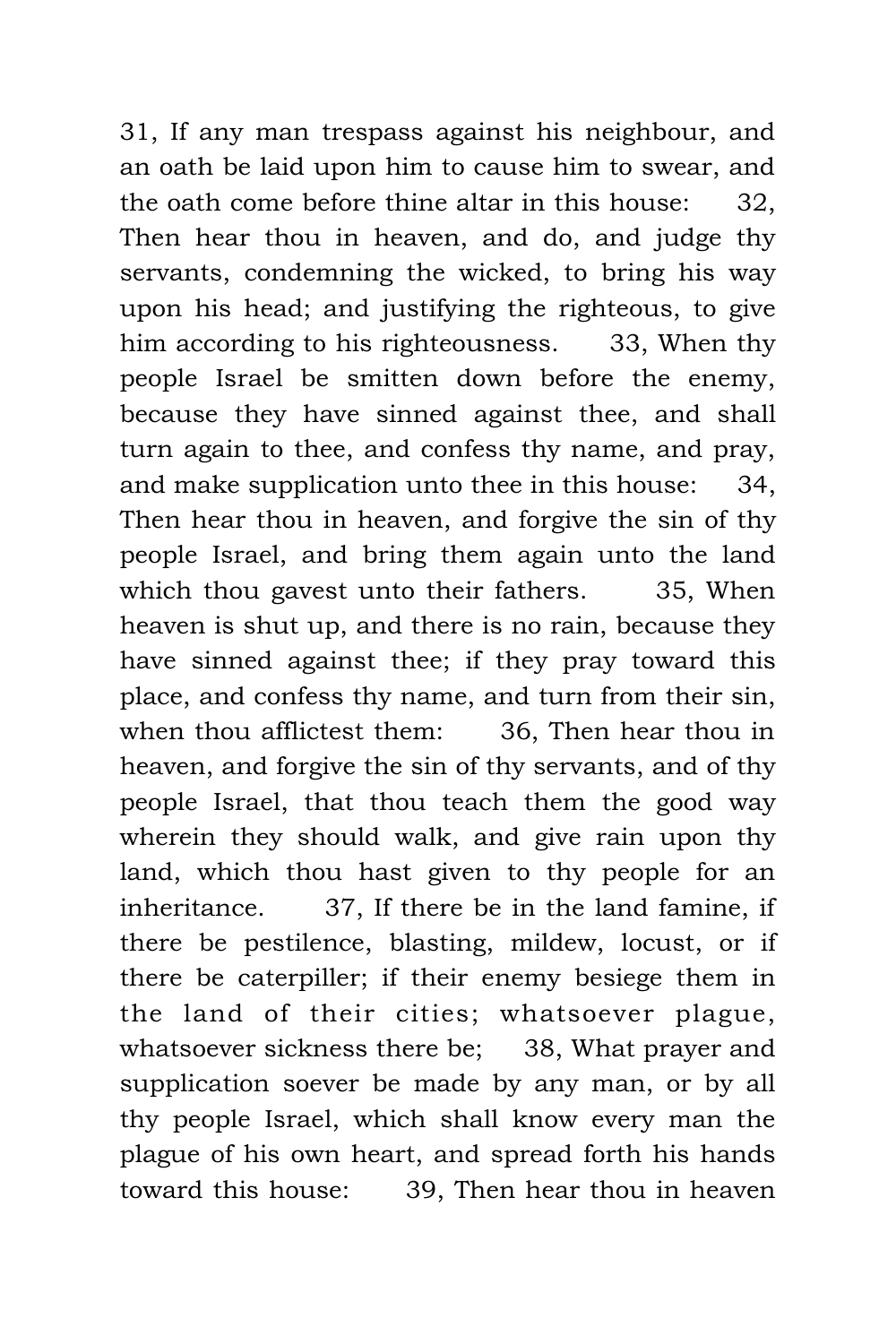thy dwelling place, and forgive, and do, and give to every man according to his ways, whose heart thou knowest; (for thou, even thou only, knowest the hearts of all the children of men; 40, That they may fear thee all the days that they live in the land which thou gavest unto our fathers. 41, Moreover concerning a stranger, that is not of thy people Israel, but cometh out of a far country for thy name's sake; 42, (For they shall hear of thy great name, and of thy strong hand, and of thy stretched out arm;) when he shall come and pray toward this house; 43, Hear thou in heaven thy dwelling place, and do according to all that the stranger calleth to thee for: that all people of the earth may know thy name, to fear thee, as do thy people Israel; and that they may know that this house, which I have builded, is called by thy name. 44, If thy people go out to battle against their enemy, whithersoever thou shalt send them, and shall pray unto the LORD toward the city which thou hast chosen, and toward the house that I have built for thy name: 45, Then hear thou in heaven their prayer and their supplication, and maintain their cause. 46, If they sin against thee, (for there is no man that sinneth not,) and thou be angry with them, and deliver them to the enemy, so that they carry them away captives unto the land of the enemy, far or near; 47, Yet if they shall bethink themselves in the land whither they were carried captives, and repent, and make supplication unto thee in the land of them that carried them captives, saying, We have sinned, and have done perversely, we have committed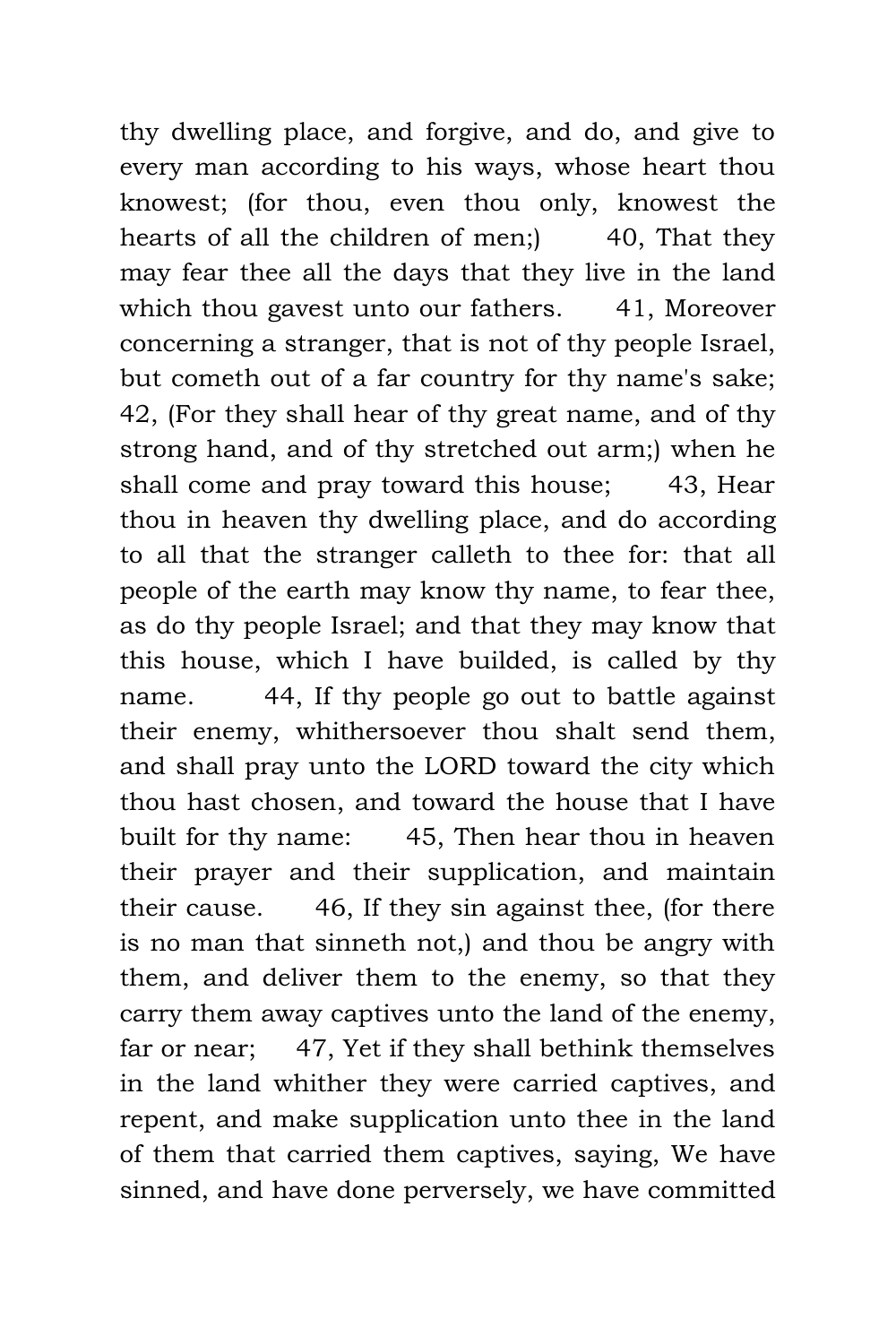wickedness; 48, And so return unto thee with all their heart, and with all their soul, in the land of their enemies, which led them away captive, and pray unto thee toward their land, which thou gavest unto their fathers, the city which thou hast chosen, and the house which I have built for thy name: 49, Then hear thou their prayer and their supplication in heaven thy dwelling place, and maintain their cause, 50, And forgive thy people that have sinned against thee, and all their transgressions wherein they have transgressed against thee, and give them compassion before them who carried them captive, that they may have compassion on them: 51, For they be thy people, and thine inheritance, which thou broughtest forth out of Egypt, from the midst of the furnace of iron: 52, That thine eyes may be open unto the supplication of thy servant, and unto the supplication of thy people Israel, to hearken unto them in all that they call for unto thee. 53, For thou didst separate them from among all the people of the earth, to be thine inheritance, as thou spakest by the hand of Moses thy servant, when thou broughtest our fathers out of Egypt, O LORD God. 54, And it was so, that when Solomon had made an end of praying all this prayer and supplication unto the LORD, he arose from before the altar of the LORD, from kneeling on his knees with his hands spread up to heaven. 55, And he stood, and blessed all the congregation of Israel with a loud voice, saying, 56, Blessed be the LORD, that hath given rest unto his people Israel, according to all that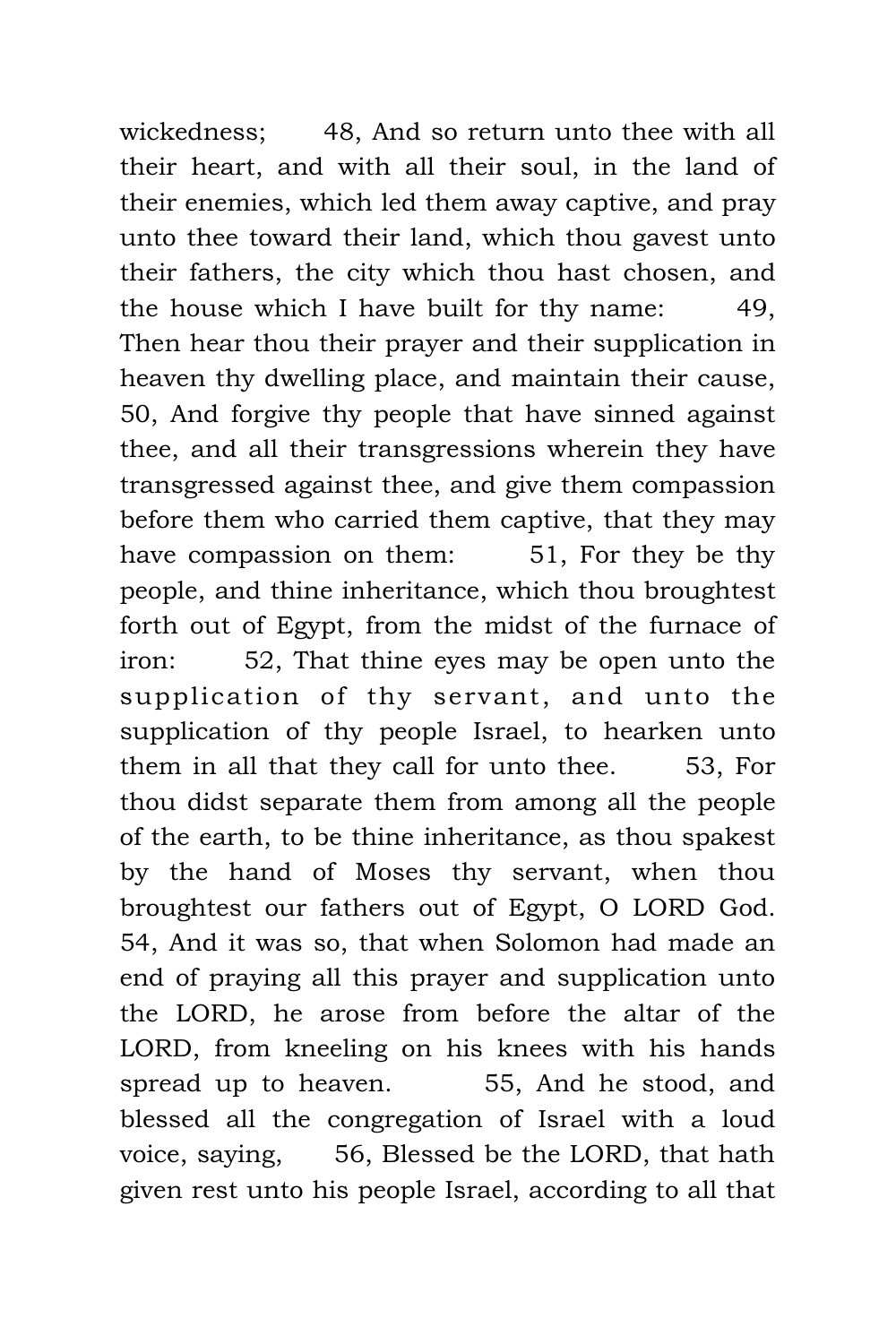he promised: there hath not failed one word of all his good promise, which he promised by the hand of Moses his servant. 57, The LORD our God be with us, as he was with our fathers: let him not leave us, nor forsake us: 58, That he may incline our hearts unto him, to walk in all his ways, and to keep his commandments, and his statutes, and his judgments, which he commanded our fathers. 59, And let these my words, wherewith I have made supplication before the LORD, be nigh unto the LORD our God day and night, that he maintain the cause of his servant, and the cause of his people Israel at all times, as the matter shall require: 60, That all the people of the earth may know that the LORD is God, and that there is none else. 61, Let your heart therefore be perfect with the LORD our God, to walk in his statutes, and to keep his commandments, as at this day. 62, And the king, and all Israel with him, offered sacrifice before the LORD. 63, And Solomon offered a sacrifice of peace offerings, which he offered unto the LORD, two and twenty thousand oxen, and an hundred and twenty thousand sheep. So the king and all the children of Israel dedicated the house of the LORD. 64, The same day did the king hallow the middle of the court that was before the house of the LORD: for there he offered burnt offerings, and meat offerings, and the fat of the peace offerings: because the brasen altar that was before the LORD was too little to receive the burnt offerings, and meat offerings, and the fat of the peace offerings. 65, And at that time Solomon held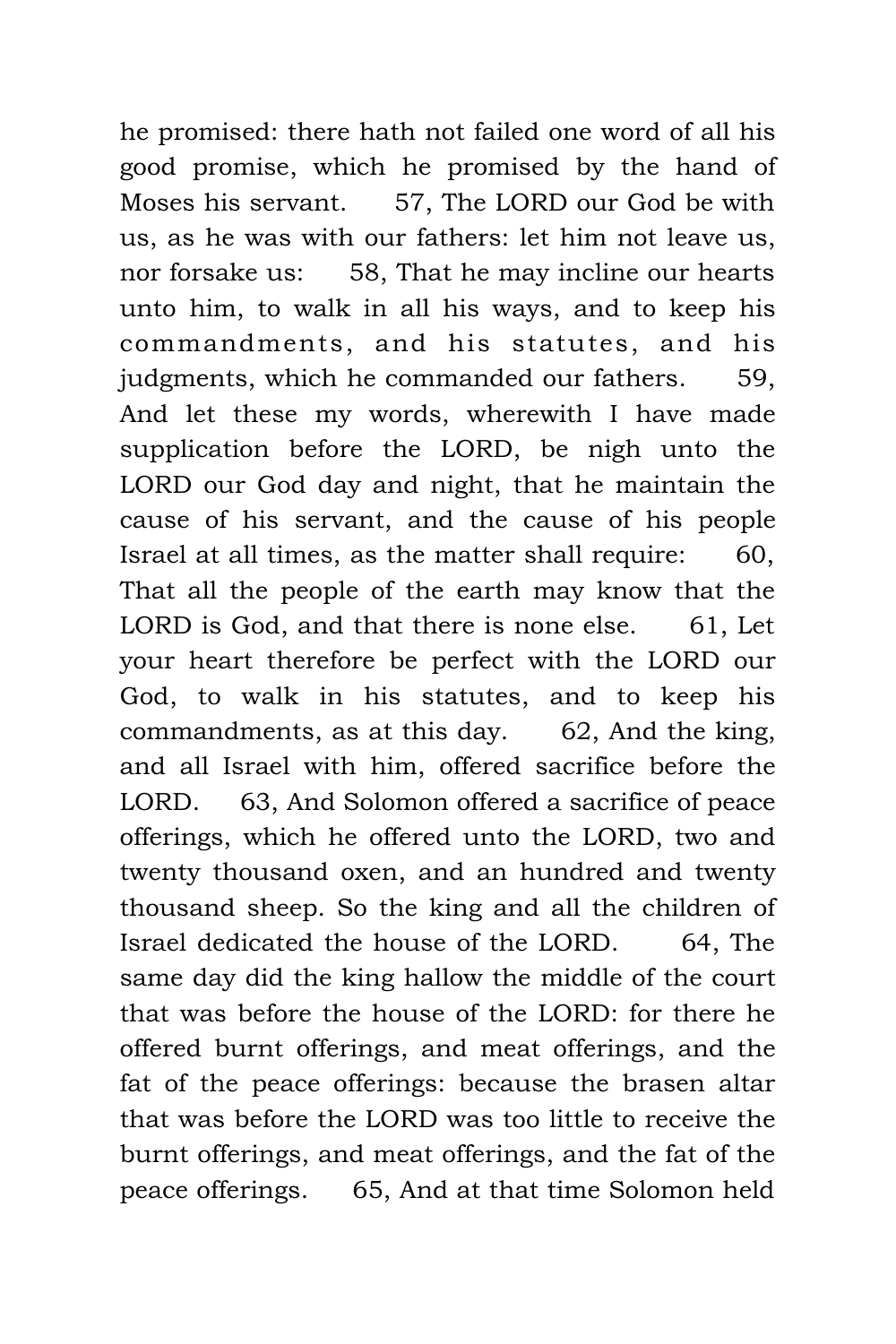a feast, and all Israel with him, a great congregation, from the entering in of Hamath unto the river of Egypt, before the LORD our God, seven days and seven days, even fourteen days. 66, On the eighth day he sent the people away: and they blessed the king, and went unto their tents joyful and glad of heart for all the goodness that the LORD had done for David his servant, and for Israel his people.The remainder of this chapter is the report of Solomon's prayer of dedication for the finished temple. This prayer is about the people and the fact that they are sinners and will sin and is a plea to God to forgive His people when they turn their eyes to the temple and their hearts toward God in repentance and faith. There is a comparison and contrast of this prayer at the finishing of the temple and that prayer of our Lord in the finishing of the work that God had given him to do. Solomon, whose name means "peace" ends his prayer in vs. 60 with almost the same words that our Lord employs in John 17:21, 23. Solomon has finished the temporal temple, a figure of good things to come, and our Lord has finished the spiritual temple, his body, the church, and the work of salvation that God has given Him (Jn. 17:4). Solomon's prayer is for the people whom God had delivered from the bondage of Egypt, that God would forgive their sin. Christ's prayer is for the people who have been delivered from the penalty of sin and forgiven because of His propitiatory death (v. 51; Jn. 17:9). Solomon commands the people to be perfect before God (v. 61) Christ declares the people to be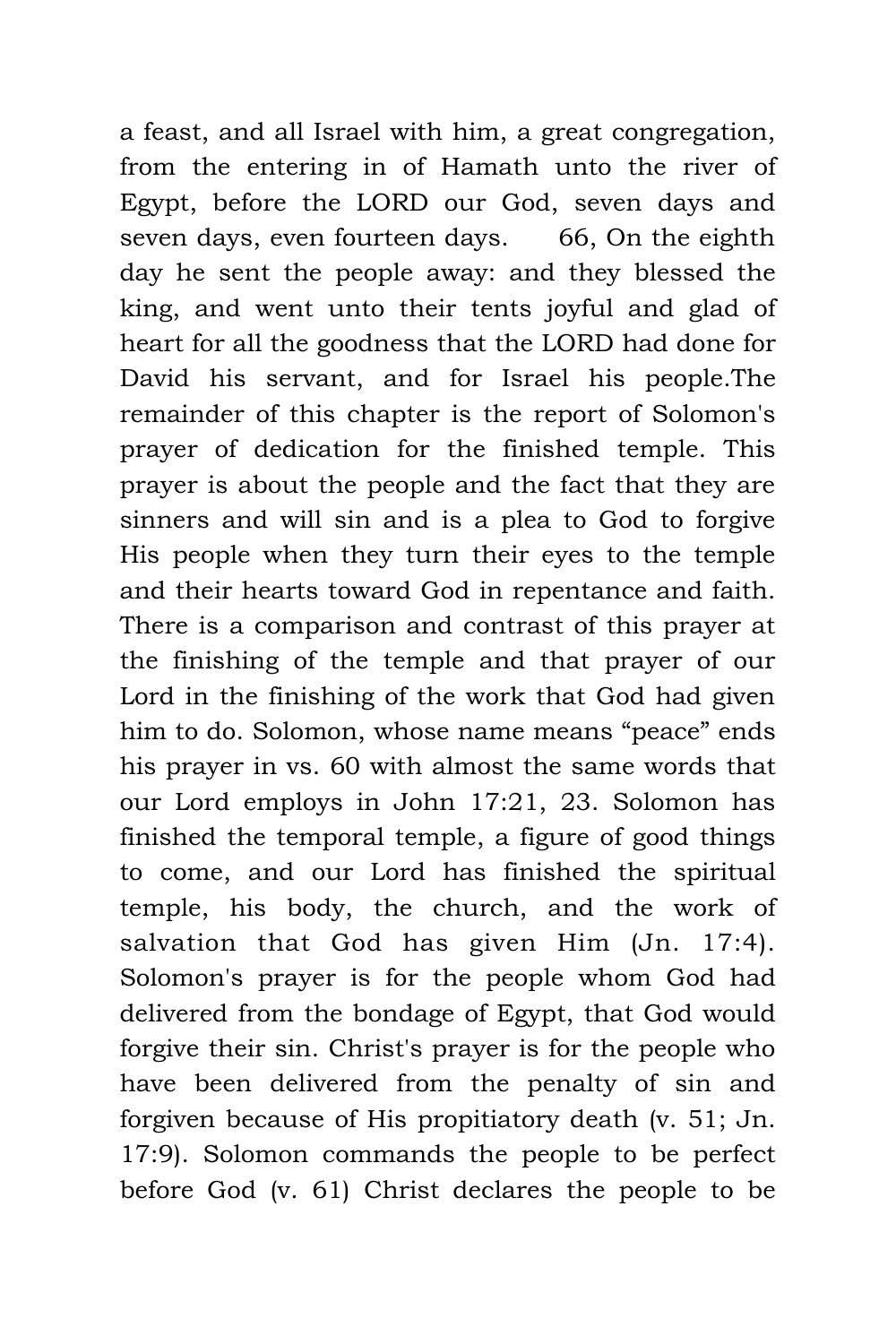perfect because of His finished work (Jn. 17:23). In theses two prayers we see the distinction between the Old and New covenants. The Old says to the people "Do" and the New says to the people, "Done".

The overriding theme of the remainder of this chapter is forgiveness. Solomon, as it were, recites numerous scenarios wherein the people sin and if they look to the Temple, where God dwells, and seek forgiveness ; he asks God to honor His promise and forgive them. These are the conditions of forgiveness. Christ has forgiven His people and part of His great accomplished work is that He has granted them repentance and faith. In the Old Testament repentance and faith were the conditions upon which forgiveness was granted. In the New Testament forgiveness was accomplished for the people by substitution, and faith and repentance are the result of that great work. Solomon's prayer was offered on the basis of a finished type and picture. Christ's prayer was offered on the basis of the finished work. Solomon's temple was finished for a specific period of time. Christ's temple was finished for all eternity. Solomon's temple, as it was made under the old covenant was taken away by design. Christ's temple is His body, the church, the gathering of all the elect, and by design, it is eternal and will never fade away (Heb. 10:9).

These prayers (Solomon's and Christ's) are made for the elect. They are offered for the chosen people of God. Solomon's prayer is offered for that elect nation Israel, whose election is typical. It is election of a nation as a kind of people. It is the election of sinners (v. 46a; Deut. 31:16). That nation pictures the kind of people that God has chosen in the election of grace. Natural Israel is a type or picture of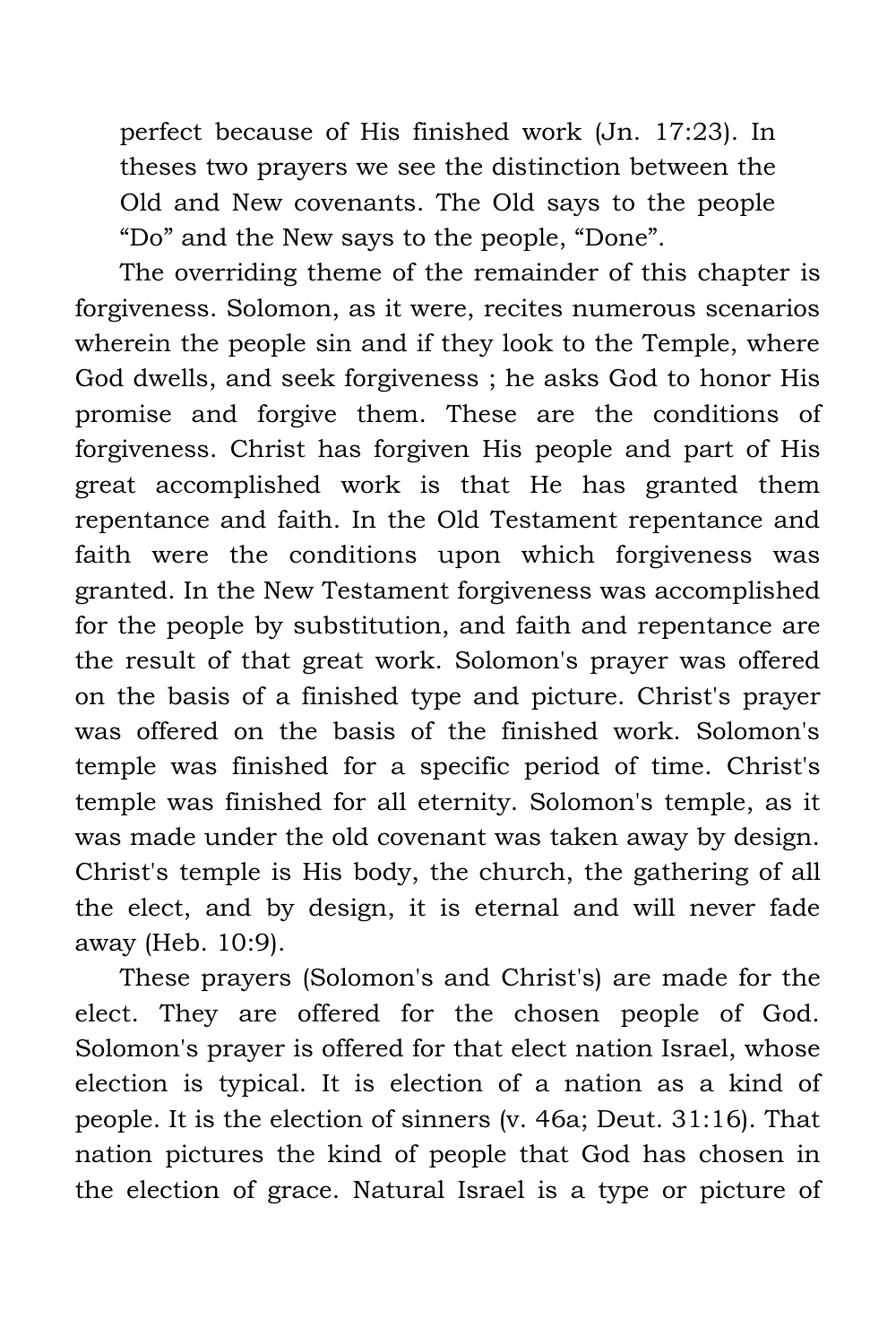true Israel, the church, the temple, the body of Christ who have been chosen out of every kindred, nation, tongue and people. This truth is even put forth in the prayer of Solomon. Even though the Temple was for Israel, gentiles were included among those who would seek forgiveness (vv. 41-43 ). Note well the parenthetical phrase in v. 42. Note the language of the absolute. "they shall hear of Thy great name, and of thy outstretched arm." This is the Gospel (John 5:25). This is the voice of the Shepherd (John 10:14,27; 17:6, 20). Natural Israel is not true Israel. True Israel is the church (Romans 2:28-29 ; 9:6-8; Gal. 4:28). True Israel is the children of promise (v. 56; Gal. 3; 16, 27-29 ).

They are the elect of God and their election is revealed in their salvation (v. 53; Jn. 17:9-10, 15, 16, 19; 2 Thess. 2:13- 14. Eph. 1:3-6).

They belong to God (v. 51; Ezekiel 16:8-14; Deut. 32:9).

The Lord controls all things and all people for their good (v. 50; Romans 8:28; Is. 54:11-17 ; Zeph. 3:13-17).

God fixes it so that His people will call on Him (v. 58; Jer. 32:38-40).

God has given His people rest (v. 56). The only reason to rest is because the work is finished and that there is nothing left to do (Is. 11:10; Matt. 11:25-29 : Heb. 4:9-10).

God maintains the cause of His people at all times as the matter requires (v. 59; Is 43:3-7; Phil. 1:6; I Pet. 1:5; Is. 62:1).

Praise His name.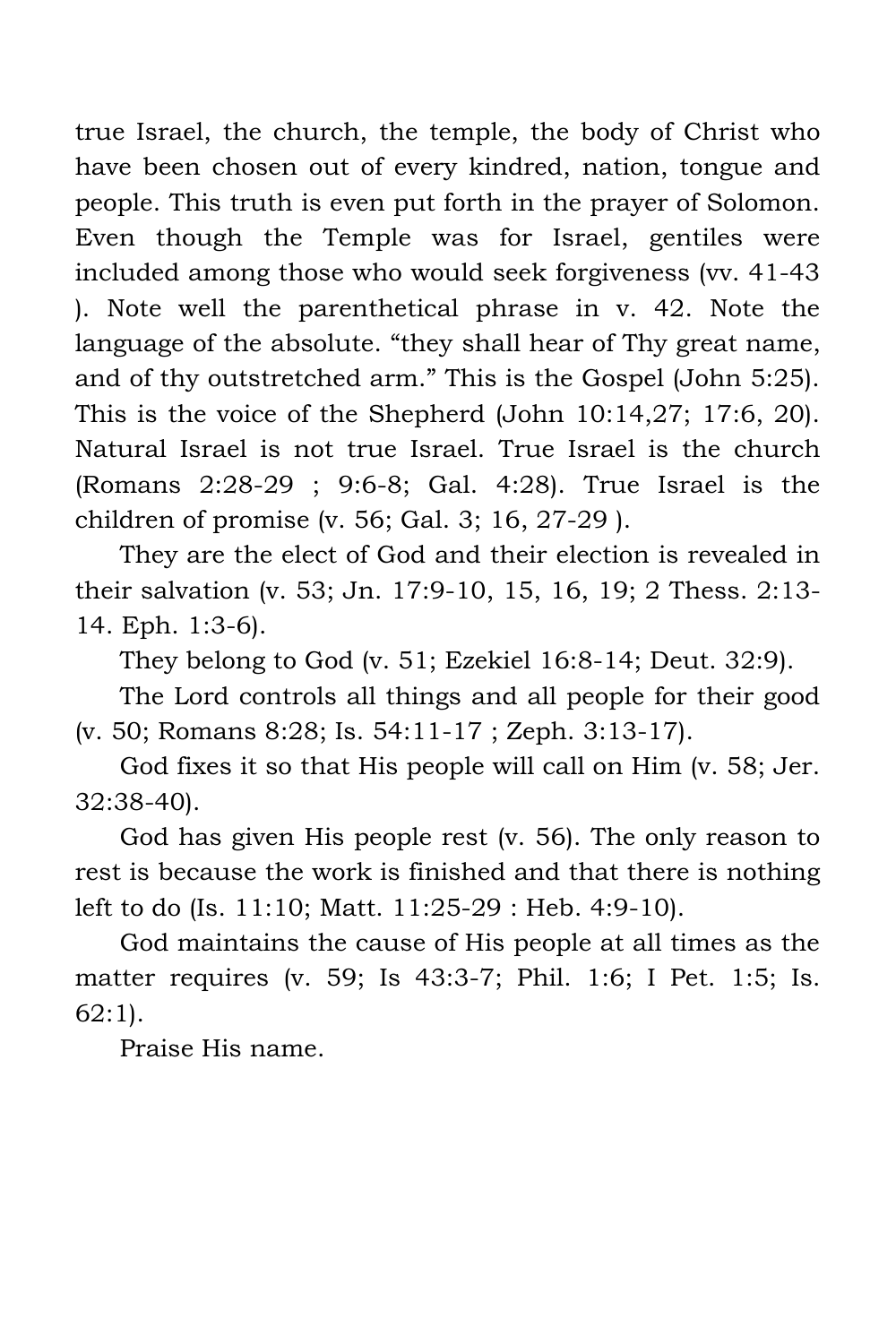### **THE CENew TestamentRAL THING**

#### **I Kings 8:62- 9:9**

1 Kings8:62, And the king, and all Israel with him, offered sacrifice before the LORD. 63, And Solomon offered a sacrifice of peace offerings, which he offered unto the LORD, two and twenty thousand oxen, and an hundred and twenty thousand sheep. So the king and all the children of Israel dedicated the house of the LORD. 64, The same day did the king hallow the middle of the court that was before the house of the LORD: for there he offered burnt offerings, and meat offerings, and the fat of the peace offerings: because the brasen altar that was before the LORD was too little to receive the burnt offerings, and meat offerings, and the fat of the peace offerings. 65, And at that time Solomon held a feast, and all Israel with him, a great congregation, from the entering in of Hamath unto the river of Egypt, before the LORD our God, seven days and seven days, even fourteen days. 66, On the eighth day he sent the people away: and they blessed the king, and went unto their tents joyful and glad of heart for all the goodness that the LORD had done for David his servant, and for Israel his people.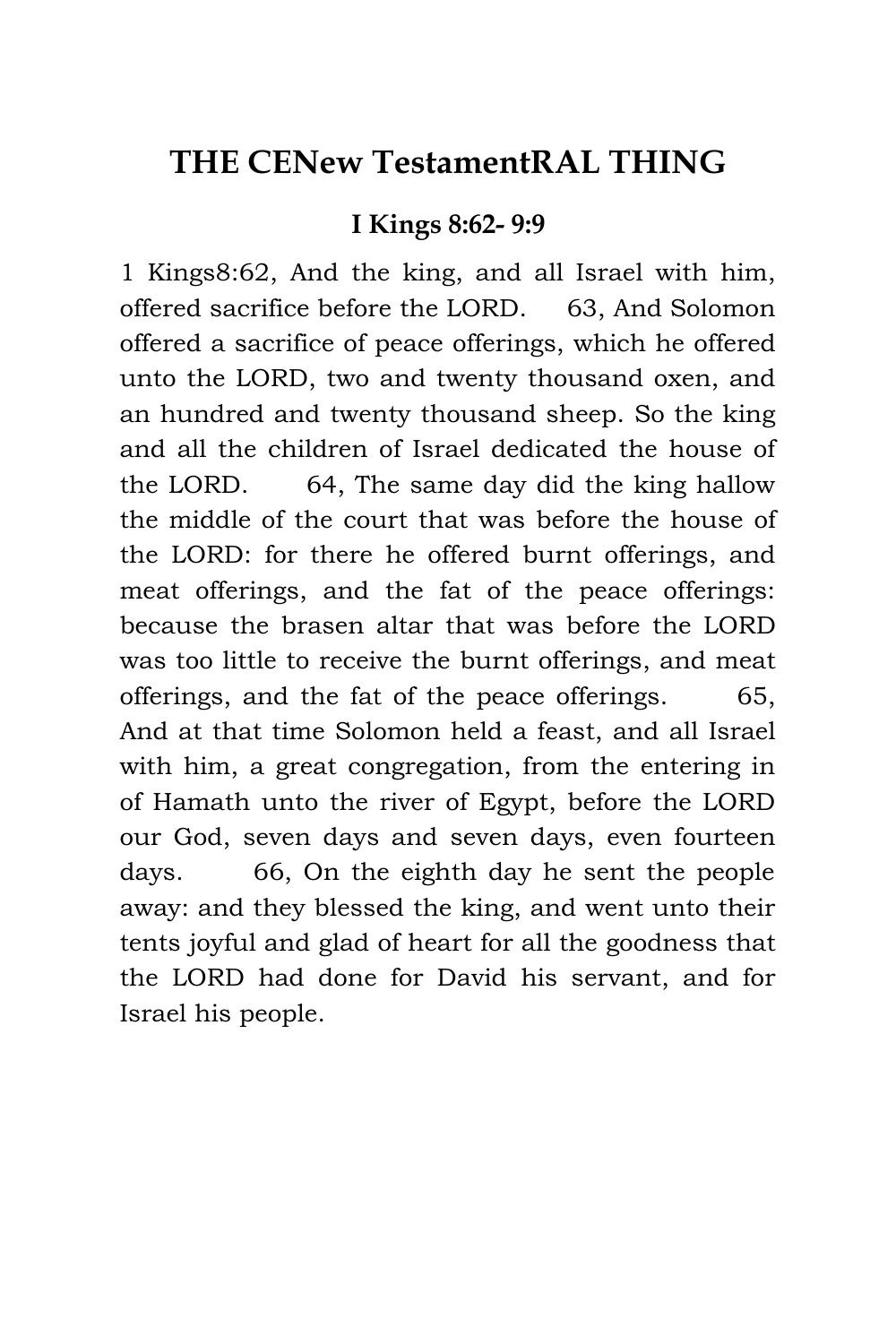1 Kings 9:1, And it came to pass, when Solomon had finished the building of the house of the LORD, and the king's house, and all Solomon's desire which he was pleased to do, 2, That the LORD appeared to Solomon the second time, as he had appeared unto him at Gibeon. 3, And the LORD said unto him, I have heard thy prayer and thy supplication, that thou hast made before me: I have hallowed this house, which thou hast built, to put my name there for ever; and mine eyes and mine heart shall be there perpetually. 4, And if thou wilt walk before me, as David thy father walked, in integrity of heart, and in uprightness, to do according to all that I have commanded thee, and wilt keep my statutes and my judgments: 5, Then I will establish the throne of thy kingdom upon Israel for ever, as I promised to David thy father, saying, There shall not fail thee a man upon the throne of Israel. 6, But if ye shall at all turn from following me, ye or your children, and will not keep my commandments and my statutes which I have set before you, but go and serve other gods, and worship them: 7, Then will I cut off Israel out of the land which I have given them; and this house, which I have hallowed for my name, will I cast out of my sight; and Israel shall be a proverb and a byword among all people: 8, And at this house, which is high, every one that passeth by it shall be astonished, and shall hiss; and they shall say, Why hath the LORD done thus unto this land, and to this house? 9, And they shall answer, Because they forsook the LORD their God, who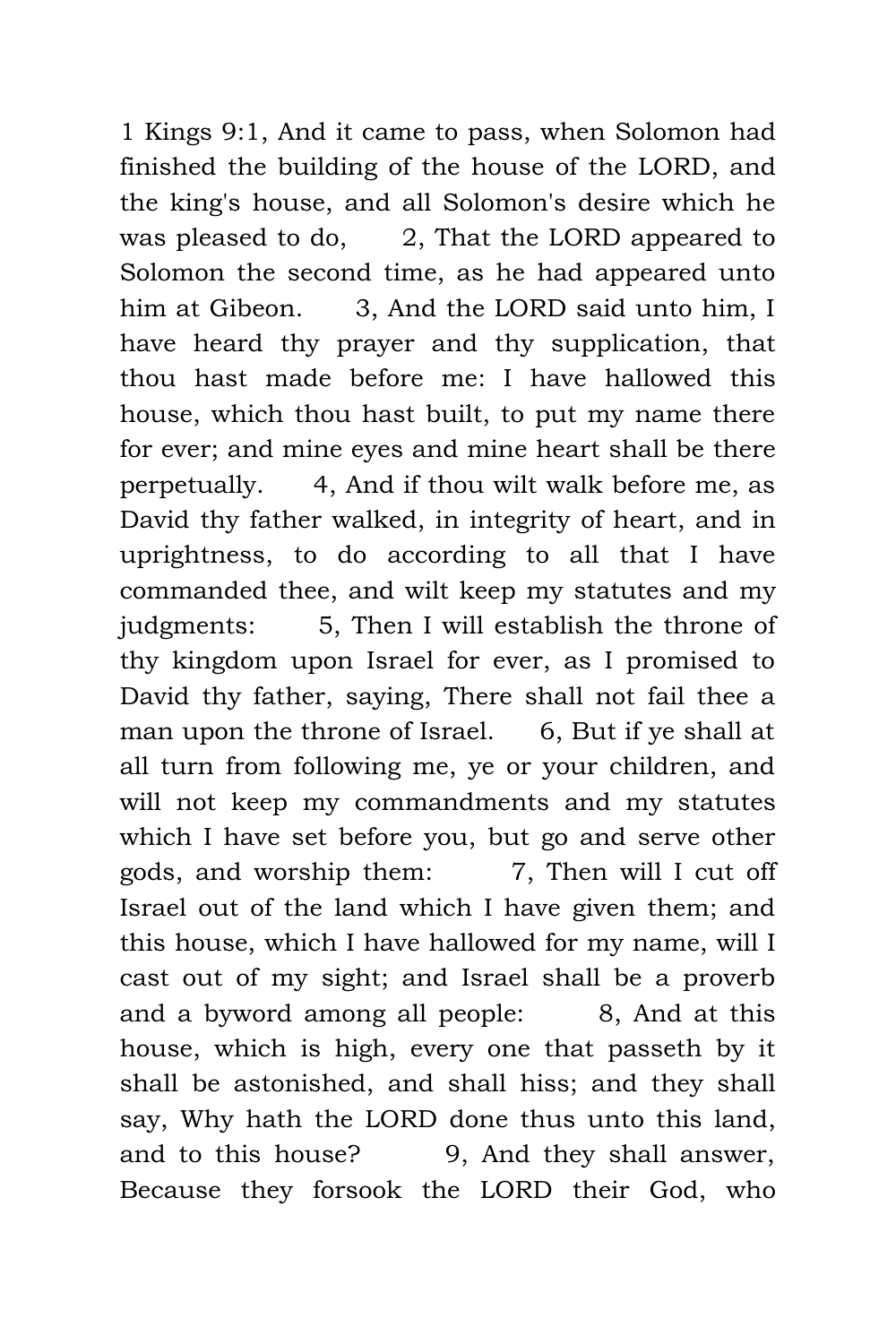brought forth their fathers out of the land of Egypt, and have taken hold upon other gods, and have worshipped them, and served them: therefore hath the LORD brought upon them all this evil.

In this passage, after Solomon has made a great amount of sacrifices to the Lord, sacrifices that denote thanksgiving and praise for the Lord because He has honored the finishing of the Temple with His Shekinah glory, the Lord appears to Solomon in a vision or dream. The number and volume of the sacrifices reveal the heart of Solomon and the people toward the worship of God at this important event in the history of Israel (8:62-66). Since Solomon and the people have thus worshipped, the Lord's speaks to Solomon and the words that He speaks are about worship (9:4-9 ).

Chapter 9 begins with a reminder that Solomon had finished the work of building all the various house as well as the other things he was pleased to do (v. 1; Ecc. 2:4-6). After this had taken place, the Lord appeared to him, the second time, as He did in Gibeon (3:5). This speaks to the condescension of the Lord to speak with one whom He has favored with grace and promise.

It is a wonder that the thrice-holy God deigns to speak to His sinful creatures and it is amazing grace that he does so. Primary to that wonder is that His ear is inclined to their prayers and supplications they offer toward him. It is amazing to every believer that God hears their prayers. Yet is the promise that Christ gave to His chosen that if they ask anything in the name of Christ, it will be given them. Solomon had received evidence that God had heard him in that God had appeared in the smoke and the fire as he took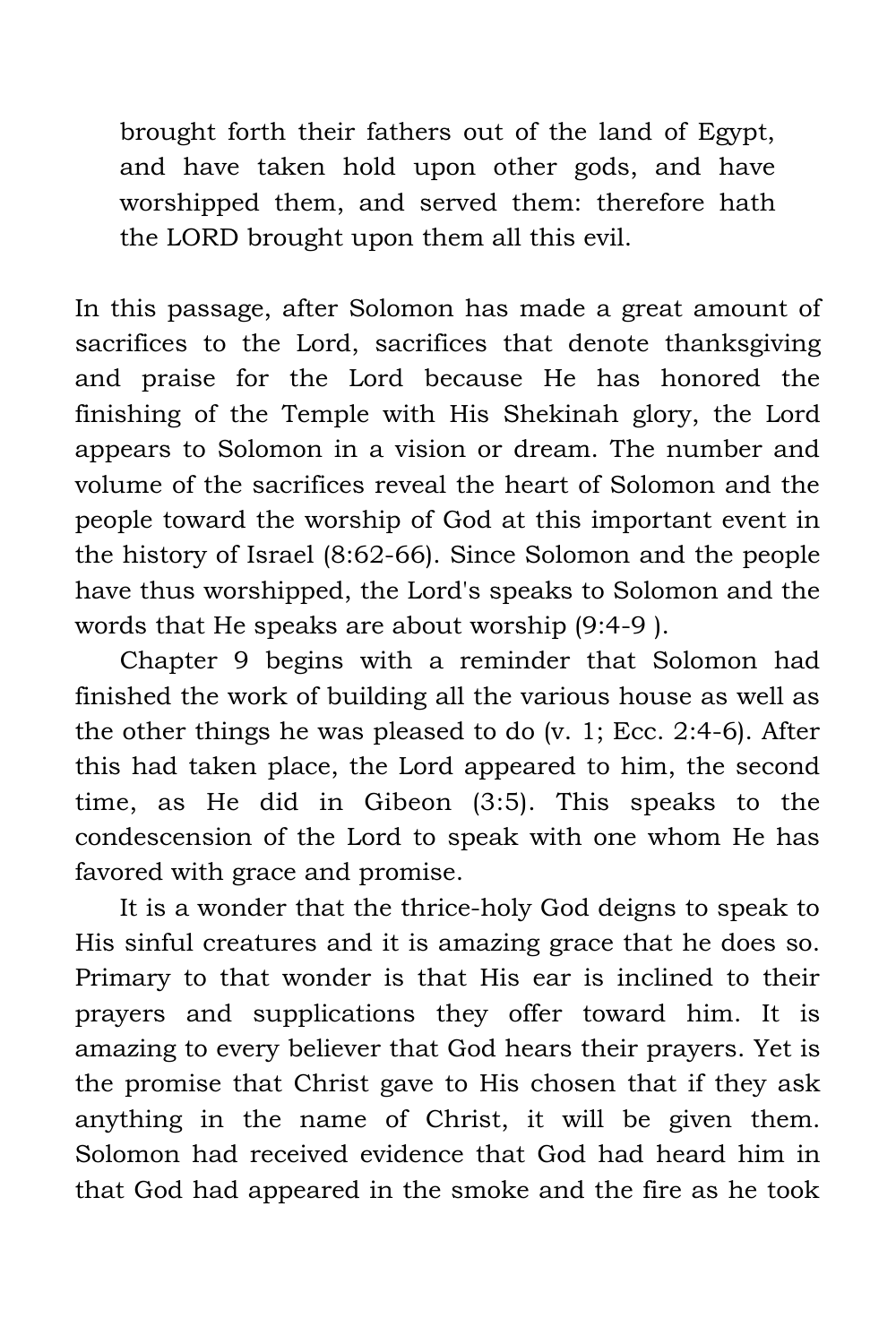His place above the mercyseat (2 Chron. 7:1). The prayer that Solomon prayed, as all prayers are, was a form of worship seeking the presence of the Lord. We know this because of the manner of the Lord's answer. God had hallowed (declared to be and regarded as holy) this temple that Solomon built. This is a picture of the sanctification of the temple, the church, the body of Christ. God has made them holy by the work that Christ has finished on their behalf. They are holy because of His presence with them and in them (1 Cor. 1:30; John 17:23; Eph. 1:3-4). This holiness is not a progressive thing, which the Lord begins and the believer finishes (Gal. 3:1-3). They are Holy because the Lord is with them and only because of that. They worship the Lord in true holiness.

The Lord has honored Solomon's prayer by putting His name on and in the Temple. His name, the name which He has put there is Jehovah Savior (LORD). This is what our Lord was declaring in His high priestly prayer (John 17:6; 1:17- 18). The full meaning of the "Name " of God cannot be fathomed. It embraces His character, His attributes, all that He is as the great I Am. He is jealous for that name and when He places it somewhere it is indicative of His ownership of and affection for and allegiance and fellowship with that place, the temple, the church. It is also the singular place where He is worshipped as pictured by the manifold sacrifices that Solomon offered—all types of Christ's finished work on Calvary .

God is worshiped in blood and death and reveals his acceptance in smoke and fire (the presence of God and the acceptance of the sacrifice). Also, God's presence is a guarantee of His providential care (3c). We are kept by the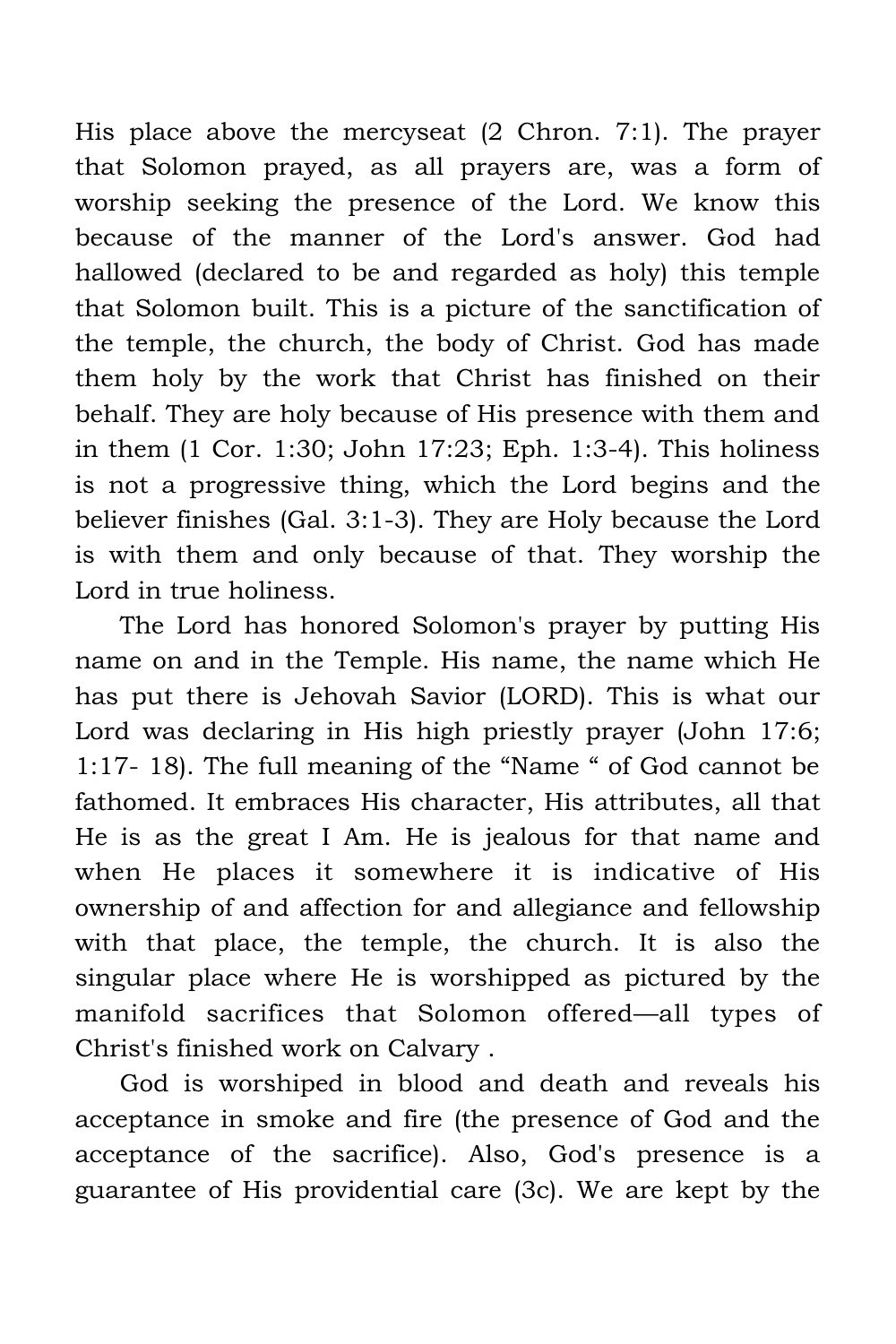power of God. No weapon formed against us shall prosper. He will never leave us or forsake us. He never changes. He is the same yesterday, today and forever. He is our shield, our bulwark, our high tower, our hiding place and our exceeding great reward.

The remainder of this passage (v. 4-9) has to do with one thing and one thing only. The wording makes it clear that the Lord is speaking in terms of the Old Covenant wherein certain conditions must be met or the blessings promised for obedience would be withheld and punishment would follow. These words would prove a field day for those who believe that blessings are conditioned upon individual obedience under the New Covenant. They are not but they make for solid religious control for those who desire to make a fair show in the flesh. The blessings of the New Covenant are conditioned upon obedience but not individual obedience, They are conditioned upon substitutionary obedience, perfectly rendered by Christ our Savior. These words are not about the believer keeping the law for righteousness of the promise of reward or the threat of loss (Phil. 2).

One phrase sets this passage in true order. The Lord declares that if Solomon will walk before Him, in integrity of heart and in uprightness to do all that God had commanded and to do His statutes and judgments, he would be blessed with the promise of a never-ending throne. The key phrase to understand what is meant is "as David thy father walked." Spiritually, this could be applied to David being viewed in Christ as perfect for all these things are included in imputed righteousness. But Our Lord is admonishing Solomon in one particular arena.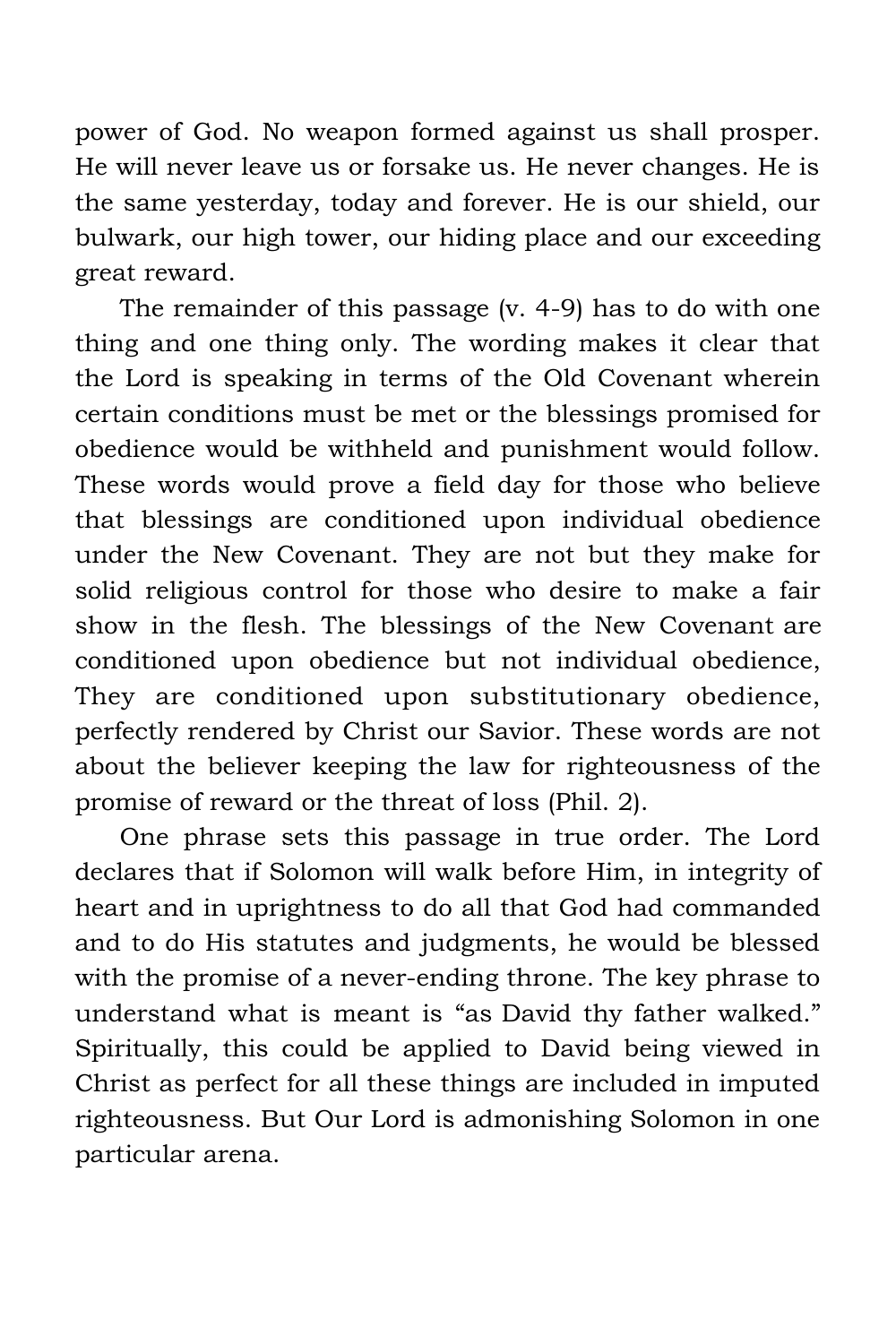Where, exactly did David walk thusly (in integrity of heart and in uprightness to do all that God had commanded and to His statutes and judgments)? David's life was filled with the normal occurrences of the flesh. How often did he forget the Lord and rather lean to his own understanding? Did he walk in integrity of heart and in uprightness to do all that God had commanded and to do His statutes and judgments, as he lusted for Bathsheba, took her, impregnated her and had her husband killed? What was the one thing where these accolades could be laid at David's door? David never wavered when it came to the worship of the Lord. The one time he faltered (returning the Ark ) God drove home this truth with a vengeance, and David never faltered in the manner and singularity of worshipping God again.

God knows our frame. He remembers that we are dust and does not deal with his redeemed after their iniquities. There is one area in which God will give no quarter and that is the manner in which He is to be worshipped. Even a cursory perusal of the ceremonies and rites that He ordained under the Old Covenant reveals a precise and exacting procedure that was not to be altered in any way. It took a manifold number of exercises, people and sacrifices to worship and the complexity of that worship was needed to picture what Christ accomplished on Calvary. Solomon, in time will do many unsavory things, but he will not be dealt with in sin until he begins to accept the worship of false idols in conjunction with the worship of the true God. God is worshipped in the person and work of Christ alone. That singular Old Covenant principle has not changed because that principle spoke entirely of Christ. This alone would be and is the distinguishing factor of temple worship.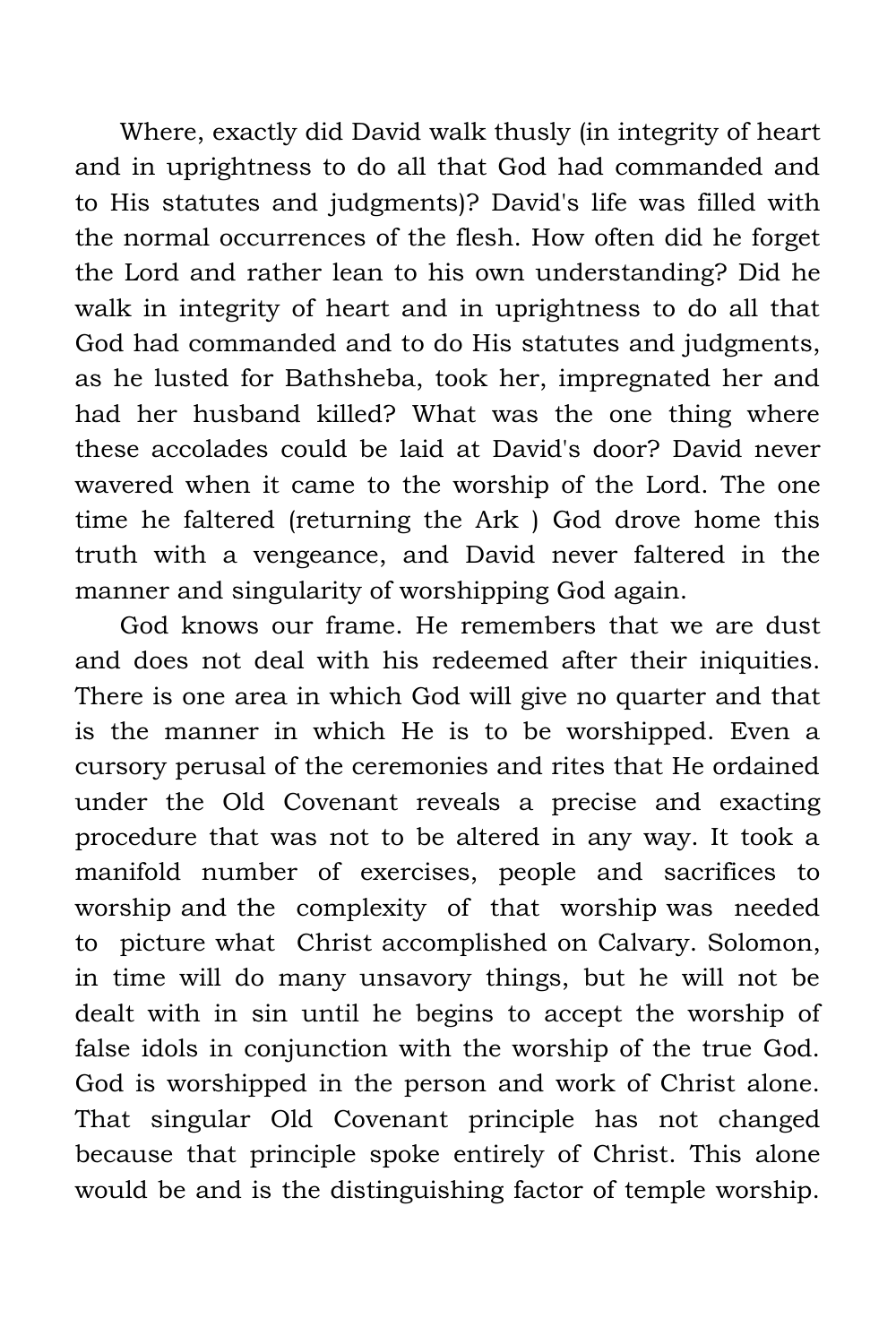Christ alone. To walk as David walked (in integrity of heart and in uprightness to do all that God had commanded and to do His statutes and judgments ) was to worship God in the manner in which He has ordained—it is to honor Christ is His perfect sacrifice that glorifies God in all His attributes and praises Him for the salvation of the elect. It is worshipping God in the declaration of the Gospel. Men and religions incorporate idols, images, crosses, and sacraments, hocus-pocus and recognition of men (waving hands, glassy eyes staring at the ceiling, supposed gifts of the spirits, emotionalism and warm and fuzzy feelings) and call it worship. The temple of the Lord, His church is known for simple, plain unadorned and unadulterated preaching and hearing the Gospel. Men want programs and plans and activities. God asserts that He is to be worshipped in Christ. The proof of true worship is its singularity .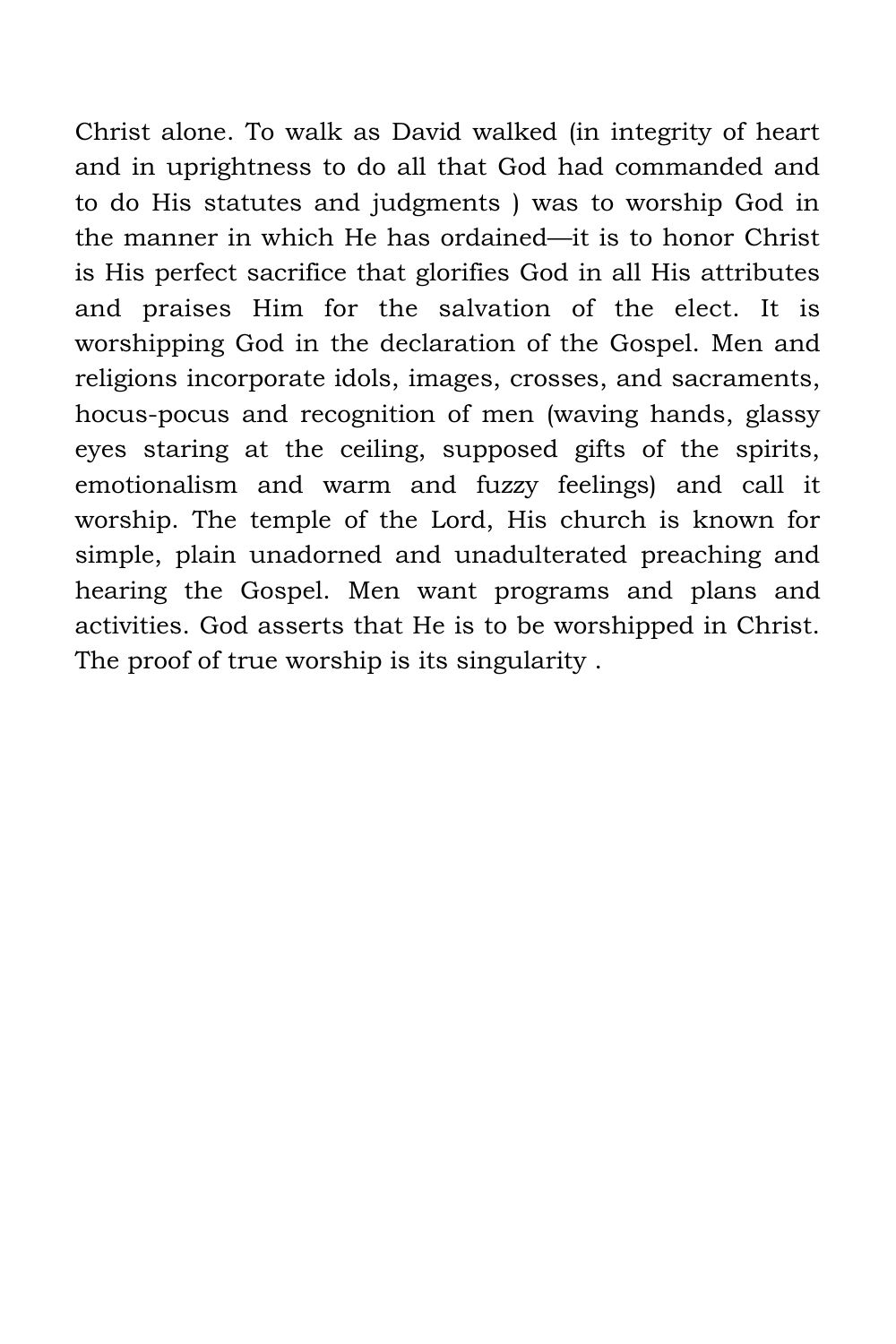## **SUBSTANCE**

**I Kings 9:10-28**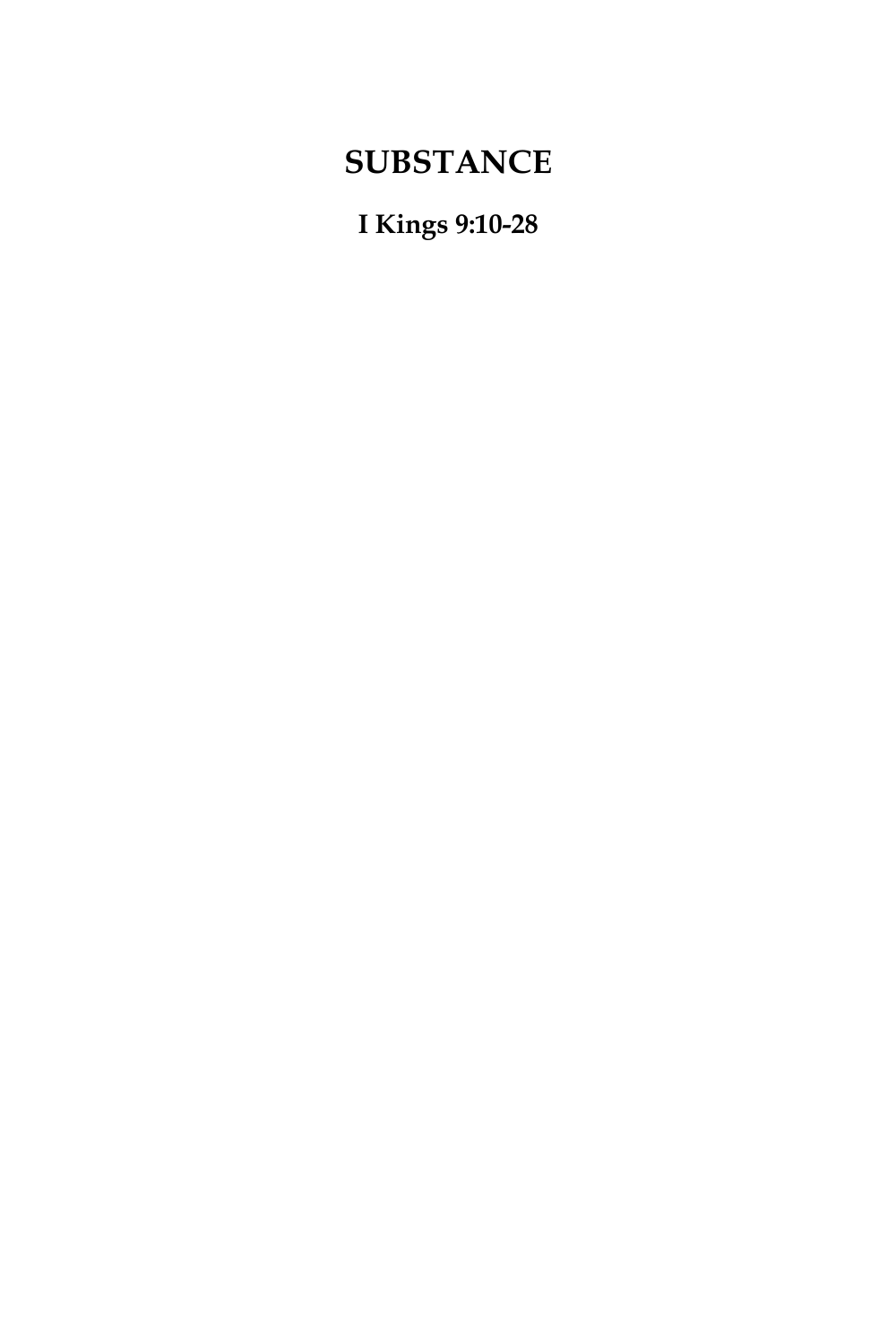10, And it came to pass at the end of twenty years, when Solomon had built the two houses, the house of the LORD, and the king's house, 11, (Now Hiram the king of Tyre had furnished Solomon with cedar trees and fir trees, and with gold, according to all his desire,) that then king Solomon gave Hiram twenty cities in the land of Galilee. 12, And Hiram came out from Tyre to see the cities which Solomon had given him; and they pleased him not. 13, And he said, What cities are these which thou hast given me, my brother? And he called them the land of Cabul unto this day. 14, And Hiram sent to the king sixscore talents of gold. 15, And this is the reason of the levy which king Solomon raised; for to build the house of the LORD, and his own house, and Millo, and the wall of Jerusalem, and Hazor, and Megiddo, and Gezer. 16, For Pharaoh king of Egypt had gone up, and taken Gezer, and burnt it with fire, and slain the Canaanites that dwelt in the city, and given it for a present unto his daughter, Solomon's wife. 17, And Solomon built Gezer, and Bethhoron the nether, 18, And Baalath, and Tadmor in the wilderness, in the land, 19, And all the cities of store that Solomon had, and cities for his chariots, and cities for his horsemen, and that which Solomon desired to build in Jerusalem, and in Lebanon, and in all the land of his dominion. 20, And all the people that were left of the Amorites, Hittites, Perizzites, Hivites, and Jebusites, which were not of the children of Israel, 21, Their children that were left after them in the land, whom the children of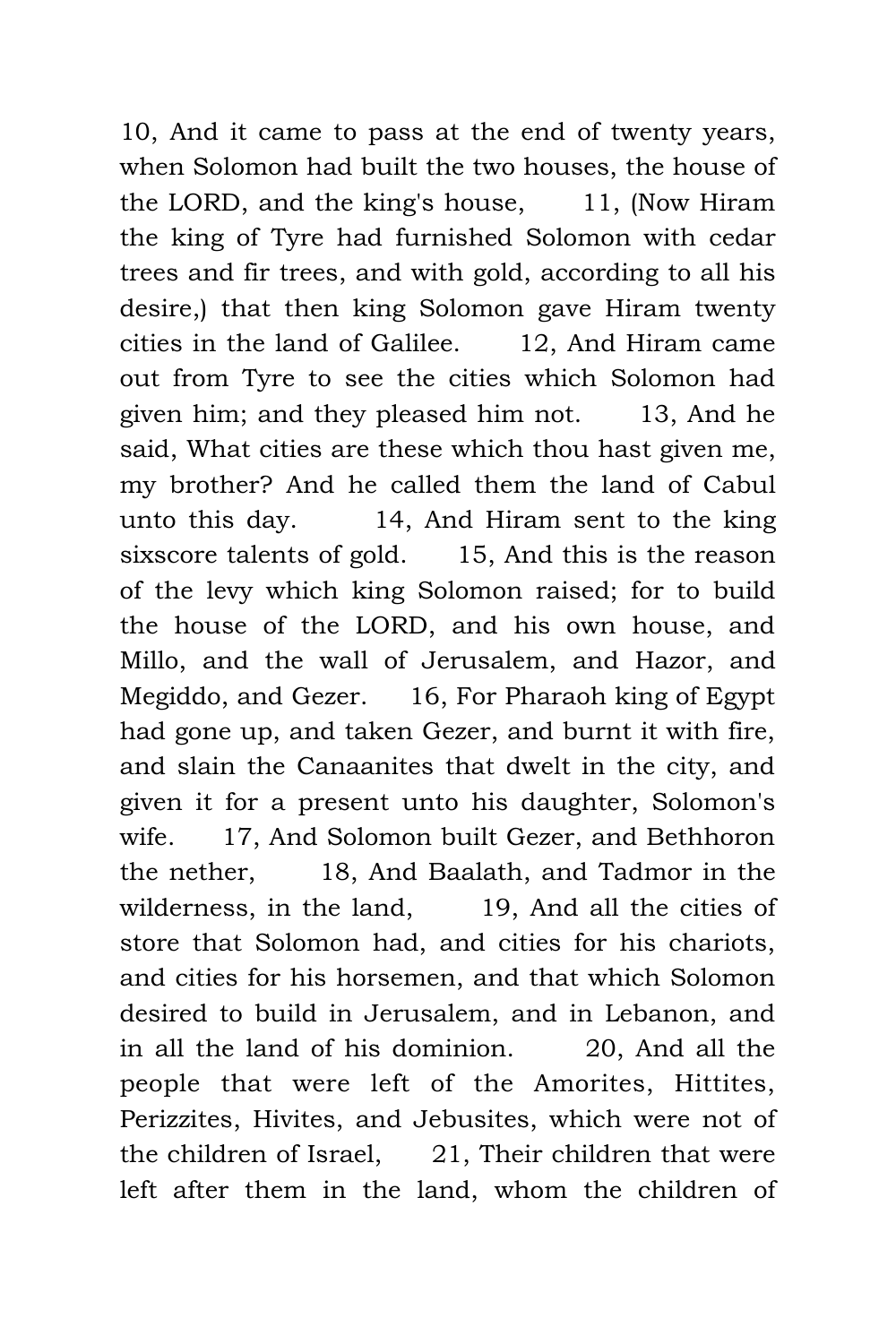Israel also were not able utterly to destroy, upon those did Solomon levy a tribute of bondservice unto this day. 22, But of the children of Israel did Solomon make no bondmen: but they were men of war, and his servants, and his princes, and his captains, and rulers of his chariots, and his horsemen. 23, These were the chief of the officers that were over Solomon's work, five hundred and fifty, which bare rule over the people that wrought in the work. 24, But Pharaoh's daughter came up out of the city of David unto her house which Solomon had built for her: then did he build Millo. 25, And three times in a year did Solomon offer burnt offerings and peace offerings upon the altar which he built unto the LORD, and he burnt incense upon the altar that was before the LORD. So he finished the house. 26, And king Solomon made a navy of ships in Eziongeber, which is beside Eloth, on the shore of the Red sea, in the land of Edom. 27, And Hiram sent in the navy his servants, shipmen that had knowledge of the sea, with the servants of Solomon. 28, And they came to Ophir, and fetched from thence gold, four hundred and twenty talents, and brought it to king Solomon.As we considered the first part of this chapter last time, we saw that the thrust of the words of the first 9 verses was that God was to be worshipped in the manner that He ordained and no allowance was to be made for any deviation or any introduction of the worship of false gods. That typology translated into the singular manner, the only way that God is to be worshipped and that is in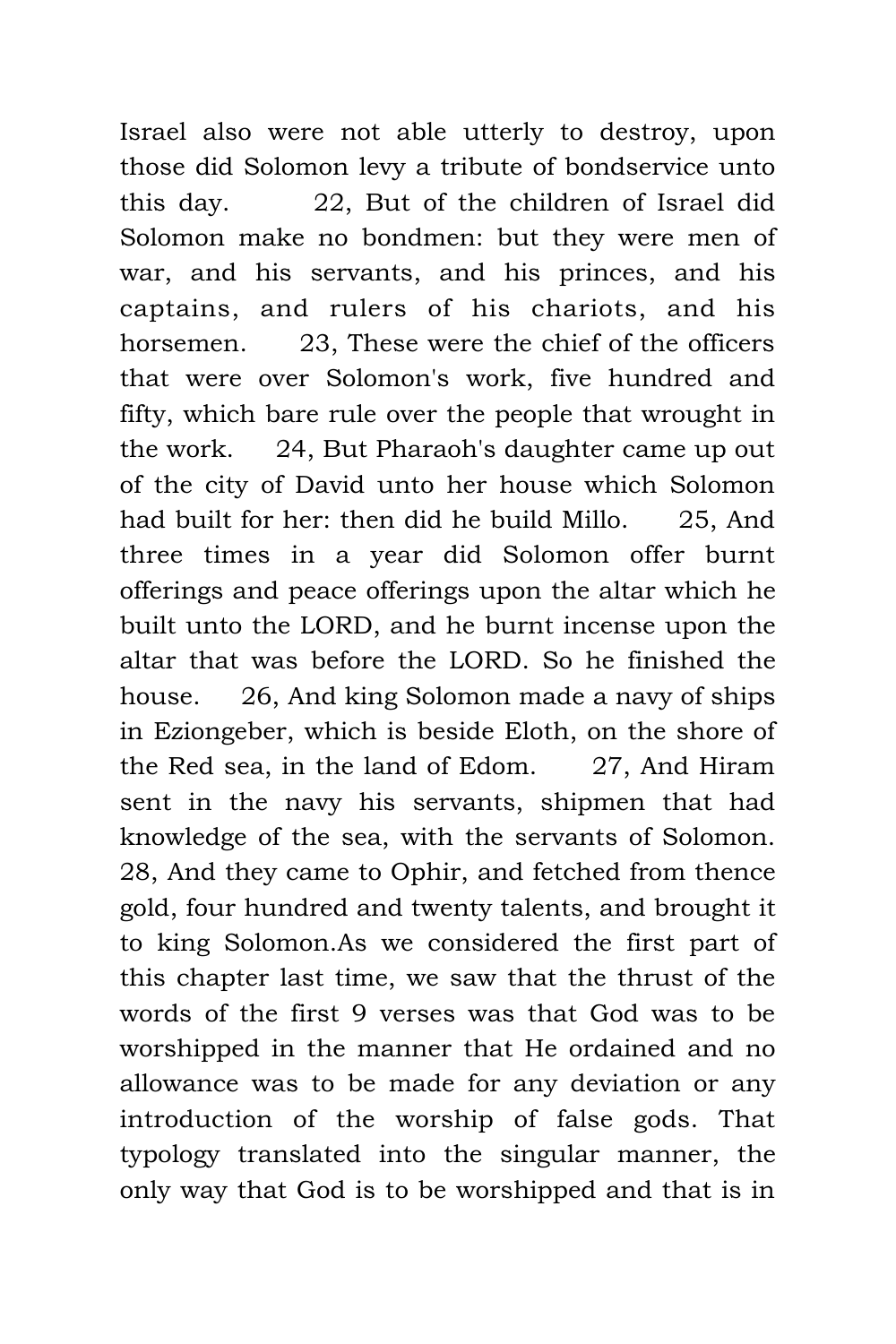the person and work of Christ. It is in that bloody death of that perfect sacrifice that God is honored in all His attributes.

In the latter part of this chapter we have the record of Solomon building buildings and cities and amassing wealth. There are differing opinions about the words of Hiram concerning the cities that Solomon gave to him, which he evidently was not pleased with and which he returned to Solomon (vv. 11-13). Some say that since the area of the cities were called Cabul (desert like, useless, nothing), that the cities and the gift of them were disdained as well as the giver of them. Other say that since these cities were landlocked and Hiram and his people were known as masters of the seas that he was simply saying that he saw no benefit in owning theses cities. It could have been, since he addressed Solomon as "my brother" that he was speaking as Jacob did when he said "I have enough" and that no gift was necessary. Yet another reason might be found in the root meaning of the word "Cabul." It means "binding" and Hiram might have thought this gift useless because he was bound to Solomon in true love and affection and wanted their relationship to be bound on no other level. The immediacy of the historical account of Hiram's gift of gold (v. 14) seems to indicate that Hiram had neither desire or need of these cities since true gifts are not to be repaid. There is no quid pro quo with a gift. The gifts of grace and mercy and faith do not make us indebted to God—they are freely given. Much of religion strives to make men feel that they have a debt to pay for grace and faith but the believer is not working off a debt with his life, he is living as a son and heir. If thanksgiving and praise might be considered indebtedness then that is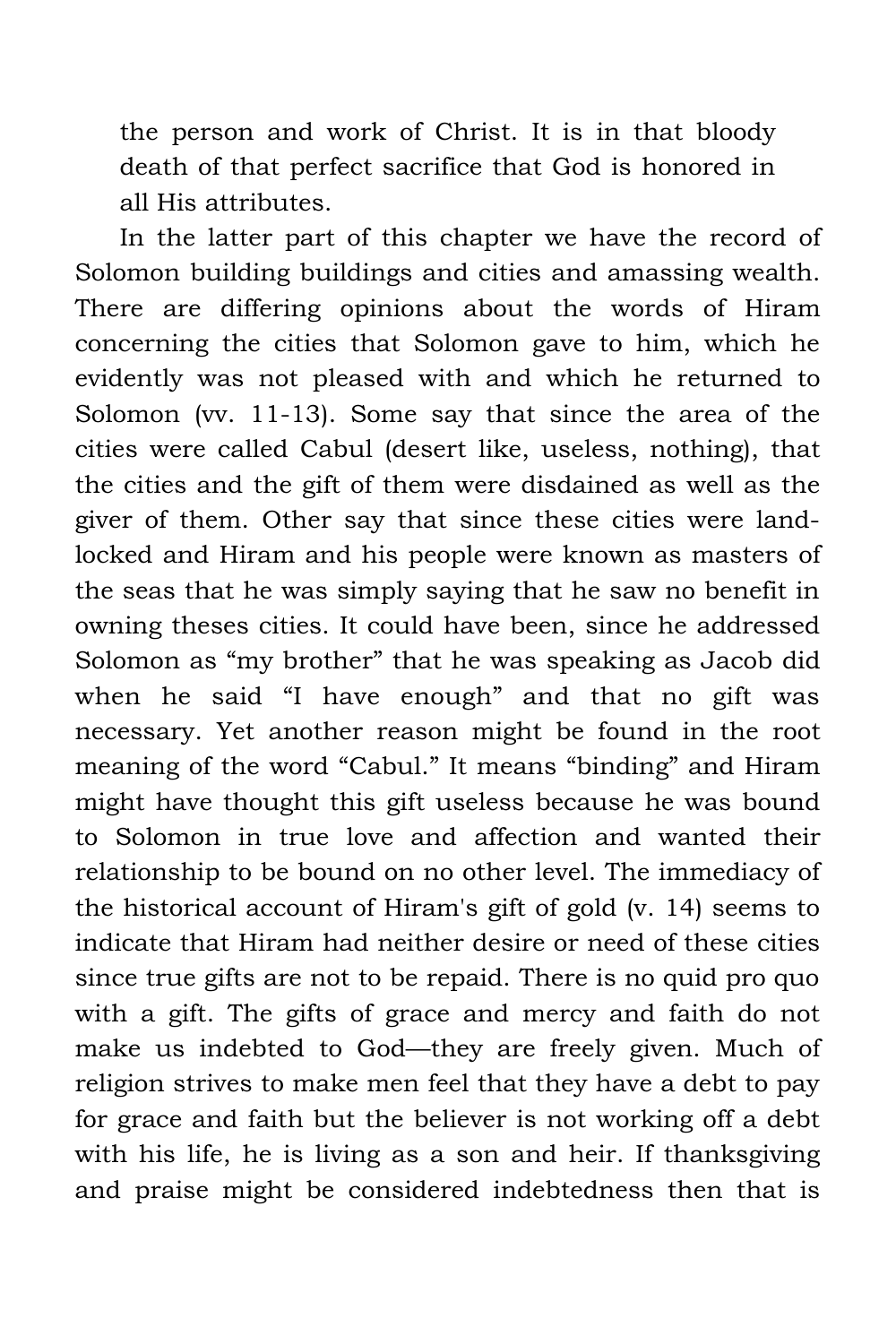the only debt that the believer owes to God. Nothing in the saved sinner caused God's grace and nothing in him could have prevented God's grace.

The reason for this account of the amassing of wealth and the building of cities is of historical value but it all must be held to the light of Solomon's last words. Humanity is easily impressed with the gathering of fortunes but they are temporal and therefore insubstantial (Luke 12:15-21). Life, no matter how grand the accomplishments made, is but a vapor and flies faster than a weaver's shuttle. The words of this passage are a kind of prequel to what Solomon's final assessment of all this amounted to. In the middle of the ledger there is one verse that sets the timbre for the entire passage and the measure of a man's life. In verse 25 it is recorded that Solomon offered burnt offerings (picturing the accomplishment of salvation) and peace offerings (signifying thanksgiving and praise for the finished work of salvation) and incense (picturing the intercessory work of Christ our High Priest). He made three sacrifices per year, probably on the three main feast days of Passover, Pentecost, and Tabernacles. Each of these represented an aspect of Christ work on behalf of His people. Passover speaks to deliverance by blood (1 Cor. 5:7). Pentecost speaks to the gathering of first fruits (bringing the sheep into the fold through the Gospel-James 1:18). And the feast of tabernacles speaks of the completion of our wilderness journey. So we see that Solomon gained a great deal of worldly wealth and continued to remember that God had been gracious to him.

Of these two things only one is of substance. One has to do with time, the other has to do with eternity. One is of value the other is empty. Before my Dad died, he said "this is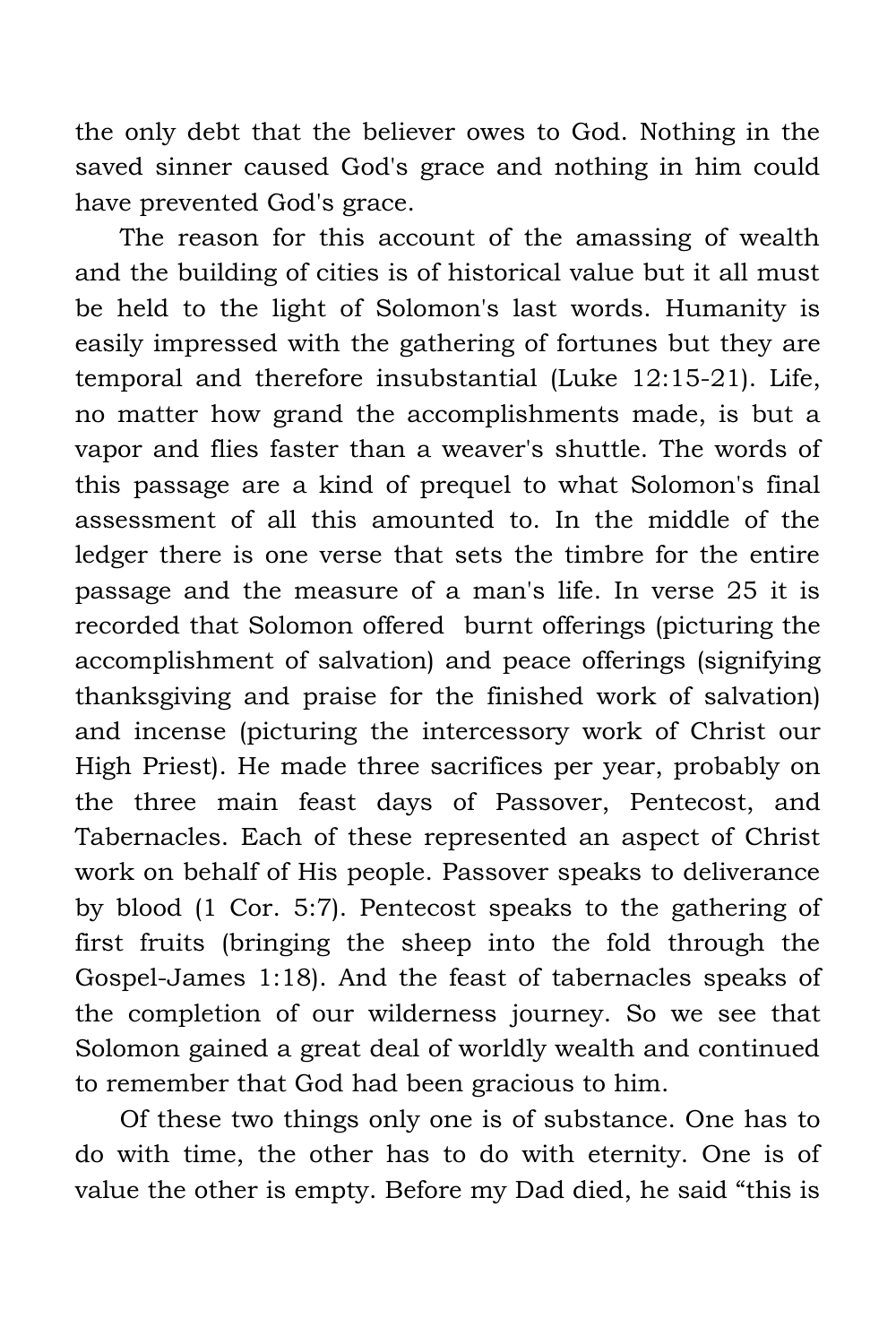a short-cut from here to eternity." Whether he was speaking of hospice or his life, I'm not sure, but his words would be most applicable to life. Solomon, at the end of his days, looked over his life, and everything he had accomplished in time and after adding it all up, his sum was that the totality of that which takes place in time is vanity, emptiness and vexation of spirit. The first two chapter of Ecclesiastes is about just that  $(2:1-11, 17)$ . In chapter 3 he addresses this fact in very poetic, well known and mostly misunderstood language. Under heaven, in time, there is a time and purpose for everything that takes place. These things serve the eternal purpose of God but they are like the common vessel that is designed to be used and discarded. They began in time and will end in time. Time is God's possession and used for his purpose but only that which began in eternity will end in eternity. Our lives began in time and will end in time but our salvation began in eternity and will eventuate in eternal glory. Those who receive grace experience in time what began in eternity with election, predestination and suretyship. The things we observe in time are about time and we are not, in the observance of temporal occurrences, able to discern eternity by them (v. 11). Calvary happened in time but Christ was the Lamb slain from before the foundation of the world. Since all that occurs in time serves eternal purpose, man cannot effect the outcome of things one whit. What is a believer to do? Enjoy life, it is a gift of God (vv. 12-13).

Why—because this all will end having served its temporal purpose (inside the set parameters of eternal purpose) and what God has done cannot be undone (v. 14). The fact is that this thing called temporal life is a tale that has already been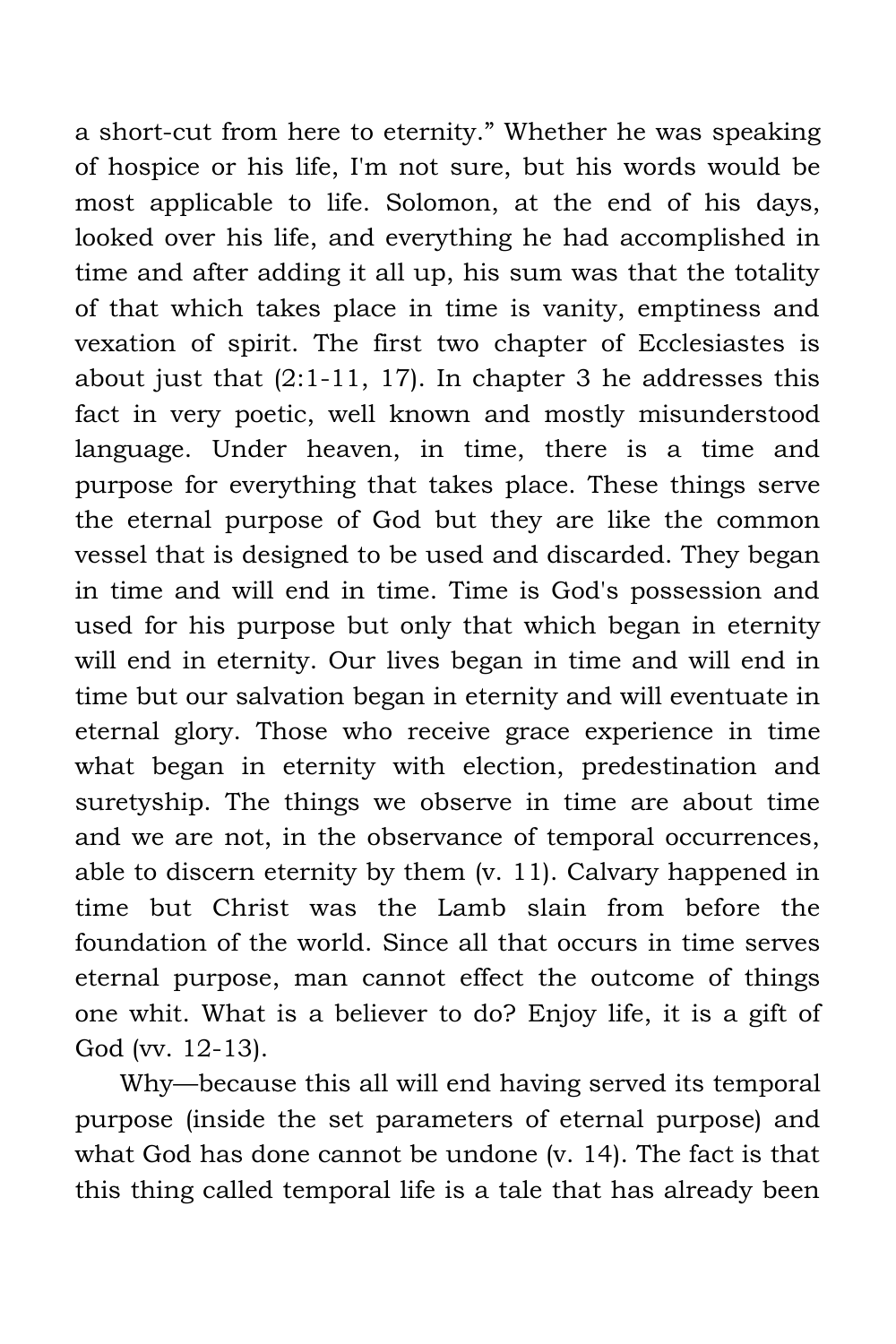told (v. 15). So as Solomon gathered his riches and did his deeds, he remembered that behind all of this temporal busy-ness the true thing to be remembered was that God was to be worshipped (text-v. 25; Ecc. 12:13).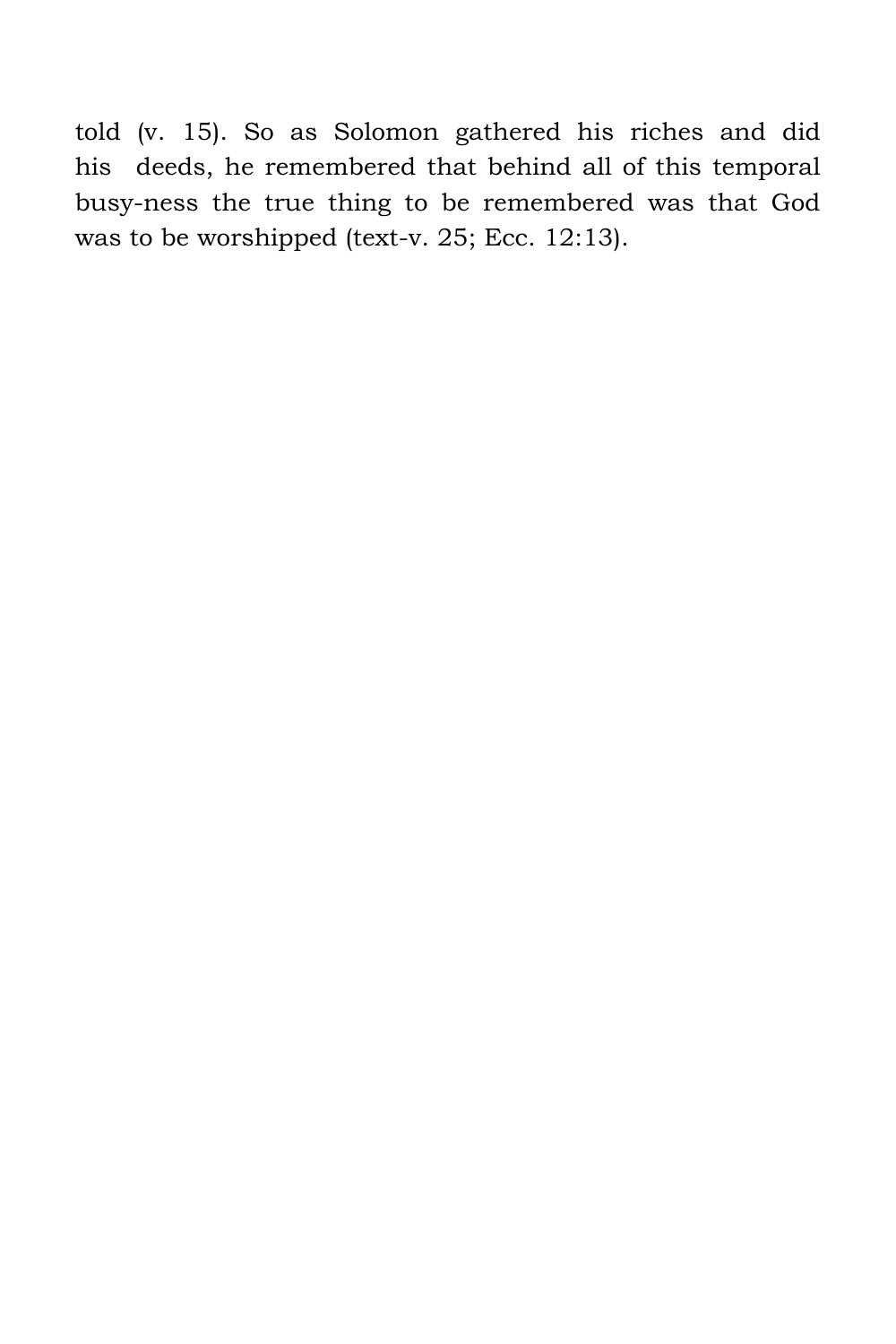## **SOLOMON AND THE QUEEN**

**I Kings 10:1-9,13**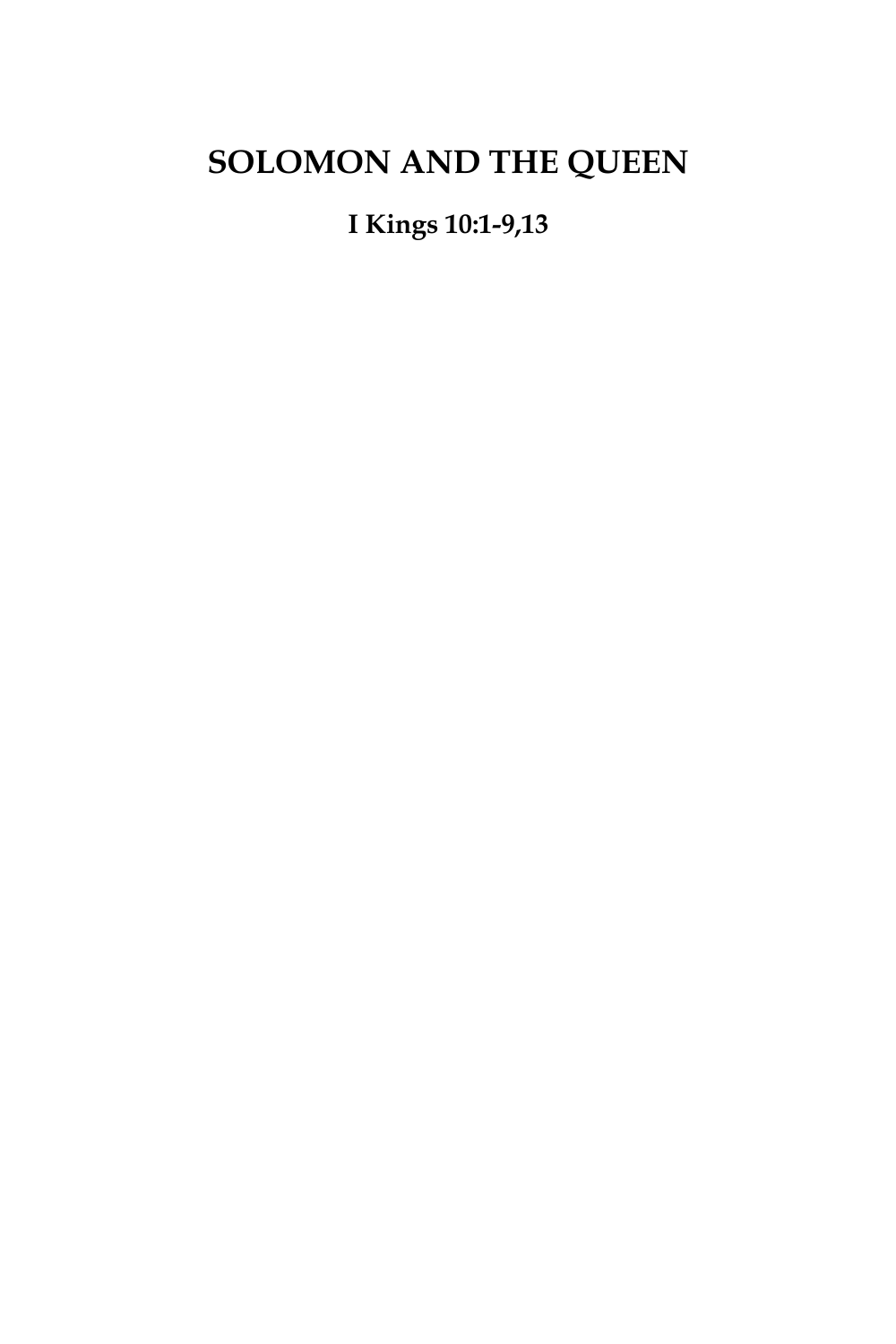1, And when the queen of Sheba heard of the fame of Solomon concerning the name of the LORD, she came to prove him with hard questions. 2, And she came to Jerusalem with a very great train, with camels that bare spices, and very much gold, and precious stones: and when she was come to Solomon, she communed with him of all that was in her heart. 3, And Solomon told her all her questions: there was not any thing hid from the king, which he told her not. 4, And when the queen of Sheba had seen all Solomon's wisdom, and the house that he had built, 5, And the meat of his table, and the sitting of his servants, and the attendance of his ministers, and their apparel, and his cupbearers, and his ascent by which he went up unto the house of the LORD; there was no more spirit in her. 6, And she said to the king, It was a true report that I heard in mine own land of thy acts and of thy wisdom.  $7$ , Howbeit I believed not the words, until I came, and mine eyes had seen it: and, behold, the half was not told me: thy wisdom and prosperity exceedeth the fame which I heard. 8, Happy are thy men, happy are these thy servants, which stand continually before thee, and that hear thy wisdom. 9, Blessed be the LORD thy God, which delighted in thee, to set thee on the throne of Israel: because the LORD loved Israel for ever, therefore made he thee king, to do judgment and justice. 13, And king Solomon gave unto the queen of Sheba all her desire, whatsoever she asked, beside that which Solomon gave her of his royal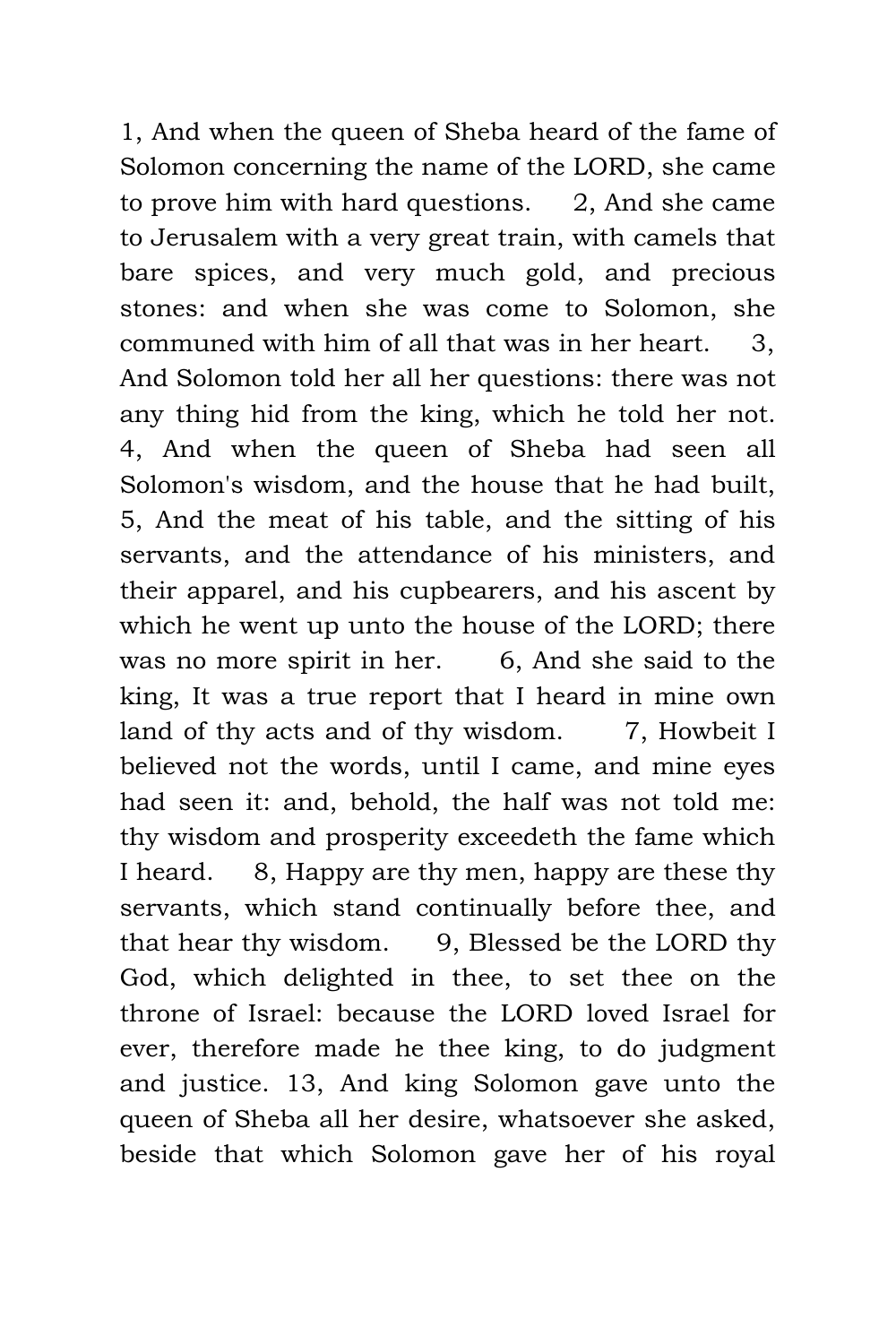bounty. So she turned and went to her own country, she and her servants.

The verses we have read compose the thrust of this 10th chapter. The remainder of the chapter is a catalogue of the riches and power of Solomon's kingdom and is reported that we might get some idea of the magnitude that was viewed by the Queen of Sheba. Her name is not given. She is designated by her office in this passage and in the New Testament she is referred to as the Queen of the South. Sheba was a rich nation in southern Arabia. probably in the area of Yemen today. "Sheba" is also the name of three different men in the Old Testament.

Were this report not repeated in the New Testament, by our Lord himself, there would still be no difficulty is seeing that Solomon and the queen are a picture Of Christ and His elect among the gentiles. Solomon is a picture of the ensign of Isaiah 11 to whom the gentiles would gather and would receive from Him things of inestimable value, even eternal value—peace and rest and restoration. But we do have this report referred to in the New Testament and it assures us that this incident was a true picture and type of the Lord and His people (Matt. 12:42 ). In the context of the 12th of Matthew, our Lord is speaking of casting out devils by the finger of God and condemning those who have attributed the works of Christ to the devil, assuring them that they had committed a sin for which there was no forgiveness. This designated, as a sin against the Holy Ghost because, the function of the Holy Ghost, called the Spirit of truth, is to take the things of Christ and reveal them to His people. Our Lord uses the act of the Queen of the South to condemn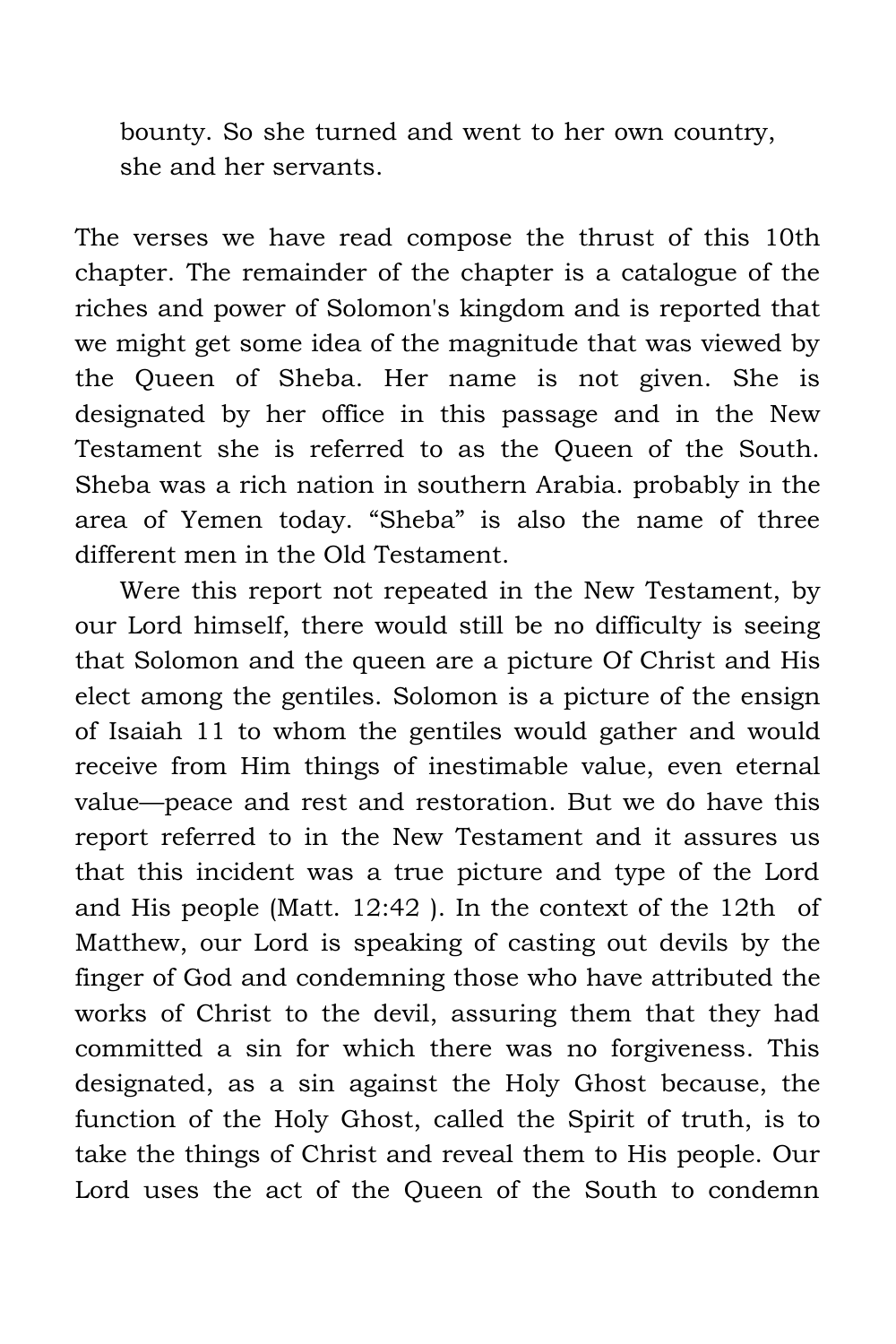those who seek a sign to show that Christ is truly the Messiah (v. 42). She had sought out Solomon to hear his wisdom and a greater than Solomon was in their midst and they had called him a devil and said that he had cast out devils by the power of Satan. He then gave the chilling account of what happens when Satan leaves a man for a while and what he finds when he returns (empty, swept and garnished religion), and the seven spirits he brings with him assures the complete and utter ruin of the occupants of his house. The message is plain. Emulate the queen of the south while a greater than Solomon is here and seek the Lord (Is. 55:6).

This truth is clearly seen in the nuts and bolts of the Queen's visit with Solomon. The particulars tell the story of why and how the sheep seek the Shepherd; the queen seeks the King.

The first thing is she came. She came because she heard of the fame of Solomon. This fame told of his riches but it was his wisdom and understanding was the preeminent reason for her journey. The book of Proverbs reveals that Solomon had a great understanding of nature and flora and fauna and this is often what men give as a reason for the Queen's interest in him. But the text tells us otherwise. She came because she heard of his fame concerning the name of LORD (Jehovah). She came with hard questions, which suggests that she had a real desire to learn about the true and living God. When the Holy Spirit take the word of God and creates a hunger and thirst in the heart of the elect, the chosen one what nothing more than to learn about the Savior (Illus. man and lion).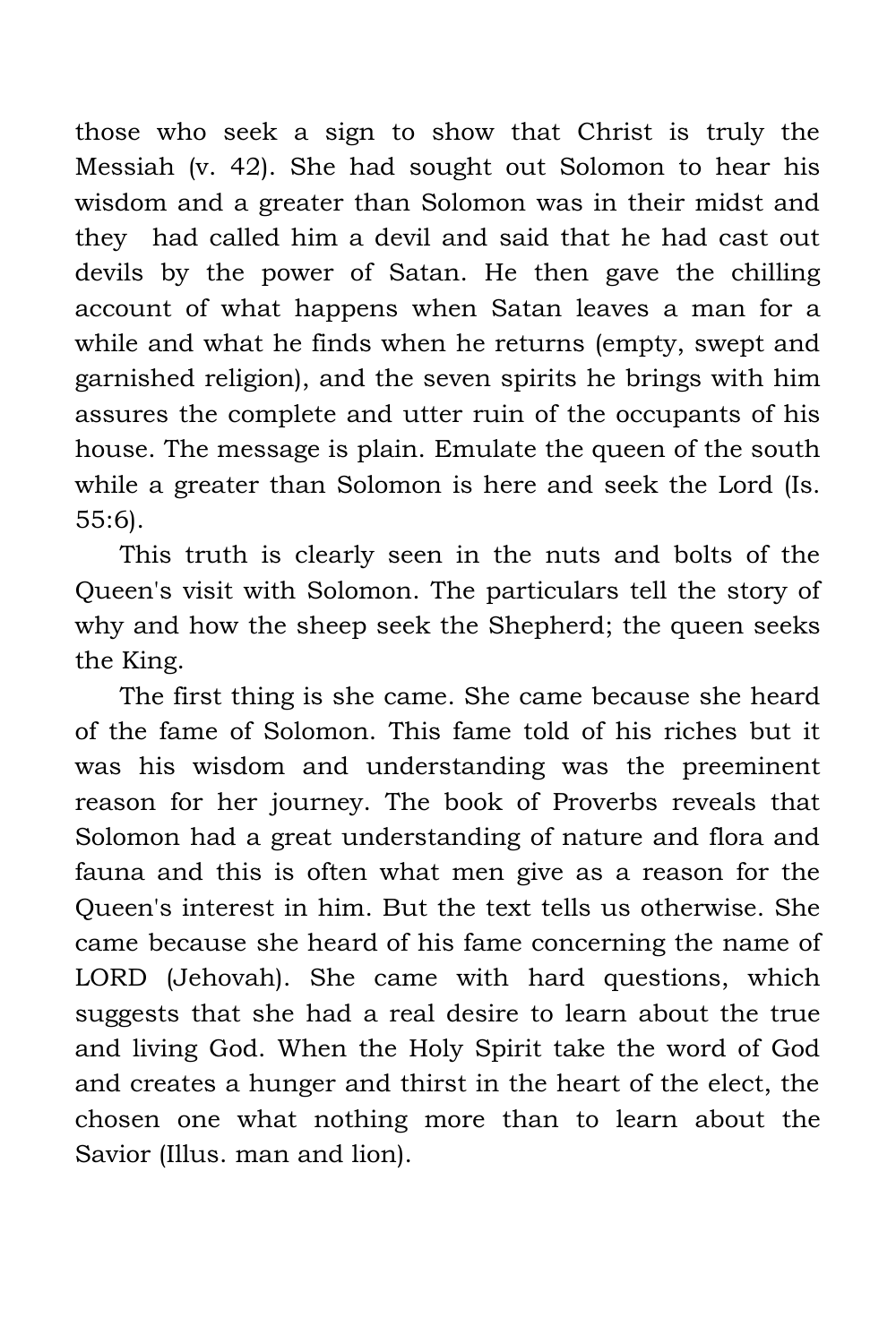Secondly, her issues, her questions were not a matter of intellectual pursuit.

The Q&A involved the realm of the heart, her innermost being (V. 2c). "She communed with him all that was in her heart" (Prov. 4:23). The verb "commune" suggests a diligent and intensive inquiry.

Thirdly, she was rewarded for diligently seeking him (Heb. 11:6). Verse three declares that she got everything she asked for and more. This passage reminds me of the woman at the well who declared that Christ had told her all that she ever did (Jn. 4:29). When a sinner seeks the Lord and finds Him, he finds that nothing is held back. Everything he wants to know is given him through the word that the Lord has written in his mind and heart. He finds that all things are his and he is complete, having need of nothing.

Such grace and kindness always brings about the same result. When she saw Solomon for who he was and all that he possessed and the realm over which he was king, she was silenced and her royal estate was nothing to her by comparison (5c), " There was no more spirit in her" (Dan. 10:5-8; Rev. 1:13-17; Is. 6) When she saw him she was emptied by the revelation of Him (Job 42:5-6).

When she spoke, her words were of him and his glory she confessed that everything that she had heard about him was true and the half had not been told (vv. 6-7; John 3:31- 33). That which is true is that which concerns the mind and heart of the one who has seen Christ and his confession is that Jesus is the Christ—He is the truth.

When she saw the king for who he was, she glorified God who raised Him up to be king and the wondrous privilege of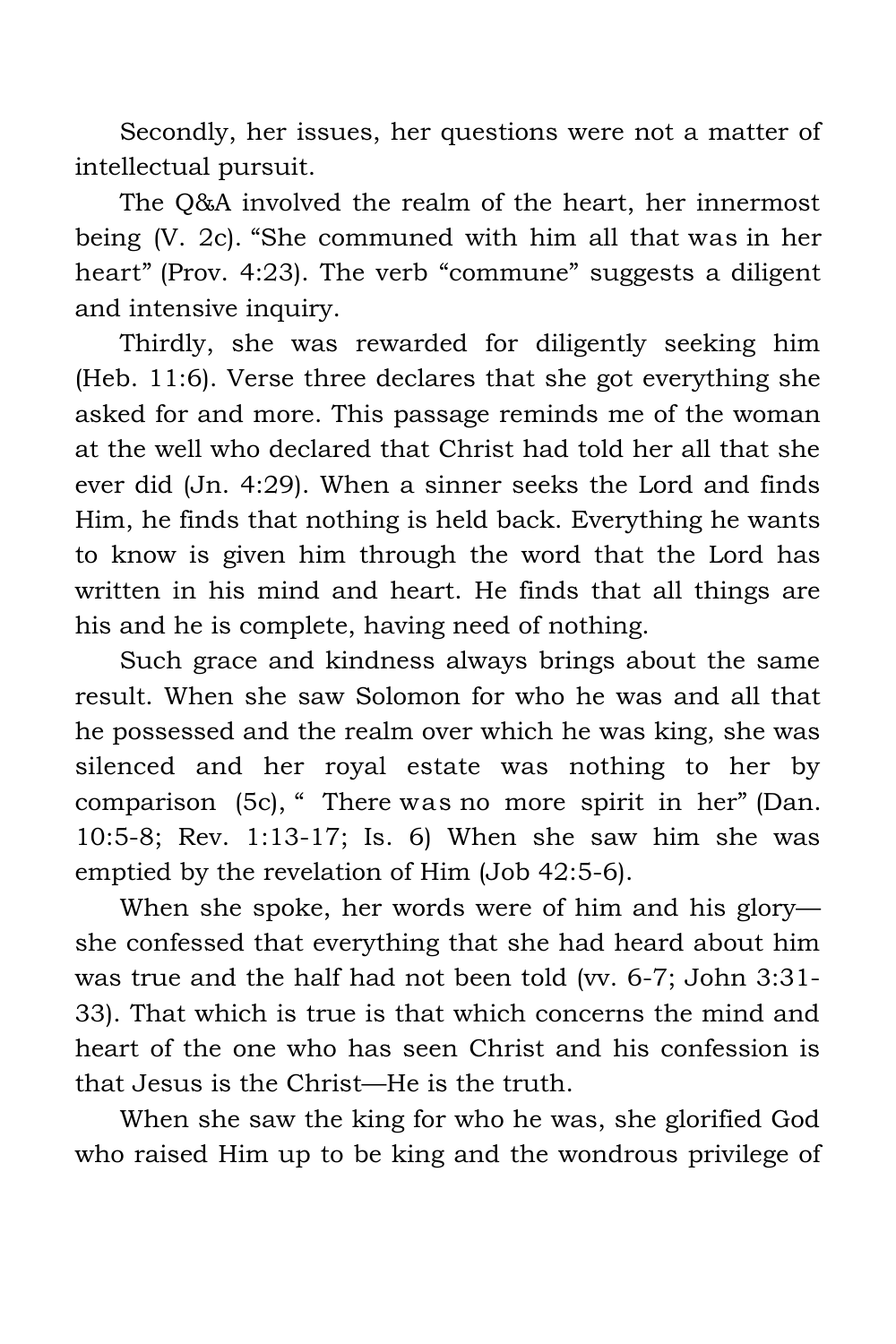those over whom he reigns in peace and love (v. 8-9, Ps. 29; Phil 2:9-11).

Finally, the king gave her all that she desired (v. 13). Our Lord said that whatsoever we ask in His name would be given us. Seek the LORD (Deut. 4:29).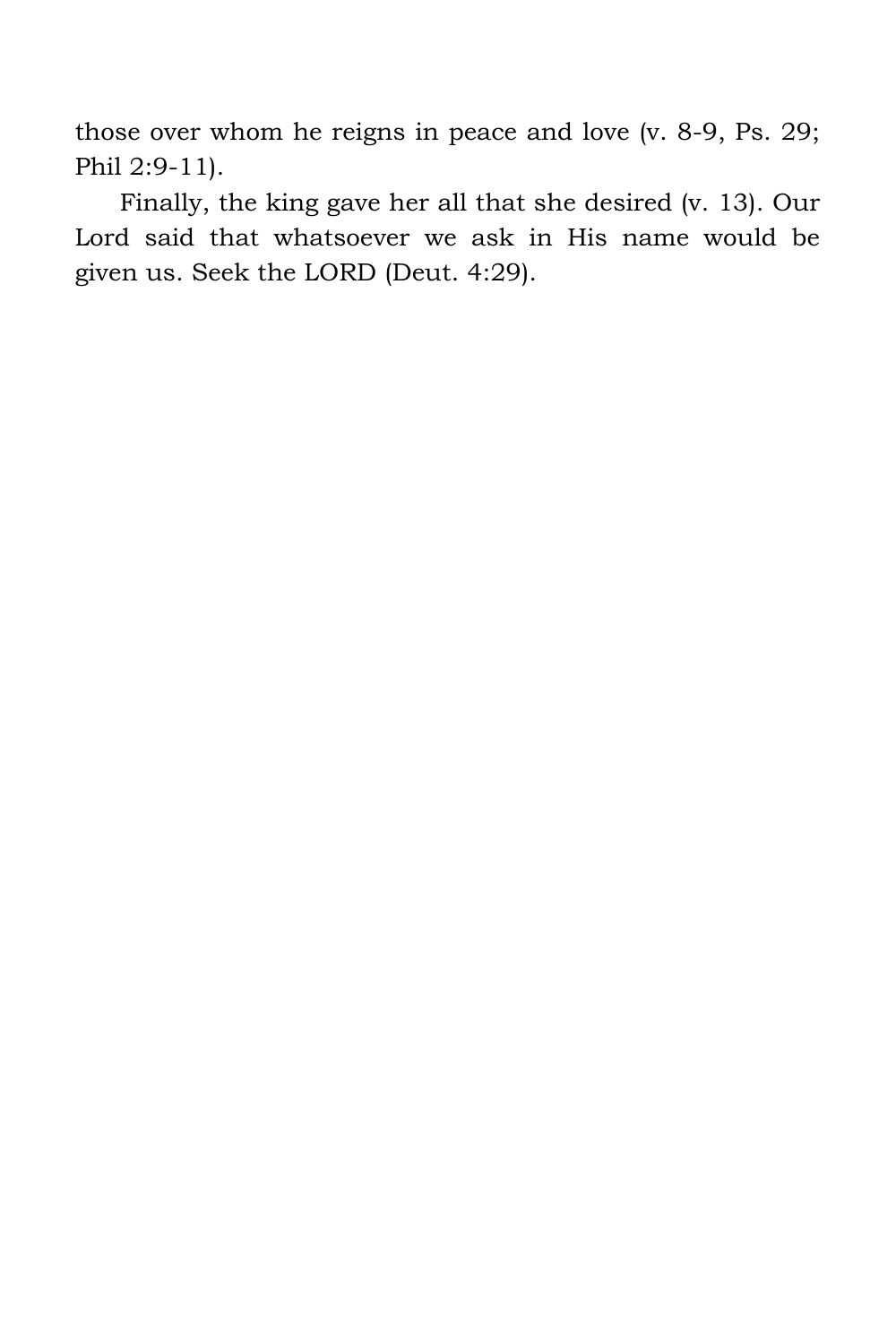# **COSEQUENCES OF SIN**

### **I Kings 11:1-13**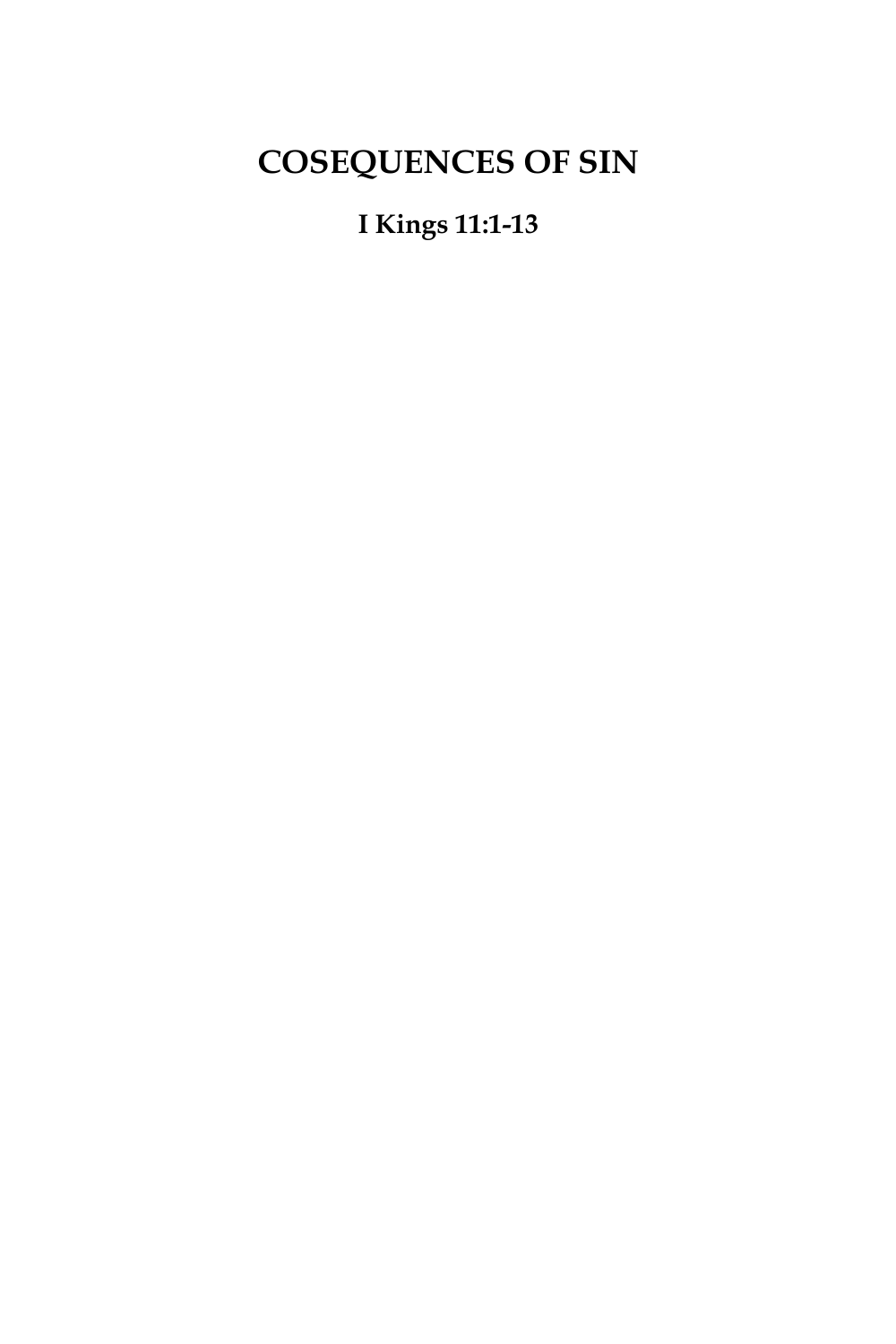1, But king Solomon loved many strange women, together with the daughter of Pharaoh, women of the Moabites, Ammonites, Edomites, Zidonians, and Hittites; 2, Of the nations concerning which the LORD said unto the children of Israel, Ye shall not go in to them, neither shall they come in unto you: for surely they will turn away your heart after their gods: Solomon clave unto these in love. 3, And he had seven hundred wives, princesses, and three hundred concubines: and his wives turned away his heart. 4, For it came to pass, when Solomon was old, that his wives turned away his heart after other gods: and his heart was not perfect with the LORD his God, as was the heart of David his father. 5, For Solomon went after Ashtoreth the goddess of the Zidonians, and after Milcom the abomination of the Ammonites. 6, And Solomon did evil in the sight of the LORD, and went not fully after the LORD, as did David his father. 7, Then did Solomon build an high place for Chemosh, the abomination of Moab, in the hill that is before Jerusalem, and for Molech, the abomination of the children of Ammon. 8, And likewise did he for all his strange wives, which burnt incense and sacrificed unto their gods. 9, And the LORD was angry with Solomon, because his heart was turned from the LORD God of Israel, which had appeared unto him twice, 10, And had commanded him concerning this thing, that he should not go after other gods: but he kept not that which the LORD commanded. 11, Wherefore the LORD said unto Solomon, Forasmuch as this is done of thee, and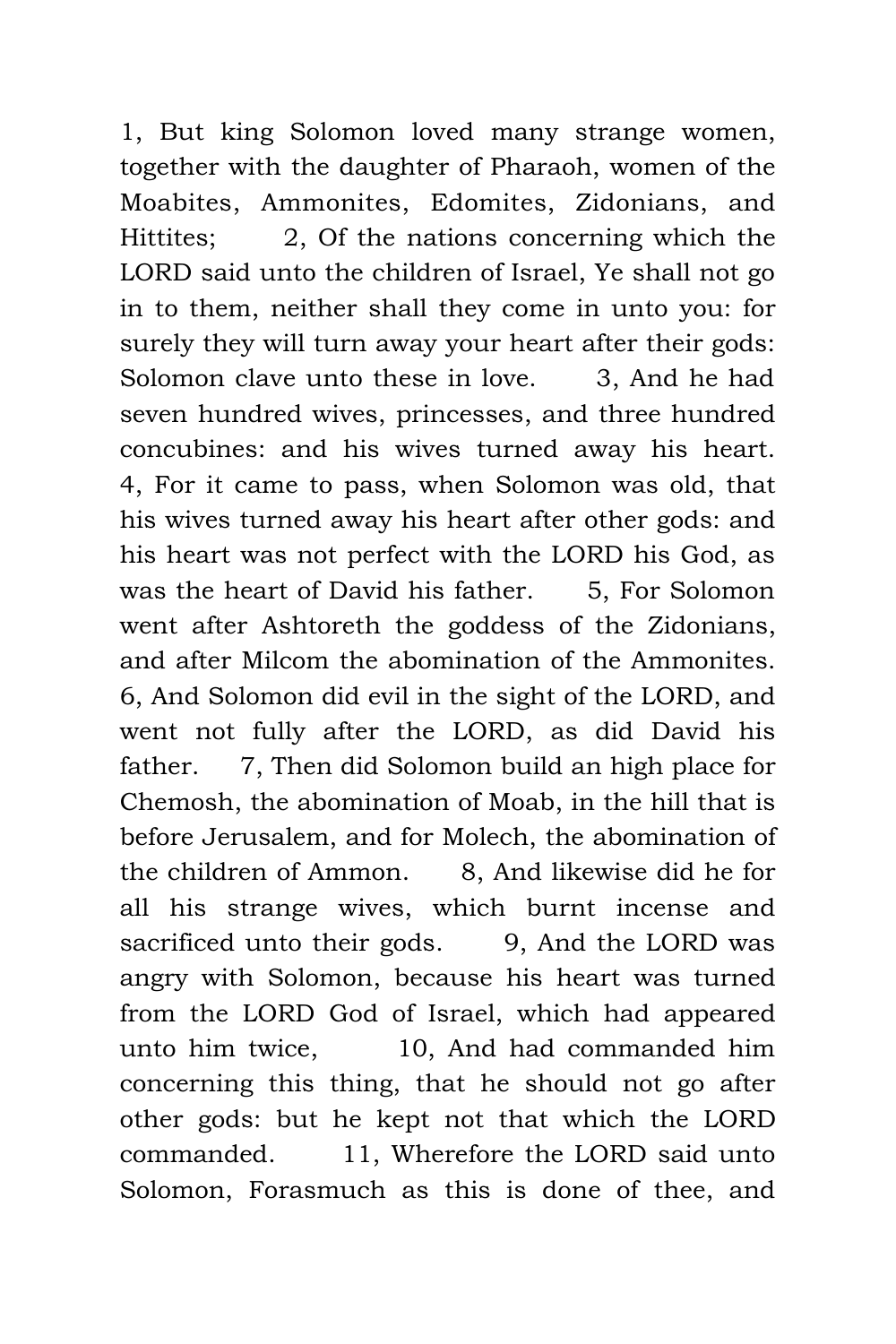thou hast not kept my covenant and my statutes, which I have commanded thee, I will surely rend the kingdom from thee, and will give it to thy servant. 12, Notwithstanding in thy days I will not do it for David thy father's sake: but I will rend it out of the hand of thy son. 13, Howbeit I will not rend away all the kingdom; but will give one tribe to thy son for David my servant's sake, and for Jerusalem's sake which I have chosen.

This passage begins with the word, "but" and we know that this mighty little conjunction completely reveals an opposite of that which precedes it. What a grand report has been made of the visit of the Queen of the South and of the great wisdom of Solomon. Accolades flow like rain, as Solomon is exalted for the gift of wisdom that God had given. His name, at that time and to this day, is synonymous with wisdom. His wealth and his grandeur are magnified and his renown goes far beyond the kingdom over which he reigns ( 10:24). Then as if a death knell was sounded, as if the din was suddenly silenced, the 11th chapter begins with the word "But" and we know that everything that is said before must be viewed in a new light. Often, when we find the word, "But" it is followed with the name of God and usually ends in good news. Such is not the case here. The word is a harbinger of ill tiding because it is the opposite of the grand report of the exalted king. This conjunction is the beginning of the end.

In so many ways, Solomon is a type of Christ but in this passage he proves to be typical man. Many things have been employed to explain his actions. Some have said that it was politically expedient to have so many wives and concubines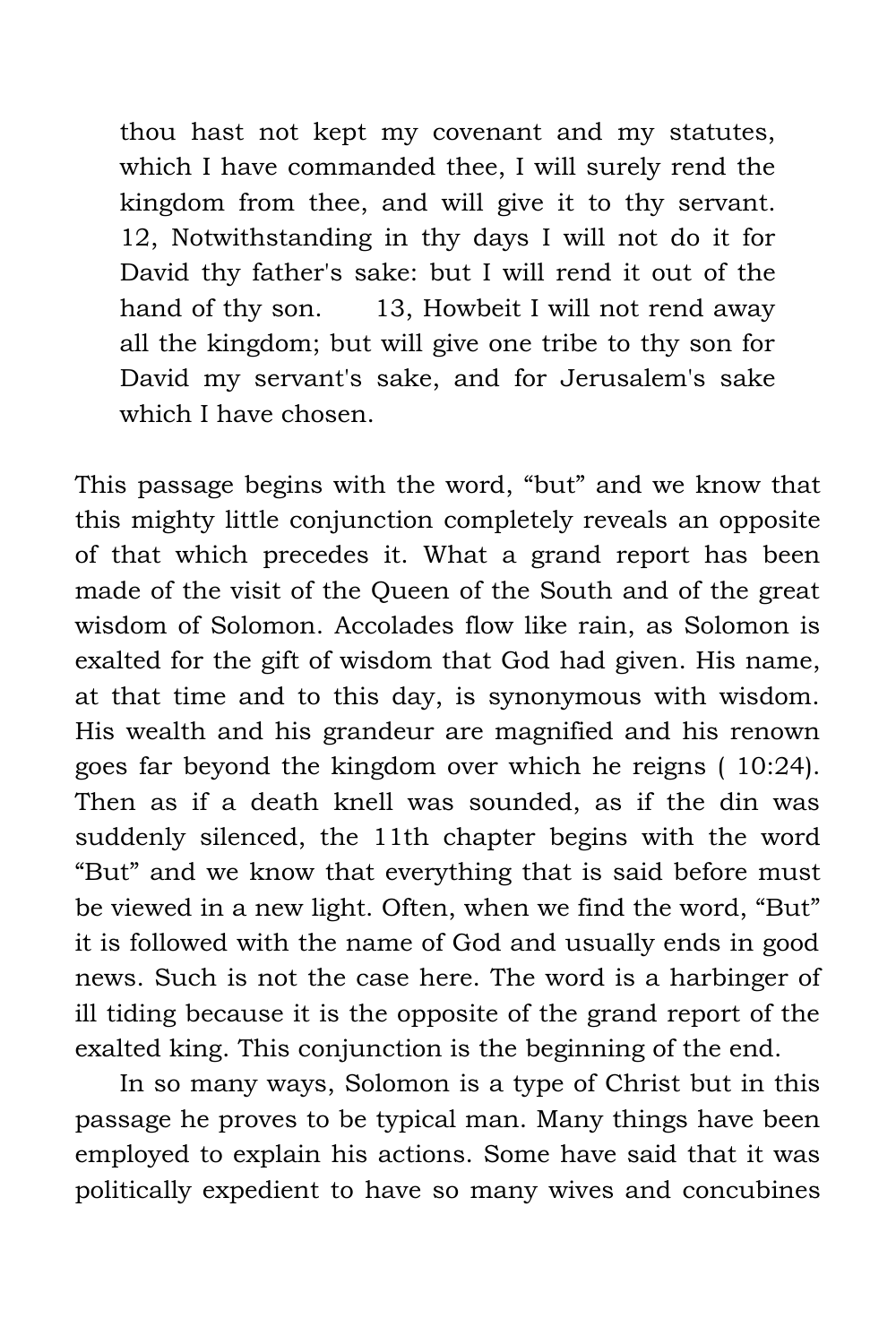and that certainly played some part by creating alliances that benefited Israel. The old adage, "politics makes for strange bedfellows" certainly rings true in this case. Others have blamed his riches and fame for the dalliances and we all have seen great men fall. But riches are not inherently evil though they often broaden the avenue of privilege and increase the sense of entitlement. But riches are not evil and many have used their wealth to good and philanthropic ends. I know and have known men and women of considerable means who while enjoying some of the finer things (products of their labor) they have exhibited charitable hearts in support of the Gospel and causes that benefit mankind (Ecc. 3:12-13).

It was neither politics nor riches that was the source of Solomon's evil choices—the problem was his heart; "but king Solomon loved'. No matter the avenues opened or the expedience of alliances sin must be laid at the heart's door (Prov. 4:23; Jer. 17:9; Matt. 12:34; Mk. 7:18:23). The love referred to is not the love of God but love between human beings, born of nature and carnal lusts and is more about self that about the loved one.

King Solomon loved many strange women. The word "strange" carries the principle of false religion or idolatry (i.e. —strange fire—strange doctrine). The result of Solomon's many loves was that he allowed and eventually even promoted the false god's and false practices of his many wives. This was overt disobedience to the command of God and the consequences were dire (Deut. 7:1, 3). Perhaps convincing himself that because he had not been punished, he felt free to follow the dictates of his heart. The last phrase of verse 2 reveals that Solomon was not thinking of God, he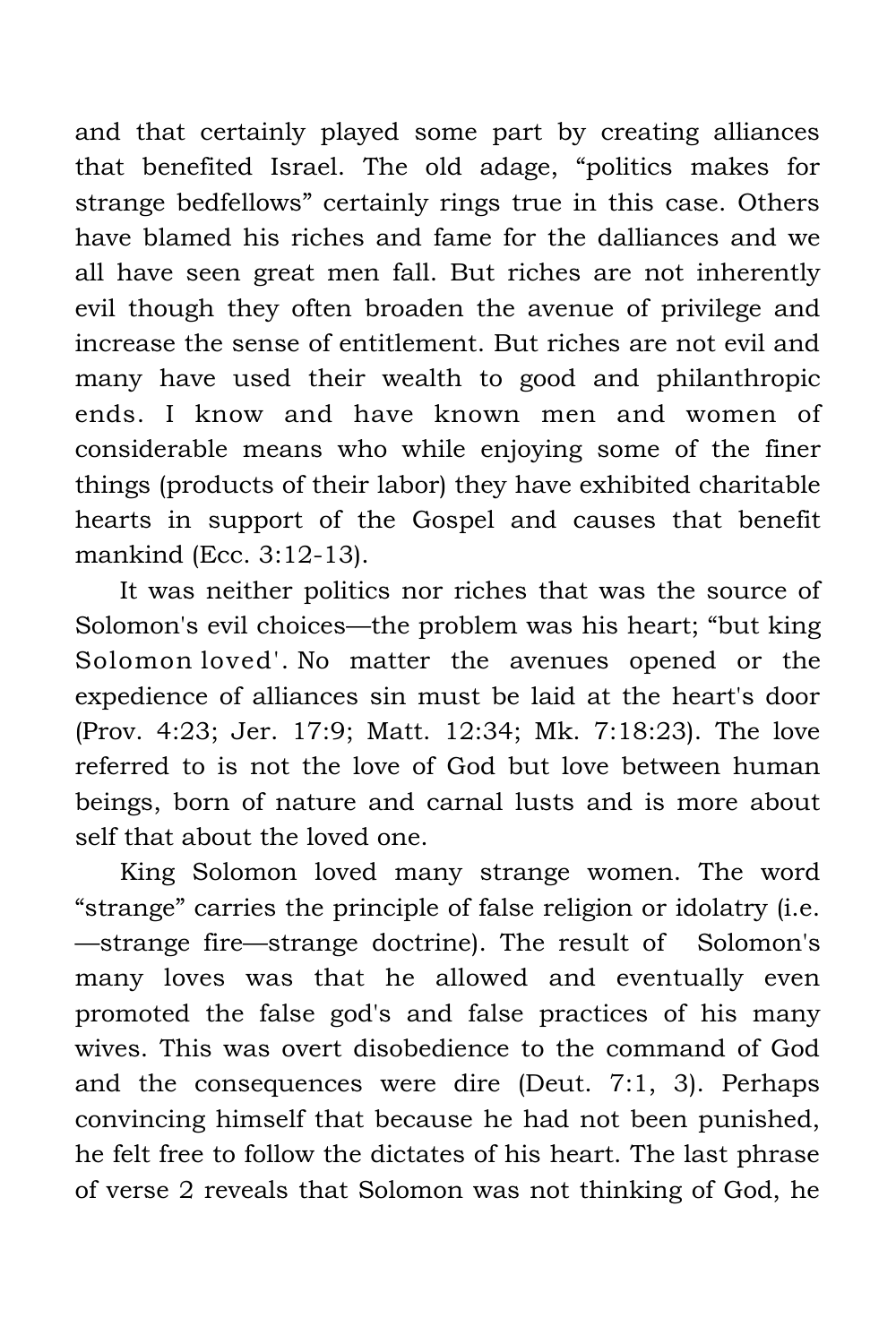"clave to these in love." Verse 3 indicates the enormity of his sin. There is no indication that he ceased to worship the true God (v. 6—fully—sweet declaration of grace) but since he embraced the idolatry of his wives and concubines there was a mixture and this was prohibited by God. The fact that the issue was idolatry is clearly seen in the comparison or contrast between David and Solomon. We know that David erred in numerous ways and often depended on the flesh when he ought to have depended on God but the one thing that distinguished David from Solomon was that David, in all his failures and frailty, never was guilty of idolatry. Something must be considered in this passage and it is the passing of time. The idolatry is recorded to have occurred in Solomon's old age (v. 4). How many years and how much time occurred between the marriages and concubinary is not revealed. But 1000 female companions certainly suggests years and possibly decades. Solomon knew that each marital alliance was sinful but we know because of our own depraved hearts, that once temptation is succumbed to, the next carries less guilt and with 1000 the last was done with hardly any consideration of consequence. Solomon wrote of this very attitude in Ecc. 8:11; v. 6).

This is the nature of sin. It operates in a singular and predictable and set pattern. The end is always loss. In the case of Solomon, he lost the kingdom. 10 tribes were removed from his reign and only Judah and Benjamin remained. His deeds divided the nation and what followed in time was a series of evil men (save for a few) that did evil in the sight of the Lord. We can look at the acts of Solomon and see the horrible process of sin and its reasonable end. Look at James 1:13-16. Solomon's actions follow, to a tee, the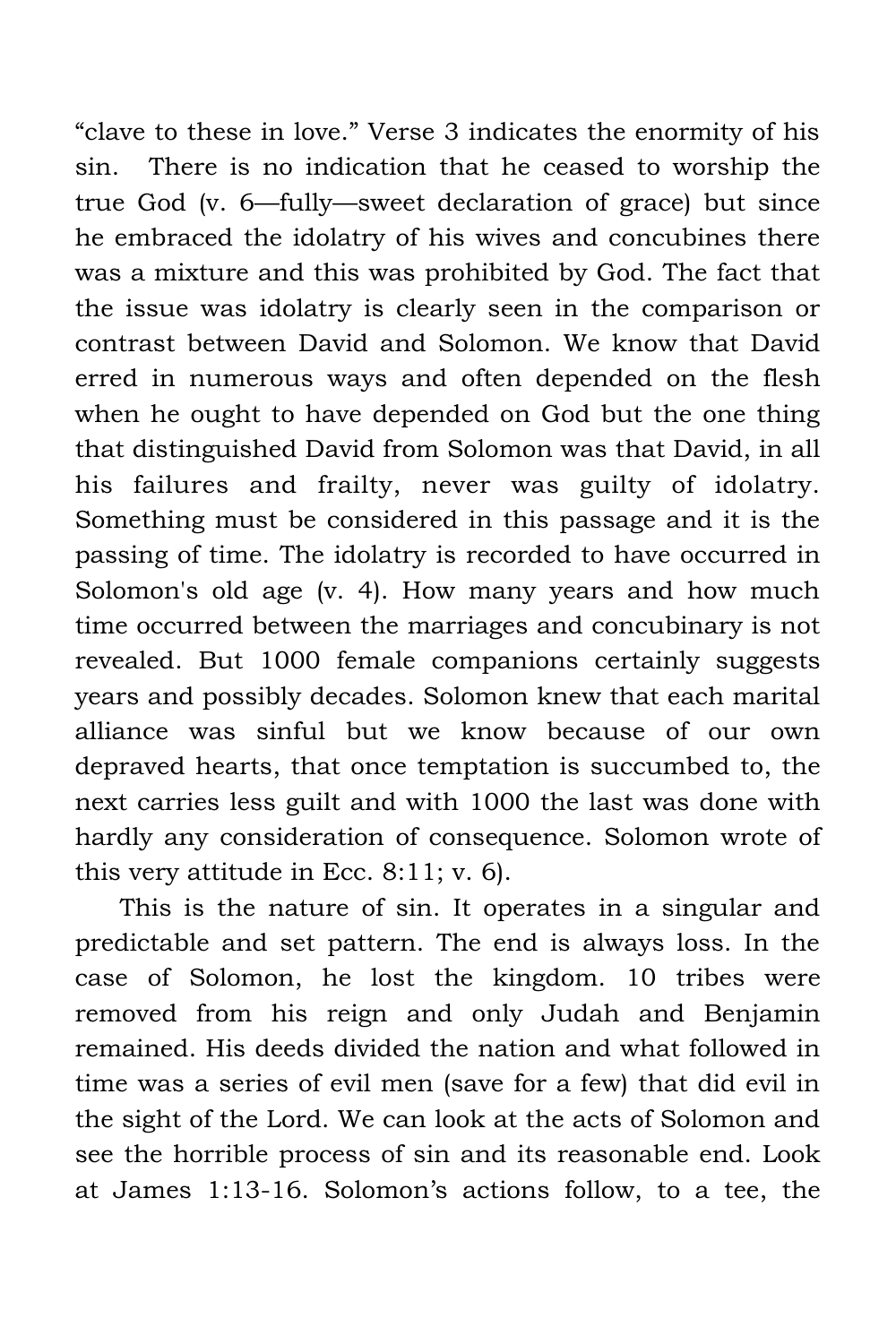words of James. The justice of God upon Solomon was tempered with mercy (v. 13; Ps. 37:23-24; 89:28-35; Prov. 24:16). He was God's child, a sinner for sure, but a sinner saved by grace, his debts paid by Christ the Lord on Calvary's Tree.

One verse sums up this entire report. The enormity of sin is measure in terms of Who sin is against. It is against God. Sin among the lost is evil but among those who name the name of Christ it is most foul. For the child of God, all sin is sin against light, and the death it brings and the loss it causes has to do with our relationship with Christ. David spoke of the loss of the joy of salvation and sin inhibits that joy (Ps. 51:1-12). Sin does not change God's love for us nor affect the promises that He has made. Just as Solomon was dealt with in mercy for David's sake, so the believer is dealt with in mercy and grace for Christ's sake. But sin will have its pound of flesh and all that is necessary for that to happen is for God to suffer us to act in the flesh. Solomon's sin was in light of the fact that God had condescended to appear to Him twice (v. 9). Solomon's sin was in light of the fact that God had graciously appeared to him twice and warned him specifically to avoid this particular sin (9:5-7). The Lord has written his word in the hearts and minds of his people and no sin may be mitigated by claims of ignorance (all willful). See: Matt. 11:20-24. OH Lord, keep us from ourselves (Ps. 119:11).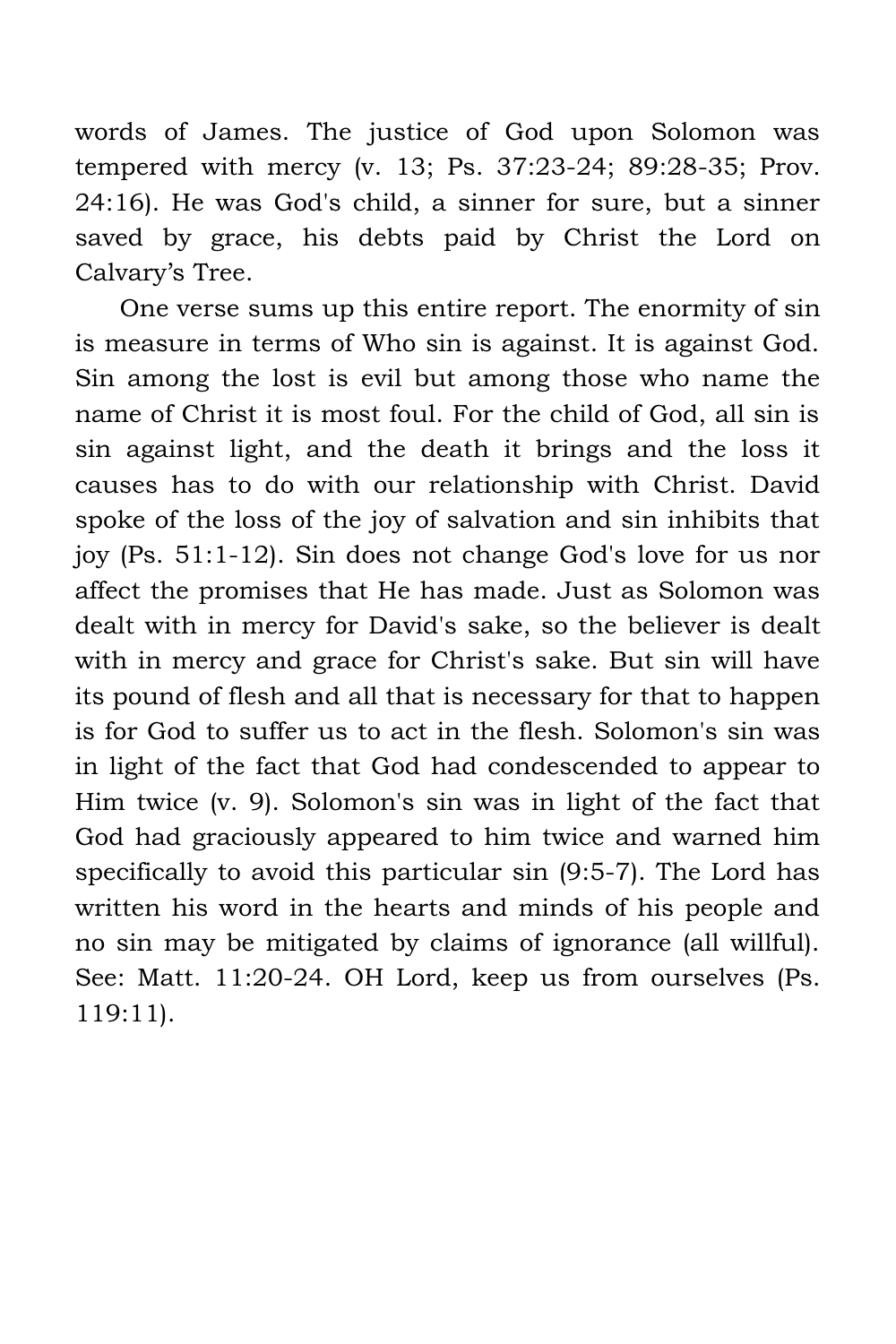#### **ZERO UNEMPLOYMENew Testament**

#### **I Kings 11:14-25**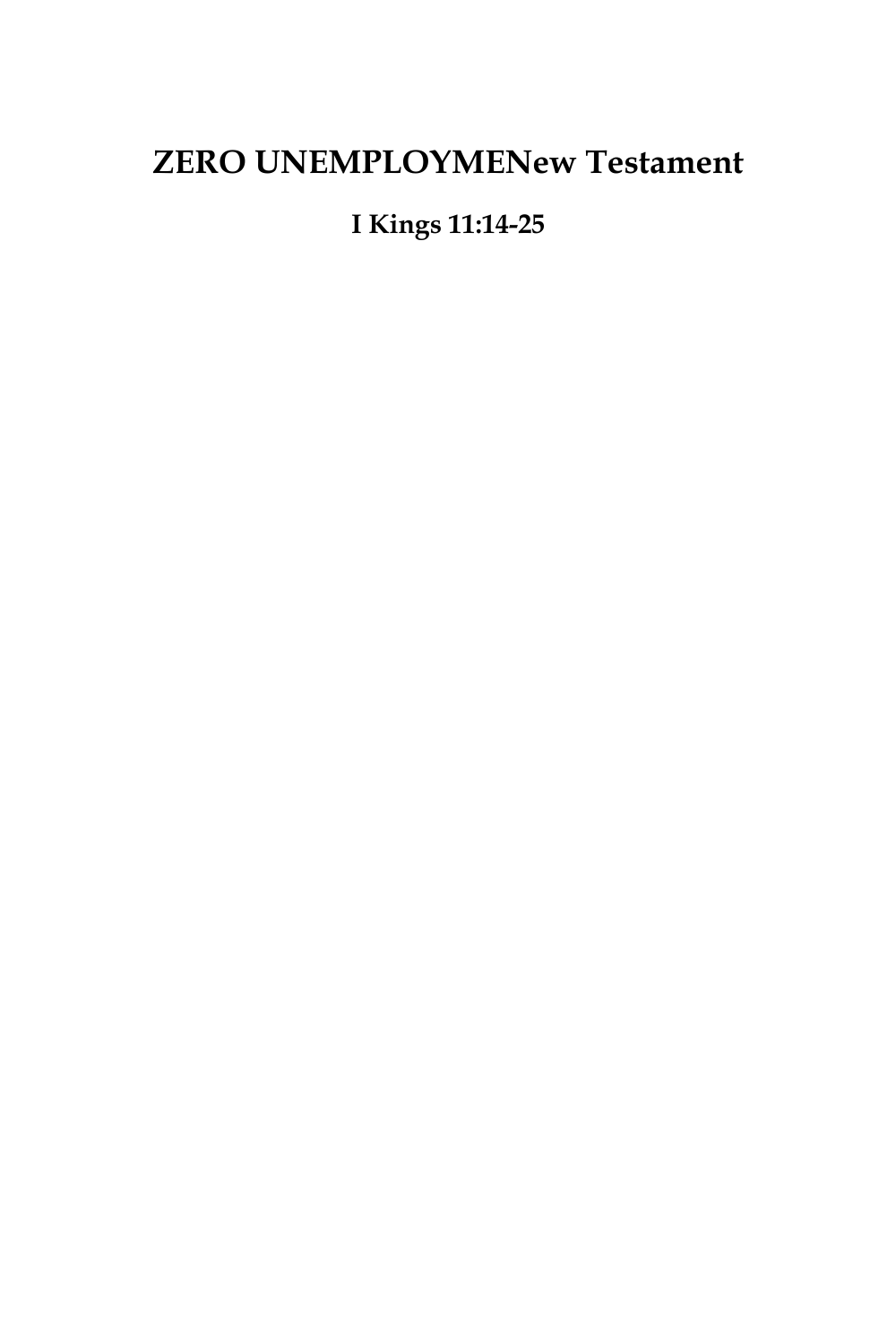14, And the LORD stirred up an adversary unto Solomon, Hadad the Edomite: he was of the king's seed in Edom. 15, For it came to pass, when David was in Edom, and Joab the captain of the host was gone up to bury the slain, after he had smitten every male in Edom; 16, (For six months did Joab remain there with all Israel, until he had cut off every male in Edom:) 17, That Hadad fled, he and certain Edomites of his father's servants with him, to go into Egypt; Hadad being yet a little child. 18, And they arose out of Midian, and came to Paran: and they took men with them out of Paran, and they came to Egypt, unto Pharaoh king of Egypt; which gave him an house, and appointed him victuals, and gave him land. 19, And Hadad found great favour in the sight of Pharaoh, so that he gave him to wife the sister of his own wife, the sister of Tahpenes the queen. 20, And the sister of Tahpenes bare him Genubath his son, whom Tahpenes weaned in Pharaoh's house: and Genubath was in Pharaoh's household among the sons of Pharaoh. 21, And when Hadad heard in Egypt that David slept with his fathers, and that Joab the captain of the host was dead, Hadad said to Pharaoh, Let me depart, that I may go to mine own country. 22, Then Pharaoh said unto him, But what hast thou lacked with me, that, behold, thou seekest to go to thine own country? And he answered, Nothing: howbeit let me go in any wise. 23, And God stirred him up another adversary, Rezon the son of Eliadah, which fled from his lord Hadadezer king of Zobah: 24,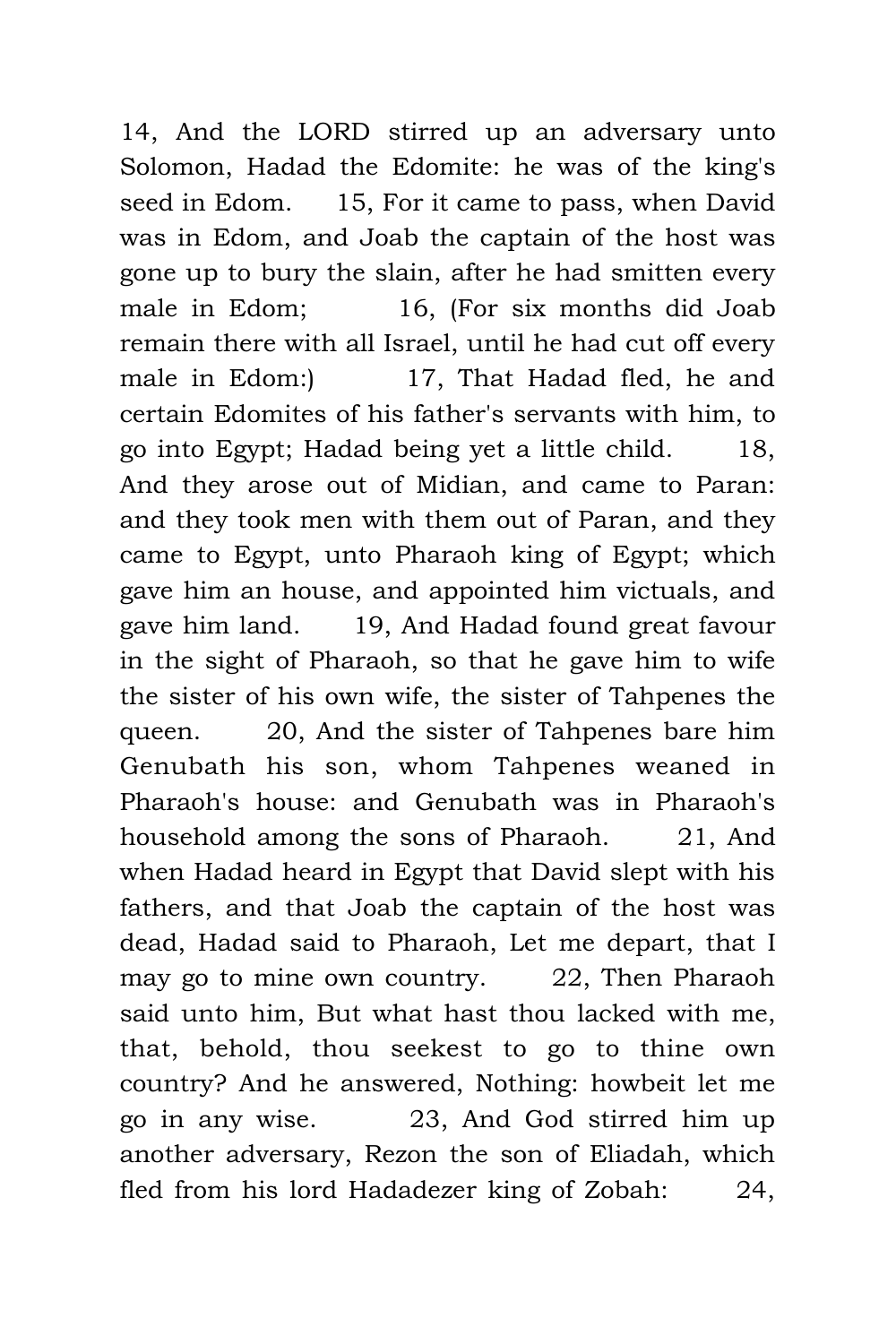And he gathered men unto him, and became captain over a band, when David slew them of Zobah: and they went to Damascus, and dwelt therein, and reigned in Damascus. 25, And he was an adversary to Israel all the days of Solomon, beside the mischief that Hadad did: and he abhorred Israel, and reigned over Syria.

Those who have been given faith do not look at the decline of this great king and harbor some sense of self-righteousness. Rather, they are reminded of their own frailty and assured in their hearts that if God, but for a moment, lifts His finger of restraining grace, their end would be worse than that of Solomon. We must pray with David that our Lord would "keep us from presumptuous sins" and always cause us to take heed that when we think we stand our feet are on the rim of a slippery precipice. It is true that when the mighty are fallen the noise is greater. But for the grace of God this is the end of every believer. A dear brother told me once that men don't remember how you started out but they never forget how you end. Shakespeare said in "Julius Caesar", "The evil that men do live after them, the good is oft' interred with their bones." The world, pretty much, only remembers the greatness and wisdom of Solomon, but it is pure grace that the believer has the entire record as a reminder that grace not only is a record of our astounding benefits but is likewise an accounting that all we have received is unmerited favor. We all need the report of Solomon's decline as much as we need the report of his greatness. The words of Paul come to mind, "with my mind I serve the law of God, but with my flesh I serve the law of sin and death." What we will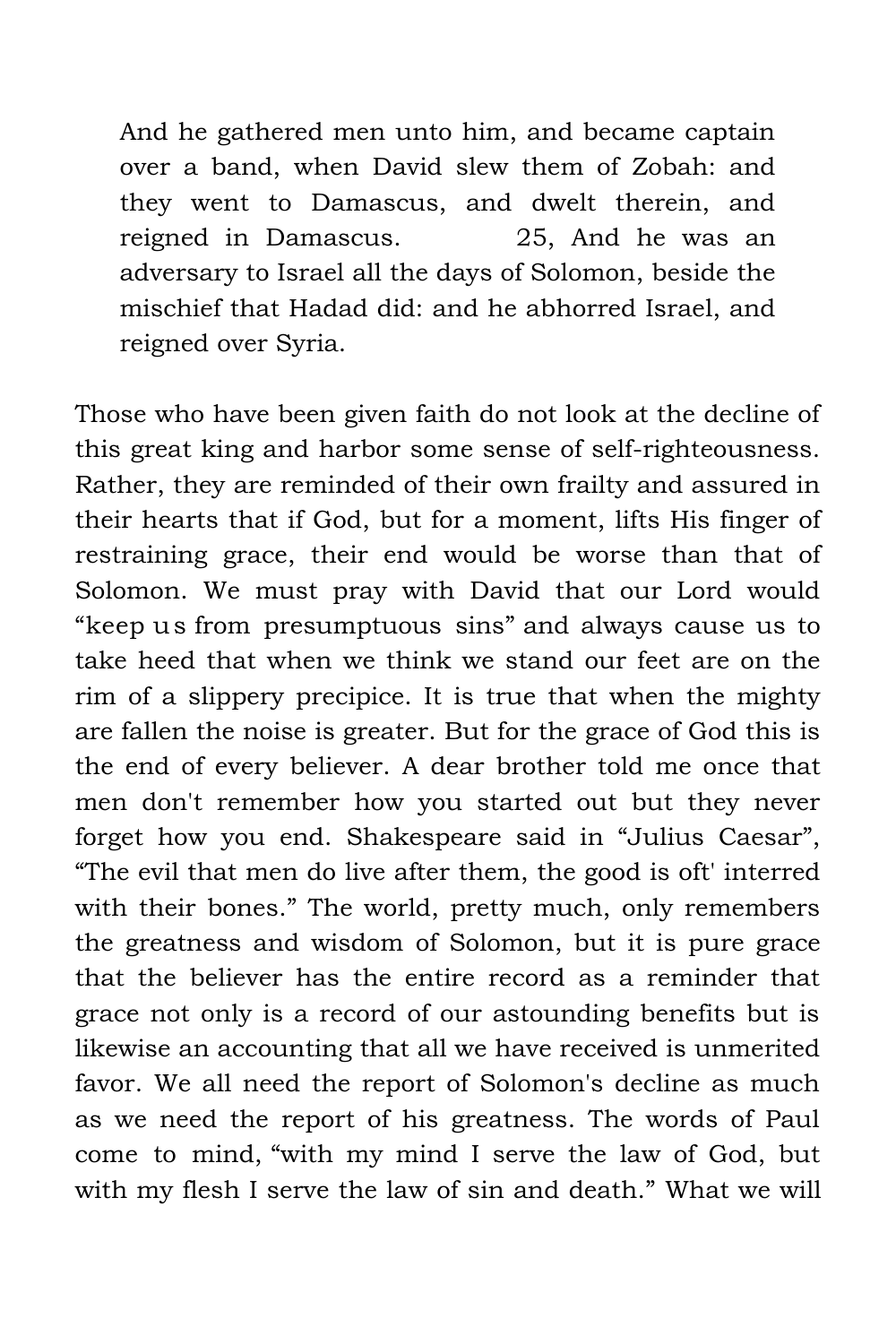consider this hour is the means that God uses to chastise Solomon in his declining years. These verses are the fulfillment of a prophesy to David concerning Solomon (2 Sam. 7:12-14).

Often when men read passages like this they spend a great amount of energy trying to shield God from any wrongdoing. They think that for God to "stir up" men to do harm somehow diminishes His goodness. This notion is rampant in today's religious mind. Men look at calamity, or the brutal killing of a child or a good person and say things like how could a good God allow these things to happen. At the heart of such thinking is a carnal wish that there was no God, but the primary thought comes from a refusal to acknowledge God as the sovereign ruler of this universe holding absolute sway over every creature and every inanimate object. Barnard said, "if you think God a monster, get ready to meet a monster." Was it not good that Joseph's brethren hated him so that in the end he would be their salvation? Was it not good to raise up Pharaoh, just to cast him down, that God would show His glory in the deliverance of His people by the blood and death of a substitute? Was it not good that evil men hated Christ and refused His reign and that lead them to crucify Him and it proved part and parcel to salvation of the elect? I wonder if Solomon was in his declining years when he wrote, by inspiration of a time to kill, a time to break down, a time to weep, a time to lose, a time to rend, a time of war, of the travail that man is exercised and that man cannot know what God is doing at any time and yet at all times, all things are beautiful in His time. To everything there is season and a time for every purpose under heaven. Our emotions and sentimentality do not equip us to see past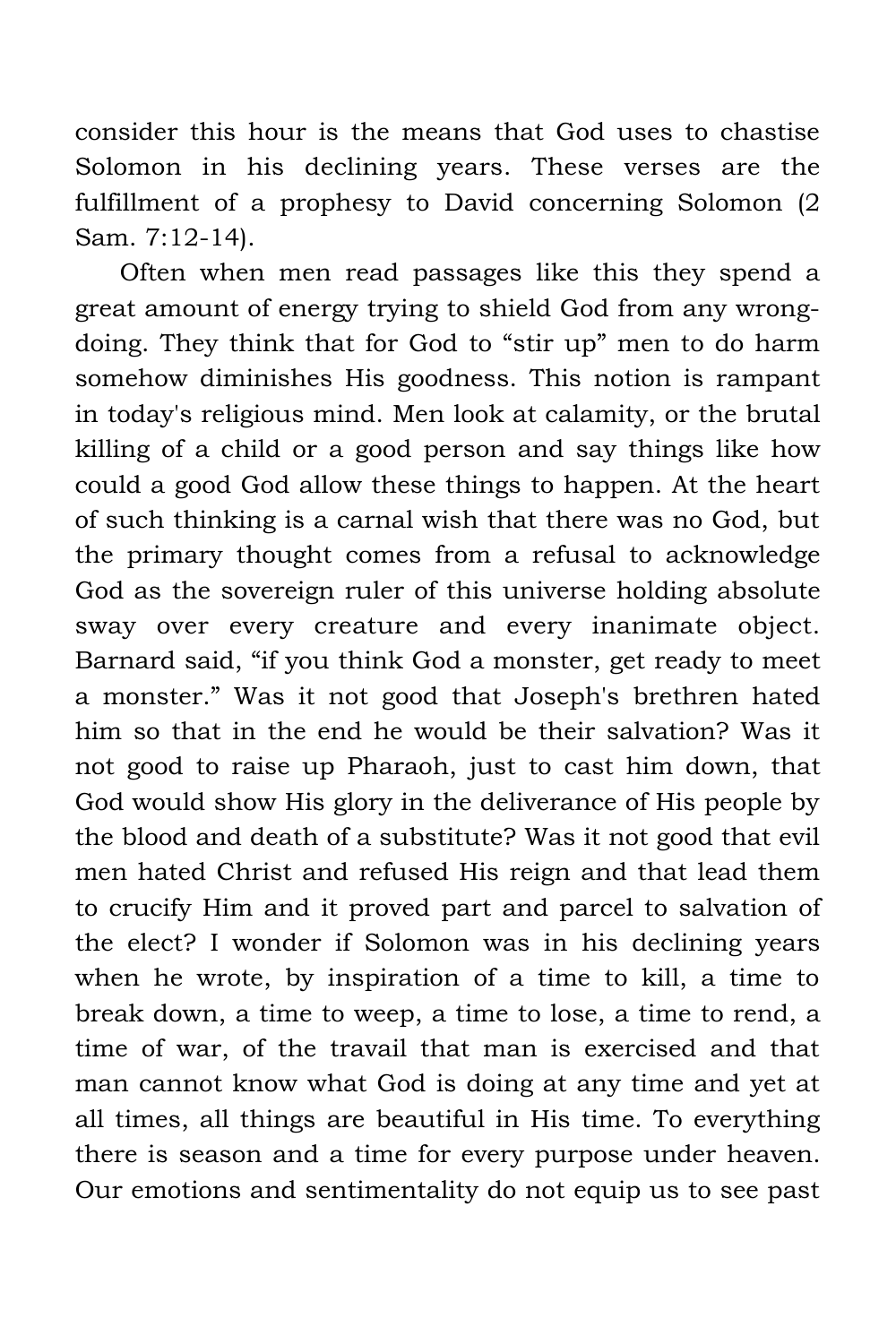present circumstance, so human beings cannot help but judge before time. Thank the Lord for the faith He gives His elect. Though they may find themselves often perplexed by circumstance, there is an inward anchor that holds the mind and heart in place with the understanding that our answer is Him who holds the reigns and makes no mistakes and shall always do right. Faith does not rely on circumstance but sees what cannot be seen, believes what cannot be proven and embraces the invisible power behind all things, controlling, manipulating, guiding, gathering here, dispersing there and ruling with good, honorable, omnipotent and unchallengeable will. This is sweet solace. The title of my message is "Zero Unemployment" because in this report God is using the hatred of two men to "chasten him (Solomon) with the rod of men and with the stripes of the children of men".

Hadad was a member of the royal house of Edom who escaped the massacre under Joab and fled with a band of followers into Egypt. After David's death, he returned to his own country. Rezon was the son of Eliadah, a Syrian, who led a band of mercenaries and established a petty kingdom at Damascus in the time of David and Solomon. These two had one thing in common. They hated Israel and the kings who ruled there. The truth here is plain and unadorned and unapologetic. These evil men, possessed of overt hatred for God and His people, were employed by the Absolute Sovereign to do whatsoever had been foreordained to be done. They were born to this end and as they vented their venom, as they did what was the desire of their hearts; they were fulfilling the purpose that had been laid out for them from all eternity. They were vessels of dishonor, vessels of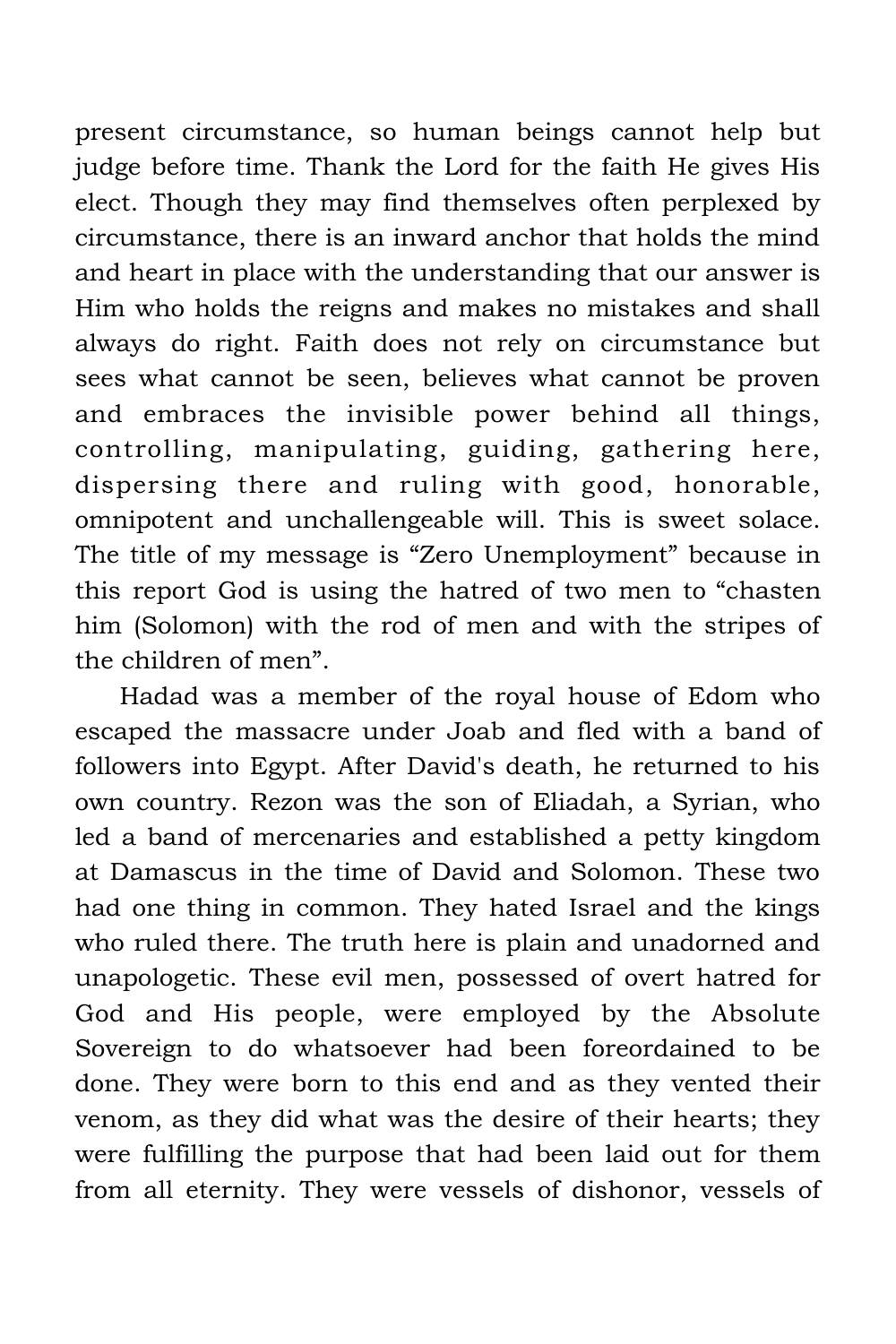wrath fitted to destruction, gainfully employed to serve the will of the Master, to afflict one of God's elect that, in the end, the peaceable fruits of righteousness would be yielded by the exercise. In the economy of God's purpose, there is zero unemployment. ..every thing and every creature has a purpose that we will assuredly fulfill. "He doeth according to His will in the armies of heaven and among the inhabitants of the earth and none can stay His hand or say unto Him, what doest thou".

And there is more here. The names of these two instruments of affliction and chastisement define one character. Hadad means mighty and Rezon means prince. The mighty prince who did well in Egypt and was and ersatz king of a band of mercenaries was used as an instrument of chastisement in the hands of the Almighty, the true King of all that is. Satan is called the Prince of the power of the air. He is called a dignity—son of the morning and with all his fame and grandeur and derived power over men, he is but God's ape, God's pawn and an instrument in the scheme of God's purpose who delights to destroy, who hates God and His people and is used by His creator to do good for the elect. He cannot touch one of God's own. He must crawl on his belly like a serpent to the throne of the Savior to get permission to touch one of the anointed. When he is given permission to act out on his hatred, when he is suffered to afflict one of the elect, he is but a scalpel in the hands of the Great Physician employed to excise the tumor of rebellion. Hadad and Rezon and Satan, whom they typify, are merely suffered to be themselves. For a moment the hand of sovereign restraint is lifted and they, in vile hatred, help and do good for the elect. Remember it was God who turned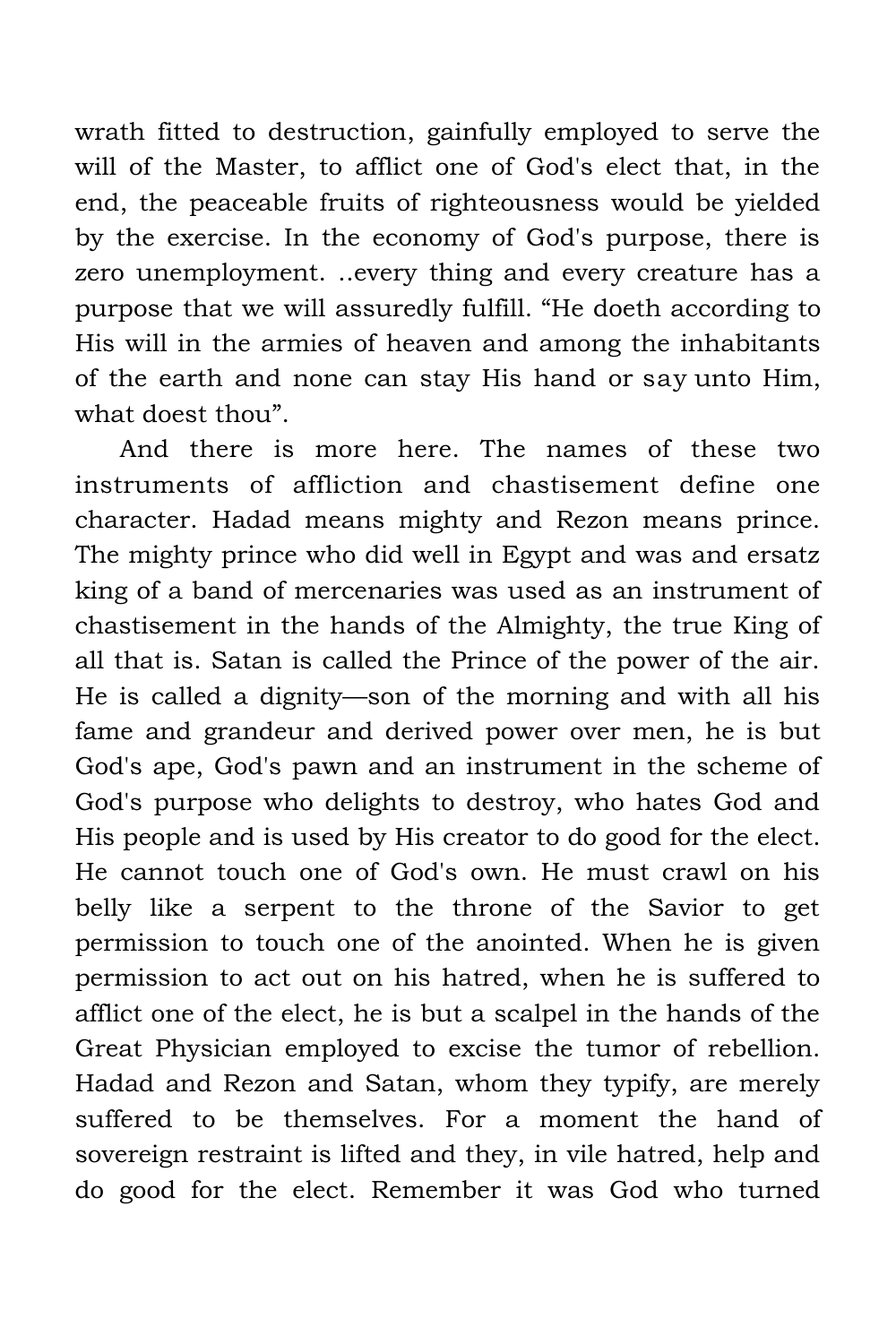Satan's eyes to Job, but Satan could only touch Job to the extent that God allowed for Job's good and God's glory. Satan did his job and as the waves of the sea, God said hither shalt thou go and no further. And Simon Peter, full of pride and sure of himself, sure that he would never deny Christ was confronted with these words (Luke 22:31-32). Notice one little phrase in verse 32, " And when thou art converted—."

The word when tells us that there is plan in force. Simon's sure conversion tells us the behind the plan there is the purpose. Part of the plan is Satan's desire to sift Simon as wheat and though he will be sifted, the restriction upon Satan is that he cannot go any farther than Christ intercession. Simon Peter, having been chastised and Satan being used as the instrument of chastisement, is told as a result of his experience, to strengthen the brethren. Everybody employed .

"Now unto him that is able to keep you from falling, and to present you faultless before the presence of his glory with exceeding joy, to the only wise God our Savior, be glory and majesty, dominion and power, both now and ever. Amen."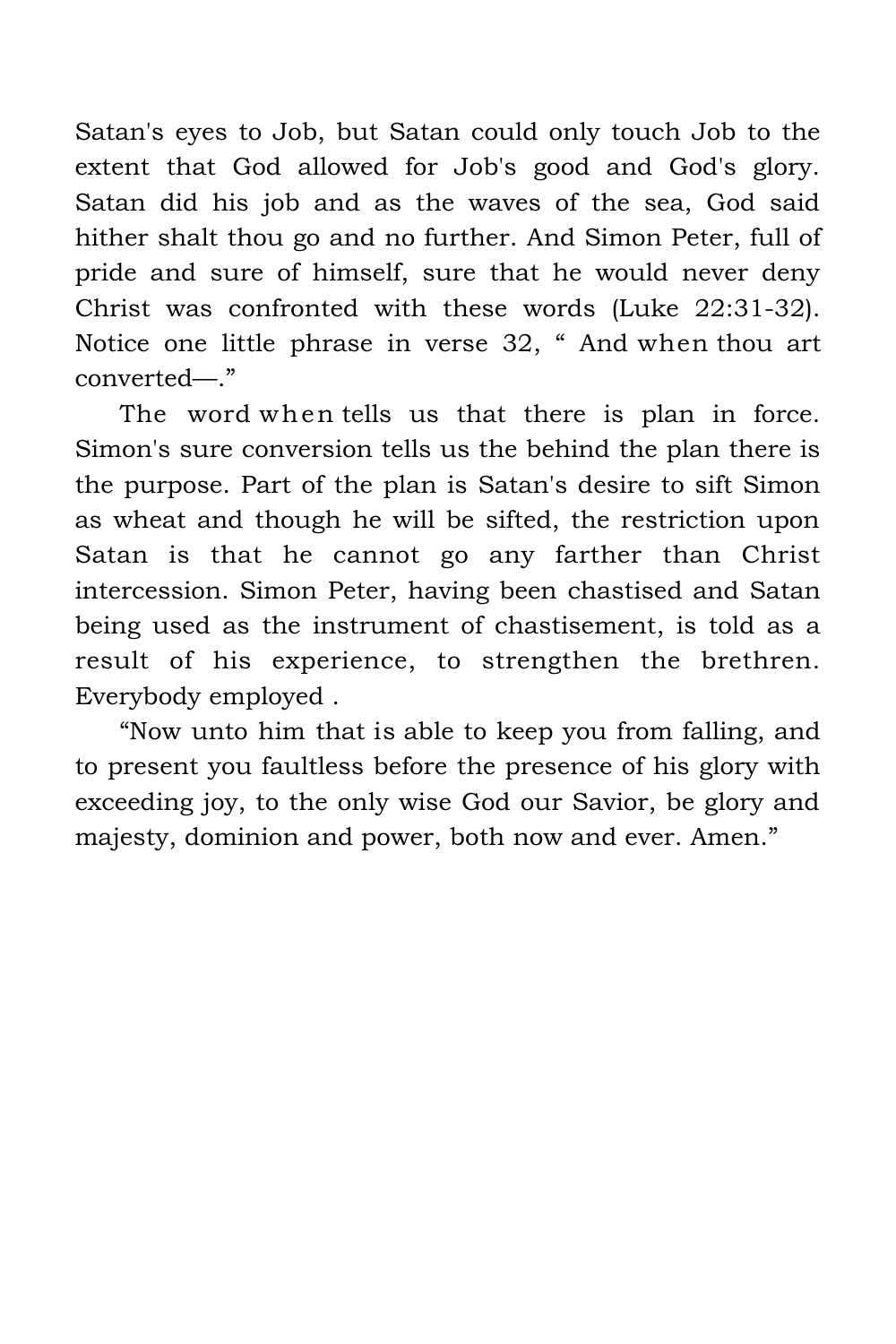## **THE REASON**

**I Kings 11:25-43**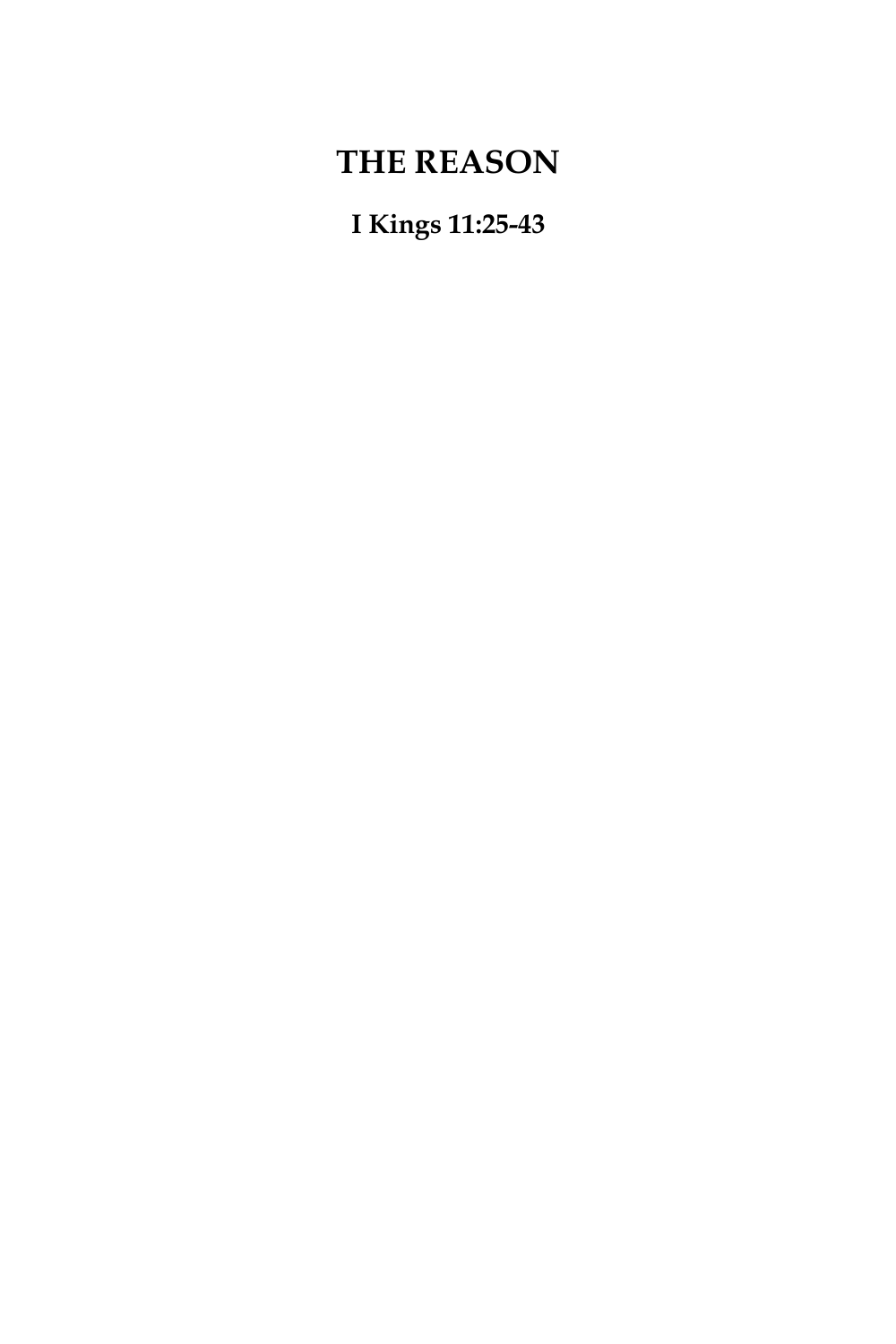25, And he was an adversary to Israel all the days of Solomon, beside the mischief that Hadad did: and he abhorred Israel, and reigned over Syria. 26, And Jeroboam the son of Nebat, an Ephrathite of Zereda, Solomon's servant, whose mother's name was Zeruah, a widow woman, even he lifted up his hand against the king. 27, And this was the cause that he lifted up his hand against the king: Solomon built Millo, and repaired the breaches of the city of David his father. 28, And the man Jeroboam was a mighty man of valour: and Solomon seeing the young man that he was industrious, he made him ruler over all the charge of the house of Joseph. 29, And it came to pass at that time when Jeroboam went out of Jerusalem, that the prophet Ahijah the Shilonite found him in the way; and he had clad himself with a new garment; and they two were alone in the field: 30, And Ahijah caught the new garment that was on him, and rent it in twelve pieces: 31, And he said to Jeroboam, Take thee ten pieces: for thus saith the LORD, the God of Israel, Behold, I will rend the kingdom out of the hand of Solomon, and will give ten tribes to thee: 32, (But he shall have one tribe for my servant David's sake, and for Jerusalem's sake, the city which I have chosen out of all the tribes of Israel:) 33, Because that they have forsaken me, and have worshipped Ashtoreth the goddess of the Zidonians, Chemosh the god of the Moabites, and Milcom the god of the children of Ammon, and have not walked in my ways, to do that which is right in mine eyes, and to keep my statutes and my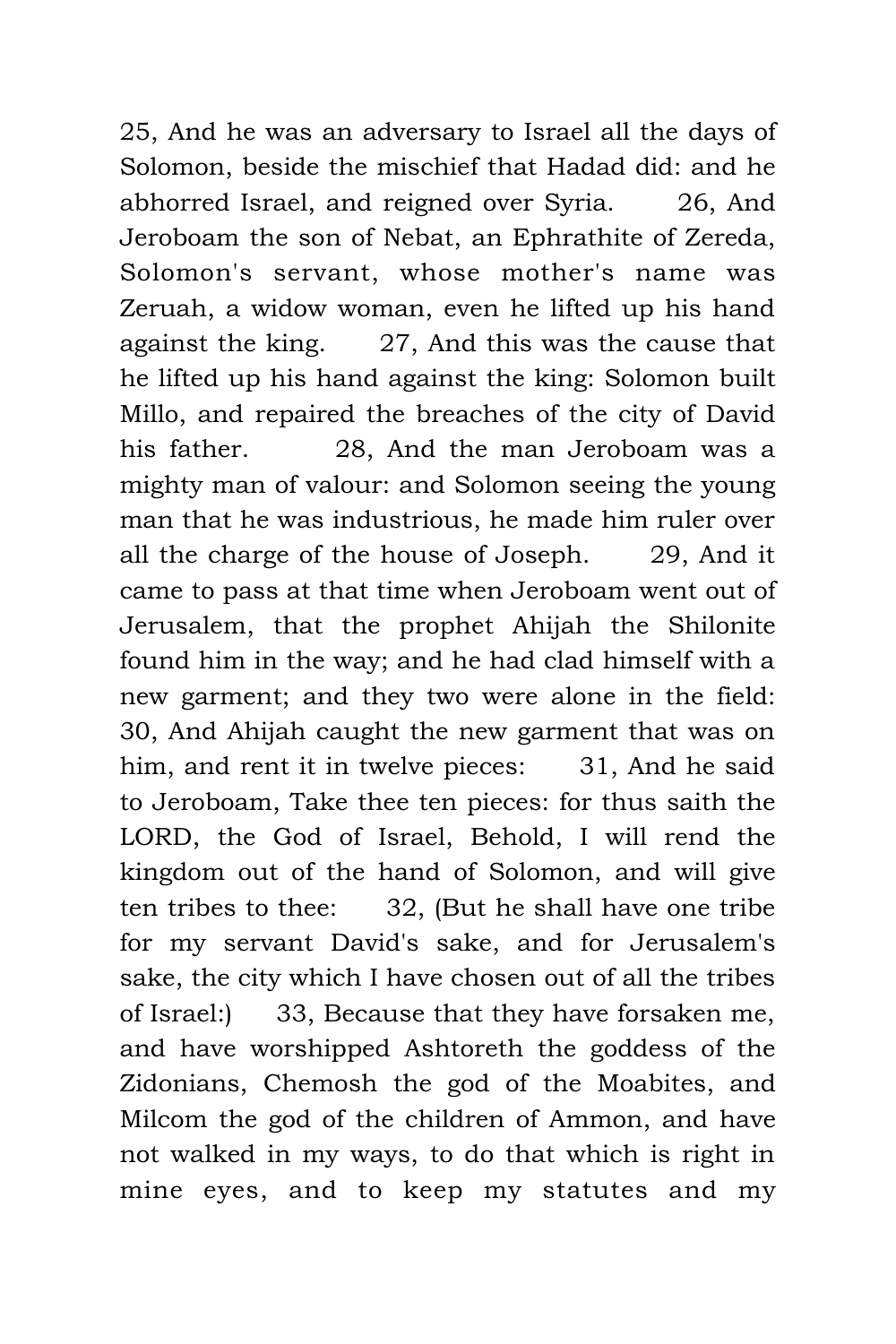judgments, as did David his father. 34, Howbeit I will not take the whole kingdom out of his hand: but I will make him prince all the days of his life for David my servant's sake, whom I chose, because he kept my commandments and my statutes: 35, But I will take the kingdom out of his son's hand, and will give it unto thee, even ten tribes. 36, And unto his son will I give one tribe, that David my servant may have a light alway before me in Jerusalem, the city which I have chosen me to put my name there. 37, And I will take thee, and thou shalt reign according to all that thy soul desireth, and shalt be king over Israel. 38, And it shall be, if thou wilt hearken unto all that I command thee, and wilt walk in my ways, and do that is right in my sight, to keep my statutes and my commandments, as David my servant did; that I will be with thee, and build thee a sure house, as I built for David, and will give Israel unto thee. 39, And I will for this afflict the seed of David, but not for ever. 40, Solomon sought therefore to kill Jeroboam. And Jeroboam arose, and fled into Egypt, unto Shishak king of Egypt, and was in Egypt until the death of Solomon. 41, And the rest of the acts of Solomon, and all that he did, and his wisdom, are they not written in the book of the acts of Solomon? 42, And the time that Solomon reigned in Jerusalem over all Israel was forty years. 43, And Solomon slept with his fathers, and was buried in the city of David his father: and Rehoboam his son reigned in his stead.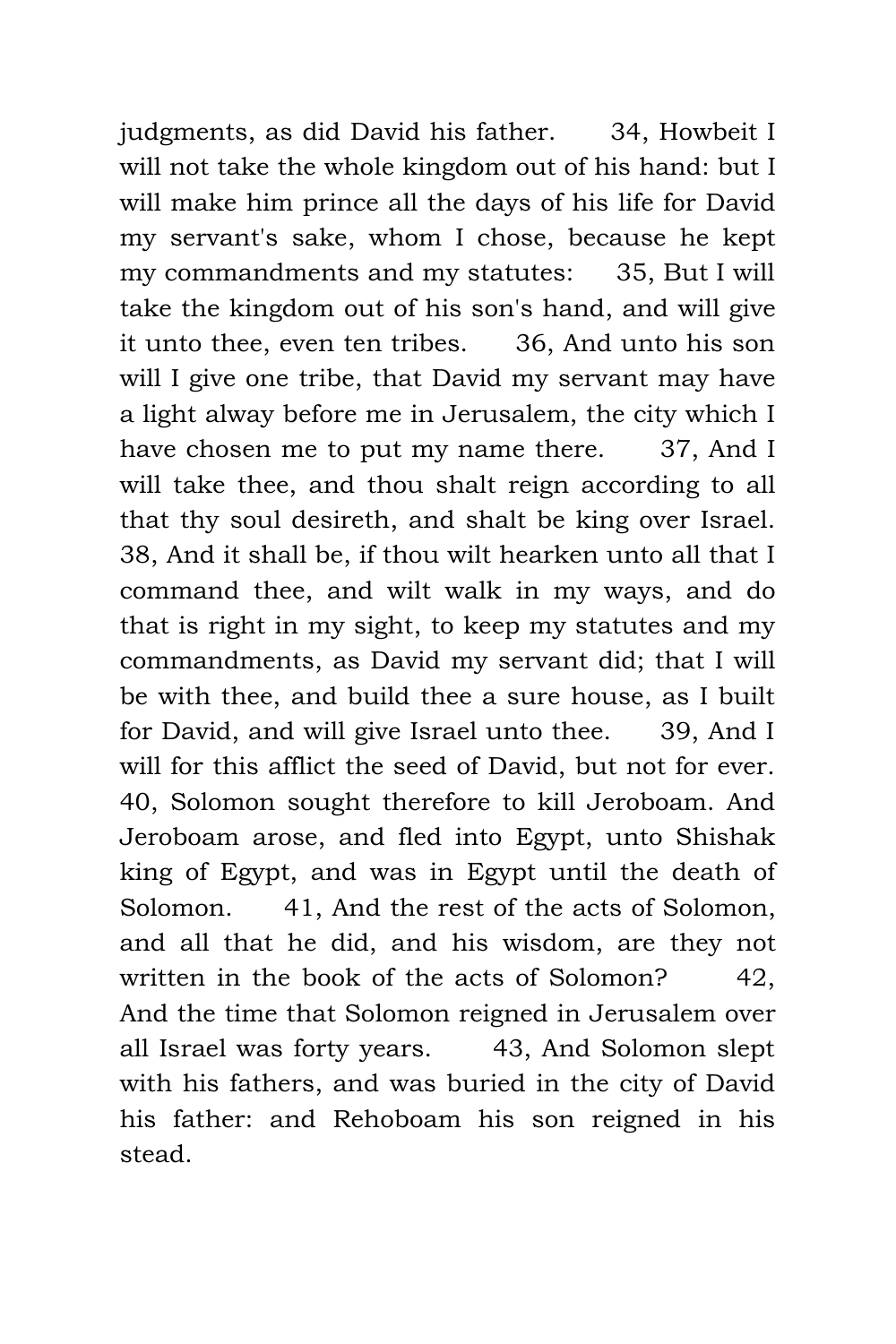This chapter ends the account of the life of Solomon in this book. It ends as things must end in the life of men, in ashes and dust. There is an obituary in our future. The last act of Solomon does not speak to his repentance. Whether he went to the grave in rebellion against God's chastisement or repented of his evil before he died is not stated. We do, however, have what he wrote after he fell into this base idolatry. The book of the preacher (Ecclesiastes) is his report and it is a detailed account of his failures and also that of humanity in general and his conclusion, at the least, seems to speak to a repentant heart and an acknowledgement of where he went astray (Ecc. 12:13-14). We know that his deeds, as evil as they were, met with chastisement from his loving Father yet did not alter the grace or mercy that he had been given. The cost was measured in time but not in eternity. He lost his reputation but not his soul and in the end he took his place with every human being. "Ashes to ashes and dust to dust" is the epitaph of every man that is born of woman. In the cold earth the king and the pauper lie together, the saint and the profligate are equalized by the worms that devour their flesh. There are but two things that can be said of all men, they sin and they die. In the end, at the conclusion of this vapor an eternity awaits and the difference between one man and another is the eternal covenant of grace, conceived, executed and consummated by the triune Godhead without any consideration of man's merit or lack thereof (1 Cor. 4:7). Solomon was a child of God and though God gives us an accurate account of his many failures, they serve to assure us that if a man is saved, it must be by grace alone.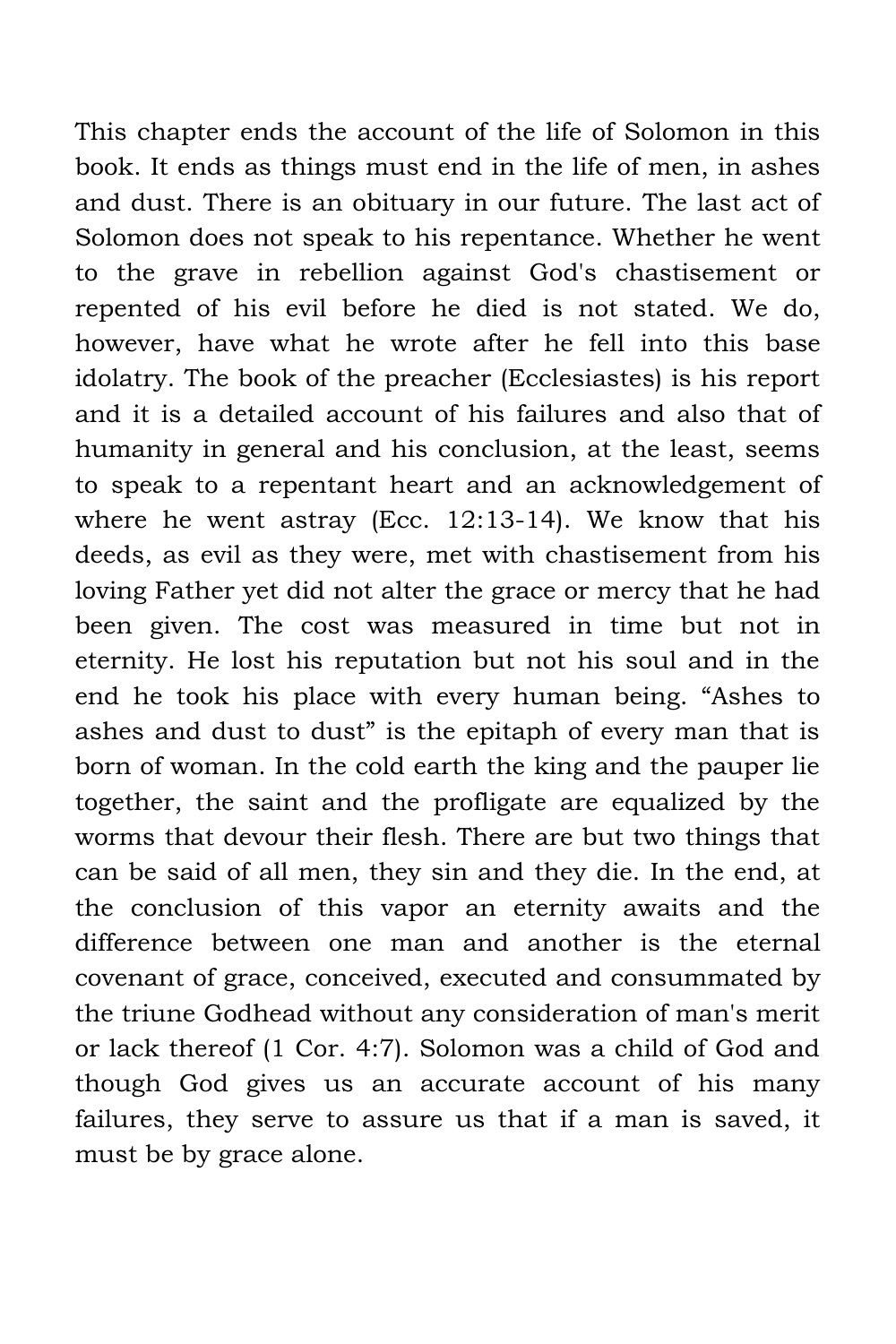As it has been since the beginning, the providential maneuverings of humanity serve a dual purpose, the glory of God and the good of His elect. Solomon's great reign and his carnal behavior are but tiny gears in the great machine of eternal purpose. His error eventuated in the dividing of the kingdom. Ten tribes went to Jeroboam and two tribes went to Rehoboam. Our Lord said that a kingdom divided cannot stand and so it was. Henceforth the 10 tribes and the two will remain be divided.

The reason that the Lord did not give the entire nation to Jeroboam is seen in the covenant that God made with David. A king would sit on his throne forever and that King was the seed of David in the realm of humanity and the seed of the Father from eternity. Of that king's kingdom there shall be no end, nor shall there ever be division—that king and that kingdom are one (Lk. 1:31-33 ).

This life of Solomon and that of his father David was about the lineage of the Messiah and the words that apply to David and the covenant that God made with him. No doubt the promises of preservation apply to the tribe of Judah of which Benjamin is here included. These promises are temporal in nature and apply to the length of the Old Covenant (See: Is. 59:21; 65:8). But they picture the purpose of God in the salvation of the elect. All that occurred; the sin of Solomon, the consequence of chastisement, the dividing of the kingdom and the preservation of Judah are but the Gospel wrapped in type and shadow .

First the "why" is clear (vv. 11-13, 32). This is about covenant promise and all that takes place in human history is for Christ's sake. No matter the circumstance. no matter the time or the occurrence, it is about God glorifying His Son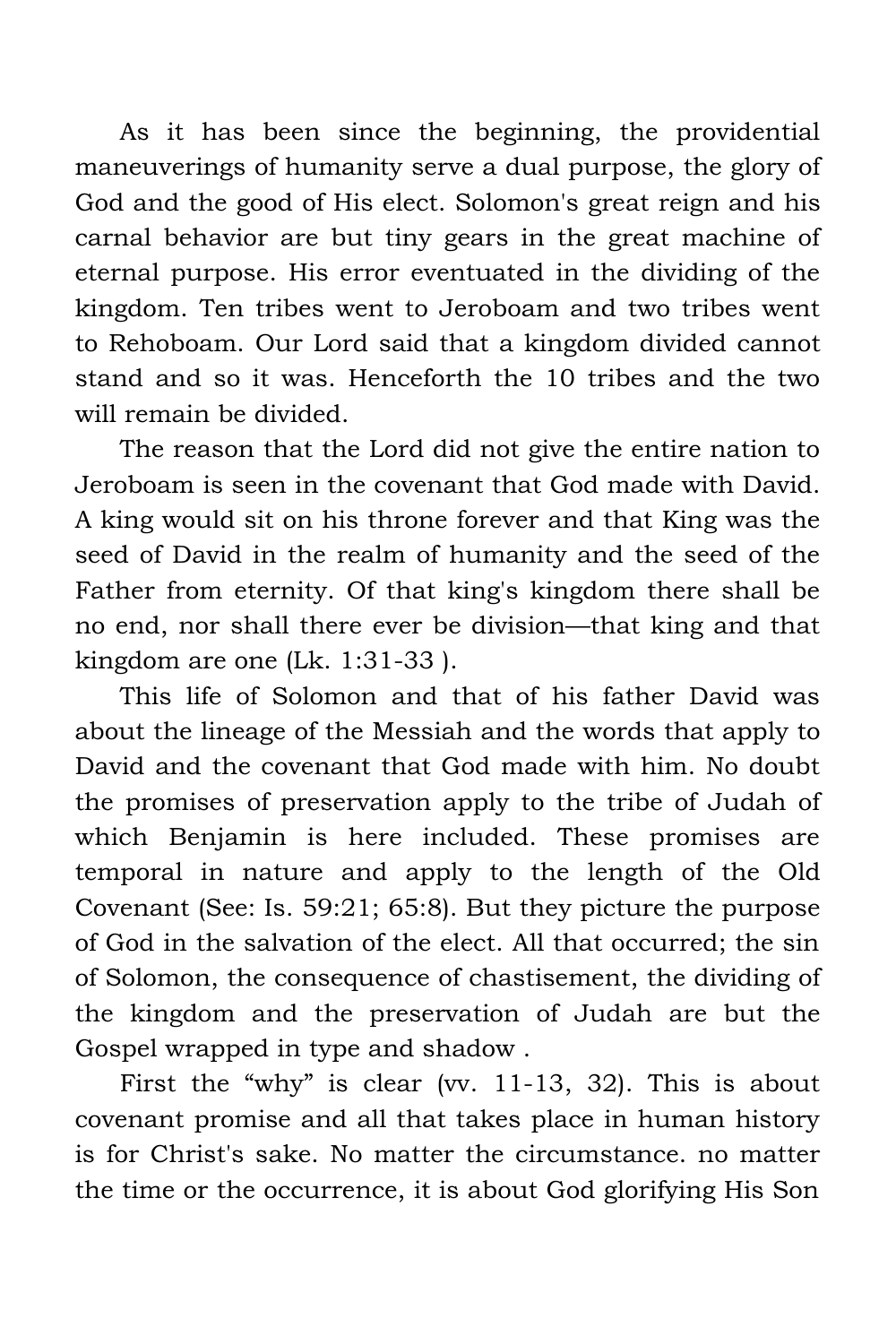(Jn. 5:23). That seed must be preserved because He will accomplish the salvation of the elect. That seed must be born of a woman, born under the law to redeem them that are under the law (Is. 7:14; 9:6). That seed will bruise the serpent's head (Gen. 3:15). That seed made Eve cry, " I've gotten the man." That seed made Tamar play the harlot. That seed is who Abraham believed and it was accounted to him for righteousness (Gen. 15:5-6; Gal. 3:16). That seed would be seen and owned on Calvary (Isaiah 53:10). Judah must be preserved because the great High priest will not come from Levi's seed but from Judah. Judah must be preserved because that seed from Judah is Surety for His people (Gen. 43:9; 44:32; Heb. 7:22). Judah must be preserved because the Lion of the tribe of Judah is the only one worthy to open the book and loose the seals thereof. This is all for Christ's sake (v. 34).

Secondly, Judah must be preserved because it is not possible that the testimony of God would fall to the earth (V. 36). Christ is that initial revelation of light on Genesis 1. This one thing, this blessed thing, this Word of God, the Word from on high will be here when all it numerous detractors are but dust and ashes. All flesh is grass and as the flower of the field, it fades away but the Word of God abideth forever. It does not merely continue, it abides, lives, dwells and thrives forever. For nearly 4 millennia it has been the source of comfort and conviction to an innumerable company (Is. 59:21). Every believer testifies to its power. It is the means of there salvation and the record of it accomplishment. Judah must be preserved because in eternal glory, Christ is the Light of that place. That Light is ever before God and so our salvation (2 Cor. 4 :6).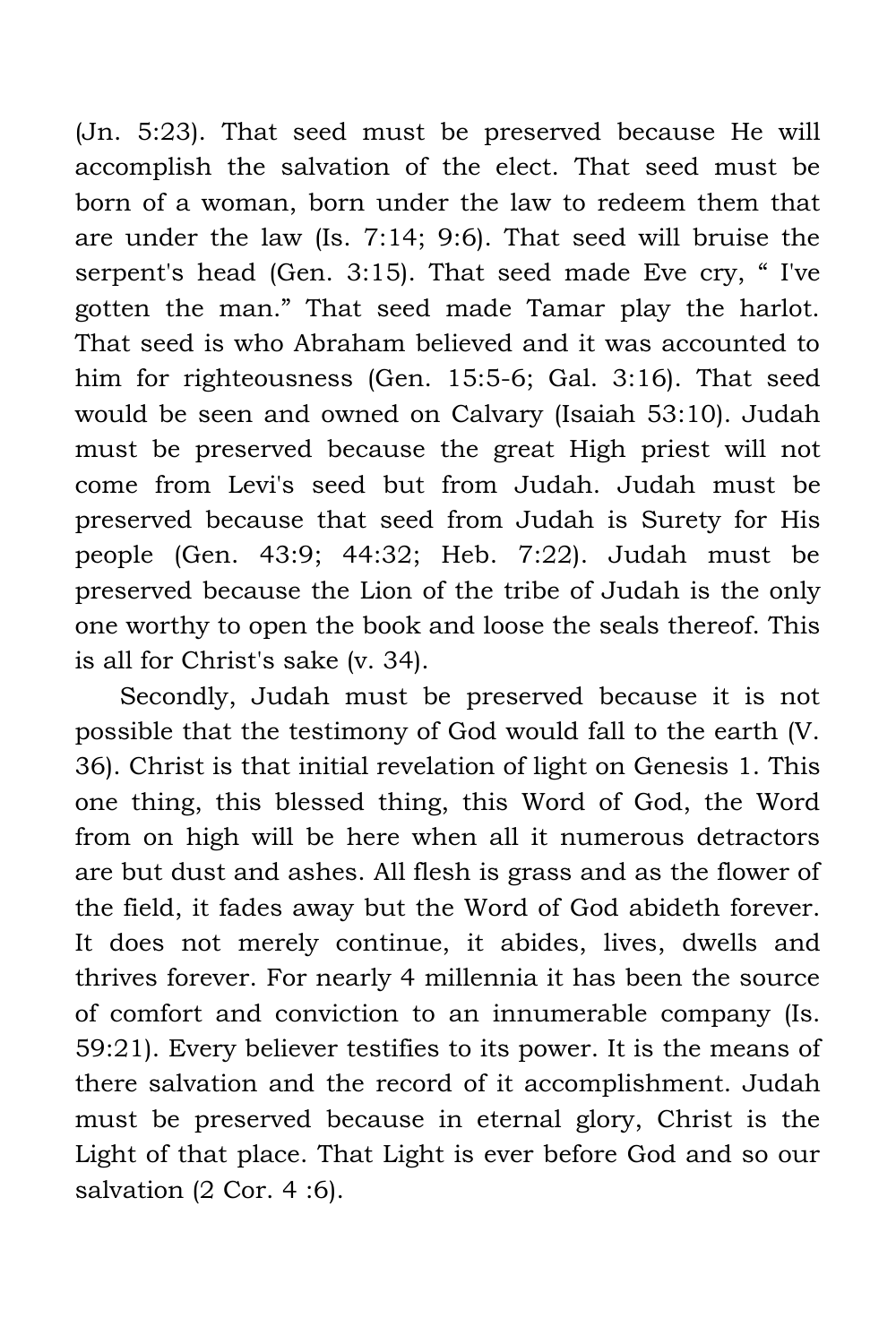Finally, Judah must be preserved because Christ is the substitute for chosen sinners and they must be saved (v. 39; John 10:16). Look again at Is. 65:8. Destroy it not. Our Lord was "cut off out of the land of the living" for God's people He was stricken. He was cut off but not for himself (Dan. 9:26a). This was as successful substitution, a true substitution where the people for whom He died were accounted as suffering with Him (Is. 54:7-14, Matt. 1:21, 2 Tim. 1:9). Its all for Christ's sake—he is the reason.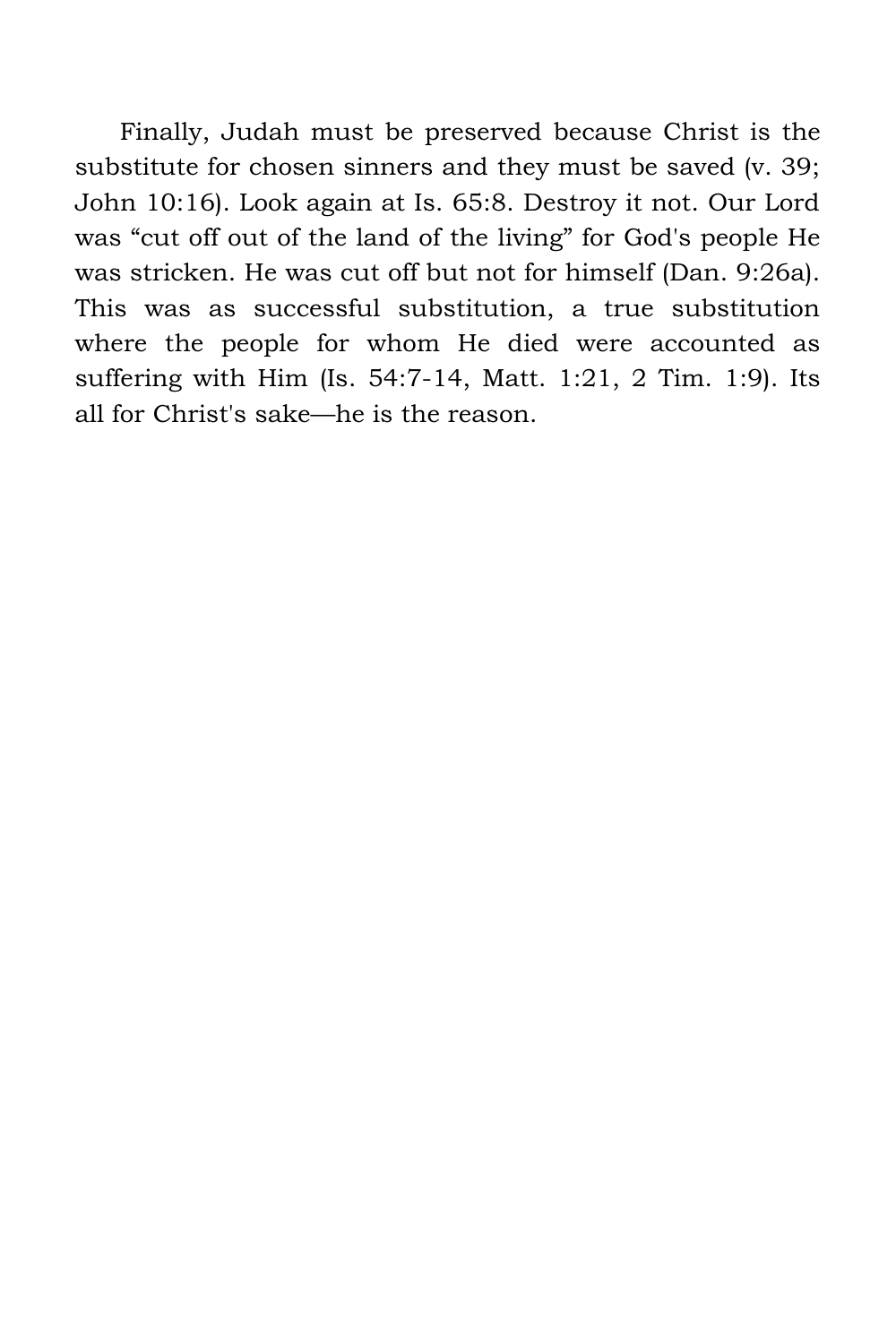## **THY WILL BE DONE**

### **I Kings 12**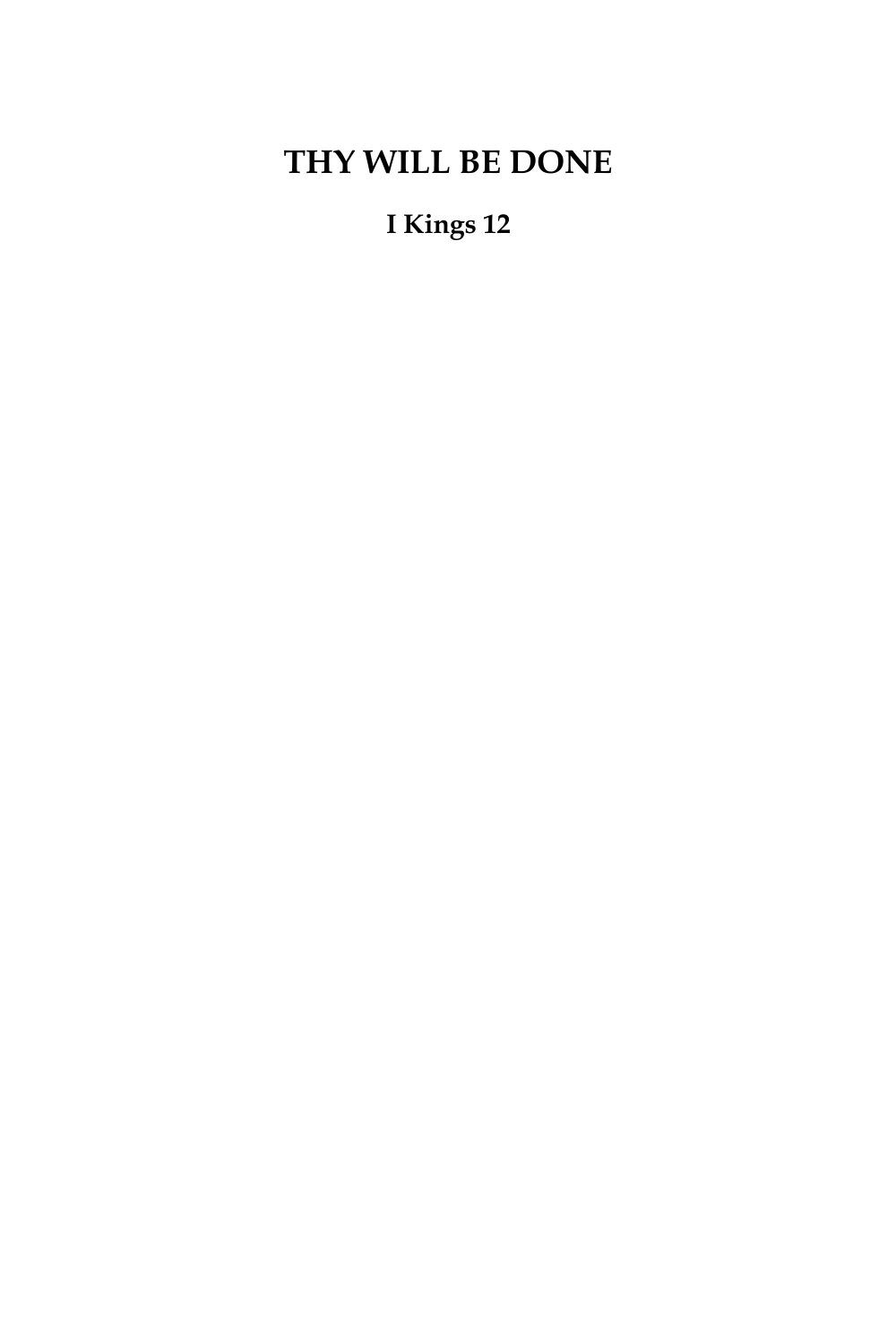1, And Rehoboam went to Shechem: for all Israel were come to Shechem to make him king. 2, And it came to pass, when Jeroboam the son of Nebat, who was yet in Egypt, heard of it, (for he was fled from the presence of king Solomon, and Jeroboam dwelt in Egypt;) 3, That they sent and called him. And Jeroboam and all the congregation of Israel came, and spake unto Rehoboam, saying, 4, Thy father made our yoke grievous: now therefore make thou the grievous service of thy father, and his heavy yoke which he put upon us, lighter, and we will serve thee. 5, And he said unto them, Depart yet for three days, then come again to me. And the people departed. 6, And king Rehoboam consulted with the old men, that stood before Solomon his father while he yet lived, and said, How do ye advise that I may answer this people? 7, And they spake unto him, saying, If thou wilt be a servant unto this people this day, and wilt serve them, and answer them, and speak good words to them, then they will be thy servants for ever. 8, But he forsook the counsel of the old men, which they had given him, and consulted with the young men that were grown up with him, and which stood before him: 9, And he said unto them, What counsel give ye that we may answer this people, who have spoken to me, saying, Make the yoke which thy father did put upon us lighter? 10, And the young men that were grown up with him spake unto him, saying, Thus shalt thou speak unto this people that spake unto thee, saying, Thy father made our yoke heavy, but make thou it lighter unto us; thus shalt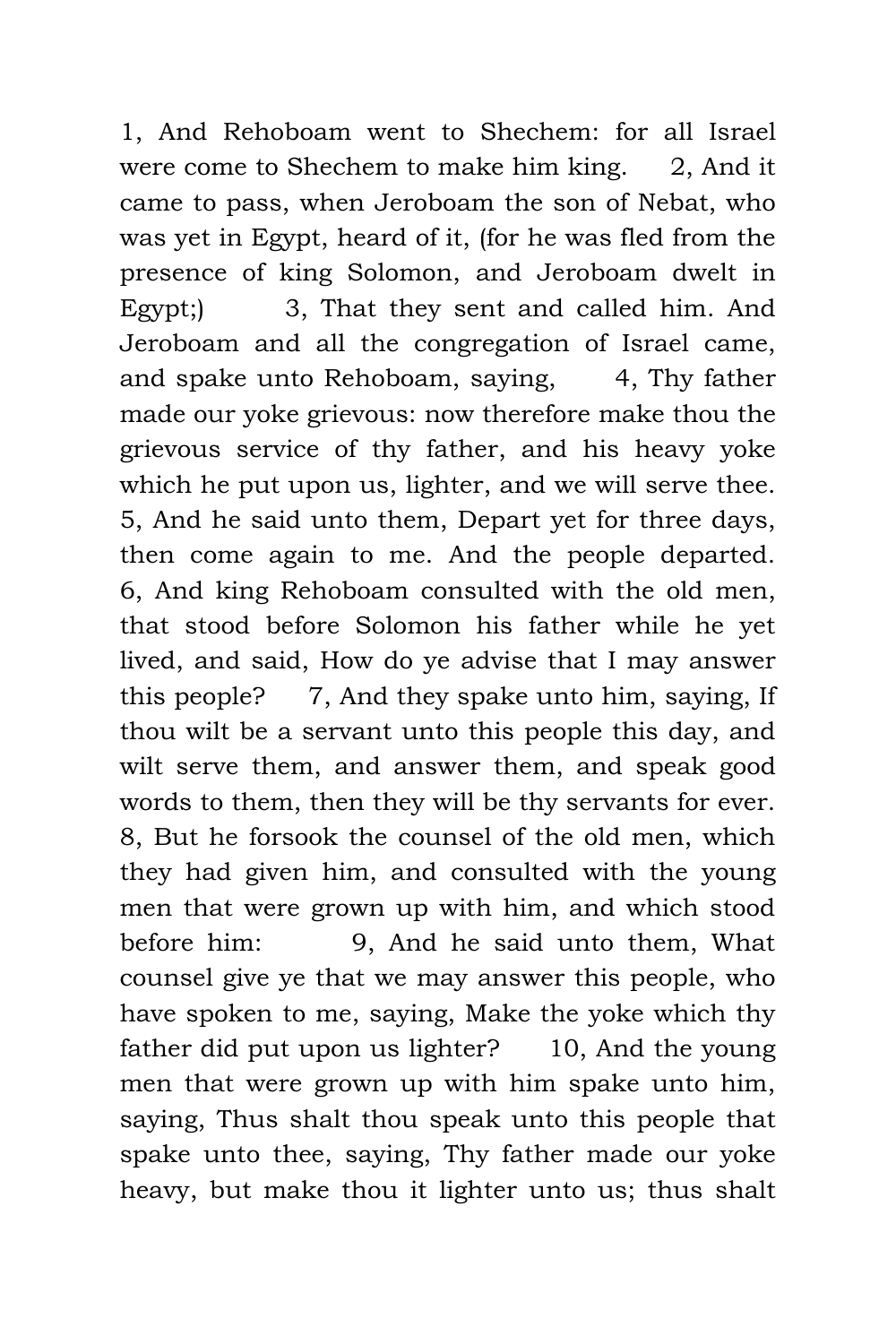thou say unto them, My little finger shall be thicker than my father's loins. 11, And now whereas my father did lade you with a heavy yoke, I will add to your yoke: my father hath chastised you with whips, but I will chastise you with scorpions. 12, So Jeroboam and all the people came to Rehoboam the third day, as the king had appointed, saying, Come to me again the third day. 13, And the king answered the people roughly, and forsook the old men's counsel that they gave him; 14, And spake to them after the counsel of the young men, saying, My father made your yoke heavy, and I will add to your yoke: my father also chastised you with whips, but I will chastise you with scorpions. 15, Wherefore the king hearkened not unto the people; for the cause was from the LORD, that he might perform his saying, which the LORD spake by Ahijah the Shilonite unto Jeroboam the son of Nebat. 16, So when all Israel saw that the king hearkened not unto them, the people answered the king, saying, What portion have we in David? neither have we inheritance in the son of Jesse: to your tents, O Israel: now see to thine own house, David. So Israel departed unto their tents. 17, But as for the children of Israel which dwelt in the cities of Judah, Rehoboam reigned over them. 18, Then king Rehoboam sent Adoram, who was over the tribute; and all Israel stoned him with stones, that he died. Therefore king Rehoboam made speed to get him up to his chariot, to flee to Jerusalem. 19, So Israel rebelled against the house of David unto this day.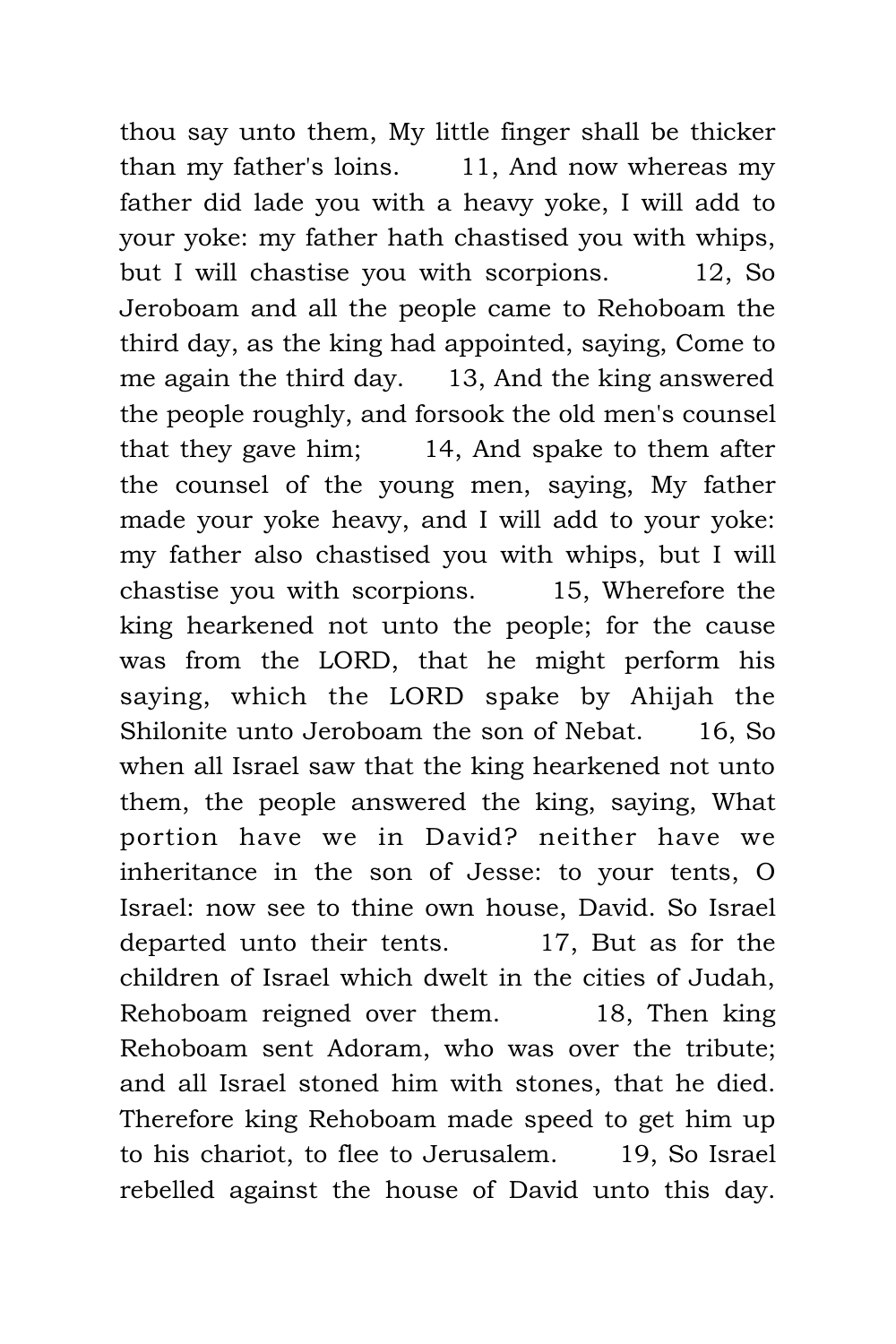20, And it came to pass, when all Israel heard that Jeroboam was come again, that they sent and called him unto the congregation, and made him king over all Israel: there was none that followed the house of David, but the tribe of Judah only. 21, And when Rehoboam was come to Jerusalem, he assembled all the house of Judah, with the tribe of Benjamin, an hundred and fourscore thousand chosen men, which were warriors, to fight against the house of Israel, to bring the kingdom again to Rehoboam the son of Solomon. 22, But the word of God came unto Shemaiah the man of God, saying, 23, Speak unto Rehoboam, the son of Solomon, king of Judah, and unto all the house of Judah and Benjamin, and to the remnant of the people, saying, 24, Thus saith the LORD, Ye shall not go up, nor fight against your brethren the children of Israel: return every man to his house; for this thing is from me. They hearkened therefore to the word of the LORD, and returned to depart, according to the word of the LORD. 25, Then Jeroboam built Shechem in mount Ephraim, and dwelt therein; and went out from thence, and built Penuel. 26, And Jeroboam said in his heart, Now shall the kingdom return to the house of David: 27, If this people go up to do sacrifice in the house of the LORD at Jerusalem, then shall the heart of this people turn again unto their lord, even unto Rehoboam king of Judah, and they shall kill me, and go again to Rehoboam king of Judah. 28, Whereupon the king took counsel, and made two calves of gold, and said unto them, It is too much for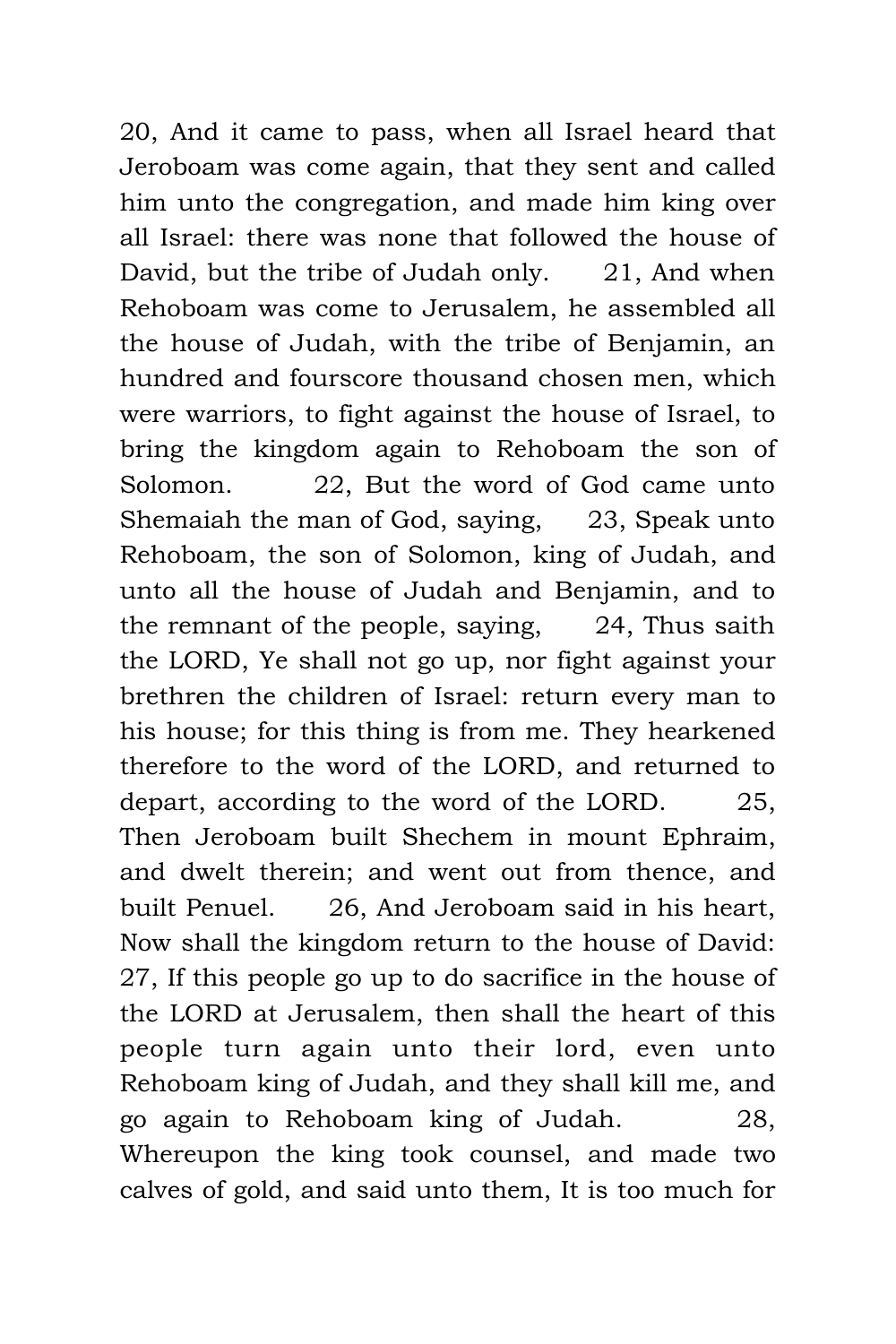you to go up to Jerusalem: behold thy gods, O Israel, which brought thee up out of the land of Egypt. 29, And he set the one in Bethel, and the other put he in Dan. 30, And this thing became a sin: for the people went to worship before the one, even unto Dan. 31, And he made an house of high places, and made priests of the lowest of the people, which were not of the sons of Levi. 32, And Jeroboam ordained a feast in the eighth month, on the fifteenth day of the month, like unto the feast that is in Judah, and he offered upon the altar. So did he in Bethel, sacrificing unto the calves that he had made: and he placed in Bethel the priests of the high places which he had made. 33, So he offered upon the altar which he had made in Bethel the fifteenth day of the eighth month, even in the month which he had devised of his own heart; and ordained a feast unto the children of Israel: and he offered upon the altar, and burnt incense.

This chapter is the record of prophecy fulfilled (11:29-32). According to your perspective, this episode is viewed with sadness because of the attitudes and actions of these two kings or held in wonder at the providence of God as He suffers these two king's to be themselves while He establishes and maintains the lineage of David in the tribe of Judah. The inhabitants of this world will always act according to the dictates of their own desires if left to themselves and though willfully ignorant of the sovereign hand of God, they precisely fulfill the purpose and will of their maker. We poor creatures cannot fathom the intricacies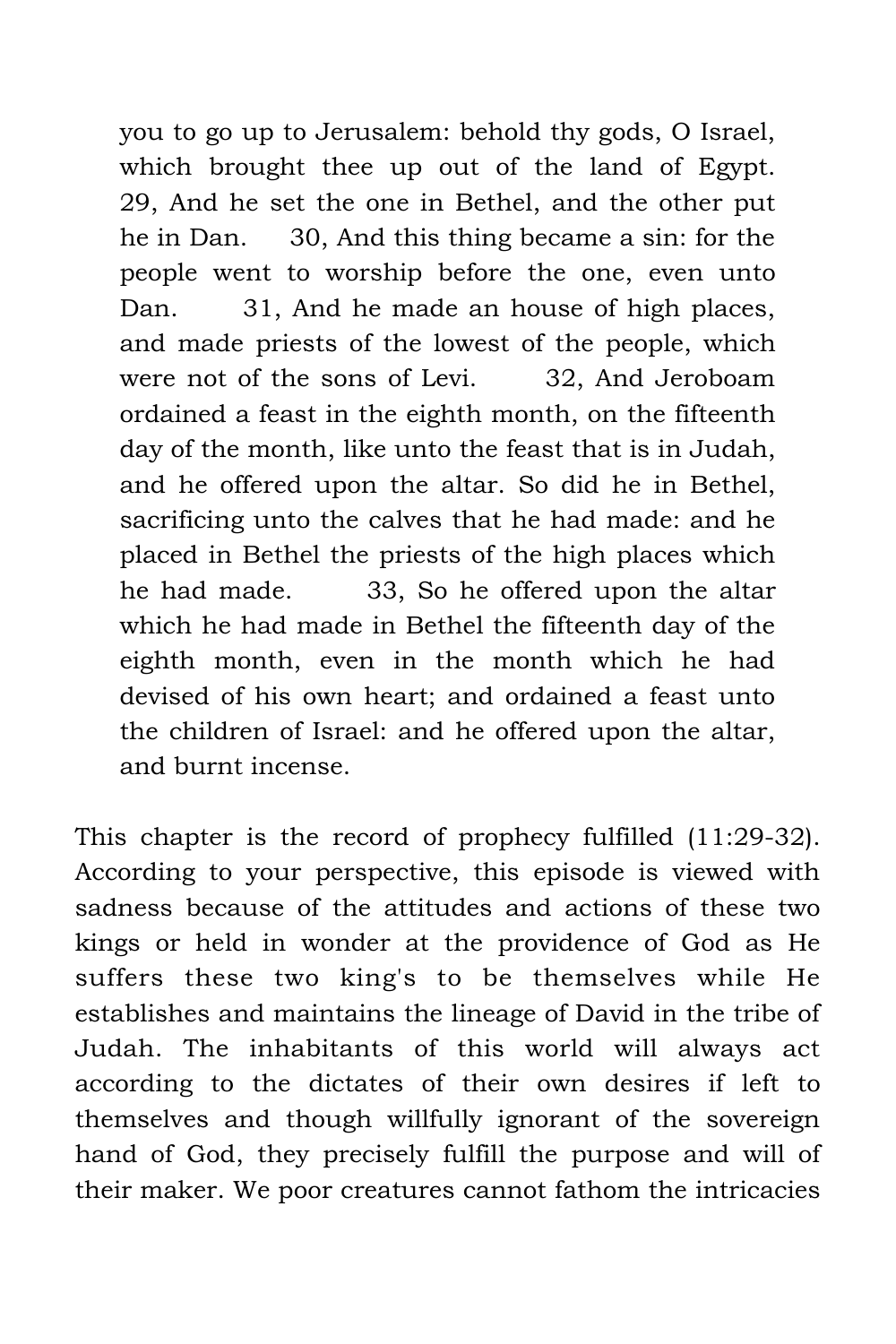of the complex machine that is the providence of God but it is clearly declared that all that occurs in this chapter is the fulfillment of God's sovereign purpose (vv. 15, 24). Acting according to their respective desires Rehoboam and Jeroboam make it humanly impossible for the kingdom to remain united but that is what God has ordained. These two kings are instruments in the hands of the master and they can but do what the Lord has ordered for their time. This fact does not excuse their behavior, nor mitigate the evil that they did because they were suffered to act according to the dictates of their depraved hearts. For a time they were simply not restrained. Leave a man to himself and no natural good will come of it, yet he will serve to glorify God and what he does will be for the good of the elect.

The particulars of this episode are plain. After Solomon is dead and buried, his son Rehoboam takes his place on the throne. There is no doubt that he knew of the prophecy of Ahijah as his father had put out a contract on the head of Jeroboam (11:40). The divided kingdom was a done deal, and to oppose it was to oppose the word of God. It a is apparent that Solomon, in all his wisdom, refused to bow to God's purpose in his final hours and it obvious that his son followed in his foot steps. When Jeroboam returned from exile in Egypt and the elders of Israel (10 tribes), especially Ephraim and Manasseh sought relief from the burden of taxation that Solomon had saddled them with, in the last years of his reign, Rehoboam, rather than taking the good advice of the elders opted rather for the council of his frat buddies and promised even a greater burden on the 10 tribes. The first piece of providence's puzzle is set in its place. One thing to note is that Israel had lived in peace and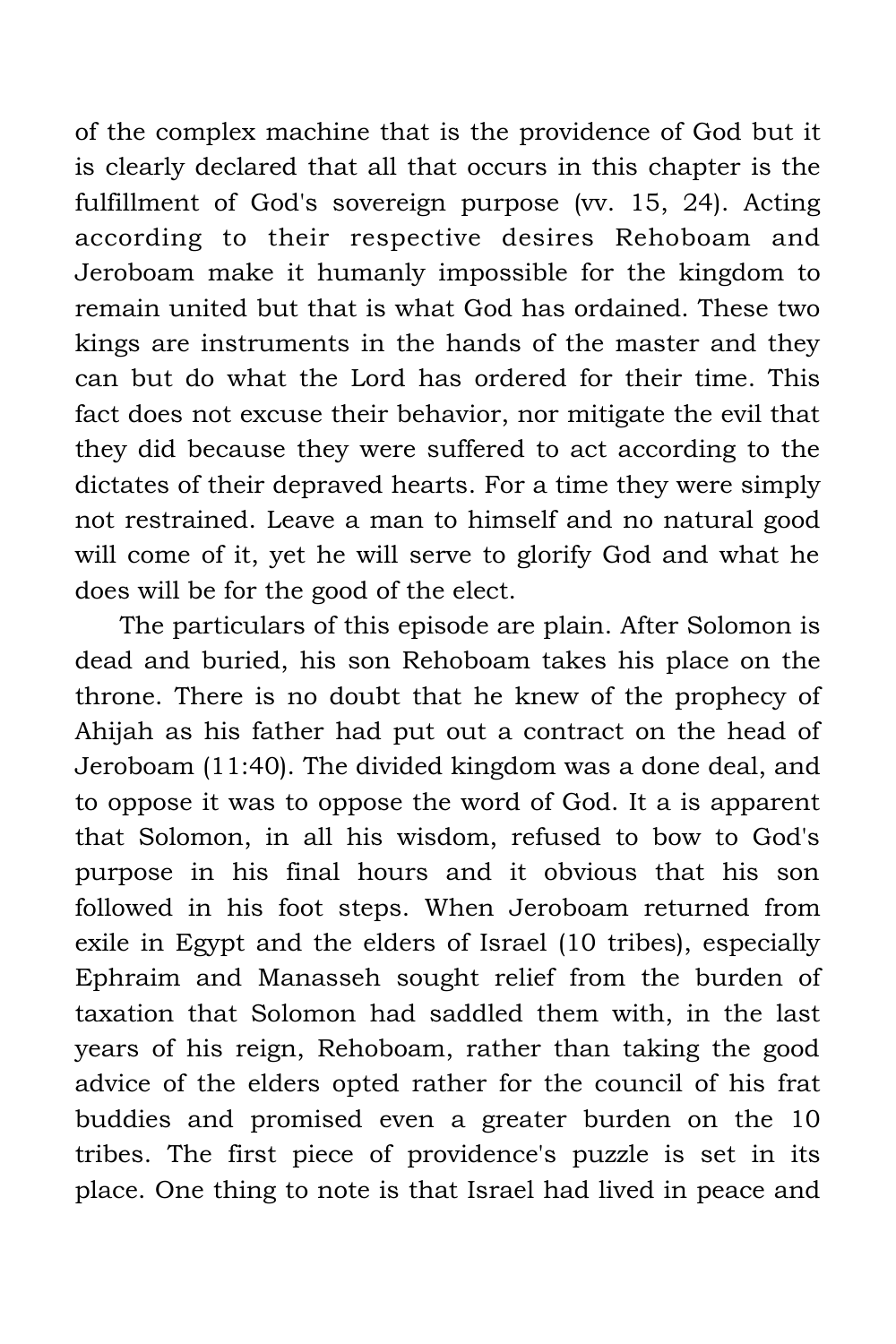prosperity for 40 years and the burden or yoke of taxes was proportionate with their accumulation of wealth. Even with the taxes they had been living in ease and abundance so their request was in self-interest (Prov. 30:15a). Rehoboam, however, promised them worse because he was an instrument in the division of the kingdom. Their request and his refusal and threats were just a few more cogs of the purpose's wheel. Rehoboam, just to prove his point sent a tax collector to further burden the 10 tribes and he was dispatched from the land of the living with extreme prejudice (v. 18). This made Rehoboam hightail it to Jerusalem and another piece fell in place. Israel ( 10 tribes) made Jeroboam king and though Rehoboam gathered an army to attack the 10 tribe the Lord sent a prophet and through him turned the minds of Judah and Benjamin and they sent the soldiers home (a moment of lucidity that preserved both kingdoms) another piece and the division is complete. It is of the Lord and who shall turn it back.

I want us to consider some things about these two kings that are revealed in

this context. First, they exemplify unbelief on many levels. Rehoboam refused the word of the prophet and the council of wise men because didn't believe God. His attitude and actions parrot those of his father Solomon in Solomon's last years. It is ever the case, with rare exception, that a son will not seek to follow the good that his father has done but rather the take up his worst traits. Such was not the case with the Son of God. He did always that which pleased the Father. Secondly the two kings were craven, they were cowards. When Rehoboam's tax collector was stoned he did not stick around and chastise with the scorpion after all as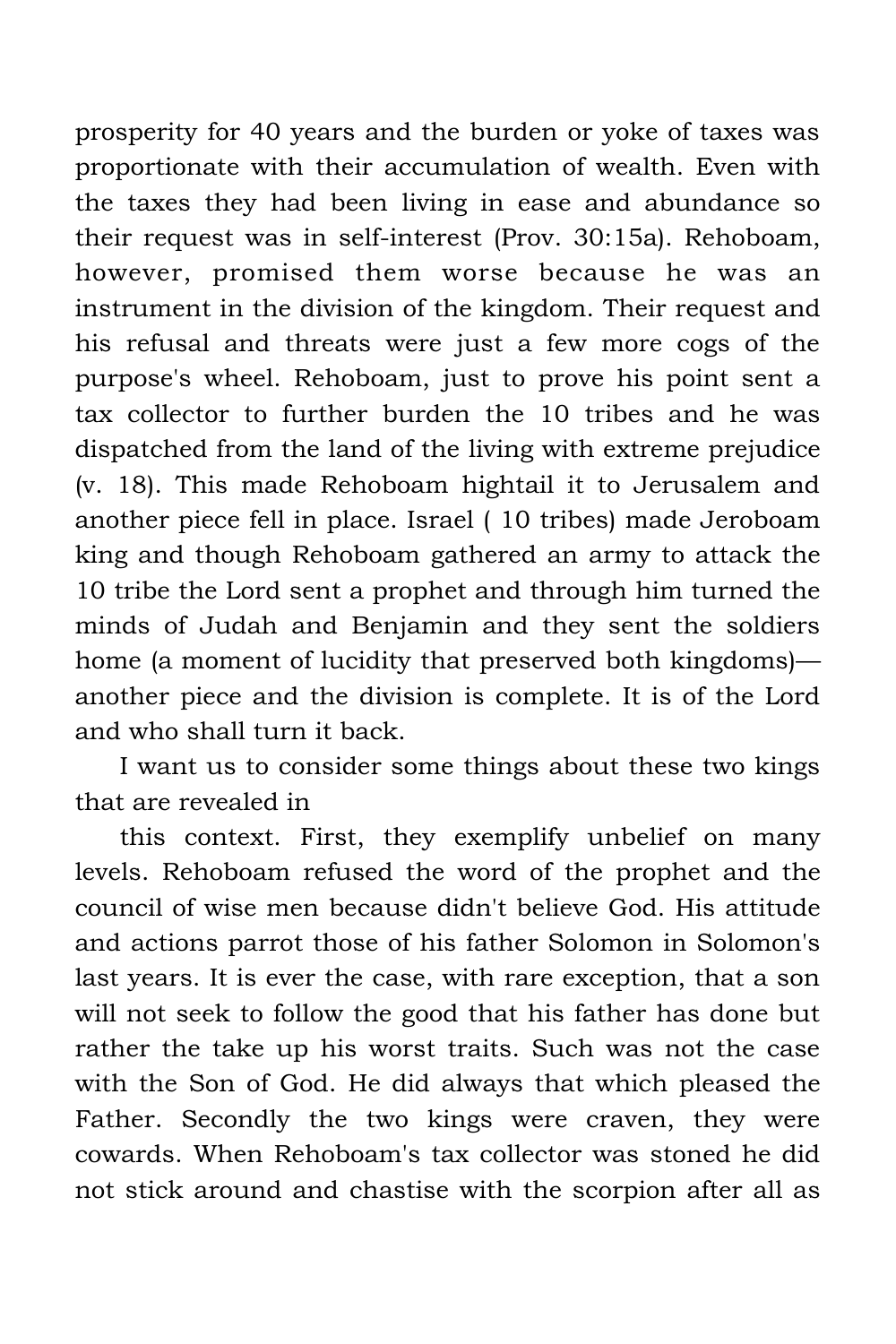he had threatened but rather tucked his tail and fled from Shechem to the safety of Jerusalem and Judah. He didn't believe God concerning the dividing of the kingdom. Jeroboam showed the same cowardice. Even after he was declared king he became paranoid about loosing the 10 tribes back to Judah (vv. 26-27). He not only didn't believe God concerning the division, he decided to replace God altogether.

Thirdly unbelief always parrots the old lie. When Jeroboam and the people saw that they were refused by Rehoboam they quoted the words of another rebel against David (Comp. v. 16 with II Samuel 20:1). When confronted with God's sovereignty, rebels offer no new argument but rather regurgitate the bile of the rebels that have gone before —"we will not have this man reign over us," "God is unrighteous to love one and hate another"—"Let us sin that grace may abound"—"I believe in whosoever will"—We have Abraham to our father" and the cards and letters keep on coming. When Jeroboam had men make two golden calves he quoted Aaron at the base of Sinai (compare v. 28 with Ex. 32:4, 8). There is nothing new under the sun. Aaron and Jeroboam were co-idolaters by naming the product of man's hands to be the savior of men. Some have tried to excuse Jeroboam by stating that he did not actually tell the people to worship the calves but was merely setting them up as symbols of his tribe of Joseph who emblem was the ox and he made two in order to represent the houses of Ephraim and Manasseh. I think this notion is suspect because he built an altar, which was surely a place of worship. Verse 30 declares that this became sin, which means that regardless of Jeroboam's intent, the end product was that these calves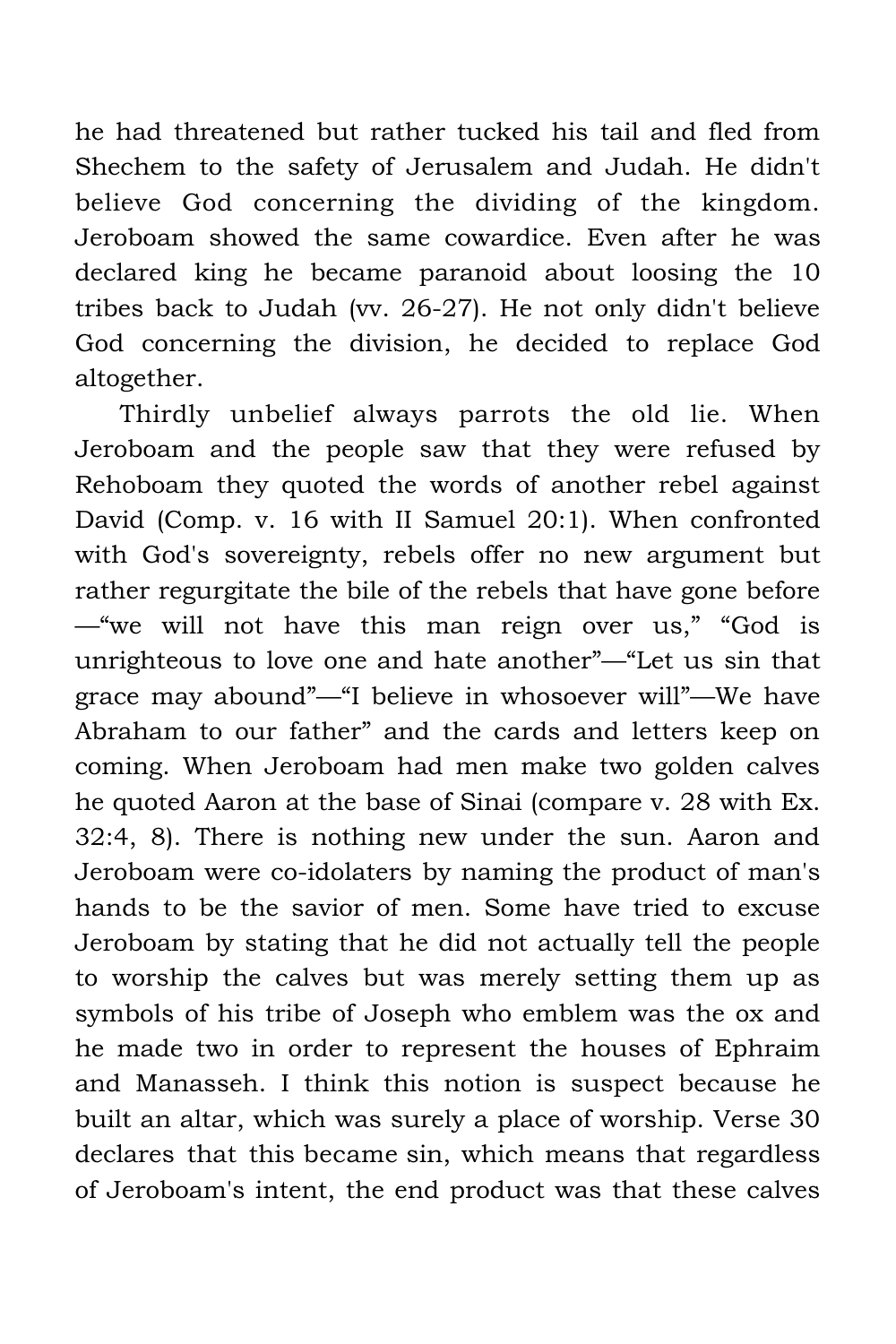were worshipped. Jeroboam did not even shoot for a mixture but called the inventions of his mind "Elohim." It matters not, however if it is mixture or pure idolatry, it is all idolatry. God alone is to be worshipped and that through the accepted sacrifice offered by the accepted and designated priest. Christ is that sacrifice and He is that High Priest and He is the God to be worshipped. Jeroboam did not believe God.

Finally, Jeroboam changed the priesthood. He opened it up to the highest bidder and chose men that were not of the tribe of Levi to sacrifice of his altar. He placed these low-lives in high places and they all sacrificed to the calves declaring that the work of his hands was the salvation of the people. But his opening up of the priesthood for all was merely a way to proclaim himself to be savior. In the last verse of this passage we see Jeroboam, the king, set himself up as the priest also. This act resulted in Uzziah being a turned into a leper, but here the Lord suffers Jeroboam to do this abomination because the kingdom shall remain divided. Anyone who holds that they, by their own hands, their own works, their own intercession (sinner's prayer, prayin' through) or their own will contributes to their salvation are proclaiming themselves the savior of their soul.

Men are saved by Christ's will, Christ's work and Christ's intercession or they are not saved at all (2 Tim. 1:9). And all men will find that whether they are saved or damned that God's will has been done (Prov. 21:1; 2 Cor. 2:14-16). Text: read vv. 15, 24.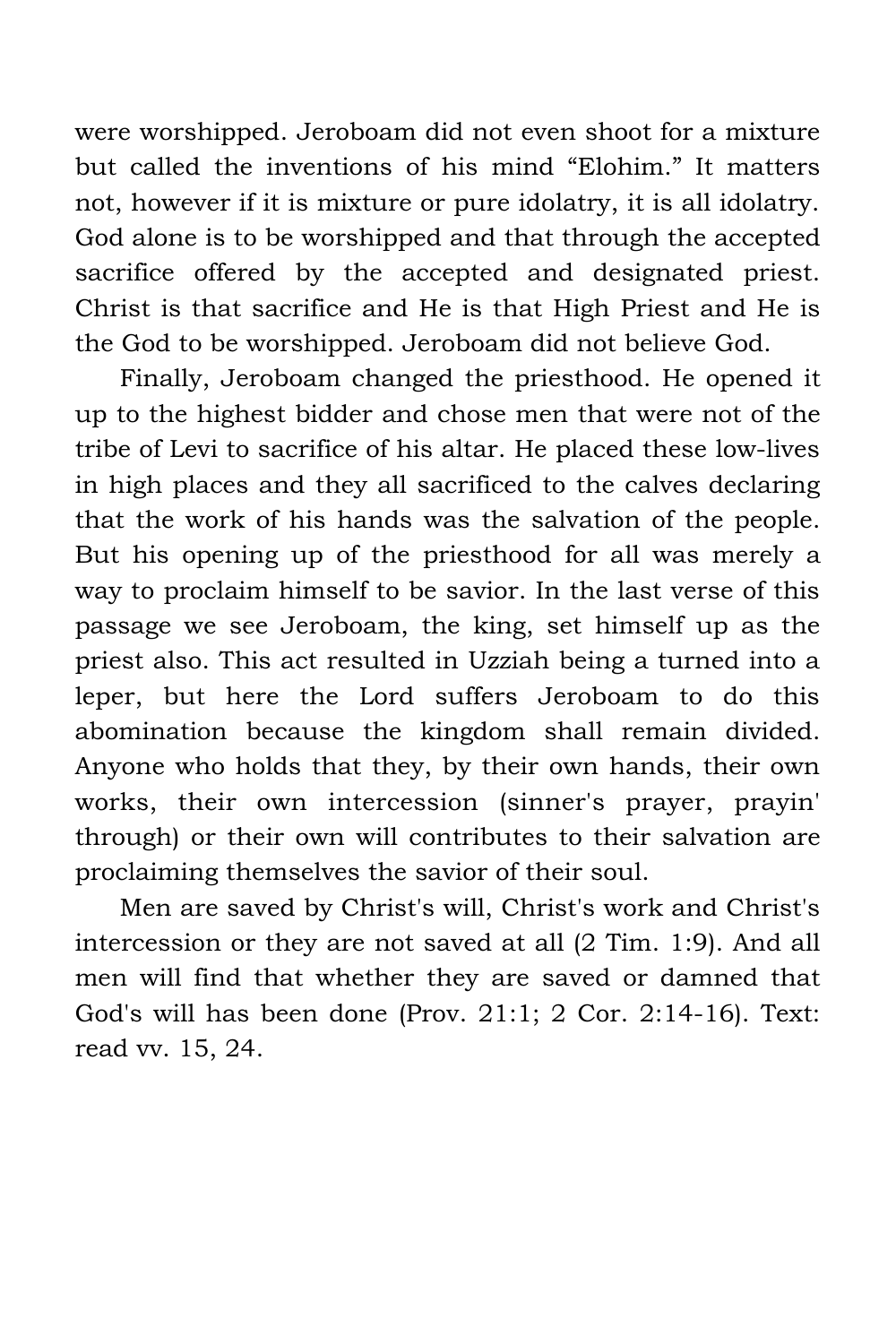## **SEPARATED**

#### **1 Kings 13**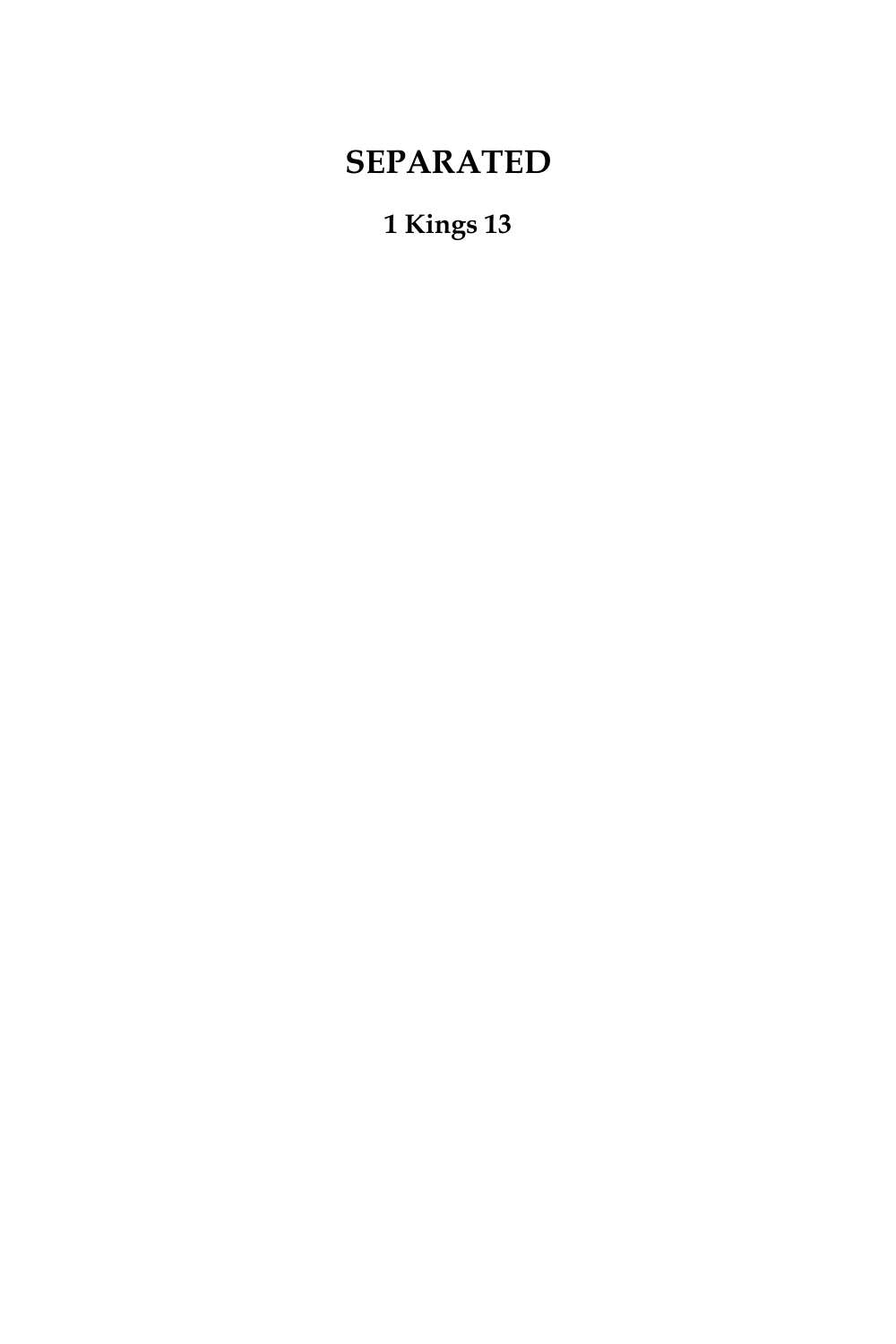1, And, behold, there came a man of God out of Judah by the word of the LORD unto Bethel: and Jeroboam stood by the altar to burn incense. 2, And he cried against the altar in the word of the LORD, and said, O altar, altar, thus saith the LORD; Behold, a child shall be born unto the house of David, Josiah by name; and upon thee shall he offer the priests of the high places that burn incense upon thee, and men's bones shall be burnt upon thee. 3, And he gave a sign the same day, saying, This is the sign which the LORD hath spoken; Behold, the altar shall be rent, and the ashes that are upon it shall be poured out. 4, And it came to pass, when king Jeroboam heard the saying of the man of God, which had cried against the altar in Bethel, that he put forth his hand from the altar, saying, Lay hold on him. And his hand, which he put forth against him, dried up, so that he could not pull it in again to him. 5, The altar also was rent, and the ashes poured out from the altar, according to the sign which the man of God had given by the word of the LORD. 6, And the king answered and said unto the man of God, Intreat now the face of the LORD thy God, and pray for me, that my hand may be restored me again. And the man of God besought the LORD, and the king's hand was restored him again, and became as it was before. 7, And the king said unto the man of God, Come home with me, and refresh thyself, and I will give thee a reward. 8, And the man of God said unto the king, If thou wilt give me half thine house, I will not go in with thee, neither will I eat bread nor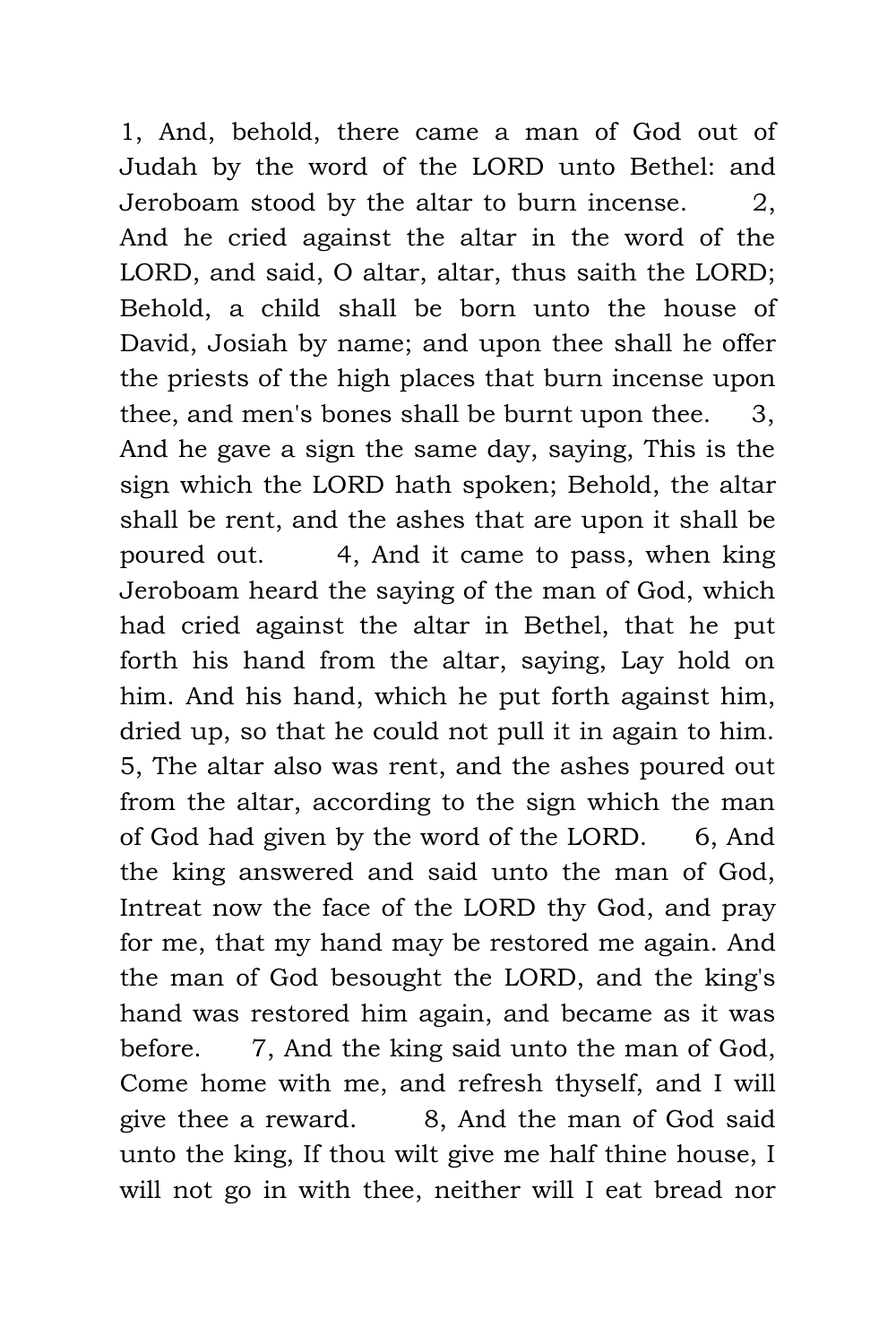drink water in this place: 9, For so was it charged me by the word of the LORD, saying, Eat no bread, nor drink water, nor turn again by the same way that thou camest. 10, So he went another way, and returned not by the way that he came to Bethel. 11, Now there dwelt an old prophet in Bethel; and his sons came and told him all the works that the man of God had done that day in Bethel: the words which he had spoken unto the king, them they told also to their father. 12, And their father said unto them, What way went he? For his sons had seen what way the man of God went, which came from Judah. 13, And he said unto his sons, Saddle me the ass. So they saddled him the ass: and he rode thereon, 14, And went after the man of God, and found him sitting under an oak: and he said unto him, Art thou the man of God that camest from Judah? And he said, I am. 15, Then he said unto him, Come home with me, and eat bread. 16, And he said, I may not return with thee, nor go in with thee: neither will I eat bread nor drink water with thee in this place: 17, For it was said to me by the word of the LORD, Thou shalt eat no bread nor drink water there, nor turn again to go by the way that thou camest. 18, He said unto him, I am a prophet also as thou art; and an angel spake unto me by the word of the LORD, saying, Bring him back with thee into thine house, that he may eat bread and drink water. But he lied unto him. 19, So he went back with him, and did eat bread in his house, and drank water. 20, And it came to pass, as they sat at the table, that the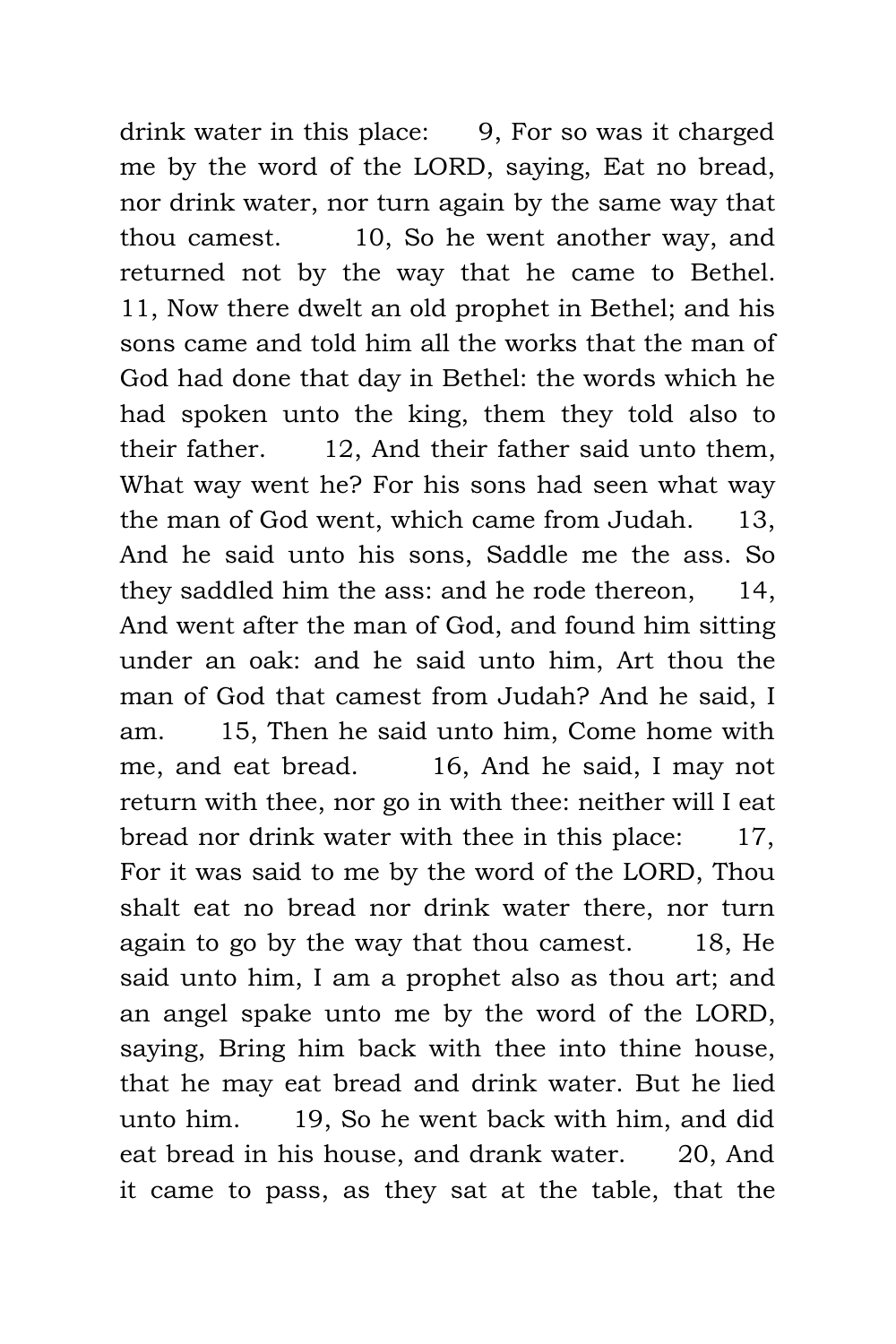word of the LORD came unto the prophet that brought him back: 21, And he cried unto the man of God that came from Judah, saying, Thus saith the LORD, Forasmuch as thou hast disobeyed the mouth of the LORD, and hast not kept the commandment which the LORD thy God commanded thee, 22, But camest back, and hast eaten bread and drunk water in the place, of the which the LORD did say to thee, Eat no bread, and drink no water; thy carcase shall not come unto the sepulchre of thy fathers. 23, And it came to pass, after he had eaten bread, and after he had drunk, that he saddled for him the ass, to wit, for the prophet whom he had brought back. 24, And when he was gone, a lion met him by the way, and slew him: and his carcase was cast in the way, and the ass stood by it, the lion also stood by the carcase. 25, And, behold, men passed by, and saw the carcase cast in the way, and the lion standing by the carcase: and they came and told it in the city where the old prophet dwelt. 26, And when the prophet that brought him back from the way heard thereof, he said, It is the man of God, who was disobedient unto the word of the LORD: therefore the LORD hath delivered him unto the lion, which hath torn him, and slain him, according to the word of the LORD, which he spake unto him. 27, And he spake to his sons, saying, Saddle me the ass. And they saddled him. 28, And he went and found his carcase cast in the way, and the ass and the lion standing by the carcase: the lion had not eaten the carcase, nor torn the ass. 29, And the prophet took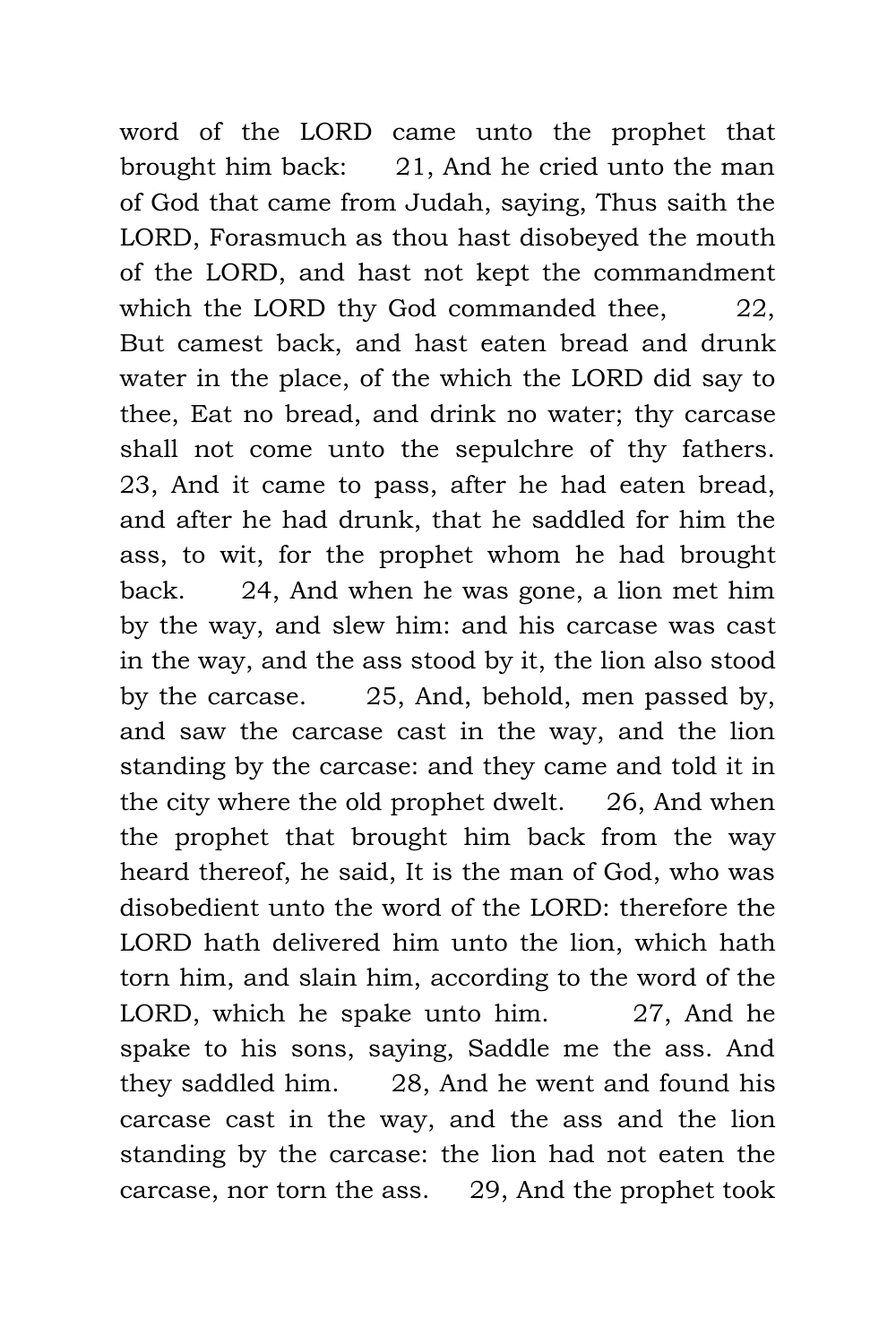up the carcase of the man of God, and laid it upon the ass, and brought it back: and the old prophet came to the city, to mourn and to bury him. 30, And he laid his carcase in his own grave; and they mourned over him, saying, Alas, my brother! 31, And it came to pass, after he had buried him, that he spake to his sons, saying, When I am dead, then bury me in the sepulchre wherein the man of God is buried; lay my bones beside his bones: 32, For the saying which he cried by the word of the LORD against the altar in Bethel, and against all the houses of the high places which are in the cities of Samaria, shall surely come to pass. 33, After this thing Jeroboam returned not from his evil way, but made again of the lowest of the people priests of the high places: whosoever would, he consecrated him, and he became one of the priests of the high places. 34, And this thing became sin unto the house of Jeroboam, even to cut it off, and to destroy it from off the face of the earth.

This is the record of Jeroboam's continued rebellion against God as he leads the ten tribes deeper and deeper into idolatry. Though the Lord has designated him as king, it carries a two-fold purpose.

First, it is to remind the reader of what happens to men when the Lord suffers them to act according to their own pleasure without some restraint.

Secondly, it is likewise a reminder that even in the most overt displays of idolatry, when things of God seem to be clean gone, God's purpose shall stand and His truth will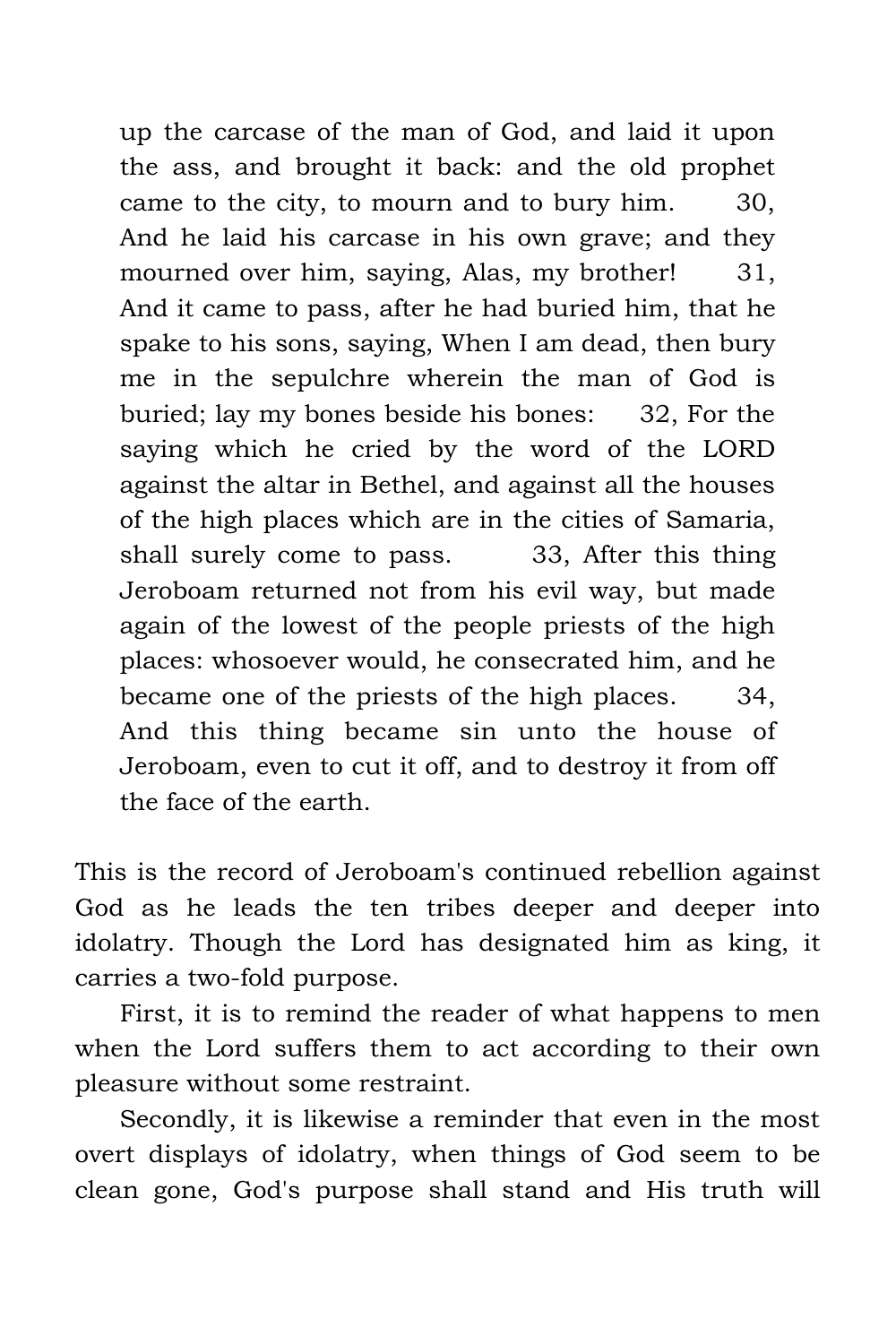confront evil through a man whom He has sent, and the glory and promise of His Son will be guarded and manifest.

In this chapter our Lord teaches many lessons that relate to the believers attitude toward idolatry. We know that this polytheism is the common religion of the carnal mind and heart. Paul dealt with it on Mars hill and the apostles, inspired by God, wrote of false teachers and false practices that were insidiously creeping into the early church. Jeroboam is prime example of these deadly errors and would have suffered the penalty of death immediately were he not designated to be an example of what it is to openly defy God. I think it is best to look at these various lessons as they are addressed in and by the three characters that are involved, Jeroboam, the prophet of God and the old prophet.

First, Jeroboam is a study in what it is to be an idolater. Last week we saw him taking upon himself the office of priest. This was strict ly prohibited in the Old Covenant because the office of King-priest belonged solely to the Son of God. Christ the prophet, priest and king was typified by Melchisedec and promised by the prophets (Exodus 28 :36- 38 ; 29:6; Zech. 6:12-13). Any and all who deign to assume the office of priest were to meet with horrible ends. Jeroboam cared not for the word of God nor his priests. He chose the lowliest of men to put in the priesthood. He sent the sons of Levi into early retirement so that no godly influence would interfere with his ungodly plans (2 Chron. 11:14). We find him standing at the altar preparing to offer sacrifice, the incense of intercession (type of the work of Christ). The proof of his obstinate disobedience is first seen when he commanded the prophet of God to be seized and silenced. When his hand withered and froze in place, he did not seek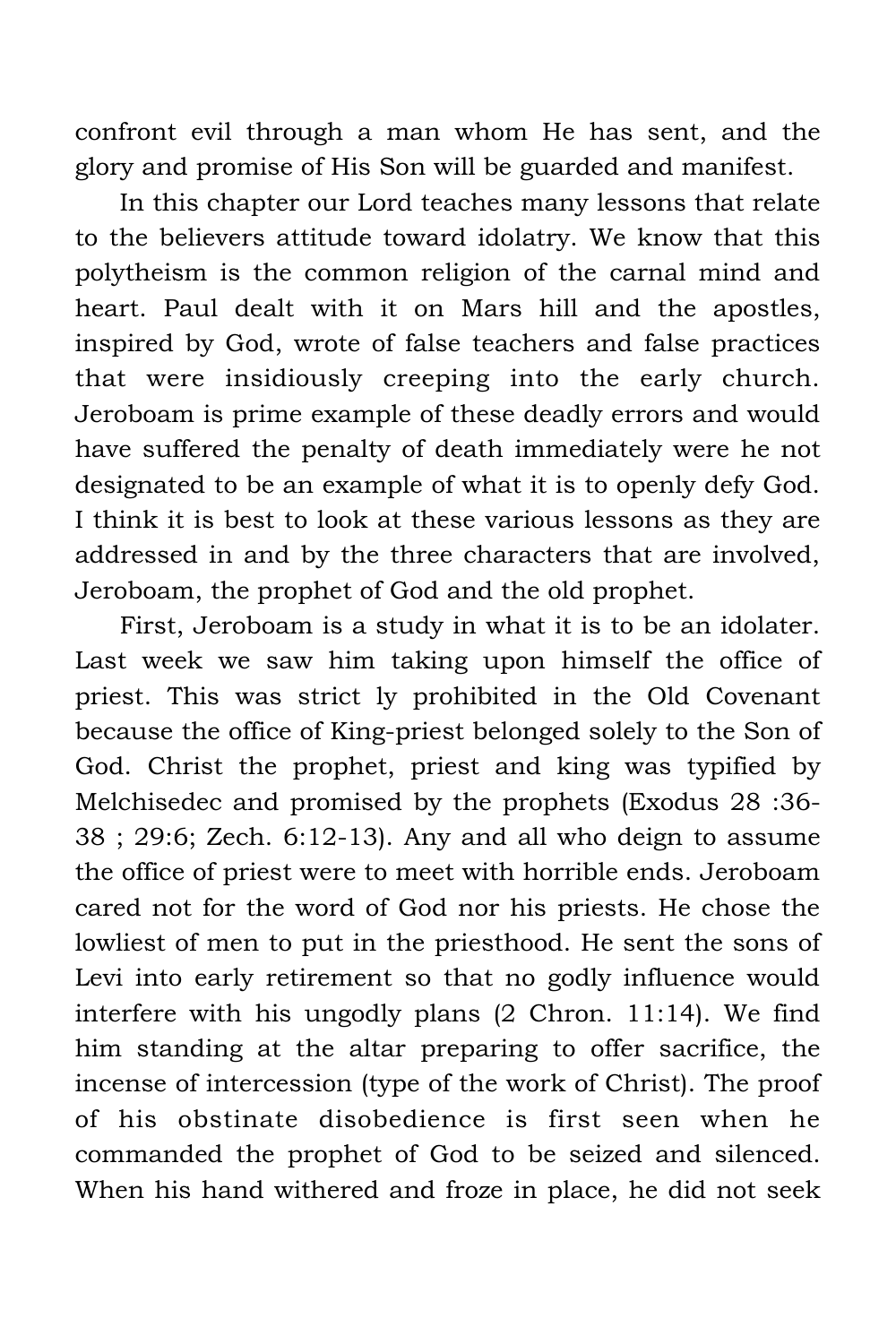repentance or confess his sin, but rather sought restoration of the temporal use of his arm. He did not call on God himself, or own the God who might heal him but besought the prophet of God to call on the name of "the Lord, *thy* God'. The height of rebellion is, when faced with the power of God, to hold to your way regardless. Punishment never brings men to repentance. The altar that he had built was riven and the ashes lay at his feet His means of approach to his false gods is taken from him but it does not put a dent in his armor of rebellion. For an idolater, even the goodness of God has no favorable outcome. When Jeroboam's arm is restored, he invited the prophet to supper and offers him money but in the end we find him exactly as he was (vv. 33- 34). A couple of things are clear. First, unbelief never turns into or becomes belief (Jer. 13:23). For one to believe will take the act of sovereign grace in the giving of faith. Secondly, God can heal the body and yet that does not necessarily equate with faith or the salvation of the soul. Here Jeroboam was healed of a temporary malady yet his destiny was eternal flames.

The second character in this episode is the prophet sent from God. His message was simple. Someone is coming who will destroy all that Jeroboam had built and relied upon. That one promised was Josiah, a king who would take the throne in about 300 years and would find the disregarded books of God and restore the Passover and publicly burn the bones of the false priests and prophets. He will take the throne at 8 years of age and rule 39 years and will be taken to glory so he won't have to see the Lord punish His people. His is a great story.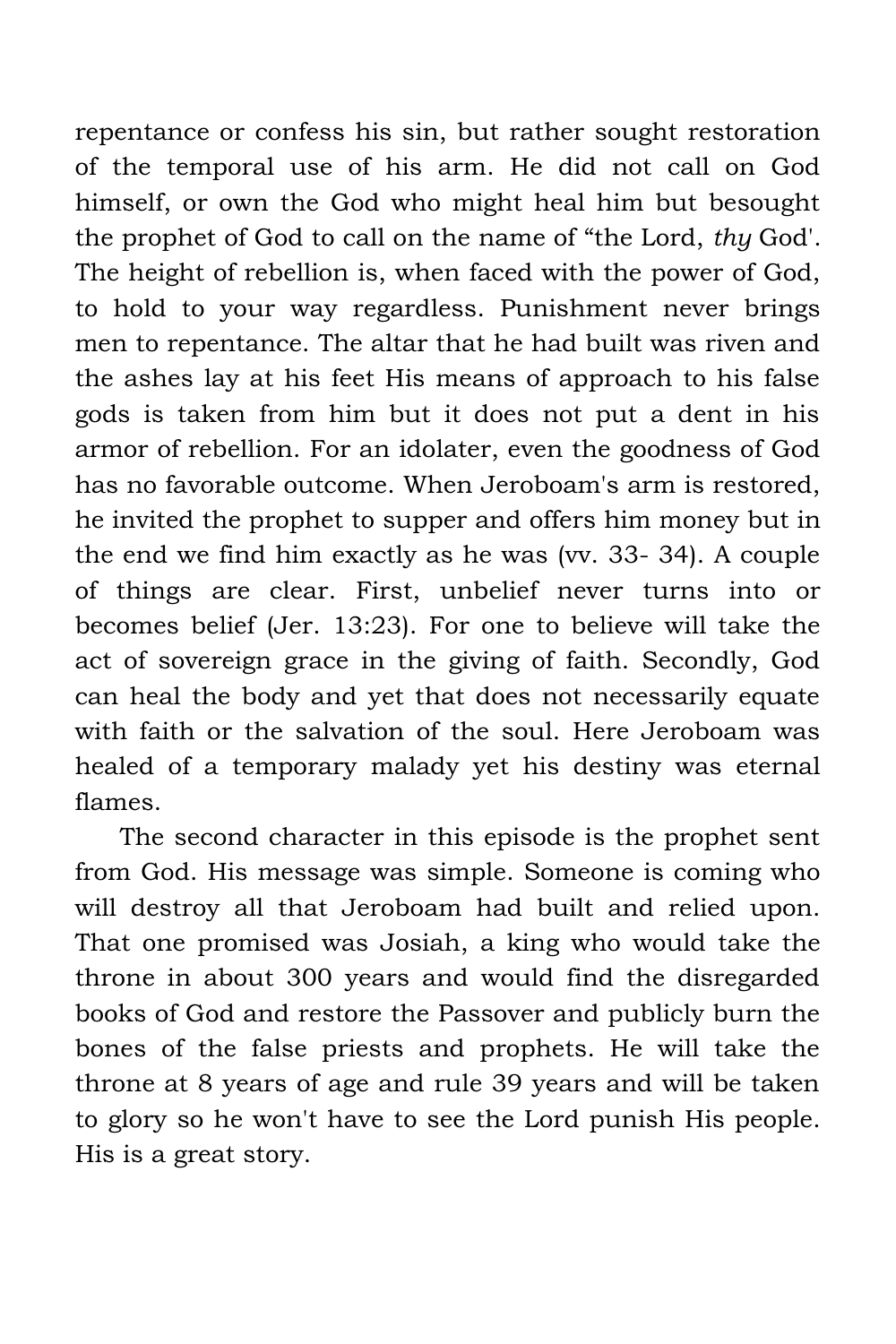Note that the prophet does not address Jeroboam but rather the altar and twice at that. The reason he spoke to a thing that could not hear was to indict Jeroboam for refusing to hear the word of the Lord. This is use of the language tool of sarcasm to reveal the indignation of the Lord against Jeroboam. Part of the prophecy was immediately fulfilled. The altar was rent and the ashes of the offerings was spilt on the ground, but Jeroboam, in his rebellion, will rebuild them because the bones of his hireling priests and prophets will be unearthed and burned on these altar at Bethel and Dan in the reign of Josiah. This prophet of God proves himself to be indeed a prophet and he also proves himself too be a mere fallible man. When invited to supper with a promise of reward he acquits himself like a man whom God has sent (vv. 8-9). These words are profoundly restrictive because they speak to the principle of separation from all that is false in doctrine and practice. There is never to be a mixture of the false and the true. Every doctrine and practice is to be held up to the searchlight of scripture and if it is found to be omitted from scripture, it is summarily dismissed and separated from (2 Cor. 6:14-18). This does not speak of matters of indifference, of which we are to measure in terms of love and edification of the brethren. There is to be no quarter given and no ground is to be invented whereupon fellowship will be accepted. Sadly the same prophet who did so well before Jeroboam did not fair as well when the old prophet tempted him to did obey the Lord (v. 19). Sometimes it is lonely out there when you embrace the truth without compromise and those who would have you falter use the, ''I'm a prophet too" ruse to have you let down your guard and, if necessary, will resort to the lie to accomplish their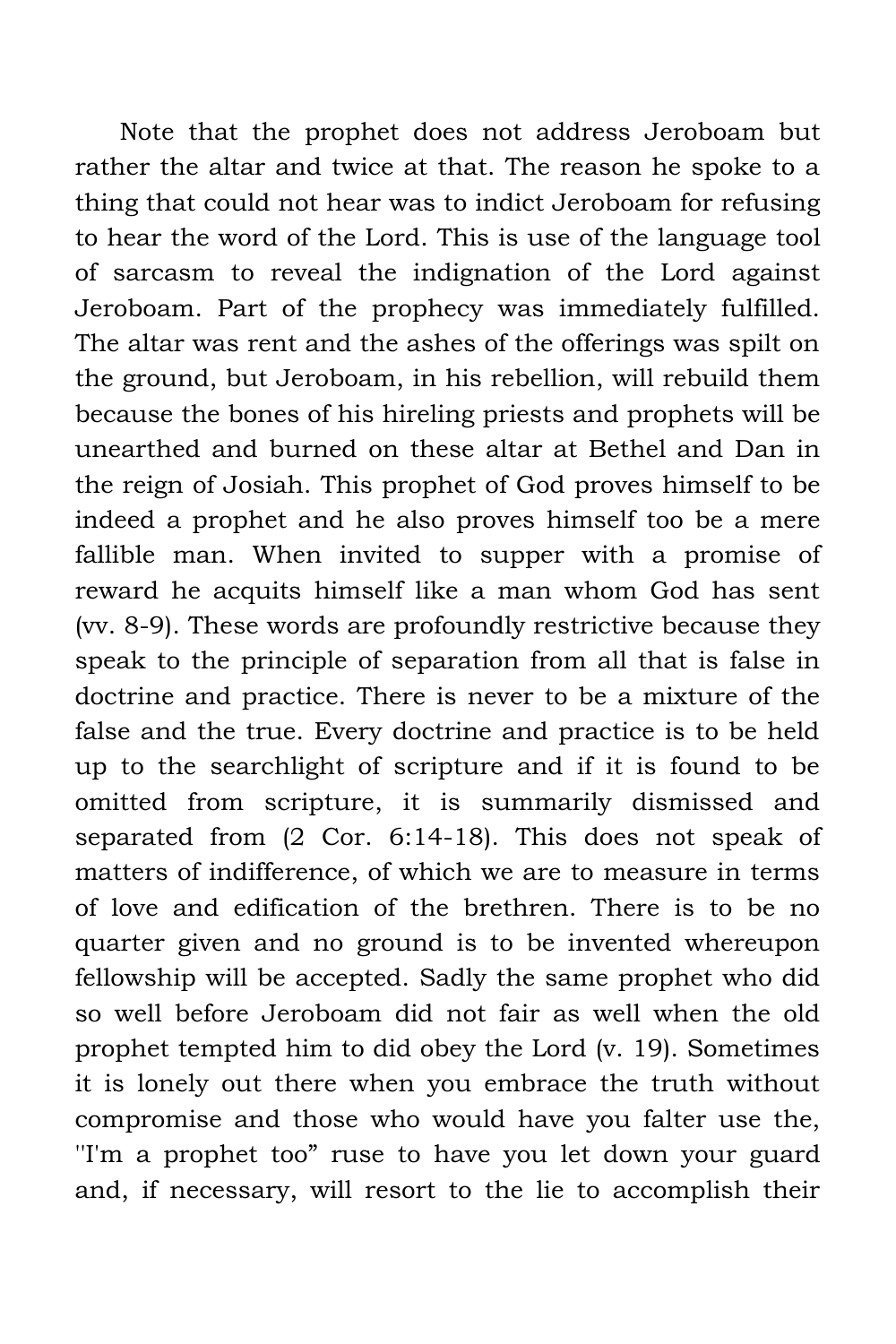ends. Like old Lot when he was saved out of Sodom did not desire to become a nomad like Abraham but desired the city of Zoar saying, "Its just a little one." We strive to live at peace with men but in the matter of the Gospel, their desire is that we disobey God for the sake of some fellowship. And in moments of weakness we may be inclined to do so thinking, "what is the harm." The harm is real, and will come in the form of chastisement. In this instant, God sent a lion to kill His prophet. Some might say this is drastic but only his body was killed and his soul went to be with the Lord as a precious thing. The lion was not permitted to tear up the prophet but stood watch over his body till the lying prophet came to gather it. What a sight that must have been! The lion stood guard and did not attack the donkey or damage the body of the prophet. The prophet was carried in life and death by a beast of burden, and was slain in life and guarded in death by the kings of beasts. I'm pretty sure the Gospel is in there somewhere. The prophet of God was buried in the grave of the old prophet and that was an important thing.

The old prophet may or may not have been a true prophet of God. If he was once a prophet of God, his willingness to live in the morass of idolatry had long since removed his testimony as one who speaks for God. He was in much closer proximity to Jeroboam but the Lord did not send him. He lied to the true prophet to get him to stay and this suggests that he was a false prophet. Some would counter with the fact that the word of the Lord came to this old prophet and that must prove him a true prophet. Remember that God made King Saul prophesy and Salaam's ass to speak. The Lord use his mouth for the chastisement of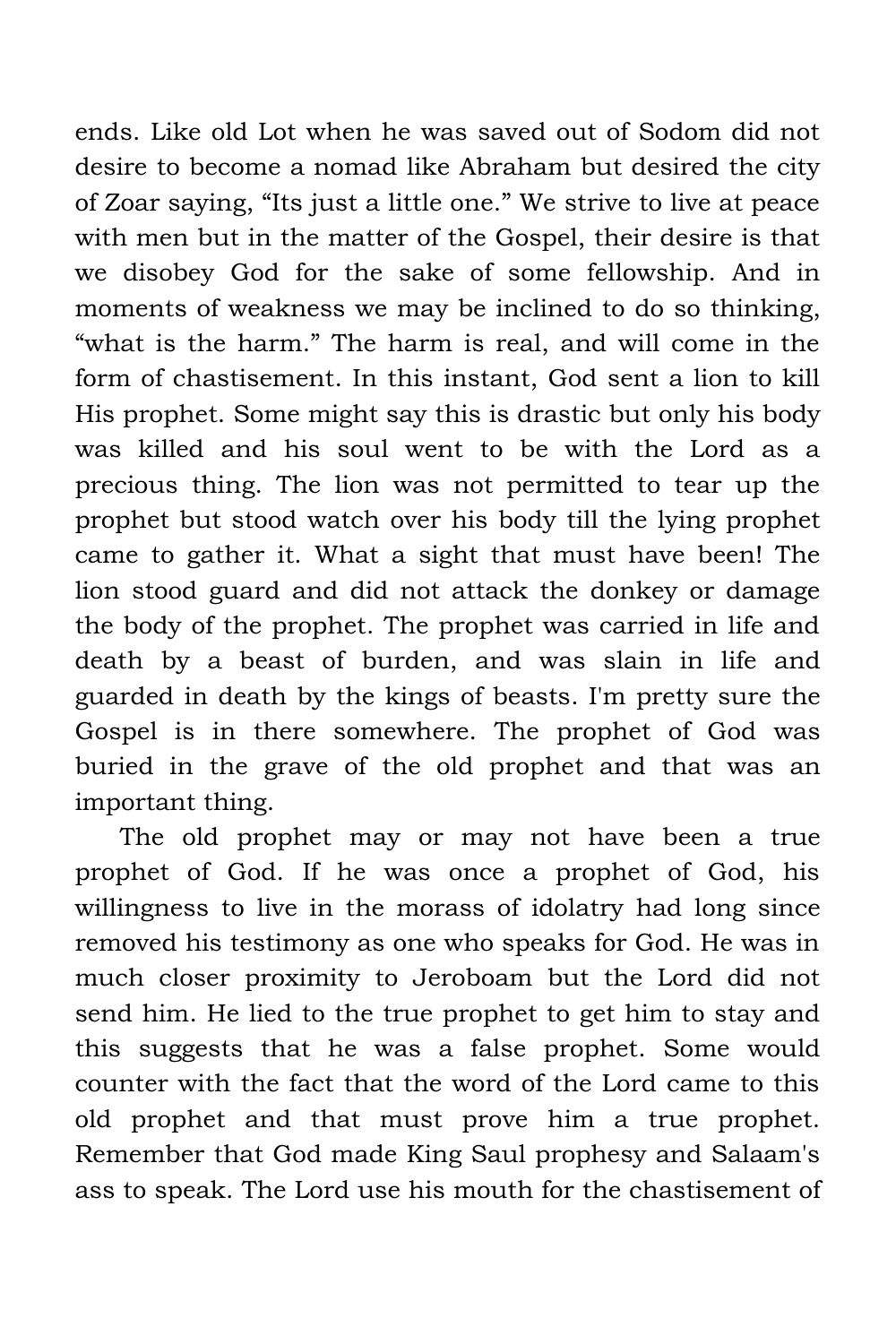his servant and that is all that can truly be said of Him. His recovery of the body of the prophet of God was self-serving but it was serving the providence of God. His desire to be buried with the true prophet was so that his bones would be safe when Josiah would rise and burn the bones of the false prophets and priests and it worked (2 Kings 23:16-18). He believed the prophecy of the prophet he seduce to disobedience, and so have many who never have know God, believe but nit to the saving of their soul (Mk. 6:20; Acts 8:13; John 6:66). The old prophet believed and it preserved his bones but what of his soul?

In the end we see the intractable nature of unbelief (Vv. 33-34 ).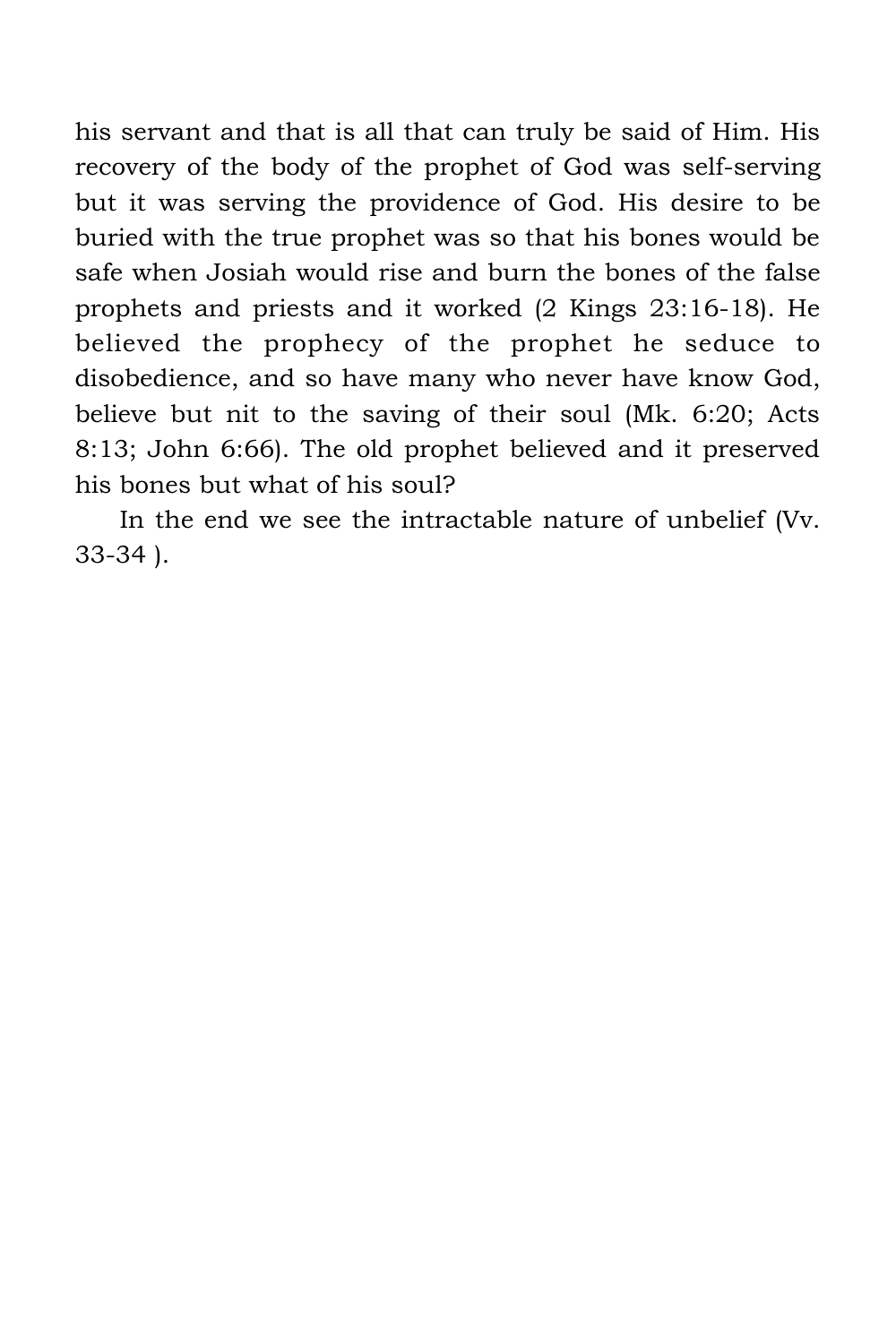# **GOD'S GRACE**

## **I Kings 14**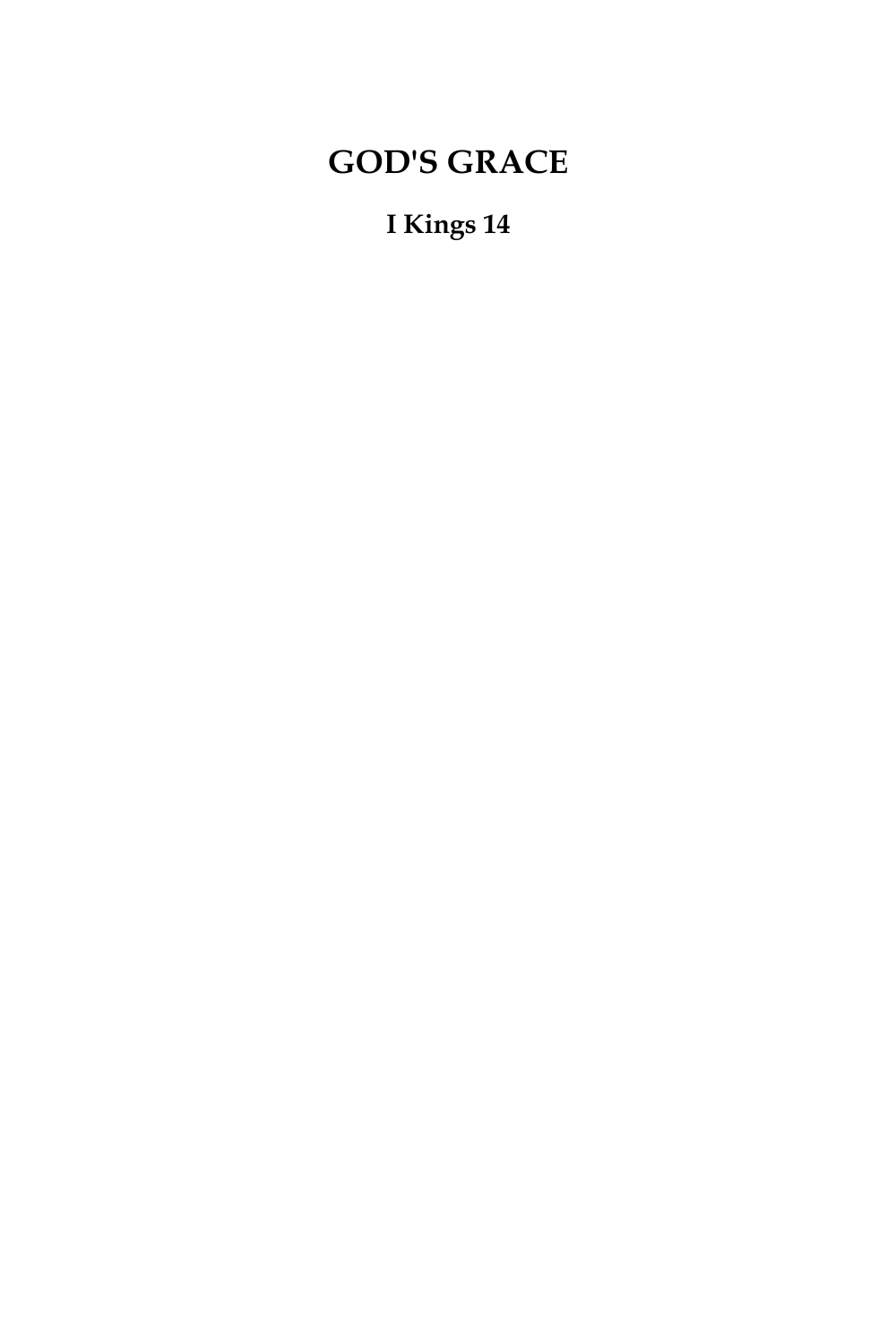1, At that time Abijah the son of Jeroboam fell sick. 2, And Jeroboam said to his wife, Arise, I pray thee, and disguise thyself, that thou be not known to be the wife of Jeroboam; and get thee to Shiloh: behold, there is Ahijah the prophet, which told me that I should be king over this people. 3, And take with thee ten loaves, and cracknels, and a cruse of honey, and go to him: he shall tell thee what shall become of the child. 4, And Jeroboam's wife did so, and arose, and went to Shiloh, and came to the house of Ahijah. But Ahijah could not see; for his eyes were set by reason of his age. 5, And the LORD said unto Ahijah, Behold, the wife of Jeroboam cometh to ask a thing of thee for her son; for he is sick: thus and thus shalt thou say unto her: for it shall be, when she cometh in, that she shall feign herself to be another woman. 6, And it was so, when Ahijah heard the sound of her feet, as she came in at the door, that he said, Come in, thou wife of Jeroboam; why feignest thou thyself to be another? for I am sent to thee with heavy tidings.  $\qquad$  7, Go, tell Jeroboam, Thus saith the LORD God of Israel, Forasmuch as I exalted thee from among the people, and made thee prince over my people Israel, 8, And rent the kingdom away from the house of David, and gave it thee: and yet thou hast not been as my servant David, who kept my commandments, and who followed me with all his heart, to do that only which was right in mine eyes; 9, But hast done evil above all that were before thee: for thou hast gone and made thee other gods, and molten images, to provoke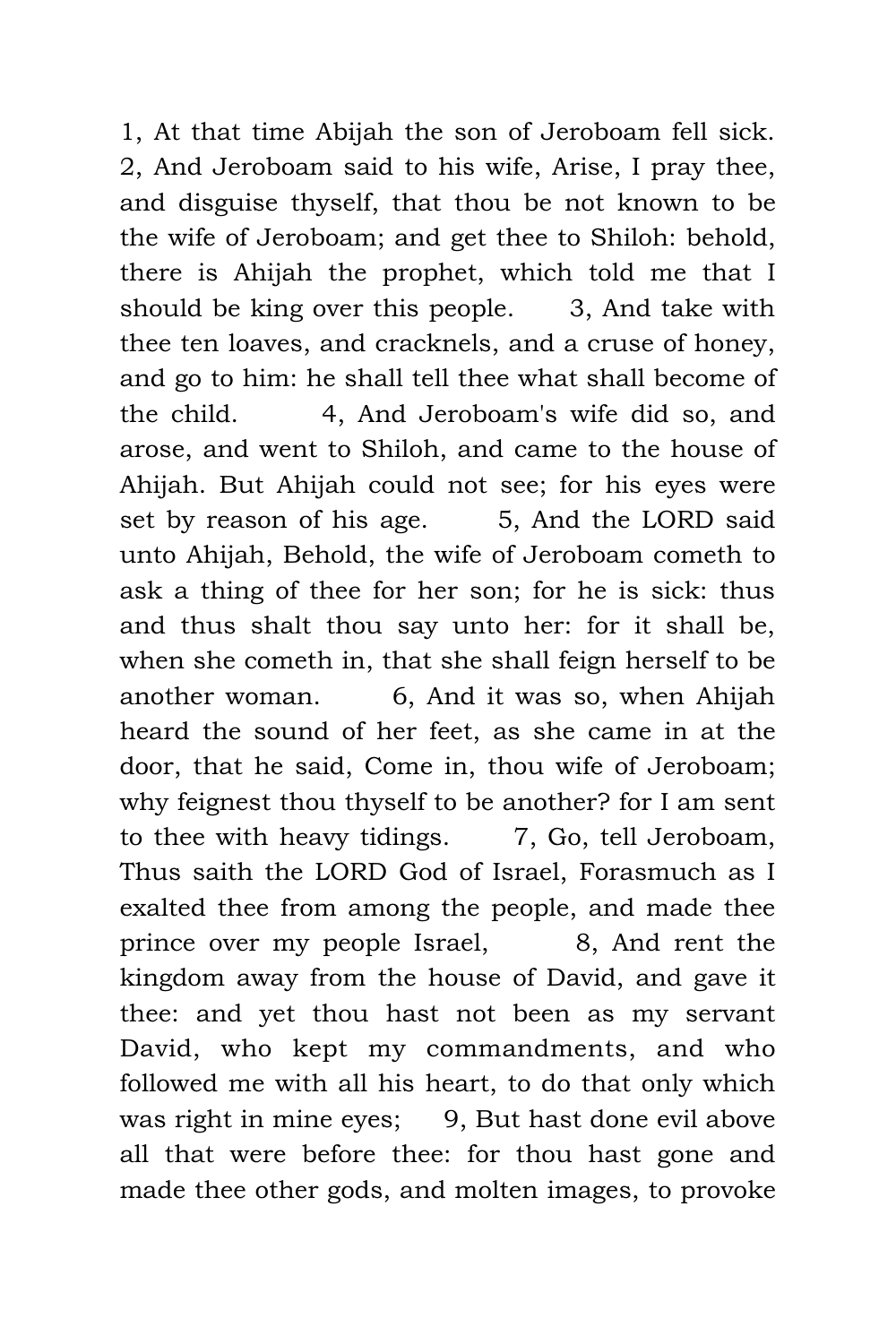me to anger, and hast cast me behind thy back: 10, Therefore, behold, I will bring evil upon the house of Jeroboam, and will cut off from Jeroboam him that pisseth against the wall, and him that is shut up and left in Israel, and will take away the remnant of the house of Jeroboam, as a man taketh away dung, till it be all gone. 11, Him that dieth of Jeroboam in the city shall the dogs eat; and him that dieth in the field shall the fowls of the air eat: for the LORD hath spoken it. 12, Arise thou therefore, get thee to thine own house: and when thy feet enter into the city, the child shall die. 13, And all Israel shall mourn for him, and bury him: for he only of Jeroboam shall come to the grave, because in him there is found some good thing toward the LORD God of Israel in the house of Jeroboam. 14, Moreover the LORD shall raise him up a king over Israel, who shall cut off the house of Jeroboam that day: but what? even now. 15, For the LORD shall smite Israel, as a reed is shaken in the water, and he shall root up Israel out of this good land, which he gave to their fathers, and shall scatter them beyond the river, because they have made their groves, provoking the LORD to anger. 16, And he shall give Israel up because of the sins of Jeroboam, who did sin, and who made Israel to sin. 17, And Jeroboam's wife arose, and departed, and came to Tirzah: and when she came to the threshold of the door, the child died; 18, And they buried him; and all Israel mourned for him, according to the word of the LORD, which he spake by the hand of his servant Ahijah the prophet.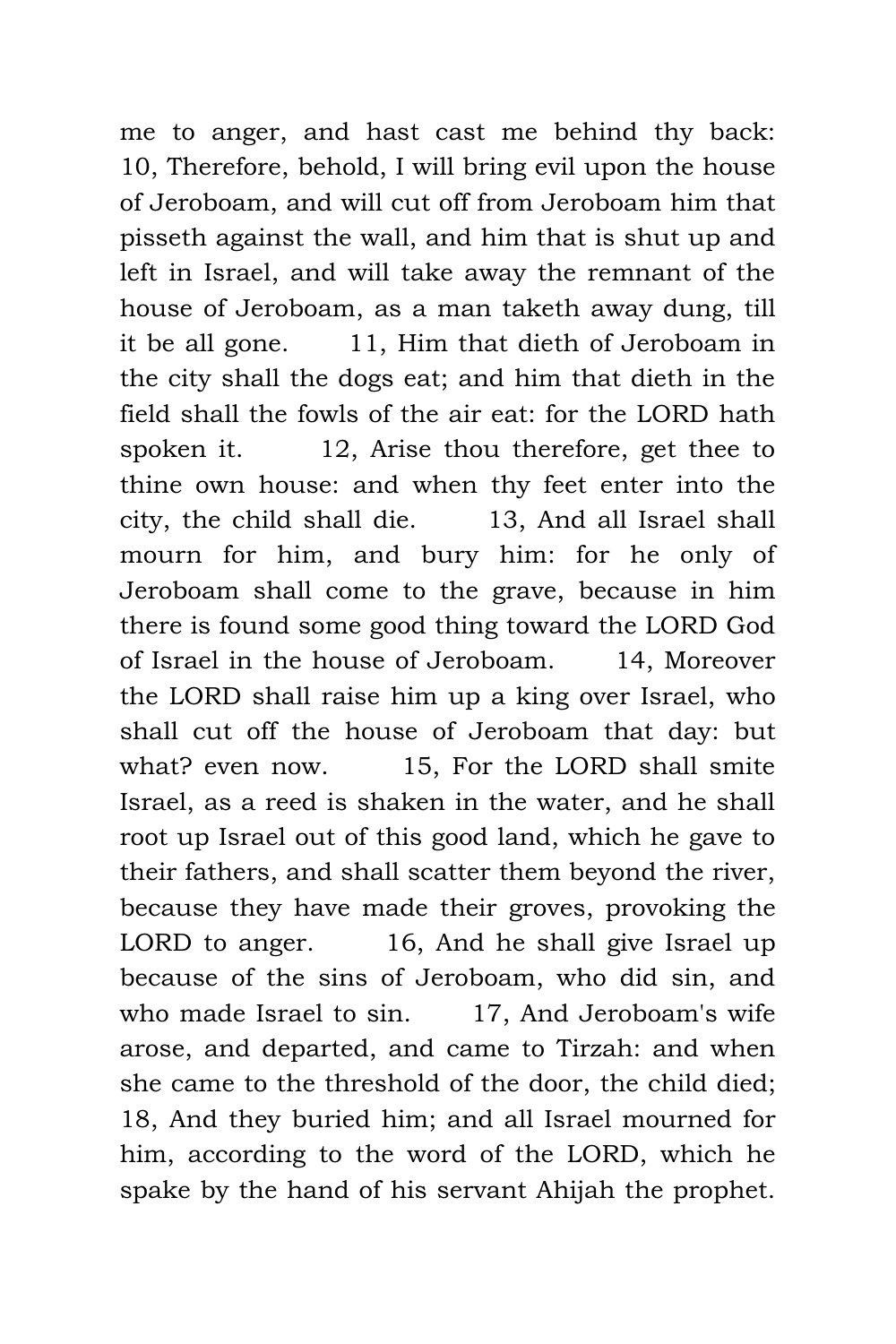19, And the rest of the acts of Jeroboam, how he warred, and how he reigned, behold, they are written in the book of the chronicles of the kings of Israel. 20, And the days which Jeroboam reigned were two and twenty years: and he slept with his fathers, and Nadab his son reigned in his stead. 21, And Rehoboam the son of Solomon reigned in Judah. Rehoboam was forty and one years old when he began to reign, and he reigned seventeen years in Jerusalem, the city which the LORD did choose out of all the tribes of Israel, to put his name there. And his mother's name was Naamah an Ammonitess. 22, And Judah did evil in the sight of the LORD, and they provoked him to jealousy with their sins which they had committed, above all that their fathers had done. 23, For they also built them high places, and images, and groves, on every high hill, and under every green tree. 24, And there were also sodomites in the land: and they did according to all the abominations of the nations which the LORD cast out before the children of Israel. 25, And it came to pass in the fifth year of king Rehoboam, that Shishak king of Egypt came up against Jerusalem: 26, And he took away the treasures of the house of the LORD, and the treasures of the king's house; he even took away all: and he took away all the shields of gold which Solomon had made. 27, And king Rehoboam made in their stead brasen shields, and committed them unto the hands of the chief of the guard, which kept the door of the king's house. 28, And it was so, when the king went into the house of the LORD, that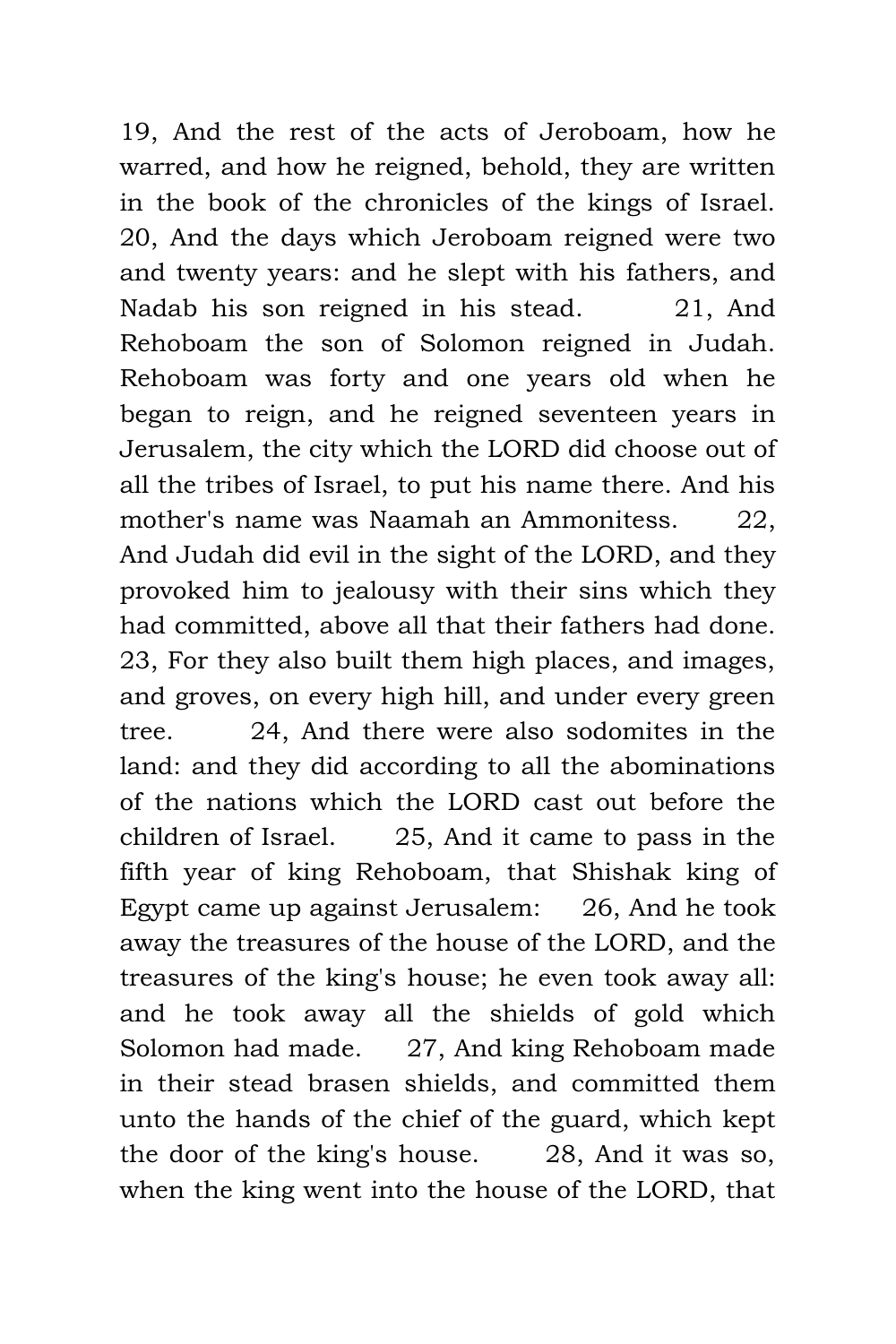the guard bare them, and brought them back into the guard chamber. 29, Now the rest of the acts of Rehoboam, and all that he did, are they not written in the book of the chronicles of the kings of Judah? 30, And there was war between Rehoboam and Jeroboam all their days. 31, And Rehoboam slept with his fathers, and was buried with his fathers in the city of David. And his mother's name was Naamah an Ammonitess. And Abijam his son reigned in his stead.

This chapter is the record of the Lord taking the life of Jeroboam's sick son and likewise is the record of the evil of both Jeroboam' and Rehoboam's reigns. Their reigns end, as do all the earthly reigns of earthy kings. They are buried and another takes their place. Regardless of whether their reigns are good or as in the case of these two, evil and idolatrous, they are a glad reminder to the believer that their King rules a kingdom of which there will be no end (Luke 1:31-33). His kingdom is a kingdom of righteousness in which every subject is perfectly righteous before God. His kingdom is awash in grace and mercy and though it is experientially realized in time, it is an eternal kingdom and those who have been graced to live in this kingdom shall never die but rather live forever in the eternal light and comfort of their King who is King of Kings and Lord of Lords. God raises up kings and princes and puts them down as it fits His grand scheme of predestinated providence. The record of these two kings is that of rebellion against the command of God. They openly embraced every rank form of idolatry, even erecting groves (temples) to the gods of the adulterers and sodomites who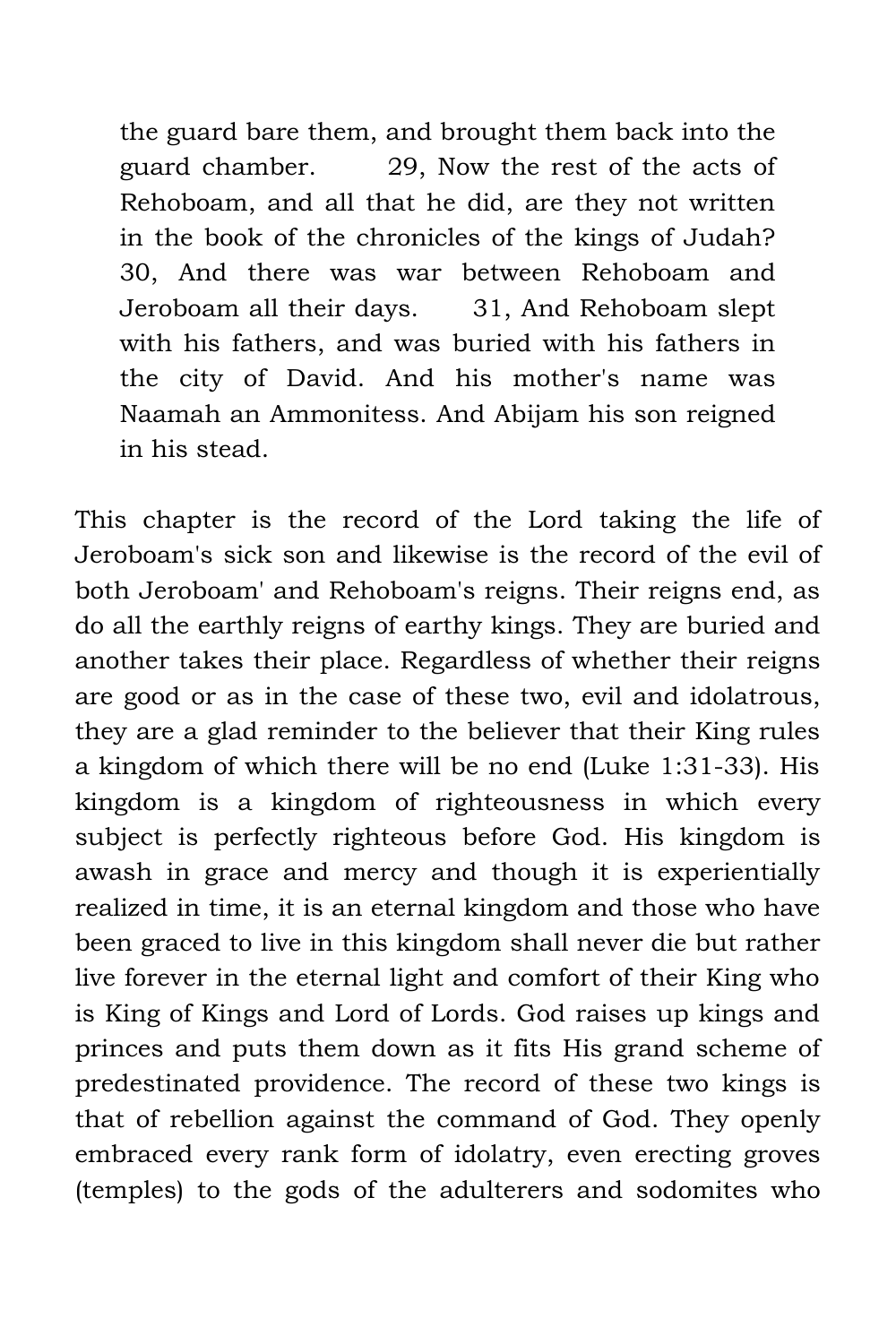practiced their perversions as part of their temple worship. The end of the religion of the flesh is flesh. " They that are in the flesh mind the things of the flesh." God describes the followers of Jeroboam (the 10 tribes) in the same way and with the same end as David described his enemies and their end (v. 10; 1 Sam. 25:22), in what we might term as colorful language, "him that pisseth against the wall." This is merely a colloquialism that denotes a base or uncouth person who is more like a dog than a man who takes no one but himself and his own relief in account as to his actions. In short the activity described is most readily attributed to a dog. God designated these doomed idolaters as common curs, filthy mongrel cowards whose end is according to their works. God even refers to these idolaters as dung; denizens of the latrine of human religion. They will not be buried. A burial would honor their remains. They will either be eaten by the curs they emulate or will become the feast of carrion crows. Save for a few beacons of light the reigns of the kings of Israel and Judah are but a rehearsal of the darkness of the human heart, the depravity of fallen man. They stand as historical warnings of what is sure to happen when the pure worship of God is set aside for the man-made deities imagined in the mind of fallen perverse creatures. As bad is the report is, the believer can rejoice because he knows that the destruction of the enemies of Christ is an integral part of the salvation of the elect.

As I read studied this account, one thing that stood out at the initial reading continued to engage my mind and heart. It was, as it were, a beam of sunlight in an otherwise dark and ominous narrative. It takes place in the report of Jeroboam's sick son. This story is a declaration of grace in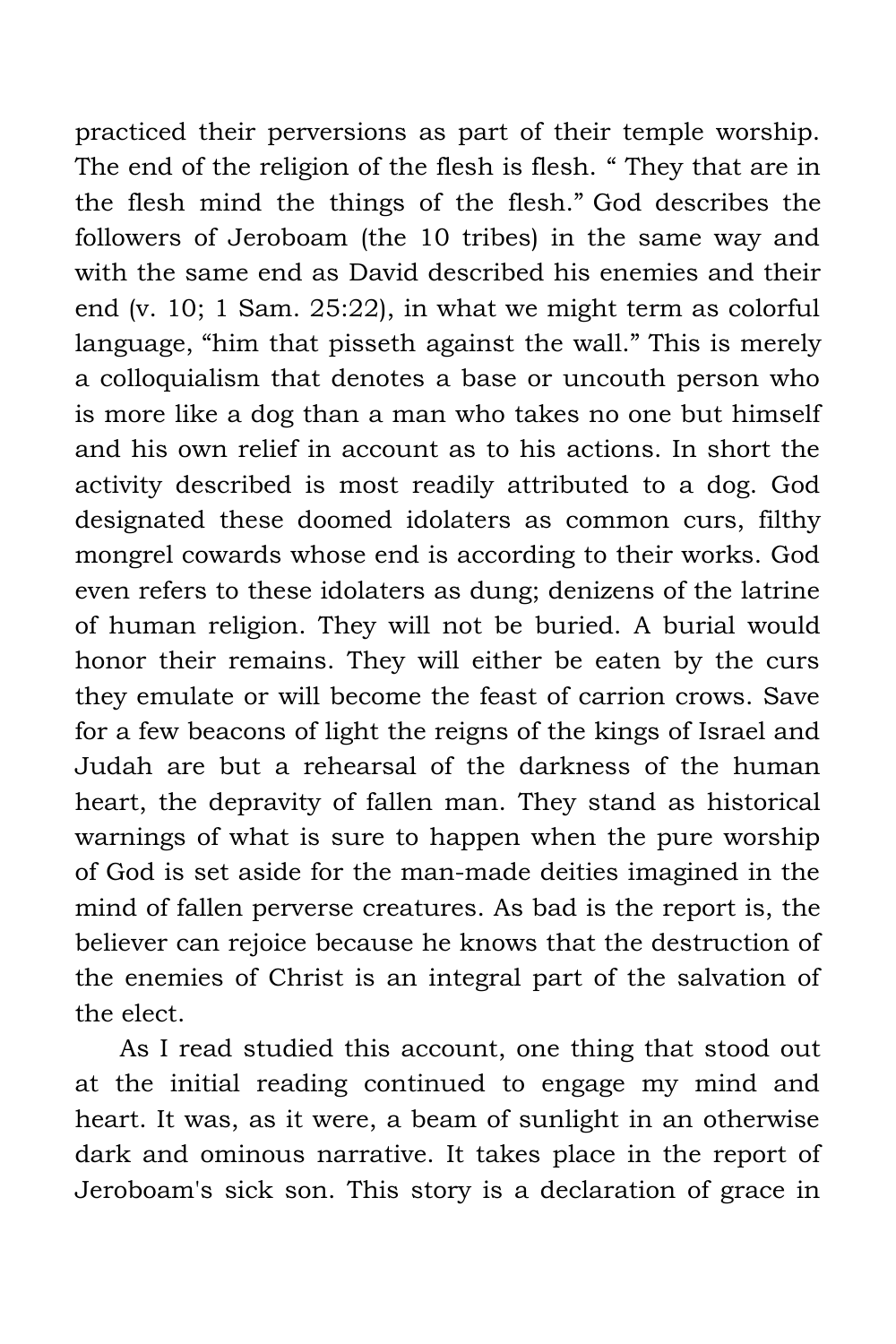the face of wickedness. First, this is a revelation of the idiotic machinations of the religion of

man. Paul, on Mars Hill, rightly observed that the religion of man is really just superstition. It is a vain effort to trick God into doing something for someone. Greek mythology is replete with the mind games played between mortals and their gods. We tend to write them off as ancient mythology but that mythology exists yet, in abundance, in what labors under the enormous umbrella call "evangelical Christianity." Whether it comes in through the salty river of tears shed on some ersatz alter, or the supposed influence of ganging up on God with prayer chains or prayin' through, or working up the crowd with rousing renditions of gospelless melodies or the ignorance of bloviating, so called anointed men, commanding God—the notion is that men can stir God up to act upon their desires by the influence of their sincere and multitudinous manipulations. Jeroboam thought to fool God's prophet by having his wife dress up like a commoner. I tried to enter into this man's mind. How is it that he believes that God has power to heal his child can be tricked into doing so? Does he think that he can get a good result by pulling the wool over God's eyes? Does he apply to the prophet and deny the prophet's God? There can be no answer but that men believe themselves wiser than God while admitting that they need God's help. Is it any wonder that unbelief is set forth in scripture as insanity? His wife got an answer from God after being surprised that her commoner costume fooled no one. When she went back to Tirzah, when her feet crossed the border of the city the child died. This child shall have an honorable burial unlike those whose bones will be publicly picked clean.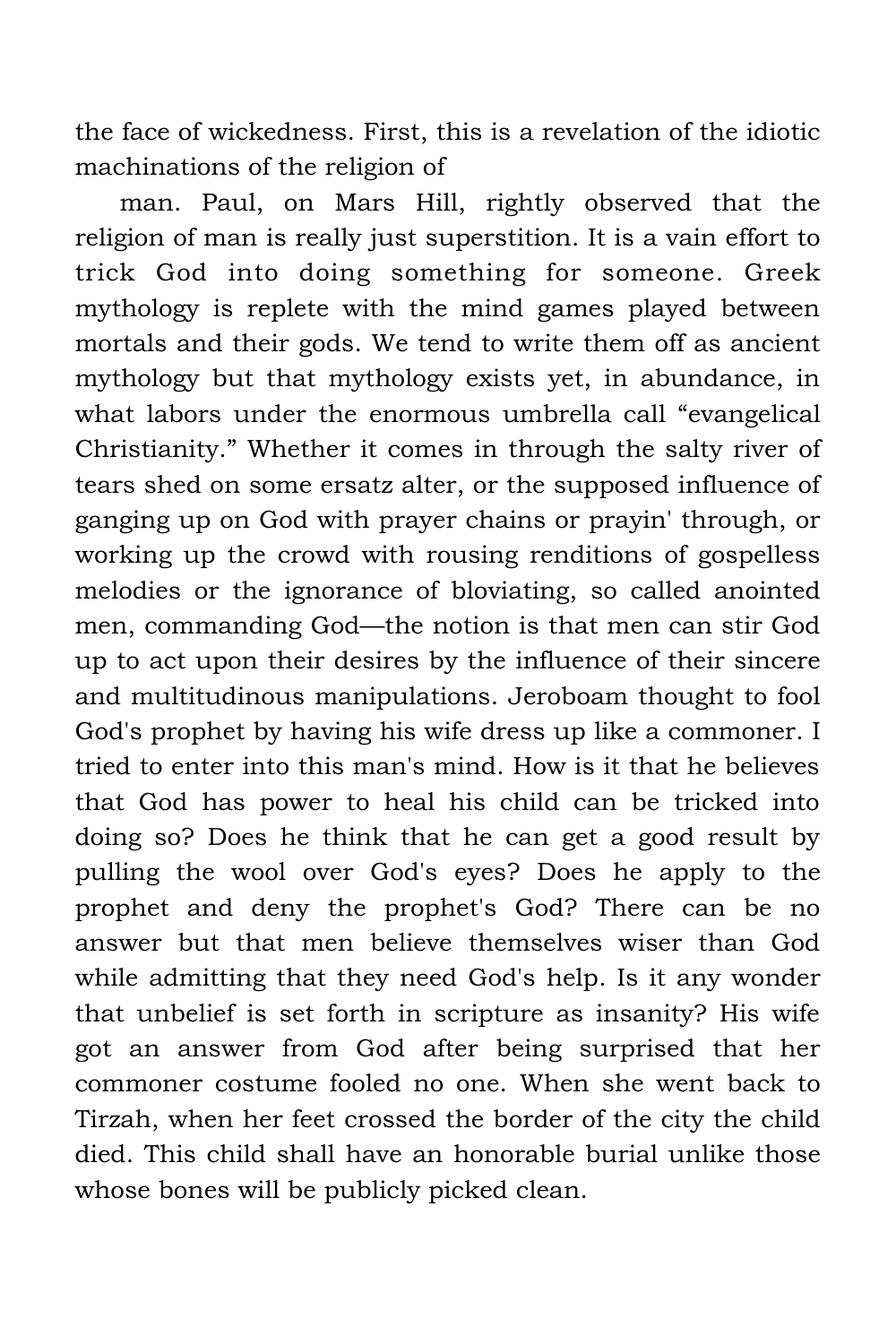The thing that engaged my minds is the description that God gives of this child in verse 13. In the midst if all this evil and darkness, shining words break forth from the prophet concerning this child that will soon die— he will be buried with honors—he will be mourned by all Israel "because in him (the child) there is found some good thing toward the Lord God of Israel." And where was this bit of good found? It was found, of all places, in "the house of Jeroboam." What a description—"some good thing toward God." What a contrast is inserted by inspiration. It is in the evil, dark house of Jeroboam that this beacon of goodness toward God flames .

Is the child good? No there is none righteous and none that does good, not one. There is none good but God. If the child performed some good work, for instance, he might have refused to worship the idols and rather worshipped God alone, it is not mentioned. Something good toward God was found in him. Where did it come from—how did it arise? Was it from his carnal nature? Did it arise from his natural hatred for God? No! All good and perfect gifts come from above, from the father of lights—anything good toward God comes from God (1 Cor. 4:7). What was found in this child? Grace was found—the sovereign grace of God was found as is testified by the fact that of where it was found. This child, living in the midst of utter idolatry—his father being the chief advocate of the idolatry—found grace in the eyes of the Lord. The Lord removed him from this place to forever rejoice in the presence of the angels with eyes fixed on Christ (1 Cor. 1:26-31).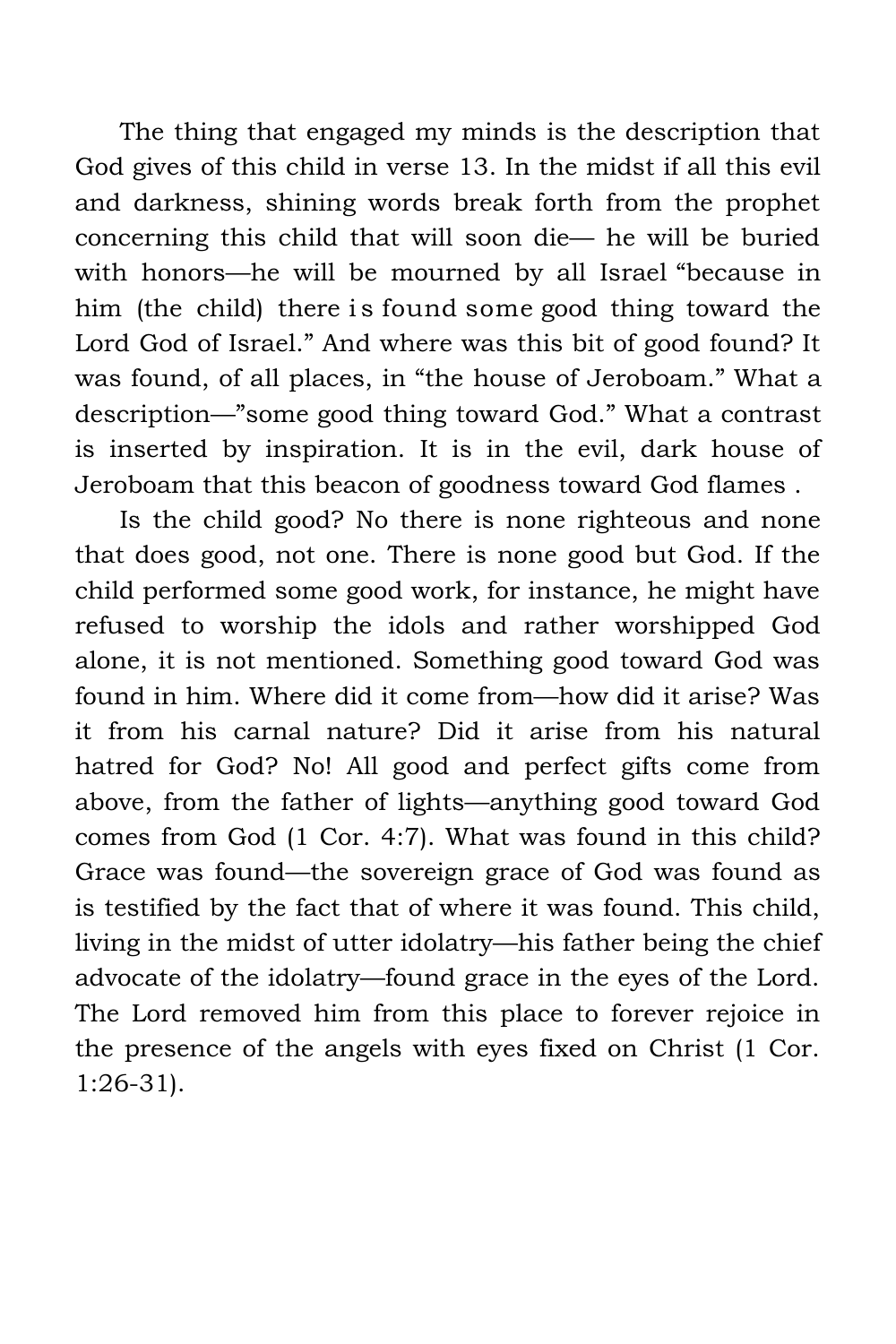### **A LAMP IN JUDAH**

#### **I Kings 15:1-8**

1, Now in the eighteenth year of king Jeroboam the son of Nebat reigned Abijam over Judah. 2, Three years reigned he in Jerusalem. And his mother's name was Maachah, the daughter of Abishalom. 3, And he walked in all the sins of his father, which he had done before him: and his heart was not perfect with the LORD his God, as the heart of David his father. 4, Nevertheless for David's sake did the LORD his God give him a lamp in Jerusalem, to set up his son after him, and to establish Jerusalem: 5, Because David did that which was right in the eyes of the LORD, and turned not aside from any thing that he commanded him all the days of his life, save only in the matter of Uriah the Hittite. 6, And there was war between Rehoboam and Jeroboam all the days of his life. 7, Now the rest of the acts of Abijam, and all that he did, are they not written in the book of the chronicles of the kings of Judah? And there was war between Abijam and Jeroboam. 8, And Abijam slept with his fathers; and they buried him in the city of David: and Asa his son reigned in his stead.

This chapter is a short history of 4 kings; two in Israel and two in Judah. The verses that we will look at this evening concern Abijam (Abijah in Chronicles). He reigned 3 years in Judah and the account of his reign is that he did the same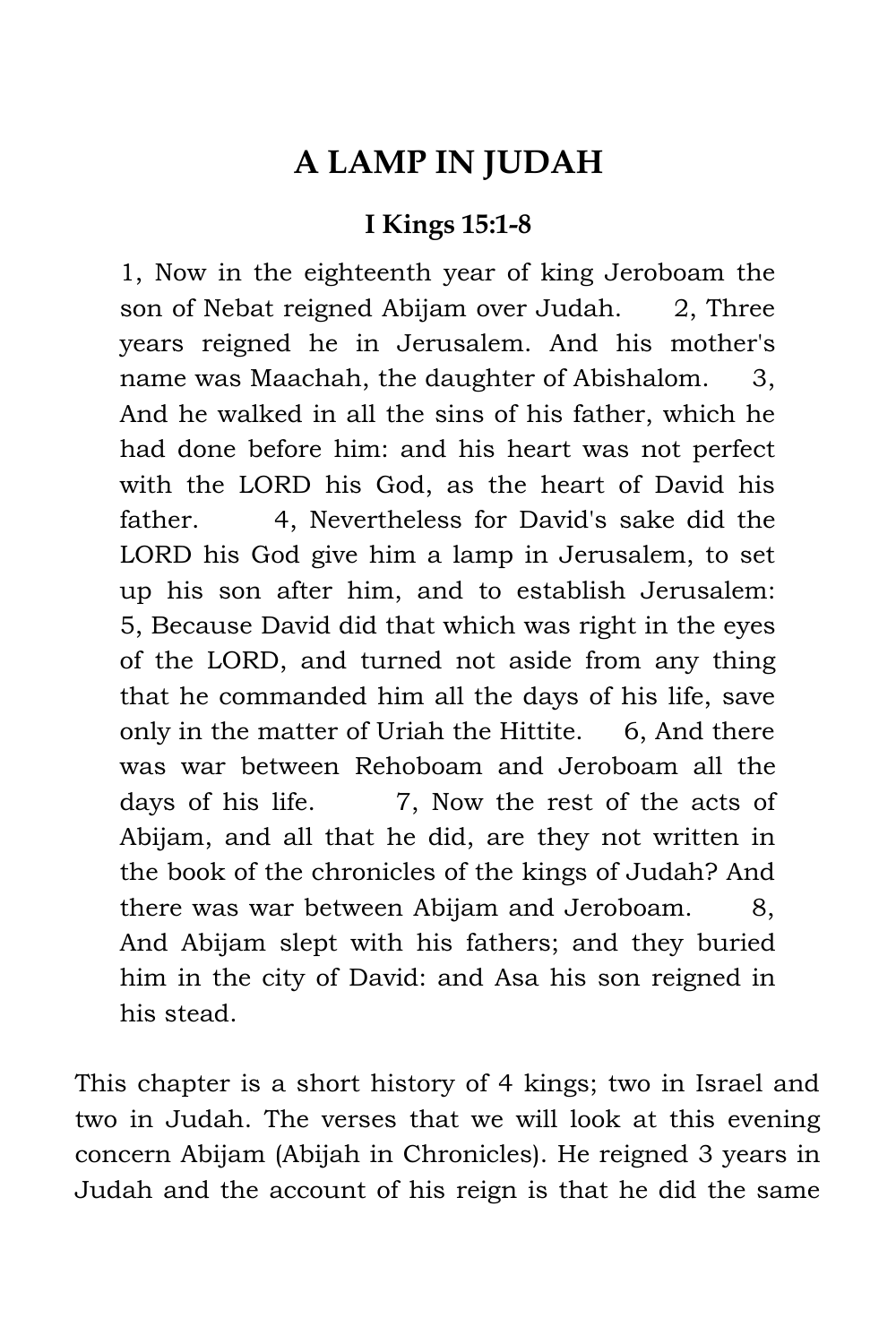evil as his father. There was a little light in the reign of Abijam in the words he spoke before the battle he made with Jeroboam that is recorded for us in 2 Chronicles 13:4-12. But the words in our text are an overall assessment of his brief reign. His mother, Maachah (or Maacah), was probably the daughter of Tamar and thus the granddaughter of Absalom. Abijam then was the great grandson of Absalom, the rebellious son of David. This does not necessarily cast an evil light upon Abijam. He was a sinner just like every son of Adam and another son (grandson) of Maachah, Asa, will have an honorable reign being also the great-great grandson of Absalom. Maachah is probably mentioned as a point of contrast in maternal influence, suggesting that she did not restrain Abijam in following in his father's footsteps. The contrast is seen in the fact that when Asa began to reign, He removed his mother (grandmother-possibly posthumously) from the office of queen because she was and idolater and publicly burned her idols (V. 13). So her mention is to show the difference between Abijam and Asa and their respective reigns. This ought to serve to remind us that even if parents do not train up a child in the way the he should go, it does not prevent the power of God's grace in overcoming parental influence. Conversely, training up a child in the way that he should go does not guarantee a favorable result, though it is a good path for a parent to follow (2 Sam. 23:5).

The epitaph of Abijam is stated in the first phrase of verse 3. His heart was not perfect before God. He followed in the idolatrous footsteps of his father. It is important to remember that his character and evil deeds are held up against a perfect standard (in God's eyes). Though the idolatry was manifest in manifold ways, the issue addressed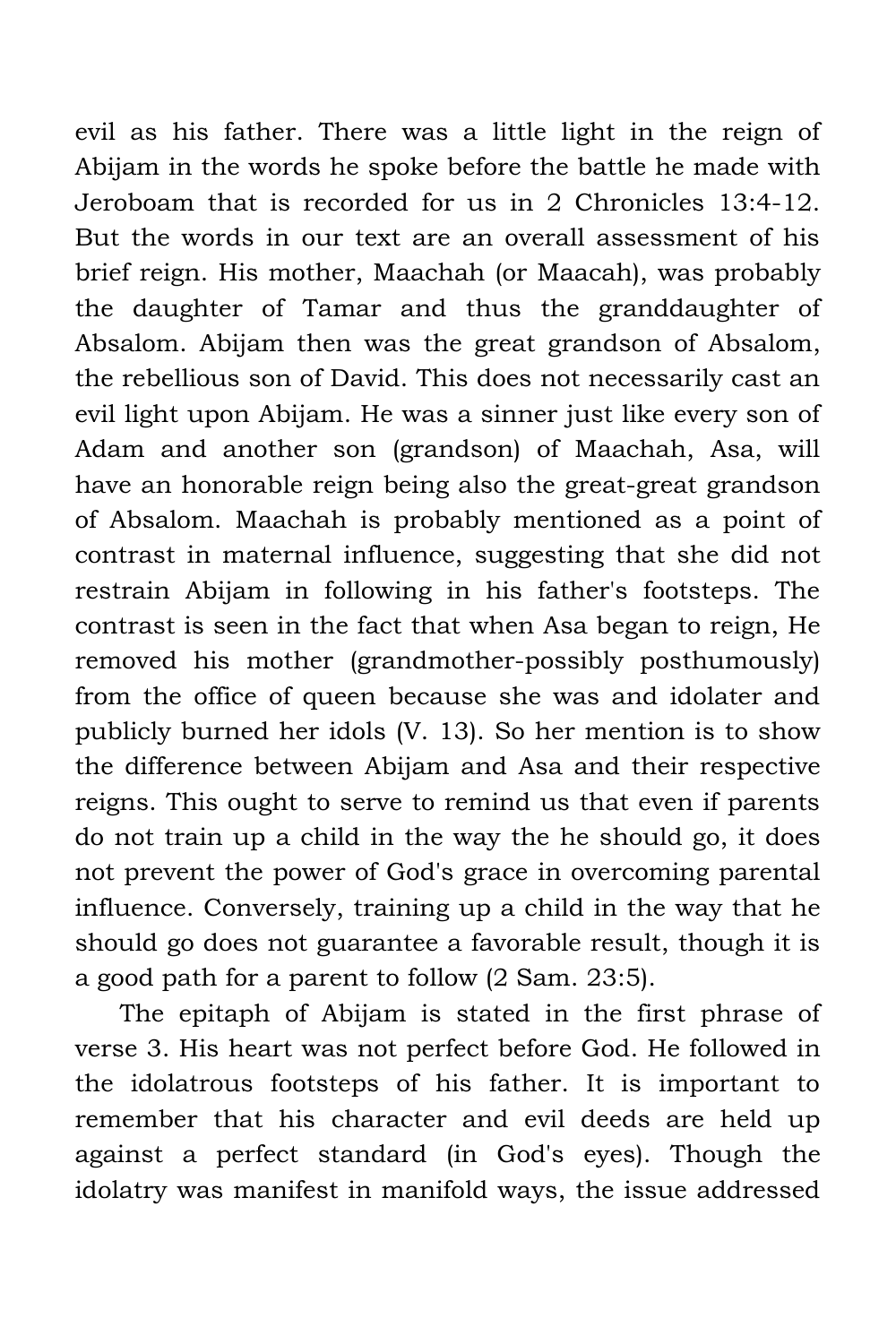is singular. He and his doings are contrasted with David and his doings. We know that David's life was full of missteps and errors and sin (last phrase of v. 5). So it is not that David's life overall was contrasted with that of Abijam. The one thing, the essential thing that separates David and Abijam is that David never allowed, never countenanced any mixture in the pure worship of God. David always approached God through the prescribed manner that God ordained (Priest, altar, unblemished sacrifice). Abijam, like his father and unlike David not only allowed but promoted the worship of false gods in conjunction with or, in most cases, instead of the true worship of God alone.

But the wickedness of Abijam did not, in the least respect, alter or frustrate the purpose and will of God. The Messiah, the Christ of God must take up the throne of David, as eternal king of true Israel so after the dismal report of Abijam (v. 3) we see the word "nevertheless" beginning verse 4. (Ps 76:10: Surely the wrath of man shall praise thee: the remainder of wrath shalt thou restrain"). In the loins of Abijam was a son, waiting to be born, that would take the throne of Judah and do what was right in the eyes of the Lord. He will bring Judah back to right and true worship of the true and living God (v. 4). Abijam was merely a channel for Asa and a continuing of the line that would eventuate in the birth of the King of Kings. Abijam, though against God in idolatrous rebellion, was nevertheless the instrument, the vessel of wrath that would pour out the "lamp" (Ps. 119:105) that God would set up in Jerusalem. This was all for David's sake, for the sake of Him who was to come. The singular avenue of true worship—Jesus Christ the Lord.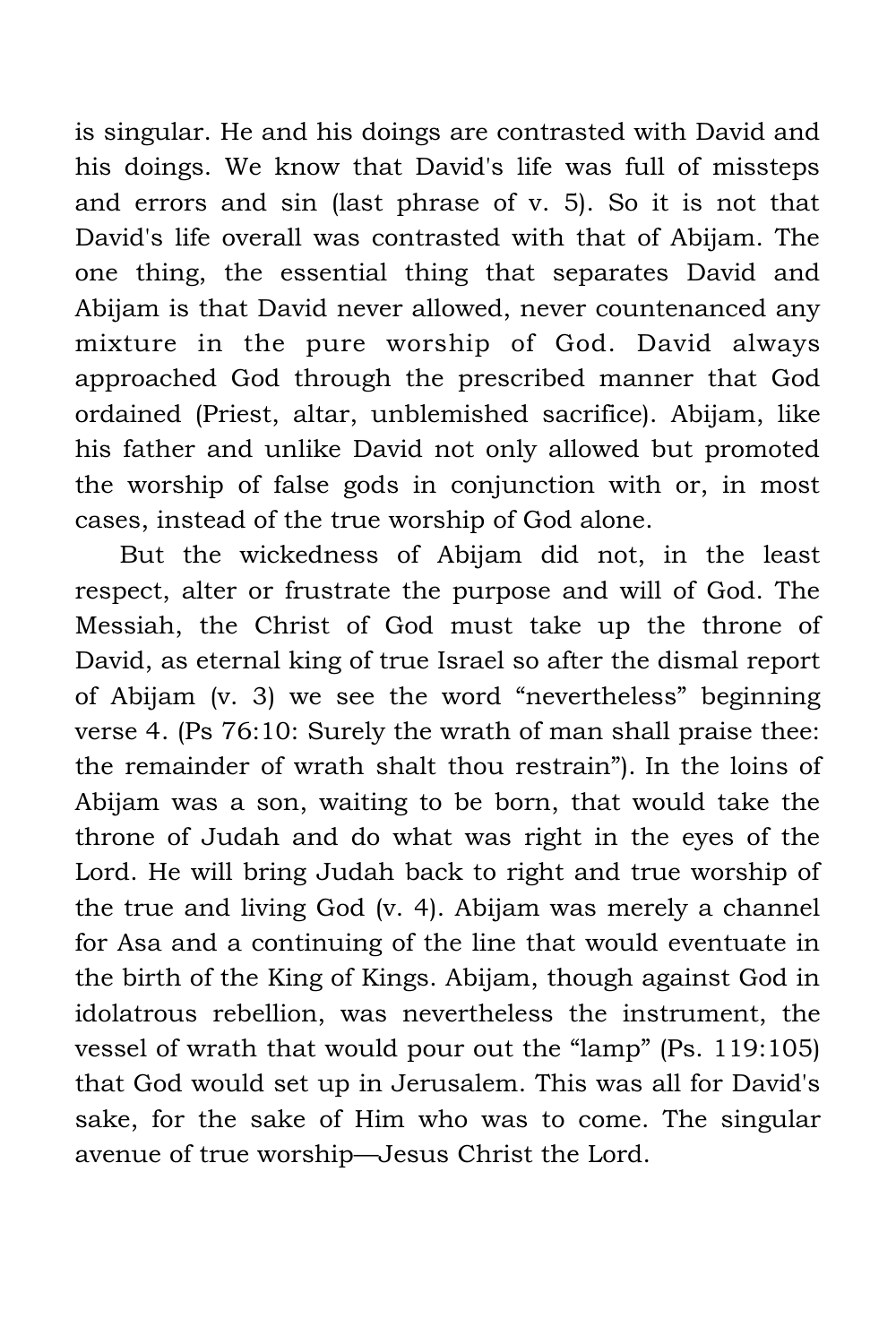The result of Abijam's reign was that even in his utter wretchedness he was an unwilling, an unwitting servant of the Most High God. Believers can and should take heart that though all around there is rebellion, falsehood, error and pagan worship that all of it, to the nth degree, serve the predestinated purpose of divine providence ( Deut. 32:39-40; Samuel 2:2-8 ; Job. 33; 12-13; Psalm 115: 135:5-6; Romans 8:28; Daniel 4:35). All men will worship God even those who hate Him as the bend the knee and declared with one voice that Jesus Christ is Lord, to the glory of the father. Look around you—take note of walking men and women—see that which crawls, writhes and wriggles upon the earth—feel the wind on your face and the sun warming your skin and you have only one thing that can truly be said—"behold the servants of God".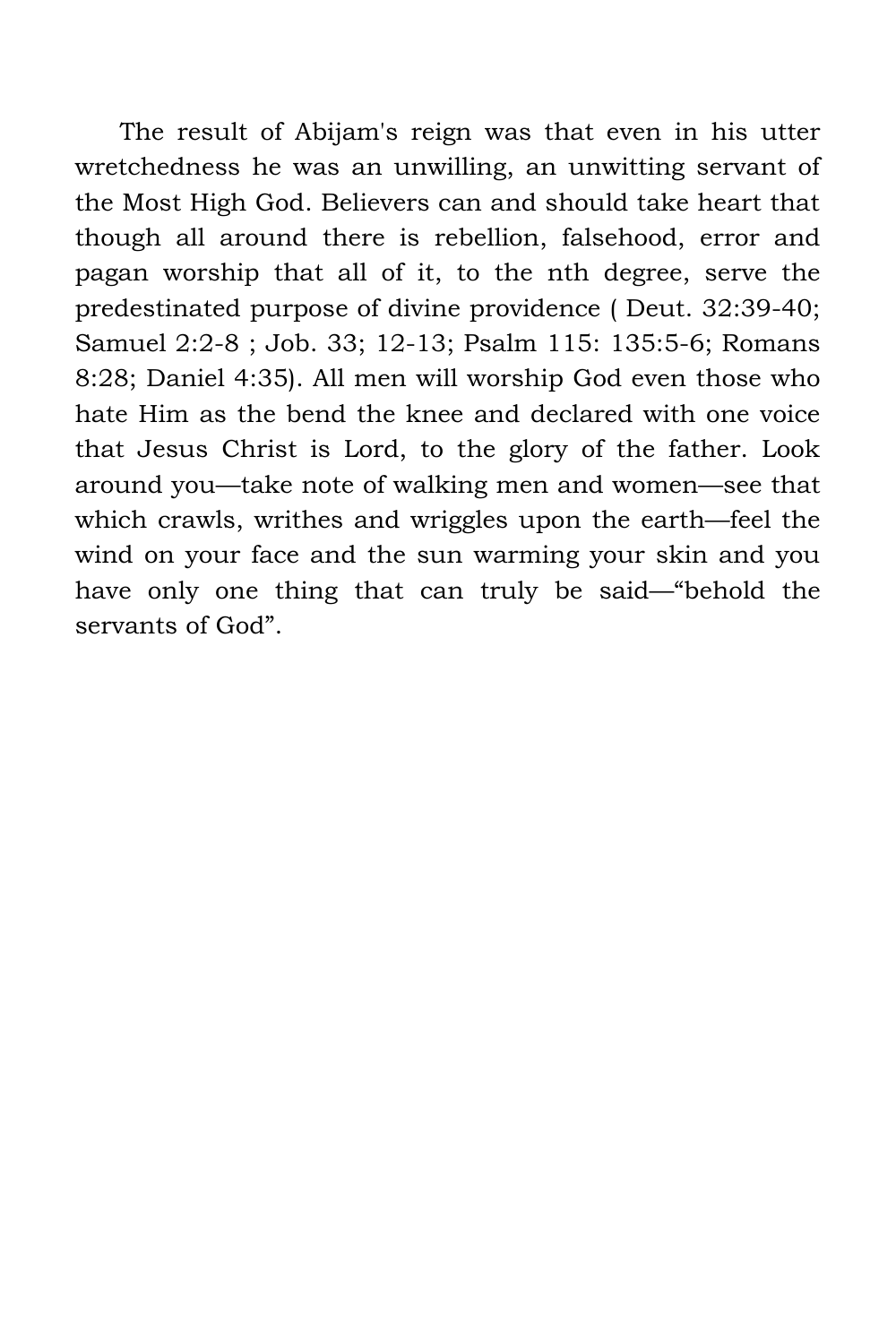# **GOD'S "NEVERTHELESS "**

#### **I Kings 15:9-24**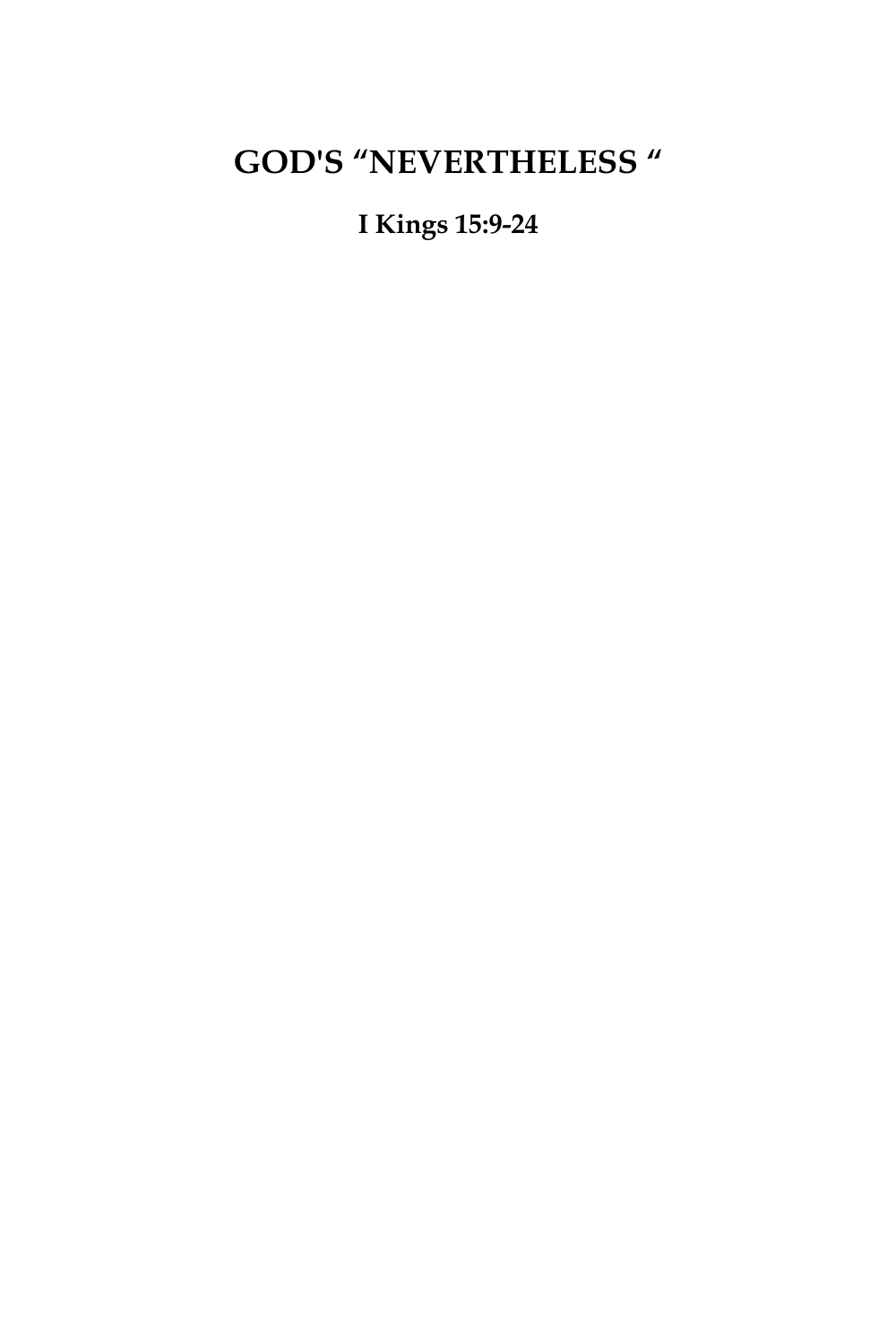9, And in the twentieth year of Jeroboam king of Israel reigned Asa over Judah. 10, And forty and one years reigned he in Jerusalem. And his mother's name was Maachah, the daughter of Abishalom. 11, And Asa did that which was right in the eyes of the LORD, as did David his father. 12, And he took away the sodomites out of the land, and removed all the idols that his fathers had made. 13, And also Maachah his mother, even her he removed from being queen, because she had made an idol in a grove; and Asa destroyed her idol, and burnt it by the brook Kidron. 14, But the high places were not removed: nevertheless Asa's heart was perfect with the LORD all his days. 15, And he brought in the things which his father had dedicated, and the things which himself had dedicated, into the house of the LORD, silver, and gold, and vessels. 16, And there was war between Asa and Baasha king of Israel all their days. 17, And Baasha king of Israel went up against Judah, and built Ramah, that he might not suffer any to go out or come in to Asa king of Judah. 18, Then Asa took all the silver and the gold that were left in the treasures of the house of the LORD, and the treasures of the king's house, and delivered them into the hand of his servants: and king Asa sent them to Benhadad, the son of Tabrimon, the son of Hezion, king of Syria, that dwelt at Damascus, saying, 19, There is a league between me and thee, and between my father and thy father: behold, I have sent unto thee a present of silver and gold; come and break thy league with Baasha king of Israel, that he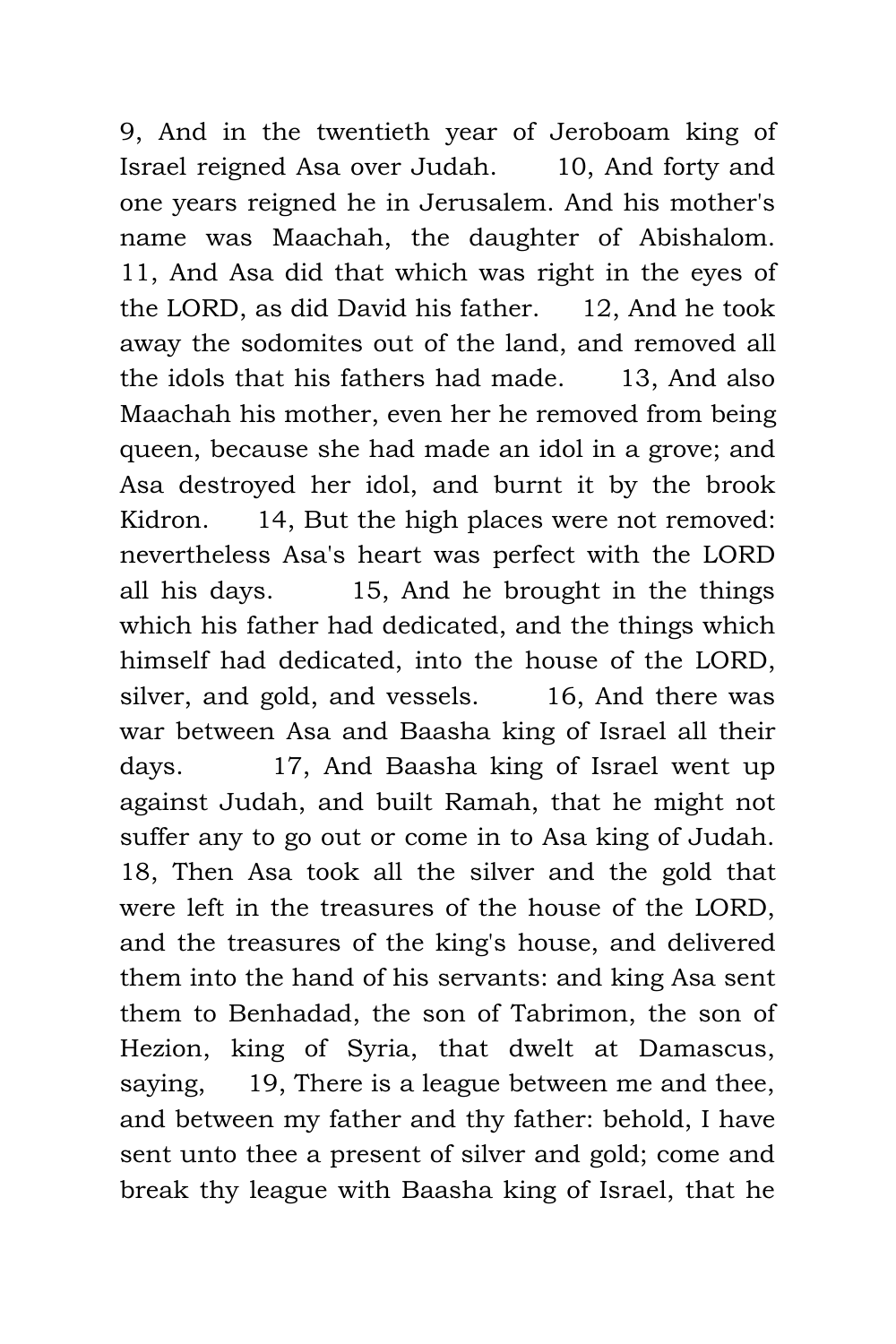may depart from me. 20, So Benhadad hearkened unto king Asa, and sent the captains of the hosts which he had against the cities of Israel, and smote Ijon, and Dan, and Abelbethmaachah, and all Cinneroth, with all the land of Naphtali. 21, And it came to pass, when Baasha heard thereof, that he left off building of Ramah, and dwelt in Tirzah. 22, Then king Asa made a proclamation throughout all Judah; none was exempted: and they took away the stones of Ramah, and the timber thereof, wherewith Baasha had builded; and king Asa built with them Geba of Benjamin, and Mizpah. 23, The rest of all the acts of Asa, and all his might, and all that he did, and the cities which he built, are they not written in the book of the chronicles of the kings of Judah? Nevertheless in the time of his old age he was diseased in his feet. 24, And Asa slept with his fathers, and was buried with his fathers in the city of David his father: and Jehoshaphat his son reigned in his stead.

This is a brief account of the 41-year reign of Asa, the son of Abijam. The report of Asa was that he "did that which was right in the sight of the Lord." Along with that word, we see the standard that God has raised to measure the reign of the kings of Judah, "as did David, his father'. The Lord, as it were, had hung a plummet in Israel. In the realm of nature, that plummet was David and to be plumb, a king must emulate the dedication of David in the worship of God (Is. 28:17; Zech. 4:10). This was then and is now the singular absolute in the reign of kings and the willing service of the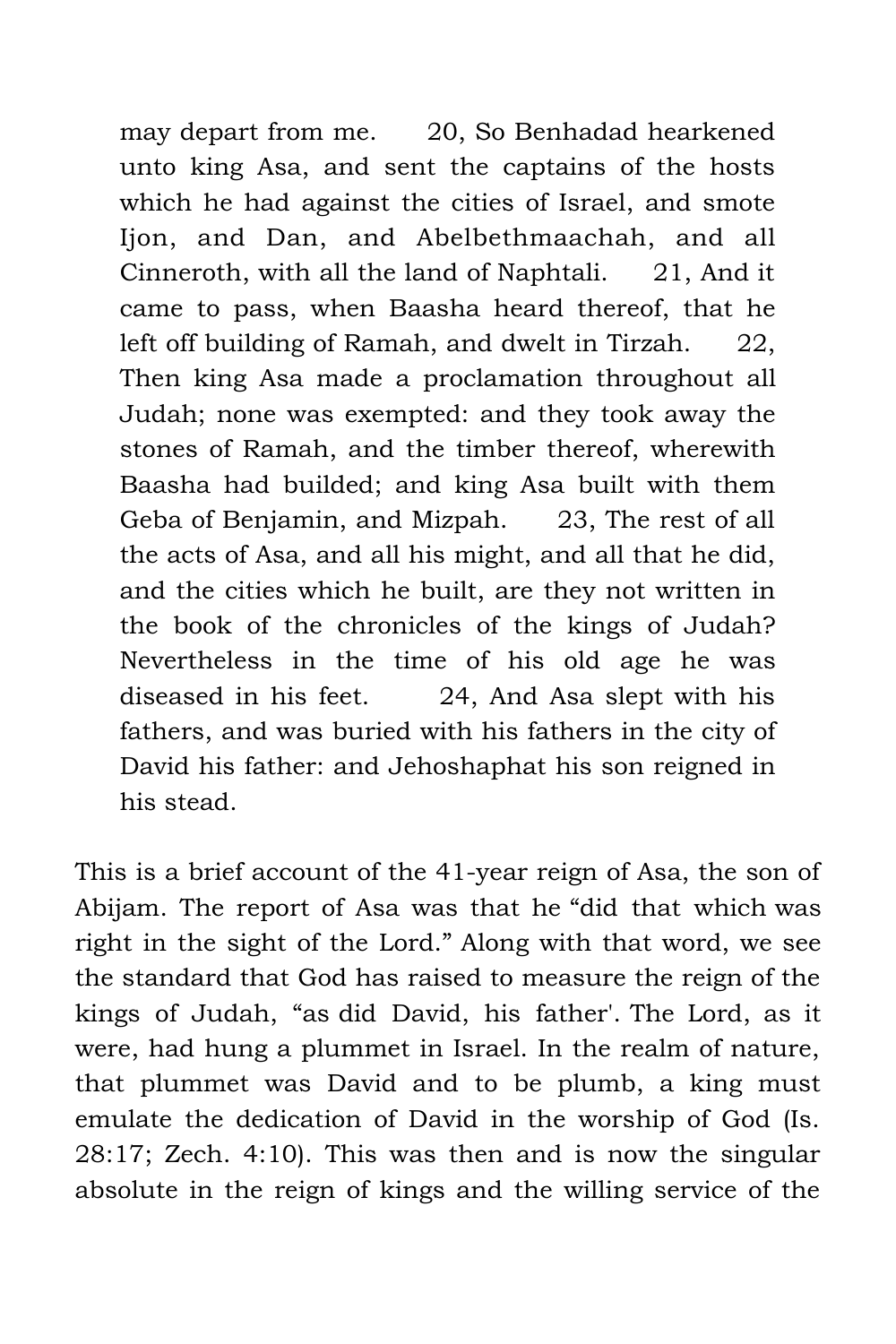realm. God, the true and living God is to be worshipped and that in the precise manner that He has prescribed.

The prescribed manner is that all glory be ascribed to God. He has done great things and no one is due any honor or glory but Him (1 Cor. 15:25-28). The high priest is the leader in worship and the king is the protector of worship. It is in the king's duty to see that the pure worship of God is not discontinued and is mixed with worship of any other god. The basis and heart and motivation of idolatry, all idolatry, are a refusal to give God the glory that is due his name.

No matter the religion or the denomination, any doctrine or practice that gives glory to anyone but God, on any level or to any degree is idolatry. It may seem as innocuous as declaring salvation by grace but righteous by pursuit of holiness. It may be the insertion of man's will in the accomplishment the salvation of his soul. Whatever addition or subtraction might occur, the plummet tells the tale; if it is not plumb, it is idolatry. I know that this puts many people, because their religious practice and doctrine, in jeopardy of soul but paramount to worship is the unquestionable glory of God. Men do not miss worship in rite or ritual, they miss it in glorying.

Asa worshipped God in the way prescribed, as did his father David. He got rid of the sodomites. He dethroned his grandmother and destroyed her idol, casting it into the brook Kidron along with the refuse of the city. Her removal from her throne suggests that the she shared in the execution of government with her son Abijam. There is some Jewish history about the god that his grandmother worshipped. Her name means "oppression" and that is the manner in which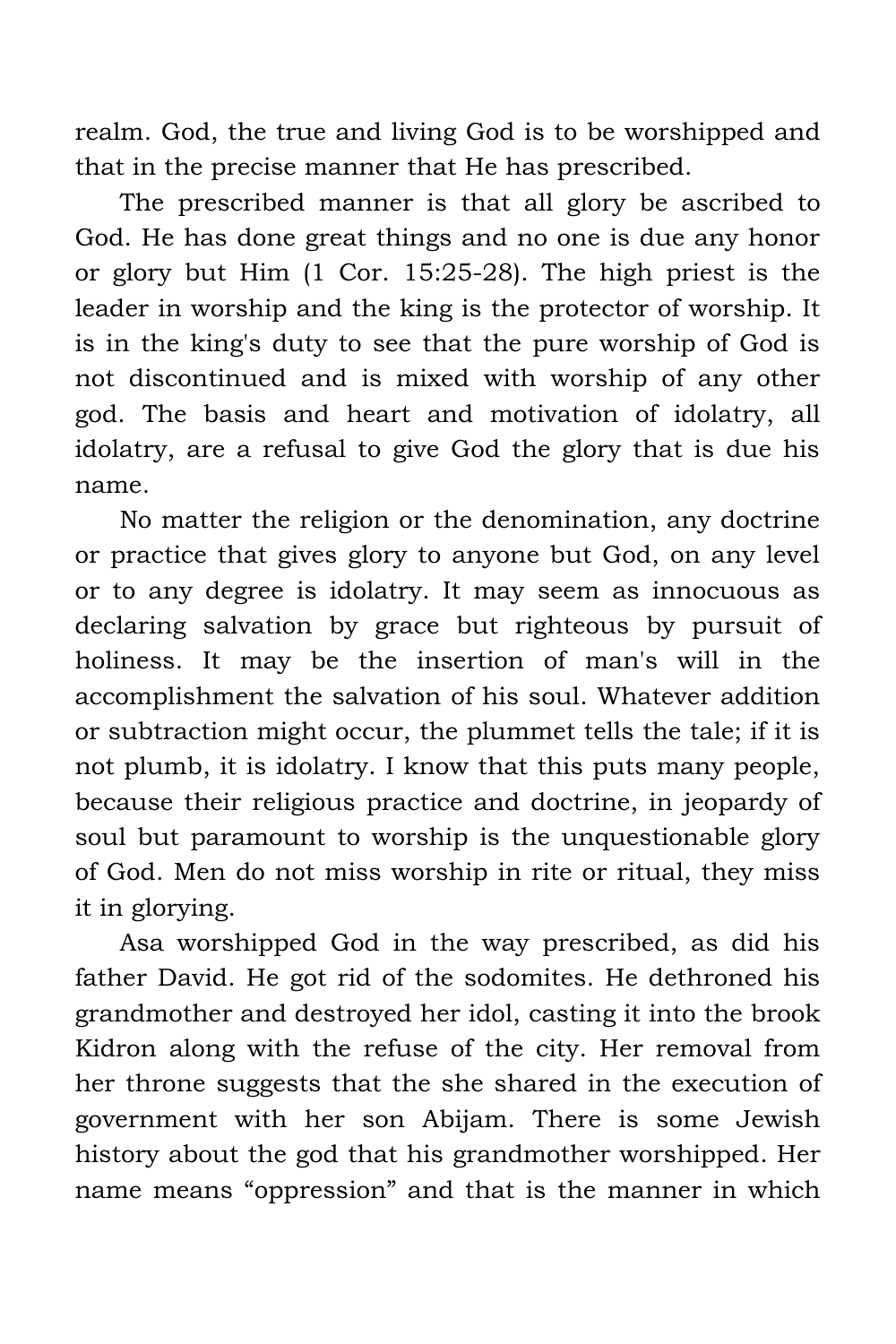idolatry operates. It oppresses by superstitious fear. Her idol, according to Jewish history and the meaning of the word "idol" in the original suggests oppression. The word "idol" here means a horrid and horrible thing whose root word means to tremble or shudder. The historians say that her God was Priapus, a terrible obscene idol that is also called Baal-peor who ruled by terror. Others say that her God was Pan from which we get our word panic.

The true God is not worshipped from fear and terror but with thanksgiving and praise for the great salvation He has wrought (the slain beast to cover Adam and Eve, Noah and his family floating above the deluge, the deliverance of Israel by the blood of the Lamb, Christ and Him crucified—Christ, the true plummet). Her idol was assigned to the slough of corruption (Kidron).

Though Asa was right and was accepted by God, he did not worship perfectly—no man can. Asa did not tear down the high places, which, by this time, were used in all manner of idolatry. But where sin abounds, grace does much more abound. Again we have the "nevertheless" from God (v. 4, 14). "Nevertheless Asa 's heart was perfect with the LORD all his days." His heart was perfect because God perfected it (Heb. 10:12-14). He was perfect in the one King, the King of Kings, the one priest, the Great High Priest who, as priest, led the people in true worship by the perfect sacrifice of Himself and who, as king protected that worship from any mixture because he accomplished it all by himself. To God be the glory.

Part of the "right things" that Asa did was to dedicate the silver and gold that Abijam had captured from Jeroboam to be used in the temple of God. But again he, being a man,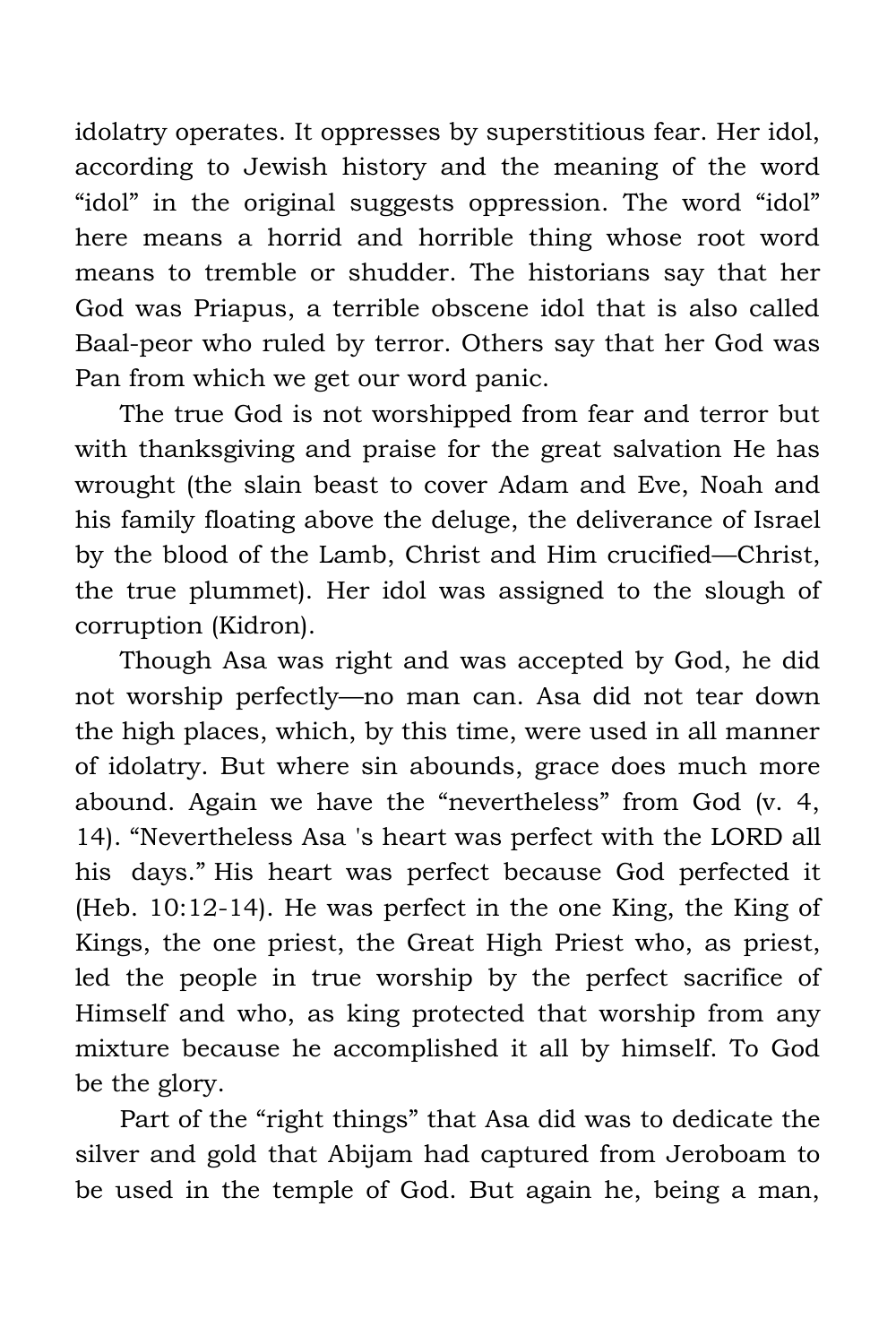does that which was not right. He used the things dedicated to the temple of the Lord as a bribe. He bribed the Syrian, Ben-Hadad, to break his ties with Baasha, to prevent the building of Ramah. If built, Ramah would have effectively prevented anyone from having access with Asa and with the place of worship. The account given was that in this act of bribery, Asa did not rely upon the Lord but rather sought to end the conflict by his own wiles (2 Chron. 16:7-8).

Having defeated Baasha in this battle, Asa enlists every man in Judah to tear down what Baasha had built and use the stones and timber to fortify Geba and Mizpah, two cities of Benjamin (v .22). What we can take from this is that every child of God is involved in defending the faith once delivered to the saints by refusing to become involved in or even giving any credence to idolatrous practice, doctrine or religion (granddaughter-that's an idol grandma).

We are reminded also of the infirmities of the flesh. Though a king and accepted by God, Asa in his last days was diseased in his feet. This might be taken as just a mention of fact were it not for the report of these diseased feet and Asa's response to his gout in II Chron. 16:12. The scriptures constantly and needfully remind us that though we are accepted before God and we are righteous in His sight—we are only sinners saved by grace.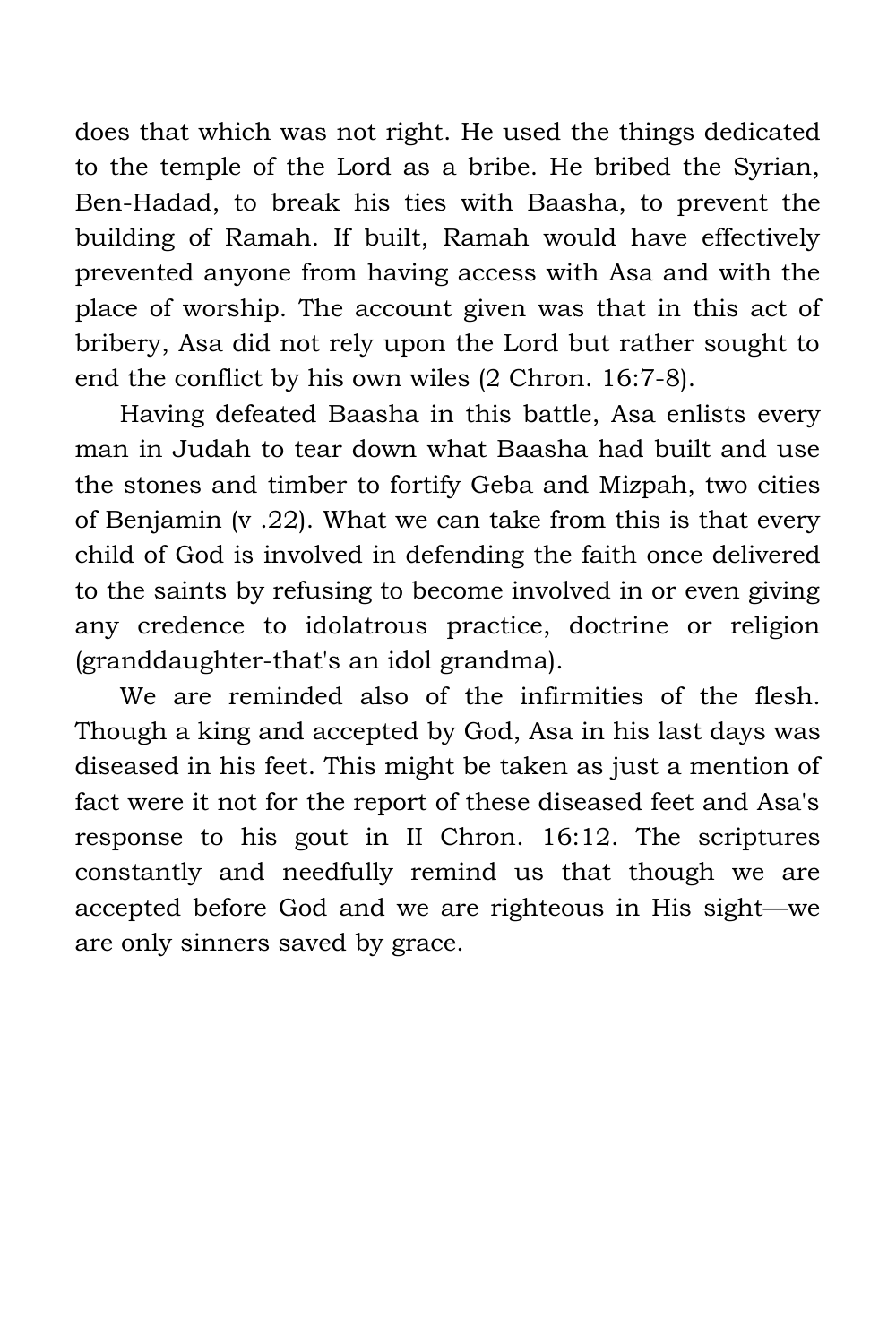# **RELIGION**

**I Kings 15:25-34**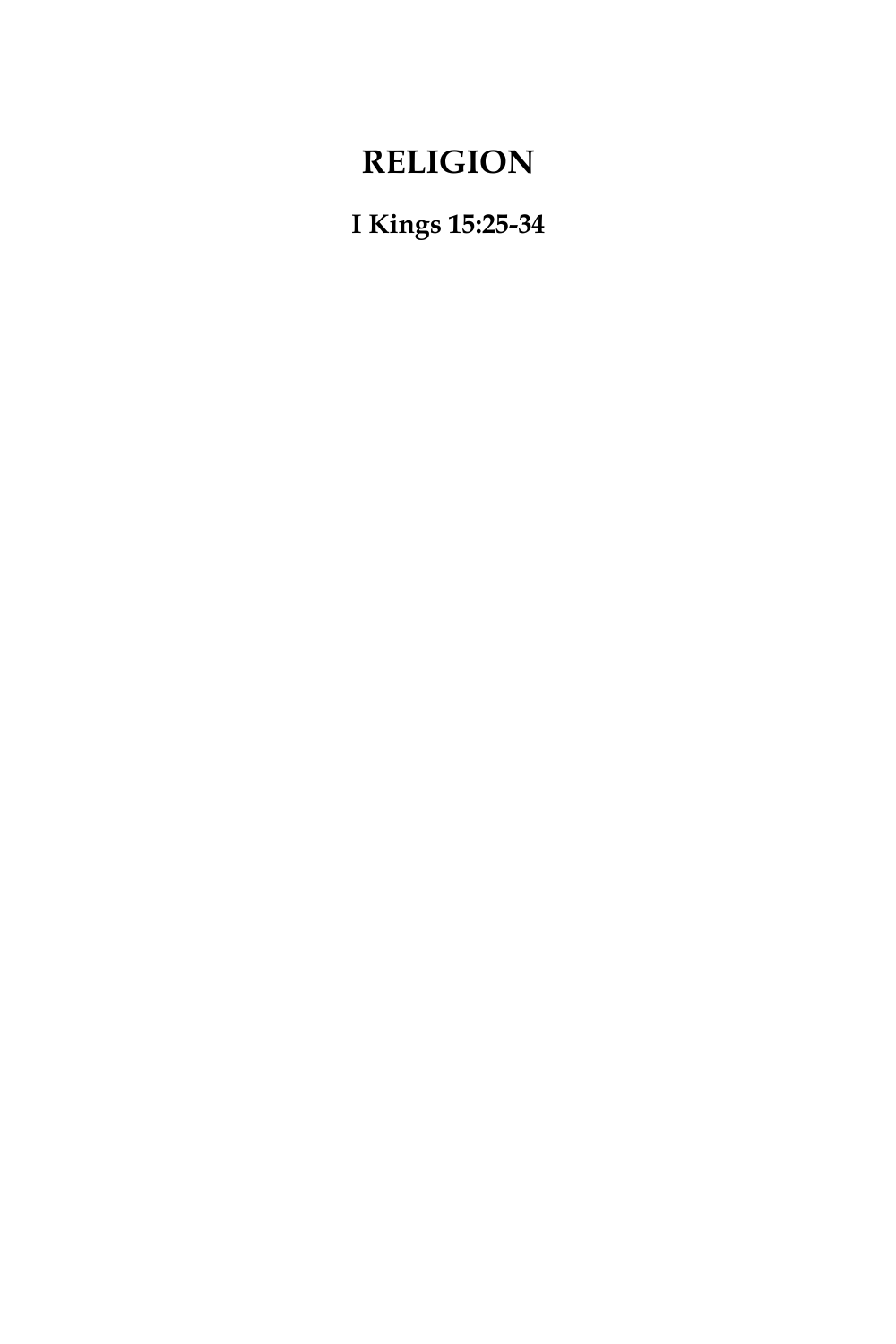25, And Nadab the son of Jeroboam began to reign over Israel in the second year of Asa king of Judah, and reigned over Israel two years. 26, And he did evil in the sight of the LORD, and walked in the way of his father, and in his sin wherewith he made Israel to sin. 27, And Baasha the son of Ahijah, of the house of Issachar, conspired against him; and Baasha smote him at Gibbethon, which belonged to the Philistines; for Nadab and all Israel laid siege to Gibbethon. 28, Even in the third year of Asa king of Judah did Baasha slay him, and reigned in his stead. 29, And it came to pass, when he reigned, that he smote all the house of Jeroboam; he left not to Jeroboam any that breathed, until he had destroyed him, according unto the saying of the LORD, which he spake by his servant Ahijah the Shilonite: 30, Because of the sins of Jeroboam which he sinned, and which he made Israel sin, by his provocation wherewith he provoked the LORD God of Israel to anger. 31, Now the rest of the acts of Nadab, and all that he did, are they not written in the book of the chronicles of the kings of Israel? 32, And there was war between Asa and Baasha king of Israel all their days. 33, In the third year of Asa king of Judah began Baasha the son of Ahijah to reign over all Israel in Tirzah, twenty and four years. 34, And he did evil in the sight of the LORD, and walked in the way of Jeroboam, and in his sin wherewith he made Israel to sin.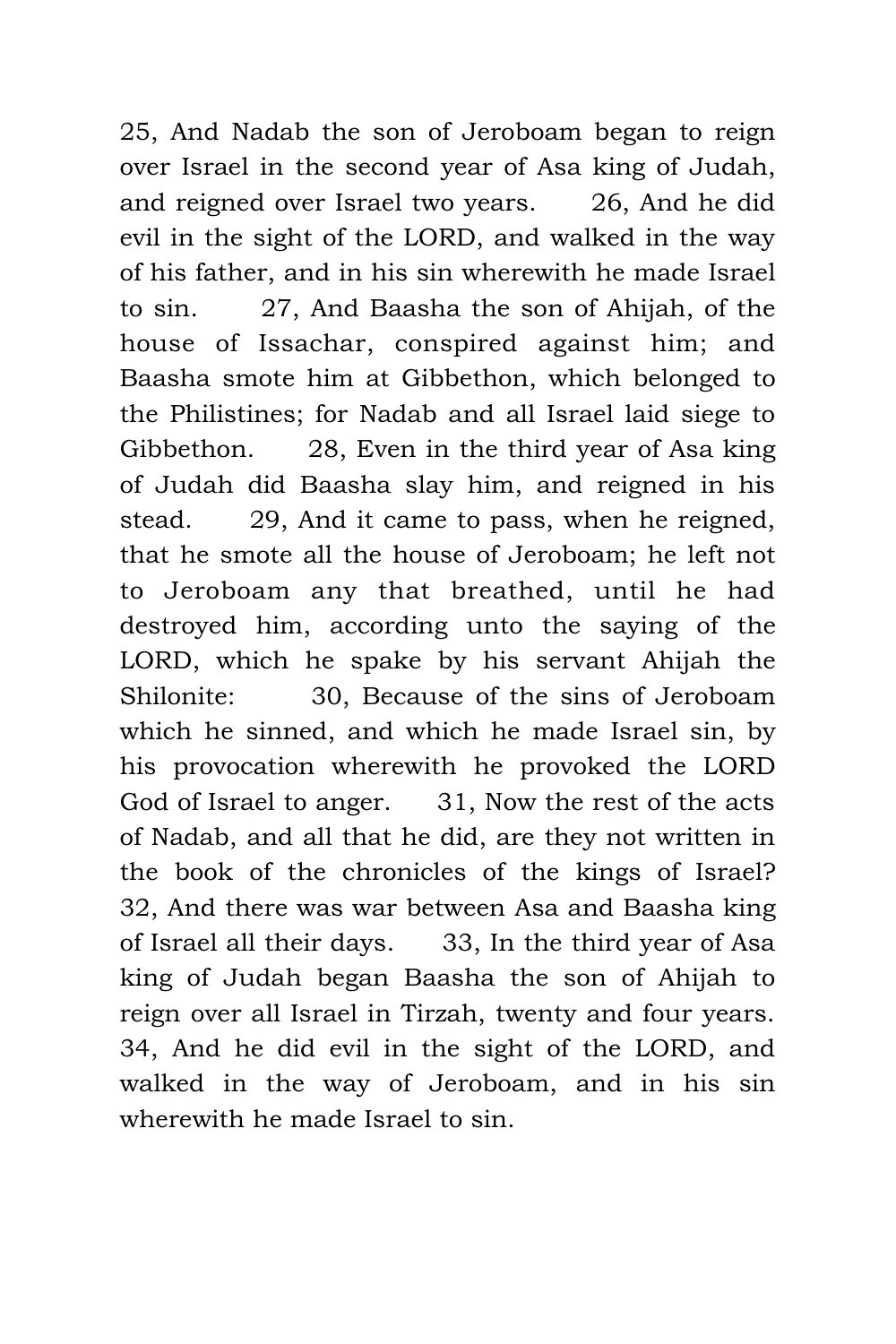Except for a few instances, the kings that ruled in Israel and Judah proved to be evil men and their particular evil was religious evil. Though they proved themselves wicked on a societal and moral level, before God, they missed the mark by incorporating all manner of pagan worship with the true worship of God. Though immoral behavior is addressed and prohibited in scripture, the Bible is about true worship of the true and living God. The sins of the kings of Israel, which led to the sins of the people was a departure from the manner in which David worshipped God. David worshipped God in Christ and that through the effectual substitutionary sacrifice as pictured and typified in the sacrifices, rites, ceremonies, feasts and Sabbaths prescribed in the Law of Moses. The burnt offerings, sin offerings, peace offerings, wave offerings, meat offerings and Day of Atonement pointed to the perfect propitiatory death of Christ and were to be precisely observed in order to worship God. No alteration or mixture was allowed lest the worship of God be made a false and vile thing that exalted man and robbed God of His glory.

Religion plays a part in every society. For the most part religion's part in society is a good influence on the moral fiber and moral compass of society. Religion usually has its influence in the form of laws and regulations designed to assign blame and exact punishment on those who do things that are harmful to societal order and peace. Governments, magistrates, courts and officers of the law are put in place by God for the good and welfare of nations (Romans 13). These governmental entities have little or nothing to do with the law-abiding citizen but rather are put in place to punish those who seek to hurt or harm the citizenry (1 Tim. 1). The believer, the child of God operates from an entirely different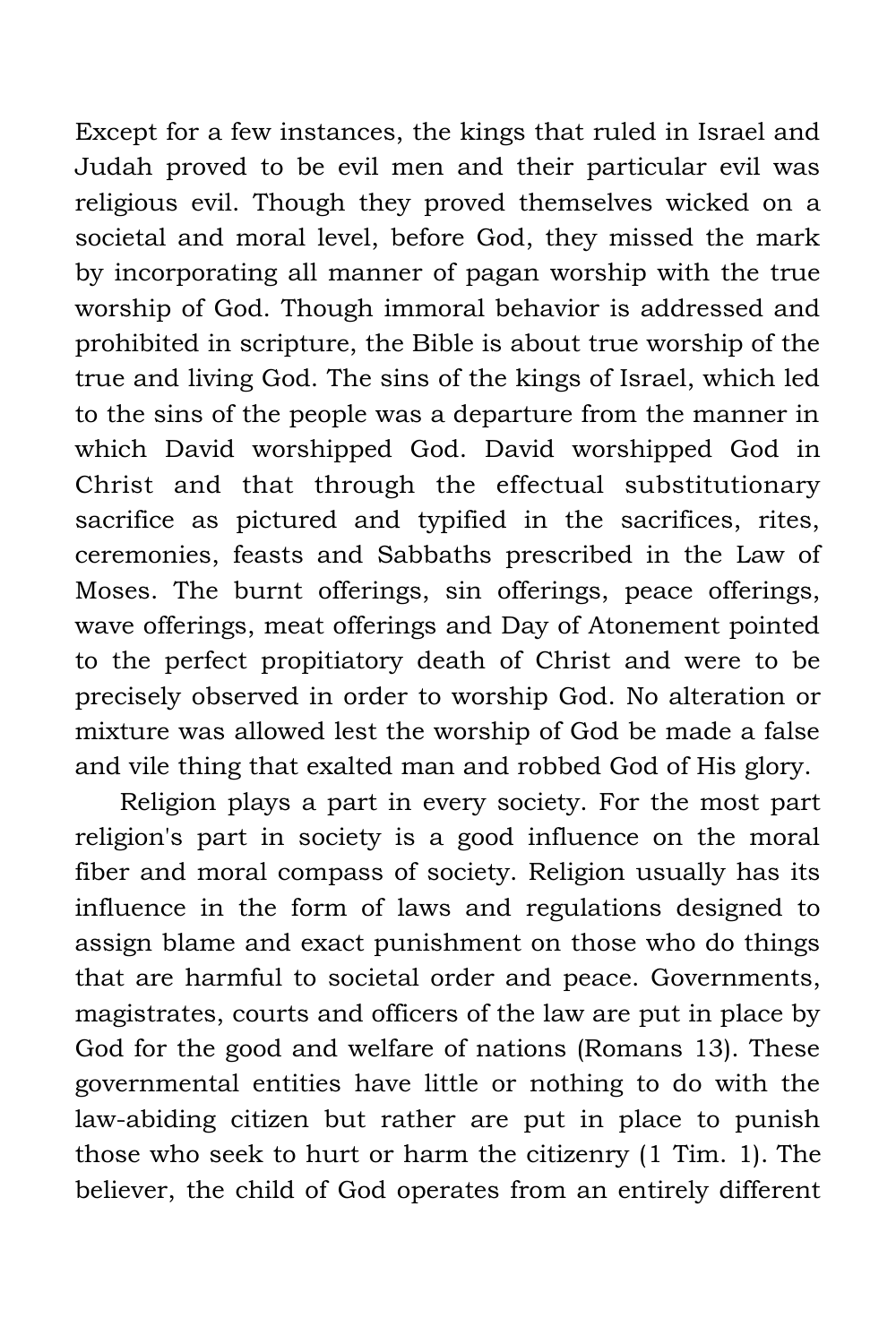principle—the principle of love, which guarantees that no ill will be worked toward a neighbor. (Rom. 13:10). This, in effect, fulfills the law by removing its necessity. God, in Romans 13, makes this distinction very clear. The problem arises when government mixes with or takes on the traits of religion as in the case of the evil kings in Israel and throughout history. Religion finds its concepts in its estimation of truth and truth has no place for mitigation. When religion becomes government or government becomes religion, the truth becomes a matter of governmental edict and no good has ever come of that relationship. The mark of these evil kings was that they got rid of the true priests and the true way and replaced it with that which was designed to please the flesh and increase their political base. A great deal of evil has been done on the name of religion and in the name of Christianity. Crusades, and wars waged under the guise of righteous intentions fills' the pages of history. True Christianity is not interested in political power of building empires and not in any so-called crusade or such has not ever and will not ever have any spiritual significance or anything to do with God. The believer is not of this world and the Kingdom of Christ is not of this world—it is not an earthly but rather a heavenly kingdom.

Not every religious influence is evil. The concept of hospital came into existence during the black plague when believers attended the sick because they had a hope of eternal life. The ASPCA was formed on the Christian principle of proper care for one's beasts. The YMCA and YWCA were formed for caring for the unfortunate in society. The AA has its basis in the concept of a higher being but just as much, if not more, damage has been done in the name of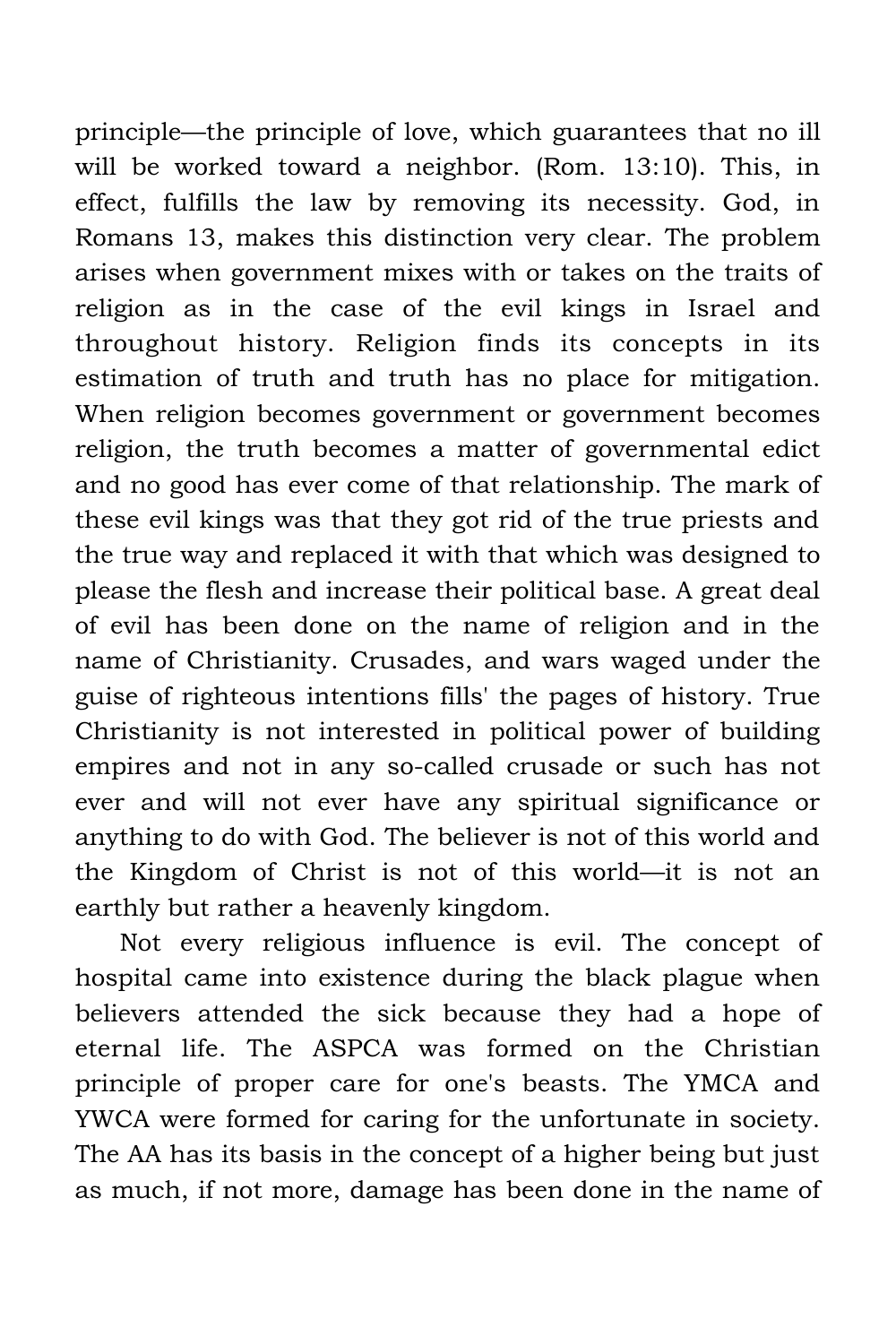Christ as well as false deities. The moment that anything is added to or incorporated in the worship of God by Christ alone, it does not cease to be religion, it ceases to be true worship and the ends thereof are as manifold and as cruel and as evil as the imagination can invent. True worship is Christianity and is religion, but religion without Christ, or practices, or doctrine invented by men and incorporated with Christ—is false on every possible level.

The kings of Israel and every king that followed did not leave religion—they left Christ. They took upon themselves to make religion a part of their government and true worship was lost altogether. Men 'must have religion. It is an essential characteristic of their being. Man was made to worship and that part of his make up, though altered and mutated in the fall, is still a governing factor in what he does. He must have religion to answer the questions that befuddle him. Nadab and Baasha both practiced the religion of Jeroboam and they did evil in the sight if the Lord. They acted according to the dictates of their nature and continued until their demise.

You and I were born religious. Our parents trained us up in the tradition that was handed down to them. It began in Eden, with the works of men's hands in efforts to cover his guilt and justify his evil behavior. It remains today whether it is in a church as an organized ecclesiastical entity or in the religion of science (so called) or in (per se) the self justifying atonement of buying your way out of your carbon footprint the language is that of moral imperative and therefore is, at its heart, religion. Religion is the panacea of the lost man's conscience and the anesthetic of the troubled mind.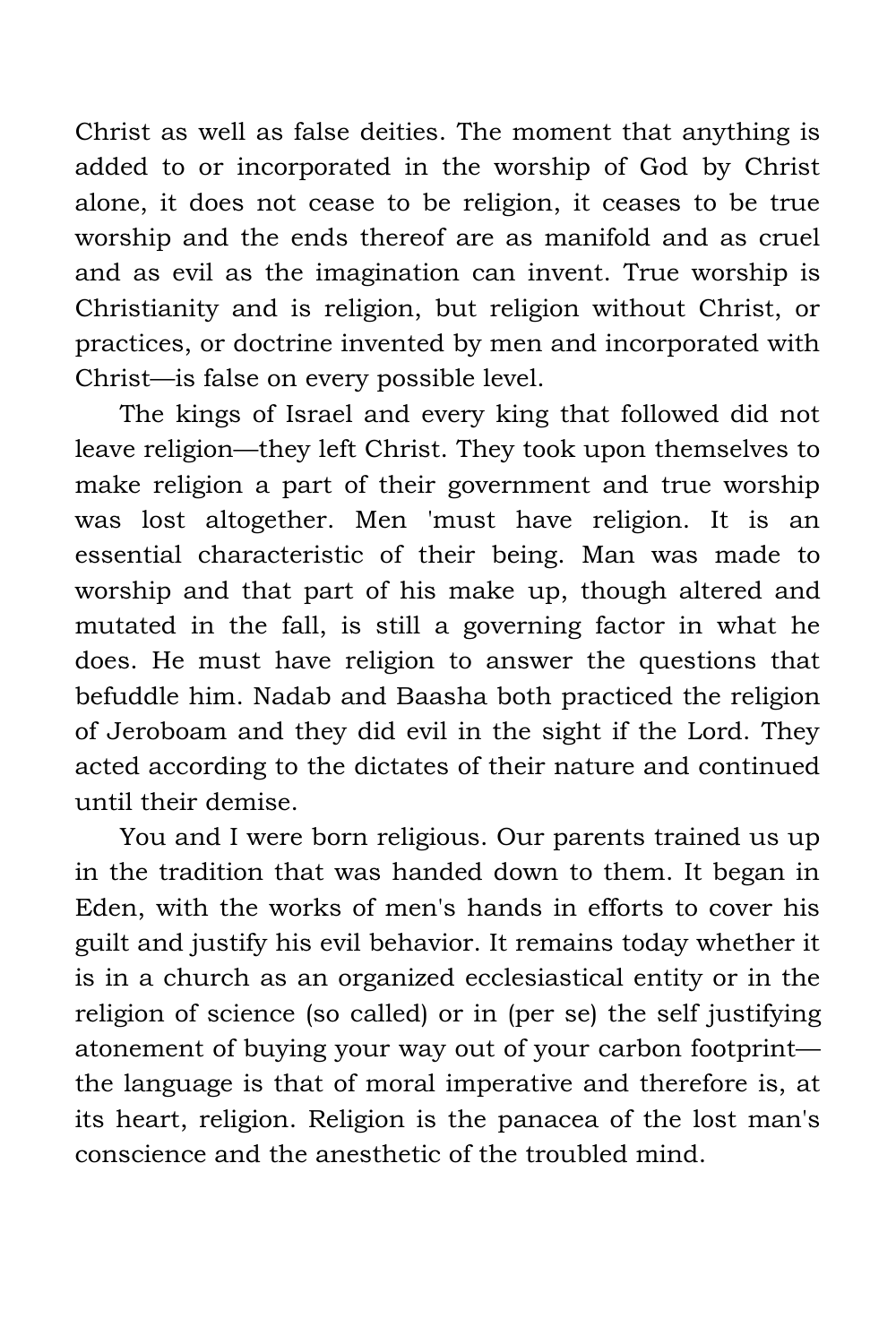Religion without Christ is a cruel and murderous thing and can never and will never please God. Religion incorporates and communicates sin and calls it good. Nadab slew the heritage of Jeroboam because he wanted to rid himself of all future threats to his throne. He fulfilled prophecy but that was not his intent. Baasha slew Nadab for political power. This was murder and sin but that is not what is recorded as their evil. They "did evil in the sight of the Lord" by continuing in the false, pagan worship that made up their kingdoms. They sinned and their action caused Israel to sin against God in leaving the true worship o f God. Religion may do a thousand cruel things and a thousand moral things but all sin that is not of faith is against God and ultimately is realized in false worship. God is worshipped in Spirit and in truth that is grounded and established in the person and work of Christ alone.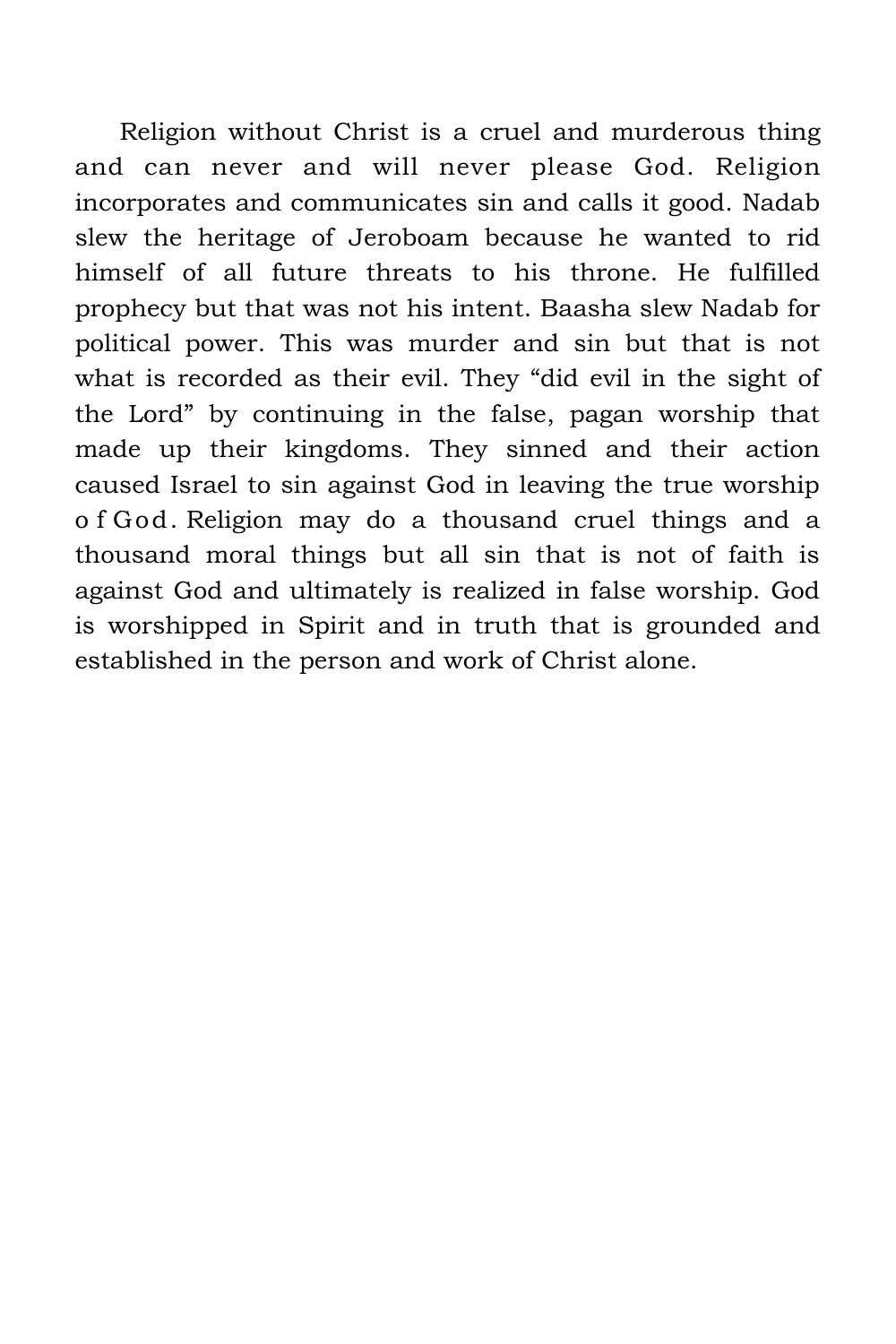# **ETERNALITY**

**I Kings 16:1-28**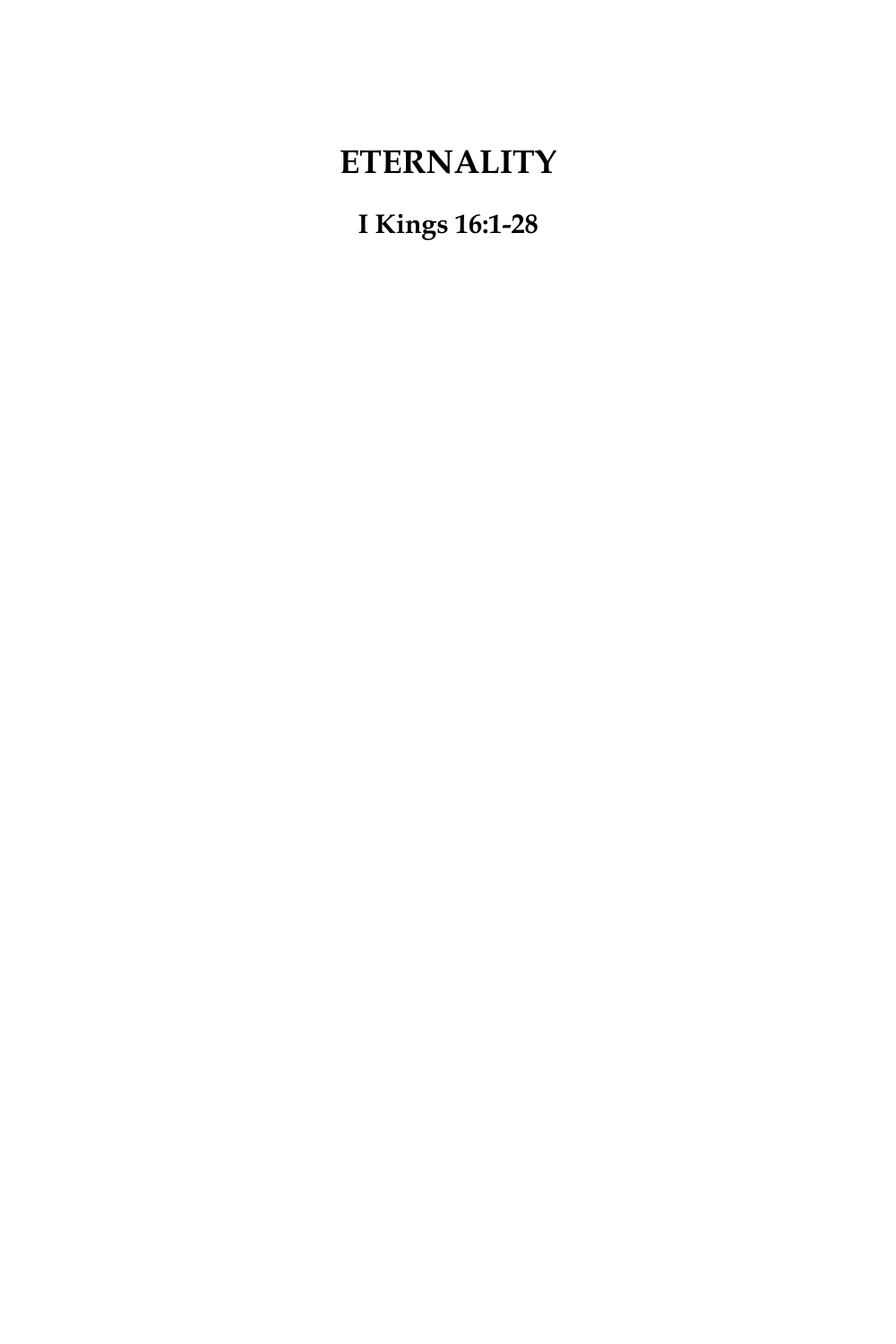1, Then the word of the LORD came to Jehu the son of Hanani against Baasha, saying, 2, Forasmuch as I exalted thee out of the dust, and made thee prince over my people Israel; and thou hast walked in the way of Jeroboam, and hast made my people Israel to sin, to provoke me to anger with their sins; 3, Behold, I will take away the posterity of Baasha, and the posterity of his house; and will make thy house like the house of Jeroboam the son of Nebat. 4, Him that dieth of Baasha in the city shall the dogs eat; and him that dieth of his in the fields shall the fowls of the air eat. 5, Now the rest of the acts of Baasha, and what he did, and his might, are they not written in the book of the chronicles of the kings of Israel? 6, So Baasha slept with his fathers, and was buried in Tirzah: and Elah his son reigned in his stead. 7, And also by the hand of the prophet Jehu the son of Hanani came the word of the LORD against Baasha, and against his house, even for all the evil that he did in the sight of the LORD, in provoking him to anger with the work of his hands, in being like the house of Jeroboam; and because he killed him. 8, In the twenty and sixth year of Asa king of Judah began Elah the son of Baasha to reign over Israel in Tirzah, two years. 9, And his servant Zimri, captain of half his chariots, conspired against him, as he was in Tirzah, drinking himself drunk in the house of Arza steward of his house in Tirzah. 10, And Zimri went in and smote him, and killed him, in the twenty and seventh year of Asa king of Judah, and reigned in his stead. 11, And it came to pass,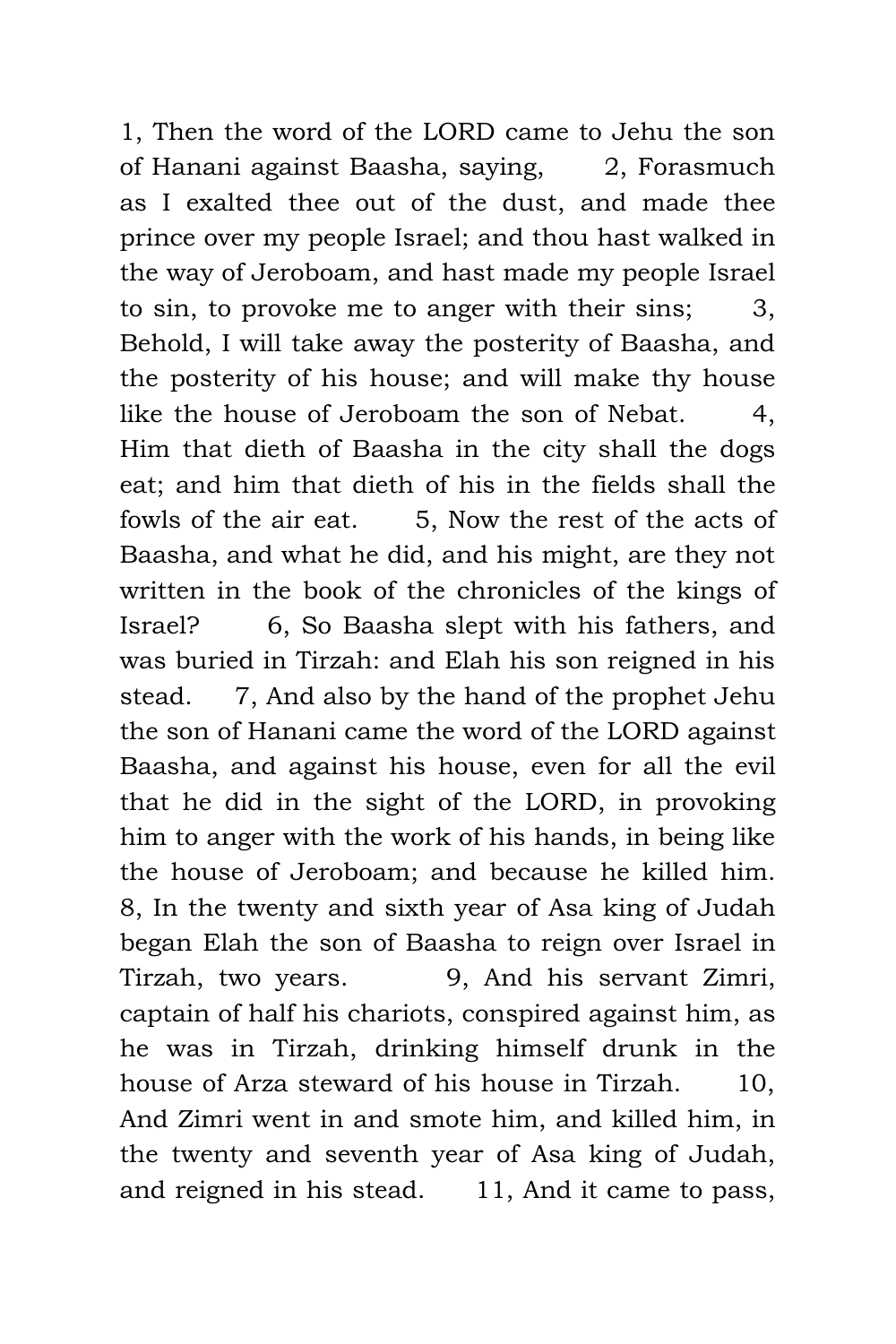when he began to reign, as soon as he sat on his throne, that he slew all the house of Baasha: he left him not one that pisseth against a wall, neither of his kinsfolks, nor of his friends. 12, Thus did Zimri destroy all the house of Baasha, according to the word of the LORD, which he spake against Baasha by Jehu the prophet, 13, For all the sins of Baasha, and the sins of Elah his son, by which they sinned, and by which they made Israel to sin, in provoking the LORD God of Israel to anger with their vanities. 14, Now the rest of the acts of Elah, and all that he did, are they not written in the book of the chronicles of the kings of Israel? 15, In the twenty and seventh year of Asa king of Judah did Zimri reign seven days in Tirzah. And the people were encamped against Gibbethon, which belonged to the Philistines. 16, And the people that were encamped heard say, Zimri hath conspired, and hath also slain the king: wherefore all Israel made Omri, the captain of the host, king over Israel that day in the camp. 17, And Omri went up from Gibbethon, and all Israel with him, and they besieged Tirzah. 18, And it came to pass, when Zimri saw that the city was taken, that he went into the palace of the king's house, and burnt the king's house over him with fire, and died, 19, For his sins which he sinned in doing evil in the sight of the LORD, in walking in the way of Jeroboam, and in his sin which he did, to make Israel to sin. 20. Now the rest of the acts of Zimri, and his treason that he wrought, are they not written in the book of the chronicles of the kings of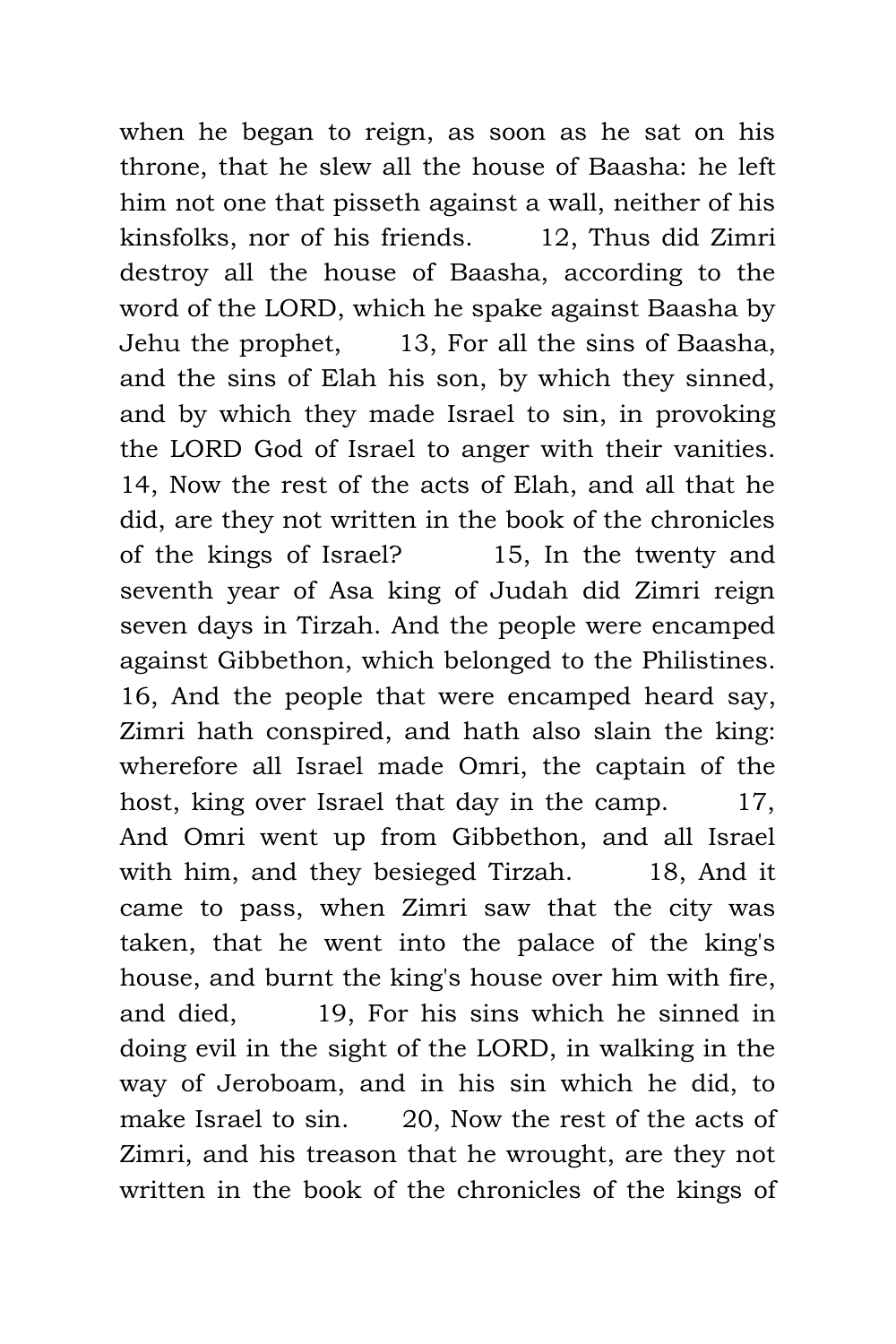Israel? 21, Then were the people of Israel divided into two parts: half of the people followed Tibni the son of Ginath, to make him king; and half followed Omri. 22, But the people that followed Omri prevailed against the people that followed Tibni the son of Ginath: so Tibni died, and Omri reigned. 23, In the thirty and first year of Asa king of Judah began Omri to reign over Israel, twelve years: six years reigned he in Tirzah. 24, And he bought the hill Samaria of Shemer for two talents of silver, and built on the hill, and called the name of the city which he built, after the name of Shemer, owner of the hill, Samaria. 25, But Omri wrought evil in the eyes of the LORD, and did worse than all that were before him. 26, For he walked in all the way of Jeroboam the son of Nebat, and in his sin wherewith he made Israel to sin, to provoke the LORD God of Israel to anger with their vanities. 27, Now the rest of the acts of Omri which he did, and his might that he shewed, are they not written in the book of the chronicles of the kings of Israel? 28, So Omri slept with his fathers, and was buried in Samaria: and Ahab his son reigned in his stead.

This passage is the record of several kings in Israel between the reigns of Baasha and Ahab. These reigns composed a true "duke's mixture" of kings. Some ruled by rights of royal blood while military rank and file and popularity vote appointed others. Their reigns varied for days to years but one thing rings true of every one of them. Their respective reigns produced a singular resume. To a man, they did evil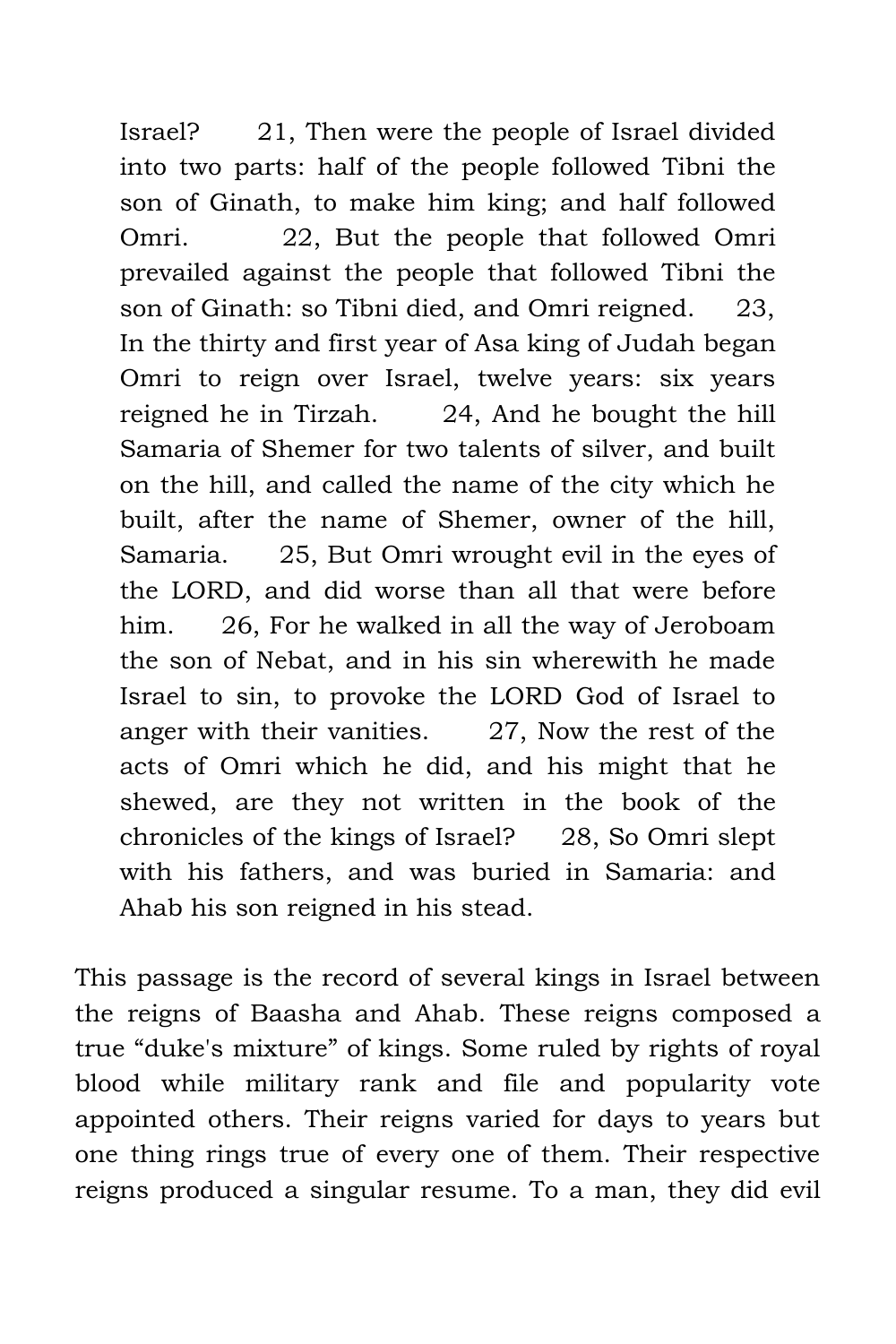in the sight of the Lord following the course of Jeroboam in leading Israel deeper and deeper into idolatry, each progressively worse than his predecessor. Of each one of them that followed Jeroboam to the throne, it was reported that they, by their actions and edict, led Israel (the 10 tribes) to sin against the Lord. Though none of the kings claimed to be a priest, the by royal legislation, removed the priest of God and set up their own, bought and paid for, priesthood to carry out the worship of their false deities. In effect they played both priest and king and thus transgressed the law of God. Only one, in all of history is priest and king as well as prophet and that title belongs to the Great High Priest, the King of Kings. He is the Lord of Lords, Jesus Christ; the Son of God. All other who would presume to take that title are frauds and pretenders. Yet in the grand and glorious scheme of sovereign grace, the recipients of grace are so closely identified with Christ and members of His body that their status is that Christ had made them kings and priests unto God (1 Pet. 2:9; Rev. 1:5-6; 5:9-10). No earthly king, no natural majesty could presume to be a priest, but every wretched sinner saved by grace is granted both titles and offices with all the benefits of both. The believers throne is not of this earth and this world, he sits in heavenly places with Christ.

This passage begins with Baasha still reigning and the Lord sending his prophet, Jehu, to tell Baasha that The Lord is going to end his reign and that the carcasses of his followers with not be buried but will be eaten by the dogs and carrion crows (the same curse put upon the Jeroboam and his reign). Baasha died of natural causes and Elah, his son, reign in his stead. Elah would reign almost two years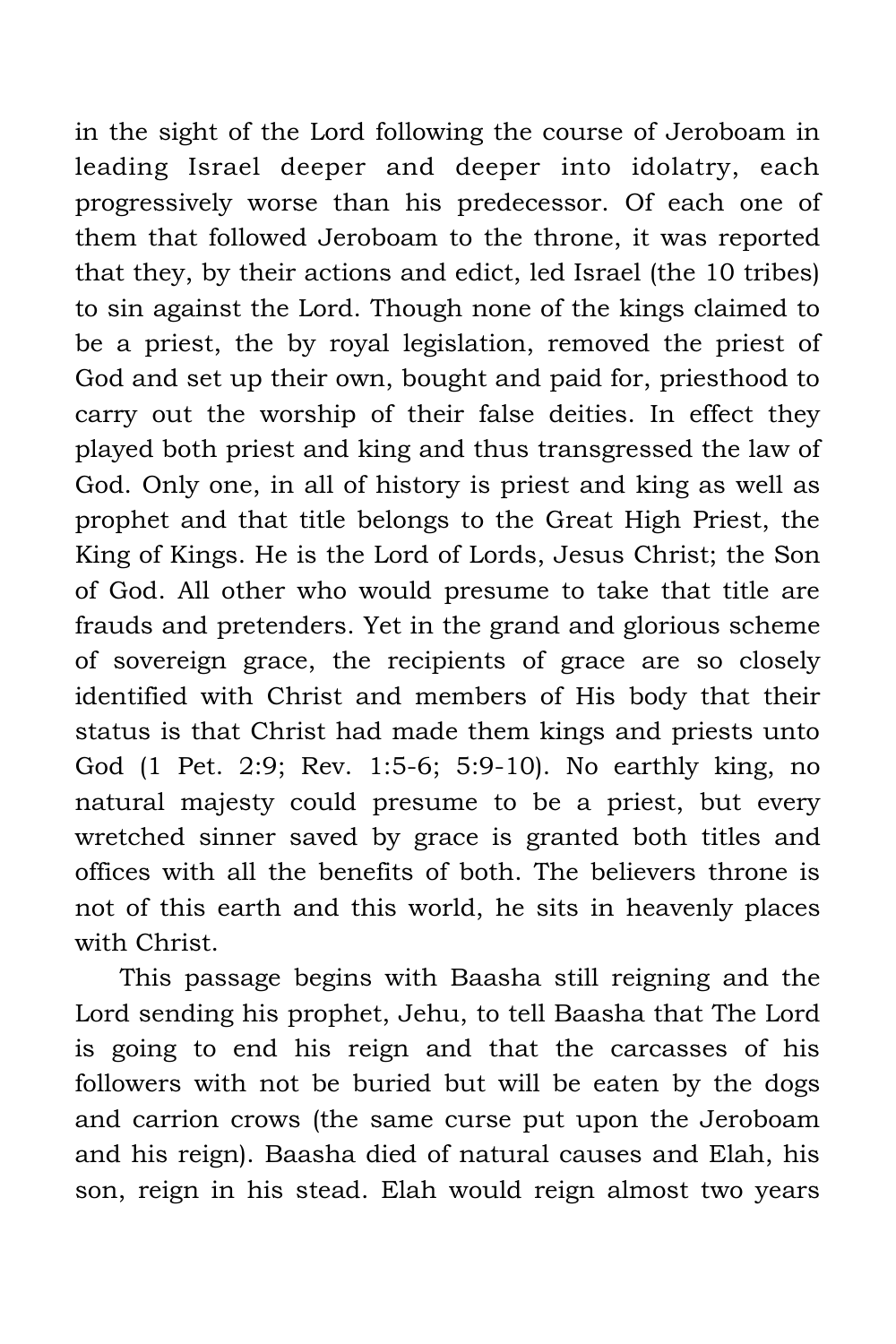but he would be the victim of a coup d'état carried out by one of his servants, a captain of chariots named Zimri. Zimri caught Elah off guard while Elah was doing some heavy drinking. While he was drunk, Zimri slipped in and killed him and appointed himself king. Verse 11 says that he immediately went after the house of Baasha and slew the entire household, all his kin and even all his friends. In verse 12 we are again reminded that all men, even the worst of them are yet instruments of God in the execution of His providential purpose. Zimri was the tool in the hand of God to perform what Jehu had prophesied. Zimri made quick work of his unknown appointment because his reign was just a week long. When the word got out that he had slain the king, the people appointed Omri king in Israel and with him as their captain-king they besieged Tirzah. Rather than be taken alive, Zimri set his house afire with him in it and his reign ended in suicide. The thing that can be said of this flash in the pan was that he precisely served God's purpose and when he had, he was done for good (v. 18).

There quickly arose a faction against Omri and a man named Tibni was named king by his followers and divided the kingdom in two. That didn't last long and Omri slew Tibni and reigned alone for between 9 and 12 years. Omri purchased a hill called Samaria and built a city there, which became the seat became the seat of power for all the kings of Israel that followed. Omri was the first example of the nature of sin. It does not diminish but grows worse and that is the epitaph of Omri (v. 25). The "worse thing" he did was to make the worship of idols a matter of royal edict and statute (Mic. 6:16). Omri had his day in the sun but his night soon followed. His claim to fame was that from his loins came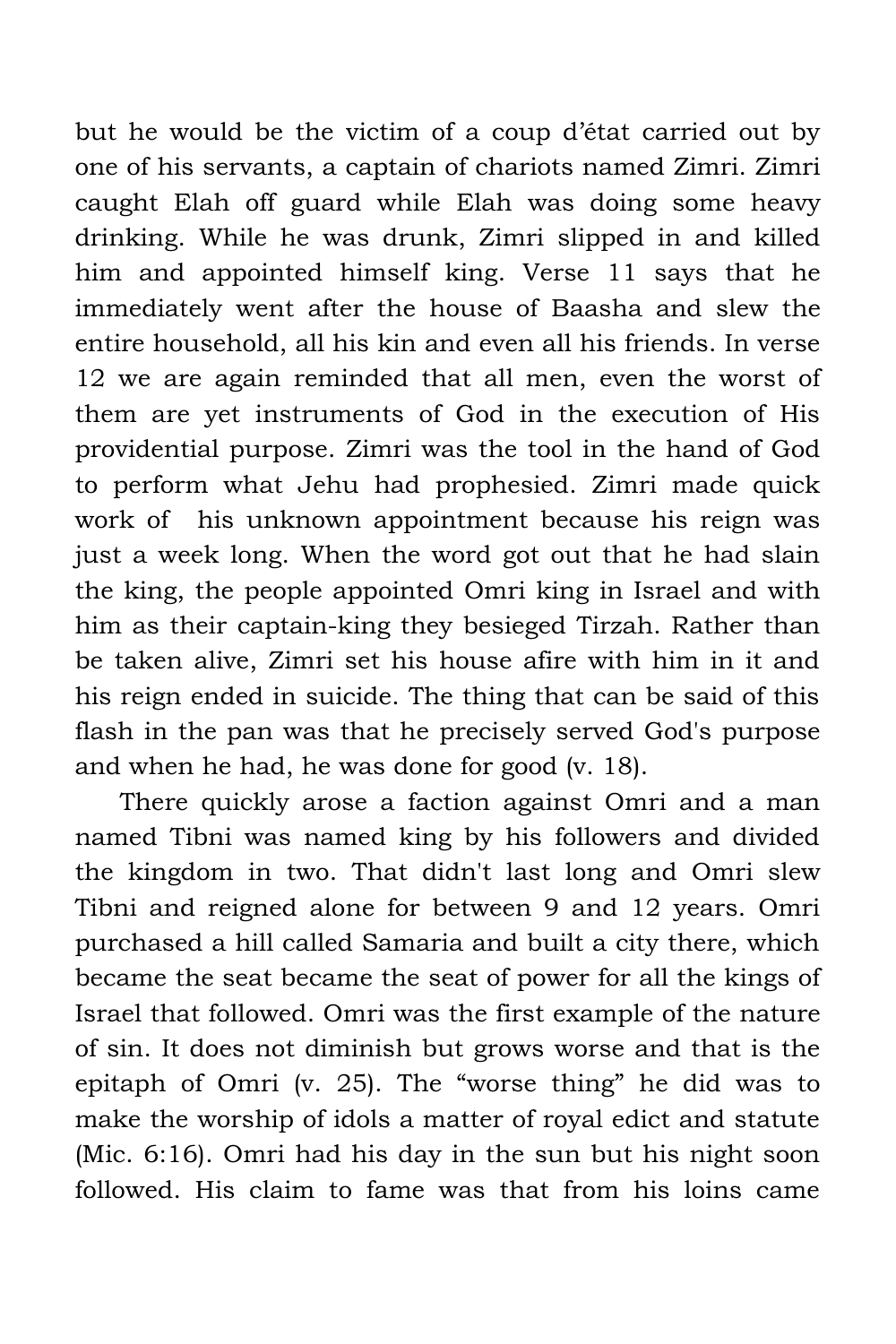Ahab who topped his son in his debauchery and idolatry (v. 30). The exploits of Ahab were worse because he actually built a temple to Baal, the god of his wife Jezebel.

There was a continuous state of calamity in Israel and it was according to plan. Kings arose and were put down. We are made to realize two things. First, these men, in all of their ruin and sin are merely examples of natural humanity. Men and women appoint themselves as majesties when they refuse to bow to God. Born rebels, they delude themselves to believe that they are masters of their own domain, captains of their own destiny a their end will be destruction and death —their best plans prove not only frustrated but they are found to be mere instrument in the hand of God. This is the second thing we are made to know. God holds the reigns from thrones to drunken stupors and his purpose is never frustrated.

This truth is displayed in a subtle way in the context and done so in a contrasting manner. These numerous kings established and deposed have another thing in common (15:33; 16:8, 15, 23, 29). Though Asa's reign also ended, all these other kings came and went during his reign, As king in Judah, he picture the king of kings who would eternally reign on the throne of David. That all of these other reigns occurred during the reign of Asa pictures the eternal and absolute reign of Christ. This gives the believer great comfort to know that the rise and fall of kings and kingdoms all occur under the auspices and during the reign of Him of whose kingdom there shall be no end. The ersatz despots are but temporal pieces on the chessboard of eternal purpose and all will serve for the glory of God and the good of the people he has call according to His purpose (Is. 40:22-24).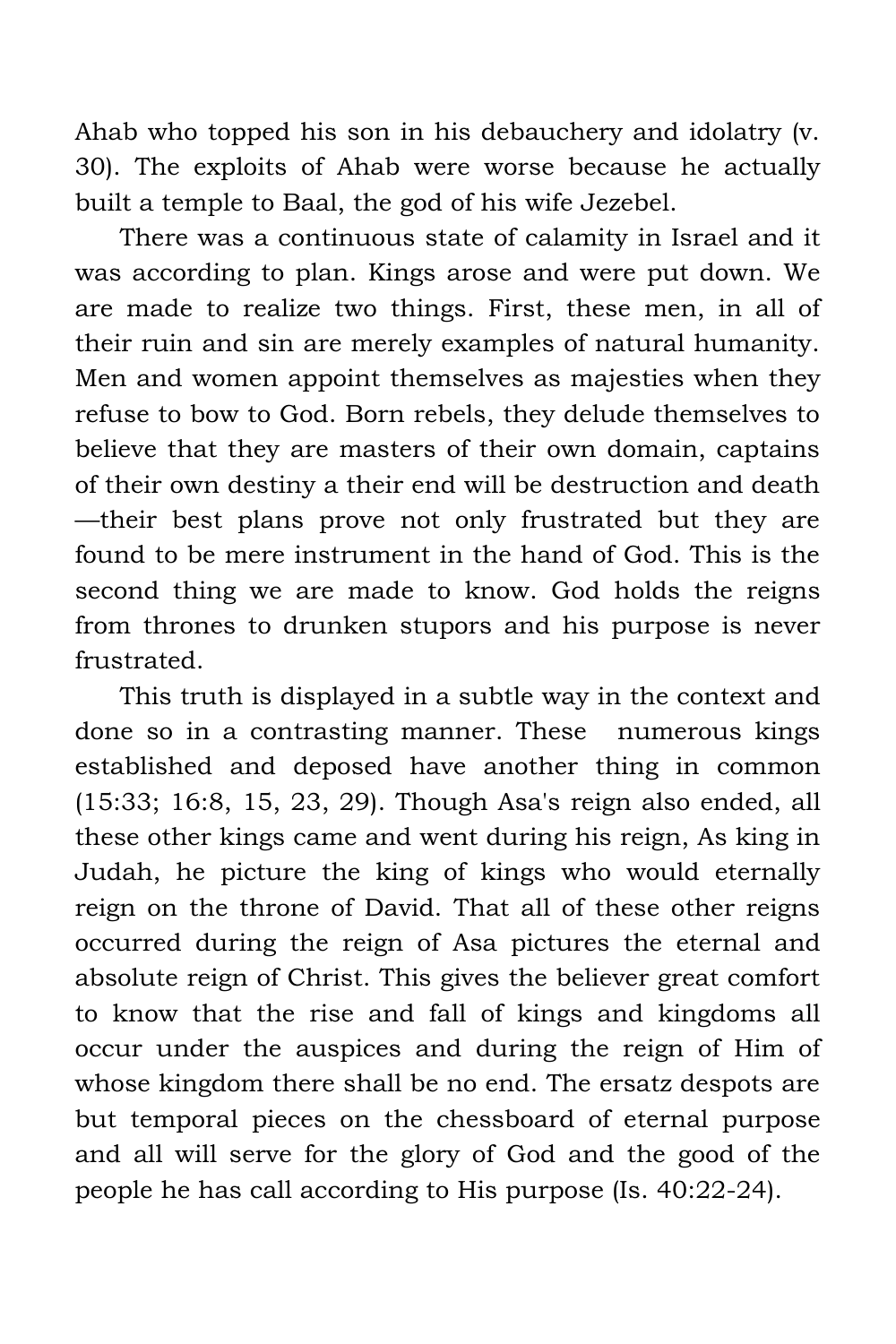## **REBELLION AND OBEDIENCE**

### **I Kings 16:29-34**

29, And in the thirty and eighth year of Asa king of Judah began Ahab the son of Omri to reign over Israel: and Ahab the son of Omri reigned over Israel in Samaria twenty and two years. 30, And Ahab the son of Omri did evil in the sight of the LORD above all that were before him. 31, And it came to pass, as if it had been a light thing for him to walk in the sins of Jeroboam the son of Nebat, that he took to wife Jezebel the daughter of Ethbaal king of the Zidonians, and went and served Baal, and worshipped him. 32, And he reared up an altar for Baal in the house of Baal, which he had built in Samaria. 33, And Ahab made a grove; and Ahab did more to provoke the LORD God of Israel to anger than all the kings of Israel that were before him. 34, In his days did Hiel the Bethelite build Jericho: he laid the foundation thereof in Abiram his firstborn, and set up the gates thereof in his youngest son Segub, according to the word of the LORD, which he spake by Joshua the son of Nun.

In this passage we continue in the catalogue of rogues and rebel kings with one exception, that of Elijah (Elias in the New Testament) the Tishbite, the prophet of God. The other three ignoble characters are Ahab, Jezebel and a man named Hiel whose name is recorded in this one verse in all of the scriptures. Ahab and Jezebel are notorious fro their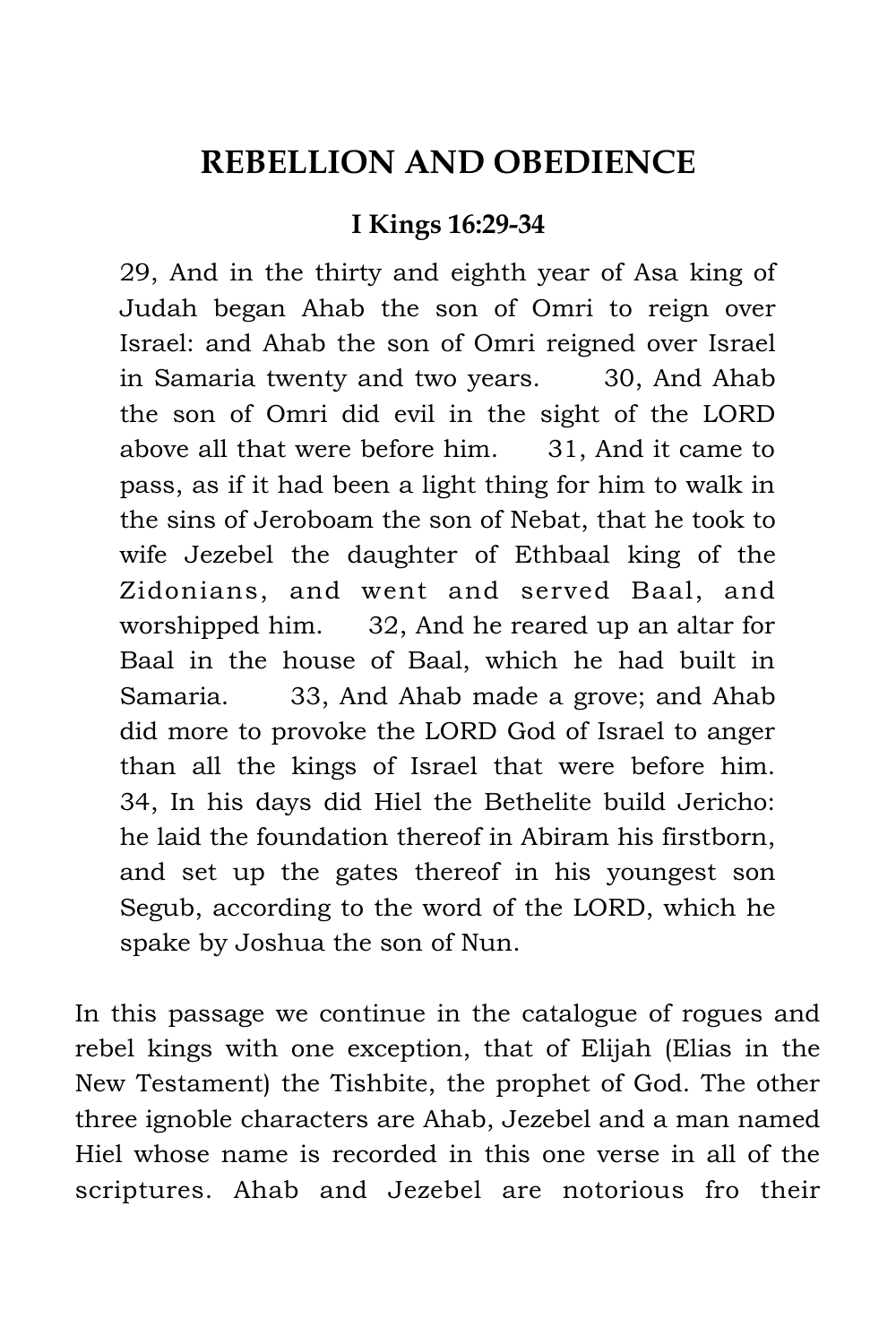wickedness and idolatry. Hiel is here to fulfill the prophecy of Joshua concerning anyone who would dare to rebuild the city of Jericho. Elijah, the only bit of light in this otherwise dark quartet, is set forth in plain language as the bold prophet of God who throughout his life is taken care of, kept, by the power and providence of God.

We are first introduced to Ahab at the passing of his father Omri. Of Omri it is said that, in the matter of displeasing and angering the Lord, he "did worse than all (the kings) that were before him." Of his son, Ahab, it is said that he did evil above all the were before him. This progressive decline into idolatry suggests that this digression, by this time, has taken on the traits of tradition. The true worship of God had so been demeaned and isolated that, for all practical purposes, it had been replaced with the worship of false deities (Omri had made it law to worship idols). It is not a leap to make comparison to the tradition of worship (so-called) that permeates the religion of this day. If you would remove just those few things that have become traditional in the last two centuries, the invitation system, the teaching of the universal love of God, the replacement of justification with the false teaching of sanctification, the church altar, the mourners bench, praying through and the sinners prayer; the threats asserted for not tithing; the church (so-called) would have no ability to function or basis for existence. The true worship of God is a thorn on the flesh of religion because it allows for no worship, no practice and no doctrine save that which the Lord has prescribed. True worship is a heavenly edict, false worship paints god with a broad brush that never raises him above suggesting ways to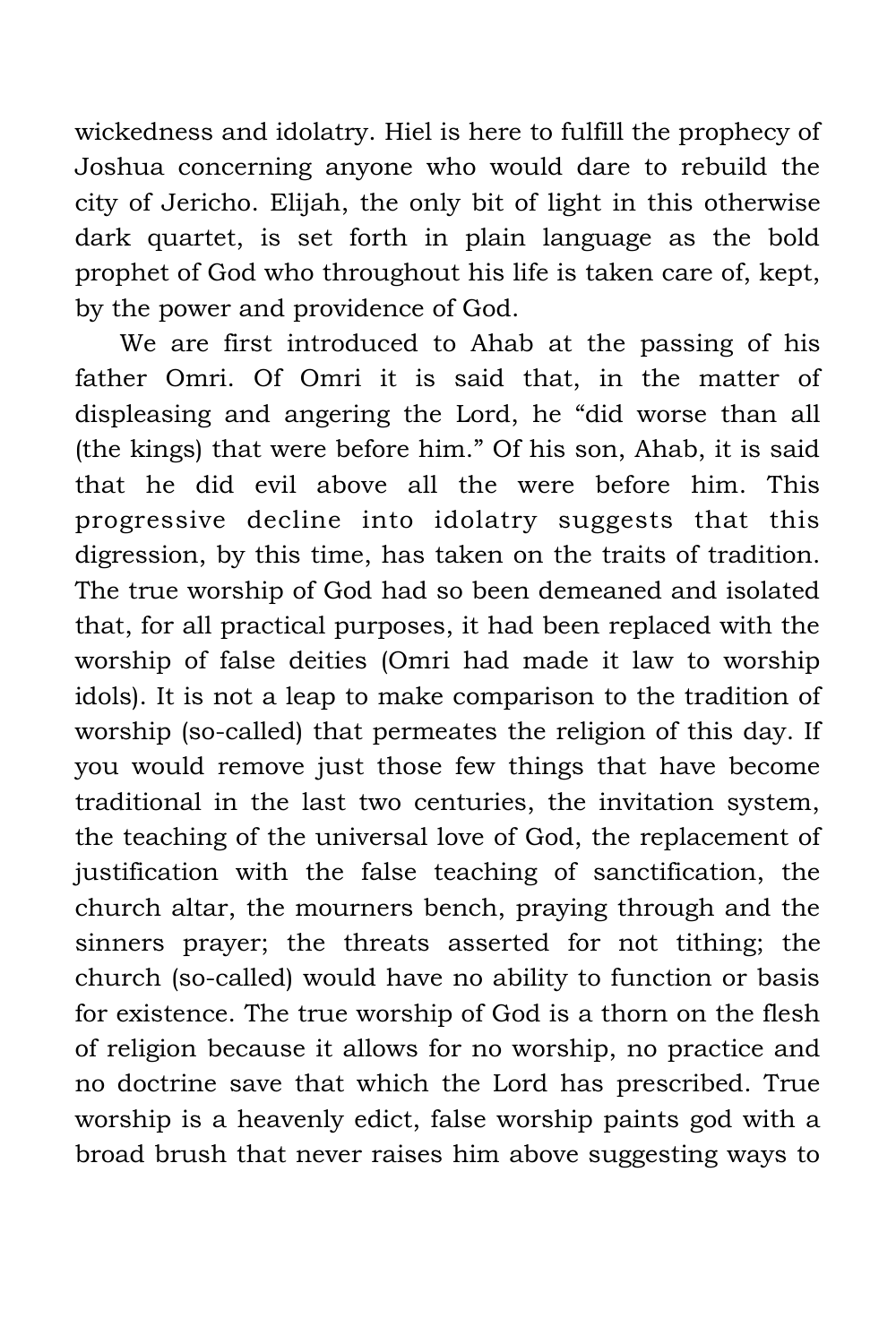better yourself, or a facilitator in a salvation and improvement for which men receive all the glory.

Ahab went headlong and full bore into idolatry. He considered the worship of the two golden calves that Jeroboam made to be a light thing in comparison to the worship of God. He thought it of no consequence to mix the false with the true. When he married Jezebel, he fully embraced the worship and service of Baal (v. 31). Baal was the deification of Nimrod, of tower of Babel fame. After he died he became the Sun god that was copied and embraced all over the middle east complete with a plethora and pregnancies in their former wives producing a pantheon of other of mother/god/son of god idols; pre-counterfeits of the true. Baal was a prolific deity who went under numerous monikers but was all the object of sun worship. Ahab even reared up a personal, regal altar in the house of Baal that he built in Samaria. There is not even a hint of guilt in Ahab's cauterized conscience-Israel is in full-blown idolatry. He made a grove surrounding the temple of Baal called "asherah." It was for the worship of the goddess Ashtarte elsewhere named Ashtaroth from which we get our English word Easter, the spring solstice. Her worship included sunrise services and symbols of fertility such as bunnies and eggs. She was commonly considered a consort of Baal.

Jezebel is a name that lives in infamy. Her name means "Baal exalts" or "Baal is husband" or "unchaste." Her name is synonymous with whoredoms and wicked false religion (Rev. 2:20-23). She was a scary gal, pulled her husband puppets strings and even shook up Elijah for a time, whom she hated with a vengeance.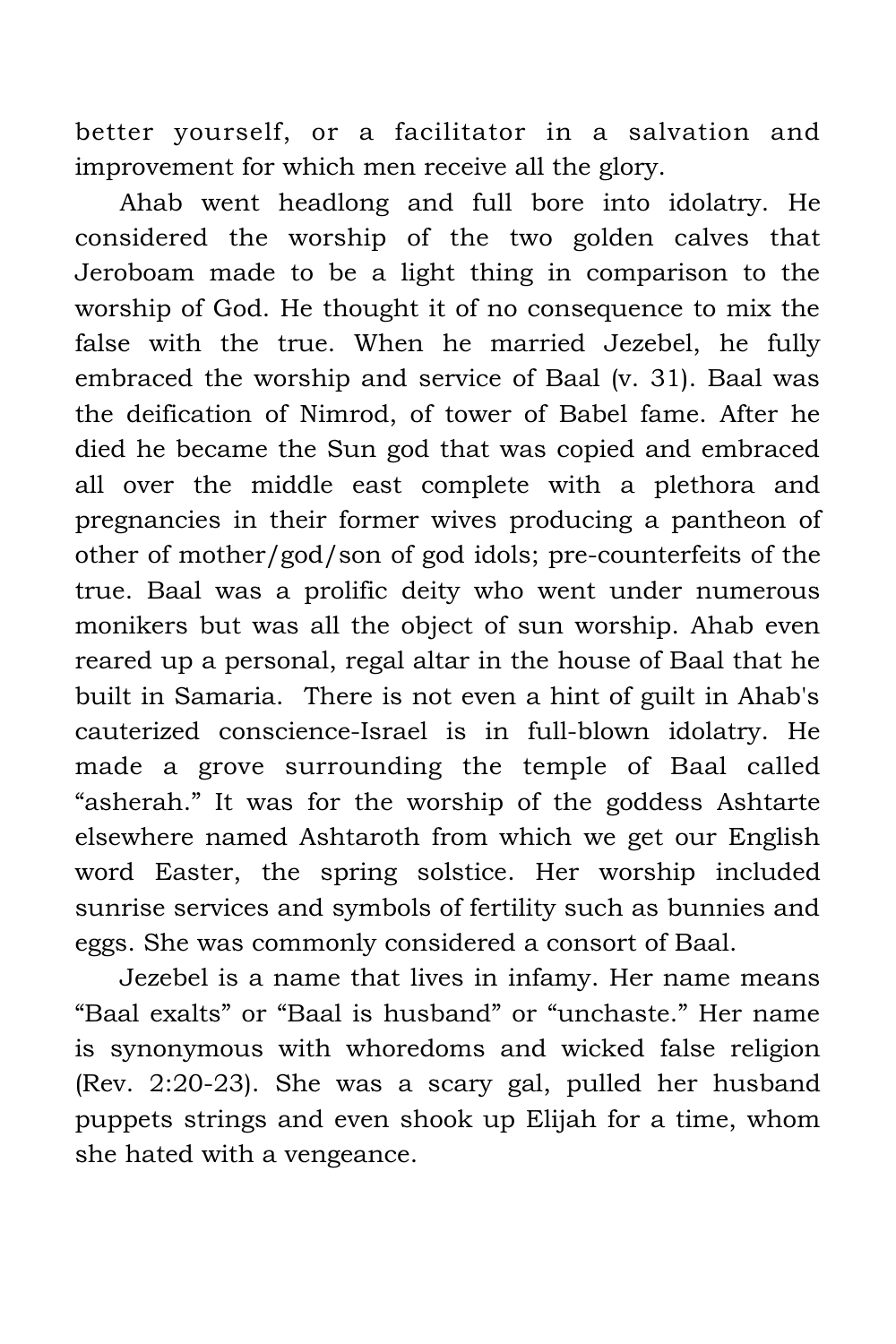The next character mentioned is a one hit wonder named Hiel. He is not mentioned after this in the word of God and he serves his limited sentence of purpose to reveal two things. First, his actions reveal the depths of depravity that idolatry has brought about in this nation. Some have said that Hiel (God lives) might not have known of the prophecy of Joshua and did what he did in ignorance. But the fact that he was named "God lives" suggests that his actions were in direct rebellion, purposed rebellion against knowledge of what would occur when he assayed to rebuild Jericho. To understand the wording we must look at the prophecy of Joshua (Jos. 6:26). He built this city with full knowledge that it would cost the lives of his sons but idolatry had so taken his mind that he regarded that sacrifice as nominal. With every brick he laid and every trowel of mortar he spread, his own name condemned what he did—"God lives."

Finally, in chapter 17 we get some character relief. Elijah, the prophet of God, is introduced in specific manner that not only sets the course of his ministry, but defines him as the man whom God has sent. There is no genealogy, no pedigree, no accolades. He is known by what he said. We are not privy to the anything leading up to his confrontation with king Ahab. It is as if he simply appears before the king and gives him some seriously bad news. He does not speak to Ahab of repentance but speaks to him of the consequence of his blatant idolatry. He told Ahab that he stood before the Lord God of Israel and the Lord would shut up the heavens for three years. The ramifications of this are phenomenal. Israel will be covered with bodies and carcasses from heat and starvation. Elijah did not soften his rhetoric or tremble before the king. He was, as the Gospel preachers are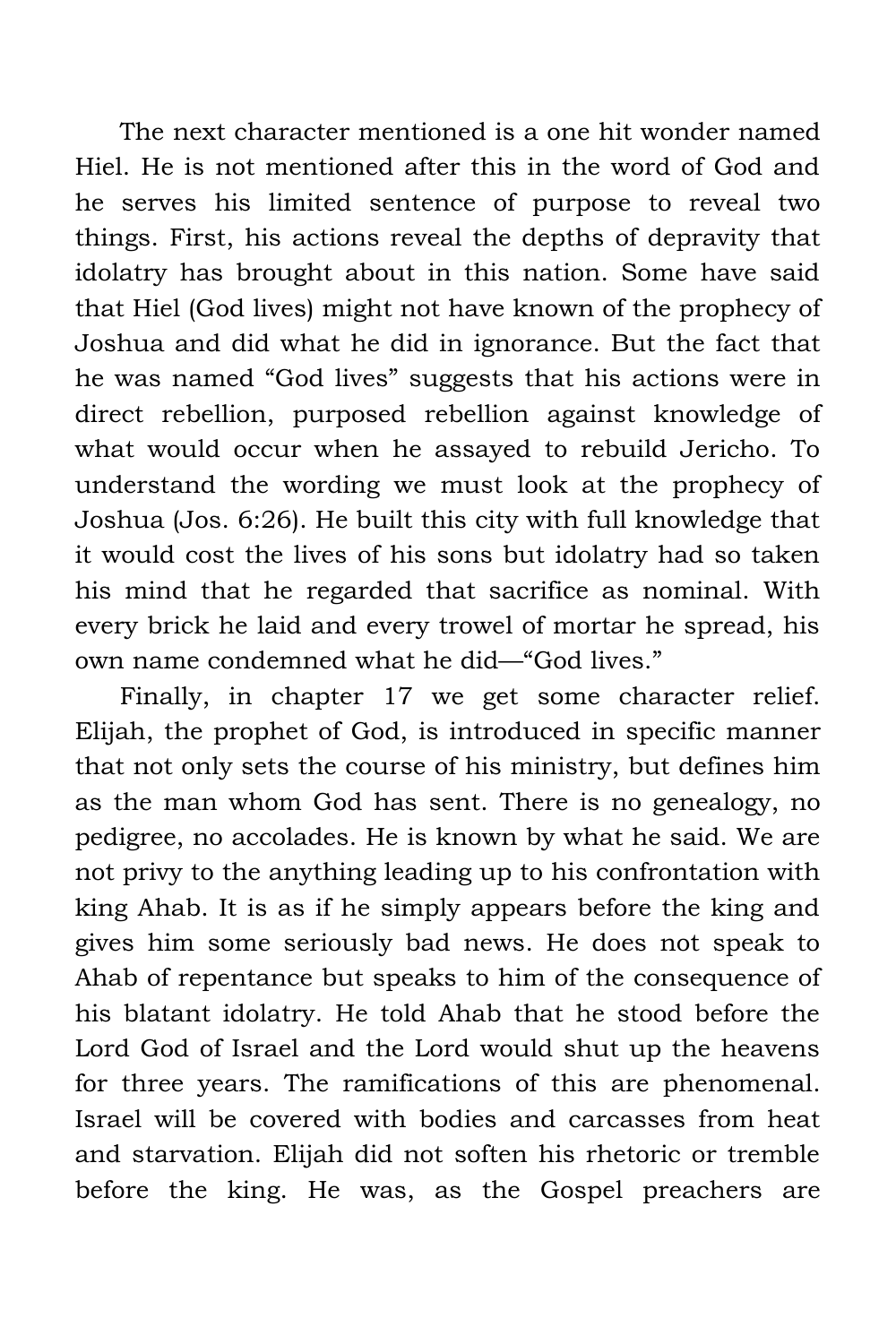described in the New Testament "a son of thunder." Underlying this three years drought was the greater purpose of divine election and the right of God to bless whom He will in the face of those who feel entitled to His blessing (Luke 4:25-26). The Old Testament is temporal occurrences that teach spiritual lessons. Ahab will reign 22 years. Elijah will finish his ministry and will be called home to glory. Jezebel will meet a horrible end. Hiel will never be mentioned again, and God is in the heavens and all is right in the world. Natural logic looks at this devastating event and sees Ahab getting his just deserts and reasonably so. The spiritual man looks at the course of these events and sees the sovereign God ordering all things for the glory of His name and the good of His people.

Finally James gives us the measure of the man Elijah (James 5:16b-18). The religious man would look at this account and raise Elijah up to some kind of super prayer warrior. I have personally heard this used to tell en and women that their prayer life is weak because they are not righteous. If they were, their prayer would be effectual and people would be healed and the heavens would shut and open at exercise of their fervent prayers. One things can be sure, this is not an accusation of the brethren's lack of righteousness, nor the use of fervency as a guarantee that your prayer will be answered in the way you intend. It is God who heals the sick and it is God who sends the rain. The caveat given to assure us that the eventuating result of prayer is the business of God is "Elijah was a man subject to like passions as we are." He was a man who sang psalms when he was merry and prayed when he was troubled (v. 13). Who does that sound like? He was righteous because he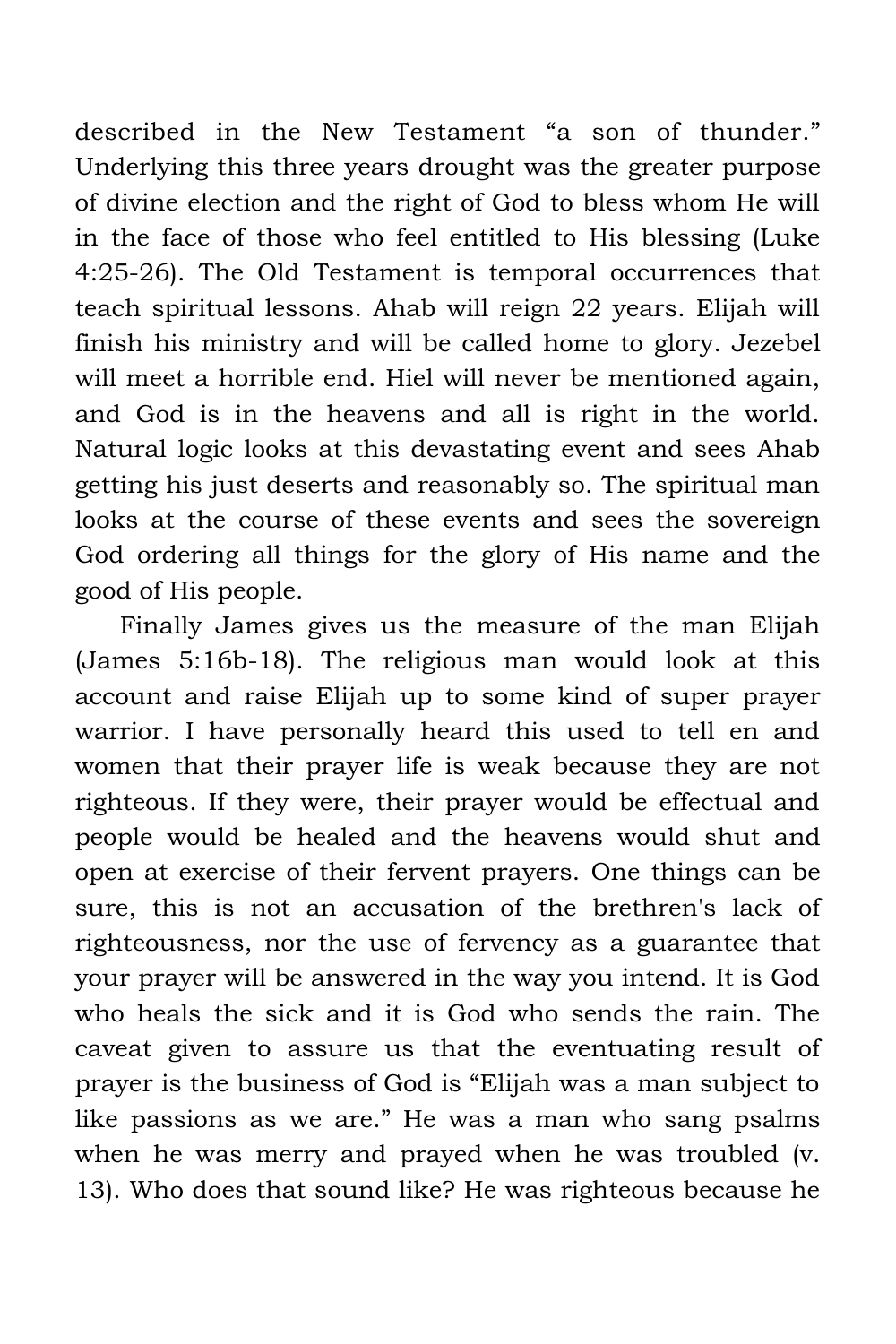was a sinner saved by grace and Christ was his righteousness. The Word is not a cattle prod and no accusation will ever be laid at your door. Elijah was a real man who believed God.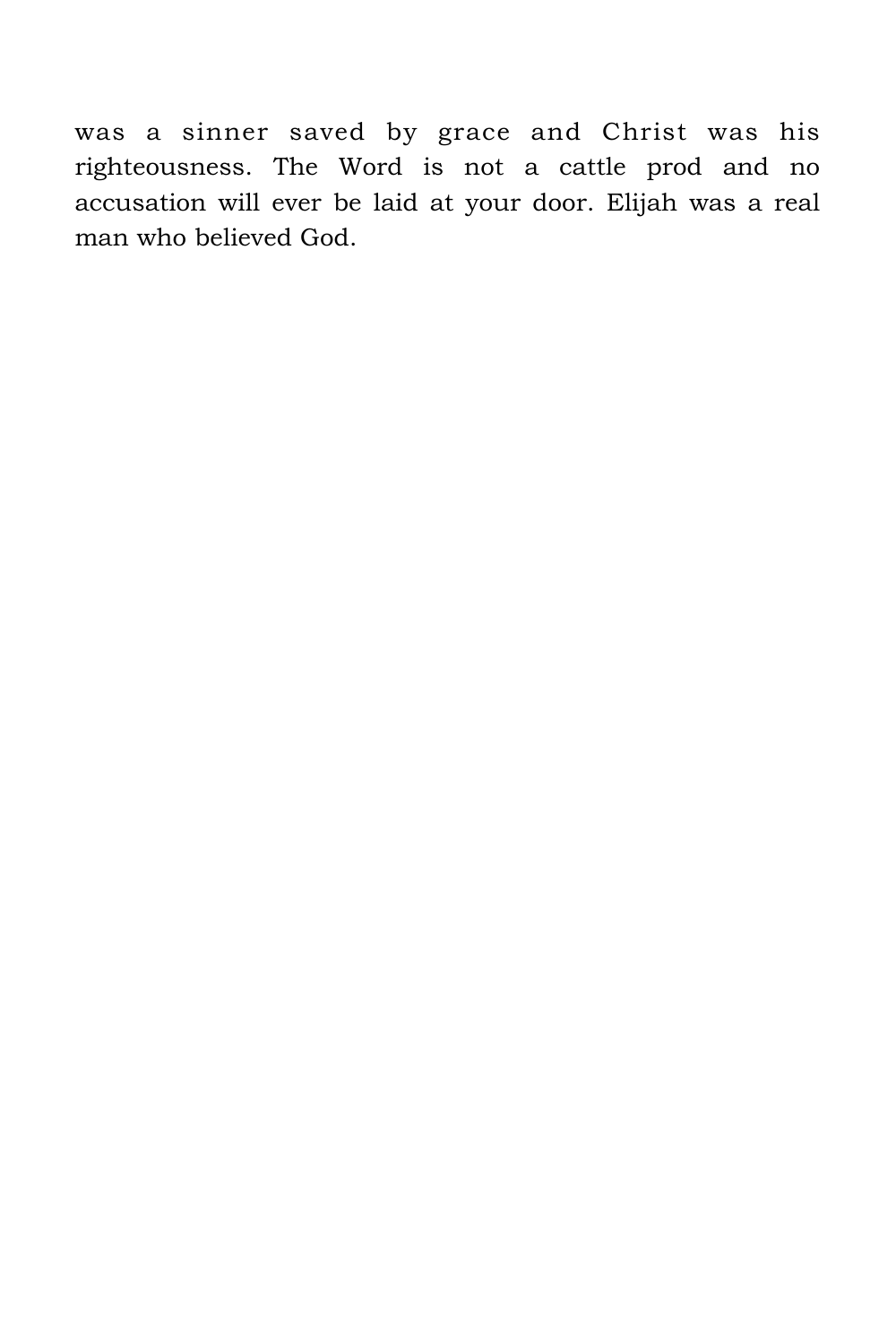### **RAVENS**

#### **I Kings 17:1-7**

1, And Elijah the Tishbite, who was of the inhabitants of Gilead, said unto Ahab, As the LORD God of Israel liveth, before whom I stand, there shall not be dew nor rain these years, but according to my word. 2, And the word of the LORD came unto him, saying, 3, Get thee hence, and turn thee eastward, and hide thyself by the brook Cherith, that is before Jordan. 4, And it shall be, that thou shalt drink of the brook; and I have commanded the ravens to feed thee there. 5, So he went and did according unto the word of the LORD: for he went and dwelt by the brook Cherith, that is before Jordan. 6, And the ravens brought him bread and flesh in the morning, and bread and flesh in the evening; and he drank of the brook.  $\overline{7}$ , And it came to pass after a while, that the brook dried up, because there had been no rain in the land.

In this passage is the account of Elijah being sent from the presence of Ahab and Jezebel to dwell in the wilderness by the Brook Cherith where he abode for about a year drinking from the brook and being fed by ravens with bread and flesh. As we saw last week, this story has to do with the sovereignty of God in electing grace wherein men are faced with the irrefutable fact that God does not operate according to man's view or thoughts concerning entitlement to blessings. He does as He pleases, when He pleases, with whom He pleases; being gracious to whom He will be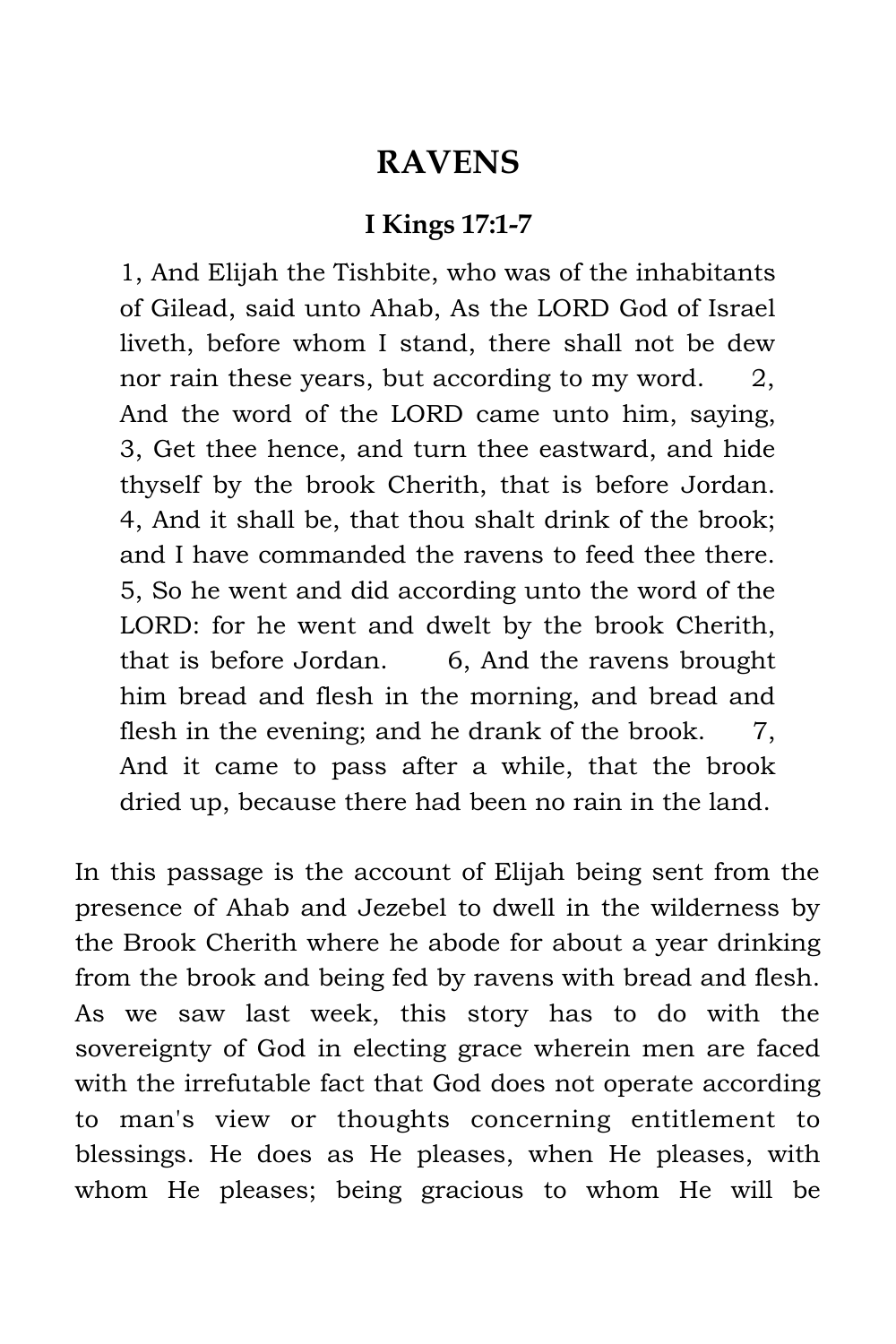gracious. When He declares that His thoughts and ways are not our thoughts and ways, He is not saying that our respective thoughts are not alike, or that there are some differences in the way we think. He is declaring that His thoughts cannot ever be the thoughts of men and no matter the searching that man may do, a worm would be more likely to do calculus than a man would conjure up one of God's thoughts. The historical aspects of this story are, in themselves a marvel, but they take place to form a type and picture of Christ and the salvation of His people.

After Elijah prophesies and prays concerning the heavens beings shut up for three and a half years, The Lord commands Elijah to go into the wilderness and hide by the Brook Cherith. History has lost the exact location of this brook but what is known is that it was a tributary that emptied into the Jordan and was probably located between Bethel and Jericho and flows from Mount Ephraim. Since the word "hide" (v. 3) is used, it is probable that Ahab and Jezebel sought to kill Elijah because of his hard prophesy. We know that by this time, as Israel had declined deeper and deeper in idolatry that the kings of Israel had hired a plethora of prophets, bought and paid for, whose job was to tell the kings what he wanted to hear (1 Kings 22:18).

Elijah's was nobody's hireling and not only was his prophecy hurtful and scary it must have appeared as unadulterated presumption and treasonous audacity to Ahab. It is reasonable that Ahab would be livid and, knowing something of the character of his wife, it is no leap to believe that Elijah's life, humanly speaking, was in danger. But again, the temporal circumstances of time and tide find their significance, their niche in the spiritual realm where they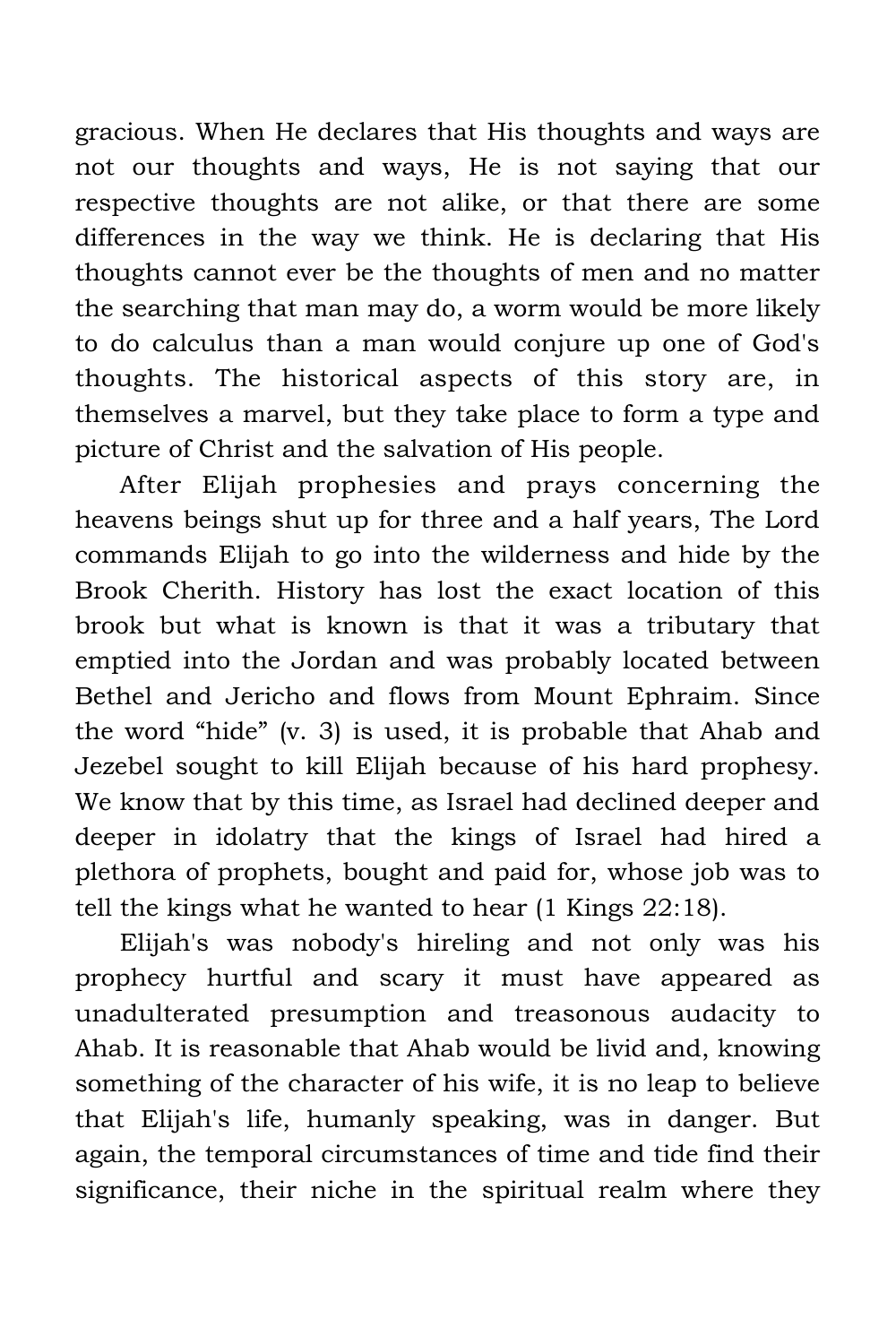play out their roles in the grand scheme of grace. Elijah hid from Ahab and Jezebel but he was concealed by the Lord for a year of schooling wherein he learned that he was utterly dependent upon God and was likewise fully sustained by God and that by most unlikely creatures. He was to abide by the Brook Cherith, Cherith finds it origin in a word that means "cut -off."

Another preacher, many years after Elijah, will speak of being taught by Christ for 3 years on the backside of the Arabian desert to insure that what he preached was not by man but by the one-on-one teaching of Christ. Elijah will not get his education in the seminary for prophets he will be taught by observing the manner in which he is kept safe and alive. He will not work for it, pray it down, or name it and claim it. He will sit and wait and listen for the sound of wings upon which his sustenance arrives. Not one morsel of his life can be attributed to his doing, trying or willing. An ignoble, unclean creature will be sent to him with food carried in a carrion-eating mouth delivered in the morning and the evening and all he had to occupy his time was sitting, receiving and pondering. Labor-intensive, multitasking religion cannot abide such idleness and so they despise the doctrine of grace. Elijah's only earthly companion was a carrion crow—a raven.

The raven is the largest bird in the crow family and the blue jay is the smallest, which may account for the jay's strident character, having received the short end of the stick. The raven is carnivorous, a meat eater and a scavenger. It seems an insatiable bird and so it is used in our language as such. We get our words "ravening" and "ravenous" meaning rapacious, greedy, insatiable, hungry, predatory and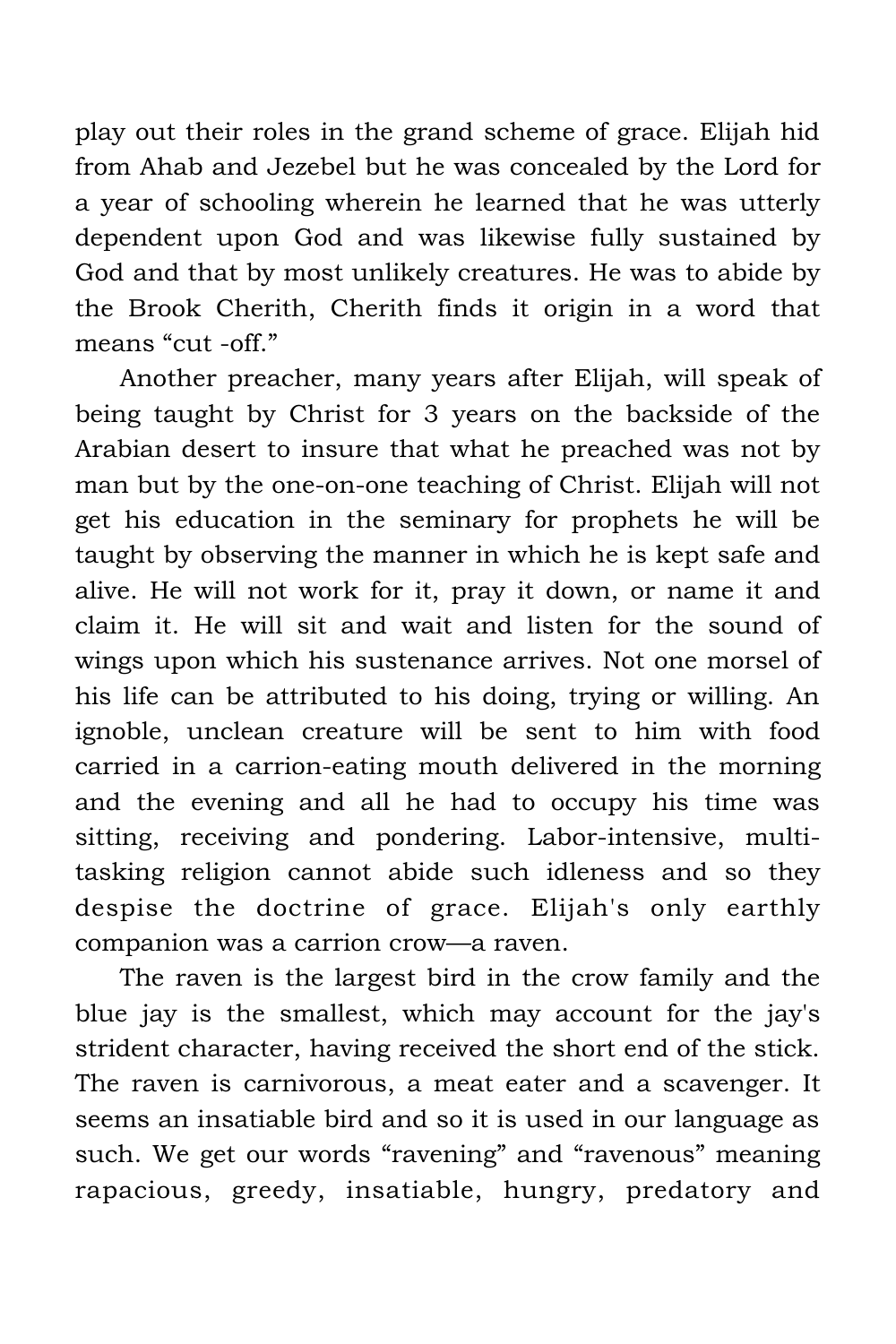voracious from the character of the raven. When we consider the wolf, we think of a very effectual predator.

But our Lord, when describing the character of false prophet, attaches the adjective relating to the character of the raven to give a greater weight of insidiousness to the nature of the false prophet (Matt. 7:15). That which would make the wolf a more dangerous predator would be to make him insatiable, greedy and vorac ious. These are not traits that are characteristic of wolves but they are those of the false prophet hence the raven is employed. It is also suggested that ravens are uncaring, only interested in their own survival to the point that they do not even care for their hatchling offspring. Twice in the Word of God this uncaring attitude of the raven is addressed (Job 38:41; Ps. 147:9)

The historical account is, itself a wonder of sovereign providence. Here is a man being fed by meat eating birds whose character and drive is overridden by God to be a food delivery service to a singular man in the wilderness. Did the raven cease to be a raven? Were its desires to eat flesh abolished? Did it not search the earth to feed its belly with raw meat? Did its nature change? No, it was a raven, and its nature is important to teach that God is the God of the raven and twice a day for a year this bird held flesh and bread in it scavenger 's mouth and laid it in the hands of God's isolated child. There is, likewise, a legal issue involved. A Jew may not eat raw flesh and unbaked or half-baked bread is synonymous with sin and idolatry (Hosea 7:8). So this raven brought prepared food to Elijah, which may account for it not consuming it (not putrefied carrion or raw). Where did the raven get cooked flesh and baked bread? There is no way of knowing save that God fixed it so. Commentators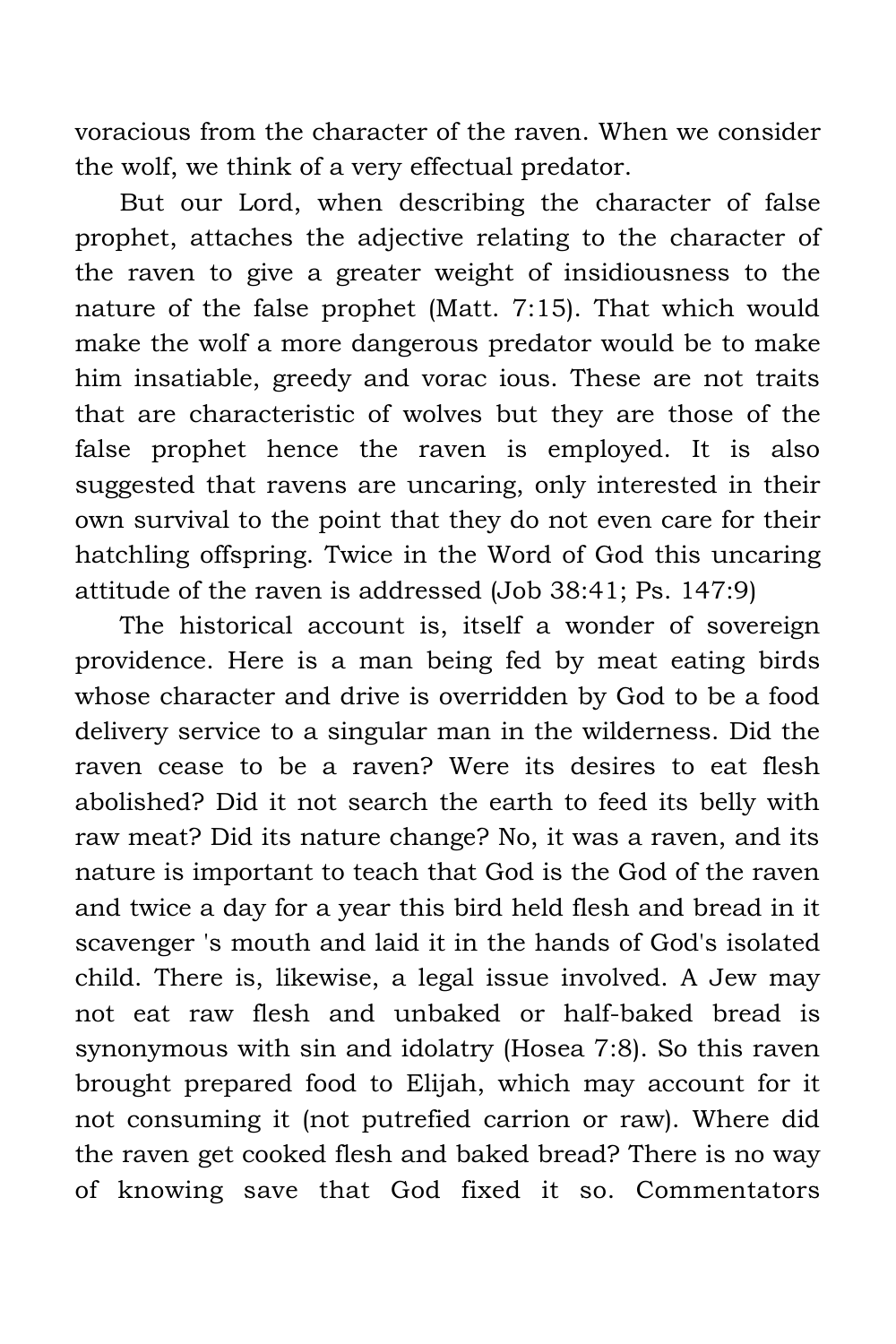speculate that the ravens stole it from Ahab's table and some say that it came from the tables of the 7000 that had not bowed their knee to Baal. Regardless of our speculation, God's hand is the governing factor. Christ said that God could turn stones to bread, so as full of wonder as this episode is, it was not difficult for the raven's creator.

As I considered this raven and its employment in Gods' hands for feeding His child, I thought of myself as a preacher of the Gospel. Our Lord tied the raven and the preacher together in the declaration of who He is and what He has done in Isaiah 46:10-11 in reference to the sure defeat of all that oppose Him. I am a minister of the Gospel. Did I aspire to this or was I put in the ministry? Was I educated in a seminary or called from a meat block. I am a new creature in Christ but yet retain my old nature that has not improved one iota since I was freely graced of God. Am I not the least of the saints? Am I not among the "not many noble, not wise, base, common nothings that God has called? Is there not yet in me, that is me.. . that is utterly worthy of death and damnation? Am I not ravenous when it comes to selfpreservation? Does not scripture declare that I drink iniquity like water and am possessed of a mind that is at enmity with God? Carrion eater.. .if not a raven, then a maggot that cannot survive, save on corruption. Can I see good in myself when evil is ever present with me? Let others speak of a part of themselves that cannot sin—for the life of me; I cannot find it, feel it or see it. Nothing about me is, of itself, worthy —everything that recommends me to God is outside myself seated at the right hand of the Father. It is grace, all grace solo gratia—only grace by which this raven is employed to bring flesh and bread to the children of God. Simon quit the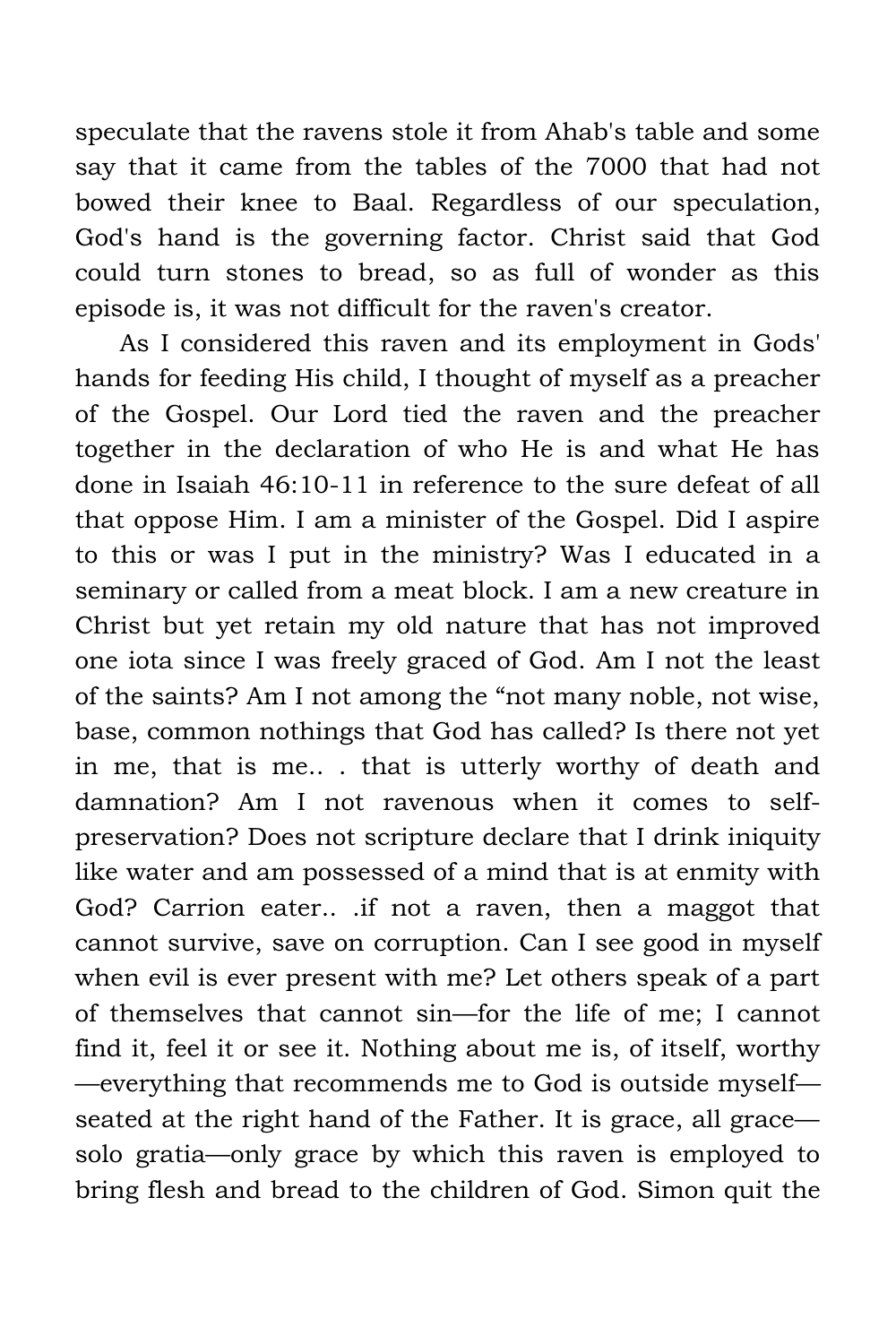preaching business, angry and dissatisfied that things had not turned out as he had hoped. It was to this man that the Lord said, "feed my sheep." Saul of Tarsus set out to wipe the name of Christ from the earth and it was to him that the Lord taught the Gospel and sent him out to feed the sheep. Our Lord said, "except ye eat my flesh and drink my blood, ye have not eternal life"—"my words, they are spirit and they are life"—"I am the bread from heaven" The food of the child of God is flesh (Christ in His Gospel) and bread "manna from heaven, Christ, the sustenance of His people conveyed through the Gospel. The raven is the preacher, unlikely, unworthy unclean in himself, whose nature is overridden by grace to bring flesh and bread to his children, alone in the wilderness and pursed by the enemy and camped by the brook that is the water of life—utterly shut up to the grace of God. Marvelous grace this, and a redundant reminder that we are nothing and He is all.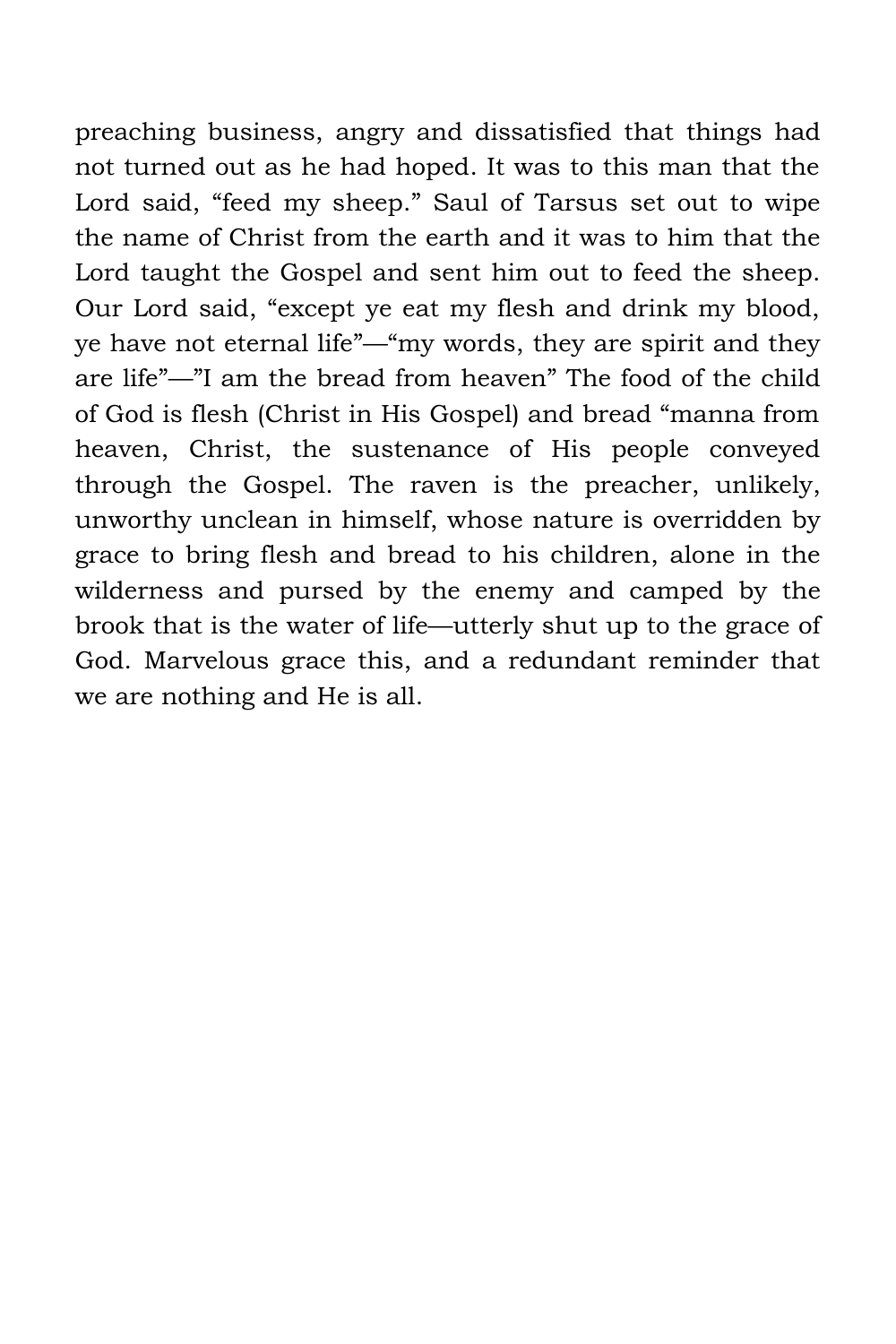# **FIRST**

**I Kings 17:7-16 ;**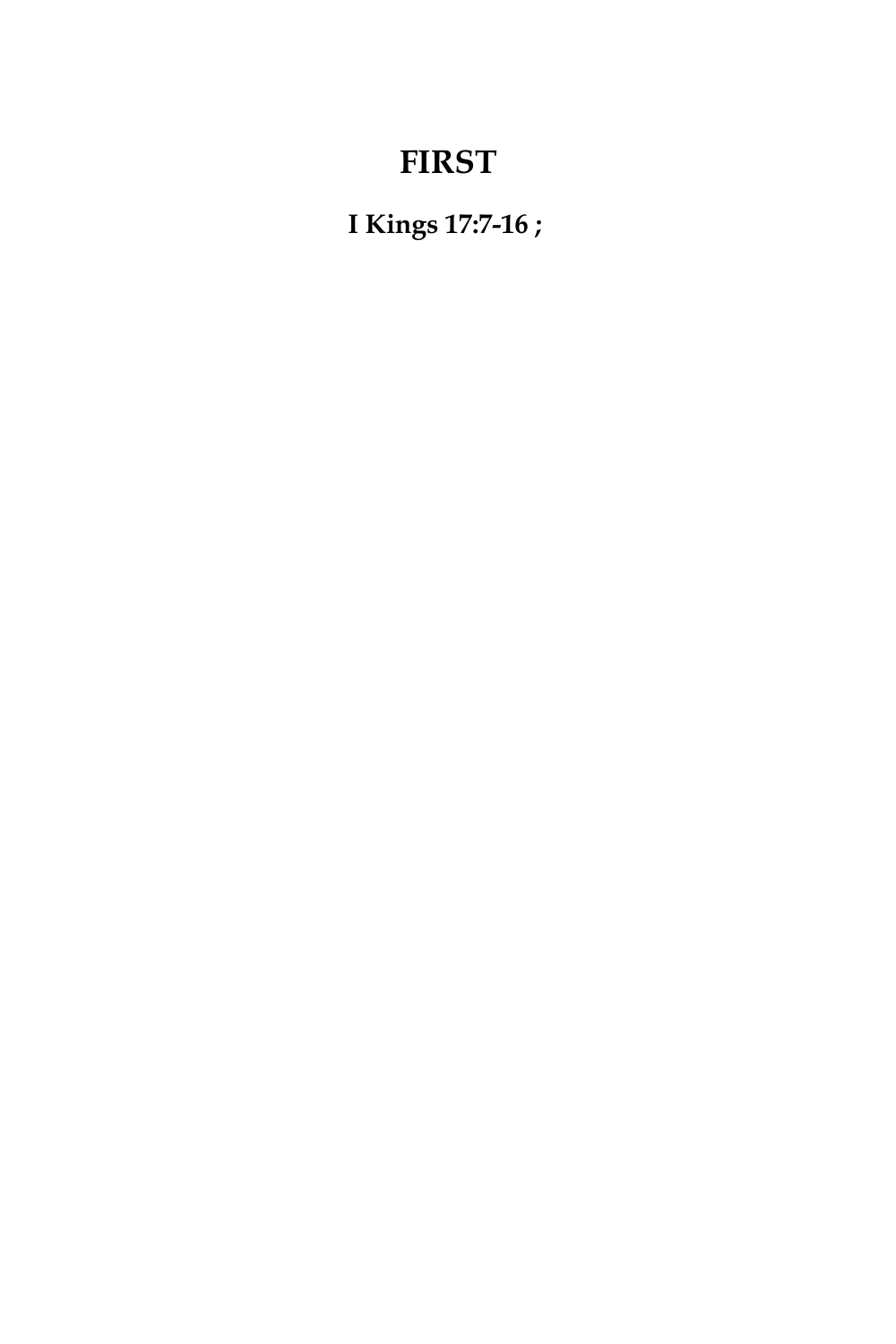7, And it came to pass after a while, that the brook dried up, because there had been no rain in the land. 8, And the word of the LORD came unto him, saying, 9, Arise, get thee to Zarephath, which belongeth to Zidon, and dwell there: behold, I have commanded a widow woman there to sustain thee. 10, So he arose and went to Zarephath. And when he came to the gate of the city, behold, the widow woman was there gathering of sticks: and he called to her, and said, Fetch me, I pray thee, a little water in a vessel, that I may drink. 11, And as she was going to fetch it, he called to her, and said, Bring me, I pray thee, a morsel of bread in thine hand. 12, And she said, As the LORD thy God liveth, I have not a cake, but an handful of meal in a barrel, and a little oil in a cruse: and, behold, I am gathering two sticks, that I may go in and dress it for me and my son, that we may eat it, and die. 13, And Elijah said unto her, Fear not; go and do as thou hast said: but make me thereof a little cake first, and bring it unto me, and after make for thee and for thy son. 14, For thus saith the LORD God of Israel, The barrel of meal shall not waste, neither shall the cruse of oil fail, until the day that the LORD sendeth rain upon the earth. 15, And she went and did according to the saying of Elijah: and she, and he, and her house, did eat many days. 16, And the barrel of meal wasted not, neither did the cruse of oil fail, according to the word of the LORD, which he spake by Elijah.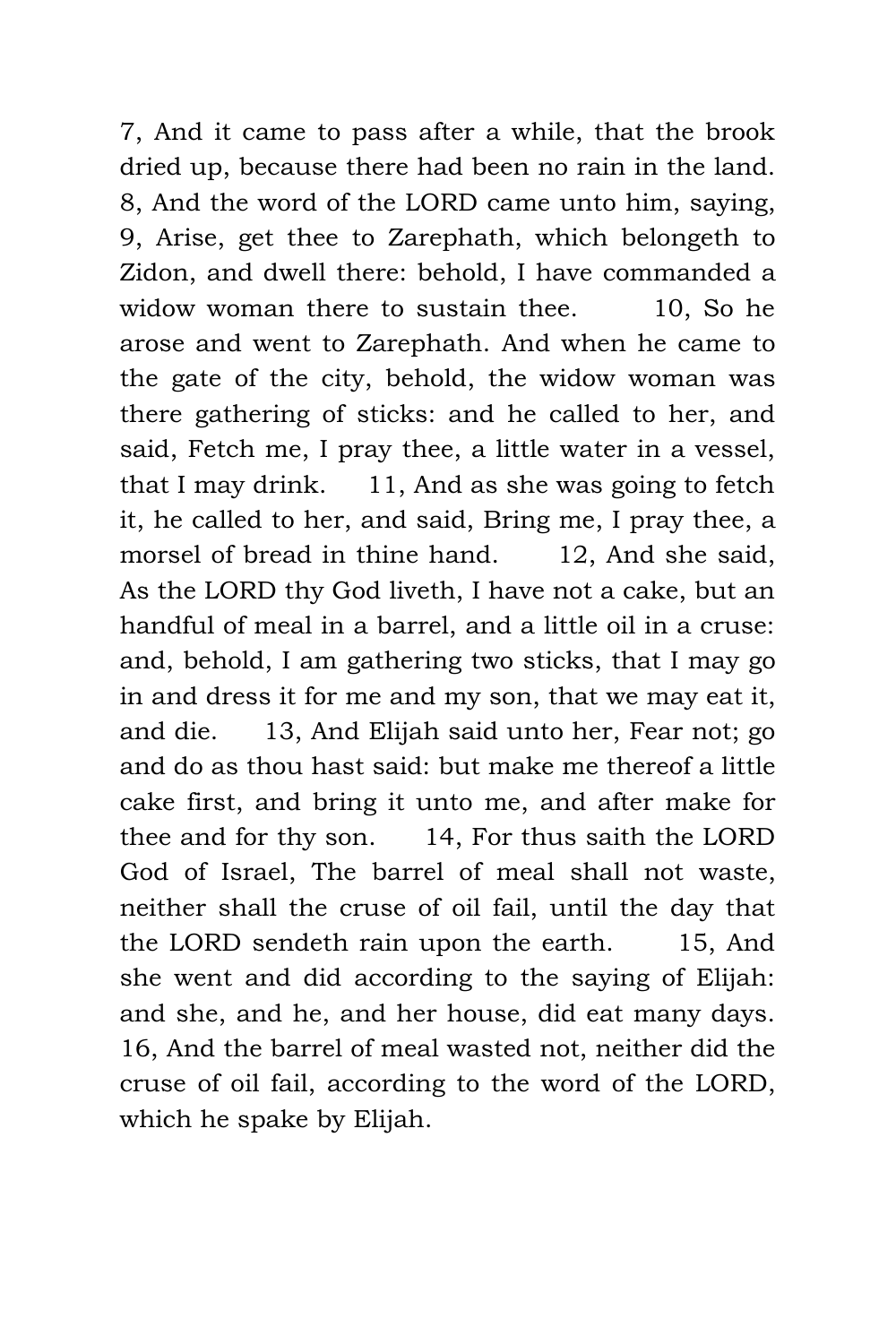The public's notion of a preacher, especially that of organized religion, is a man or woman that is a facilitator, organizer, builder, manager, counselor and scheduler whose daily calendar is filled and scheduled in precise time increments. I remember seeing a bulletin some time ago that had the church activities scheduled in 15-minute increments and was set for a 12-hour day. Every possible club or committee was included. No one could look at that bulletin and think that this was not a busy and involved church with an equally engaged pastor. I remember also a time when I was speaking with some of my Southern Baptist relatives who spoke with authority about the role of the pastor's wife and the list of her duties was lengthy and involved, yet without any scriptural support. The concept of church is that of a organization, a business rather than a body, a living organism whose head is Christ. Business is a hard taskmaster, requiring constant tweaking and innovation and needing a continual influx of new ideas. A body however, an organism is about living and that which sustains life-food and drink. The pastor, the preacher of the Gospel is interested in life and the sustaining of it and he knows that what is necessary for him and for those to whom he ministers is the bread of life and the water of life. Imagine, if you will, a modern ecclesiastical organization considering Elijah as a pastor. What would be the gist of his resume? He sat by a brook for a year after preaching to one man just one message and then he left his country and his people and when to the land of the gentiles, to the native land of the wife of the king that he preached to and for two years did nothing but mooch off of a widow and her son. I think that it would be a brief employment interview. He preached one message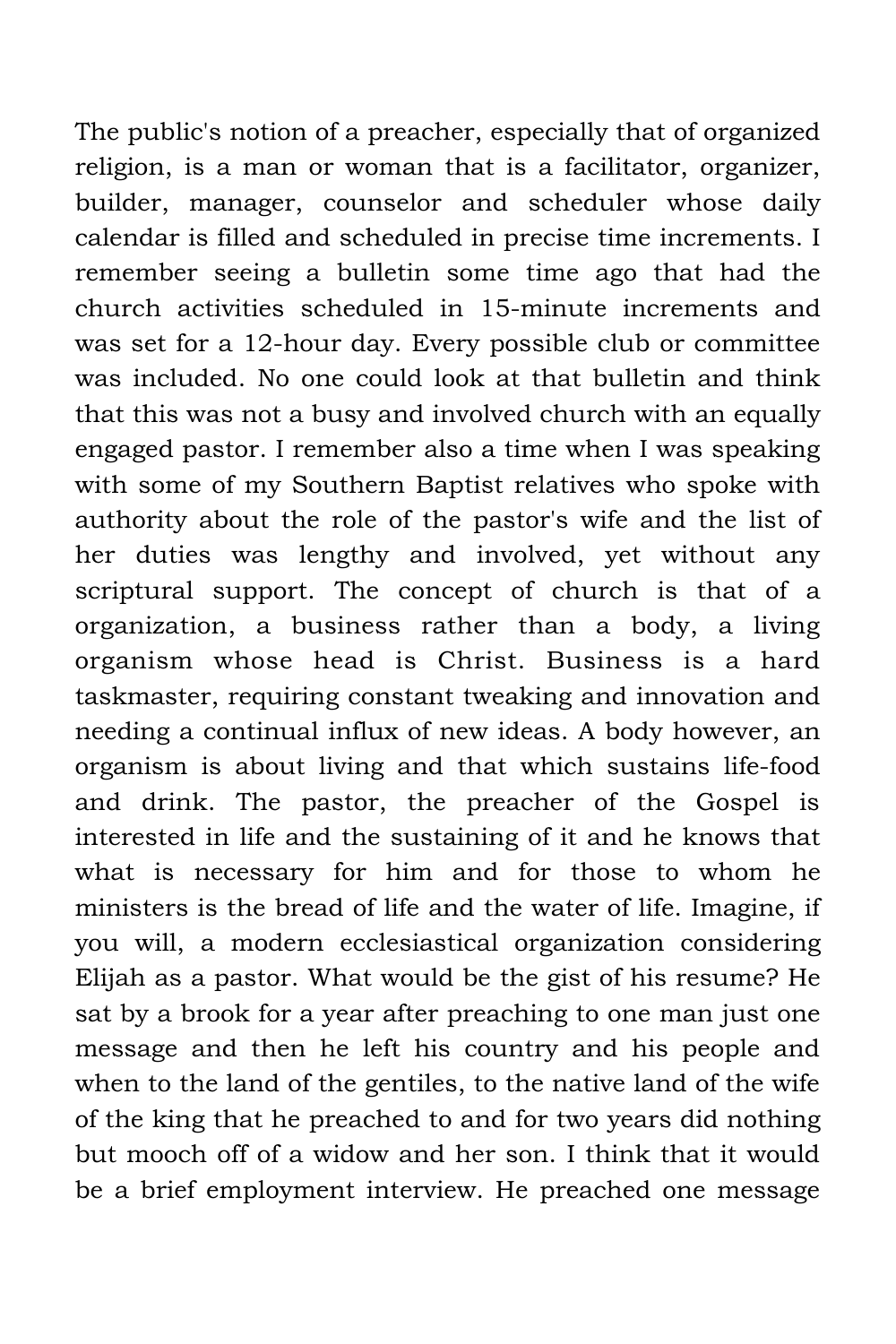in three years and the rest of his time was spent living off the kindness of ravenous birds and then a widow who, when he met her, was preparing her and her son a last meal. What in the world was he doing? He was waiting on the Lord (Lam. 3:25-26). Like Israel in the wilderness, they waited under the shade of the cloud and only broke camp and moved when the cloud moved; not much of a mission statement. I have often enjoyed the looks on the faces of folk who have asked me what I do when I answer "I live off the kindness of the Cherokee Indians." Naturally speaking, Elijah lived off a bird and a destitute widow. Spiritually it was all providential preparation for our learning so that we might believe. As I read this passage, two other passages came to my mind. First was the woman with the issue of blood that interrupted our Lord's trip to the house of Jairus to aid his dying daughter. Did it not teach Jairus what happens when you believe Christ (Mark 5: 23-36). Secondly, I was reminded of Simon Peter while at the house of Simon the tanner (sheet with all manner of animal-eat-not so Lord- do not call unclean what I've made clean). This was but preparation for Peter to take the Gospel to the gentiles. The Lord sent Elijah into obscurity to be fed by a raven and to have his thirst slaked by the Brook Cherith until a year had passed and the results of his prophecy were realized. With no rain, the brook dried up and by then, most of the animals that rendered meat were dead or dying. The widow had no meat, and grain was scarce because of the drought and life consisted of the hope of the next meal. Elijah was, in truth, reduced from a tenable situation to a drastically precarious one, human speaking. But it was God who had ordered Elijah's steps and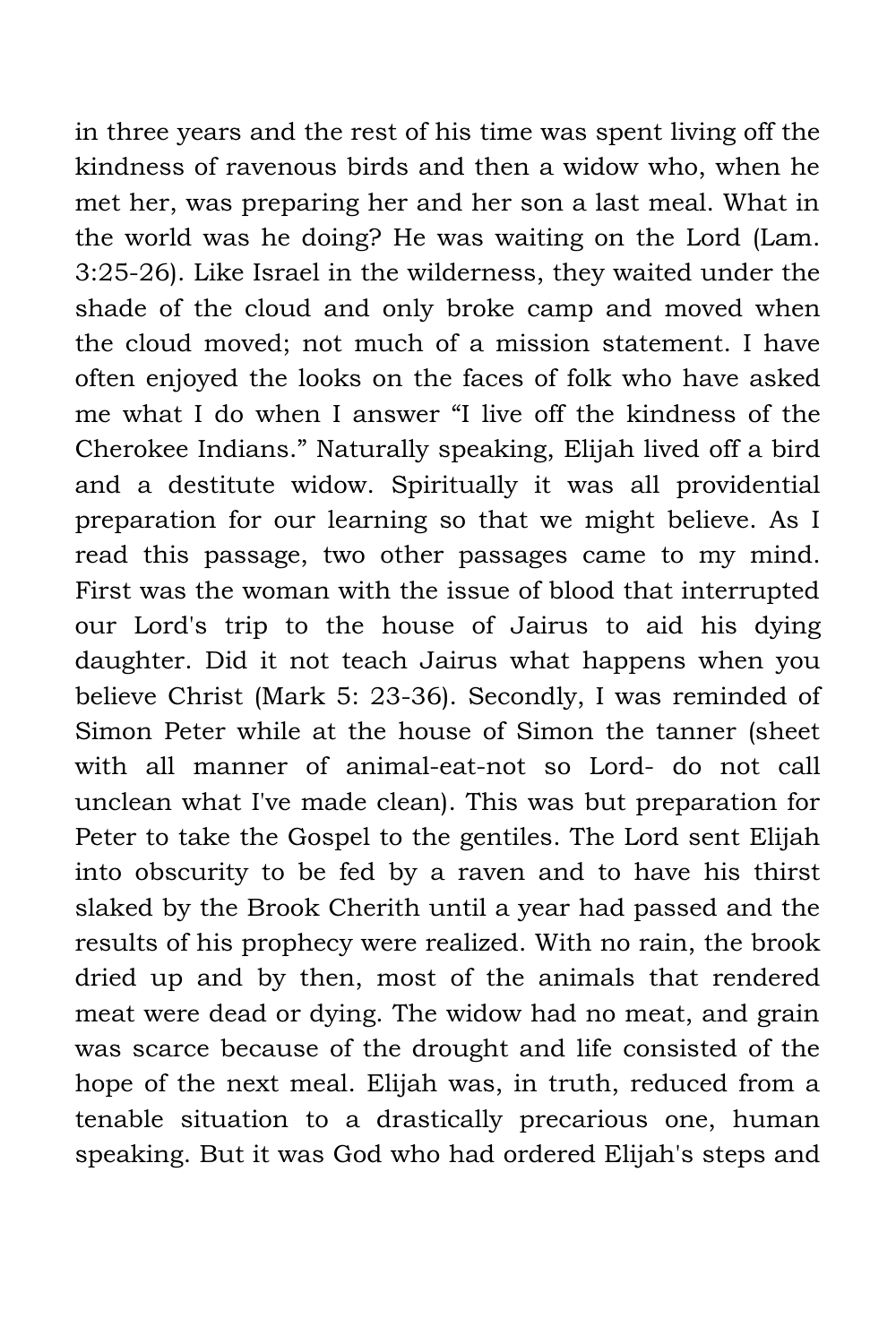he was taught a lesson from the Lord that Paul had learned —how to abound and how to suffer want.

Did meat from the mouth of a carrion crow not make Elijah ready to receive sustenance from a gentile dog? The fact that the widow lived in the land of Zidon, the land of Jezebel was likewise a preparation to face 400 hundred of the prophets of her god, Baal. But we must also view Elijah as a picture of Christ seeking out his elect, his lost sheep. In Matthew 15, our Lord went to these very coasts of Tyre and Sidon to find one of His sheep, a gentile woman, a self proclaimed dog, who only desired crumbs from the Master's table. Our Lord proclaimed of her "Great is thy faith." How great was the faith of this woman of Zarephath, who instead of preparing a cake for her and her son's last meal prepared first a cake for the prophet of God. Some might consider it presumptuous for the prophet to make such a request (vv. 10-13). The firstfruits belong to God. This request mirrors the words of Christ in Matt. 6:25-33. This woman was God's child, God's elect (Luke 4:25-26). She had God-given faith because she did what she did based on a promise (v. 14). The children of God are heirs according to promise and God gives them faith to embrace what they cannot see and trust for what they do not physically possess (Rom. 8:24; Heb. 11:1).

Elijah told the widow to make him a little cake (v. 13) from a little meal and a little oil (v. 12). David said, "despise no the day of small things." Manna was a little thing yet it pictured the Savior. A little leaven leaveneth the whole lump. Often the word little speaks to singularity. This little bit of meal and this little bit of oil was the last meal of this widow and her son (v. 12). Being the last, there was no other. It was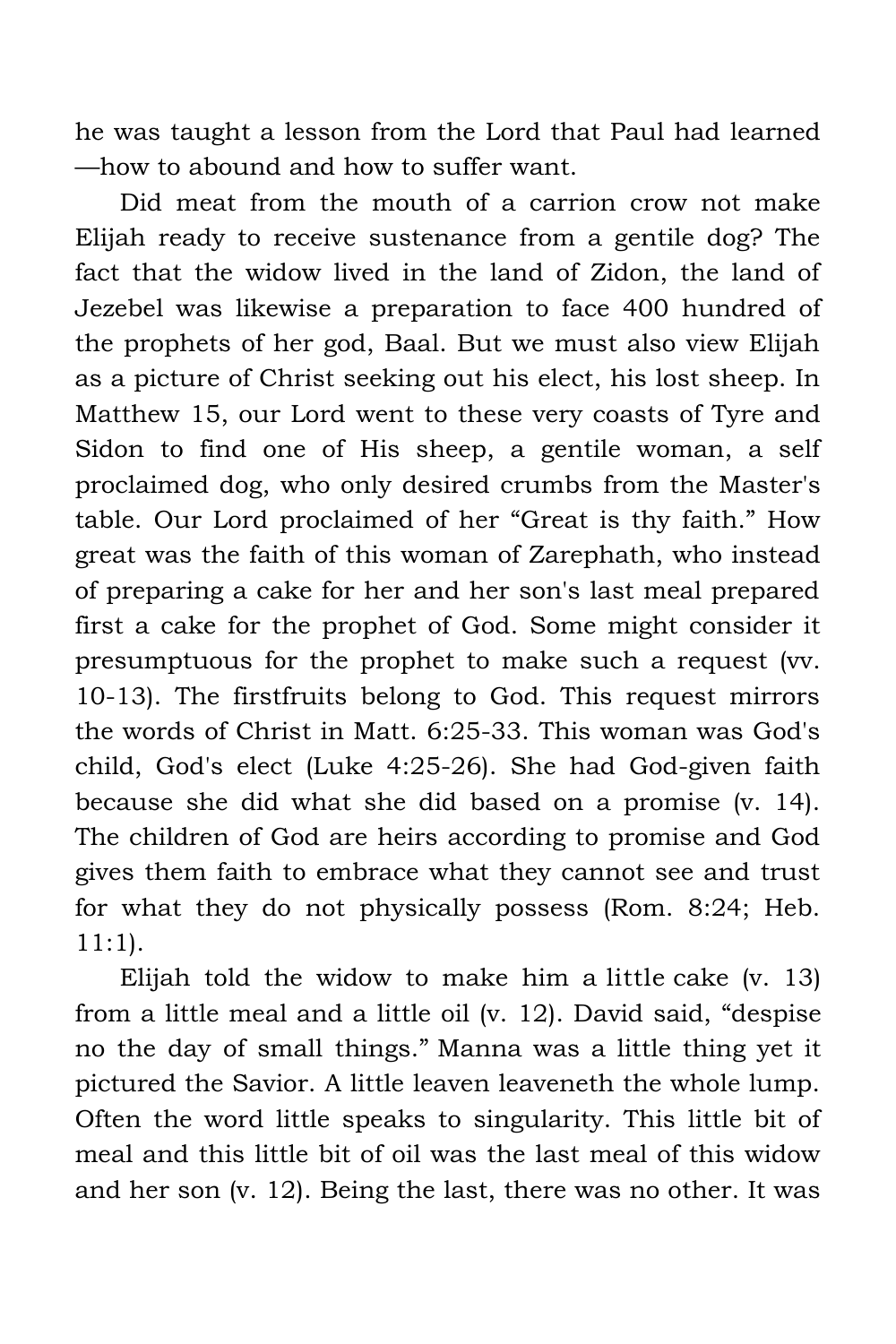not a meal; it was the meal. What she possessed was a matter of life and death. How plainly this points to the Savior. He that hath the Son hath life and he that hath not the Son hath not life. Singular and absolute is the Savior. He seems little in how he is described in promise—a root out of dry ground—a tender plant—rejected of men—a son of Joseph—a Nazarene, yet He alone is life. Without Him, there is no next meal. He is indeed all to the believer, which addresses everything that God abundantly has for His child, but "all" must also be viewed in the doctrine of reduction, which declares that there is nothing and no one else—He is little in the estimate of humanity and He is all there is (Ps. 37:16; Prov. 16:8).

Herein is the Gospel (v. 16). That handful is a handful on purpose. And His supply of grace and mercy and all things needful will never diminish (Hab. 3:17- 19; 2 Cor. 9:8-10; Phil. 4:19).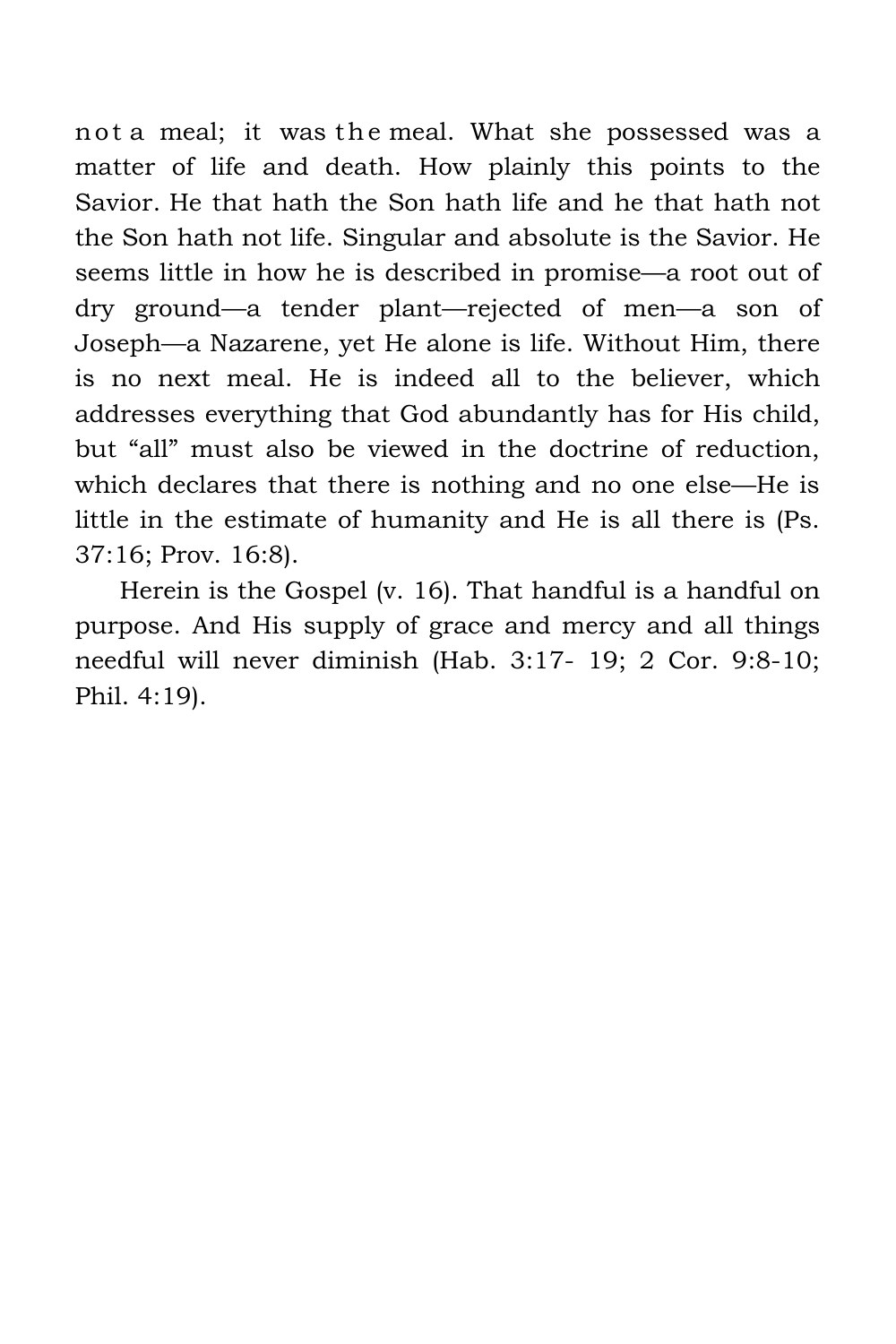### **GUILT**

#### **I Kings 17:17-24**

17, And it came to pass after these things, that the son of the woman, the mistress of the house, fell sick; and his sickness was so sore, that there was no breath left in him. 18, And she said unto Elijah, What have I to do with thee, O thou man of God? art thou come unto me to call my sin to remembrance, and to slay my son? 19, And he said unto her, Give me thy son. And he took him out of her bosom, and carried him up into a loft, where he abode, and laid him upon his own bed. 20, And he cried unto the LORD, and said, O LORD my God, hast thou also brought evil upon the widow with whom I sojourn, by slaying her son? 21, And he stretched himself upon the child three times, and cried unto the LORD, and said, O LORD my God, I pray thee, let this child's soul come into him again. 22, And the LORD heard the voice of Elijah; and the soul of the child came into him again, and he revived. 23, And Elijah took the child, and brought him down out of the chamber into the house, and delivered him unto his mother: and Elijah said, See, thy son liveth. 24, And the woman said to Elijah, Now by this I know that thou art a man of God, and that the word of the LORD in thy mouth is truth.

This passage is the record of the first time someone is raised from the dead in scripture. As all things that are revealed in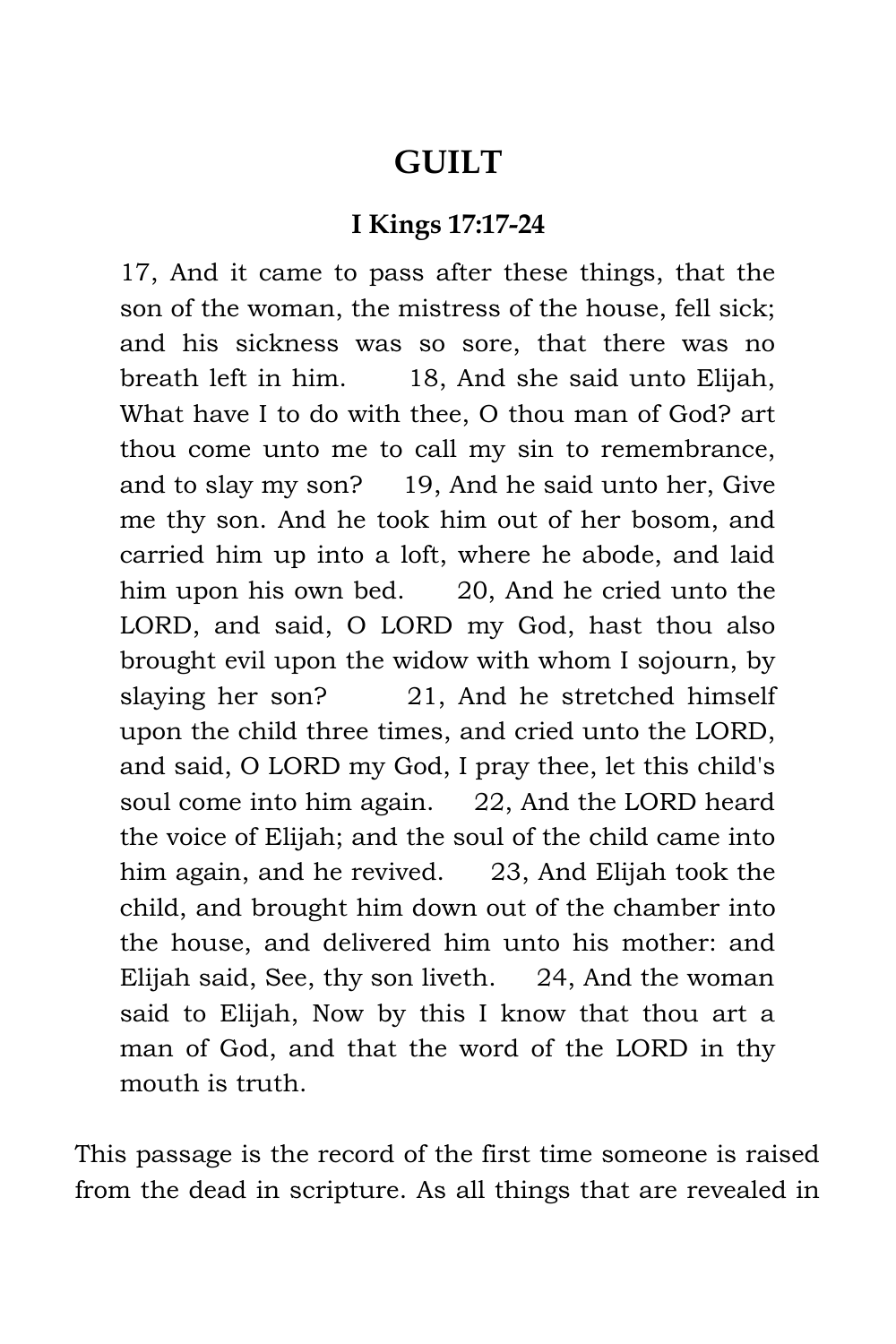the Word of God, they speak to the person and work of the Lord Jesus Christ. This was a miracle but as all miracles are pictures and types of the spiritual, they speak of eternal things. This was the first rehearsal of One who in eternity was the Lamb slain yet alive and enthroned in grand and glorious design and purpose. This being the case. because the type was temporal and accomplished on the earth, the prince of the power of the air had set about to counterfeit it and did so in religion and mythology. Satan's miracles are earthly and therefore temporal and can never rise above the influence that earthly religion can produce. When all that are raised from the dead, die again only those who believe in the resurrection and the life, will see the reason for their resurrection as they see, face to face, He who was and is and is to come. The effect of the resurrection is seen in the latter part of this passage but along with that glorious truth there are several things revealed for our learning that we might believe.

This passage takes place near the end of the 3½ years of famine where no rain fell and no dew was upon the morning. Chapter 18 begins with Elijah being sent of God to tell Ahab that the drought is about to end. For the duration of this time, Elijah had lived on the miracle of the unceasing meal and oil (v.16). as the prospect of the end of the famine appears on the horizon, the elect widow's son falls sick and dies (v. 17). Since we know the end of this story we are also privy to the fact that this sickness and death was indeed a sickness and death that was not unto death but rather for the glory of God. We are reminded of the blind man and also Lazarus in John 9:1-2 and 11:2-4. Every believer can take heart in this because if we live long enough, sickness will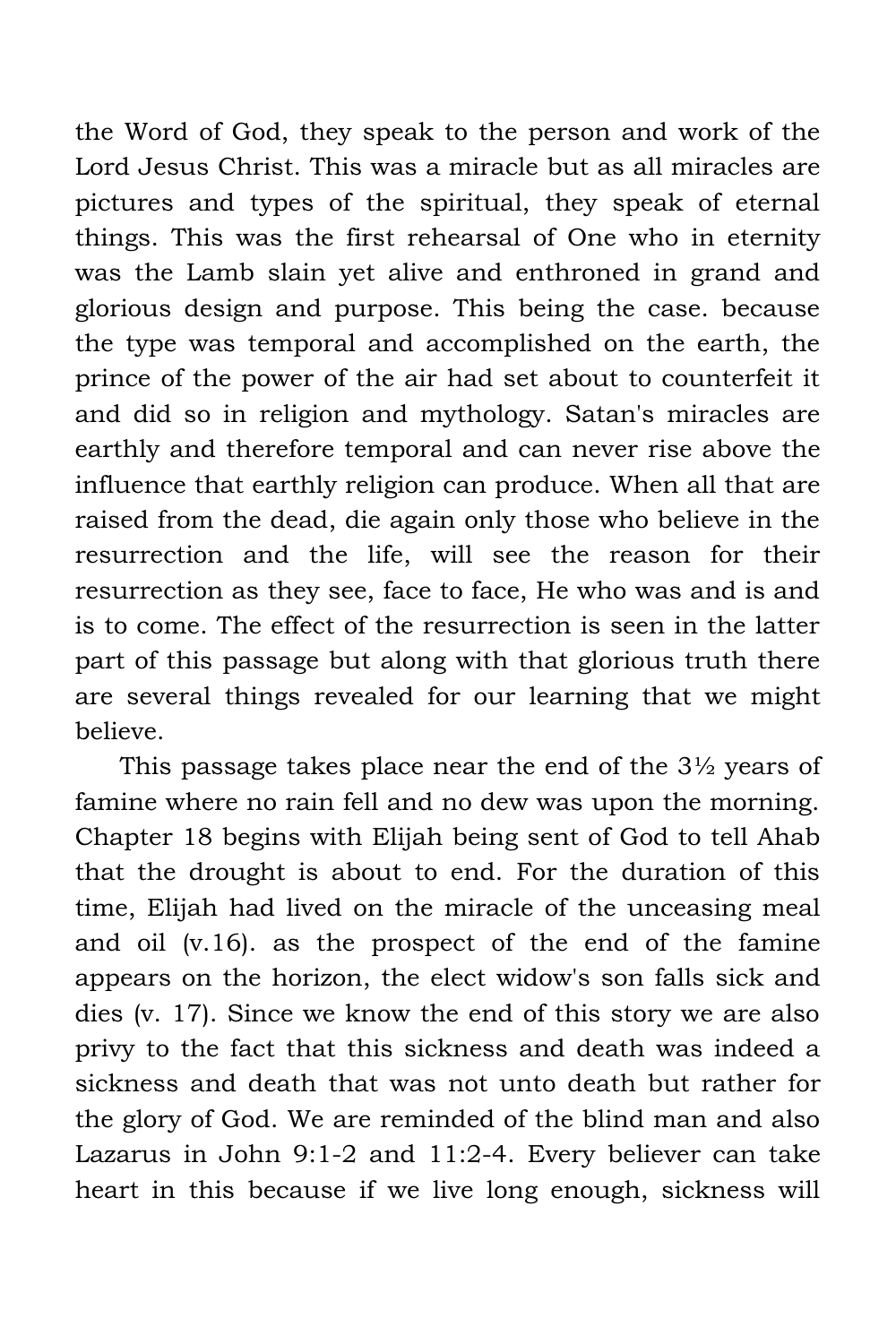take us and oft times we are sick in our vital years but it is for the glory of God and for the good of his people. Religion makes sickness a curse brought on by the devil and a thing that can be removed by faith or getting right with God. They play on the natural guilt of carnal man and men in women come in droves to healing crusades and such. But the believer knows that though his body is sick, he or she is not sick at all because the cause of sickness and death has been removed by the blood of the cross (Is. 33:24). This does not mean that believers have found a climate where there is no sickness or death while on earth. Until the cause of it is finally destroyed at the return of Christ, sin will have its pound of flesh (Romans 5:12). It means that inhabitants of the body of Christ understand and view sickness in a different way, knowing that behind every frown of providence there is the smiling face of grace. This is what David meant when he said in Psalm 103 that the Lord "forgives all our iniquities, who heals all our diseases." Sickness is but the sweet stroke of loving chastisement for the blood bought sinner (Heb. 12:6). The pain of sickness, the depression that attends it is not removed but the reason for it is clean gone (1 Cor. 15:54-56). The sting of sickness and death is sin and for the believer Christ has put away their sin by the sacrifice of himself. In these words of Paul to the church at Corinth there is the revelation of the reason why the widow, though a believer, reacted to her son's sickness and death as she did. The strength of sin is the law.

Born legalists, every believer is prone to immediately react to any painful experience as it relates to the pain they feel rather than the purpose for it, which understanding usually comes somewhat later as they have had time to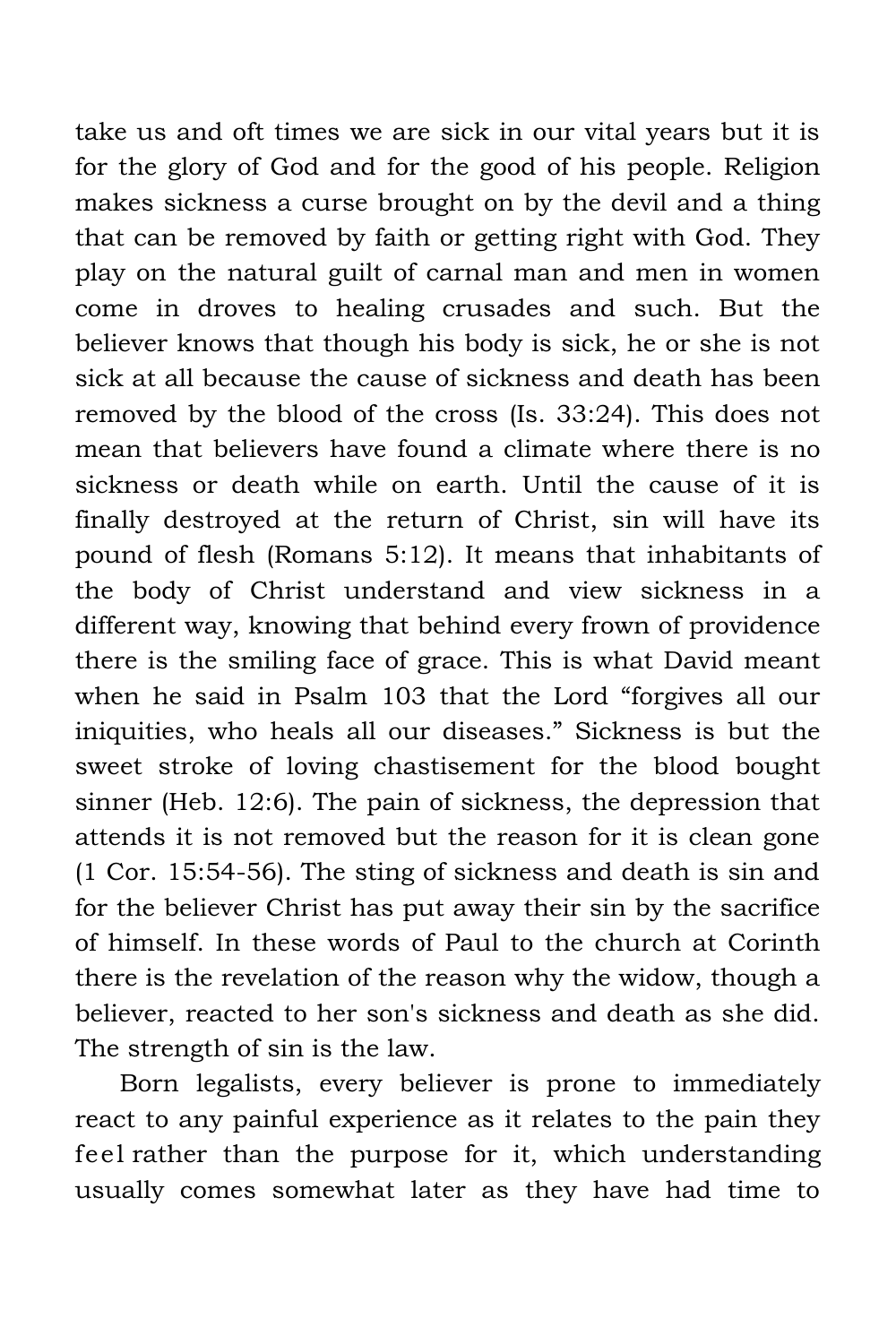ponder the grace of God. Though guilt finds no purchase in the renewed mind, the flesh immediately assumes, upon some discomfort, that God is punishing them. It is not only a symptom of the lost religionist ; it is the human condition that besets every believer also.

The widow's reaction to the sickness and death of her son was that something she had done, some sin she had committed was the cause of her son's death. Believers, though they know better, often react in the same manner. She felt that she had done something amiss and her son's sickness was her punishment. She was not a Jew. She was not under the conditional covenant of works instituted on Sinai. Yet her natural thoughts of God lined up with the OC concepts of conditional cursing or blessing. She, as all of humanity is, was born with a warped knowledge of God. It was right concerning the punishment of sin but entirely wrong is thinking that something she might have done was the cause of it or that if she had done differently it might not have happened (Rom. 2:14-15). Believers are not done with the flesh and guilt is often their first reaction to any painful thing that assaults their life. This widow could not at that moment of woe reach any other conclusion but that her son's malady was a product of anything other than her sin (John 9:1-3). Guilt is a response of conscience and conscience operates in the realm of the law, the sting of the death is sin and the strength of sin is the law. But, for the believer, there is the inward knowledge and understanding that where a prefect sacrifice is offered and accepted there remains no conscience (guilt) of sin (Heb. 10:1-2, 12-18). This widow's reaction was human but wrong .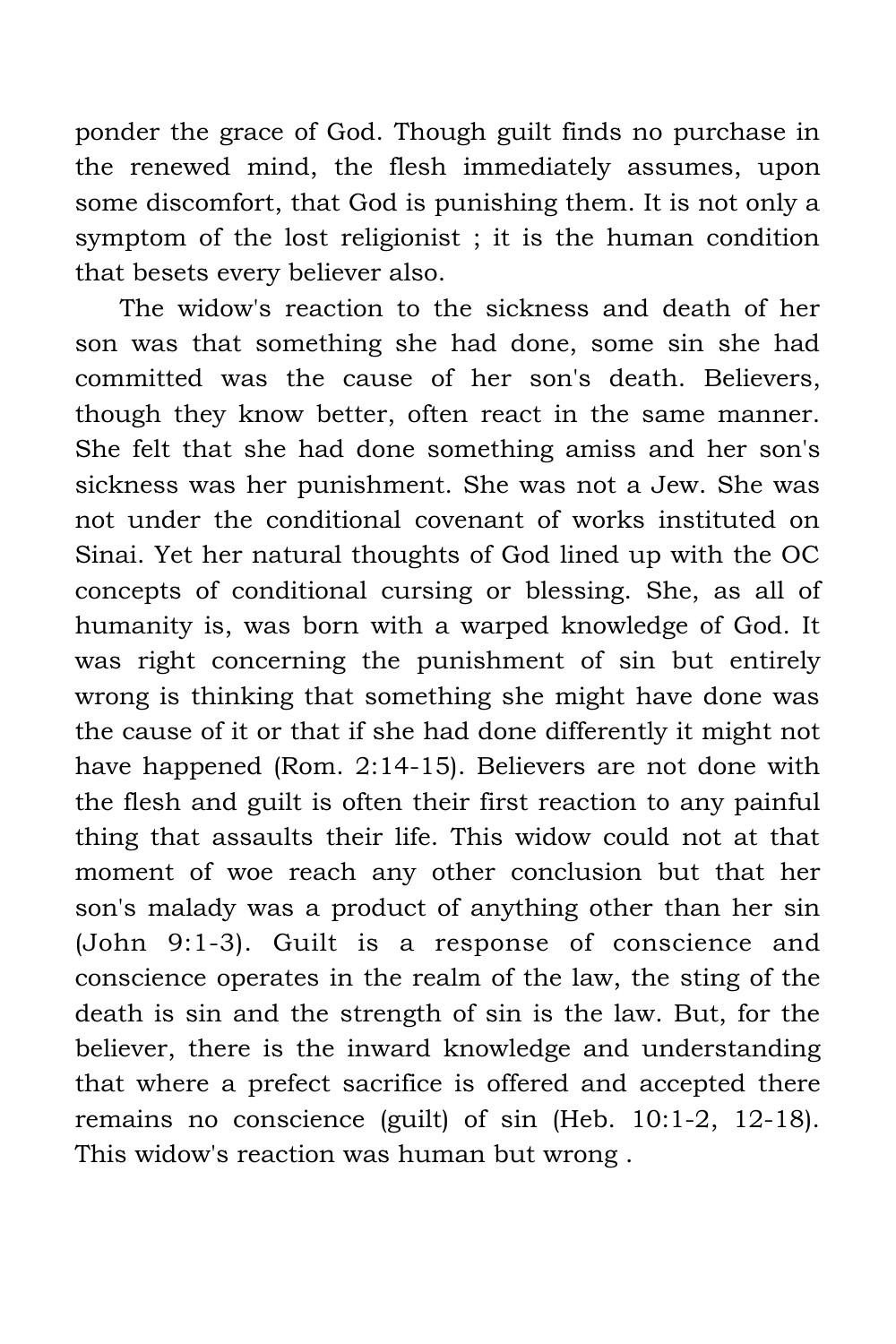Note well the reaction of the prophet. He does not rebuke the widow. He does not disclose her error. He neither encourages nor discourages. He promises her nothing. Instead he sets the precedent for proper reaction to all pain and sorrow. He takes the child to the Lord in prayer and supplication. He first calls upon God to remember that He has been merciful to this widow for the last three years (v. 20). Then he stretched himself out upon the dead child three times. In biblical numerology, three is the number of God and this may have some numerological significance. Some have suggested that three times, since there is a resurrection involved, suggested the three days and nights that our Lord spent in the grave prior to His resurrection. Though it is not indicated here, Jewish historians say that Elijah performed mouth-to-mouth resuscitation, as did Elisha in 2 Kings 4:34. Regardless of the particulars, Elijah acted as a man of faith, knowing that the child's only hope was that God give life to him, return his soul to him. Would to God that our reaction be always that of Elijah-that we would cast our cares upon the Lord because He "careth for us." The fact that he laid himself on the boy three times could well represent the intercession of the Christ as the fullness of the Godhead. It pictures the work of Christ standing between men and God; the one mediator between man and God—the daysman. That part of prayer that is supplication is purely intercession. The lesson here is simple, though often difficult to immediately apply when pain and sorrow finds us. Fly to Christ—pray and faint not, "and the LORD heard the voice of Elijah; and the soul of the child came unto him again, and he revived'.

When Elijah returned the living child to his grieving mother she was astonished (v. 23-24). What she said to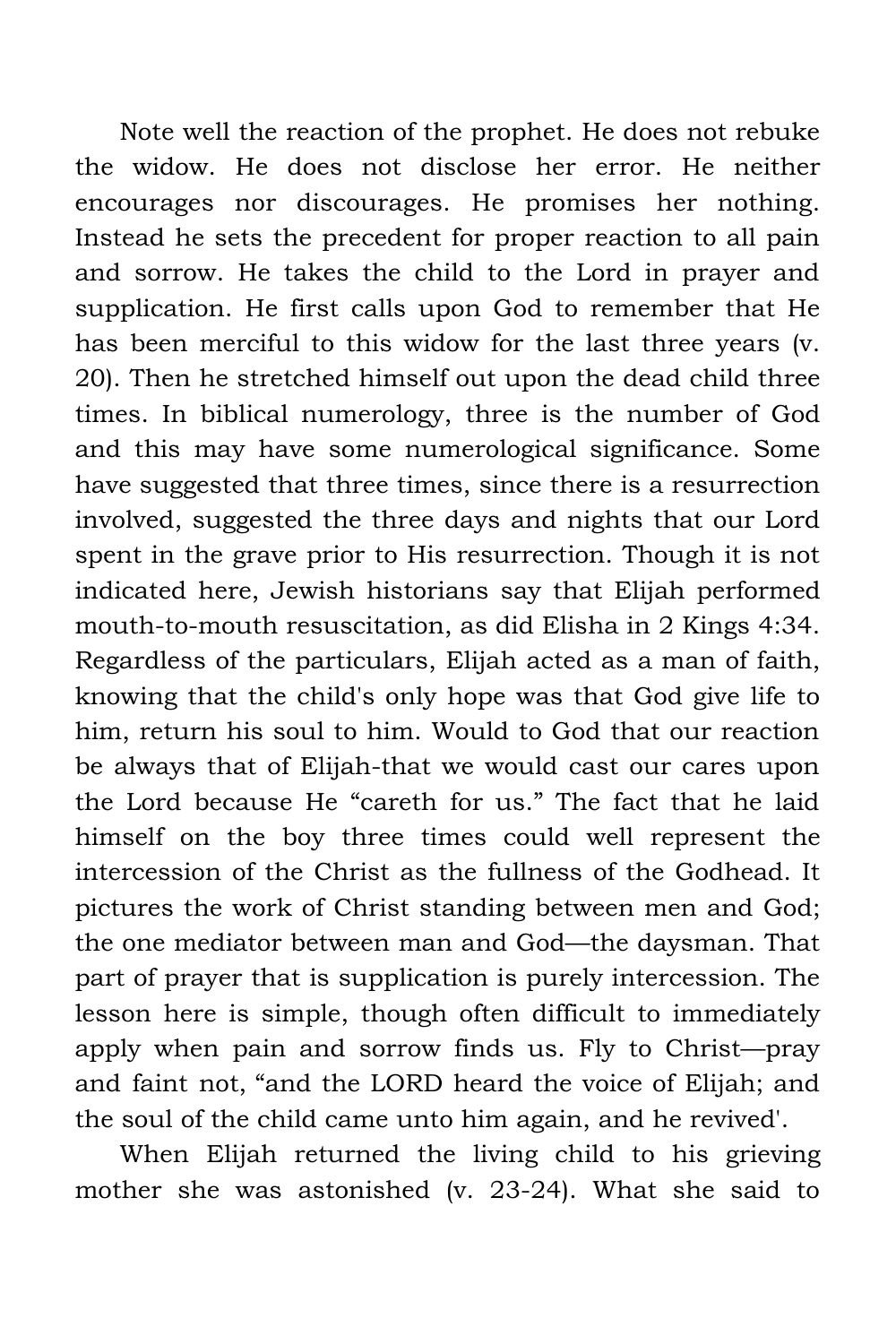Elijah is put by some commentaries as a revelation of her lack of faith—that it took something huge to make her believe. But she had believed for 3 1/2 years, reminded every time she went to the barrel and the cruise that God was faithful. There are times in the life of God's children that he overwhelmingly reveals his glory in the face of Christ. It is not unusual at those times to cry as Peter did, "thou art the Christ, the son of the living God'. Every trial brings about such declaration from the heart of the believer, "Now by this I know ." This does not reveal a previous lack of faith, or the absence of it—it is speaking words from the joyous heart. Many a saint in the Bible has had moments of seraphic joy and spoke like words as these. Though the gift of faith removes all boasting in self, the experience of grace often opens his mouth in praise. Thanks are not given in a vacuum—it has a basis in what great things that God has done.

But I think there is something else here. It is the resurrection of this child (the first one) that brought about this assurance and words of praise. In this action she reveals that which gives reason to what we preach. After the death of Christ and prior to his resurrection, those who had followed him were in disarray. Whether it was Peter returning to the fishing business or the disciples on the road to Emmaus dismayed over their assumed loss, their attitudes changed drastically after the resurrection. As you consider the words of this widow think of Thomas (referred to as "Doubting Thomas") in John 20:24-28. It is the resurrection that backs up all that we preach (1 Cor. 15:13-20). What doctrine do we have without the resurrection—*Lordship*: Romans 1:1-4; 14:9; *Judgment*: Acts 17:31; *The eternal purpose of salvation*: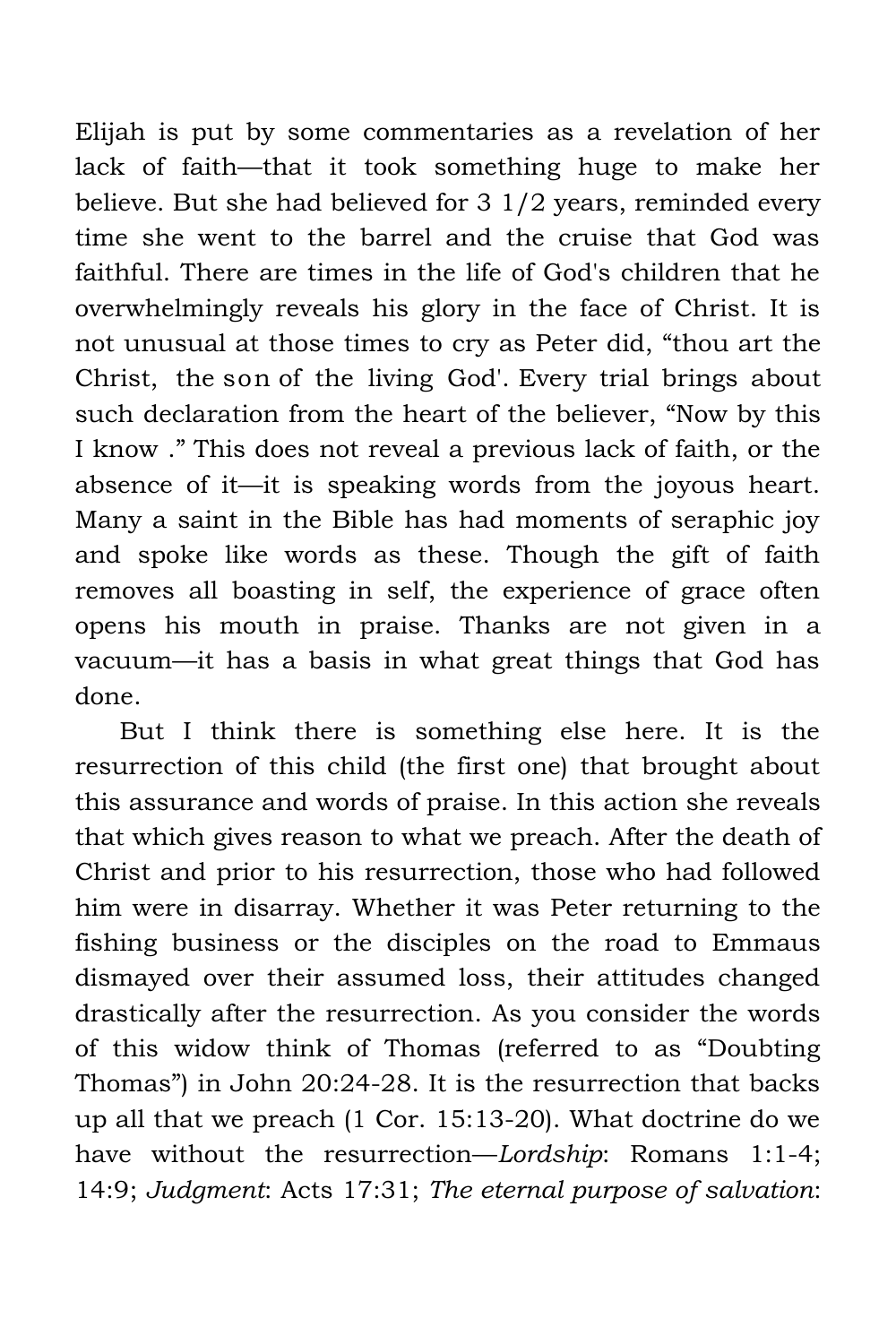Acts 2:23-24; Rom. 4:25; *Imputation and substitution and justification*: Rom. 4:23-25; *Regeneration*: 1 Cor. 6:14; Eph. 2:4-7; *Final resurrection and redemption of the body*: Rom. 8:11; 1 Thess. 4:13-18; *The return of Christ*: 1 Thes. 1:10; Titus 2:13-14. This widows reaction to the resurrection speaks volumes.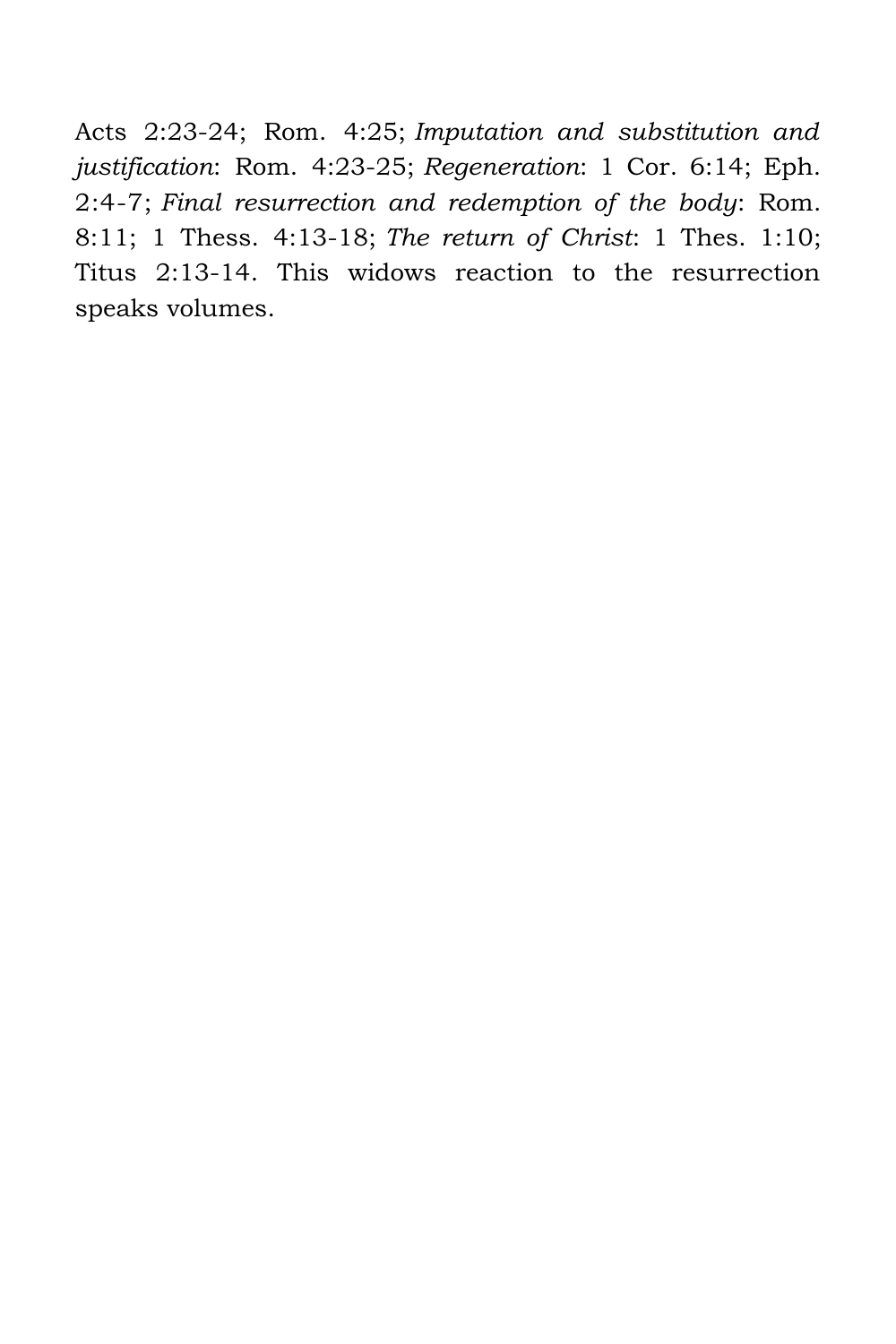# **FEAR OF THE KING**

**I Kings 18:1-18**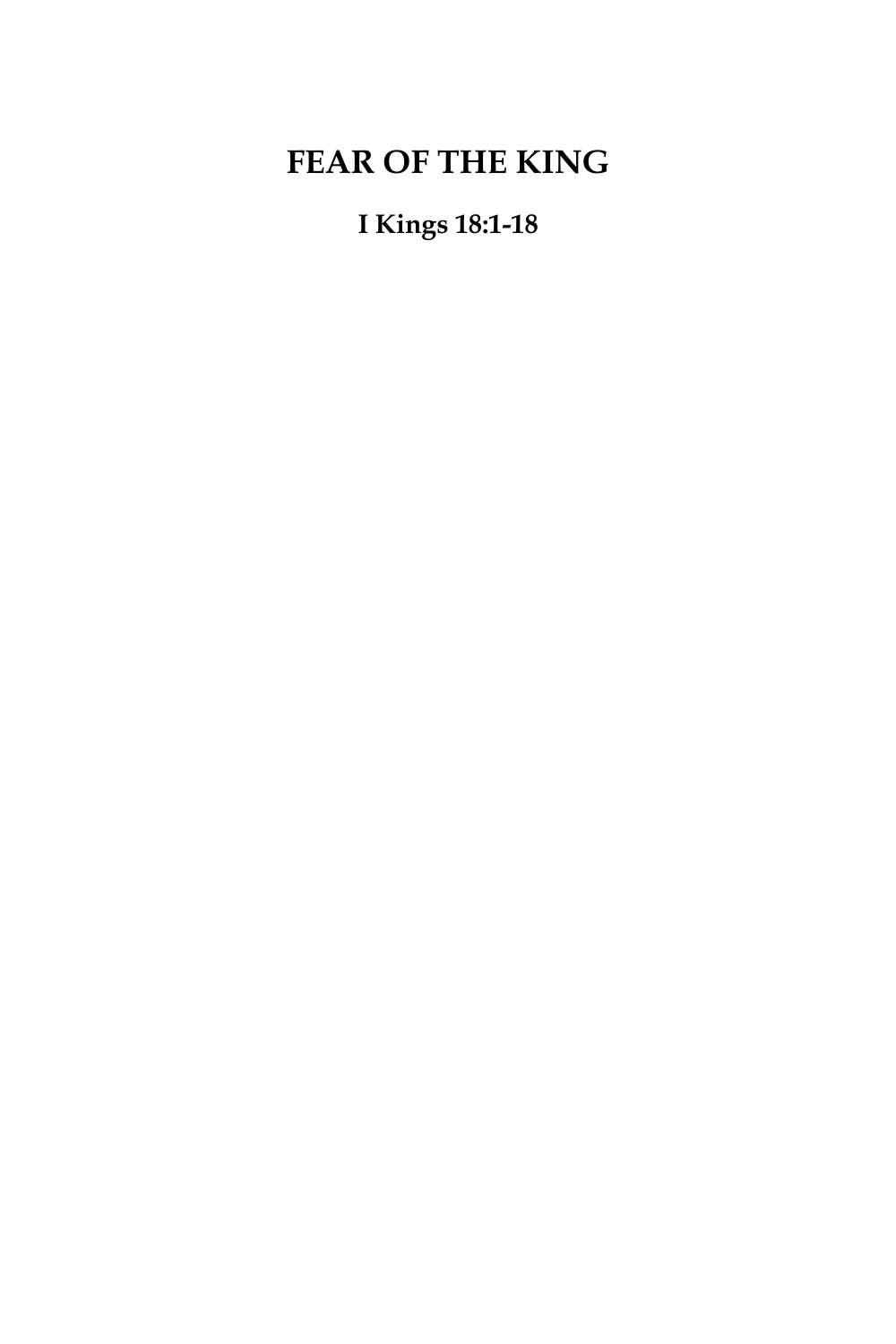1, And it came to pass after many days, that the word of the LORD came to Elijah in the third year, saying, Go, shew thyself unto Ahab; and I will send rain upon the earth. 2, And Elijah went to shew himself unto Ahab. And there was a sore famine in Samaria. 3, And Ahab called Obadiah, which was the governor of his house. (Now Obadiah feared the LORD greatly: 4, For it was so, when Jezebel cut off the prophets of the LORD, that Obadiah took an hundred prophets, and hid them by fifty in a cave, and fed them with bread and water.) 5, And Ahab said unto Obadiah, Go into the land, unto all fountains of water, and unto all brooks: peradventure we may find grass to save the horses and mules alive, that we lose not all the beasts. 6, So they divided the land between them to pass throughout it: Ahab went one way by himself, and Obadiah went another way by himself. 7, And as Obadiah was in the way, behold, Elijah met him: and he knew him, and fell on his face, and said, Art thou that my lord Elijah? 8, And he answered him, I am: go, tell thy lord, Behold, Elijah is here. 9, And he said, What have I sinned, that thou wouldest deliver thy servant into the hand of Ahab, to slay me? 10, As the LORD thy God liveth, there is no nation or kingdom, whither my lord hath not sent to seek thee: and when they said, He is not there; he took an oath of the kingdom and nation, that they found thee not. 11, And now thou sayest, Go, tell thy lord, Behold, Elijah is here. 12, And it shall come to pass, as soon as I am gone from thee, that the Spirit of the LORD shall carry thee whither I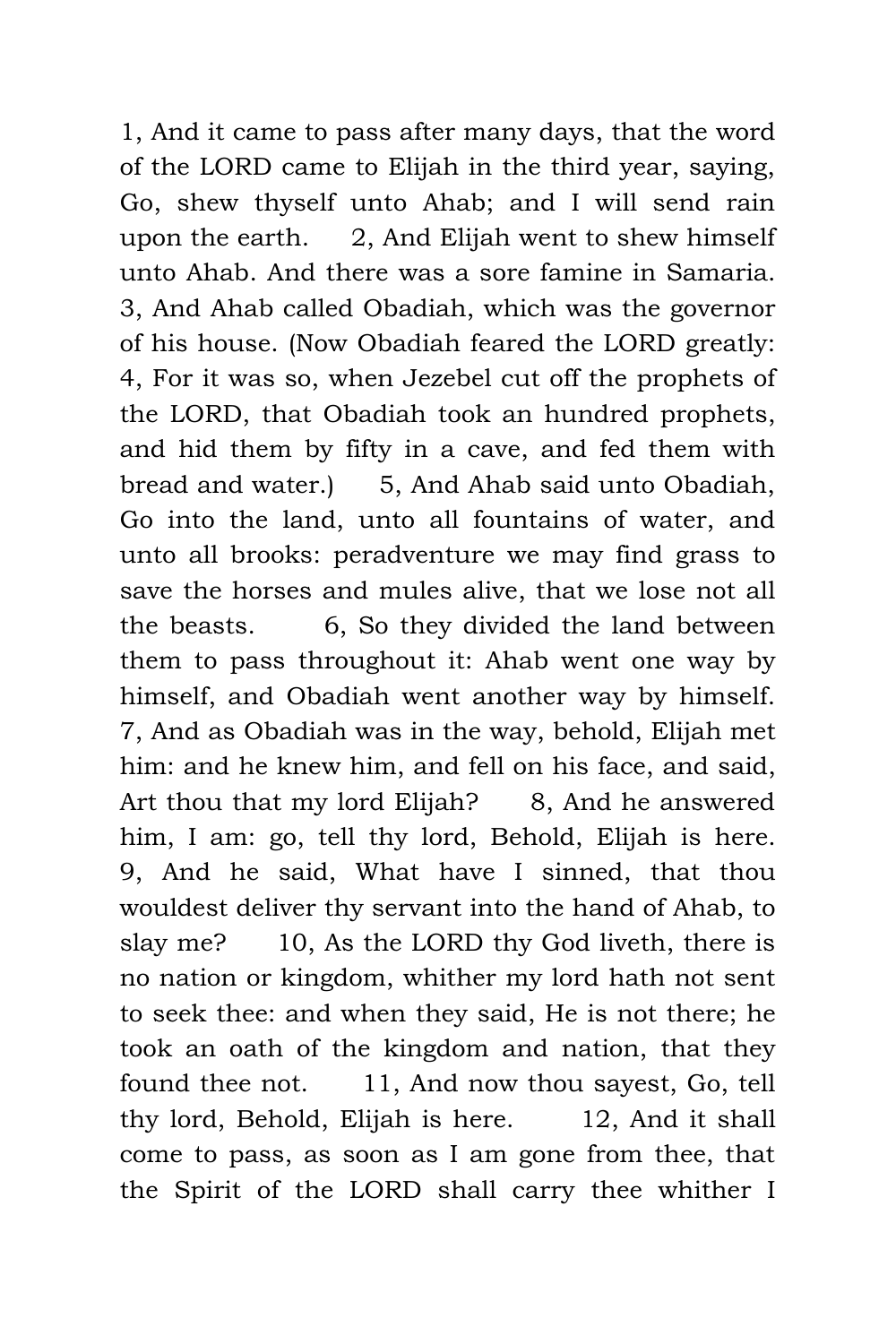know not; and so when I come and tell Ahab, and he cannot find thee, he shall slay me: but I thy servant fear the LORD from my youth. 13, Was it not told my lord what I did when Jezebel slew the prophets of the LORD, how I hid an hundred men of the LORD'S prophets by fifty in a cave, and fed them with bread and water? 14, And now thou sayest, Go, tell thy lord, Behold, Elijah is here: and he shall slay me. 15, And Elijah said, As the LORD of hosts liveth, before whom I stand, I will surely shew myself unto him to day. 16, So Obadiah went to meet Ahab, and told him: and Ahab went to meet Elijah. 17, And it came to pass, when Ahab saw Elijah, that Ahab said unto him, Art thou he that troubleth Israel? 18, And he answered, I have not troubled Israel; but thou, and thy father's house, in that ye have forsaken the commandments of the LORD, and thou hast followed Baalim.

Before we look at tonight's passage, I think I need to revisit last weeks message for a moment or two. It is apparent that my approach to the topic of sin and sickness as it relates to the believer's often, yet erroneous, view that when sickness comes his way, it is due to judgment for some sin he has committed, was about as clear as mud. Sickness, we all know, is a result of and effect of the fall of man. All men are subject to sickness and death as a result of the fall. But the elect are redeemed from the curse of the law and restored from the loss of the fall. What I was trying to say was that, for the believer, sickness is not a result of something, some sin, that he has done because, before God, his sin is gone, is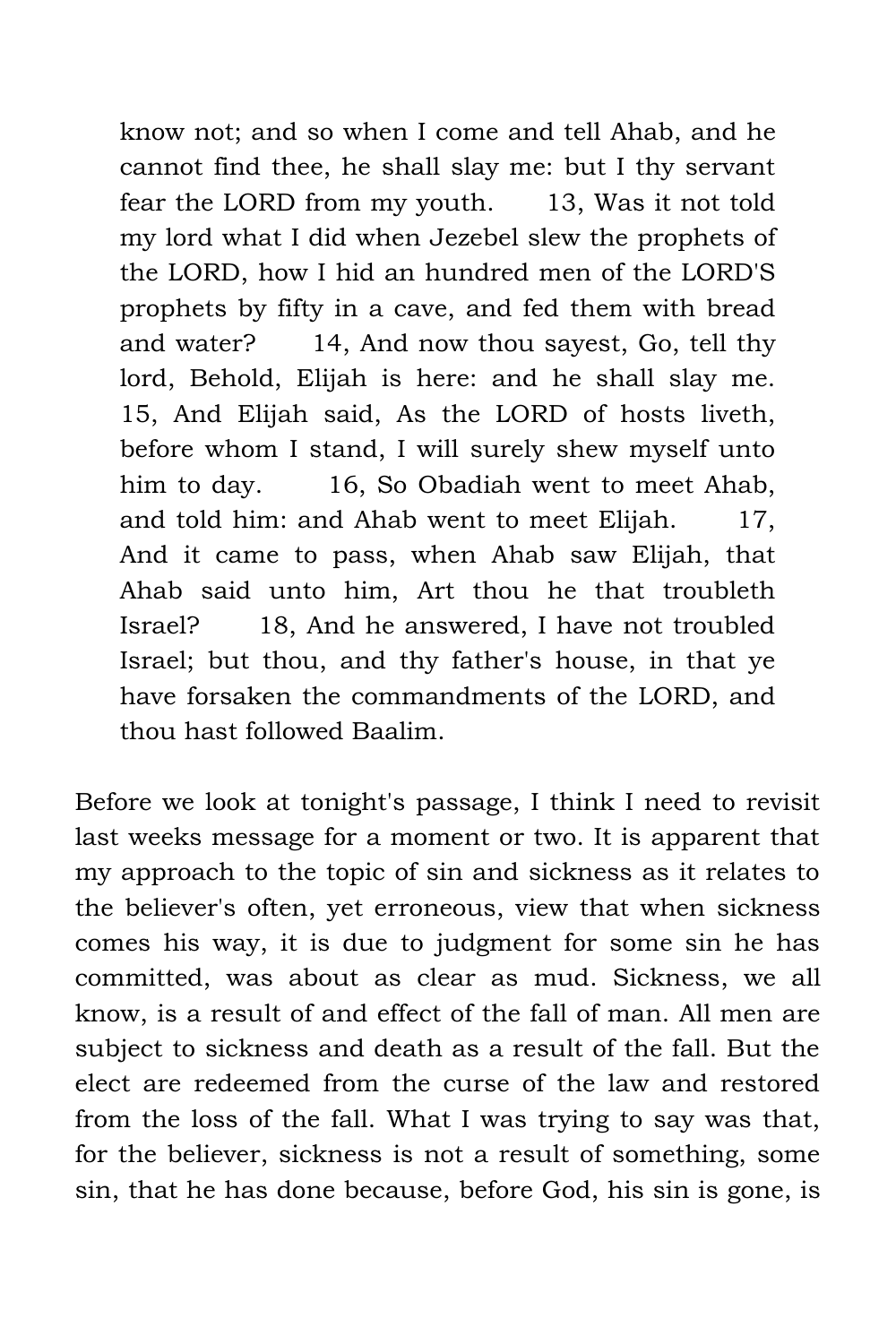not remembered, and he will never be charged with it. That being the case, when a believer falls sick, he is not being judged for some sin, which is the flesh's natural and immediate reaction to pain and suffering. Since the believer is not under the law and the law has no place in his life and since where there is no law no sin is imputed, the believer is not to look for any other answer for his sickness than the grace and the goodness of God. Christ bore our sins in His body on the cross and we are not guilty before the bar of God. So we are to look to Christ and guard against the carnal notion that trouble comes our way because we are being judged for something we have done. For the believer sickness is not judgment. When we are sick, and at some time all believers will be, we are to view that sickness in the realm of grace. Will we be able to master this train of thought? Not while we remain in the flesh. Just as the widow immediately looked for some sin she had done as reason for her son's sickness and death, Obadiah, when directed to tell Ahab that Elijah was looking for him, had the same immediate reaction, as did the widow (18:9). Our ability to grasp and apply the truth that we are not sick as a judgment for something we have done is woefully wanting, but whether we can grasp it or not does not diminish that is still the truth. Our sins have been put away, therefore our sickness cannot be attributed to some sin we have committed. It is hard to view trouble as a matter of grace but for the child of God it is exactly that (Mk. 10:30; Romans 5:1-5; 1 Cor. 10:13; 2 Cor. 4:8-18 ; James 1:2-4 ; 1 Pet. 1:6-7). Consider this, if some sin is the cause of our sickness then some righteousness must be the cause of wellness—that is natural carnal works religion.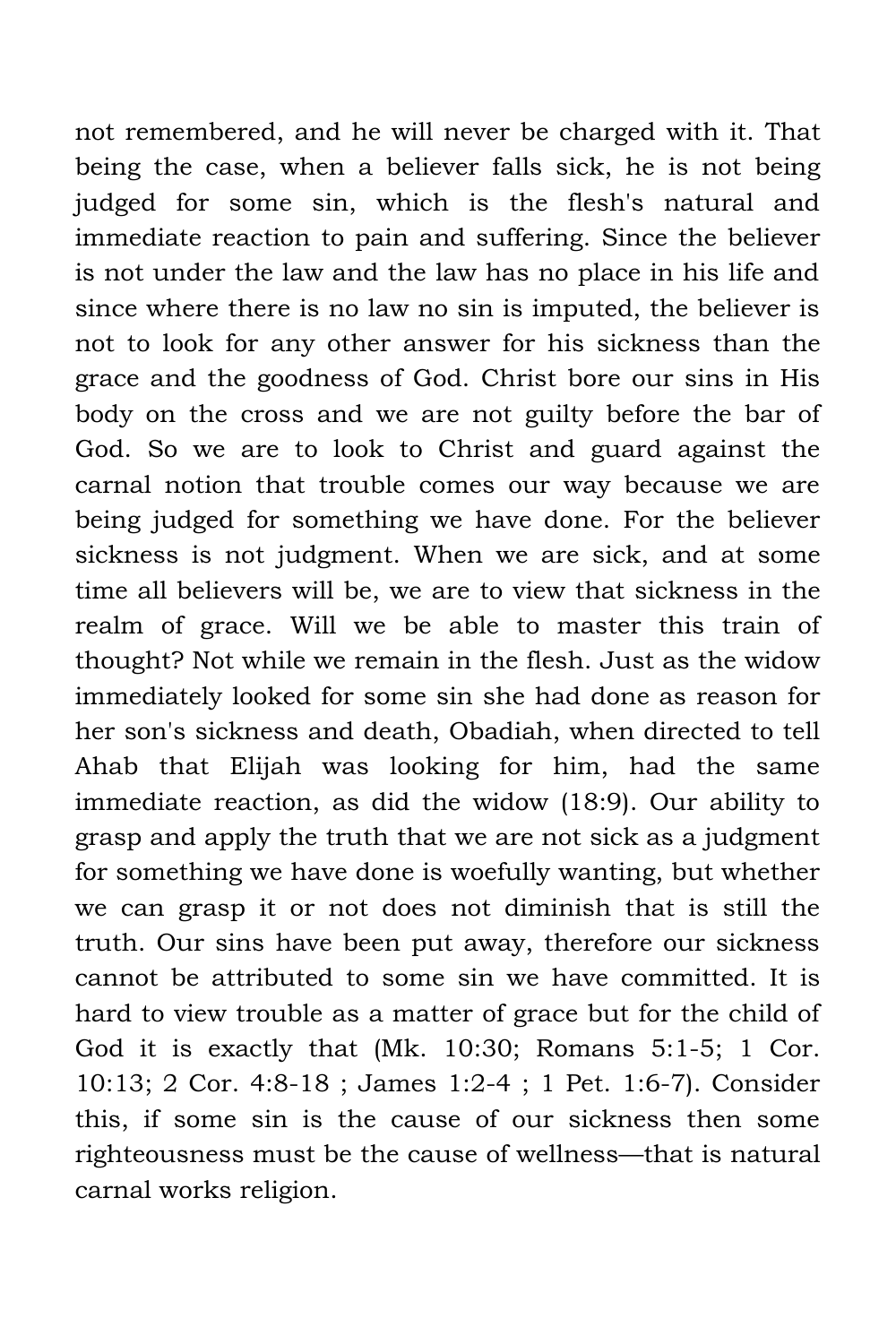Now lets consider this passage in chapter 18. This passage is a report of the preparation of a showdown. Elijah is about to go head to head with 800 prophets of Baal, the bought and paid for priests in the church of Jezebel. But first he must leave the widow's house and confront Ahab, a man sworn to kill him, face to face.  $3\frac{1}{2}$  years of drought has ravaged the land and the gauntlet is about to be thrown down in the matter of who is God, the God of Jacob or the multiplicity of deities that go under the name of Baalim.

Several things:

The first thing that is revealed is the basis upon which value is established (vv. 5-6). If there is nothing but death and despair abounding and your next meal is in question, what has value? The king has gold, the king has men, the king has houses, the king has lots of gods but they amount to nothing when compared to water and a blade of grass. We all have misplaced confidence in the things we possess. Our full barns will account for nothing when our soul is required of us. The king chose one way and told Obadiah to go the other—to conquer worlds?—to hunt for riches? No—my kingdom for a blade of grass. The value of anything, of everything is assessed the light of the concept of eternity and will be proved when death comes to our door. I heard a story once of a very wealthy man who lay dying. Friends and family had gathered to hear his last words in hope gaining some bit of wisdom as to the nature of his success—with sight fading and breath at a premium he said "I would give everything I have to see one more sunrise." You do the math.

The second thing is that some believers are not boldly open in their profession, due to circumstance. Obadiah was a believer and a governor in the house full of unbelievers. He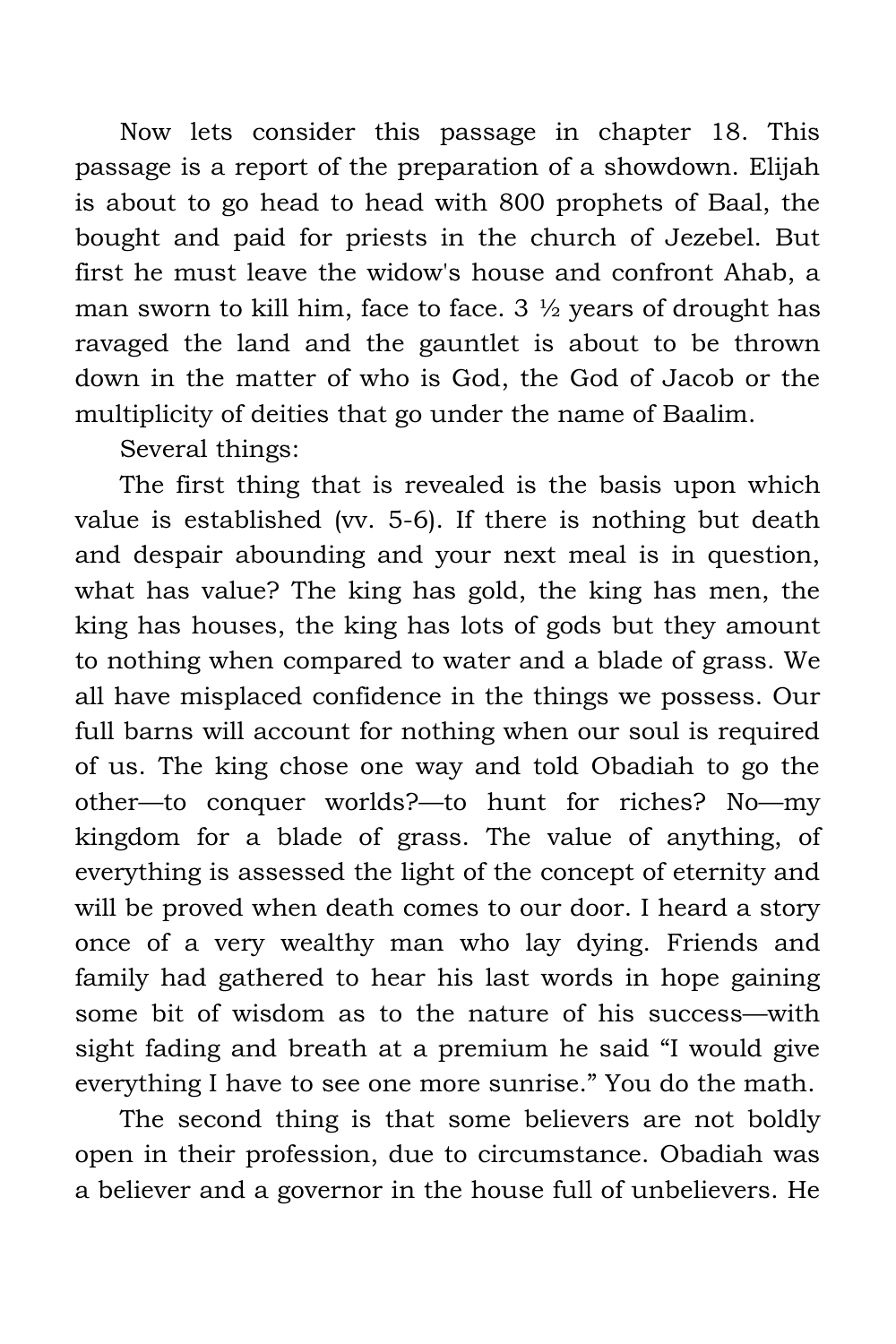had done a bold but clandestine thing. When Jezebel began to slaughter the prophets, Obadiah gathered 100 of them and hid them in 2 caves, feeding them bread and water (meager or metaphor) for  $3\frac{1}{2}$  years. Though there is no indication that Obadiah participated in the false worship of Baal, circumstance dictated that he not boldly proclaim his faith in the true and living God. When Elijah met him and told him to tell Ahab that the prophet was looking for him, he was fearful for his life and for the 100 prophets. Whether every believer will come to the place of life and death in the face of the enemy is not for us to know. There have been and are now many believers who meet secretly and are known only by their brethren in places all over the world. The Lord hid Elijah the prophet from Ahab. Obadiah hid 100 prophets from Ahab. Both men did what they did in secret until the appointed time of revelation. When a believer is called to the occasion, he may falter as did Peter when he thrice denied Christ, but in the end the strength and courage for the task at hand is from the Lord and the most timid will stand as at Pentecost and in the face of death do what God has appointed him to do. You may wonder if you have such grace in you but remember if the situation has not risen, the grace for it is not needed. Accomplishing grace is in the present tense, "my grace is sufficient for thee" (v. 16).

Thirdly, Elijah pictures the believer going into the world with the Gospel. When He met with Ahab it was to confront him with his sin. Ahab accused Elijah of troubling Israel (shutting up the heavens). Barnard said that the Gospel makes some glad, some sad and some mad and leaves a trail of blood wherever it goes. Ahab blamed the drought and the trouble it had caused on Elijah. He had heard Elijah preach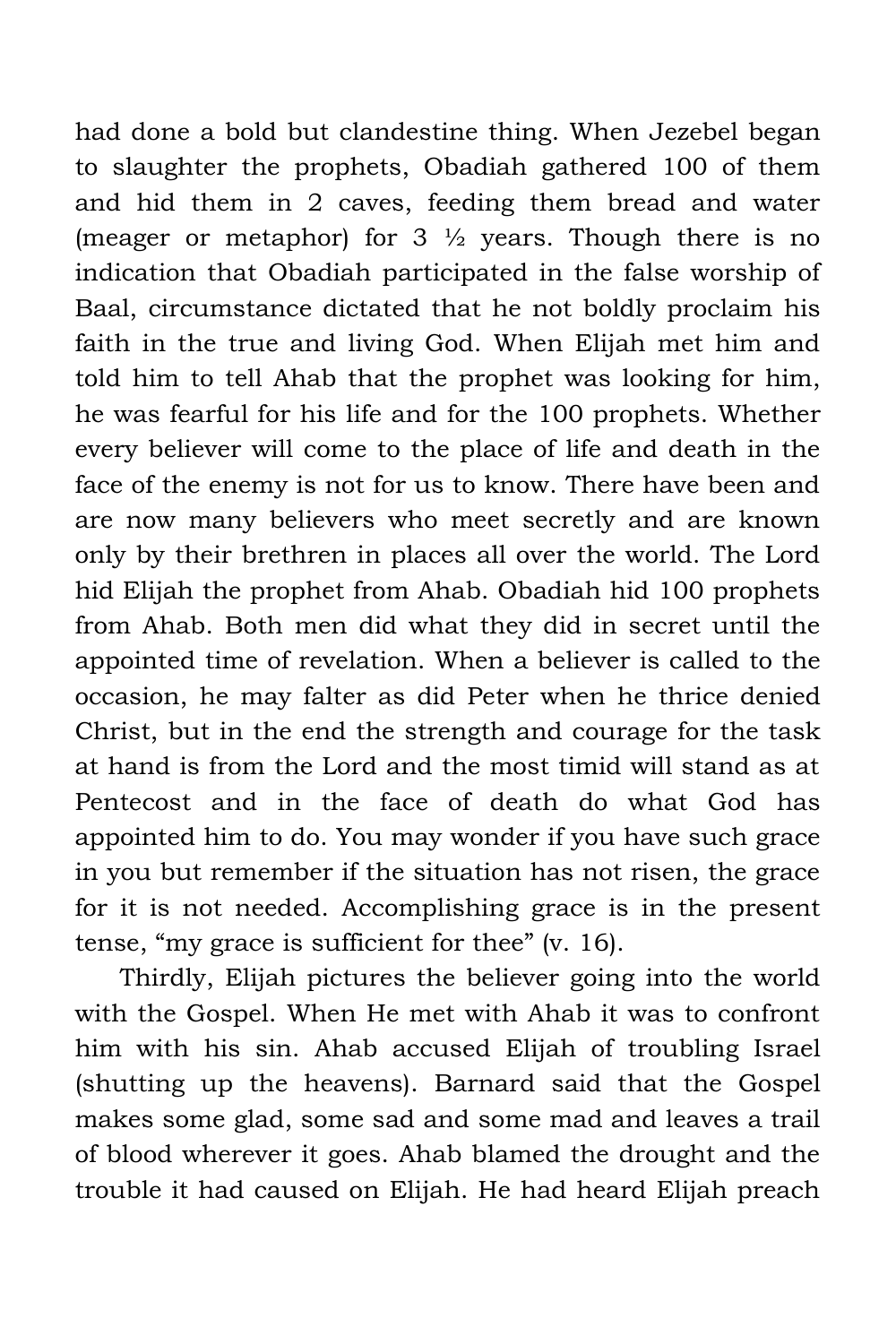only once and he wanted to kill him. Elijah, like Paul with Simon Peter at Antioch told Peter, face to face, "thou art to blame." Elijah told Ahab that he and his father in their mad pursuit of false deities were the cause of Israel's troubles. Though false religion always accuses the believer and the preacher of the Gospel of causing trouble, the Gospel declares that the troubles are brought about by rebellion against God. The believer cannot just go along to get along. The believer seeks to be kind and generous and his actions are not the cause of division. It is his word that causes religion to get their dander up because the singularity of Christ and him crucified is death to the multiplicity of the gods of men. No man ever hated Christ for His miracles and the selfless kindness he showed—they took up stones to kill Him for what he said (John 10:31-33). The Gospel is the declaration of whom God has saved and how He did it. Religion only hears and perceives, though it is not declared, that they are not of that blessed number. The Gospel troubles them because it reveals that they are the cause of the trouble. The issue is actually very simple (V. 21).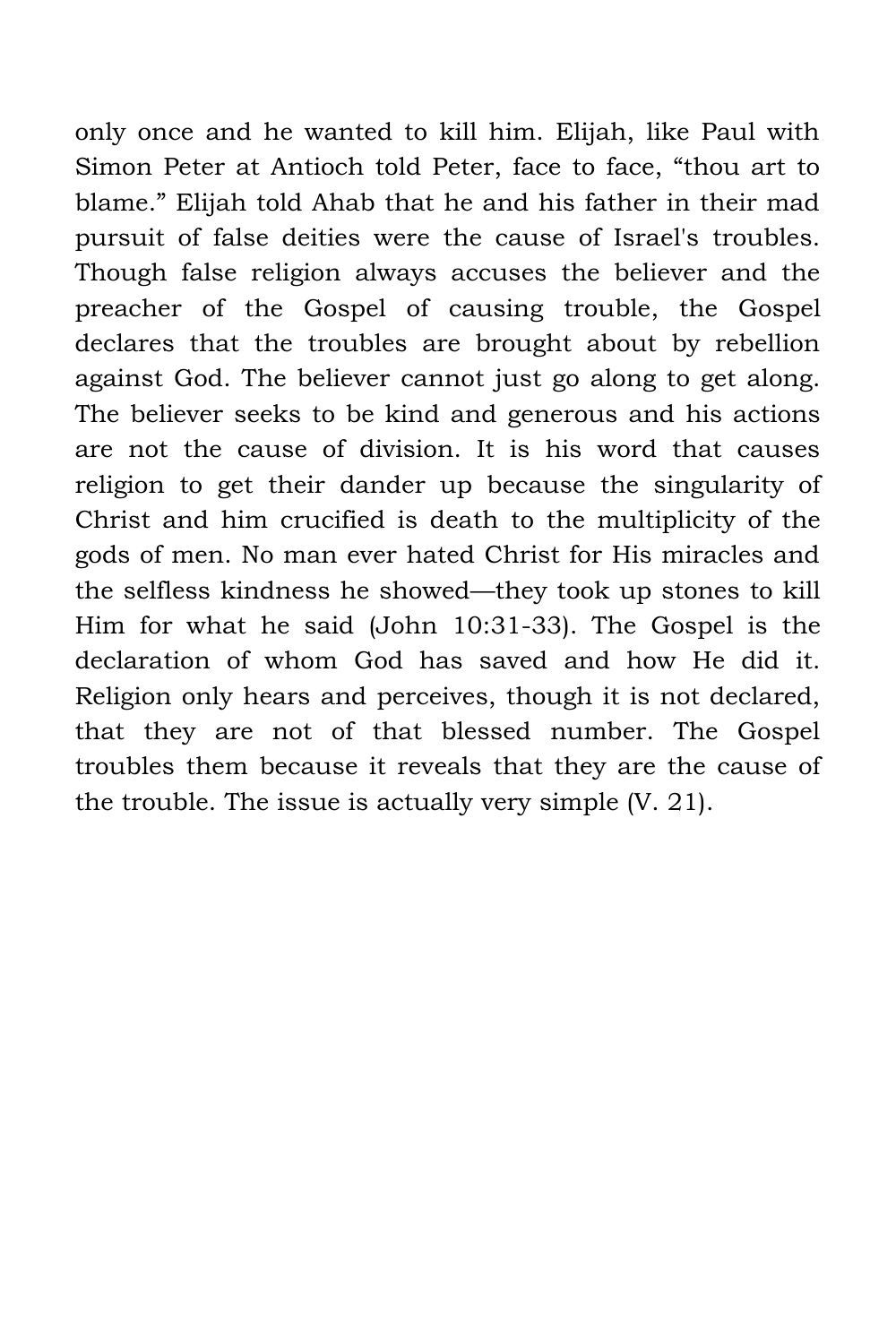### **ETERNAL WEIGHT**

### **I Kings 18:19-21**

19, Now therefore send, and gather to me all Israel unto mount Carmel, and the prophets of Baal four hundred and fifty, and the prophets of the groves four hundred, which eat at Jezebel's table. 20, So Ahab sent unto all the children of Israel, and gathered the prophets together unto mount Carmel. 21, And Elijah came unto all the people, and said, How long halt ye between two opinions? if the LORD be God, follow him: but if Baal, then follow him. And the people answered him not a word.

There are some questions in scripture that stand as a measure of things eternal. Though they fit into the context in which we find them, they yet are so precise and unadorned and singular that they must be addressed singularly as if they transcend the context. They, as it were, bear eternal weight and gravity. After our Lord had cleaned the temple of the moneychangers and scourged them to the streets, declaring that they had turned the house of prayer into a den of thieves, the Pharisees, who evidently were ok with what was going on, asked our Lord where He got the authority to do what He did. He put a question to them. Is John the Baptist's ministry from heaven or from the earth? He stripped them of ability to theorize or theologize. They did not answer because one answer would get them in trouble with the people and the other would get them in trouble with God. Though Christ demanded that they answer they were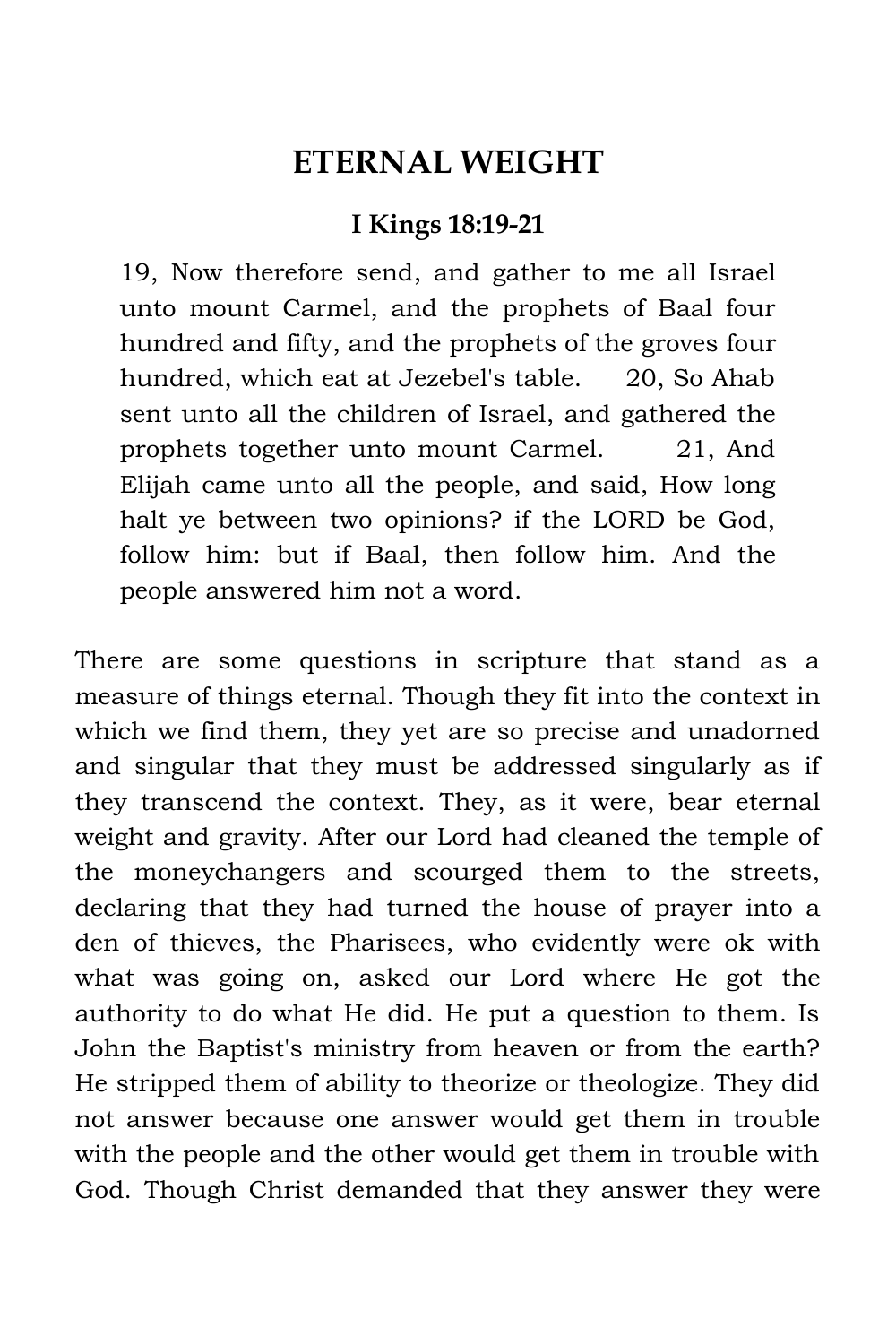as mute as a cadaver. Amos asked the question, "Can two walk together except they be agreed." Our Lord asked the question, "What think ye of Christ," which ended the Q and A of the legal religionists and they "durst not ask Him any more questions." David asked "If thou, O Lord, should mark iniquity, who shall stand?" Moses cried, "Who i s on the Lord's side" and scratched a line in the dirt—the wrong answer cost thousands their lives. In Job we find the question, "How can a man be just with God?" Our Lord cried from the cross "My God, my God, why hast thou forsaken me?" and if you don't know the answer, you don't know the Gospel. When Paul addressed the required dogmatism involved in preaching the Gospel, he said to the people of Corinth; "And even things without life giving sound, whether pipe or harp, except they give a distinction in the sounds, how shall it be known what is piped or harped? For if the trumpet give an uncertain sound, who shall prepare himself to the battle? So likewise ye, except ye utter by the tongue words easy to be understood, how shall it be known what is spoken? for ye shall speak into the air''. Our Lord said in Matt. 5:37 "But let your communication be, Yea, yea; Nay, nay: for whatsoever is more than these cometh of evil." It is a common motto in religion that "Christ is the answer." The problem is that men do not know the question. The Bible is replete with such eternal questions. I have quoted but a few. Our text this evening is such a question (v. 21).

When Elijah confronted the people on Carmel concerning the mixture of true and false worship, he did so in the narrow and desperately despised dictum of the dogmatist. The carnal nature despises dogmatism and usually accounts it as arrogance and, to them, reeks of absolutes—and it does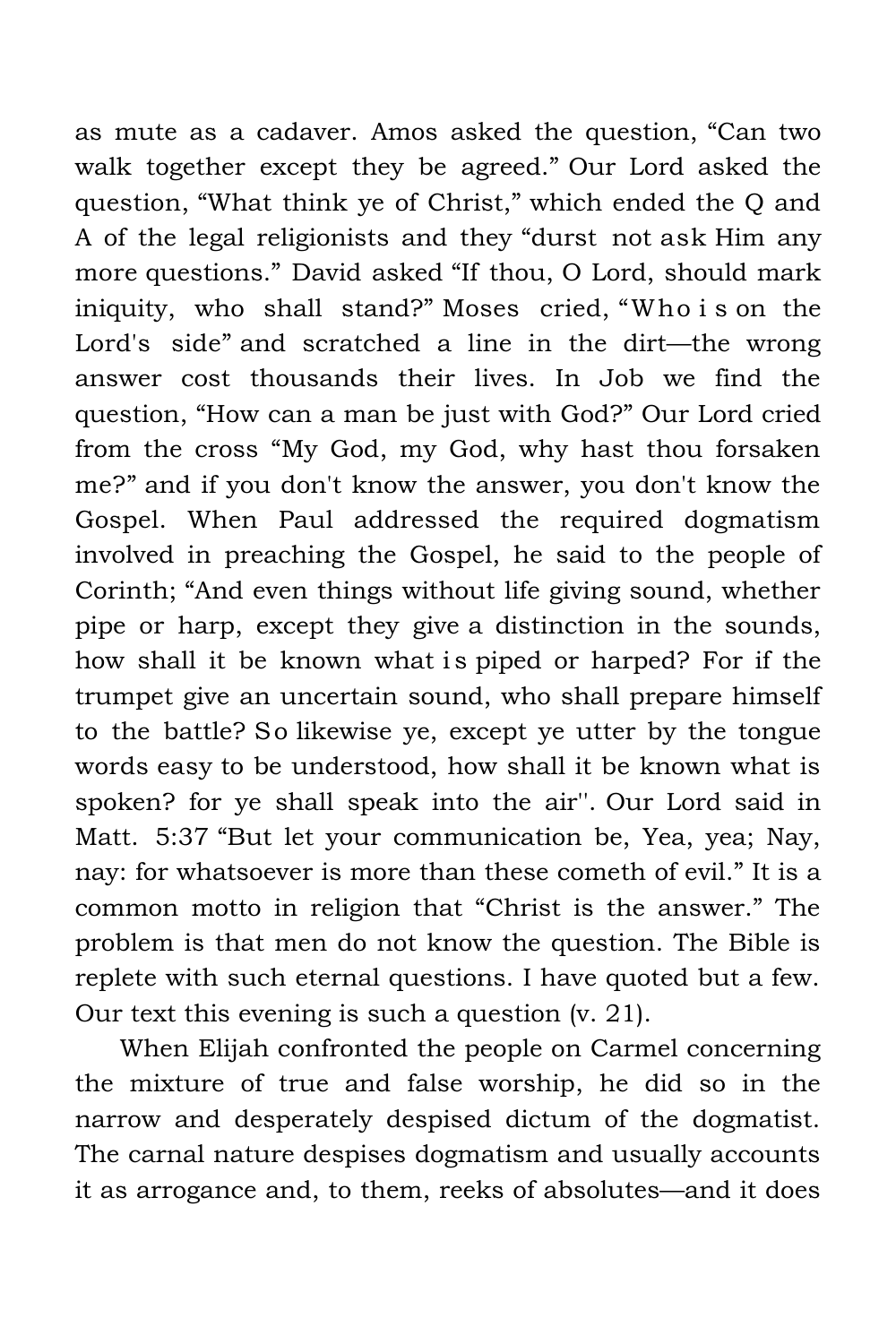— regardless of the rancor if there is only one way then there is not another. Vacillation is for the vacuous and straddling the fence only increases the probably of a groin injury. Since there is but one way, two ways are evil. V. 21 "And Elijah came unto all the people, and said, How long halt ye between two opinions? if the LORD be God, follow him: but if Baal, then follow him;" and the response of the people revealed that such an exclusive, narrow, intractable view of God and the manner in which He was worshipped did not satisfy their need for the menagerie rather than the monotheism, the pantheon or the plethora of personally produced palatable potentates. The latter part of the verse says "And the people answered him not a word." They were not stumped. They, in their convoluted conviction, saw Elijah as narrow-minded, parochial, provincial and pedantic—a sad hold-over from the former days of non-hireling prophets—not like their horde of purchased priests and prophets, so numerous as to meet every whim they could imagine. Their opinion was that they need not have one or the other but that having both was not only possible but also preferable. The price they paid for their determinate dithering was the pointy end of Elijah's cutlass. Elijah was saying that it is right to serve the God who is worthy of worship and it is wrong to serve and worship any other God and it is impossible to be right worshipping both. "How long halt ye between two opinions? if the LORD be God, follow him: but if Baal, then follow him."

These will-worshippers opted for the very reasonable notion that there was power and peace in the diversity of the conglomerate, that no religion was innately wrong and that all gods and religions had some positive value. The sovereign God, for example, was convenient to have anytime you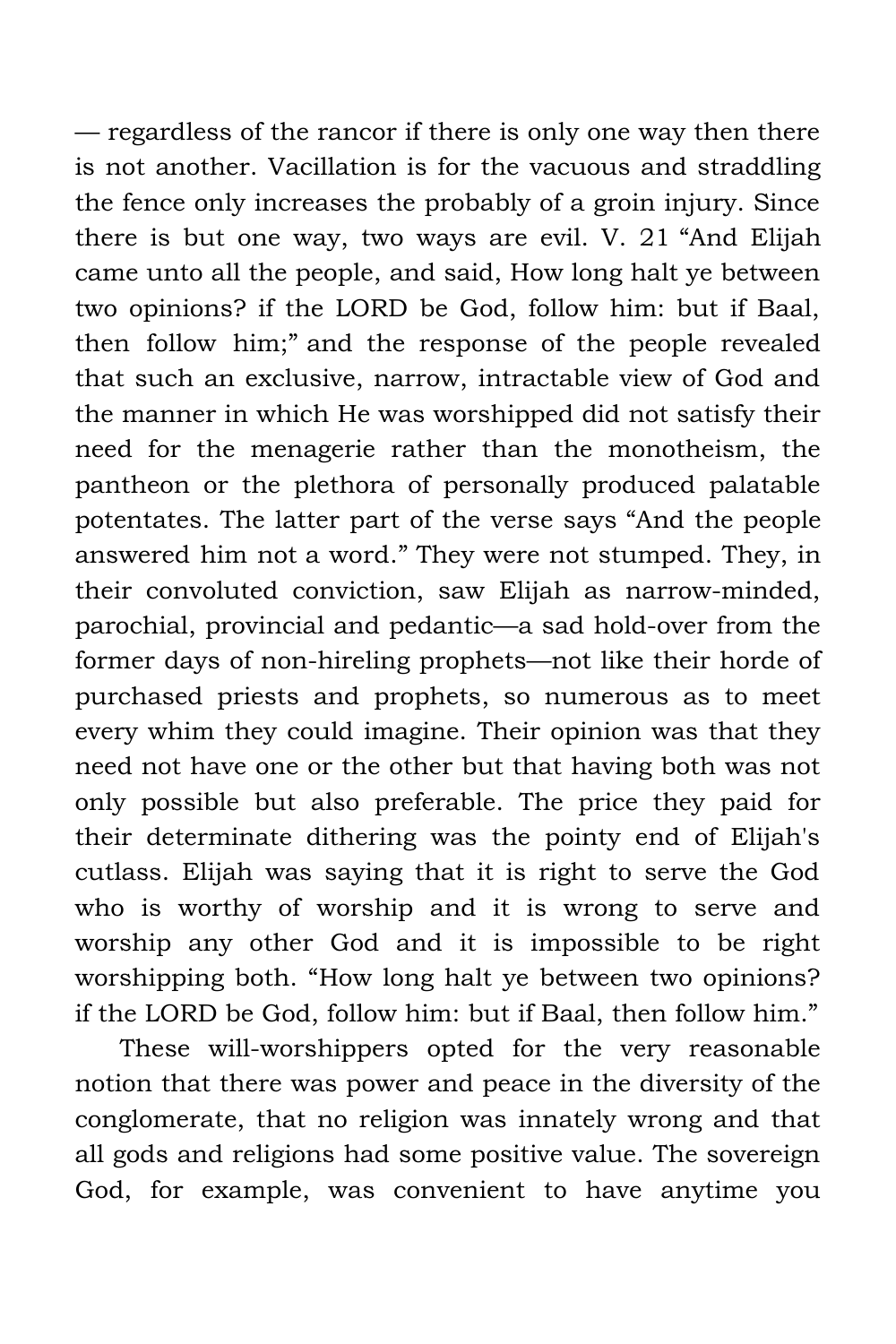couldn't come up with an explanation for something, or when you needed someone to blame for something outside the limits of human control. The malleable god of questionable purpose, who exists and acts by permission and whose sole purpose is facilitating the whim of the human will, was good for worship, because you could do anything you felt like doing in his name—and since having a good ole' time is preferable to pain—worship can be a rock concert. "Nope!" says Elijah—its one or the other. There is only one God, and He alone is to be worshipped (Rev. 19:10; 22:9). There is an old adage that says "they can't hang you for your thoughts" but 800 priests and prophets were whittled joint, sinew and tallow that day for what they *thought*.

A wrong opinion here will cost you your soul. This wrong opinion is integral to every son and daughter of Adam. It is our mutated and warped birthright and is as natural to us as breathing. Intelligent beings must worship—we were created to worship—all our faculties; mind will, emotions and conscience lead us to worship—it is what we cannot help but do. As a result of being ruined in the fall of our father Adam, we come into this world with a concept of God that looks a lot like what we see in the mirror. Our imaginations are deity mass production assembly lines, and the product that is rendered is a god (an idol) amenable to our human proclivities. Now, we (in western civilization), have evolved to the higher plane of not openly worshipping the stone-masons creations, or the wood whittlers Teraphims, though the molded or painted trinkets of artistic religion do garnish our lives, and make us feel as if we are witnessing or sharing our faith. Chromed trouts on car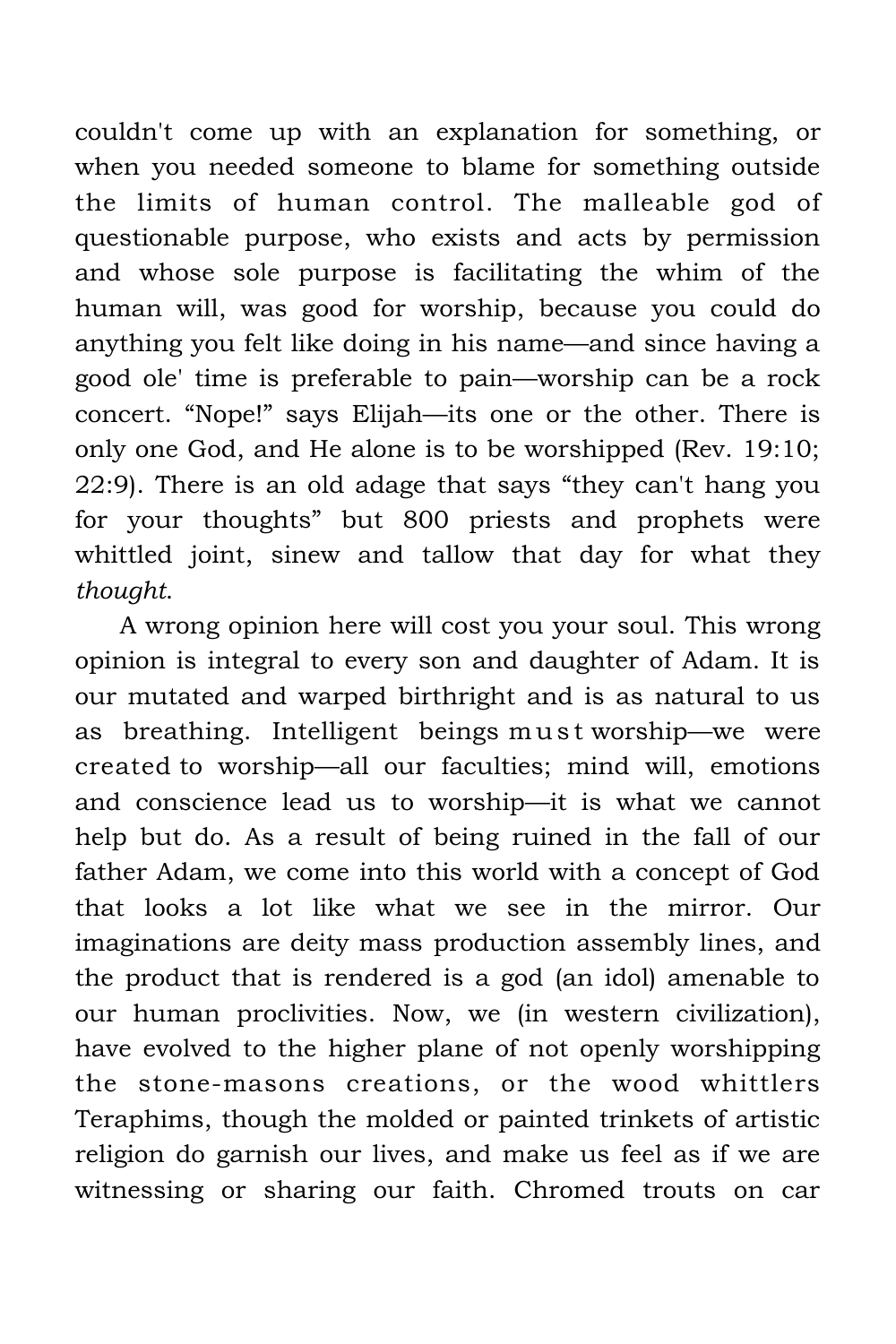trunks certainly suggest that there's a Christian on board. A miniature trinket of a person suffering capital punishment on a Roman gibbet, fashionably placed on a lady's earlobe or on a sparkling chain around the neck removes all doubt of piety and commitment. True faith surely is evidenced by renderings of Jesus on canvass or as a bobble headed Messiah. Such ersatz deities are willing to accept men on the condition of their opinion of what a god ought to be and they can rest assured that there is a gathered assembly somewhere that would embrace them on that basis—a god that accepts them and approves of them conditioned on what they accomplish for him and how artfully the display him. Such a god is one to whom men and women reveal themselves, give their hearts to, accept into there lives, open their hearts door to, makes him lord, and invites into their hearts, unties his hands, adds feet to the supplication they make to him, help themselves so he can help them, do what he is unable to do and bring honor to him by the sheer value of their association with him—in effect, causing him to exist by their declaration of him. To such a dependent deity they give credit for what they have actually done so they reasonably call him god.

But Elijah, alone, surrounded by over 800 of such dedicated dunghill denizens, gives no quarter, takes no prisoners and leaves no enemy standing. Two opinions won't cut it (Deut. 6:4; John 14:6; Eph. 4 :4-6 ). How long halt ye between two opinions? Eternity hangs on this nail in a sure place!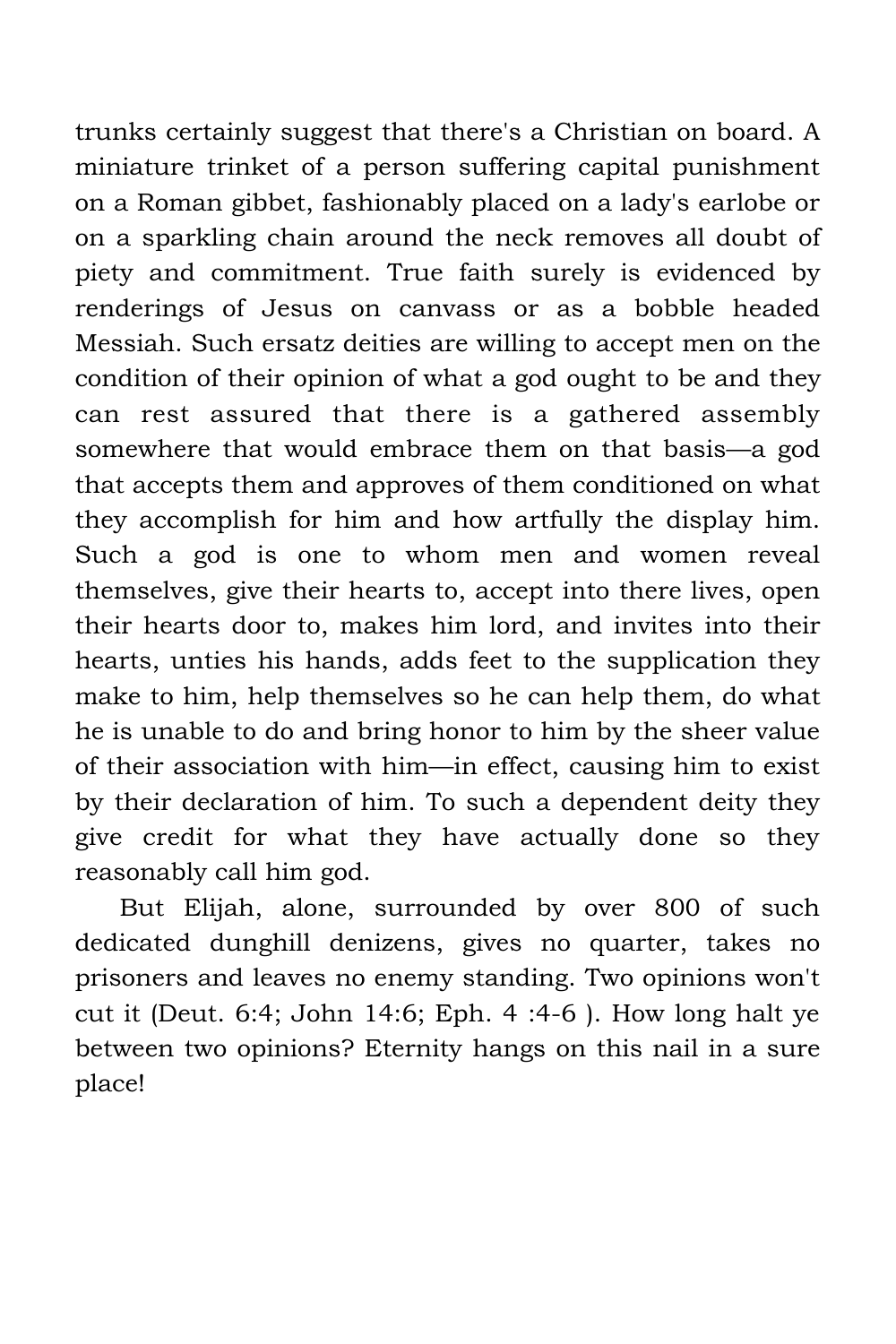# **REAL OR IMAGINED**

## **I Kings 18:21-40**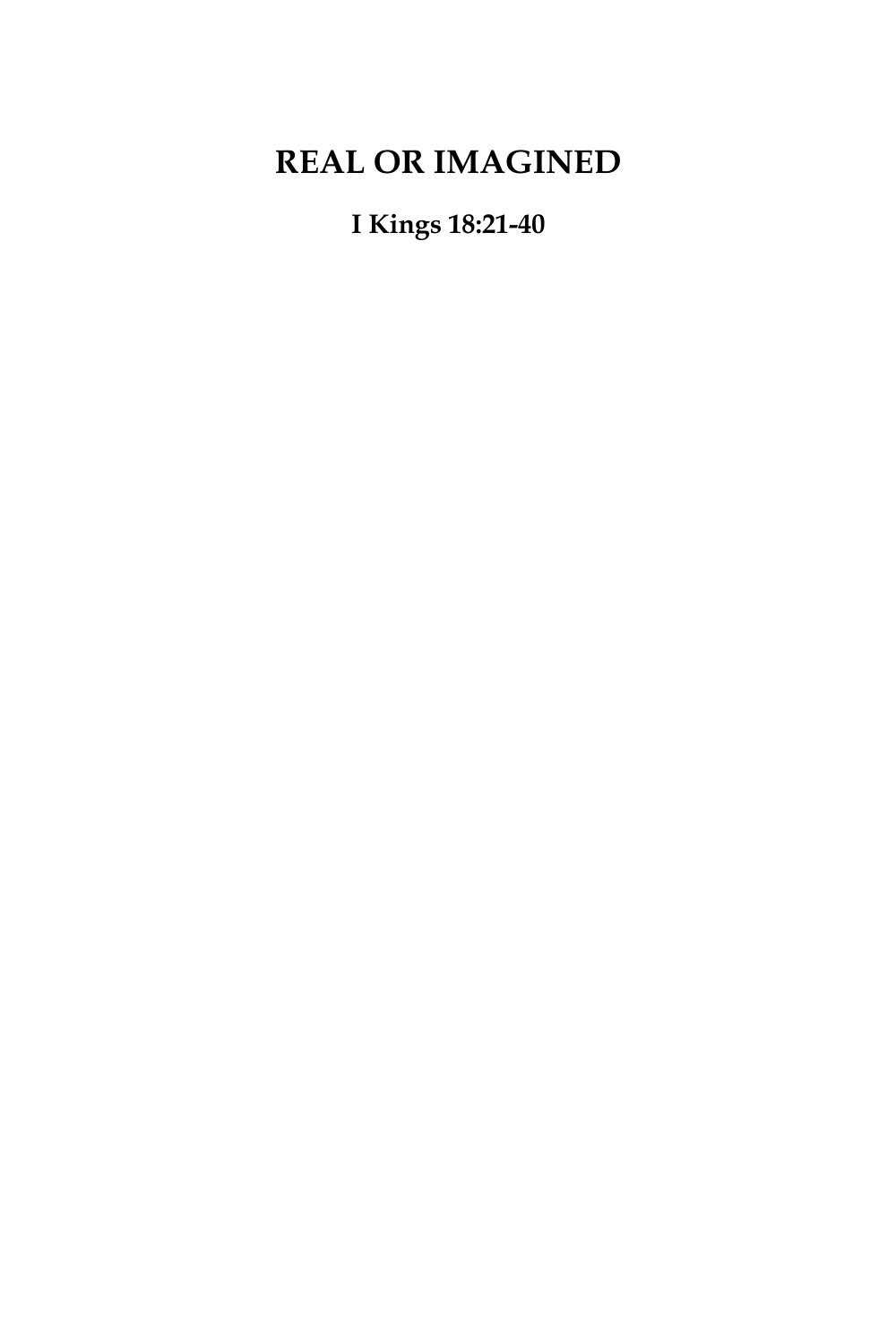21, And Elijah came unto all the people, and said, How long halt ye between two opinions? if the LORD be God, follow him: but if Baal, then follow him. And the people answered him not a word. 22, Then said Elijah unto the people, I, even I only, remain a prophet of the LORD; but Baal's prophets are four hundred and fifty men. 23, Let them therefore give us two bullocks; and let them choose one bullock for themselves, and cut it in pieces, and lay it on wood, and put no fire under: and I will dress the other bullock, and lay it on wood, and put no fire under: 24, And call ye on the name of your gods, and I will call on the name of the LORD: and the God that answereth by fire, let him be God. And all the people answered and said, It is well spoken. 25, And Elijah said unto the prophets of Baal, Choose you one bullock for yourselves, and dress it first; for ye are many; and call on the name of your gods, but put no fire under. 26, And they took the bullock which was given them, and they dressed it, and called on the name of Baal from morning even until noon, saying, O Baal, hear us. But there was no voice, nor any that answered. And they leaped upon the altar which was made. 27, And it came to pass at noon, that Elijah mocked them, and said, Cry aloud: for he is a god; either he is talking, or he is pursuing, or he is in a journey, or peradventure he sleepeth, and must be awaked. 28, And they cried aloud, and cut themselves after their manner with knives and lancets, till the blood gushed out upon them. 29, And it came to pass, when midday was past, and they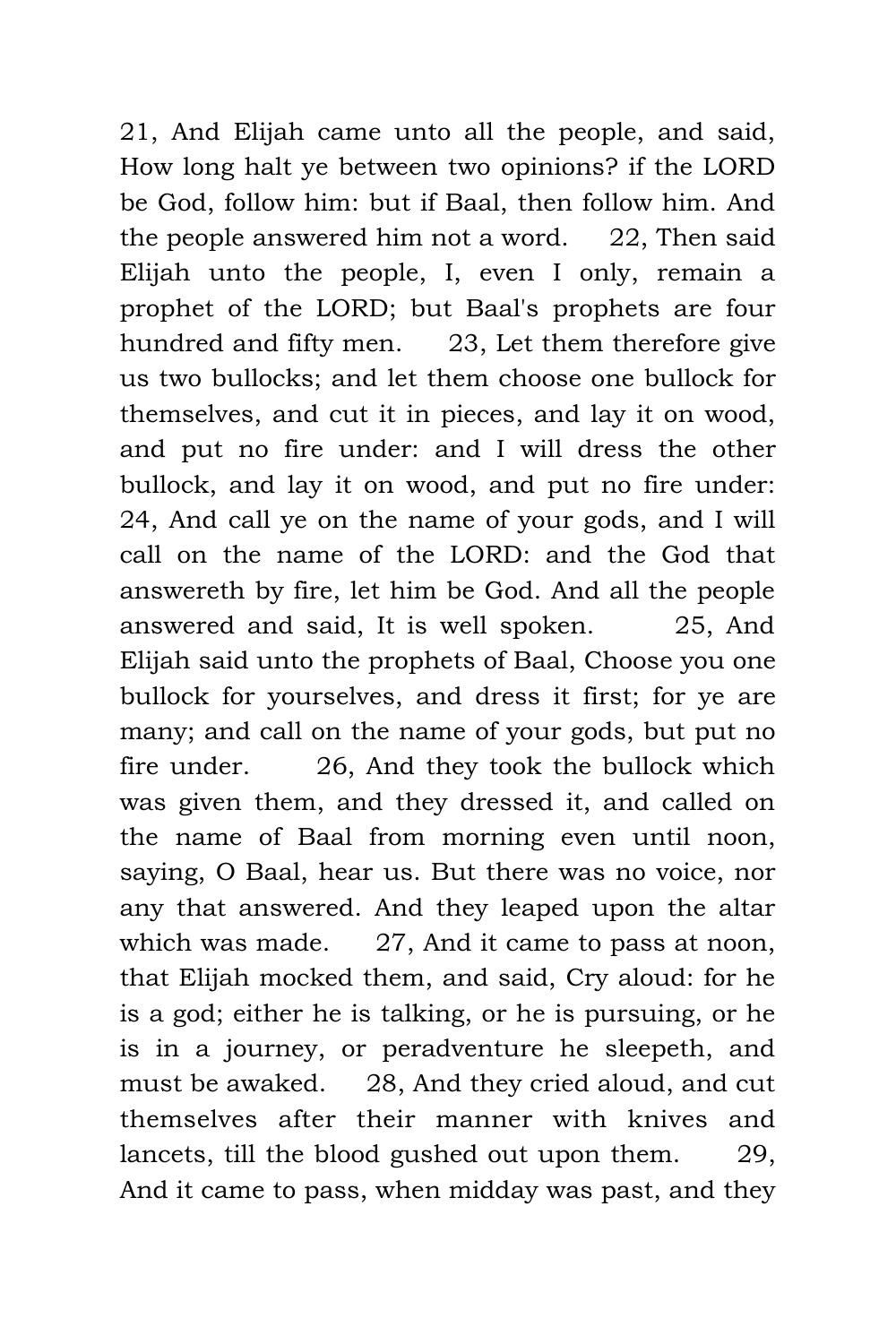prophesied until the time of the offering of the evening sacrifice, that there was neither voice, nor any to answer, nor any that regarded. 30, And Elijah said unto all the people, Come near unto me. And all the people came near unto him. And he repaired the altar of the LORD that was broken down. 31, And Elijah took twelve stones, according to the number of the tribes of the sons of Jacob, unto whom the word of the LORD came, saying, Israel shall be thy name: 32, And with the stones he built an altar in the name of the LORD: and he made a trench about the altar, as great as would contain two measures of seed. 33, And he put the wood in order, and cut the bullock in pieces, and laid him on the wood, and said, Fill four barrels with water, and pour it on the burnt sacrifice, and on the wood. 34, And he said, Do it the second time. And they did it the second time. And he said, Do it the third time. And they did it the third time. 35, And the water ran round about the altar; and he filled the trench also with water. 36, And it came to pass at the time of the offering of the evening sacrifice, that Elijah the prophet came near, and said, LORD God of Abraham, Isaac, and of Israel, let it be known this day that thou art God in Israel, and that I am thy servant, and that I have done all these things at thy word. 37, Hear me, O LORD, hear me, that this people may know that thou art the LORD God, and that thou hast turned their heart back again. 38, Then the fire of the LORD fell, and consumed the burnt sacrifice, and the wood, and the stones, and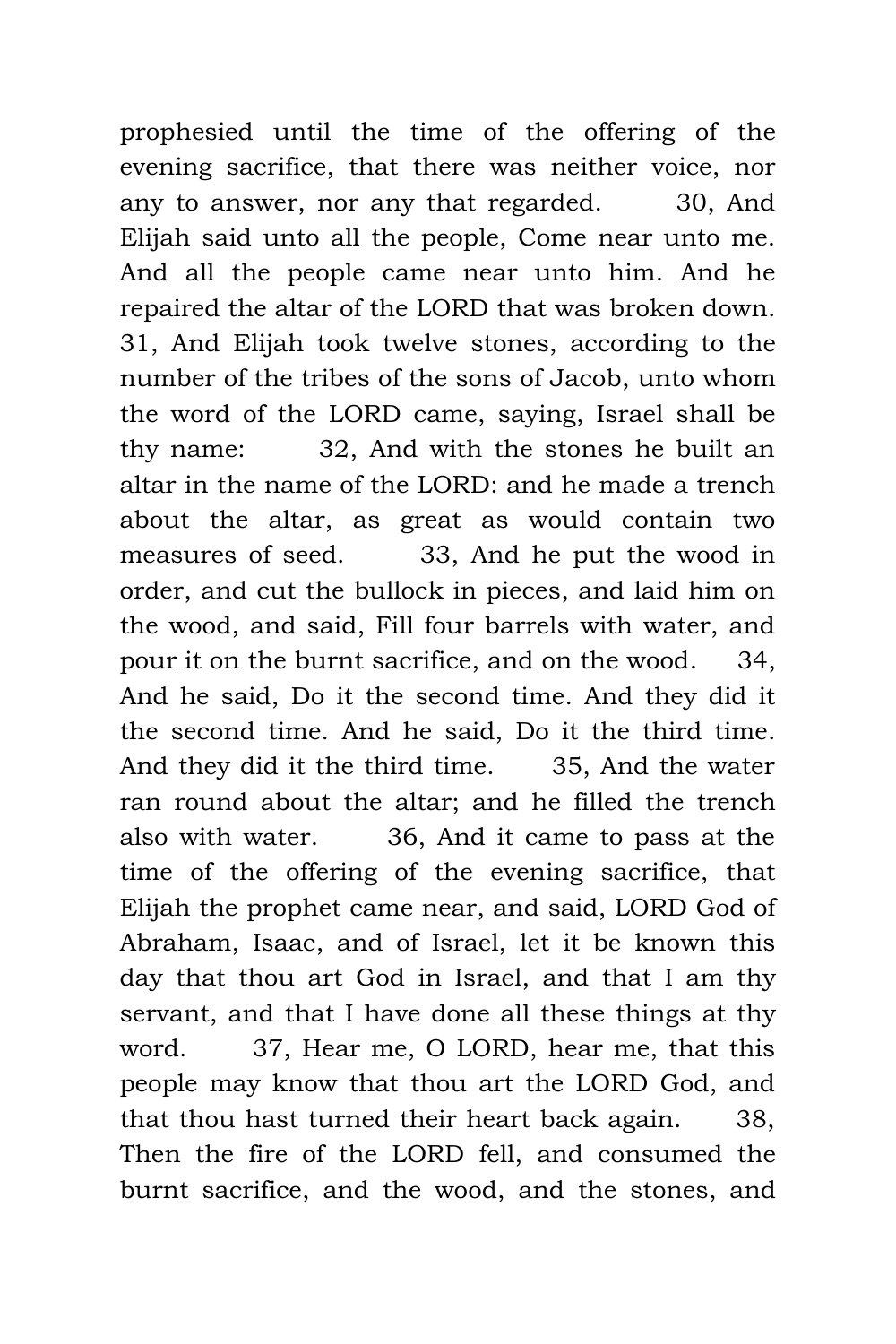the dust, and licked up the water that was in the trench. 39, And when all the people saw it, they fell on their faces: and they said, The LORD, he is the God; the LORD, he is the God. 40, And Elijah said unto them, Take the prophets of Baal; let not one of them escape. And they took them: and Elijah brought them down to the brook Kishon, and slew them there.

This is the record of Elijah challenging Ahab and the prophets of Baal to put up or shut up and the children of Israel to no longer halt between two opinions. In their temples and groves were numerous images of Baal and the remnants of the altar to the true and living God. Elijah, standing alone as the prophet of God (hundreds of others being secreted in caves) against 450 prophets of Baal, institutes a deity challenge. Two bullocks are to be chosen. One for the 450 and Elijah will take the other. The bullocks are to be slaughtered and dressed and placed on altars. The prophets of Baal are to call on their god and Elijah will call on his God. The God that answers by sending fire to consume the sacrifice will be acknowledged as the true God (vv. 22-24). This is the paramount aspect of true worship, acknowledging God as He is ( Rom. 1:28 ; Eph. 1:17). There are many gods invented in the imaginations of men, but there is but one true God and the acknowledgment of Him is the disallowing of any and all others. I know that in this time of tolerance and acceptance of every opinion that arises and consideration of every wind of doctrine that comes long, dogmatic resistance of any god but the true God is counted as bigotry. But nothing has changed since the beginning. Man may not halt between two opinions. God alone must be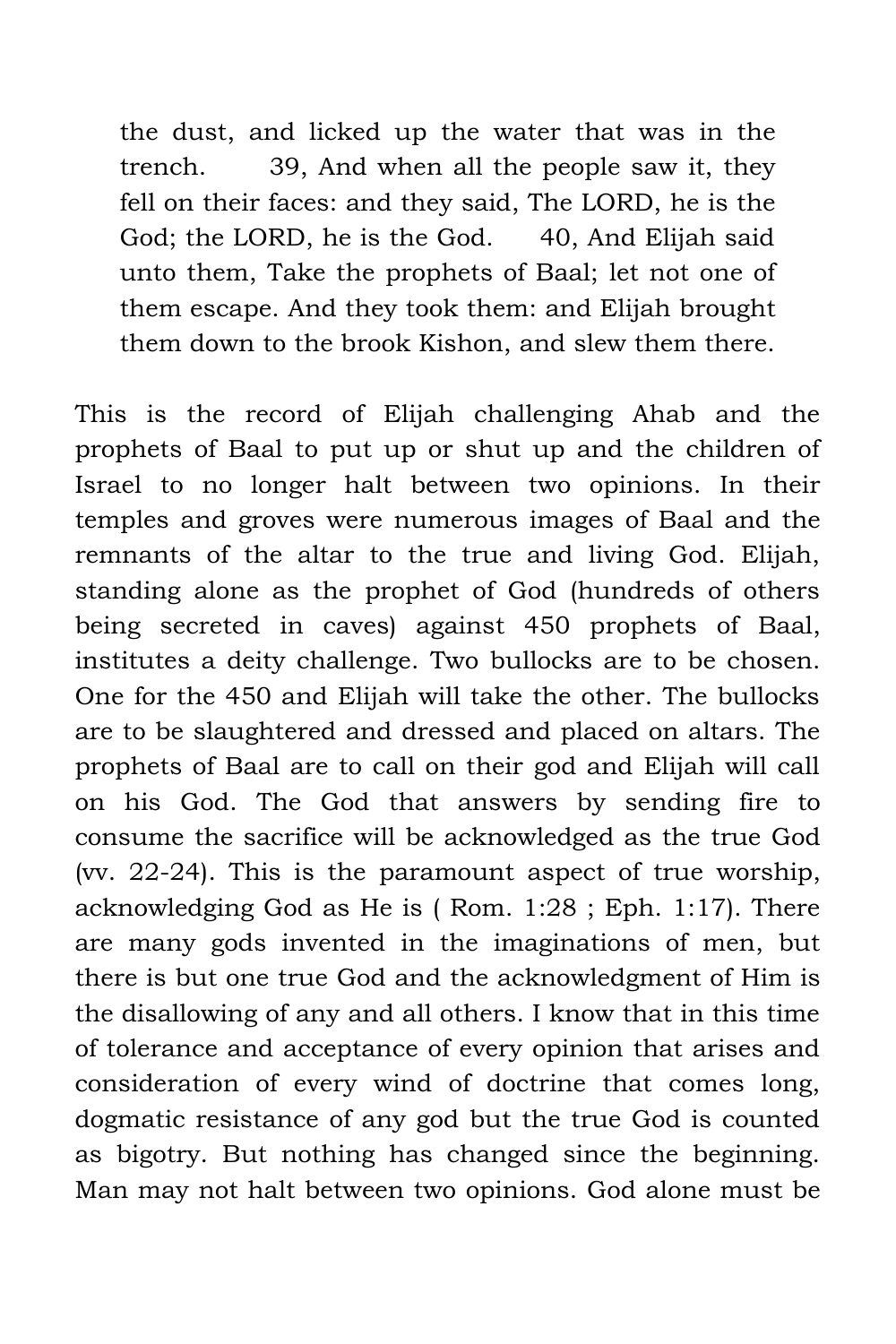acknowledged and worshipped on pain of death. The god who is not God is not worthy of notice, acknowledgment and in fact is a laughable buffoon, whose existence relies on the cries and sacrifices of his inventors to keep him up and going. The people to whom Elijah made this challenge agreed to it and so the preparation began.

Elijah lets the prophets of Baal go first and it doesn't run well for the false prophets. After dressing their sacrifice they begin and all day prayer-meeting. In modern vernacular they would be prayin'-through, putting feet to their prayers, hitting the altar. They were a dedicated group of prayer warriors. It must have been a holy-ghost meeting because when nothing happened they began to leap up and down the altar (vv. 26-27). They could stir things up. There was crying, praying, shouting and leaping up and down—surely their god will show up, though why that would be necessary I don't know, since all this was going on without his presence. They had been doing this sort of thing all along without Baal being anything more than a statue, a stone or wood deity that they themselves invented. This was the first time that Baal's existence was questioned as to whether he was anything more than and artifact created by the talent of the sculptor. Up until now the stone did not need to speak. The people spoke for him and that was enough. They were his hands and feet and tongue— to them, the fact that they did what they did was proof enough that their whittled deity was really God. They had long forgotten the true God and had no interest in His word. Even His altar lay in ruin and His memory was put on the shelf along with he rest of their pantheon.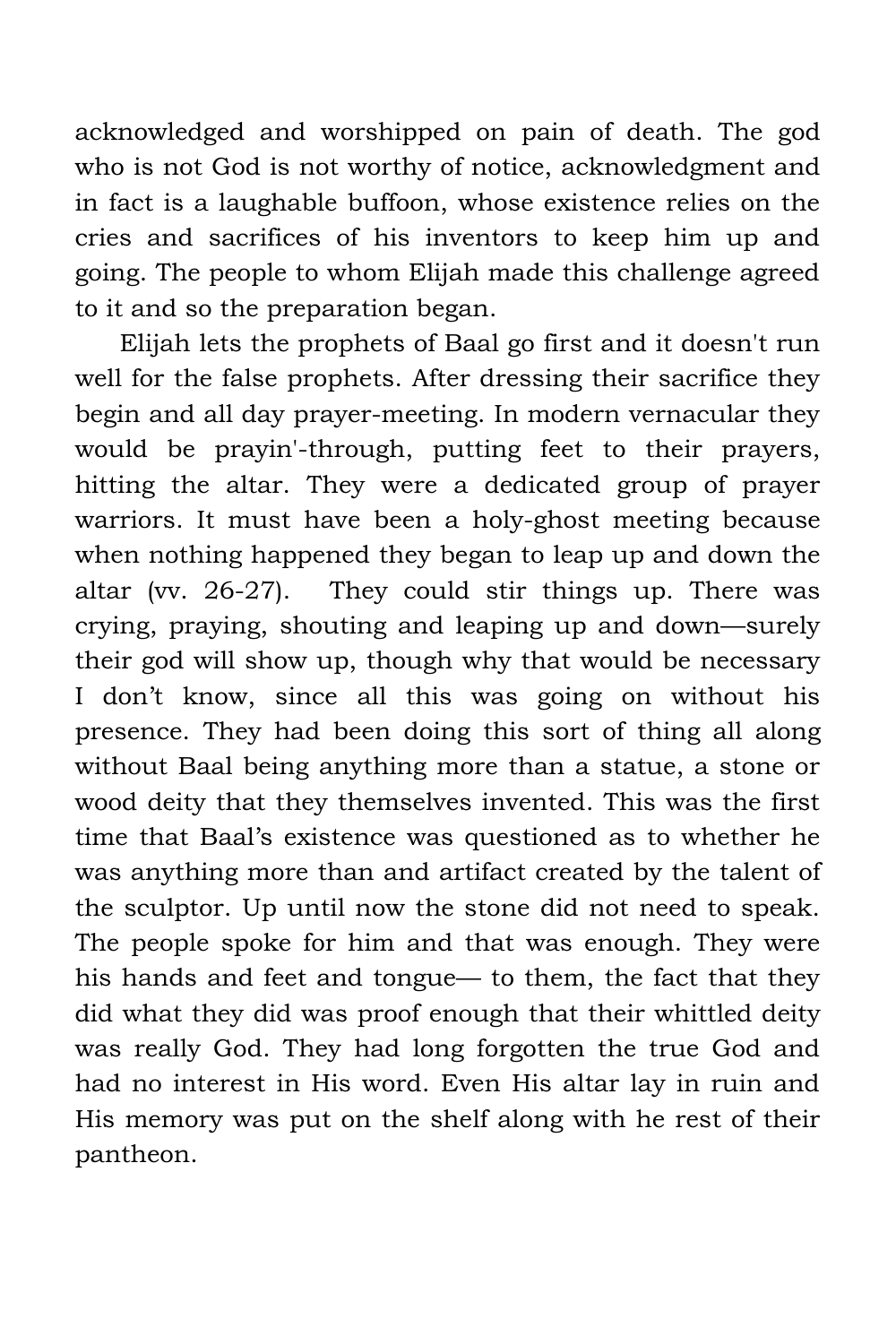As they were in the throes of Baal worship, trying to pray down power from heaven. Elijah the prophet of God began to mock their god (v. 27). This would be considered a mean and despicable thing in this day and I'm sure it was not that well received on Carmel. Why not mock such a feckless deity? What god is it whose hands are tied, who can do nothing unless you let him, who waits on the will of its worshippers to act? Is the god of this day's preaching so different than the stone idol that these prophets prayed to? I think not! The god who in any way shape or form relies on his worshippers to do his bidding is false and no God at all. So Elijah calls these Baal worshippers and their god to task, laughing in their faces. He says, pray louder, pray harder—cry aloud with one voice. Your god is a god isn't he? Maybe your god is talking—maybe your on hold— Maybe your God is pursuing some other interest or pursuit—maybe he's on a trip (some Jewish scholar say this phrase is extremely offensive). They assert that Elijah said, "Maybe your god is on the toilet." "Maybe he is sleeping (Ps. 121:4). Maybe if you prayed hard enough, cry loud enough, you'll wake him up."

The response to Elijah's mockery was to re-double their efforts and do what religion without Christ does. For millenniums the notion that God must pay attention to suffering has caused million to injure themselves, bring blood from their own bodies to get God's attention. No human suffering has merit before God, save that of His innocent, blameless Son. Especially, the notion of self inflicted punishment is in fact rebellion against God (Lev. 19:28; Deut. 14:1). Human suffering, even the worst sort is better than sinners deserve. Believer's hope is that they have fellowship with Christ suffering because it was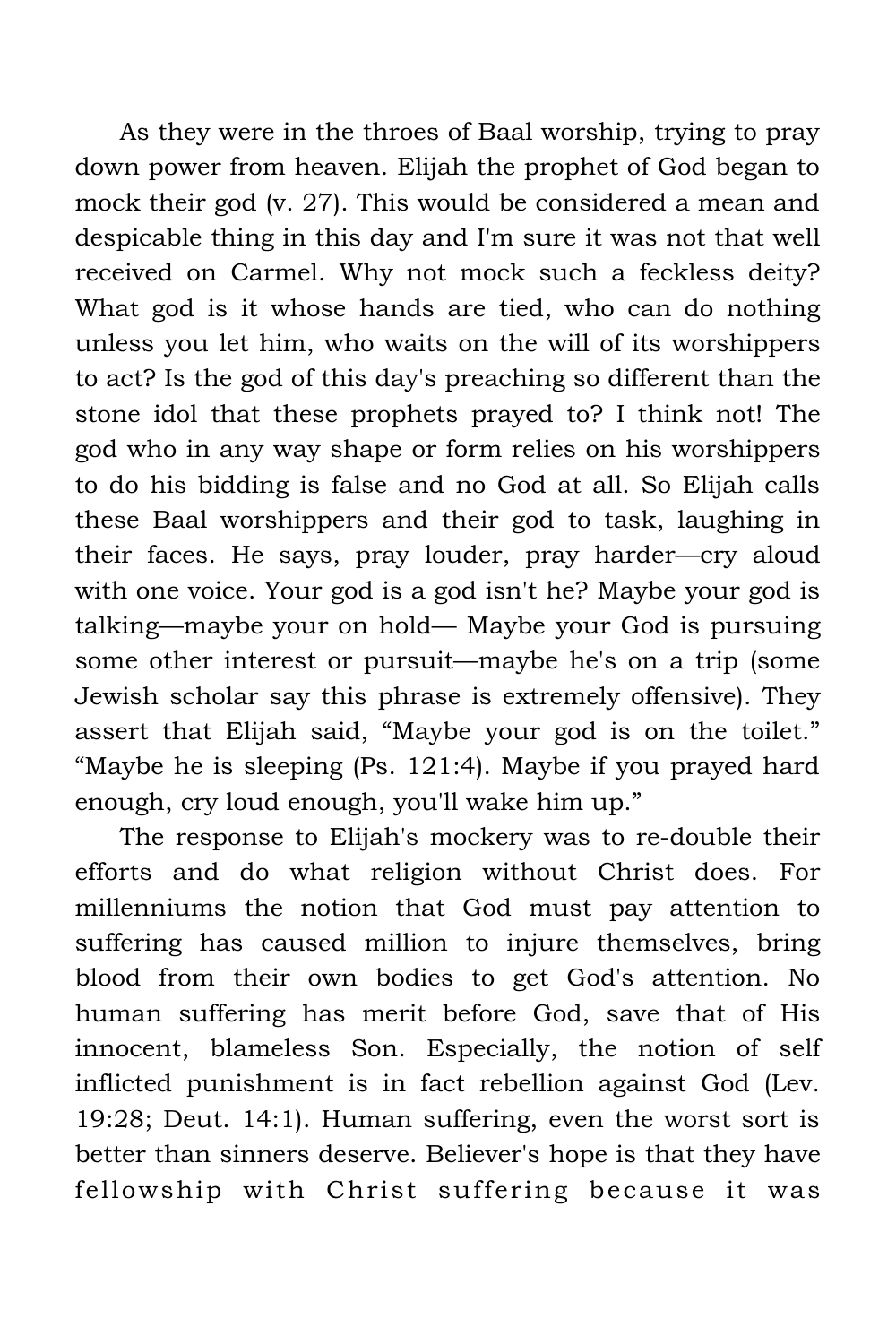substitutionary and propitiatory. To fellowship with that suffering has to do with God viewing the sinner in Christ. Note well that this was the false prophets common practice. It was "after their manner." They continued to do this until the time of the evening sacrifice and there was no response, no answer and no attention paid to them by their God. When the god of men does not act, they invent way to prove his existence, things of the flesh that appeal to the flesh. What person could doubt their faith in the non-existent deity? The world would eat this up. These prophets meant business and they were. Unbelief is not lack of believing, it is believing in someone other than the true God.

(Exp. Vv. 30-36—remember, no rain-water precious) Elijah's prayer in v. 36-37 is the prayer of every believer in the face of the opposition of rebels. It is simple. How will he do that? How will He glorify himself? He will glorify Himself by consuming and accepting the sacrifice and will turn the heart of His people (V. 38). They will not cut themselves or try to suffer for His sake— they will acknowledge Him as God. (sovereign, separate, true and singular ).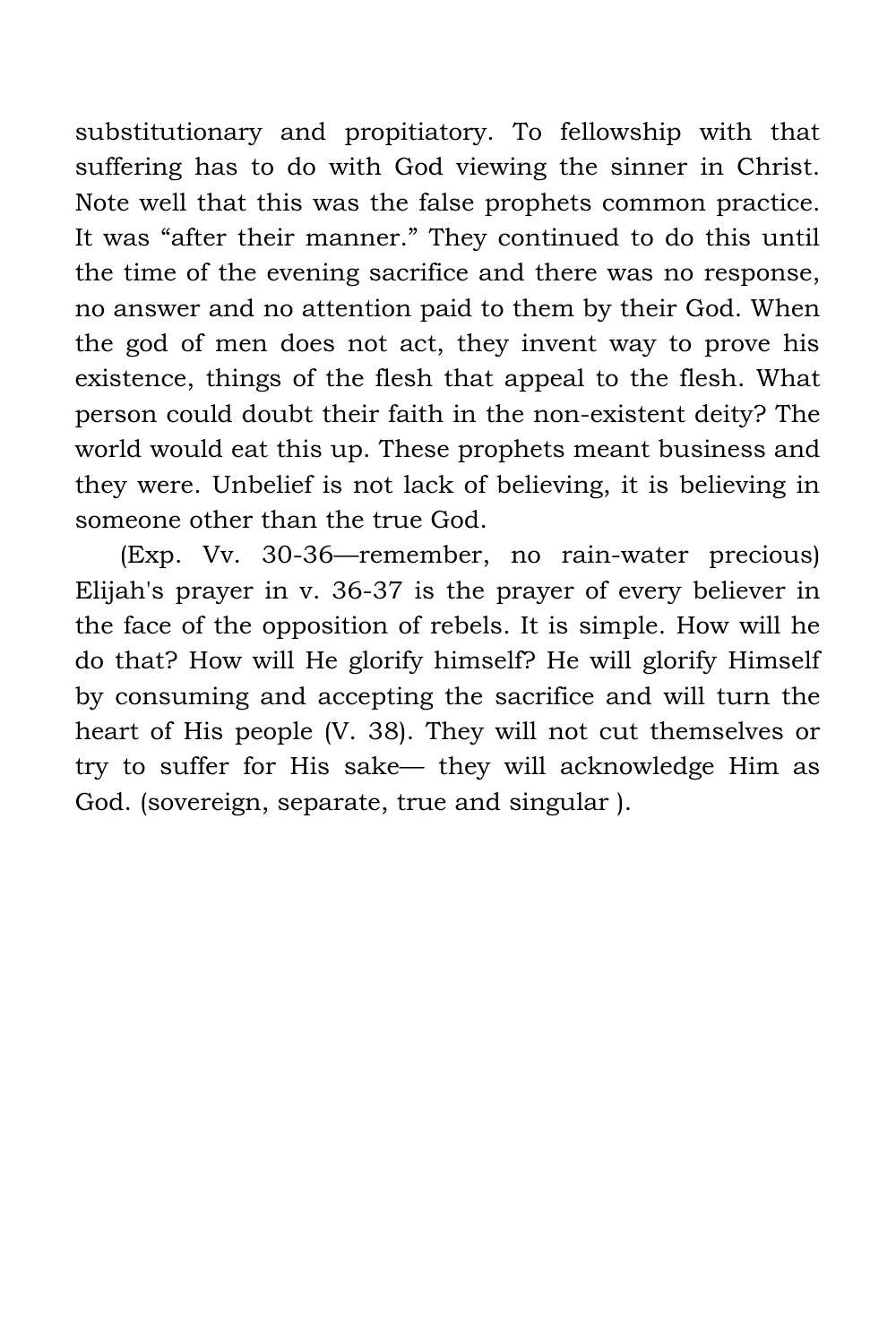## **GLORY AND PROMISE**

#### **I Kings 18:40-45**

40, And Elijah said unto them, Take the prophets of Baal; let not one of them escape. And they took them: and Elijah brought them down to the brook Kishon, and slew them there. 41, And Elijah said unto Ahab, Get thee up, eat and drink; for there is a sound of abundance of rain. 42, So Ahab went up to eat and to drink. And Elijah went up to the top of Carmel; and he cast himself down upon the earth, and put his face between his knees, 43, And said to his servant, Go up now, look toward the sea. And he went up, and looked, and said, There is nothing. And he said, Go again seven times. 44, And it came to pass at the seventh time, that he said, Behold, there ariseth a little cloud out of the sea, like a man's hand. And he said, Go up, say unto Ahab, Prepare thy chariot, and get thee down, that the rain stop thee not. 45, And it came to pass in the mean while, that the heaven was black with clouds and wind, and there was a great rain. And Ahab rode, and went to Jezreel.

As we saw last, the Lord has answered Elijah's prayer and revealed Himself in the consumption of the sacrifice offered by His prophet. This is a revelation of how God makes himself known. He shows Himself as God when the sacrifice that He has ordained is offered. This is typical as it pictures the necessity of preaching the Gospel. Just as at the east of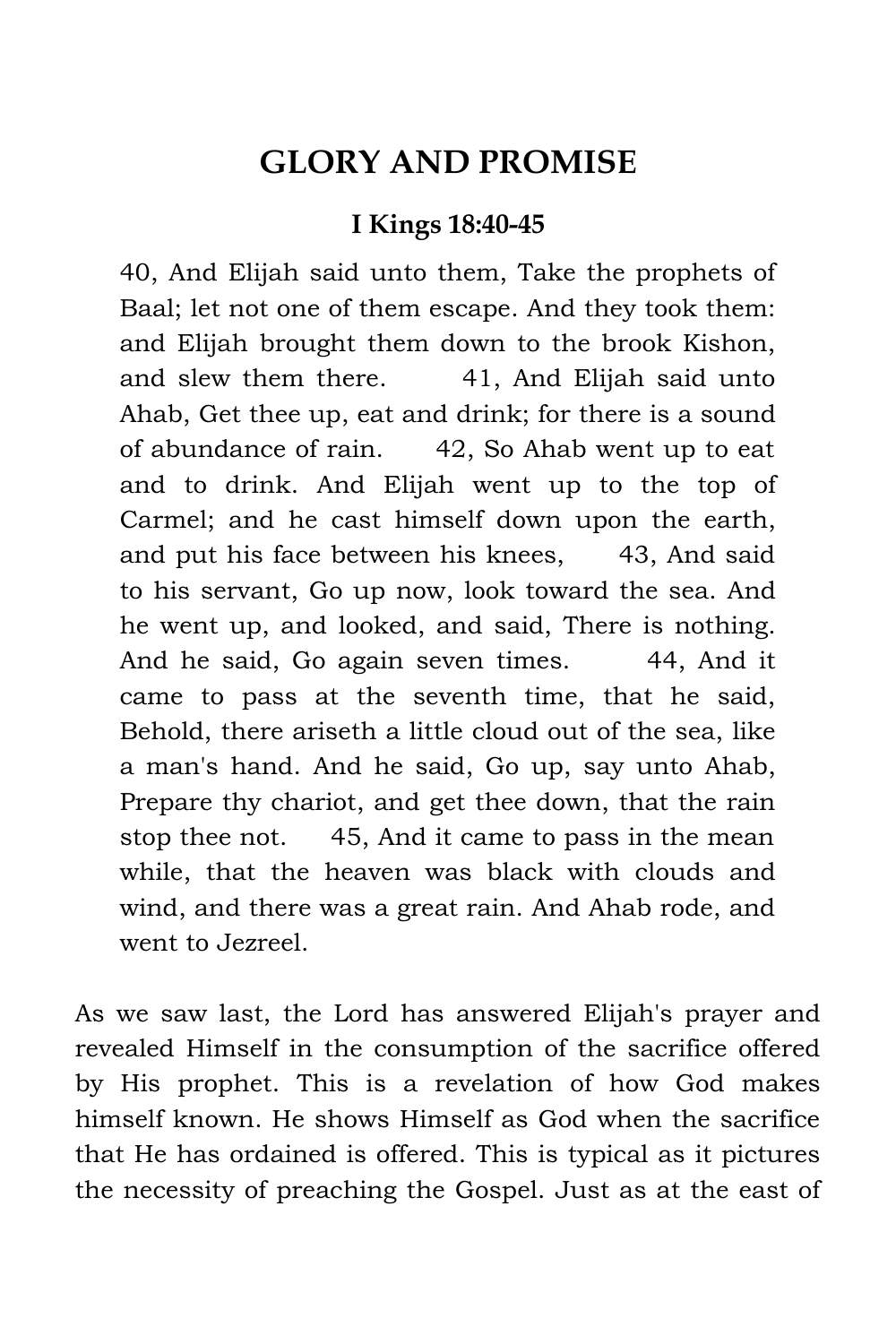Eden when Abel's sacrifice was accepted by the flaming sword of justice, so ere on Carmel the sacrifice was accepted by fire. Fire represents justice and wrath satisfied, which is the ground upon which mercy and grace are bestowed. Natural religion speaks of "God showing up" because of the committed efforts of prayer and self-sacrifice. But there could be no greater example of committed religion than that of the 450 prophets of Baal, yet their prayers and tears and personal suffering availed nothing though the whole ceremony was assuredly impressive to the flesh. There is no doubt that the crowd was worked into frenzy but just as at the beginning so it was in the end, nothing but emptiness, their stone deity a mute, superfluous ornament. Religion is accomplished at creating momentary, fleeting fits of emotion and sentimentality. Such upheavals have the effect of a rock concert and last about as long but afterwards there is nothing, which is proved in that it must be repeated and generally in a more fantastic way. It is no wonder false religion is compared to adultery because it is not unlike the man or woman who after the romance of the honeymoon wears off they forget their vows and promises and look for that lusty rush of carnal lasciviousness. There is no commitment except to the feeling of immediate gratification and when met it is on to the next adventure. But the prophet of God has a plain and simple message, "Lord, let it be known this day that thou art God' and his prayer is offered over the acceptable sacrifice, the death of the victim. As it was true then, so it is now. God will make Himself known only when the Gospel of Christ and Him crucified is preached. The primary function of God, the Spirit, is to speak of Christ and to take His things and reveal them to His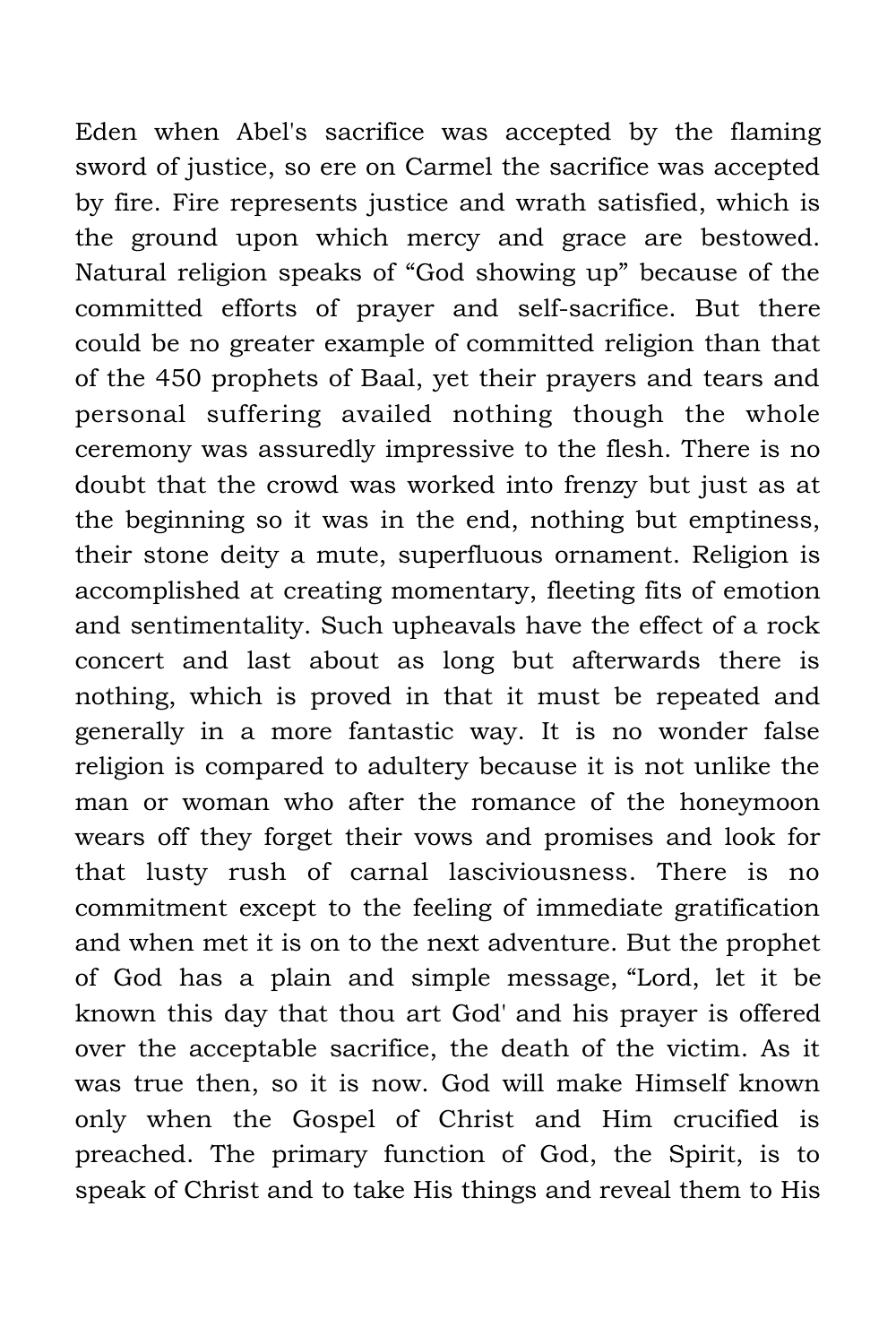elect. This is only done though the singular preaching of the Gospel and is the only way God will make himself known and show who is servants are. The results of the Gospel are not revelry and upheaval but a quiet and peaceful spirit that is at everlasting peace with God—a peace that never needs a jumpstart nor wanes, because it is not dependent on the inventions of men to buck it up or recharge its batteries (Is. 32:17). Note well, that the response of those who saw God reveal Himself, was not tears, emotions and calling attention to self—it was the simple and profound declaration that the Lord is the God (the only God). This does not appeal to the flesh—it is not exciting—it is quite assurance born of the knowledge that God has accepted the sacrifice on your behalf and sin and iniquity will never be charged to you and no matter the trial or trouble that will never change. What do you want, entertainment or eternity? "How long halt ye—?"

Part and parcel with God revealing Himself through the Gospel is the destruction of the enemy. The final manifestation God in His glory will occur at the return of Christ when His redeemed will be gathered to Himself and all that is false, every enemy in Babylon's religion will be utterly destroyed. The death sentence came down at Calvary and the enemies of Christ are living on borrowed time, happy in their delightful delusion of great numbers and flashy ceremony. Soon the frivolity will end and the lake of fire will show them at last that when the God who is a consuming fire puts a final end to their party and religious play pretties. This is picture by the slaying of the 450 prophets. No reprieve was made. no appeal allowed and no quarter given. It is the Gospel or death—plain and simple.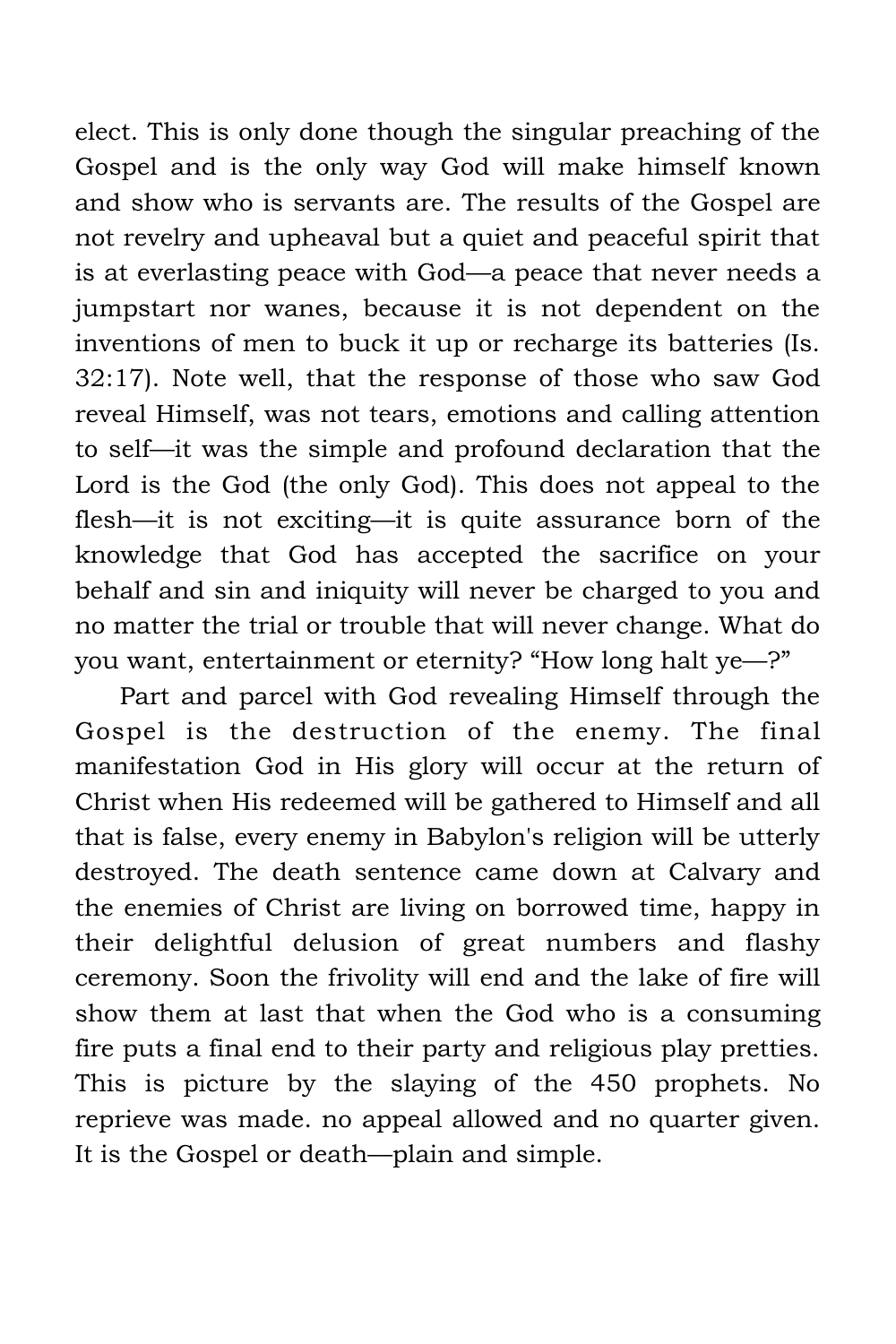Two thousand years ago on a lonely hill outside Jerusalem, God let it be known that He is God. When the fire of His wrath fell on Christ and our Lord's heel was bruised, Satan's head was crushed and the fire from heaven consumed the sins of the elect and engulfed all that is false. The burning began there and will consummate when the Lord appears and melts all things with a fervent heat.

But for now, because God has accepted the sacrifice of His Son and has "condemned sin in the flesh" grace and mercy is the order of the day for the elect. Christ accomplished the salvation of the elect. Christ and His chosen have been "baptized with fire" and now the promise comes to fruition. Those who brought about the ruinous idolatry have been summarily eliminated. The religious party has been shut down and there is the sound of the "abundance of rain" is at hand. Seven times the prophet looks to the heavens and at the appointed time, according to eternal purpose of perfection, the prayers of the prophet are answered—not in thunder and lightening, nor in hail and whirlwind but a little cloud in the form of a man's hand (Zech. 13:7).

"Despise not the day of small things." It was said of a party of twelve, fisherman, shepherds, tax collectors and the like, "they turned the world upside down." Our Lord, a root out of dry ground, born in a stable hanged of a cross, saved His people from their sin. And words, nothing but words is the instrument of making the elect aware of their salvation. In, what seems to the world, quiet insignificance, the Gospel is preached and the sheep are brought into the fold. As the dew invisibly forms on the blade of grass, so are the Lord's people made " willing in the day of His power '. And what is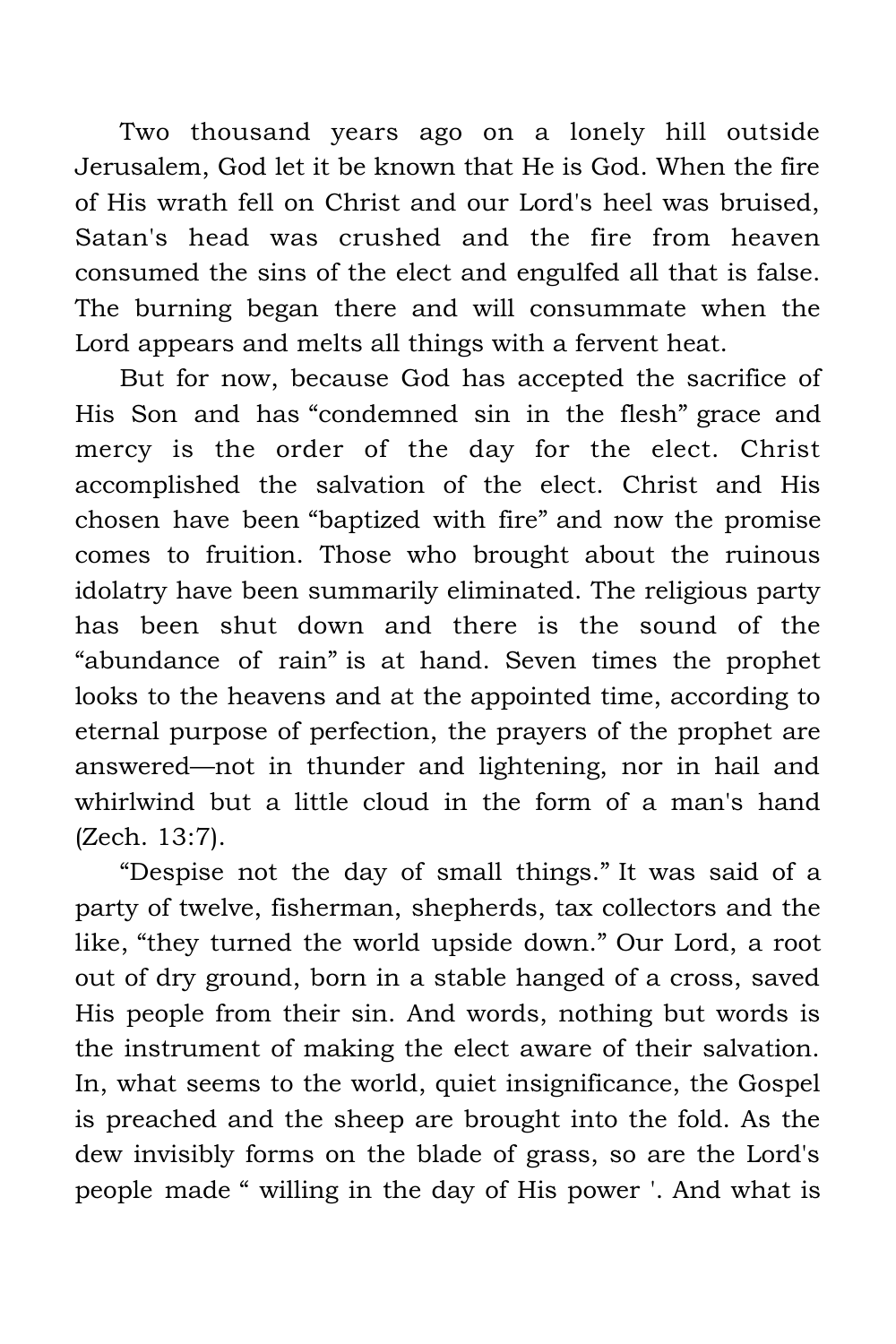His power? The Gospel preached is the power of God unto salvation to everyone that believes. This is the former and the latter rain. This is the rain of promise, these are the showers of blessings (Deut. 32:2-4; Isaiah 55:8-11; 45:22- 25). The rain comes and even the enemies of God benefit from it but it comes for the elect. This world is secure in the hand of the mediator until the last one of the sheep is secure in the fold (John 17:1-2; 10:14-16, 26-30; 6:37; 18:1-9).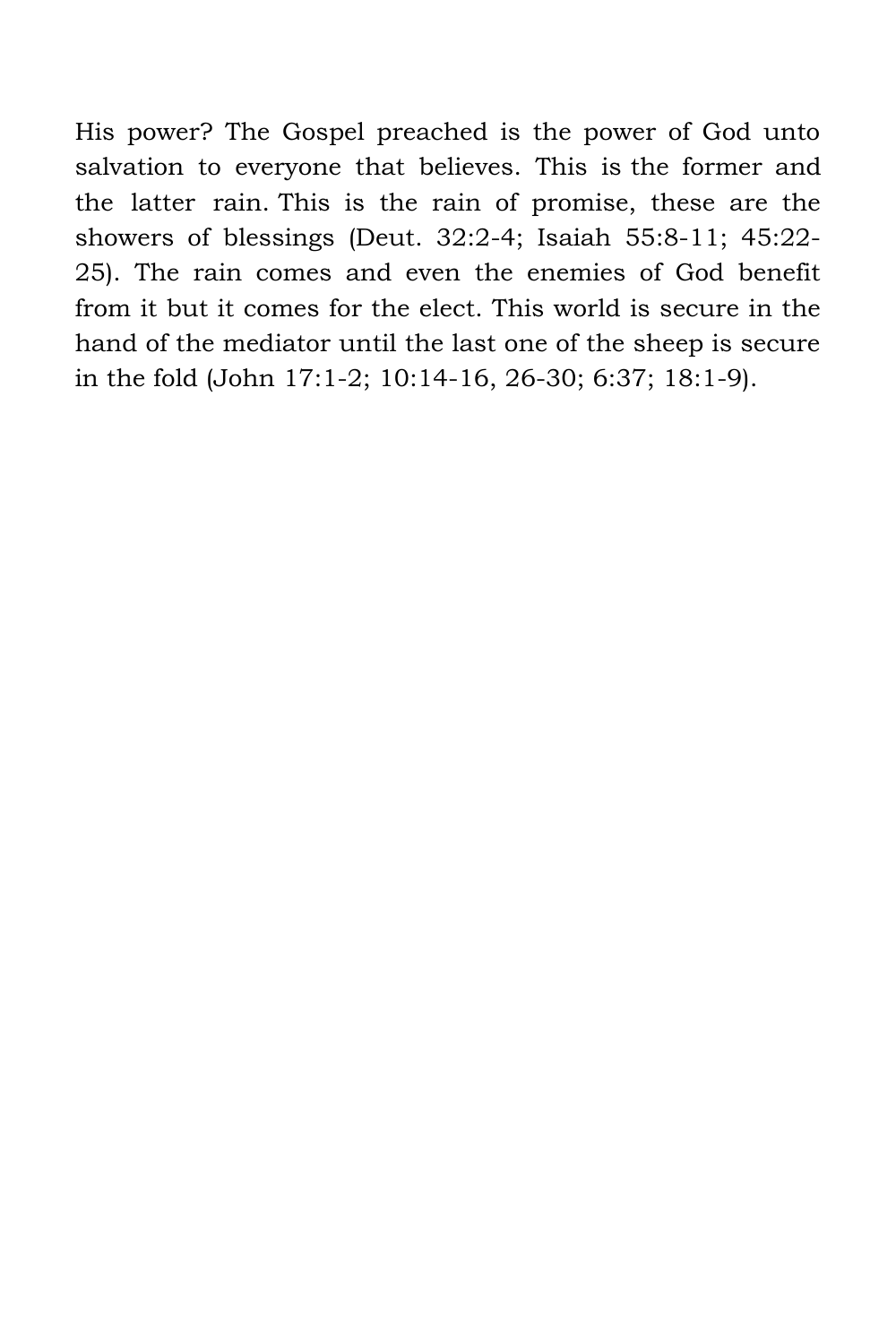# **NOT OF MEN**

**I Kings 19**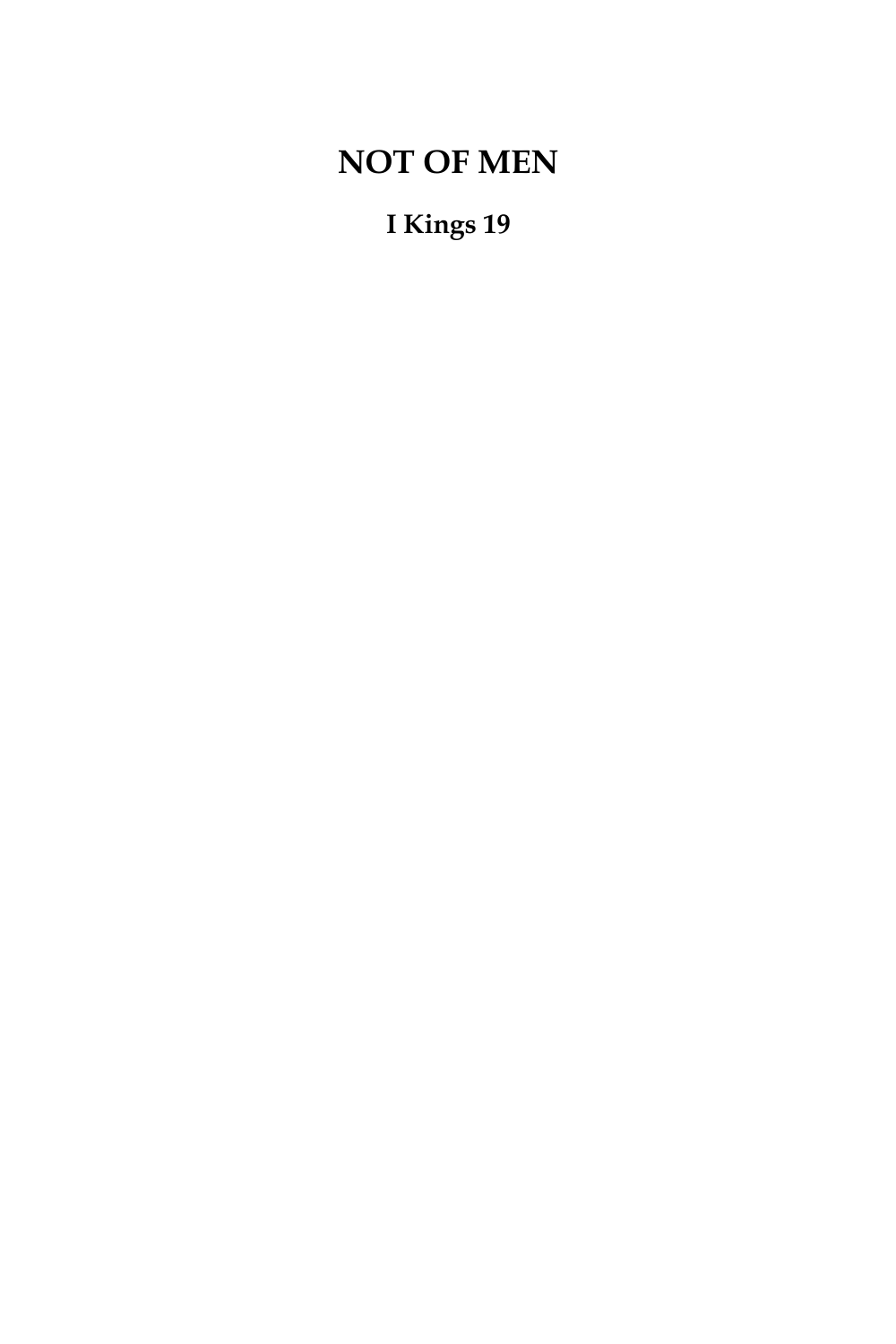1, And Ahab told Jezebel all that Elijah had done, and withal how he had slain all the prophets with the sword. 2, Then Jezebel sent a messenger unto Elijah, saying, So let the gods do to me, and more also, if I make not thy life as the life of one of them by to morrow about this time. 3, And when he saw that, he arose, and went for his life, and came to Beersheba, which belongeth to Judah, and left his servant there. 4, But he himself went a day's journey into the wilderness, and came and sat down under a juniper tree: and he requested for himself that he might die; and said, It is enough; now, O LORD, take away my life; for I am not better than my fathers. 5, And as he lay and slept under a juniper tree, behold, then an angel touched him, and said unto him, Arise and eat. 6, And he looked, and, behold, there was a cake baken on the coals, and a cruse of water at his head. And he did eat and drink, and laid him down again.  $\frac{7}{2}$ , And the angel of the LORD came again the second time, and touched him, and said, Arise and eat; because the journey is too great for thee. 8, And he arose, and did eat and drink, and went in the strength of that meat forty days and forty nights unto Horeb the mount of God. 9, And he came thither unto a cave, and lodged there; and, behold, the word of the LORD came to him, and he said unto him, What doest thou here, Elijah? 10, And he said, I have been very jealous for the LORD God of hosts: for the children of Israel have forsaken thy covenant, thrown down thine altars, and slain thy prophets with the sword; and I, even I only,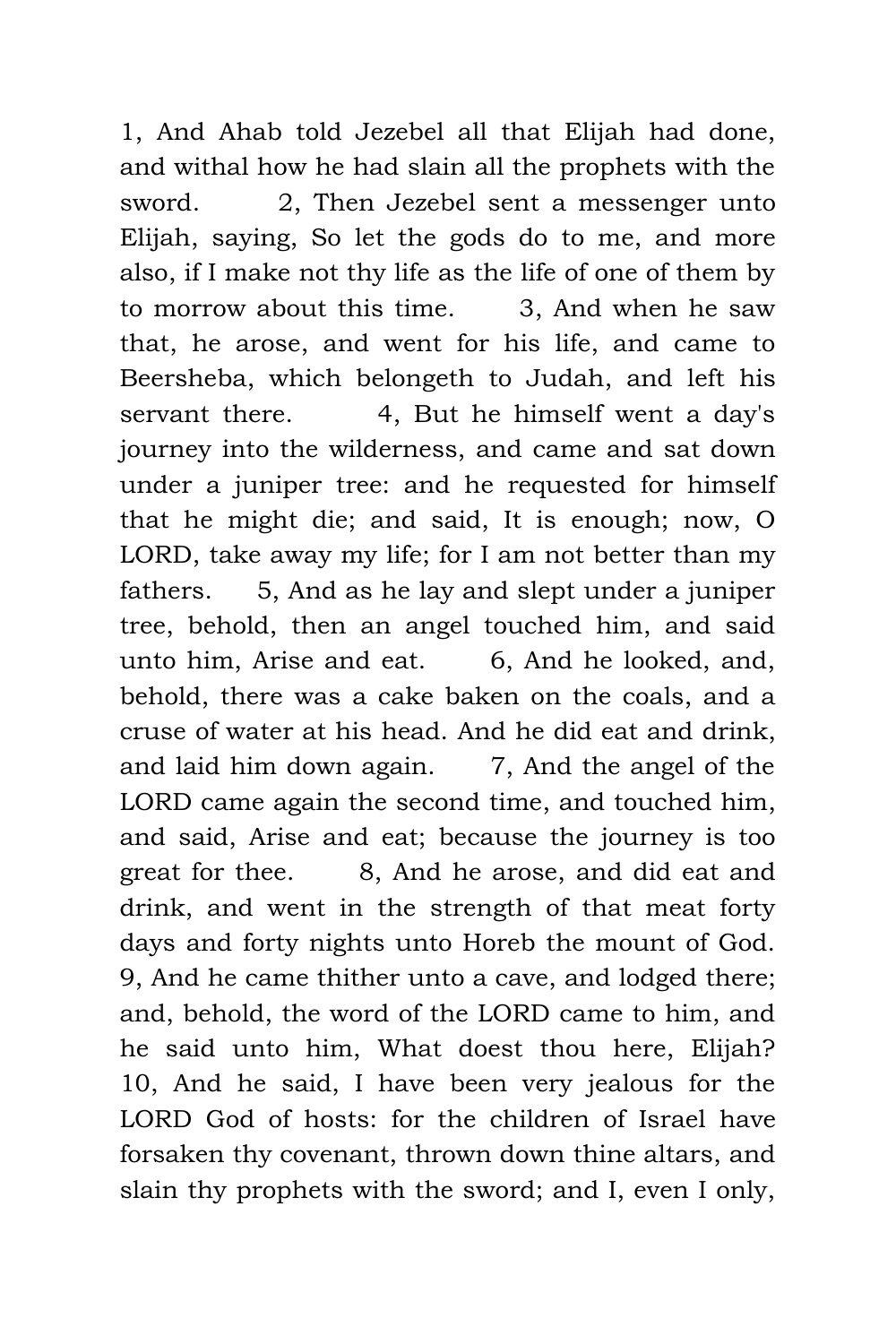am left; and they seek my life, to take it away. 11, And he said, Go forth, and stand upon the mount before the LORD. And, behold, the LORD passed by, and a great and strong wind rent the mountains, and brake in pieces the rocks before the LORD; but the LORD was not in the wind: and after the wind an earthquake; but the LORD was not in the earthquake: 12, And after the earthquake a fire; but the LORD was not in the fire: and after the fire a still small voice. 13, And it was so, when Elijah heard it, that he wrapped his face in his mantle, and went out, and stood in the entering in of the cave. And, behold, there came a voice unto him, and said, What doest thou here, Elijah? 14, And he said, I have been very jealous for the LORD God of hosts: because the children of Israel have forsaken thy covenant, thrown down thine altars, and slain thy prophets with the sword; and I, even I only, am left; and they seek my life, to take it away. 15, And the LORD said unto him, Go, return on thy way to the wilderness of Damascus: and when thou comest, anoint Hazael to be king over Syria: 16, And Jehu the son of Nimshi shalt thou anoint to be king over Israel: and Elisha the son of Shaphat of Abelmeholah shalt thou anoint to be prophet in thy room. 17, And it shall come to pass, that him that escapeth the sword of Hazael shall Jehu slay: and him that escapeth from the sword of Jehu shall Elisha slay. 18, Yet I have left me seven thousand in Israel, all the knees which have not bowed unto Baal, and every mouth which hath not kissed him. 19, So he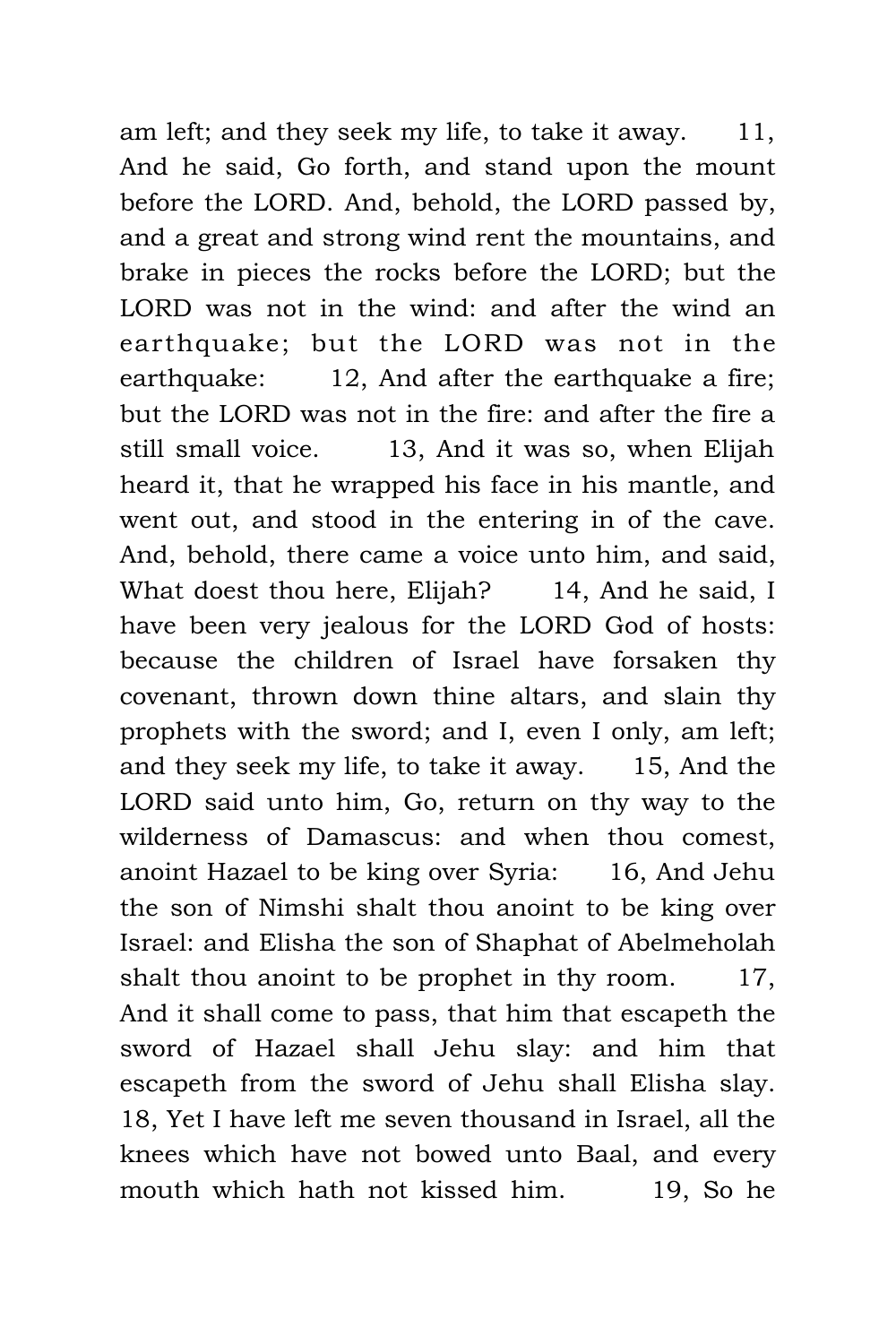departed thence, and found Elisha the son of Shaphat, who was plowing with twelve yoke of oxen before him, and he with the twelfth: and Elijah passed by him, and cast his mantle upon him. 20, And he left the oxen, and ran after Elijah, and said, Let me, I pray thee, kiss my father and my mother, and then I will follow thee. And he said unto him, Go back again: for what have I done to thee? 21, And he returned back from him, and took a yoke of oxen, and slew them, and boiled their flesh with the instruments of the oxen, and gave unto the people, and they did eat. Then he arose, and went after Elijah, and ministered unto him.

One of the beautiful things about the Bible is that though sin is never excused, it is honestly accounted and recorded. There is a notion in religion that once a person accepts the precepts of religion and puts them into practice that he becomes possessed of power to overcome and has willpower to keep himself from fear and temptation. Anyone who knows Christ also knows that such thoughts are delusional. No one can doubt the authenticity of Elijah as exemplary of a prophet of the one true God. He prayed and the Lord shut up the heavens for  $3\frac{1}{2}$  years. At the end of that period he threw down the gauntlet and challenged the prophets of Baal to prove that their god was God. When the true and living God made Himself known with fire from heaven, Elijah slew the 450 false prophets, all Jezebel's hirelings. There can be no question of his boldness before God and men. Yet, in this chapter, we find him fleeing for his life at the threat of Jezebel and wishing himself to die. He did not desire to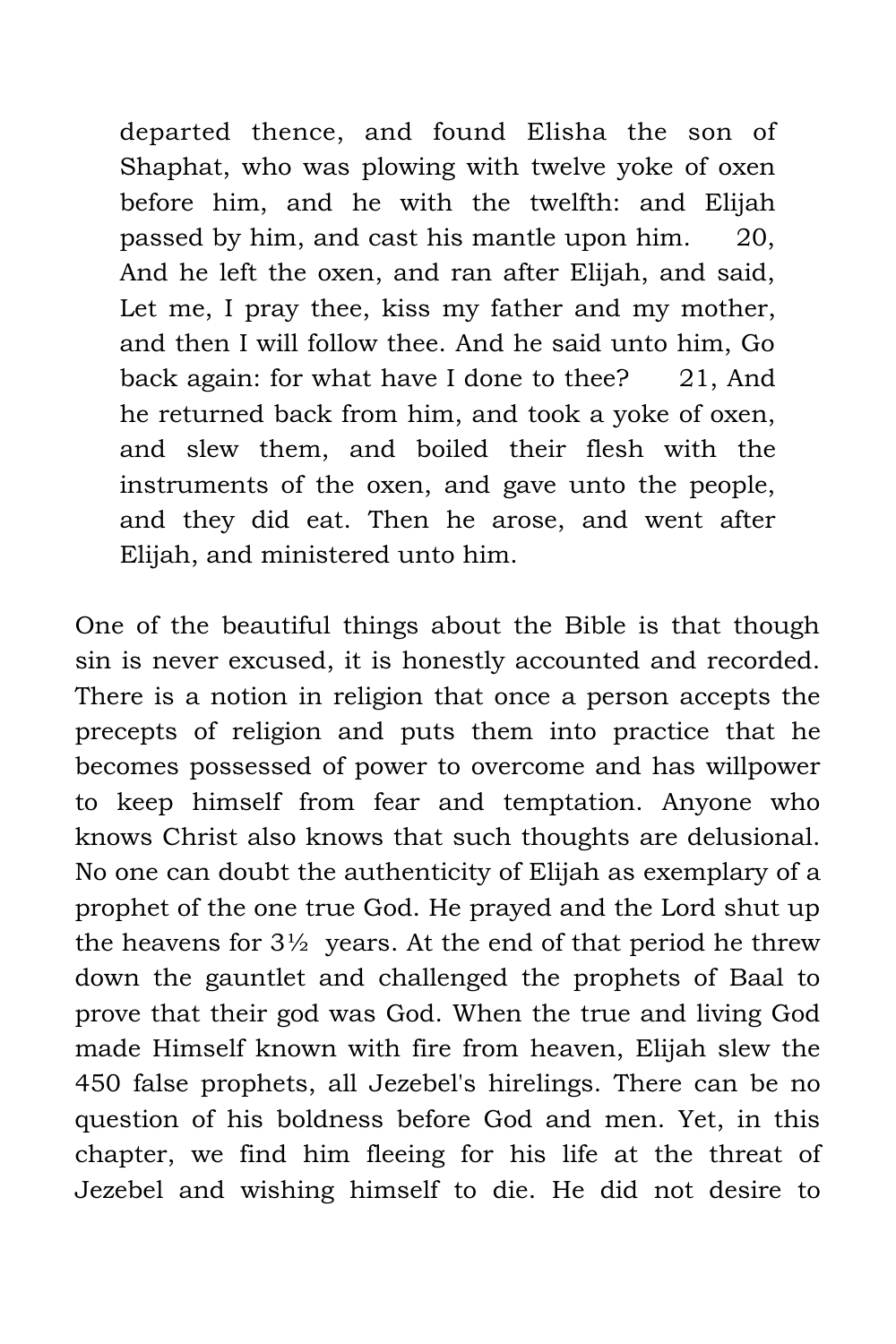depart, as did Paul; to be with the Lord, but to be relieved and released from his troubles and fears. James was true when he said of EM)ah; he was a man "subject to like passions as we are." He was not special, some example of transformed humanity. He was real and subject to the fears and frailties that attend the human creature. This is not an anomaly in the life of the child of God. Great courage may be shown in a moment and a moment later the same courage can turn to a quivering mass of fear and failure. We have but to think of Simon Peter denying the Lord thrice just hours after he had proclaimed his unshakable allegiance to Christ, and yet again as he gave into the Judaizers at Antioch and left the fellowship of those saved by grace to align himself with the circumcision. Take heed, lest when you think you stand, you fall.

As in every case we must remember the overriding scheme of divine providence. Elijah's steadfastness served to glorify the grace of God, so will his timidity and fear. The steps of Elijah are not haphazard. He was reacting as a frail human being but every aspect of his story was to glorify the grace that sustained him on the mountain and in the valley. It was grace that sustained him when he faced seemingly insurmountable odds against the organized and well oiled machine of Baal's horde and it was grace that sustained him with sustenance and direction in his darkest hour. On Carmel and on Horeb, Elijah could accomplish nothing of himself—in both cases he was shut up to the grace of God.

This account is about the Gospel and its sure success in a world gone mad with religion. God has never and will never leave Himself without a witness. Till time ends, there will be men who will declare the Gospel and there will be a church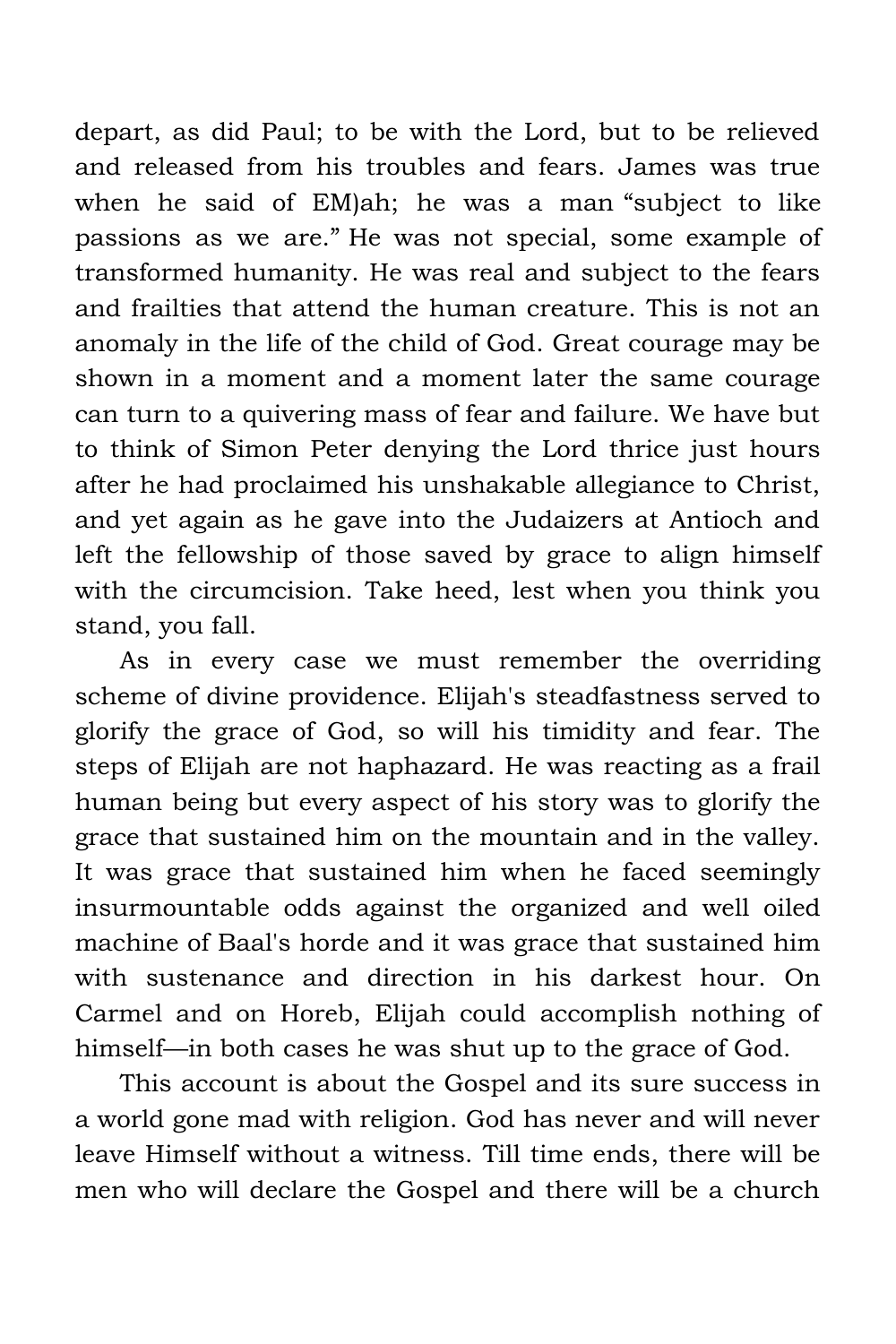to hear and receive the message. Anyone who names the name of Christ, whether they know Him or not, find themselves under attack from individuals as well as global governmental consensus. The account before us assures us that there is nothing new under the Sun. This is the course laid out for the Gospel and will continue until the LORD returns and reveals that global consensus is but kindling for the fire and the fear often struck in the hearts of believer was but a way to bolster the confidence of the infidel until the ax is laid to the root, the stops are kicked out and the entire edifice tumbles into ruin.

Jezebel's threat, whether sincere or just an effort to get rid of Elijah served to start Elijah's journey on another mission. Though God will, in time, grant Elijah's request and take him to glory, there is much left for Elijah before he finishes course. He has some things to learn in order to teach us, and a young prophet to train that will take his place. Providence will bring these ordained things to their appointed end.

Elijah, after asking for death and taking refuge under a Juniper tree is fed bread and water by an angel twice. This was done to give him strength to travel to Horeb (Sinai). There he will be supernaturally sustained for 40 days and nights until he is brought to see things as they are. The specific number of days is used to reveal that this was a time of trail of faith and testing and revelation (flood, Moses on the Mount; Christ's temptation). The trial of faith will make faith to be revealed as more precious than fine gold after patience has had her perfect work.

That this takes place on Sinai is no coincidence. This entire episode has something to teach us about the law and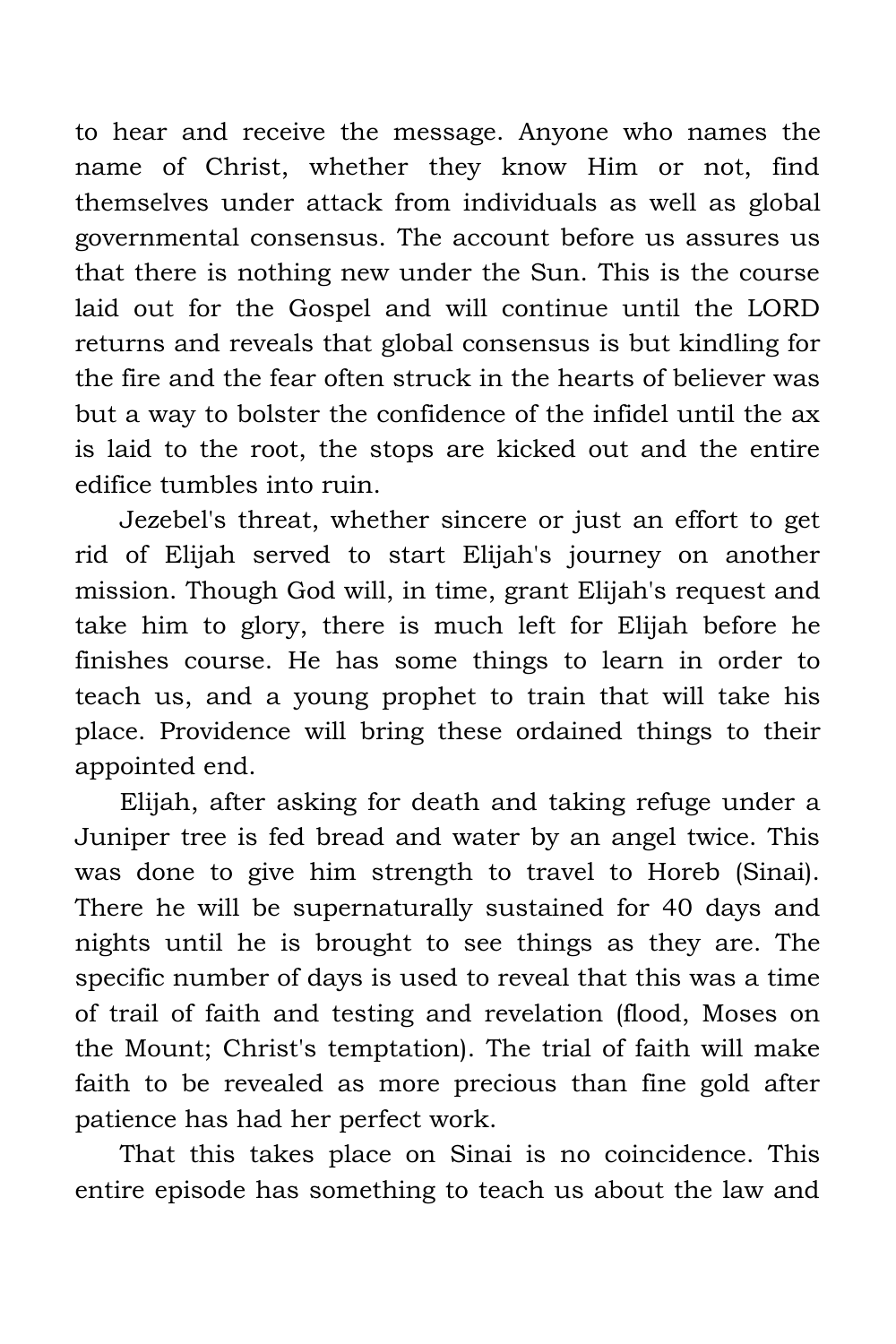about grace. On Sinai, where Elijah had taken refuge in a cave, still desiring to die and be released from his troubles cowering under the threat of Jezebel—he hears the word of the Lord. The Lord's question to Elijah is "What are you doing here." Why are you here? Now the Lord knows the answer, especially the answer that Elijah doesn't even know. But the question is to bring Elijah to confession, to face the truth. For Elijah, he is there out of fear and believing that he is the only servant left on God's earth even though he stood stalwartly against the prophets of Baal. It may seen like a little bit of a pity party but unless you have been in the midst of a bunch of religious nuts ready and willing to put you out of business, unless you have experienced the difficulty of raising the banner of Christ when you're the only one in the room who believes the truth, don't be to hard on Elijah.

Verses 11-13 tell us the lesson that Elijah is to be taught.

The first lesson is that wrath, judgment and punishment do not affect the heart of the rebel (Is. 1:5). Being afraid of hell does not equate with looking for it. Baal and his followers, and his chief promoter Jezebel, have been dealt a harsh blow. Her god has been revealed to be ineffectual, powerless and a laughingstock. The true God has manifested himself in power and her bought-and-paid-for prophets are decimated carcasses. Her response is to seek to kill the prophet of God. Judgment only made her angry.

Secondly, Sinai is no place to hide. The law never has and never will be a place of comfort. The poet said "I cannot go unto the law, nor hope nor comfort from it draw." That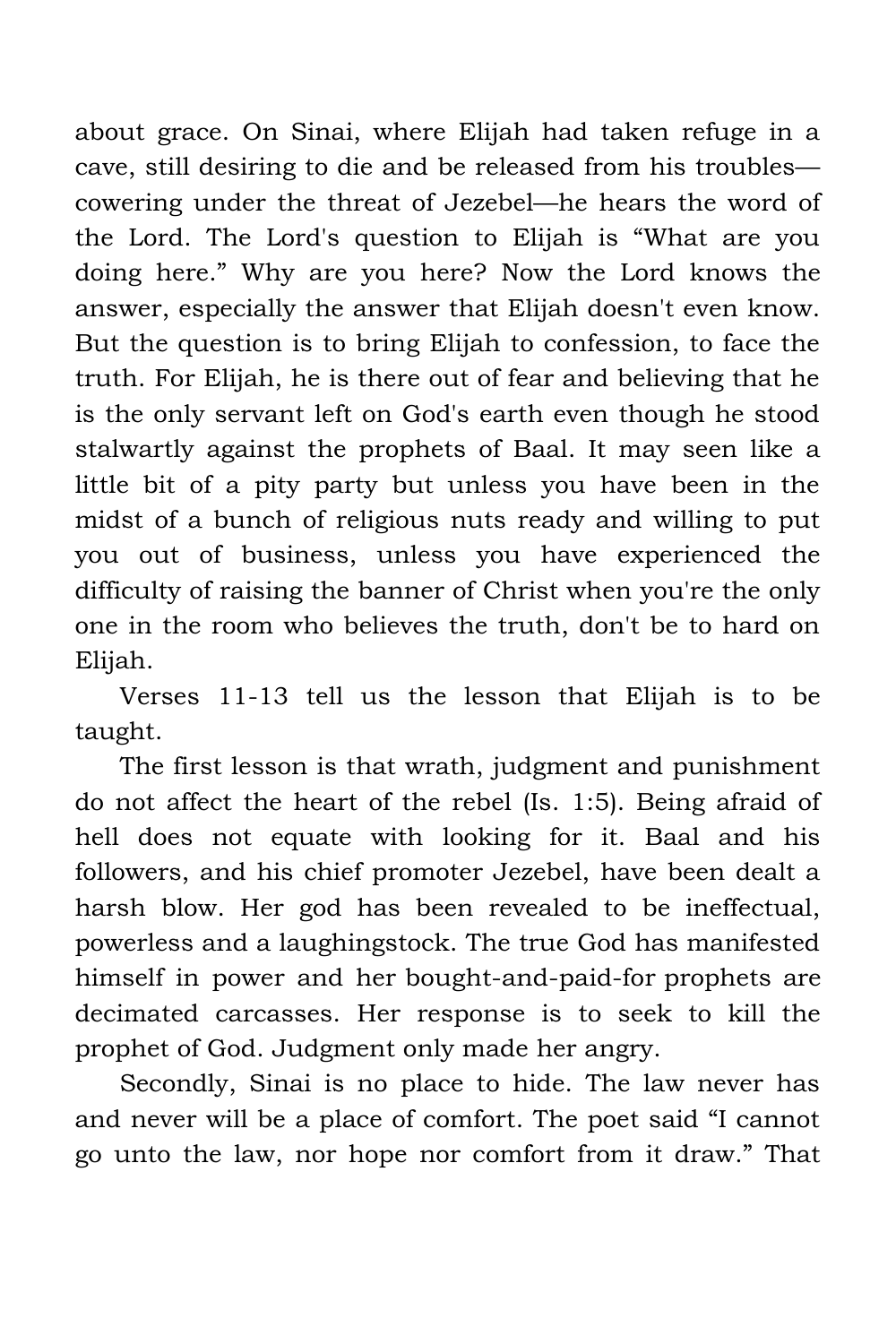mountain said with frowning face, "this mountain is no hiding place."

Thirdly, Elijah could not be about the business of God while on Sinai, so at the end of this account Elijah is sent away from Sinai. Finally, while hiding in fear and having given up all hope, God reveals the Gospel.

The Lord told Elijah to go to the mouth of the cave and there showed him three things, a tornado, an earthquake and fire. These three things wrought great destruction. After showing these phenomena, each ends with the declaration that the Lord was not in any of them. We know from the word of God that He uses each of these elements to reveal Himself. Just prior to this, the Lord let it be known that He was God by sending fire to consume the sacrifice. What does it mean that the Lord was not in the wind, the earthquake and the fire? It has to do with what capacity or in what character the Lord reveals Himself. The elements are generally employed to represent God in justice and judgment but are not a full revelation of God in all His attributes especially those that He declares to be His very glory. In that which most honors Him, He is seen in mercy and grace. He is said to not be in the wind, earthquake and fire because He does not reveal himself in judgment to his elect. The Gospel is the good news that there is no wrath against the elect rather only the expression of mercy and grace revealed in the finished work of Christ. Our Lord said to the prophet and the preachers of the Gospel, "comfort ye my people" (speak to their heart) and whirlwinds and earthquakes and fires offer no comfort .

Then came a still, small voice. Note the chronology. After the wind, the quake and the fire comes the still small voice.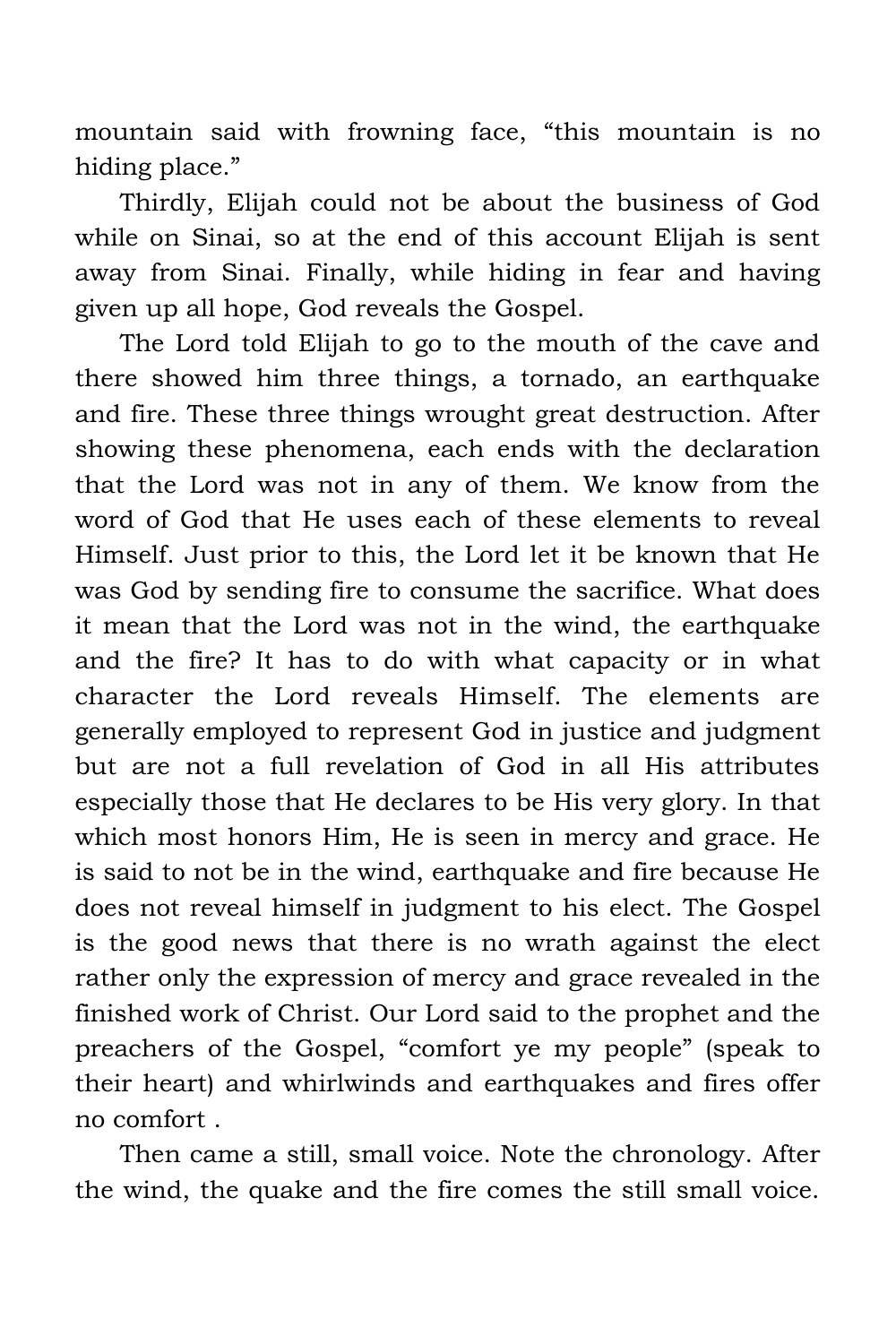The Gospel comes to the elect after judgment and justice has been executed on the substitute. But the Gospel does not come in a noisy earth-shaking manner (teacher, not a preacher—shouting, on fire— ). It comes, as a general rule, in a still (silent) small (seemingly insignificant) voice (word that is heard in the heart). See John 10. When Elijah heard the voice he covered his face, everywhere in scripture it is common to clothe the eyes from seeing God's glory (Moses, eyes covered in the cleft of the rock). When Elijah was sent to anoint new kings in Syria and Israel it was to assure Elijah that Ahab and Jezebel's days were numbered and that Elijah need not fear for his life or wish it ended.

Finally, in grace, the Lord showed Elijah that though it seemed he was alone and all the world was against him, there were yet many elect who had not followed the false gods of Jezebel (v. 18; Romans 11:4-6 ; Acts 18:9-10).

See: Heb. 12:18-24; Ps. 89:15)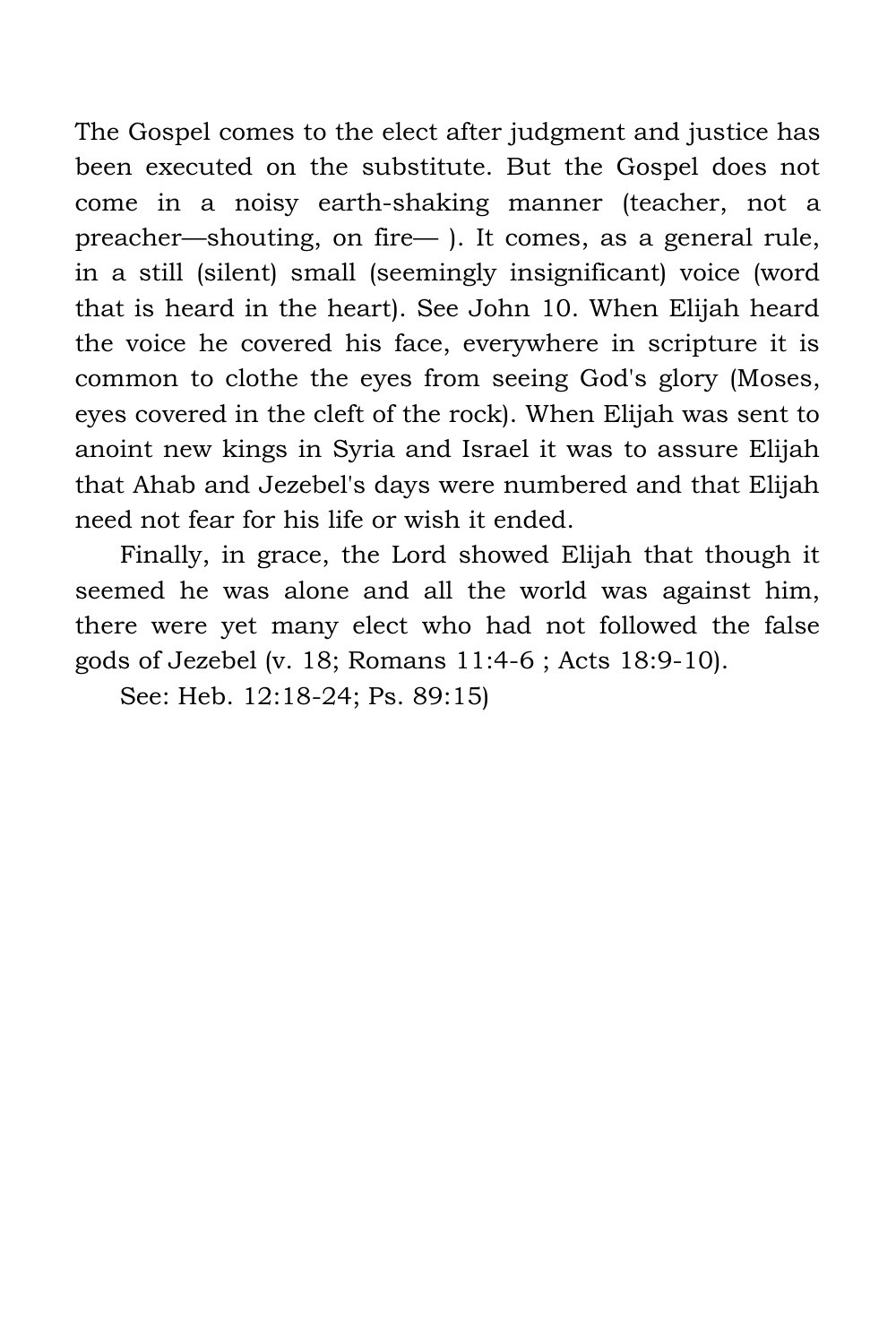### **ELISHA**

#### **I kings 19:15-16**

15, And the LORD said unto him, Go, return on thy way to the wilderness of Damascus: and when thou comest, anoint Hazael to be king over Syria: 16, And Jehu the son of Nimshi shalt thou anoint to be king over Israel: and Elisha the son of Shaphat of Abelmeholah shalt thou anoint to be prophet in thy room.

The account of the calling of Elisha as the prophet that will take Elijah's office when the Lord has finished Elijah's course is found in v. 19. The entire scenario is matter-of-fact in it execution. Men look at such instances from a human standpoint and refer to them as callings, suggesting that they are exercised in hope of a positive response. With God, however, calling is not up for an optional response. God has assigned men to call others to belief and repentance, and the general call to all in made effectual to some (the elect). When we see God calling in scripture it is connected to God's sovereign will in his predestinated purpose (Romans 8:30; 2 Thess. 2:13-14). One man said that God's callings are God's enablings. Scripture declares that God's callings are without repentance. In truth God's callings are disclosures of His eternal purpose. In the matter of calling one to the office of prophet, it is a revelation of eternal purpose (Jer. 1:4-5). In truth, every sinner saved by grace is ordained to salvation and when he or she is called by the grace of God, through the preaching of the Gospel, that call is a disclosure that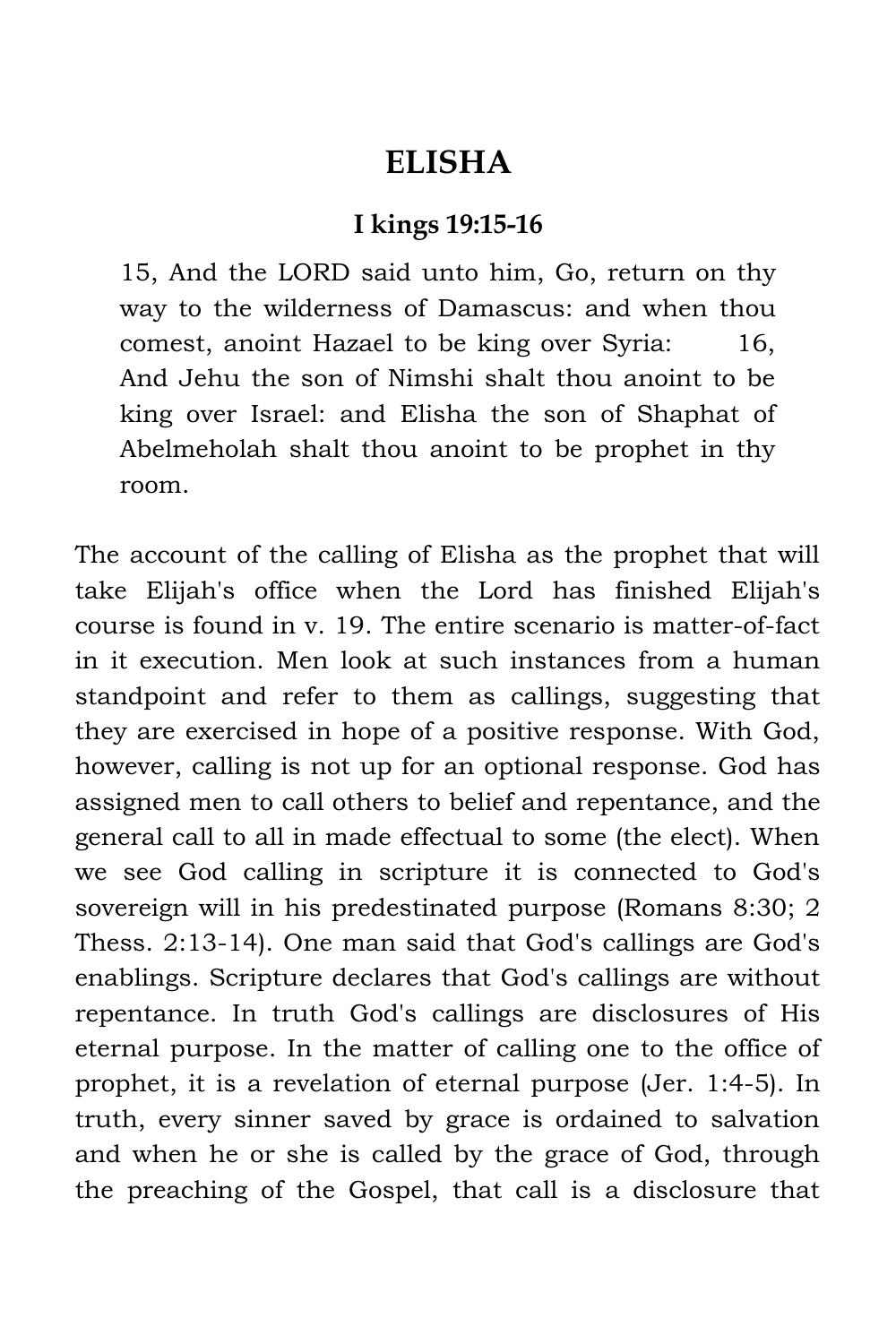Christ has already redeemed him or her and finished the work of their salvation. The Gospel reveals that until the heard they actually possessed eternal salvation though they, up till the time of hearing, were unaware of it. The Gospel discloses that they have been saved (Eph. 1:13). Elisha was born a prophet because he was ordained to be a prophet.

The fact that he was already a prophet is suggested when Elijah was commanded to anoint him as prophet in the room of Elijah. Elisha's anointing is grouped in with the anointing Hazael's as King in Syria and Jehu's anointing as king of Israel (vv. 15-16). Though Elijah was commanded to anoint these two kings, it actually appears that they were anointed by Elisha (2 Kings 8:13; 9:1-3). Though Elijah had yet things to accomplish in the course of his ministry, Elisha was already ordained to the office in the purpose of God. For a time, Elisha will serve Elijah, be trained and seasoned by him but at the appointed time he will stand in the room and stead of Elijah. The fact that Elisha was anointed before he assumed his office is a revelation that there will has never been and never will be a time when the Lord God is without a witness to testify His Word. Even during those 400 years of silence between Malachi and Matthew, wherein no prophet arose, the Pharisees kept the Word safe until the promised Prophet would come and would be preceded by Elijah himself with the Gospel (Mal. 4:5; Matt. 11:9-14; Luke 9:30- 31).

The two prophets name differ by one letter. Elijah is a combination of two of God's names—Eli-God and Jah-Jehovah. Elisha is also a combined name—Eli-God and Sha is salvation. Though the name Jehovah carries with it the concept of deliverance. He revealed Himself as such after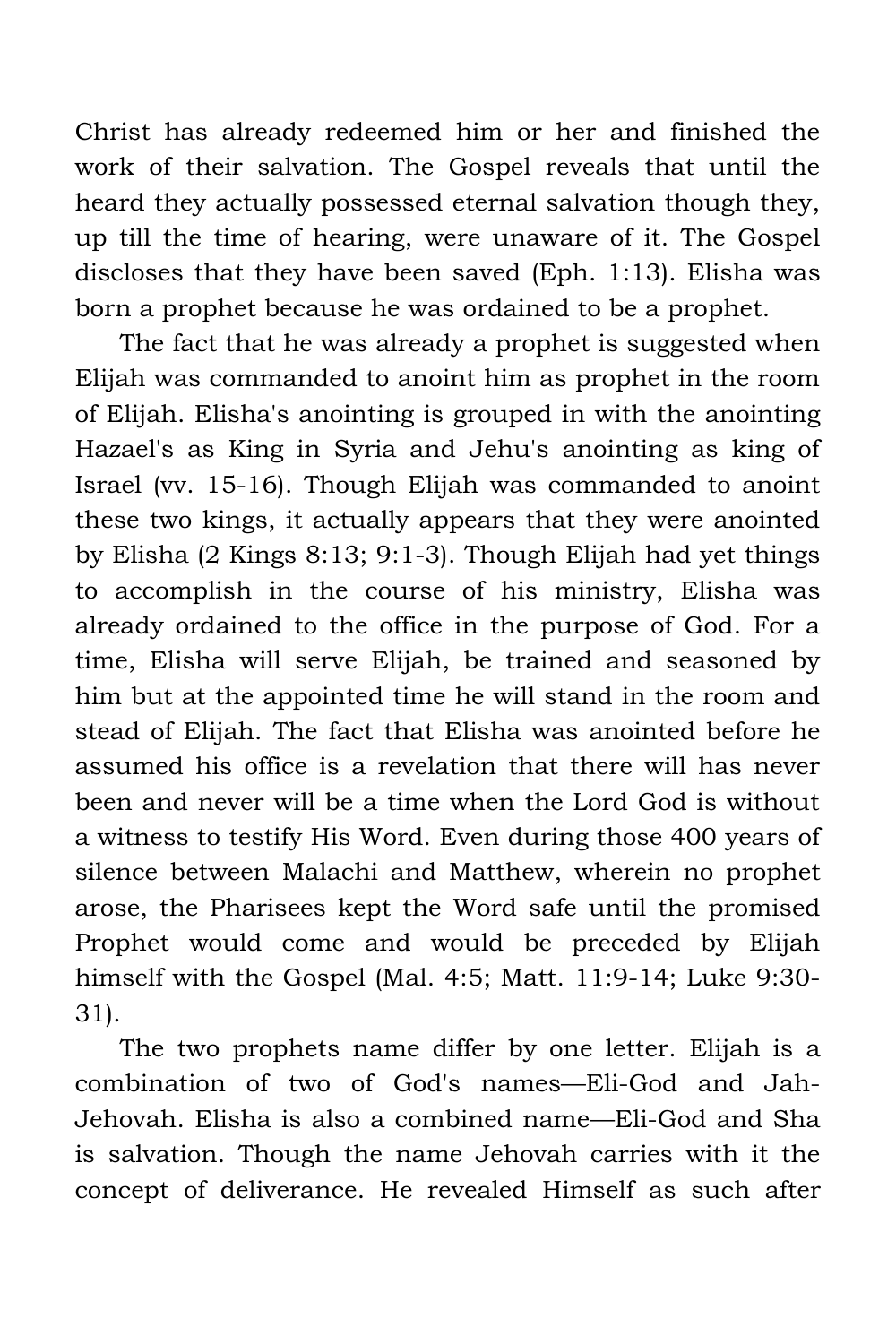delivering Israel from Egypt. The term "is salvation" declares God as He is revealed in Christ. Perhaps that is why John the Baptist was designated as Elijah returned. He spanned the breach between the old and new covenants and is the last Old Testament prophet and the first New Testament Gospel preacher. He declared Christ to be God—the Savior come—mediator and ratifier of the New Covenant, and the setting aside of the Old. Elisha being named as "God is salvation" may have to do with the place of his nativity. Little is said about Elijah in his introduction save that he was a *Tishbite*. Elisha was from Abel-mehola, a place where God revealed Himself as salvation (Judges 7:16-22). It was there that God trimmed Gideon's army down from 32,000 to 300 men and routed the Midianites with broken pitchers, lamps and trumpets. The first weapon He issues to His people is a trumpet. The trumpet is used to call to war, to the feast, to announce the Day of Atonement and the beginning of jubilee. All these are elements of our calling and that which we call men to do. *Our* call is not effectual. We through the Gospel call upon men and women to repent and believe, announcing that the war is won and atonement has been made and the acceptable year of the Lord is at hand. It is a sound, a noise, a clarion call. As I said, our call is general and of itself is not effectual. Though it is not effectual, it is essential because God has chosen through the foolishness of preaching to save them that believe. The Holy Spirit makes the same general call given from us for all men to repent and believe effectual to the elect. It remains a wondrous mystery, but our task is simple. When the Captain blows His trumpet we are to do as he does.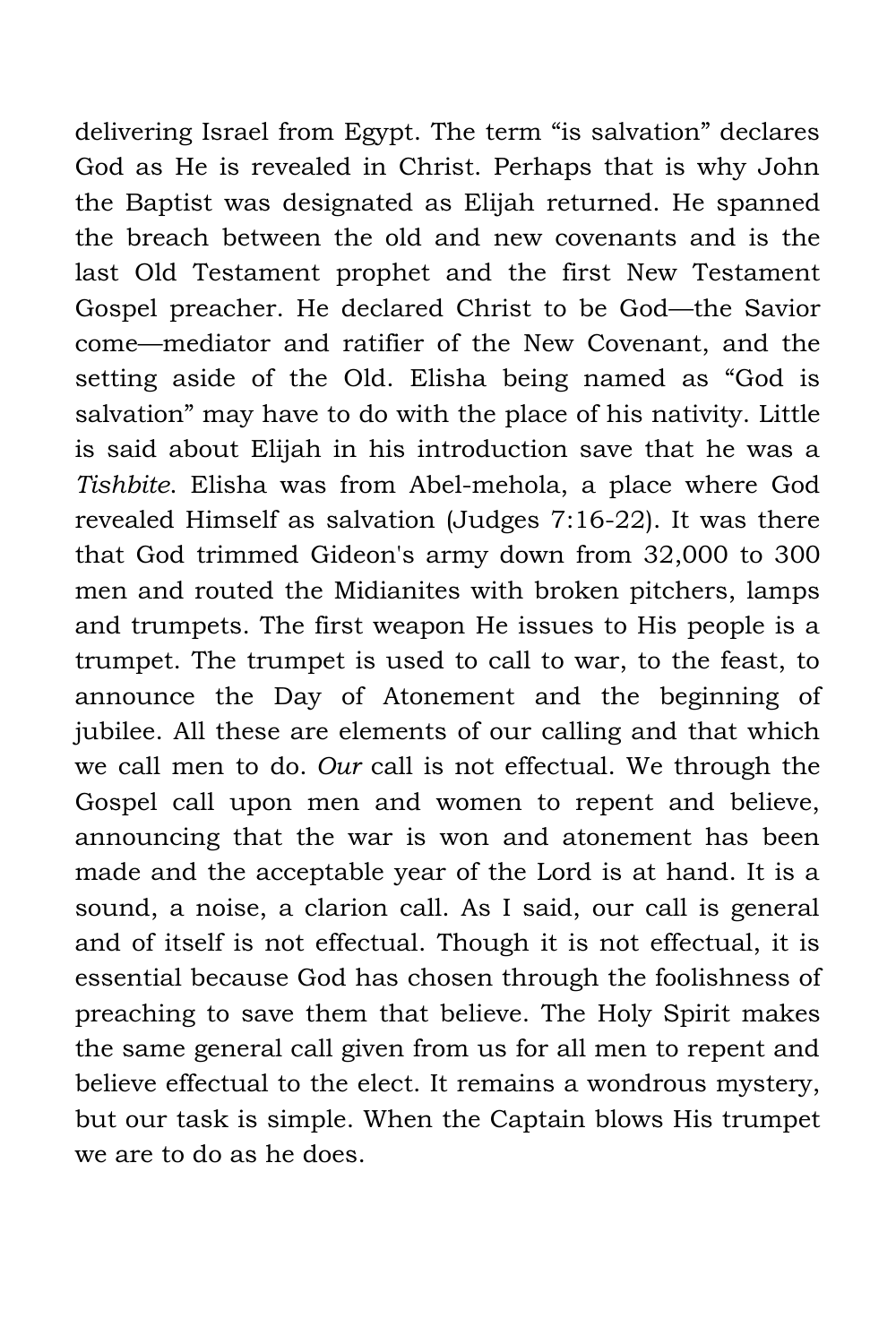The second weapon is the torch. It is light, which pictures both the written and the living word. The Psalmist said of the word of God that the entrance of it gives light and that it is a light unto our path. Christ himself is the light of the world, the light that shineth in a dark place until the daystar arises in your heart. Light is what God commands to shine in the heart of men to reveal the glory of God in the face of Jesus Christ. Light, dispels darkness and discloses all things. That night on the field of battle, the captain and His army entered into the darkness. But before the night was spent, that battlefield shone with effulgent light. The light strikes fear in the heart of the enemy because he cannot hide from it (John 3:19-20). This is not due to our ability to shine the light but entirely based upon God's ability to afflict the mind and the heart men. We can't scare anybody. Our weapons seem useless to the world. They look at us and snicker. But God can disperse a mighty army with a thought, a dream of a cake of barley, a trumpet or a torch.

Thirdly, the torches are hidden from view in earthen vessels. These earthen vessels are clay pots and they represent the church, made up of vessels of Adamic clay. It is into the insignificant pots that our Lord has invested the light of the world. They have no glory. They are common utensils. God has chosen the foolish, base, weak and empty to confound the great and the mighty. This assures us that all that takes place in the salvation of a sinner and his use in the preaching of the Gospel is of grace and grace alone. The Lord has put the glorious Gospel into earthen pots for the purpose of His glory (2 Cor. 4:6-7). The Gospel however is not to remain hidden in the vessels. Our Lord spoke in this kind of language (Matt. 5:14-16). We need to continually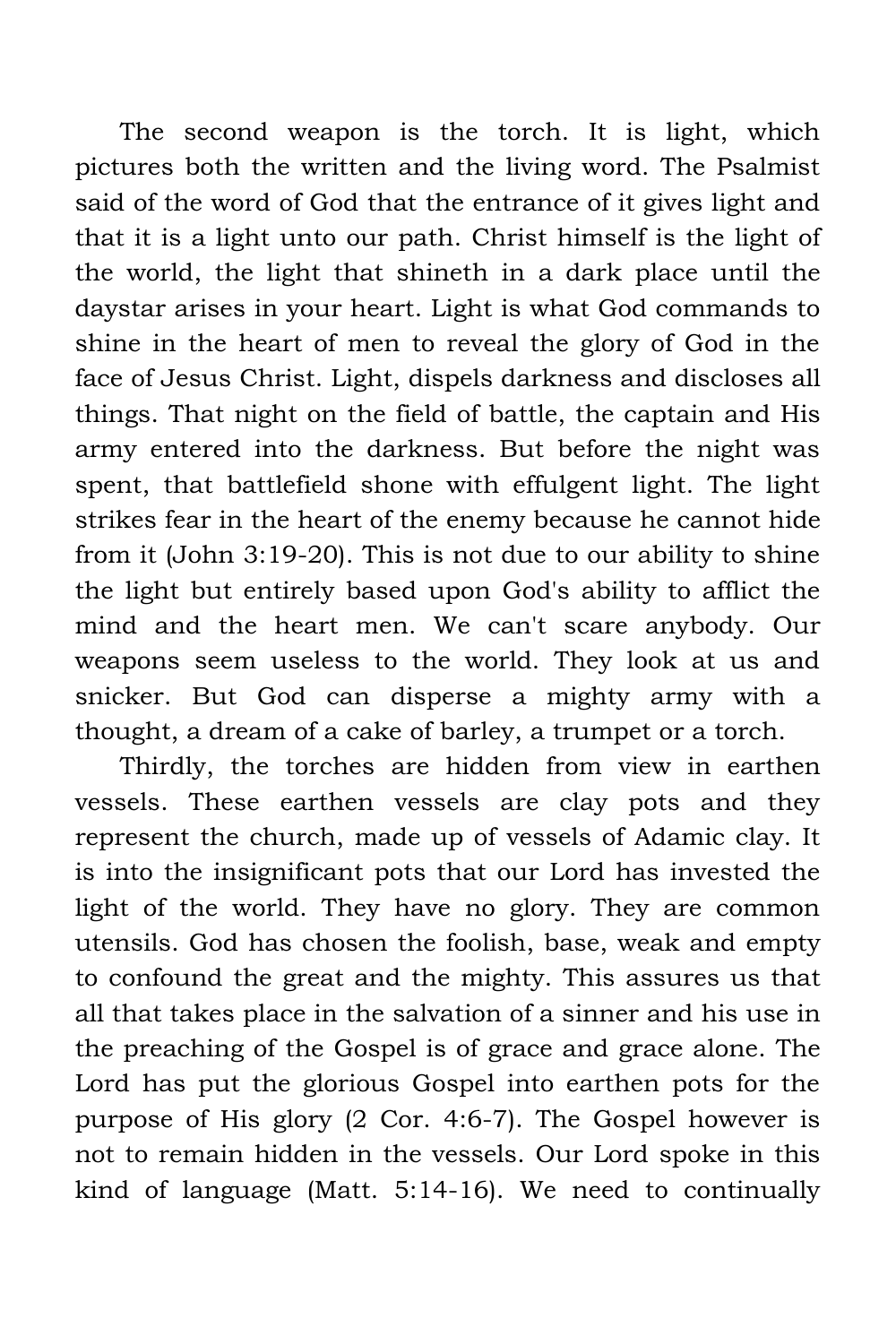rehearse in our own minds that we are nothing but dirt pots (Gal. 6:3; 1 Cor. 2:2-5).

These dirt pots were to be cast to the ground and broken. For the benefit of the battle here recorded, this would create a loud noise immediately followed by a great light and would further serve to frighten the enemy. This is, however, a true representation of those who are used of God to bring the Gospel. The Gospel is in them but is truly dispensed from them when they are cast to the ground and broken (Is. 66:1- 2; Ps. 51:17). The Lord has fixed it so that the Gospel, that Christ has preeminence. He must increase and we must decrease (1 Cor. 3:4-7; 15:10 ; Eph. 3:8).

Finally, we have a singular word (V. 20). The believer declares the sword of the Lord and of Gideon. This has changed slightly from the original interpretation of the dream (v. 14 ). The significance of this change is two fold. The original reads the sword of the Lord, of Gideon. Spiritually this is the declaration of the Title that Christ earned by His righteous death. Because He was obedient unto death He was given a name above every name and declared to be Lord over all. Our savior, our deliverer is LORD. This also applies to the Gospel. What we preach is God's Gospel but it is also our Gospel (2 Thess. 2:14).

The wonder of this, our Gospel is its singularity. The phrase is cryptic. It is not even a sentence. It makes no sense except to those who use it and those in whose hearts God strikes fear. The Gospel is the power of God unto salvation. But the Gospel is not a theological discourse. The Gospel is not "many things." The Gospel is not a pie chart that men can divide according to their particular conviction or disposition. It is one thing. It is Christ; not a sentence, a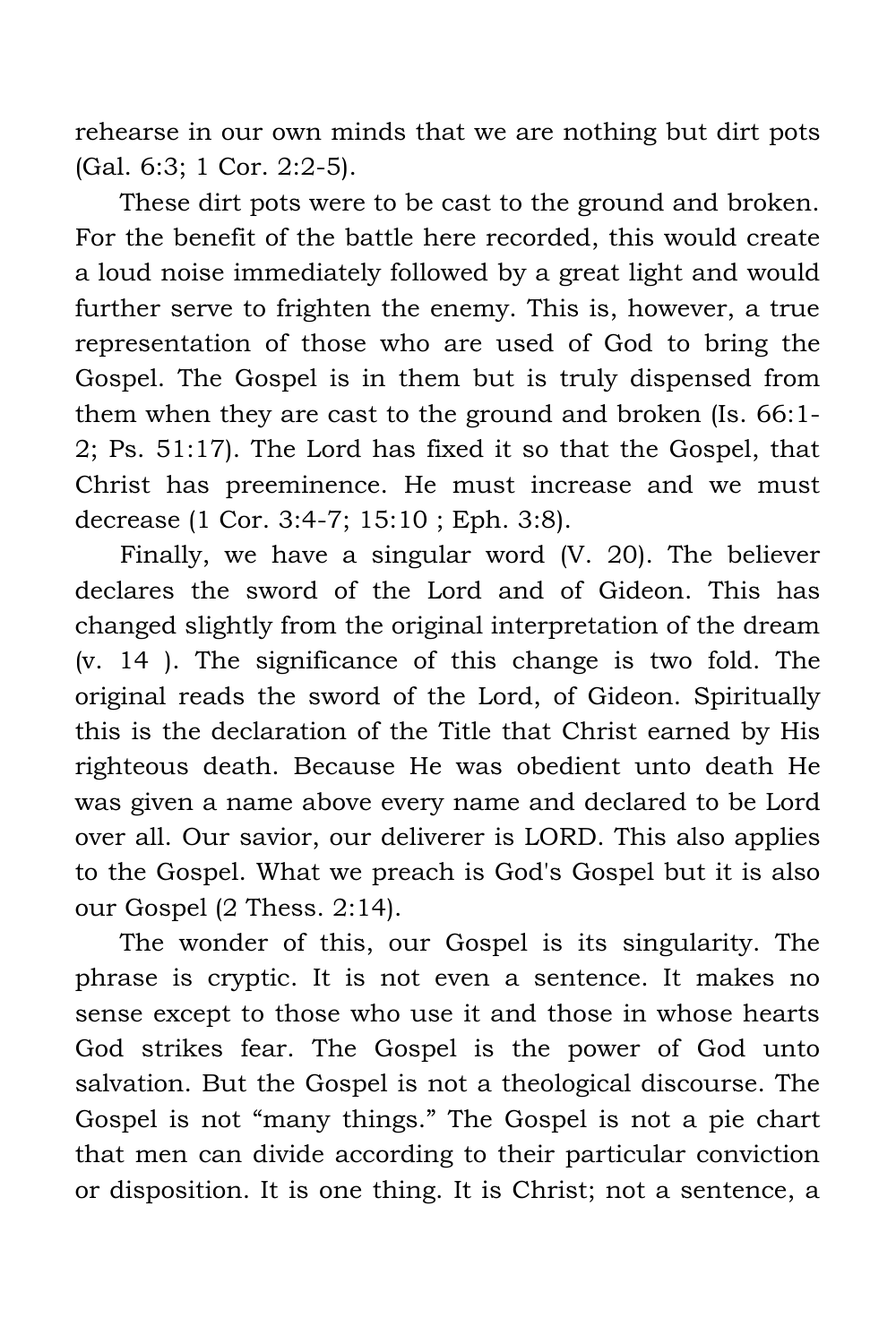singular subject. To the world it is foolishness. To the religious it is a stumbling block. To them that are called, both Jews and Greeks it is the power and wisdom of God. Men will say there must be more, there must be explanation, there must be evidence, there must be works but the cast down and broken dirt pot spills out the light and the message is cryptic—The sword of the Lord and of Gideon— Christ and Him crucified. The simplicity and singularity of the message send the enemies fleeing and screaming while the believer stands in his place (v. 21). Scripture says, " a fool fleeth when no man pursueth " (Romans 1:14-17). The location of Elisha's birth declared "God is salvation".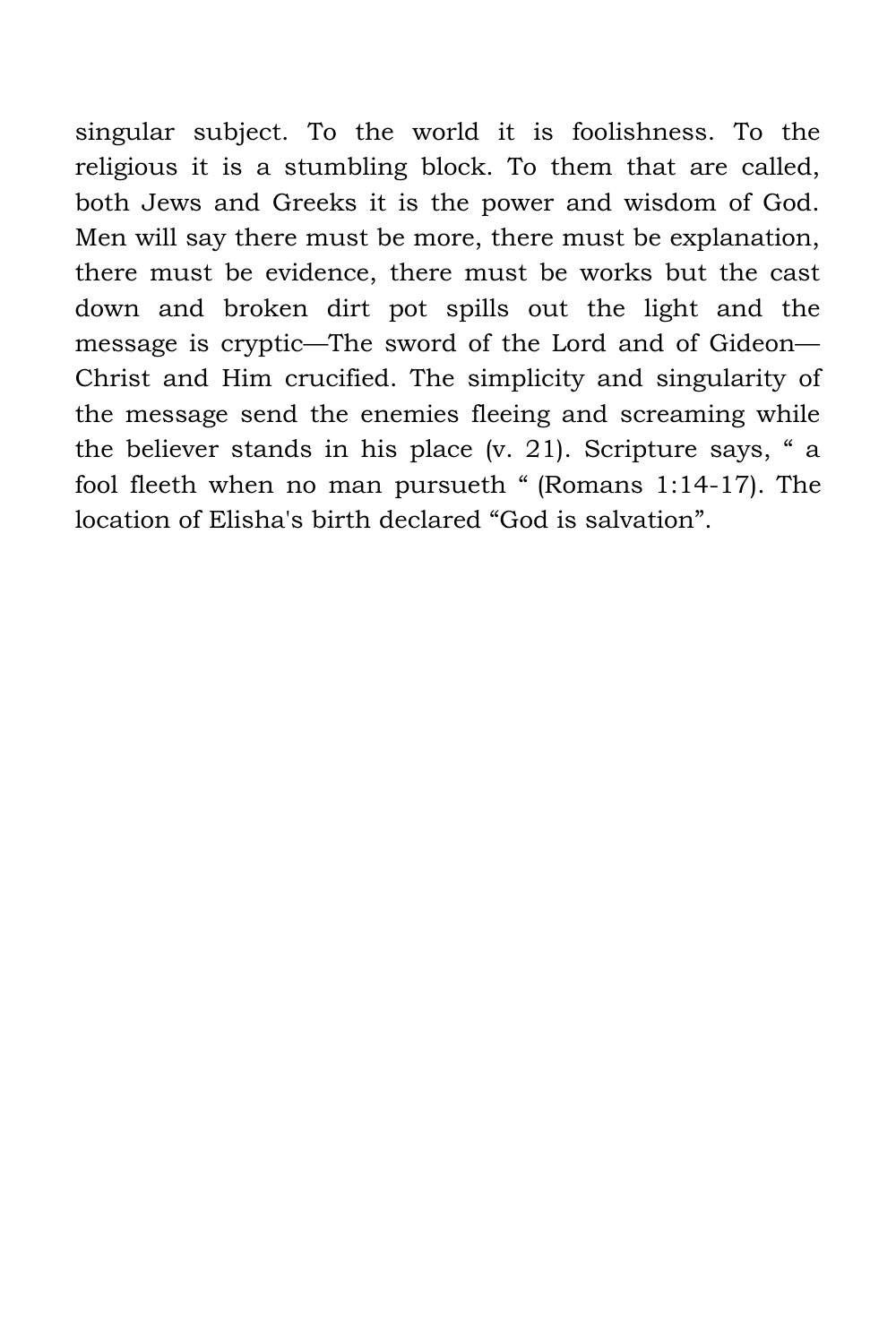# **BENHADAD, A STUDY IN DEPRAVITY**

**I Kings 20:1-30**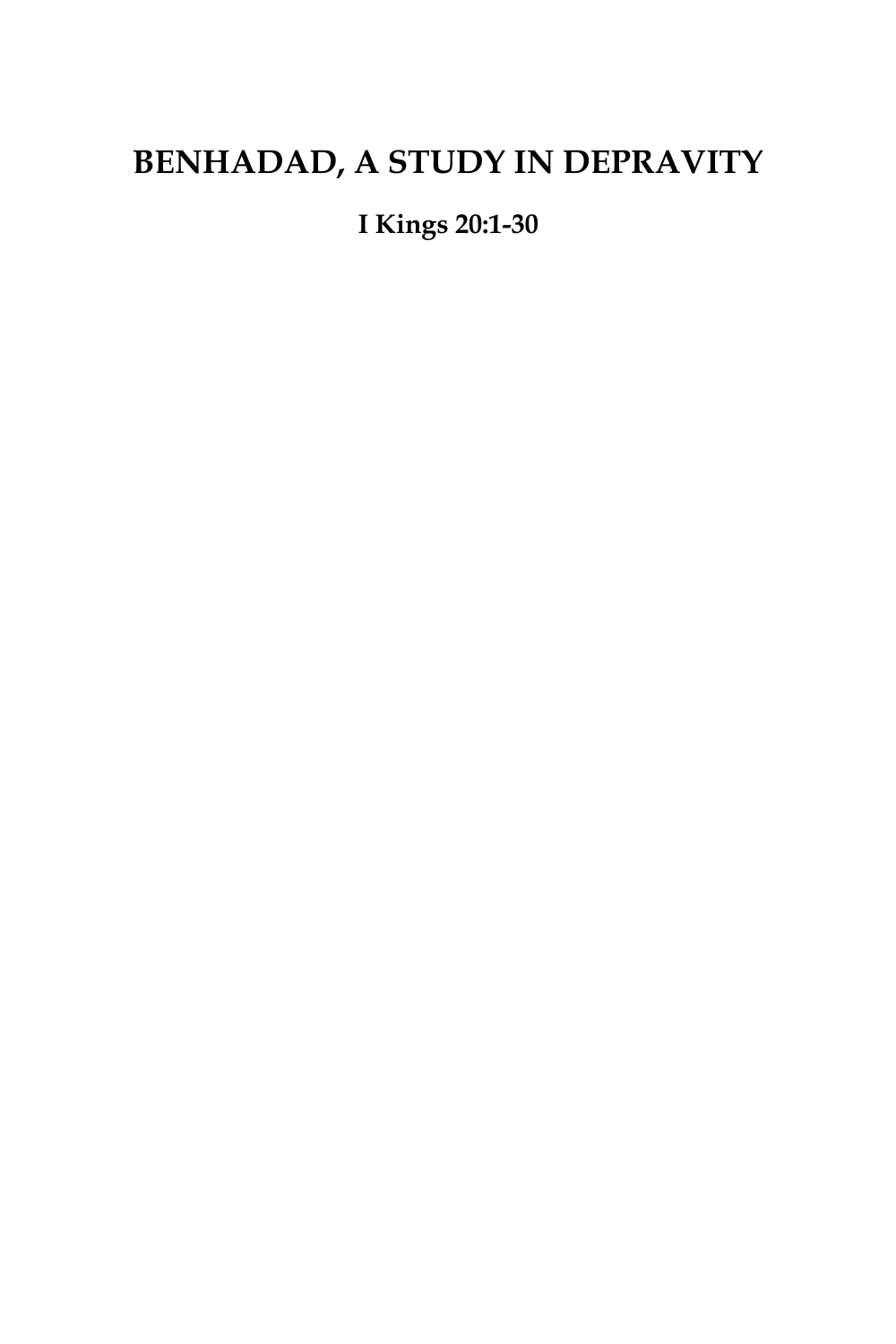1, And Benhadad the king of Syria gathered all his host together: and there were thirty and two kings with him, and horses, and chariots: and he went up and besieged Samaria, and warred against it. 2, And he sent messengers to Ahab king of Israel into the city, and said unto him, Thus saith Benhadad, 3, Thy silver and thy gold is mine; thy wives also and thy children, even the goodliest, are mine. 4, And the king of Israel answered and said, My lord, O king, according to thy saying, I am thine, and all that I have. 5, And the messengers came again, and said, Thus speaketh Benhadad, saying, Although I have sent unto thee, saying, Thou shalt deliver me thy silver, and thy gold, and thy wives, and thy children; 6, Yet I will send my servants unto thee to morrow about this time, and they shall search thine house, and the houses of thy servants; and it shall be, that whatsoever is pleasant in thine eyes, they shall put it in their hand, and take it away.  $7$ , Then the king of Israel called all the elders of the land, and said, Mark, I pray you, and see how this man seeketh mischief: for he sent unto me for my wives, and for my children, and for my silver, and for my gold; and I denied him not. 8, And all the elders and all the people said unto him, Hearken not unto him, nor consent. 9, Wherefore he said unto the messengers of Benhadad, Tell my lord the king, All that thou didst send for to thy servant at the first I will do: but this thing I may not do. And the messengers departed, and brought him word again. 10, And Benhadad sent unto him, and said, The gods do so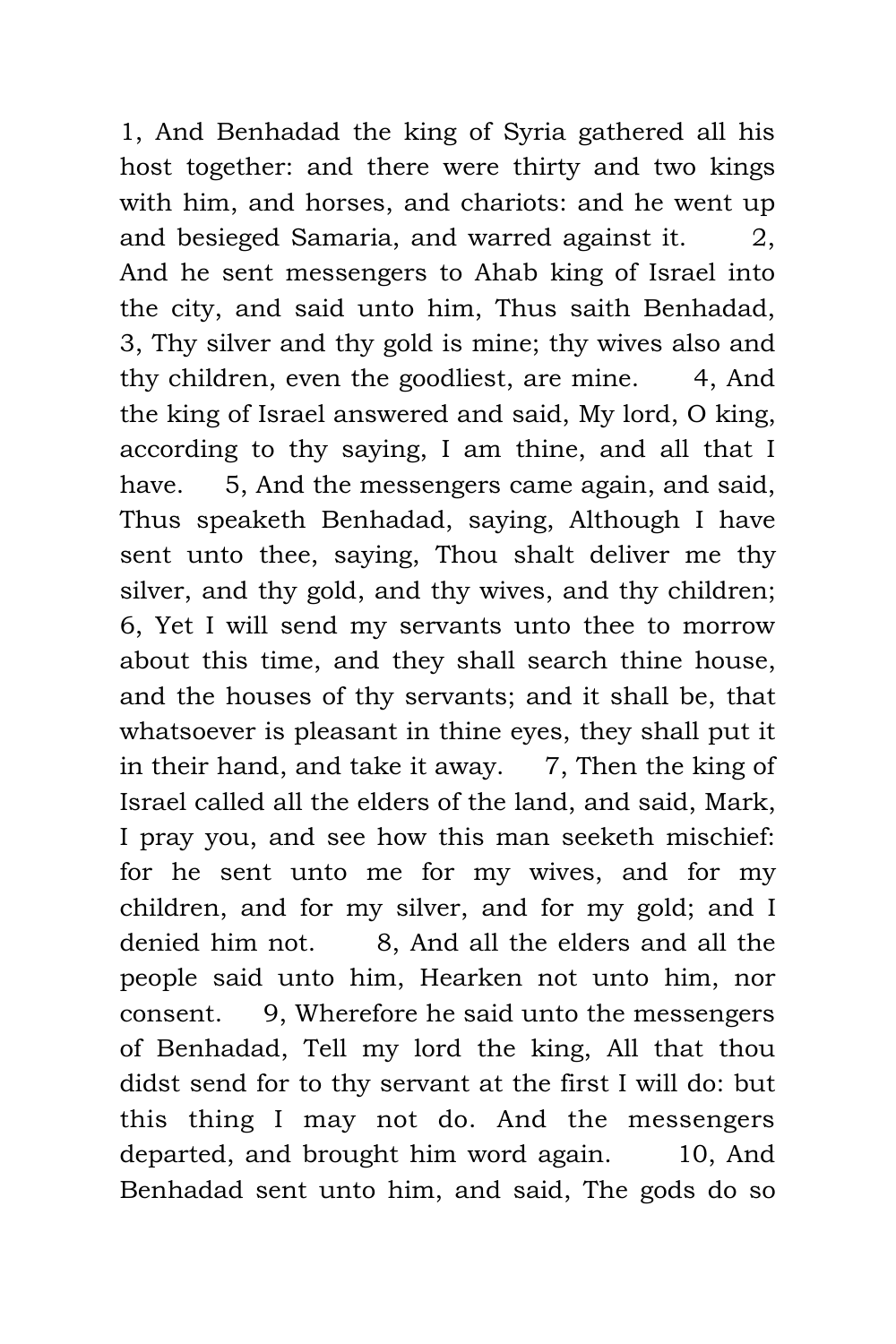unto me, and more also, if the dust of Samaria shall suffice for handfuls for all the people that follow me. 11, And the king of Israel answered and said, Tell him, Let not him that girdeth on his harness boast himself as he that putteth it off. 12, And it came to pass, when Benhadad heard this message, as he was drinking, he and the kings in the pavilions, that he said unto his servants, Set yourselves in array. And they set themselves in array against the city. 13, And, behold, there came a prophet unto Ahab king of Israel, saying, Thus saith the LORD, Hast thou seen all this great multitude? behold, I will deliver it into thine hand this day; and thou shalt know that I am the LORD. 14, And Ahab said, By whom? And he said, Thus saith the LORD, Even by the young men of the princes of the provinces. Then he said, Who shall order the battle? And he answered, Thou. 15, Then he numbered the young men of the princes of the provinces, and they were two hundred and thirty two: and after them he numbered all the people, even all the children of Israel, being seven thousand. 16, And they went out at noon. But Benhadad was drinking himself drunk in the pavilions, he and the kings, the thirty and two kings that helped him. 17, And the young men of the princes of the provinces went out first; and Benhadad sent out, and they told him, saying, There are men come out of Samaria. 18, And he said, Whether they be come out for peace, take them alive; or whether they be come out for war, take them alive. 19, So these young men of the princes of the provinces came out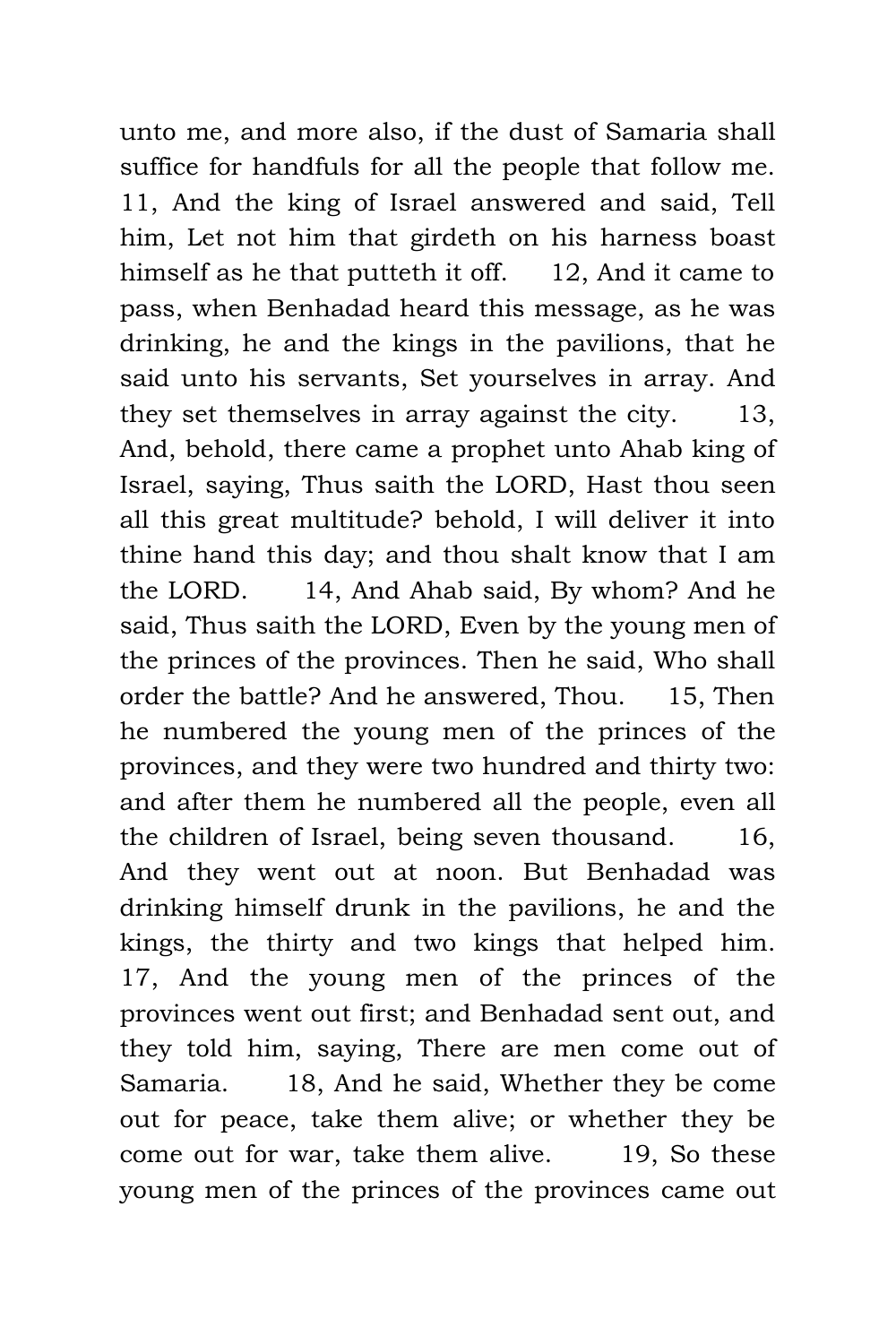of the city, and the army which followed them. 20, And they slew every one his man: and the Syrians fled; and Israel pursued them: and Benhadad the king of Syria escaped on an horse with the horsemen. 21, And the king of Israel went out, and smote the horses and chariots, and slew the Syrians with a great slaughter. 22, And the prophet came to the king of Israel, and said unto him, Go, strengthen thyself, and mark, and see what thou doest: for at the return of the year the king of Syria will come up against thee. 23, And the servants of the king of Syria said unto him, Their gods are gods of the hills; therefore they were stronger than we; but let us fight against them in the plain, and surely we shall be stronger than they. 24, And do this thing, Take the kings away, every man out of his place, and put captains in their rooms: 25, And number thee an army, like the army that thou hast lost, horse for horse, and chariot for chariot: and we will fight against them in the plain, and surely we shall be stronger than they. And he hearkened unto their voice, and did so. 26, And it came to pass at the return of the year, that Benhadad numbered the Syrians, and went up to Aphek, to fight against Israel. 27, And the children of Israel were numbered, and were all present, and went against them: and the children of Israel pitched before them like two little flocks of kids; but the Syrians filled the country. 28, And there came a man of God, and spake unto the king of Israel, and said, Thus saith the LORD, Because the Syrians have said, The LORD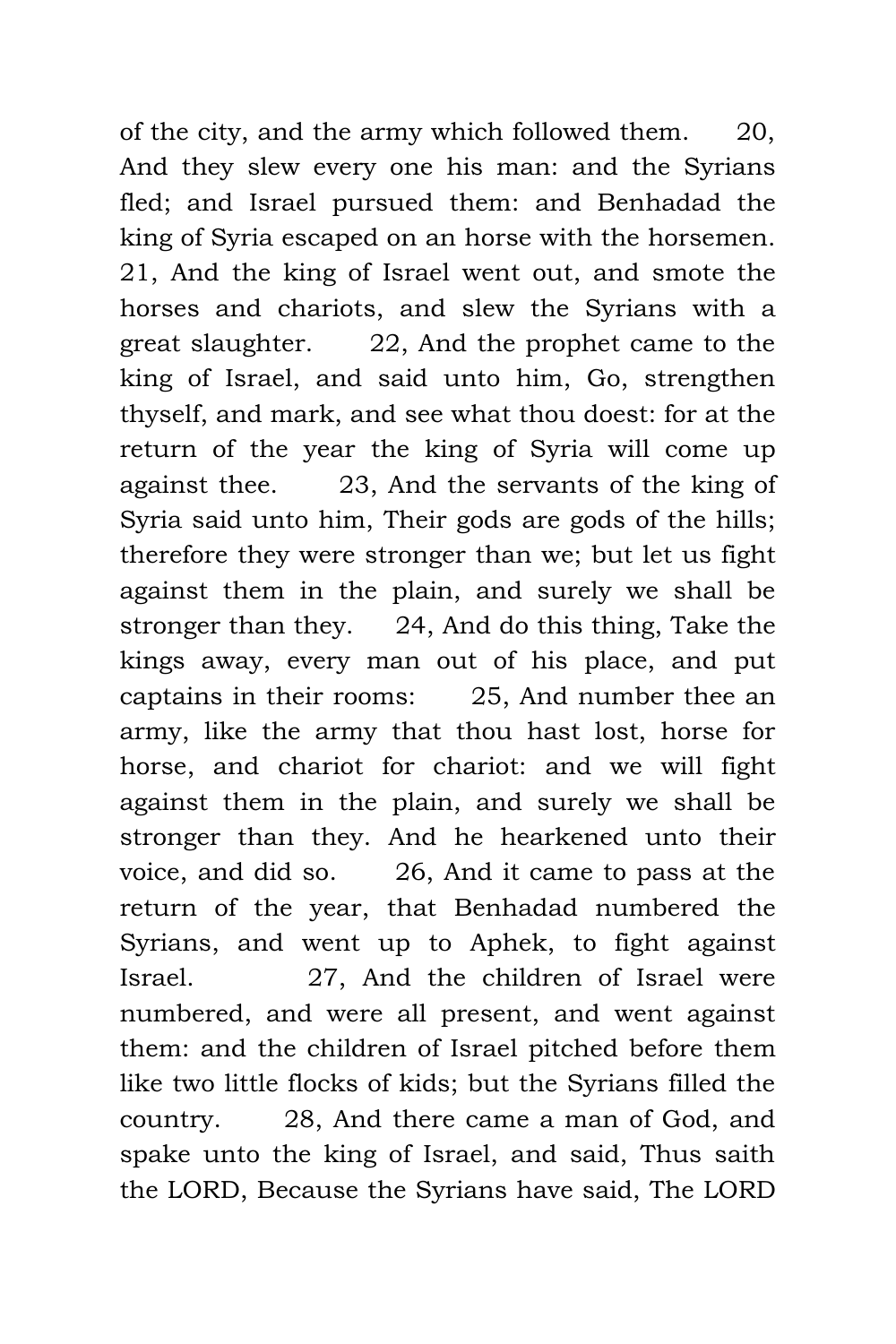is God of the hills, but he is not God of the valleys, therefore will I deliver all this great multitude into thine hand, and ye shall know that I am the LORD. 29, And they pitched one over against the other seven days. And so it was, that in the seventh day the battle was joined: and the children of Israel slew of the Syrians an hundred thousand footmen in one day. 30, But the rest fled to Aphek, into the city; and there a wall fell upon twenty and seven thousand of the men that were left. And Benhadad fled, and came into the city, into an inner chamber.

At the time of this chapter, Elisha has left all behind and followed Elijah. His story and his ministry will take place later. As for now, he is, as it were, in prophet boot camp. What we can glean from his willing departure from his hearth and home and that he left all his worldly goods behind (even burned) are the words of our Lord when he said "he who saves his life shall lose it and he who loses his life for my sake shall save it." One man said that the first place a man goes after he comes to Christ is the graveyard, there to bury all he is and has. If a man will follow Christ, he must take up the cross and deny himself because everything but Christ becomes secondary in value. We will look more at the character of Elijah as we look at his ministry in the coming weeks.

Tonight we will look at Benhadad. He is one of the more unsavory characters in scripture and he is a study in depravity, pride, arrogance and presumption. In consideration of this man we see, to a degree, that which plagues our own soul and reminds us again that if we are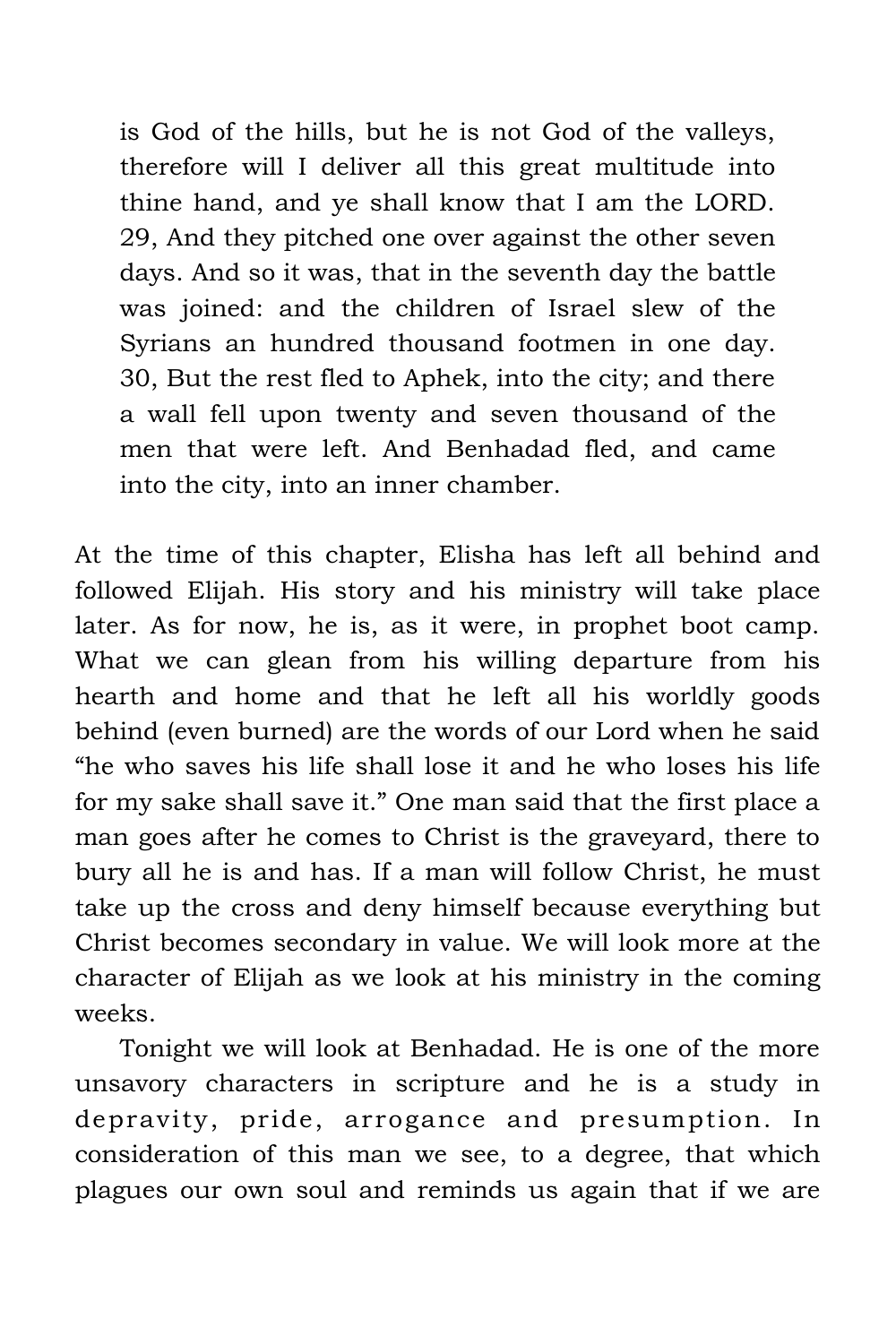Christ's, we are so entirely by grace. To look at Benhadad is to see ourselves in the looking glass. But Benhadad alone is not full definition of depravity. We have also Ahab, king in Israel, who rather in arrogant pride revels another side of sin, the side of vacillation, cowardice and craven selfpreservation. The only character in this story that stands with some rectitude is the un-named prophet who promises victory to Ahab. Most historians believe that this prophet is Micaiah. He is introduced in chapter 22. Ahab hated Micaiah because, unlike the 400 prophets bought and paid for by Jezebel, he never prophesied good things for Ahab (22:8). Rather than looking at this passage expositionally, we seek to find some things here that teach us some aspects of the Gospel.

In reading this passage, two things stand out. The first is that it is folly to go against the true and living God. That seems to be a no-brainer but every rejection of God's council is rebellion and insanity. The second thing is that the grace of God is often revealed as acting in spite of our ignorance. Ahab, a notoriously wicked and cruel king was delivered in spite of his cowardice and his attitude of appeasement at any cost. We can look at Ahab and thank God for His grace and that He does what He does, not for our sakes, but for His name's sake. Several things:

First, Benhadad is Benhadad Jr. (1 Kings 15:18-19). This may explain why Benhadad Jr. felt that he was entitled to all the king's gold, silver, wives and sons and daughters. He was, after all, his father's son and as Asa, king of Judah, had made a gift of abounding booty to his father, so Ahab, king of Israel, should do likewise. Ahab's conciliation can only be viewed as a craven effort to save his own life. But, for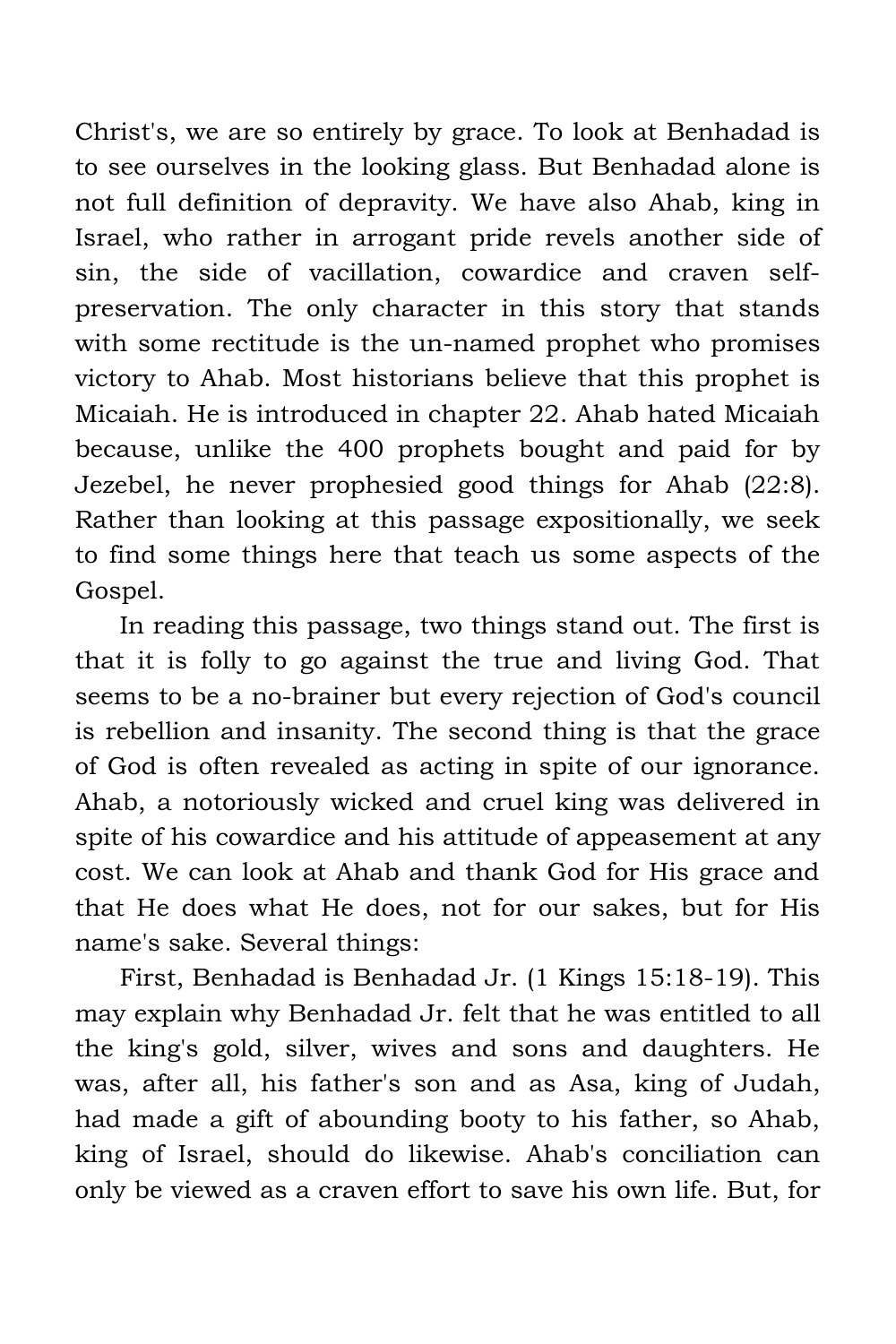Benhadad, seeing that he already had Ahab by the throat, he decided to require not only the possessions of his house but everything that Ahab and his princes and his servant loved most (vv, 2-6). Knowing that this order would require more that Ahab was able to give and would require that his princes and his servants would also have to join in his appeasement of Benhadad, he called a counsel of the elders to ask them what should be done. His response to Benhadad, based on the word of he elders, revealed that he probably thought that they would cave as he had. In verse 9 he does not refuse Benhadad from a place of acquired intestinal fortitude—with the words "I may not do," he effectively shifts the blame to the elders. Benhadad's response was that he was going to annihilate Israel—grind them to dust. Finally, Ahab shows some semblance of courage (v. 11). This means "don't count your chickens before they hatch."

Benhadad was not moved by his response. He and his 32 kings (tribal lords) were having a pre-victory party, getting drunk knowing full well that Israel was but a lamb for the slaughter. He told his soldiers to put on their armor and get ready for the win. Man proposes and God disposes.

The prophet of the Lord came to Ahab and told him that the Lord would give him the victory (v. 13). Then we have an interesting use of numbers. Benhadad had with him 32 kings. Ahab was to choose 232 servants. The rest of Israel's army was to number 7000 other men. Though it is not stated, it bears some consideration that the Lord had told Elijah that there were 7000 in Israel that had not bowed the knee to Baal. When word came to Benhadad that the Israelites approached he wasn't fazed. He was so confident of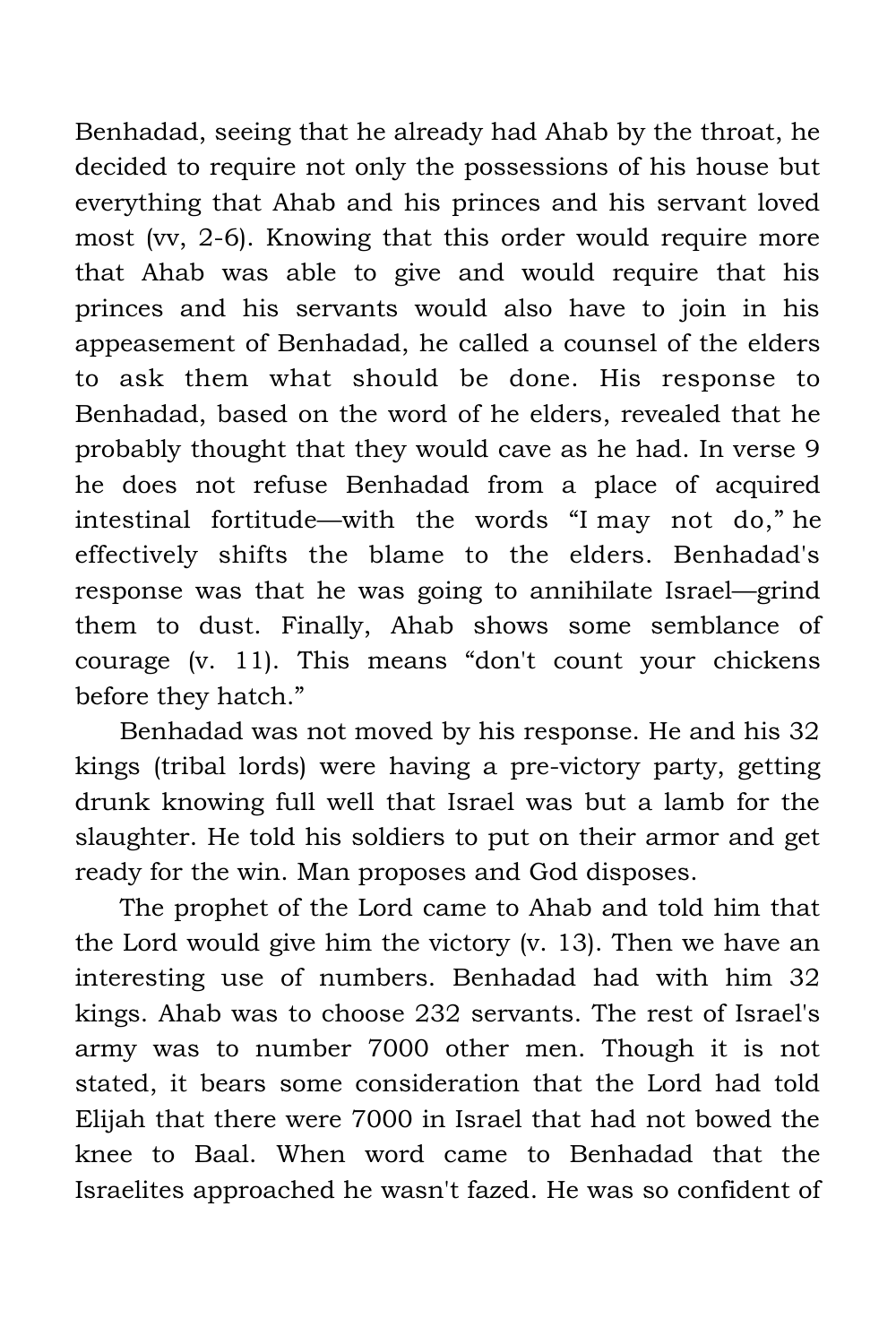victory that he was drunk by noon along with his 32 regal cohorts. He was so sure that the Israelites would cower like Ahab did that he told his warriors to take them alive (v. 18). Israel's army slew Benhadad's army man for man 7,232 and Ahab then pursued Syria with a great slaughter. Benhadad's bravado turned to mush and he and a few of his men went into hiding.

The prophet told Ahab that Benhadad would be back in a year to try again and to make preparation for that day. True to the Lord's words, Benhadad began to build his army again to go against Israel. He did so on the logic of his servants who had figured out why Israel had won the battles. The war counsel came up with what they thought was a brilliant strategy. The Israelites were all about the hills and mountains—Sinai, Carmel etc. Their gods must be the gods of the hills. Now there is some wise, intellectual calculation. All we have to do is make the battle in the valleys and victory will be ours. One man said that the definition of insanity is doing the same thing over again and expecting a different result. These servants had put the true God into their pantheon and had assigned to Him the attributes of their false deities. Since Babylon, men had sought a multiplicity of gods, one to cover every occasion—gods of hills and valleys, or rivers and seas, of fire and wind, of love and hate of war and peace. This is what Paul faced an Mars hill when face with the Greek fullness, he spoke to them of the true and living God to whom they had erected a (cover you bets) statue called the "Unknown God." Romanism has replaced the pantheon with the saints for every possible equation of life. There is but one God and he will countenance no rivals (v. 28). Israel slew 100. 000 in one day and Benhadad found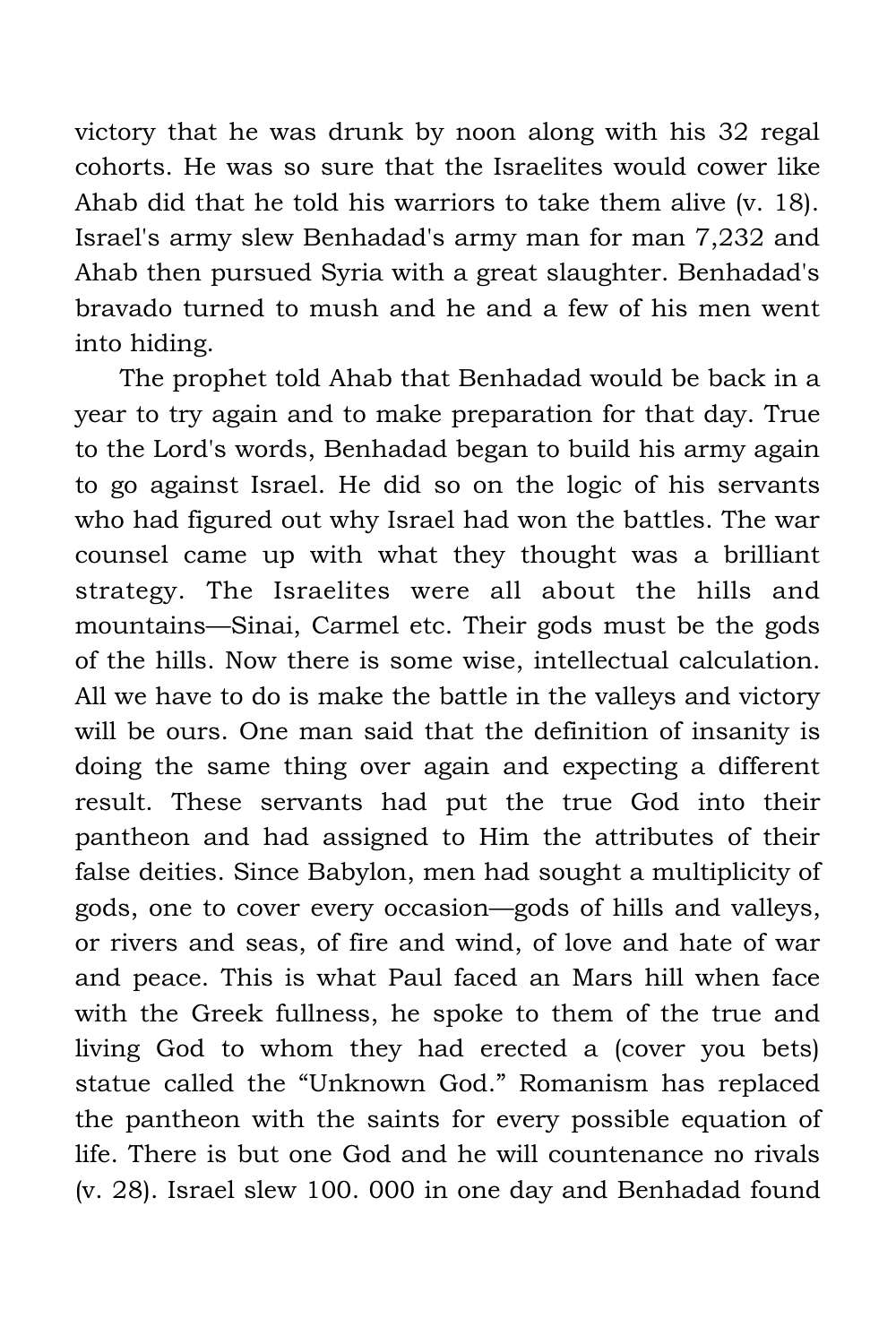out that the God of Israel was the God of the hills and the valleys and most assuredly the God of war (Ex. 15:3; Ps. 24:1). The rest of Benhadad's army fled to Aphek and there 27,000 more were crushed when the wall of their refuge fell on them. God is also the God of walls evidently .

As I said before, two things are evident here. It is folly to go against God (Is 45 :5-9) and God will honor himself in spite of our weakness, cowardice and vacillation (Ezek. 36:32). What's a fellow to do? Hide from God. How do you do that? Hide in God!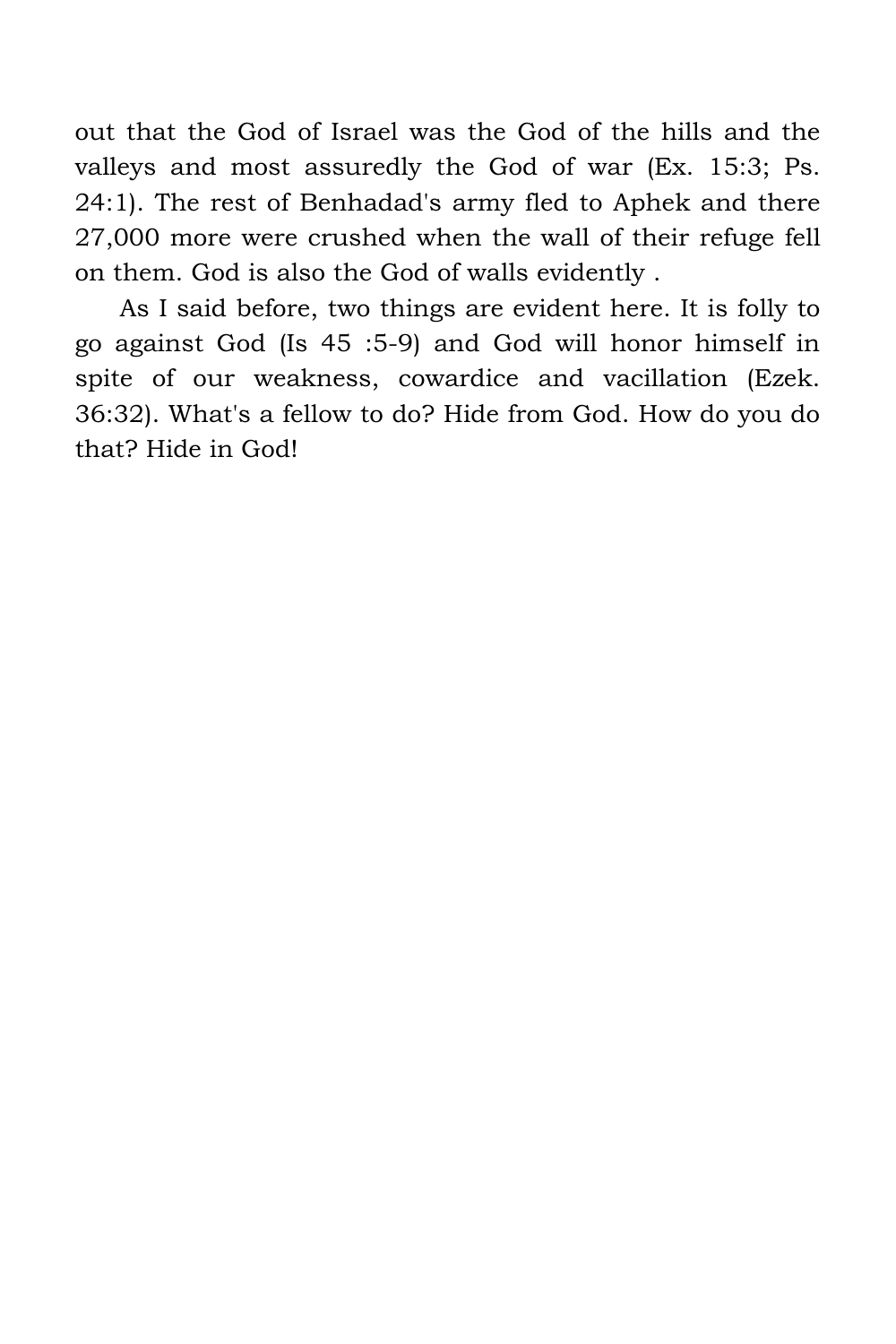## **WE HAVE HEARD**

#### **I Kings 20:31-34**

31, And his servants said unto him, Behold now, we have heard that the kings of the house of Israel are merciful kings: let us, I pray thee, put sackcloth on our loins, and ropes upon our heads, and go out to the king of Israel: peradventure he will save thy life. 32, So they girded sackcloth on their loins, and put ropes on their heads, and came to the king of Israel, and said, Thy servant Benhadad saith, I pray thee, let me live. And he said, Is he yet alive? he is my brother. 33, Now the men did diligently observe whether any thing would come from him, and did hastily catch it: and they said, Thy brother Benhadad. Then he said, Go ye, bring him. Then Benhadad came forth to him; and he caused him to come up into the chariot. 34, And Benhadad said unto him, The cities, which my father took from thy father, I will restore; and thou shalt make streets for thee in Damascus, as my father made in Samaria. Then said Ahab, I will send thee away with this covenant. So he made a covenant with him, and sent him away.

As we saw last time, Benhadad was a picture of depravity and as such pictured every one of us as we are born into this world. Rebels all, we assume to know how God works and assign to him the areas of power (God of the hills, not the valleys) that we think we can overcome. The audacity of sinners is that they believe that there are areas where God is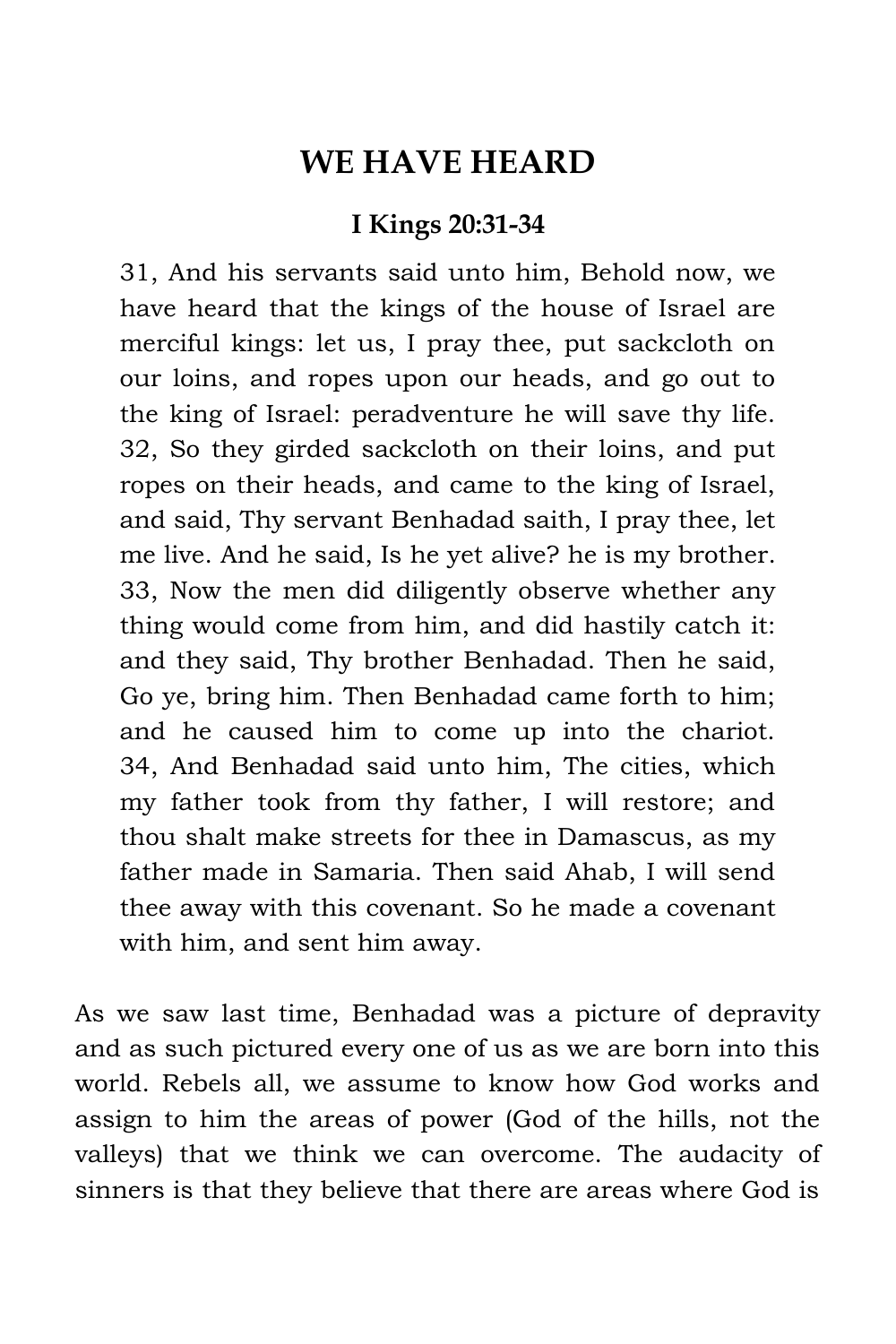not in control and therefore believe themselves able to rule in those areas. Sadly, this ultimately translates to deadly error in the matter of salvation and is the seed of that false damning notion that assumes that, finally, salvation is removed from the power of God except in the area of intent. He is the God hills (high, noble plans and good intentions of saving) but not the God of the valleys (where man's will reigns supreme)—so goes the track of men's thoughts.

Man will remain on that course unless or until he is brought to the place we he can do nothing, is nothing and realizes that the only thing that awaits him is a just and horrible death. Men do not seek mercy and life if they feel that they have any other option. If you are among the elect of God, the best place to be is at the end of your rope—all human hope long-gone and knowing because of what you are and what you have done, you should and must die. If you are not among the elect, the end of your rope is merely another bad place for you to be and though such dire circumstance may become a teaching moment, they will never eventuate in your salvation. The saving of a natural life, in scripture, does not necessarily result in salvation of the soul but in most cases point to and pictures the salvation of the soul as they represent man and women in a helpless estate seeking Christ as their last, their only hope.

I have often quoted the little axiom, "Man's extremities are God's opportunities." It has a nice poetic ring to it but it is erroneous to the core. It suggests that God's waits for opportunities and cannot really act except in the face of extremities. The very idea of God waiting for an opportunity, waiting for opportunity to knock is ridiculous. God creates His own opportunities. If He brings one down and suffers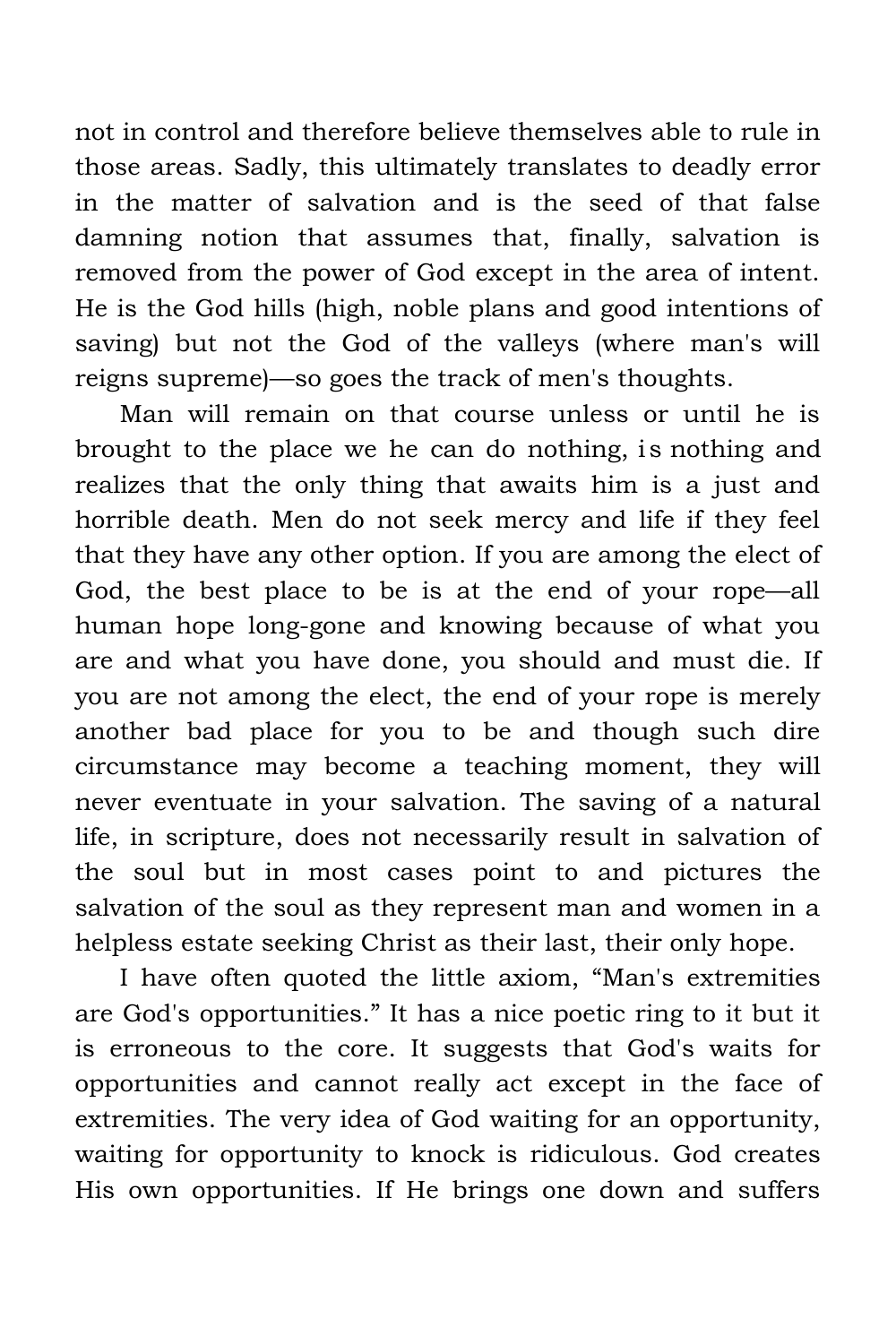him to pull himself up by the bootstraps to give him confidence in the flesh and damn his soul, that man is but a vessel made to destroy.

If however God brings one of His own down to the sloughs of despond it is always to bring him up to the glories of grace. God does not wait on an opportunity, He kills and He makes alive; he brings low and raises up; He takes the beggar from the dunghill and sets him among princes having created both places as the abode of His people until the appointed time of the revelation of their salvation. Circumstance and opportunity are men's words that help them explain what they cannot control. God's purpose and will create and control circumstance and opportunity, time and tide. Part of that great purpose of grace is that those who have been brought low by grace will seek mercy, camp at mercy's door and do so knowing that they, in no way deserve it (Abraham vision, Gen. 15: 12-14) As we look at this account of Benhadad's servants (and thus Benhadad) suing for mercy at the hand of King Ahab, we must set aside their collective characters, their respective ends and the fact that what Ahab does is in direct disobedience to God and look rather at their thoughts and actions as they picture a ruined sinner coming to Christ for mercy.

Benhadad's situation is dire (v. 30). He had sought to outwit God due to the false thinking of sin and had met with utter failure. His army decimated, he hides in a hole inside a hole. All he has is a few servants who are more of a burden than a blessing. He is a dead man—all that awaits him is starvation or falling in the hands of the enemy, which is sure death. If he thought otherwise, he would not be secreted in this ersatz tomb. Look at every sick sinner who comes to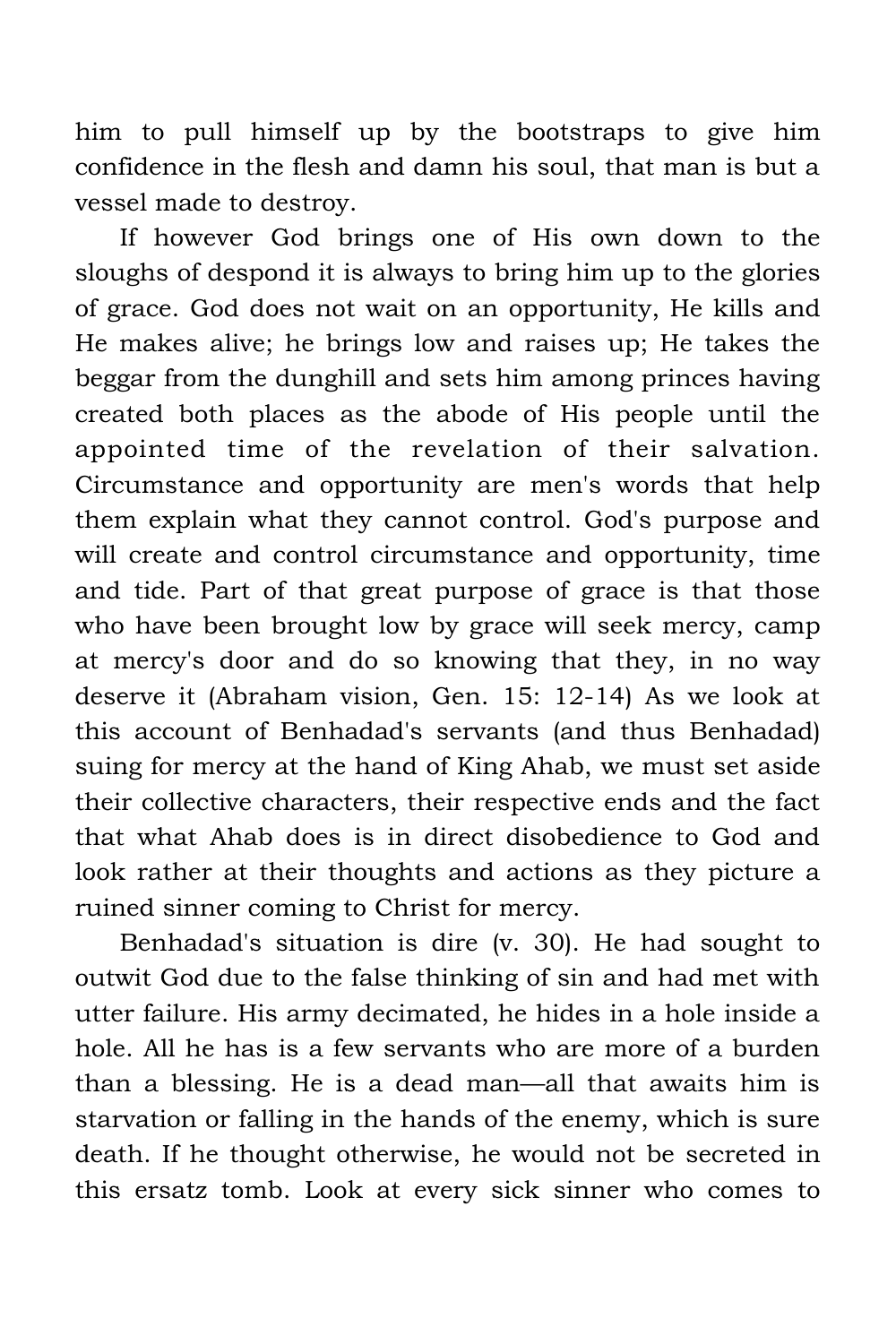Christ in the New Testament. They have tried all, spent all and are worse off than when they started. They come to Him hopeless, having nothing and without hope save that Christ will do what none other can (Leper, demoniac, woman with the issue, blind Bartimaeus). But in some cases it was not the sinner that pleaded for mercy. Their dilemma was so dire that they were as dead people (i.e. Jarius's daughter, the Syrophenician woman 's daughter, the man lowered through the ceiling). When Christ saw their faith he healed the sick. In this text we have both. It is the servants who ask Benhadad if they can approach the King on his behalf (v. 31). Should this not give us encouragement to pray for our children and our loved ones who we desire to know Christ.

They came up with this plan because they had heard a hopeful thing. Perspective changes when life is in jeopardy. Only one thing matters; life! These had heard that the kings of Israel were merciful kings. That's a ray of light in a dark place. Their kings and their gods were known for cruelty and anger, always in need of mollifying. The thought that a king, a God might be merciful suddenly becomes all that matters. But how shall he be approached? Shall we, as Jesse Jackson said to President Clinton that if you apologize it will obligate the offended to show mercy. No, that is but a revelation that Rev. Jackson has never needed or sought mercy. The core concept of seeking mercy involves two things. First is the knowledge that one cannot be obligated to show it. If received, it is utterly undeserved. Secondly, absolute sovereignty must be attributed to the one from whom mercy is sought. You must come as a dead man with the noose around your neck and your raiment, the beggar's rags. And you will not come unless, from a place of complete need, a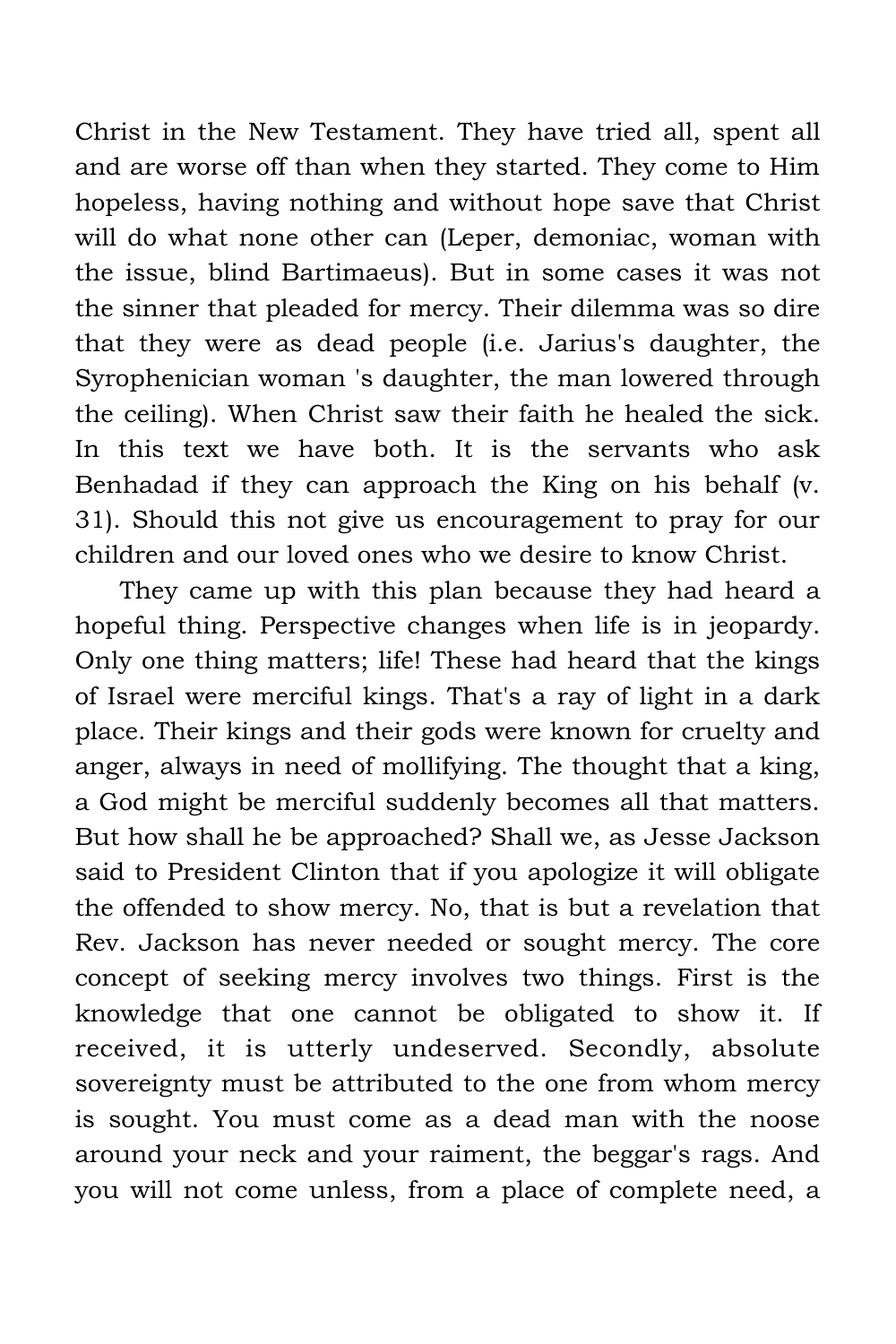word of mercy is all you ever want or desire. Mercy is for ruined, hopeless, condemned sinners (v. 32).

In approaching and pleading for mercy the sinner looks for a word, a gesture to hang his hopes on (v. 33a). All sinners who come to Christ in faith do so believing that God is the rewarder of them that diligently seek Him. What might cause such hope? What word might encourage a sinner to come to Christ for mercy. In this case the servants latched onto the word "brother." Can this be? Can one so wronged speak in such absolute familial terms. There is mighty grace at work here. Ahab is a cruel man, but here his mind is overcome and the word of his mouth is a word of mercy. "Is he alive, he is my brother." Ahab does not say, "Well, let him show me some repentance, let him work off his debt, if he come then I'll see if he is worthy of my help." Blessed Gospel this! The Gospel does not offer a way or a contingency plan whereby the sinner may deserve mercy or contribute to receiving it. When a ruined sinner hears the Gospel, he hears that Christ is his brother and is not ashamed to call him brother. The Gospel is a revelation of what is, not what might be. Is he alive, he is my brother!

Benhadad was immediately welcomed into the presence of the king (v. 33). The king did not invite Benhadad to come into his chariot; he caused him to (Ps. 65:4). Every sinner saved by grace has immediate access into the grace wherein he stands. There is no church council to determine his worthiness, of some watch care program to make sure he meets some ecclesiastical behavior condition. The Lord causes His brethren to come up into His chariot with complete, unbridled access (Heb. 10:19-23).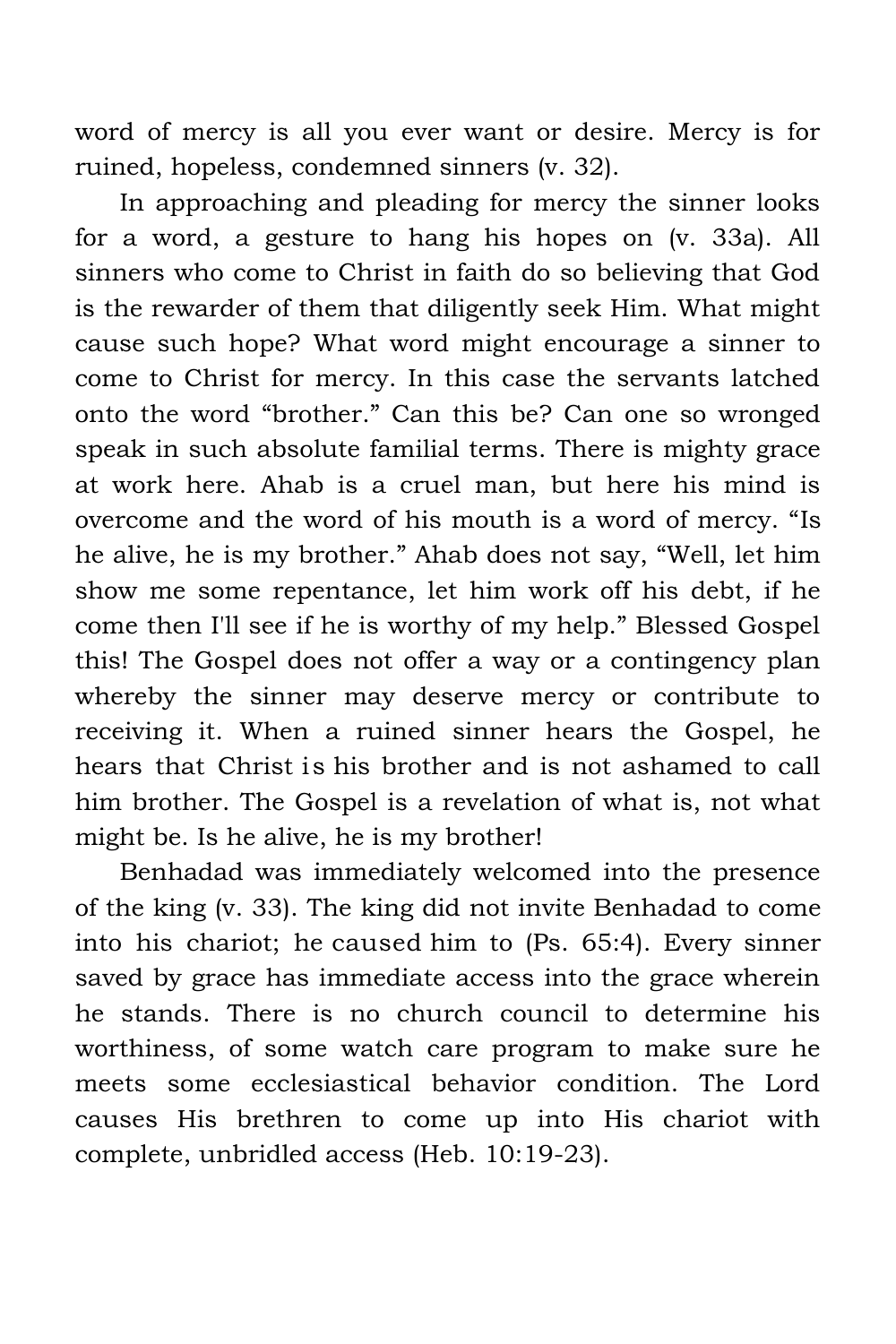Finally, the king returns all that had been taken form Benhadad's father. The word "Benhadad ct, you'll notice is in italics and though added by the translators, simply does not square with scripture (v. 34). It was Omri, Ahab's father that had taken the cities from Benhadad's heritage (1 Kings 16:16-18, 27). It was Ahab who returned these to Benhadad, which pictures Christ recovering for us all that lost in Adam and much more (Romans 5:9-10, 15, 17, 20).

Though this is a type, a picture of a sinner seeking and receiving mercy, there *is* something wrong here.

Ahab's merciful reaction to Benhadad was against the direct order of God to kill Benhadad and all that followed him. Benhadad is set free with promise but it leaves bad taste in the mouth because justice has not been served. Mercy only comes on the wings of satisfied justice and that by the substitutionary, propitiatory work of Christ for His people. But God, in a unique way reveals that His justice always gets its due. Look at verse 42. Here the Lord speaks to Ahab. Though the chronology is reversed, the concept of substitution and the satisfaction is clearly stated. You let this man go free whom I had appointed to utter destruction, therefore thy life shall go for his life (John 18:7-9). To God be the glory!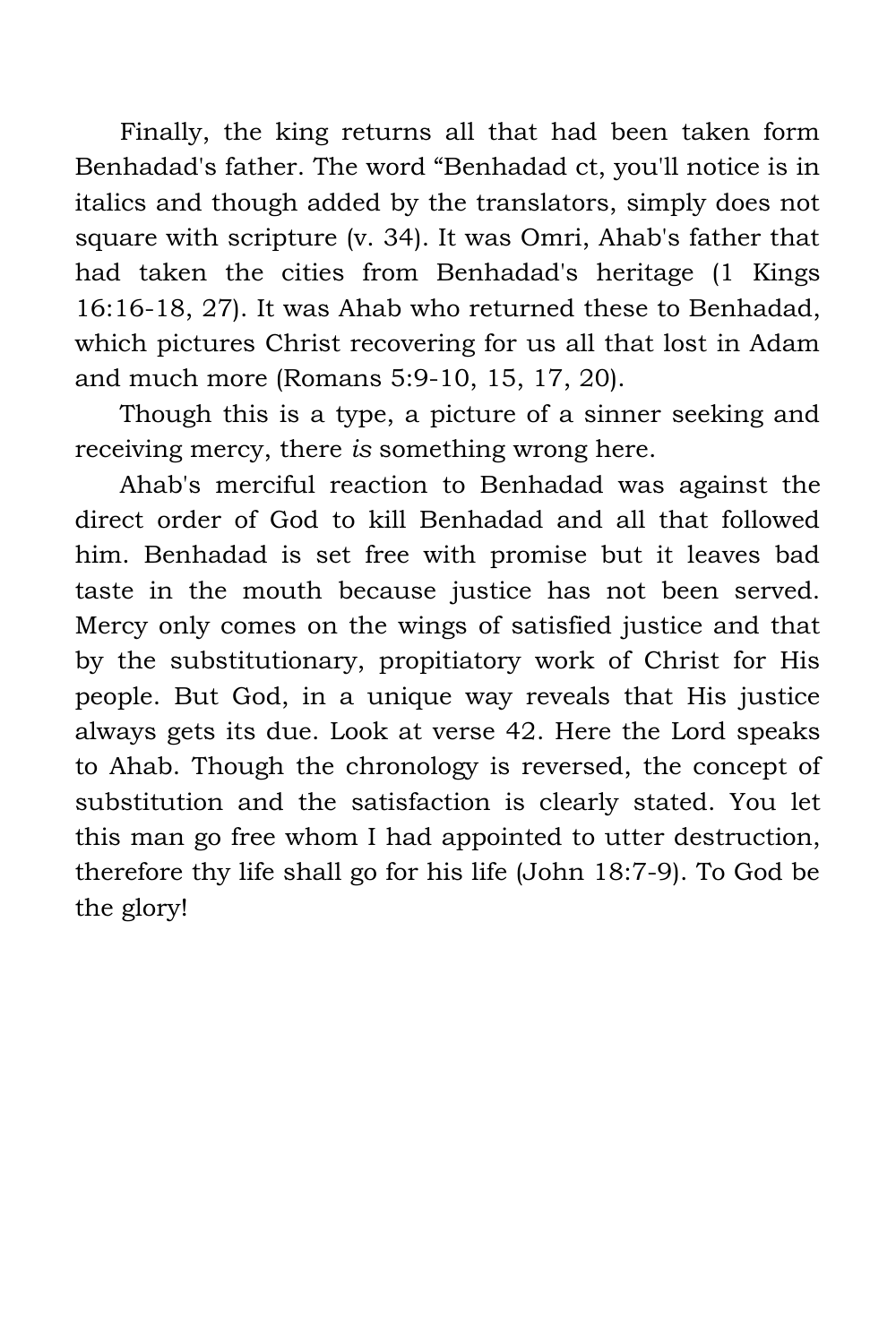# **SINFUL MERCY**

**I Kings 20:35-42**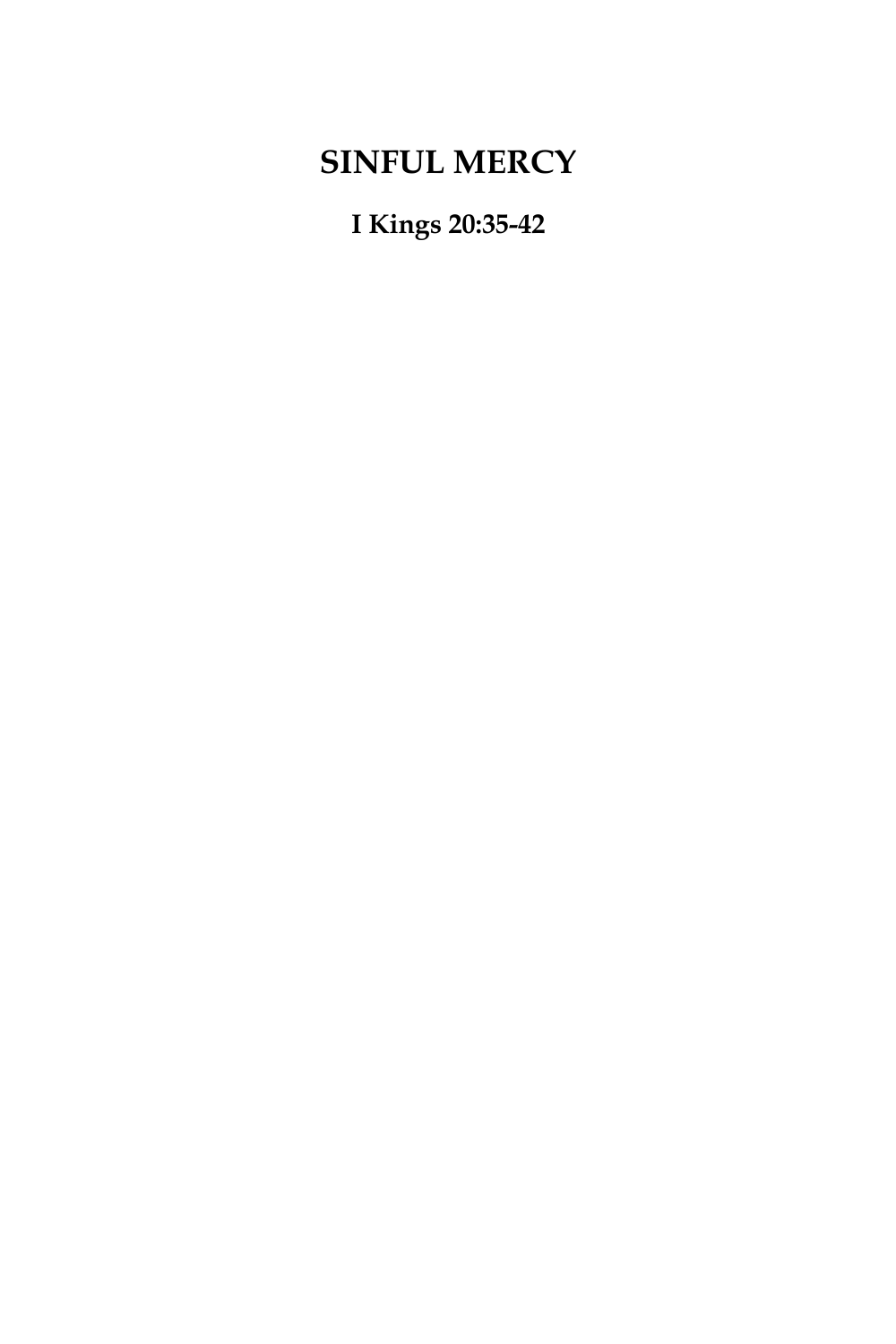35, And a certain man of the sons of the prophets said unto his neighbour in the word of the LORD, Smite me, I pray thee. And the man refused to smite him. 36, Then said he unto him, Because thou hast not obeyed the voice of the LORD, behold, as soon as thou art departed from me, a lion shall slay thee. And as soon as he was departed from him, a lion found him, and slew him. 37, Then he found another man, and said, Smite me, I pray thee. And the man smote him, so that in smiting he wounded him. 38, So the prophet departed, and waited for the king by the way, and disguised himself with ashes upon his face. 39, And as the king passed by, he cried unto the king: and he said, Thy servant went out into the midst of the battle; and, behold, a man turned aside, and brought a man unto me, and said, Keep this man: if by any means he be missing, then shall thy life be for his life, or else thou shalt pay a talent of silver. 40, And as thy servant was busy here and there, he was gone. And the king of Israel said unto him, So shall thy judgment be; thyself hast decided it. 41, And he hasted, and took the ashes away from his face; and the king of Israel discerned him that he was of the prophets. 42, And he said unto him, Thus saith the LORD, Because thou hast let go out of thy hand a man whom I appointed to utter destruction, therefore thy life shall go for his life, and thy people for his people.

This passage declares, in no uncertain terms, an absolute Biblical principle. Though we viewed this last week as a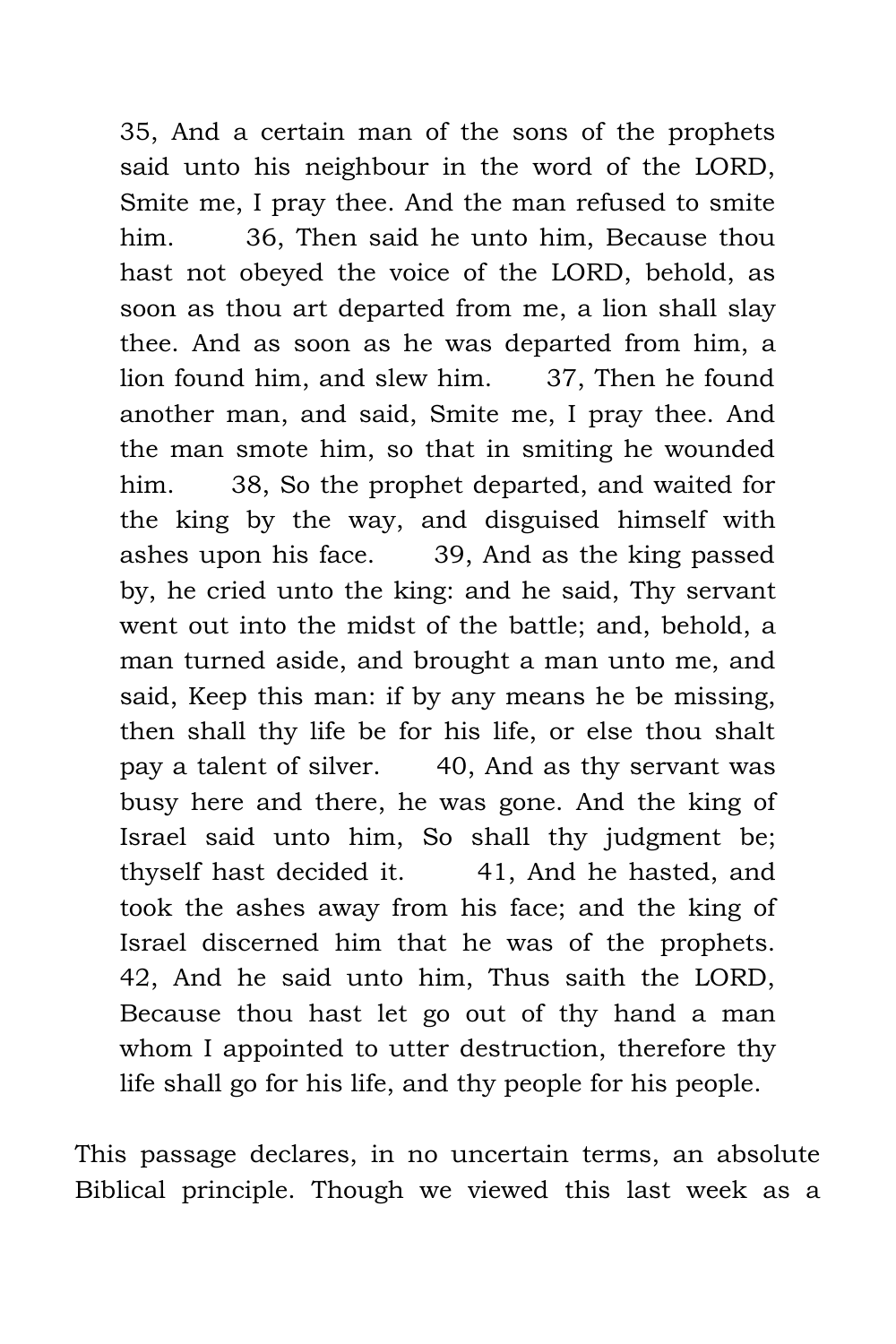picture of a sinner seeking mercy and receiving it and saw that the issue of justice being executed is either in the perpetrator or a substitute, the principle still remains. Death is the penalty for sin and where sin is found punishment must be executed. We can go back to the garden and see that Adam died spiritually and began to die physically when he partook of what God had clearly prohibited. Paul made that point in very plain language when he said that the existence of death in the world is a proof that sin is in the world (Romans 5:12-14). The only truly complete display of the truth that the answer for sin is death is seen in Him who hung on the cross of Calvary. After or Lord suffered men to do their worst and then in 3 hours of darkness suffered the eternal punishment due the sin of the elect, He willingly freely gave up his life, was obedient unto death and answered the requirement of law and justice—sin's end must always be death. The only time in the history of the world that sins requirement was met was there on Calvary (Zech. 13 7). The eternal punishment of hell is a living and death and will never end because it can never satisfy justice. Only the perfect sacrifice dying in perfect obedience unto the prefect justice of the perfect Judge can put an end to sin. We rejoice in the substitutionary death of Christ because we know it means grace and mercy to us but to God, the righteous Judge, it means that justice is satisfied. Sin will, must be punished but only one death ever satisfied fully, the holiness of God—only one.

This absolute is typically displayed in this passage. All sin is disobedience to God. Men, as David did, may sin in diverse ways and sin against many of their peers (lust, adultery, conspiracy, murder) but David knew that all the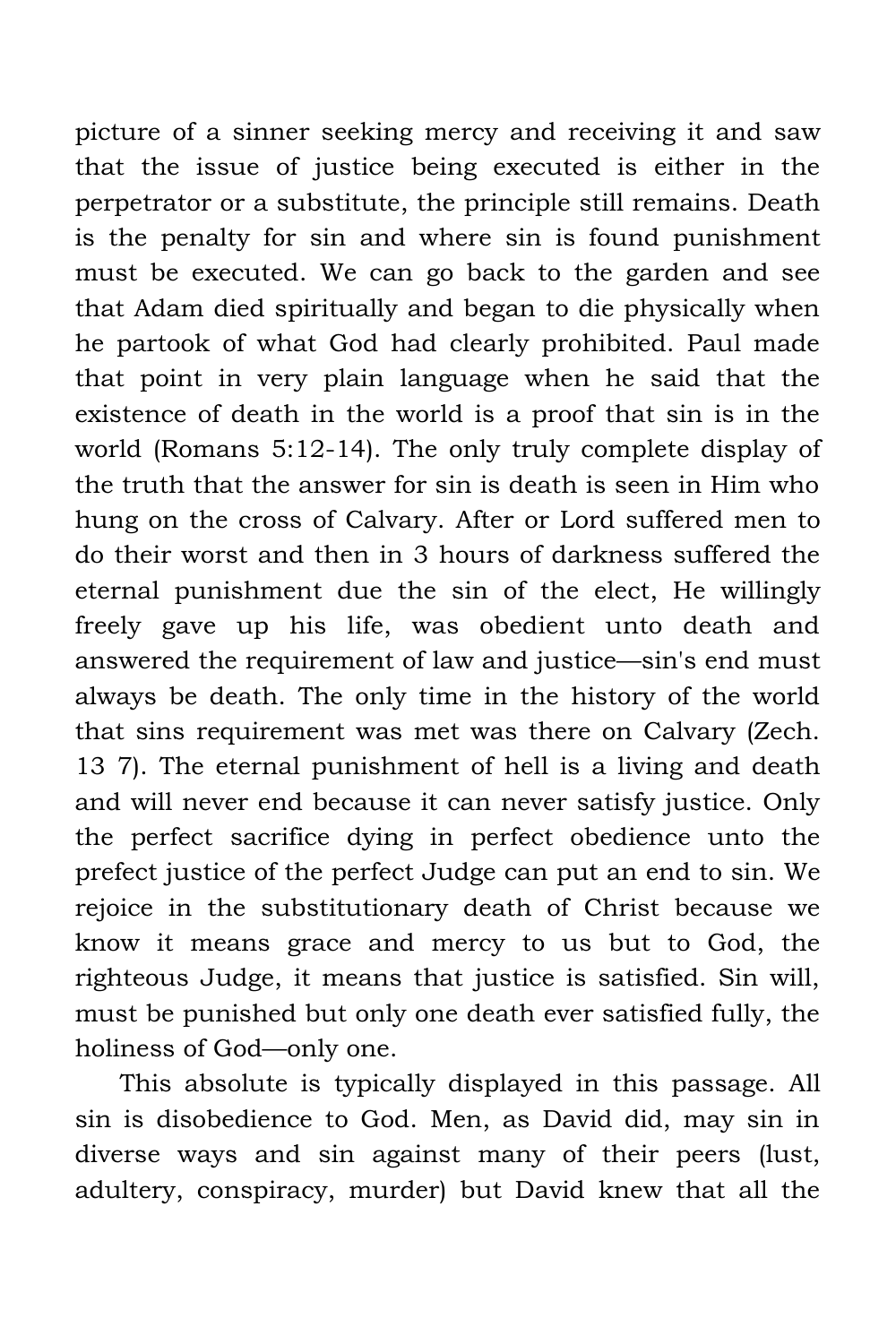things he did, all the sin he committed was actually and only sin against God (Ps. 51:3-4). Ahab's sins were manifold and against many but his death will come because he disobeyed God. Benhadad was marked for death. God had told Ahab to kill him because he blasphemed God. Instead of killing him, Ahab showed him mercy and we see the principle even more fully elaborated—*mercy* is sin where justice is not satisfied. God himself would sin if He showed mercy without justice being executed. Ahab's mercy was sinful disobedience and blasphemy and cannot go unpunished. The false prophet cries "peace" when there is no peace. Peace was established, peace was made through the blood of the cross and all for whom peace was made were reconciled to God. There is no peace elsewhere. Those who believe and preach that Christ's death was but an effort to answer justice, commit the sin of Ahab—saying that God shows mercy and love and grace where justice has not been absolutely satisfied. Their mercy is sin. Ahab's death and eventually Benhadad's also, will but typify the fact that sin requires death. They are alive now; dying yet never dead in the fiery bowels of eternal perdition but their physical death declares that disobedience to God is death. This truth is thoroughly displayed here in this passage.

Like Nathan did with David, this prophet sets up and elaborate parable to trap Ahab with his own words. Ahab had let a man loose whom God had sentenced to death. Ahab is, at this time, basking in Israel's victory and congratulating himself in his own munificence and magnanimity—proud to think that he has mercifully disobeyed God. The prophet here is most likely Micaiah, because he, as we will see, like to spin a tale and particular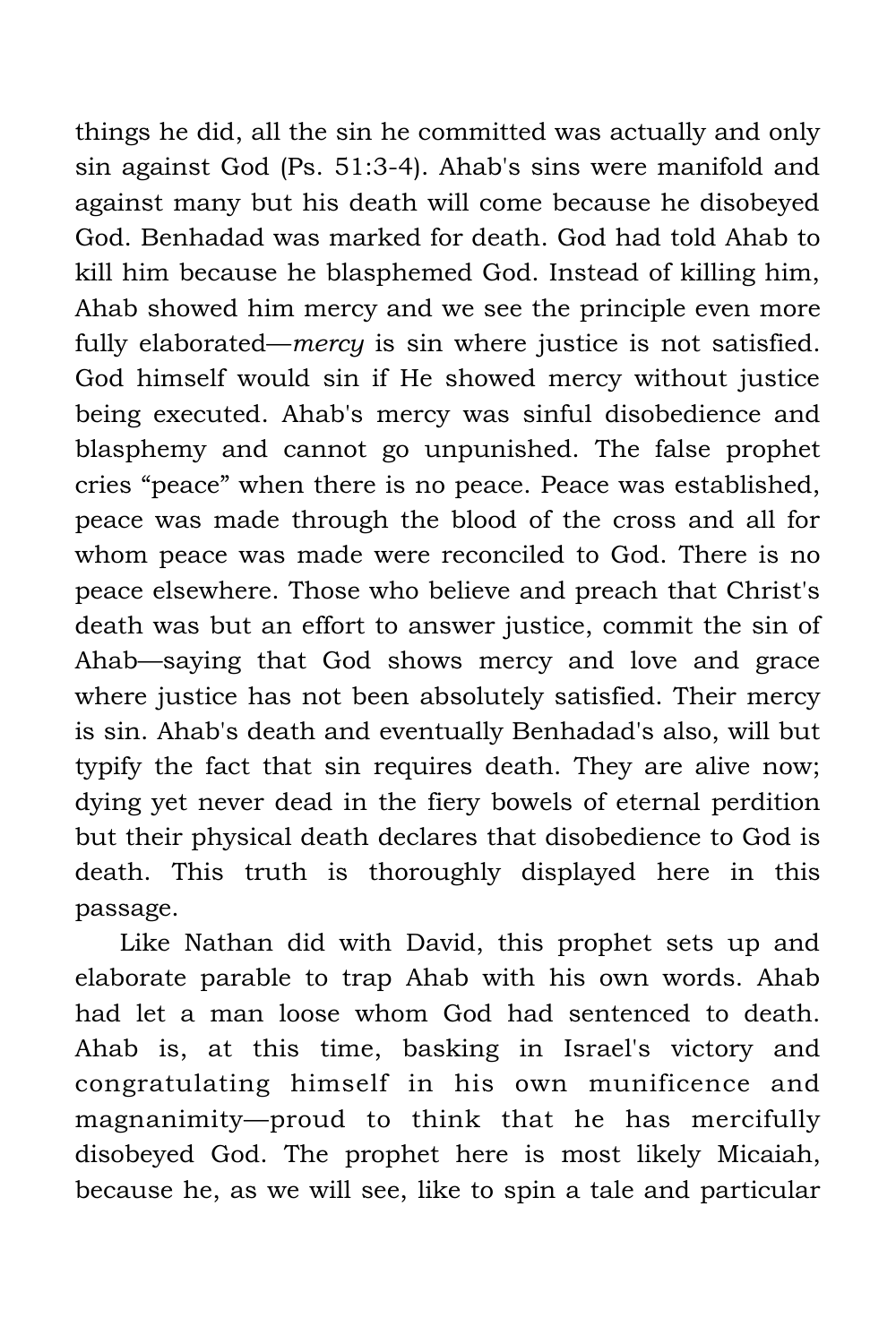likes to mess with Ahab's head. It was probably this occasion that caused Ahab to toss Micaiah into jail and ultimate to slap Micaiah upside the head at a later date. Ahab will describe Micaiah as a prophet he hates because he never prophesies any good thing about him and it started right here.

Micaiah is going to pretend, before Ahab, to be a soldier that has received command from his captain to guard a prisoner. He is not to lose the prisoner upon pain of death or an extreme fine. He pulls this off by having a man wound him in the face and by wrapping his head and covering his face in ashes to disguise himself. It is because Ahab knew this prophet and that he disguised himself. He will ask Ahab what he should do because he has, because of lack of attention, has lost the man whom he was commanded to guard. Ahab tells him that he already knows the answer so he will have to pay the price for disobedience (vv. 37-40). When Ahab has hanged himself on the rope that Micaiah has given him, Micaiah reveals himself and declares that Ahab is the man and has condemned himself with his own words (vv. 41-42). Ahab must die because he has disobeyed God and his sinful disobedience must be punished with death.

But this principle is first proved in the death of another, most likely a prophet like Micaiah, and perhaps even a close acquaintance of Micaiah (vv. 35-36). This may seem harsh. I think it would to anyone. We might even be prone to show mercy in such a case but our mercy would be sin because it would come without justice being satisfied for this disobedience. In the matter of justice there is no mitigation, no extenuating circumstance. Disobedience requires, yea demands death. This mans didn't want to harm his fellow.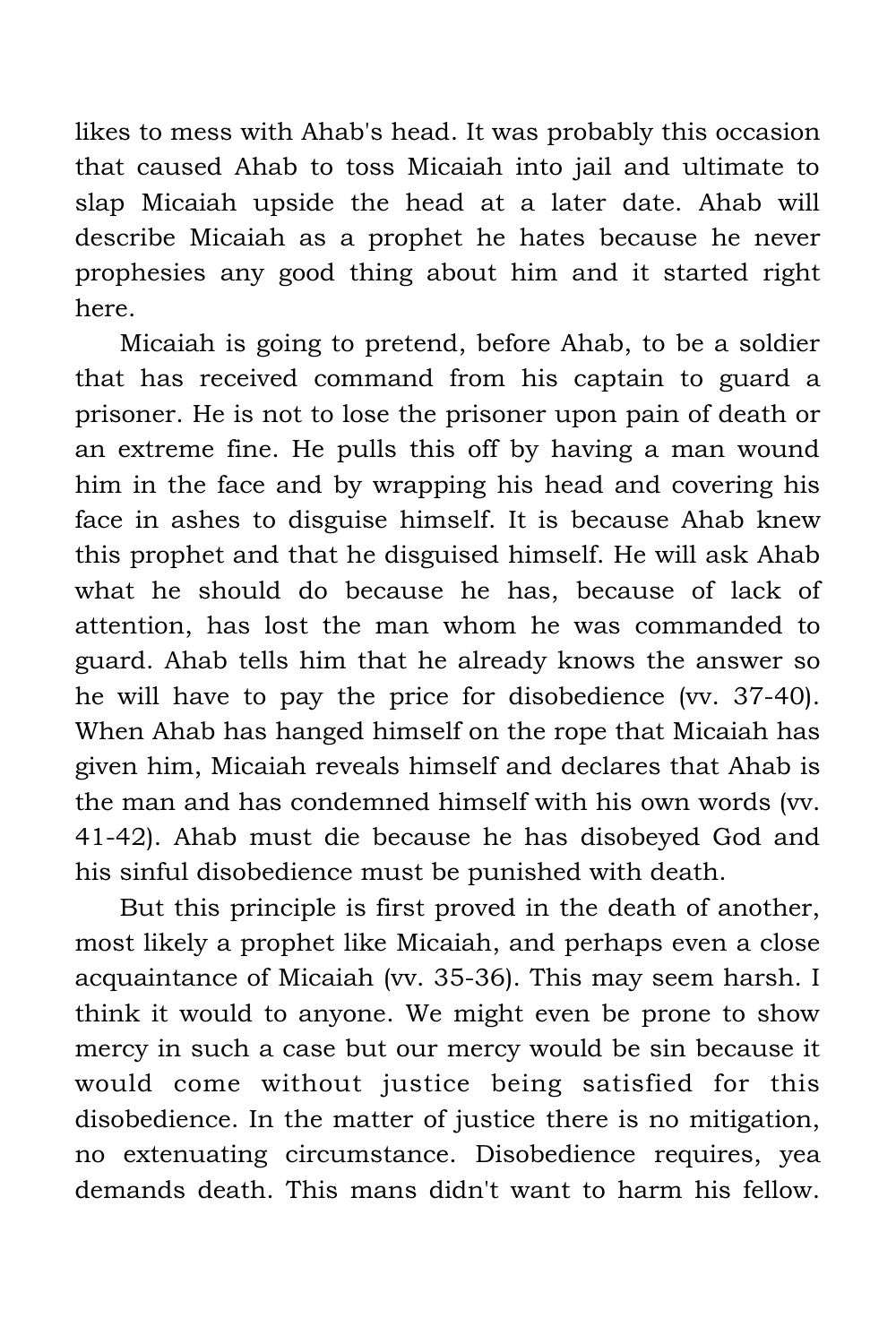Perhaps he had true affection for Micaiah and could not bring himself to smite him. But the Lord had commanded it and he disobeyed and became a lion's lunch. Why? The soul that sinneth, it shall die. There is no exception to this holy principle—ever!

How about some good news? We are commanded to love one another, to forgive one another of sin, to forbear with one another and be longsuffering with one another. We are told that with our brethren, love covers a multitude of sin. How can that be? Because justice has been satisfied for them. A death for sin has been recorded for them. Their sin has been paid for and their debt settled. We can be merciful because God has been propitiated by the substitution of Christ—substitution, satisfaction and imputation (2 Cor. 5:21 ). Good news indeed!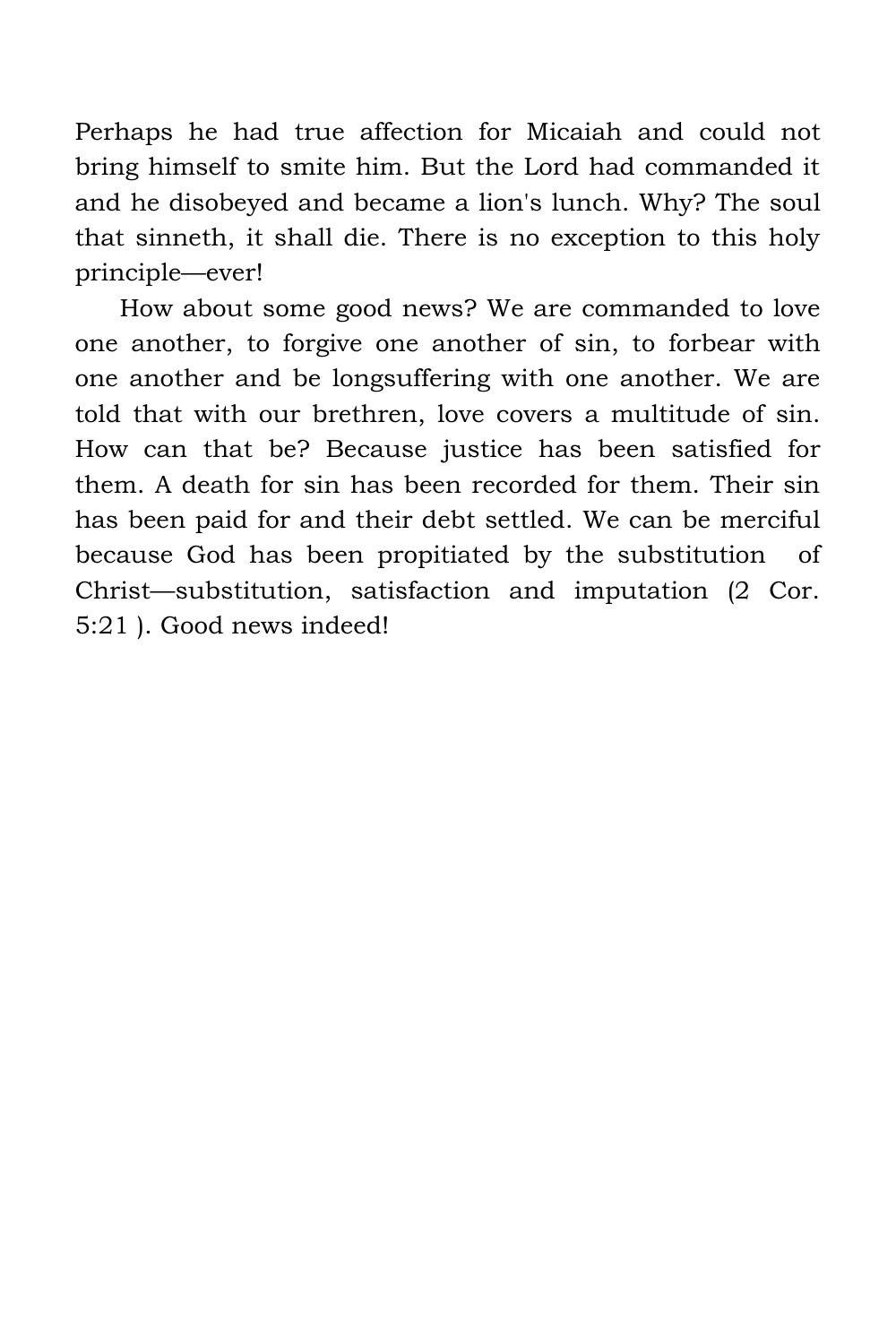### **LAWFUL AND UNLAWFUL**

#### **I Kings 21**

1, And it came to pass after these things, that Naboth the Jezreelite had a vineyard, which was in Jezreel, hard by the palace of Ahab king of Samaria. 2, And Ahab spake unto Naboth, saying, Give me thy vineyard, that I may have it for a garden of herbs, because it is near unto my house: and I will give thee for it a better vineyard than it; or, if it seem good to thee, I will give thee the worth of it in money.  $3$ , And Naboth said to Ahab, The LORD forbid it me, that I should give the inheritance of my fathers unto thee. 4, And Ahab came into his house heavy and displeased because of the word which Naboth the Jezreelite had spoken to him: for he had said, I will not give thee the inheritance of my fathers. And he laid him down upon his bed, and turned away his face, and would eat no bread. 5, But Jezebel his wife came to him, and said unto him, Why is thy spirit so sad, that thou eatest no bread? 6, And he said unto her, Because I spake unto Naboth the Jezreelite, and said unto him, Give me thy vineyard for money; or else, if it please thee, I will give thee another vineyard for it: and he answered, I will not give thee my vineyard. 7, And Jezebel his wife said unto him, Dost thou now govern the kingdom of Israel? arise, and eat bread, and let thine heart be merry: I will give thee the vineyard of Naboth the Jezreelite. 8, So she wrote letters in Ahab's name, and sealed them with his seal, and sent the letters unto the elders and to the nobles that were in his city, dwelling with Naboth. 9, And she wrote in the letters, saying, Proclaim a fast, and set Naboth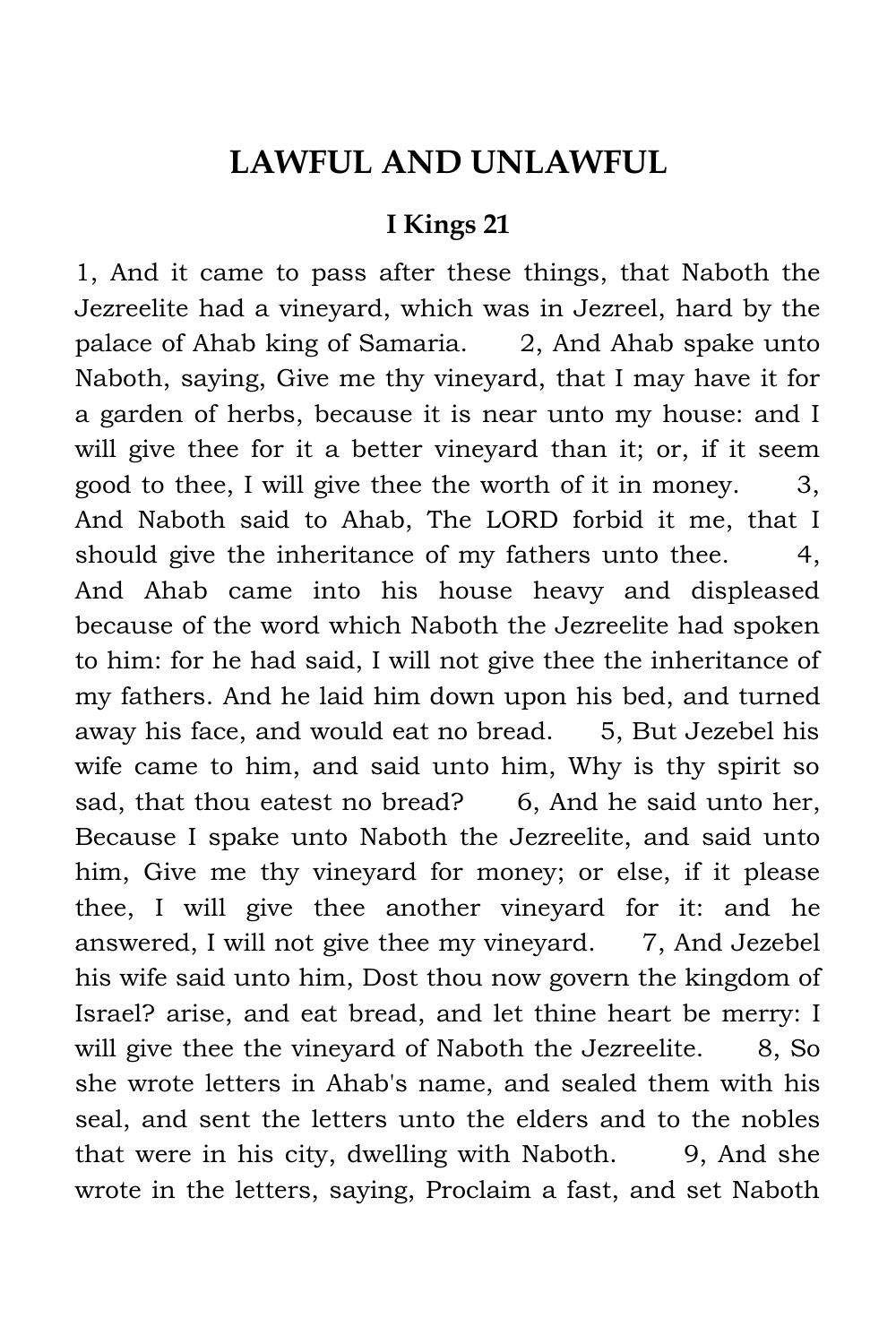on high among the people: 10, And set two men, sons of Belial, before him, to bear witness against him, saying, Thou didst blaspheme God and the king. And then carry him out, and stone him, that he may die. 11, And the men of his city, even the elders and the nobles who were the inhabitants in his city, did as Jezebel had sent unto them, and as it was written in the letters which she had sent unto them. 12, They proclaimed a fast, and set Naboth on high among the people. 13, And there came in two men, children of Belial, and sat before him: and the men of Belial witnessed against him, even against Naboth, in the presence of the people, saying, Naboth did blaspheme God and the king. Then they carried him forth out of the city, and stoned him with stones, that he died. 14, Then they sent to Jezebel, saying, Naboth is stoned, and is dead. 15, And it came to pass, when Jezebel heard that Naboth was stoned, and was dead, that Jezebel said to Ahab, Arise, take possession of the vineyard of Naboth the Jezreelite, which he refused to give thee for money: for Naboth is not alive, but dead. 16, And it came to pass, when Ahab heard that Naboth was dead, that Ahab rose up to go down to the vineyard of Naboth the Jezreelite, to take possession of it. 17, And the word of the LORD came to Elijah the Tishbite, saying, 18, Arise, go down to meet Ahab king of Israel, which is in Samaria: behold, he is in the vineyard of Naboth, whither he is gone down to possess it. 19, And thou shalt speak unto him, saying, Thus saith the LORD, Hast thou killed, and also taken possession? And thou shalt speak unto him, saying, Thus saith the LORD, In the place where dogs licked the blood of Naboth shall dogs lick thy blood, even thine. 20, And Ahab said to Elijah, Hast thou found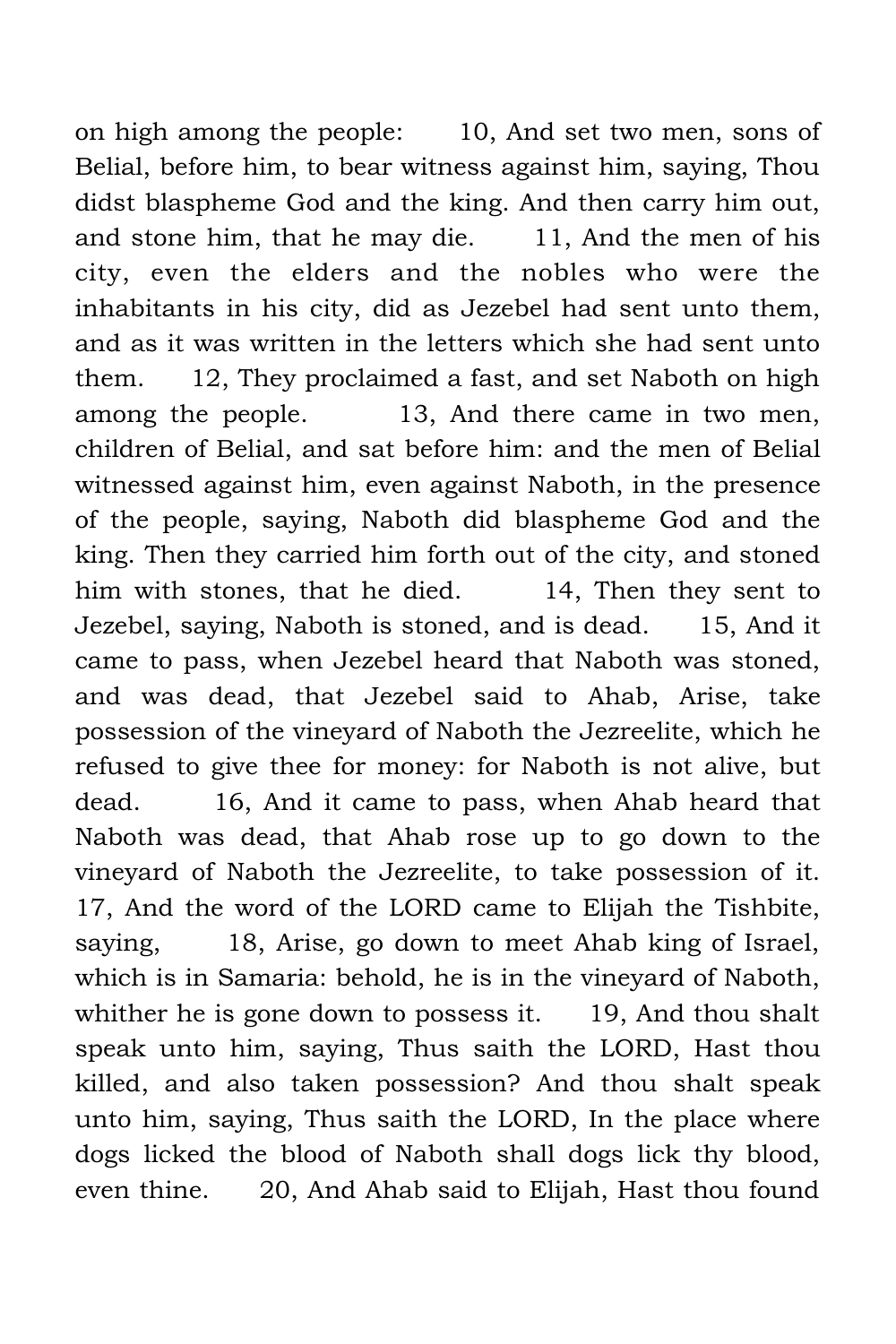me, O mine enemy? And he answered, I have found thee: because thou hast sold thyself to work evil in the sight of the LORD. 21, Behold, I will bring evil upon thee, and will take away thy posterity, and will cut off from Ahab him that pisseth against the wall, and him that is shut up and left in Israel, 22, And will make thine house like the house of Jeroboam the son of Nebat, and like the house of Baasha the son of Ahijah, for the provocation wherewith thou hast provoked me to anger, and made Israel to sin. 23, And of Jezebel also spake the LORD, saying, The dogs shall eat Jezebel by the wall of Jezreel. 24, Him that dieth of Ahab in the city the dogs shall eat; and him that dieth in the field shall the fowls of the air eat. 25, But there was none like unto Ahab, which did sell himself to work wickedness in the sight of the LORD, whom Jezebel his wife stirred up. 26, And he did very abominably in following idols, according to all things as did the Amorites, whom the LORD cast out before the children of Israel. 27, And it came to pass, when Ahab heard those words, that he rent his clothes, and put sackcloth upon his flesh, and fasted, and lay in sackcloth, and went softly. 28, And the word of the LORD came to Elijah the Tishbite, saying, 29, Seest thou how Ahab humbleth himself before me? because he humbleth himself before me, I will not bring the evil in his days: but in his son's days will I bring the evil upon his house.

Once again, Ahab and his wife Jezebel prove themselves to be the poster kids for total depravity. They are examples of religion without Christ, of idolatry and of the unlawful use of the law and a source of uncomfortable recollection of every believer. Paul told Timothy of men who used the law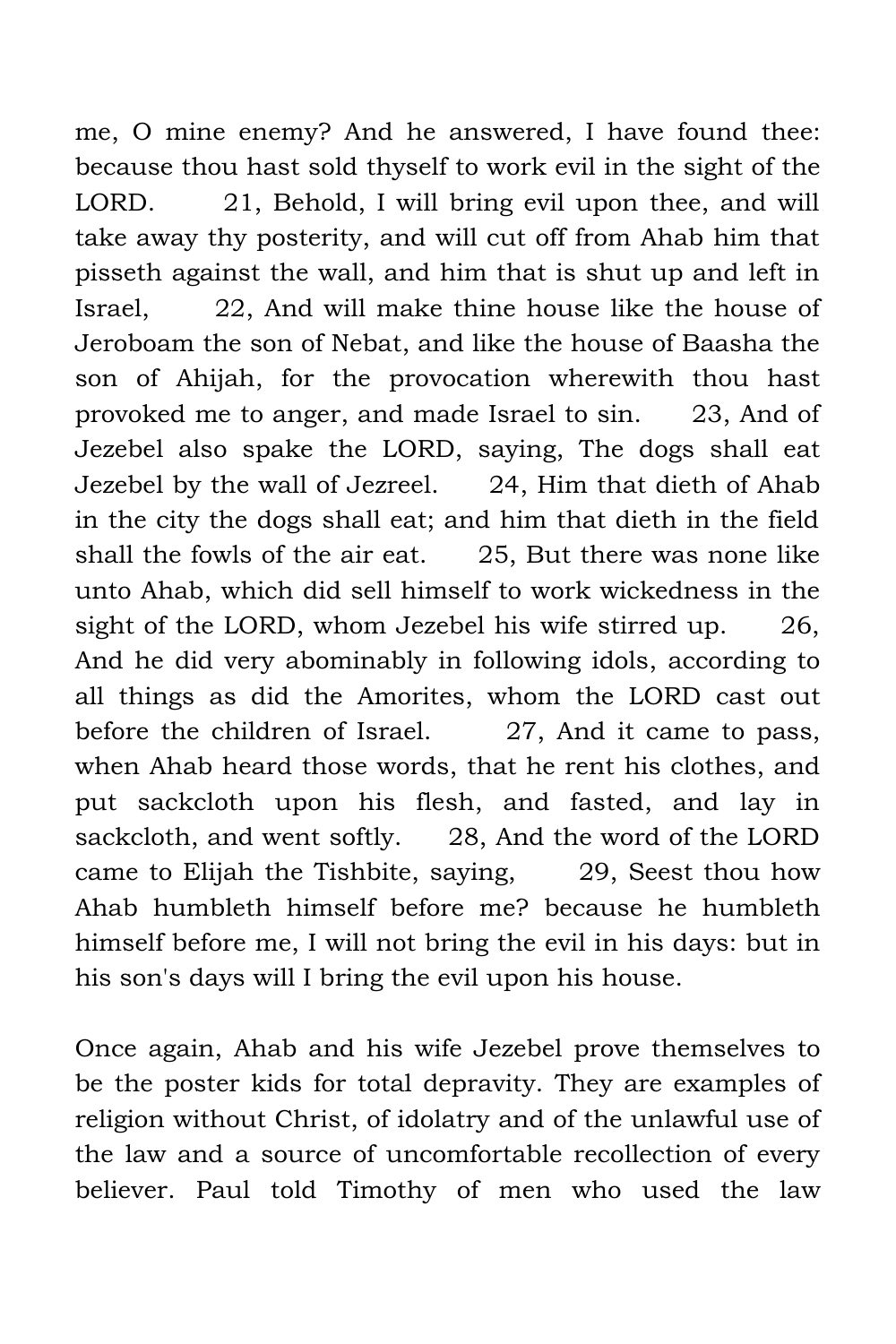unlawfully whose design was to do away with the successful work of Christ and bring those who had been forgiven back under the bondage of sin and guilt. For false religion, the law is a convenient tool to accuse or excuse behavior. The realm of the law is sin so those who employ it unlawfully can only and do only address behavior. The illegal use of the law is manifest in many ways. For example, men who would exalt themselves pick a particular aspect in which they might excel and make that law important. Some use the law to trick people as in the case of the Pharisees when that asked Christ if the harlot should be stoned or which was the greatest law. Other use the law to excuse themselves of guilt as did the priests did when they refused to take the money back that they had given to Judas to betray Christ. They had paid Judas to bear false witness and then said the money was blood money which was illegal for them to receive. The law is one thing, whether it come in the form of command or edict or it comes in rite or ceremony where a sacrifice. is offered. The law simply, concisely and precisely says that the sinner must die. To use it or to teach it in any way as a motivation to good behavior and as an accomplisher in any form of righteousness except for self righteousness which the law summarily condemns with the sentence of death, is to abuse it. But this does not stop wicked religion from employing the law for personal gain and this is what is before us in this passage in several manifestations.

After just about every encounter with the prophet we see Ahab going into some kind of blue funk. In the last verse of the previous chapter, Ahab, after he had been told that he would die because he has released Benhadad walks away sad and discouraged. In this chapter we find him once again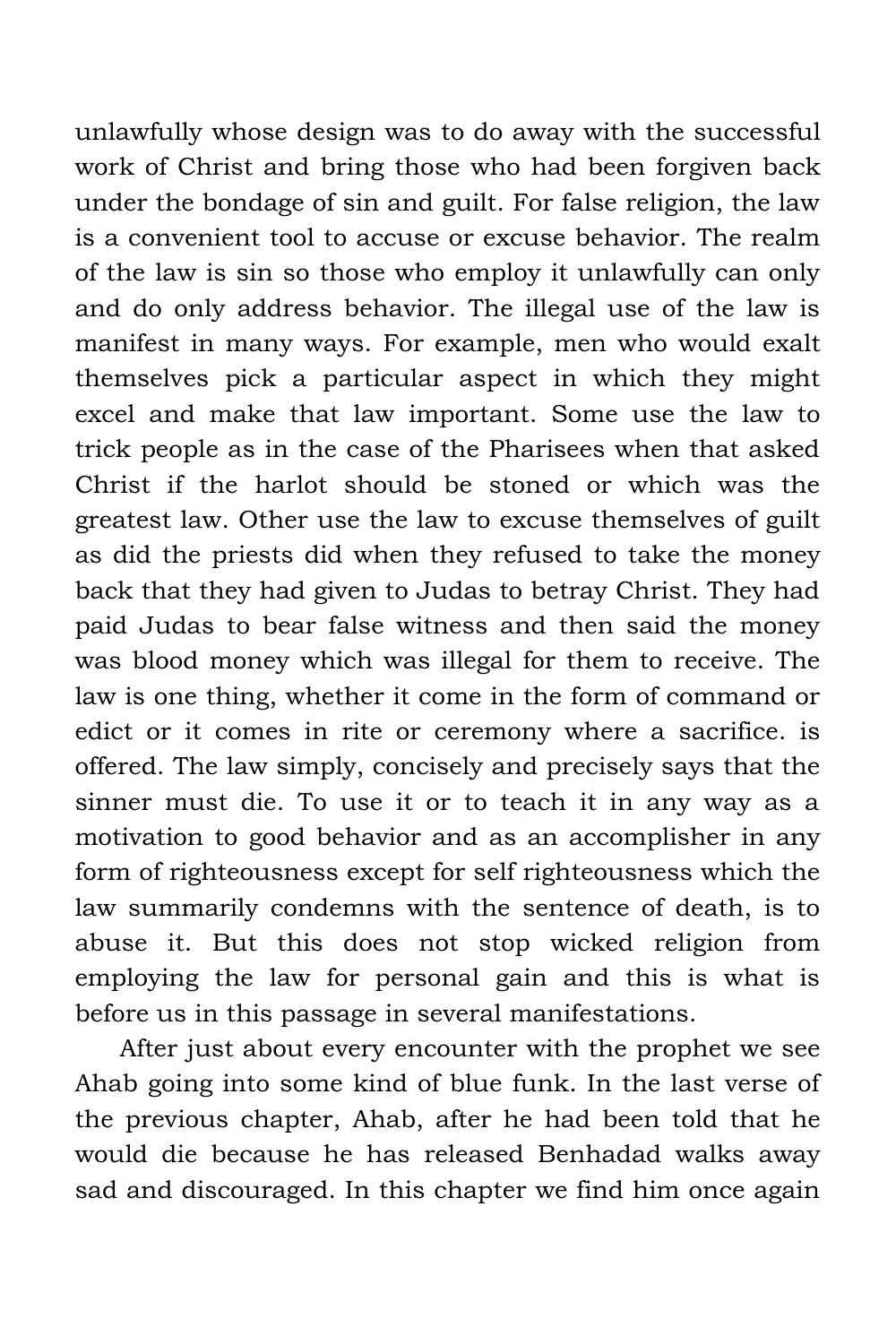his old self, feeling kingly, and figuring that what he sees he has a right to possess. He sets his eyes on the vineyard belonging to Naboth. There does not seem to be any evil business behavior on the part of Ahab. He offers to buy the vineyard or to trade for it with a greater piece of property. This seems like good business. What he was doing was against the law. It was unlawful for a Jew to sell his property to anyone. It was his inheritance from the Lord and even if the owner became impoverished and had to pawn his land, it was freely returned to him in the year of Jubilee. For Ahab to seek to buy this vineyard was against the law. Naboth knew that he could not legally sell his land and said to Ahab "The Lord forbid it to me" (v. 3 see: Lev. 23:25). Rather than accepting the fact, Ahab got all-sullen and collapsed into the sulking mode, refusing to speak to anyone and even refusing to eat. The essential mark and cardinal trait of depravity is *self*. One said that the opposite of love is not hate; it is self. Ego-centrism is easily understood in children, but the fact is that apart from grace, all that adults do is seek to perfect ways of *self gratification*. It began in the garden with Adam blaming the woman that God gave him for his sin. He was saving himself because the world was ultimately his oyster and all circumstance was about him. Ahab didn't get what he wanted and had himself a pity party. Naboth had honored God in refusing to do what God had forbidden. Ahab had transgressed the law in seeking to possess what could not be lawfully his.

What follows is a course in the unlawful use of the law. The teacher in this course is Jezebel and she is well versed in the subject matter. She has a MBSCSDD in the subject. After she sees her husband in the whining mode, wallowing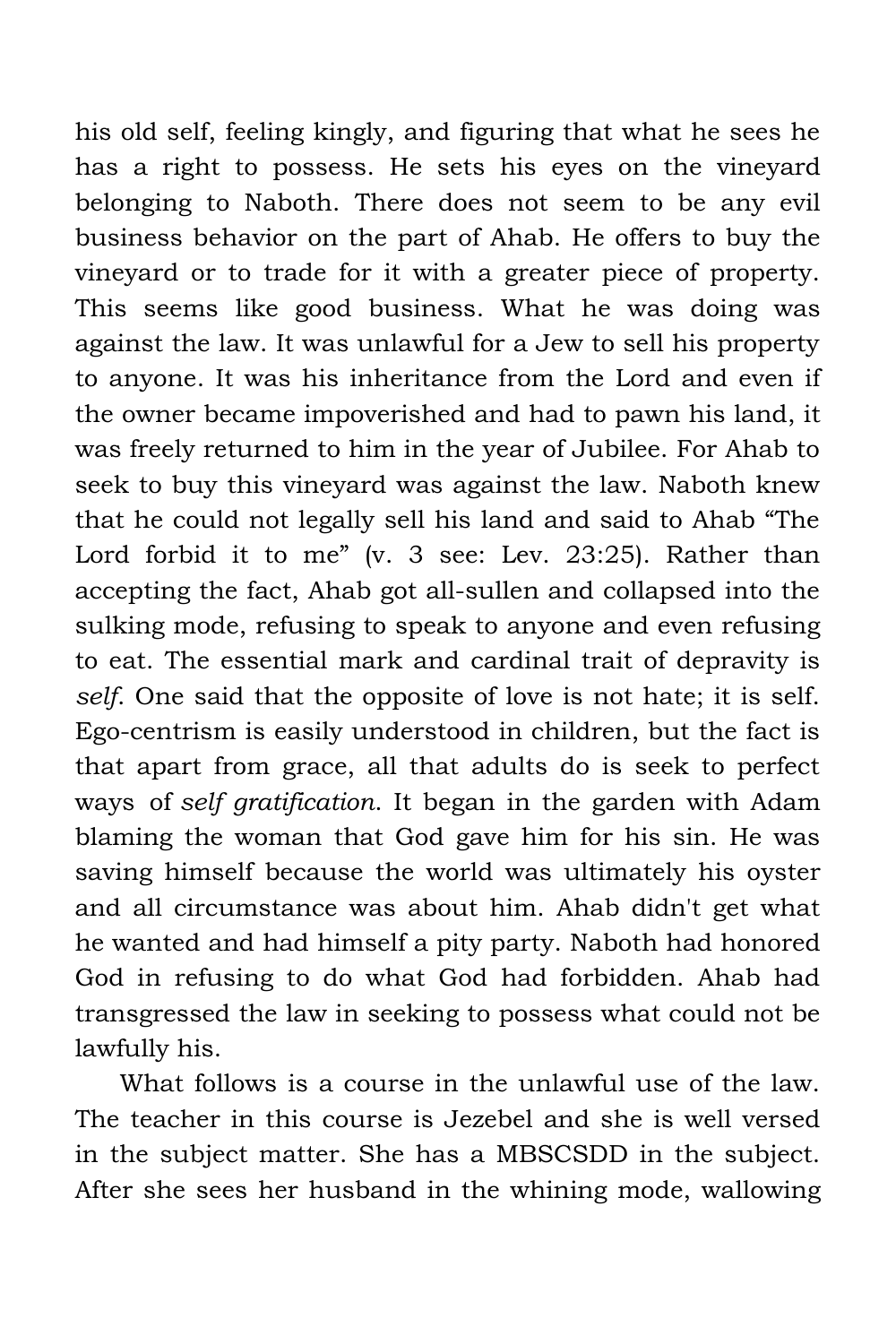in self-pity, she berates him and tells him that the law doesn't apply to him. He is the king and he needs to start acting like it. She tells him to cheer up because she will give him that vineyard. You can't give what you don't possess so it stands to reason she believed that Naboth's vineyard already belonged to her. It was her's to give (vv. 5-7). Depravity has its core in the concept of entitlement.

How can she use the law to get that vineyard? Well, if Naboth is dead and he has no heirs, the land can be claimed for the realm. Naboth has some sons and the record in Chronicles is that she had them put to death also. She can't just go out and murder them. She has to appear to put them to death legally. The first thing to do is stir up the people. She sends out letters and calls for a fast. This was not a fast of hunger but of adjudicating some wrong or some transgression. It was an open public court. Doing this always produced in the people a sense of anticipation that some wrong had been done and somebody is going to get their come-upins. This practice of public trial for differences among believers is forbidden in 1 Cor. 6. But under the covenant of law and works it was a common thing and had a common result among the populace (Crowe—if he's arrested must be guilty).

Though the law forbids false witness against your neighbor it also requires that a legal matter cannot be settled except in the face of two or three witnesses. So many decisions—so little time. Jezebel liked the sound of the latter better. She actually hires two false witness to establish that Naboth is guilty of blasphemy, a crime punishable by death. She unlawfully uses the law to get Naboth out of the picture.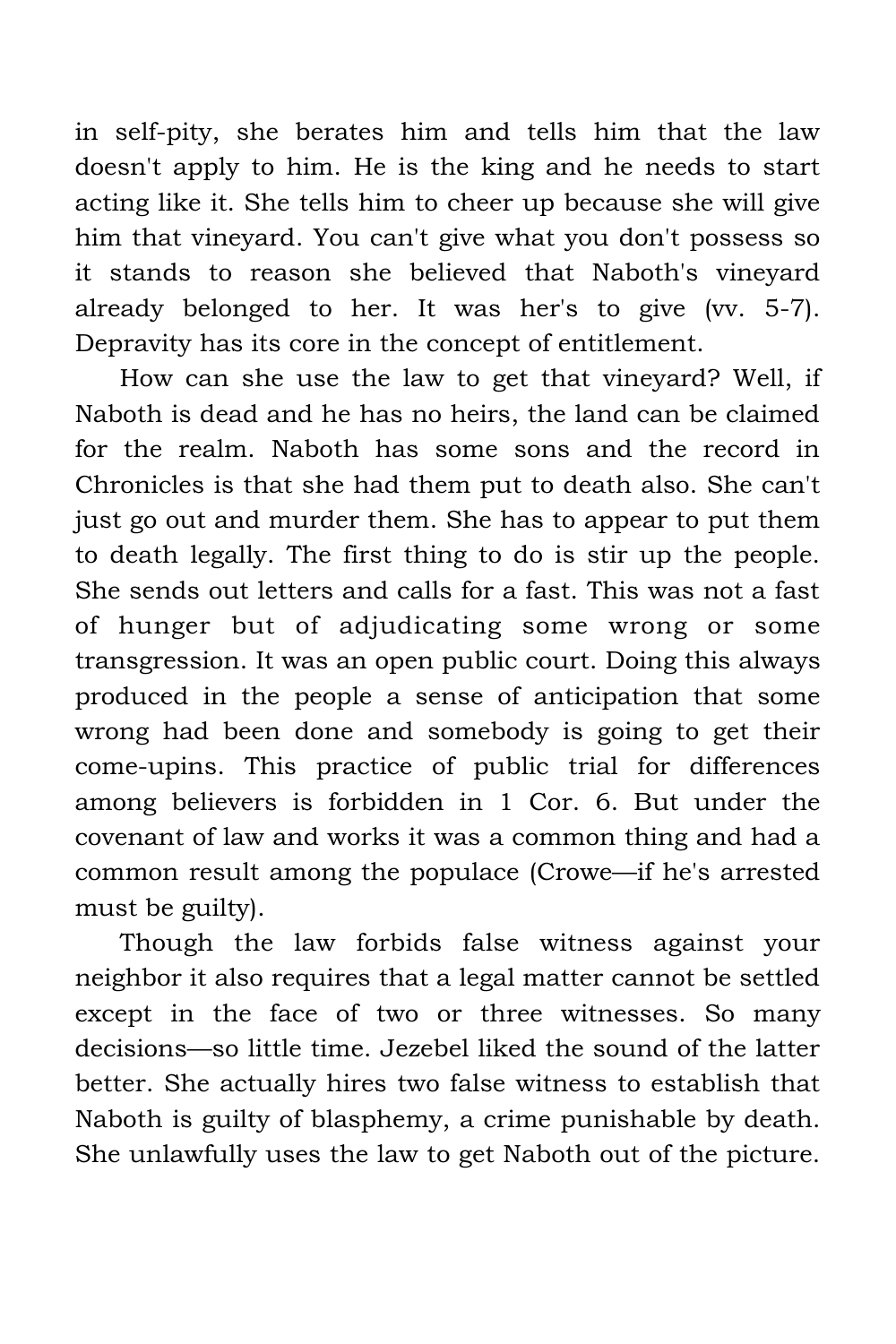She transgresses one law and unlawfully uses another to get the job done. She is a multitasking transgressor (vv. 8-14 ).

Her treachery, her disregard for life and for the law (except when it served her purpose) got her gift for her husband. Ahab was now the proud owner of Naboth's vineyard (vv. 15-16). This same tactic was used by the lawlovers to accuse our Lord and his servant Stephen. Even Saul went out and wreaked havoc on the church with letters from the lawyers to do so. Even in the misuse of the law in all these instances, the end result is the same—when the law is employed all that can result is death (Romans 3:19-20 ; I Cor. 15:56). Remember that our Lord fulf illed the law by willing ly dying under its curse (Gal. 3; 13). The law employed lawfully or unlawfully always has the same result —death. Life exists where the law has no ground to accuse and therefore has no function (Gal. 3:21).

Ahab is about to find out the result of the lawful use of the Law. The Lord sends Elijah to Ahab to tell him the result of the evil he has done (v. 17-19). Ahab's response is instructive. He calls Elijah and the law he brings as his enemy (v. 20). The law has no friends because all have sinned and come short of the glory of God. Those who seek to bring a believer under the law are not friends but enemies because the law is against men. Our Lord was declared to have rid us of our enemy when He died on the cross for us (Col. 2:13-15). Note well that Elijah is willing to wear that title— enemy (v. 20b).

Ahab had sold himself to sin and evil. He had gained the world and lost his soul. The judgment is just (vv. 24). His claim to fame is the title of treachery, the accolade of ignominy, the placard of perfidy, the epitaph insidiousness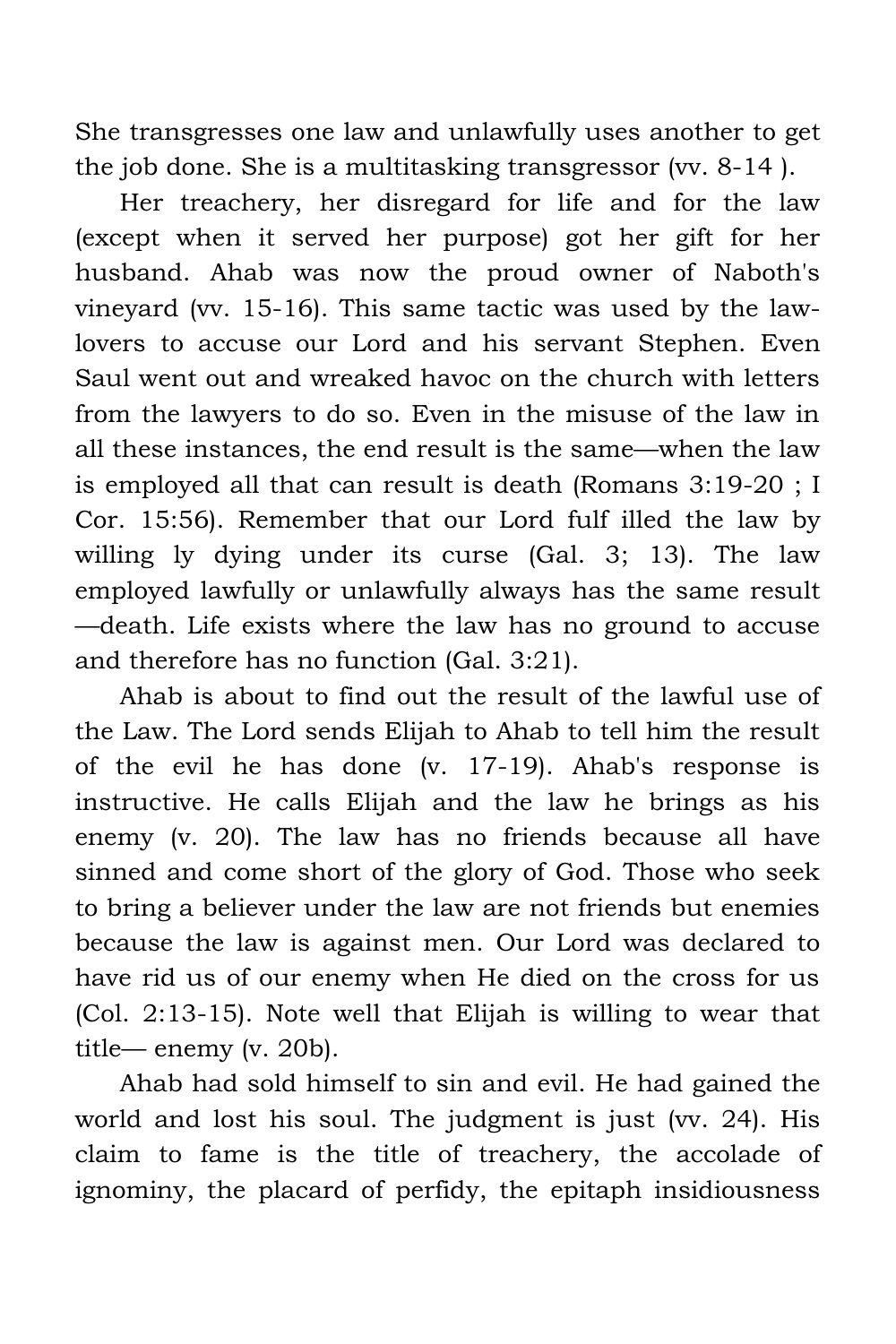(vv. 25- 26). The law can be used lawfully or unlawfully but it is always the pale rider whose name is death and hell.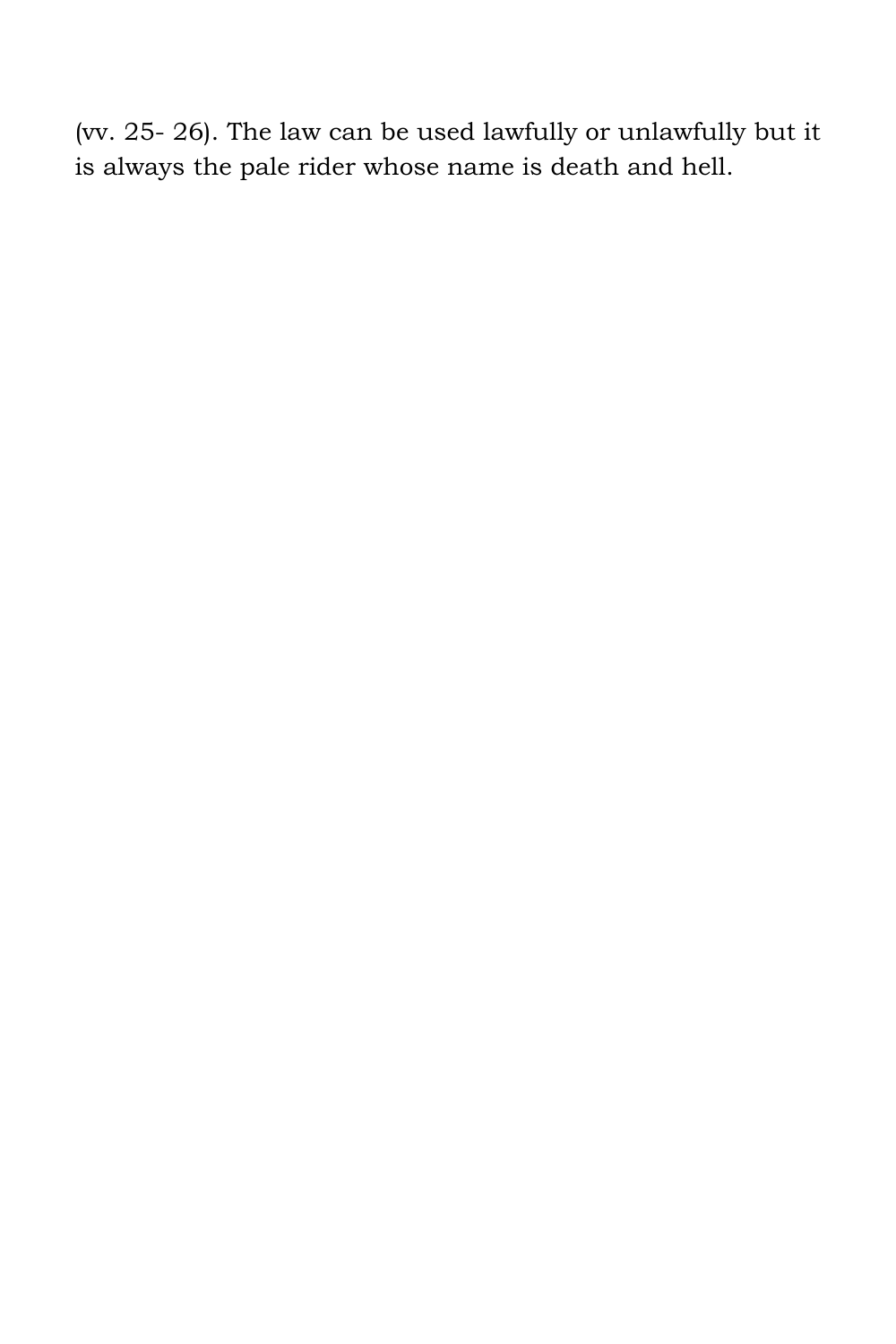### **REGRET**

#### **I Kings 21:27-29**

27, And it came to pass, when Ahab heard those words, that he rent his clothes, and put sackcloth upon his flesh, and fasted, and lay in sackcloth, and went softly. 28, And the word of the LORD came to Elijah the Tishbite, saying, 29, Seest thou how Ahab humbleth himself before me? because he humbleth himself before me, I will not bring the evil in his days: but in his son's days will I bring the evil upon his house.

This the account of Ahab's response to the word of the Lord concerning the destruction of his house and all his posterity because of his shameful idolatry and his causing of Israel to sin likewise. It is also the account of God viewing Ahab humbling himself and responding with a reprieve concerning the destruction of his house in his time or while he lived and rather postponing it until after his death. This postponement or reprieve has nothing to do with the promise and manner of Ahab's death. He will die as God has said, at the appointed time and in the ordained manner and the dogs will lap up his blood.

This outward show of humiliation would be called, has been called by many to be repentance. There are many things that reveal that Ahab's repentance, so called, never went past that of a change of behavior or a temporary reformation born of sorrow and regret that he got caught and was exposed. There is no indication that he regretted the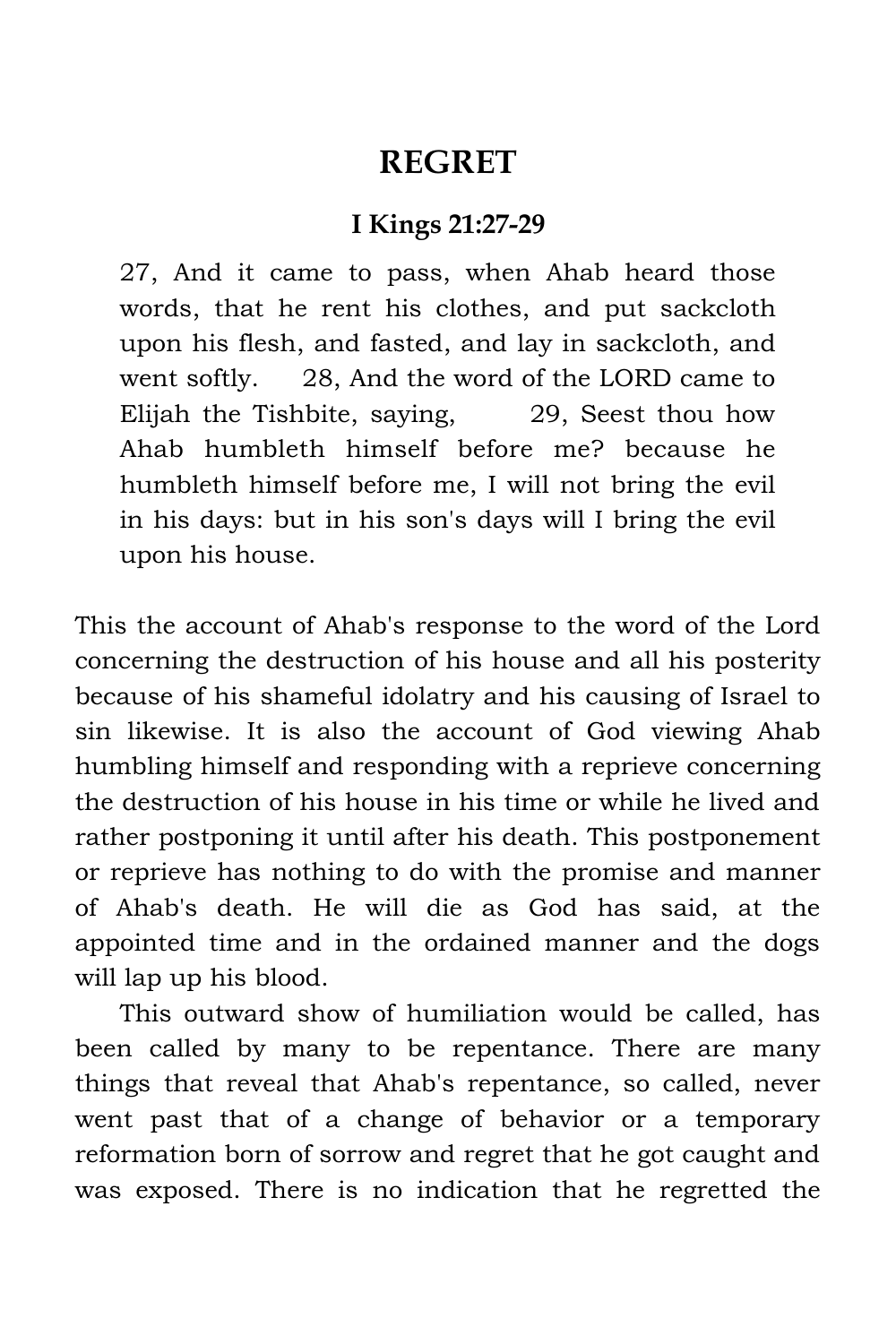acts of Jezebel in the murder of Naboth or the thievery that gained him that dead man's vineyard. There is no rebuke of Jezebel and there is no record of the return of the vineyard. Things that attend repentance such as Godly sorry, or sorrow toward God or conviction of sin in light of the Gospel or something that touches the heart or flows from it are not evident in the life of Ahab.

In the very next chapter we will find him up to his old tricks, not in sackcloth and ashes but in regal resplendence consulting with the 400 prophets of Baal. All that really changed was his behavior and that, very temporarily. But under the Old Covenant the concept of true repentance did not exist. It was a conditional covenant and blessing or cursing depended on individual personal obedience or disobedience. Reprieves or pardons were given when regret was shown or when one turned from his wicked ways and changed his behavior.

In the Old Testament there are two words that are interpreted as repent. All but three times the word used means regret or sorrow or ruing the day that one was caught in some wicked doing. The other three times the word means turn, or return. It is the same word that throughout the Old Testament is translated turn or return. The word "repentance" is found only once in the Old Testament, in Hosea, and it is one of the three times the word "turn" or "return" is used. Ahab did what he did to express sorrow or regret but had he not been caught, he would have never acted in this manner and this is proven by his refusal to rebuke his wife and his hasty return to the counsel of the false prophets.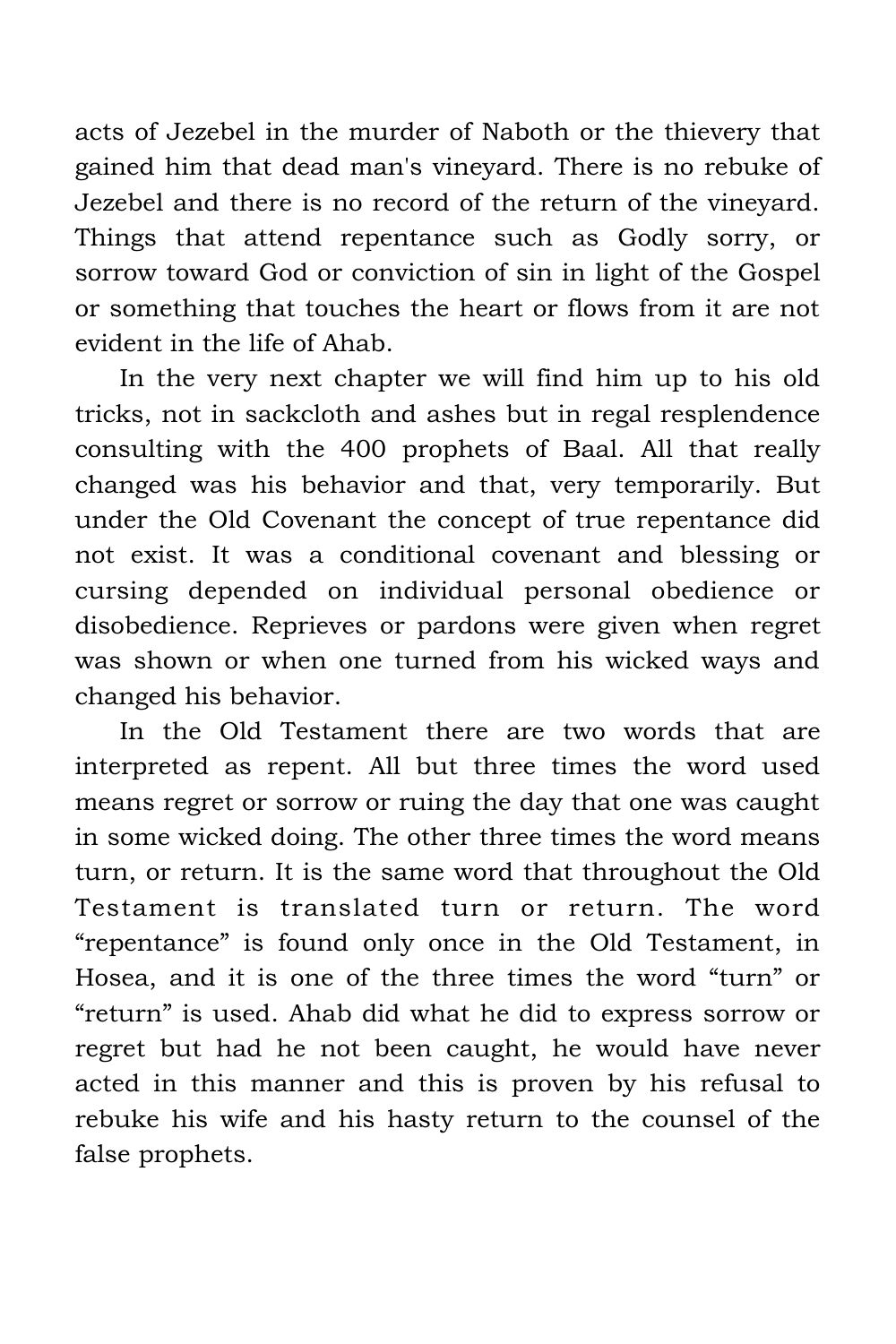Had his regret been for the evil he had done, his sackcloth and ashes would have been attended with recompense or some effort at compensation for his deed. With Ahab we have a picture of the human reaction to fear of loss or fear of censure, neither of which could be construed as true repentance. It was not driven by guilt or conviction but rather by self preservation and a belief that he could remedy his situation by doing something that would, under the OC, recommend him to God or obligate God to forgive him. Most of what is called repentance in the religion of this day, as it has been throughout the ages, is akin to OC repentance and can be equated with reformation, turning over a new leaf, getting religion or straightening up and flying right. It has nothing to do with the spirit, the heart or the mind but rather with behavior.

In truth, we ought to be glad when men change from being hindrances to lawful behavior and become law-abiding citizens. It is certainly better for society in general. However changing behavior is not true repentance though true repentance does result in changing behavior. The fact is, our carnal nature believes that a change in behavior recommends us to God's even possibly obligates God to bless us. True repentance has nothing to do with gaining something from God. It flows from the benevolence of God and in fact is granted in the Gospel as it is applied to the heart of the elect by the spirit through the preaching of the Gospel. True repentance is granted by God and is a realization that nothing you are and nothing you do or do not do recommends you to God (Luke 18:10-14).

Repentance is preached throughout the New Testament. Our Lord's last words on the earth addressed the necessity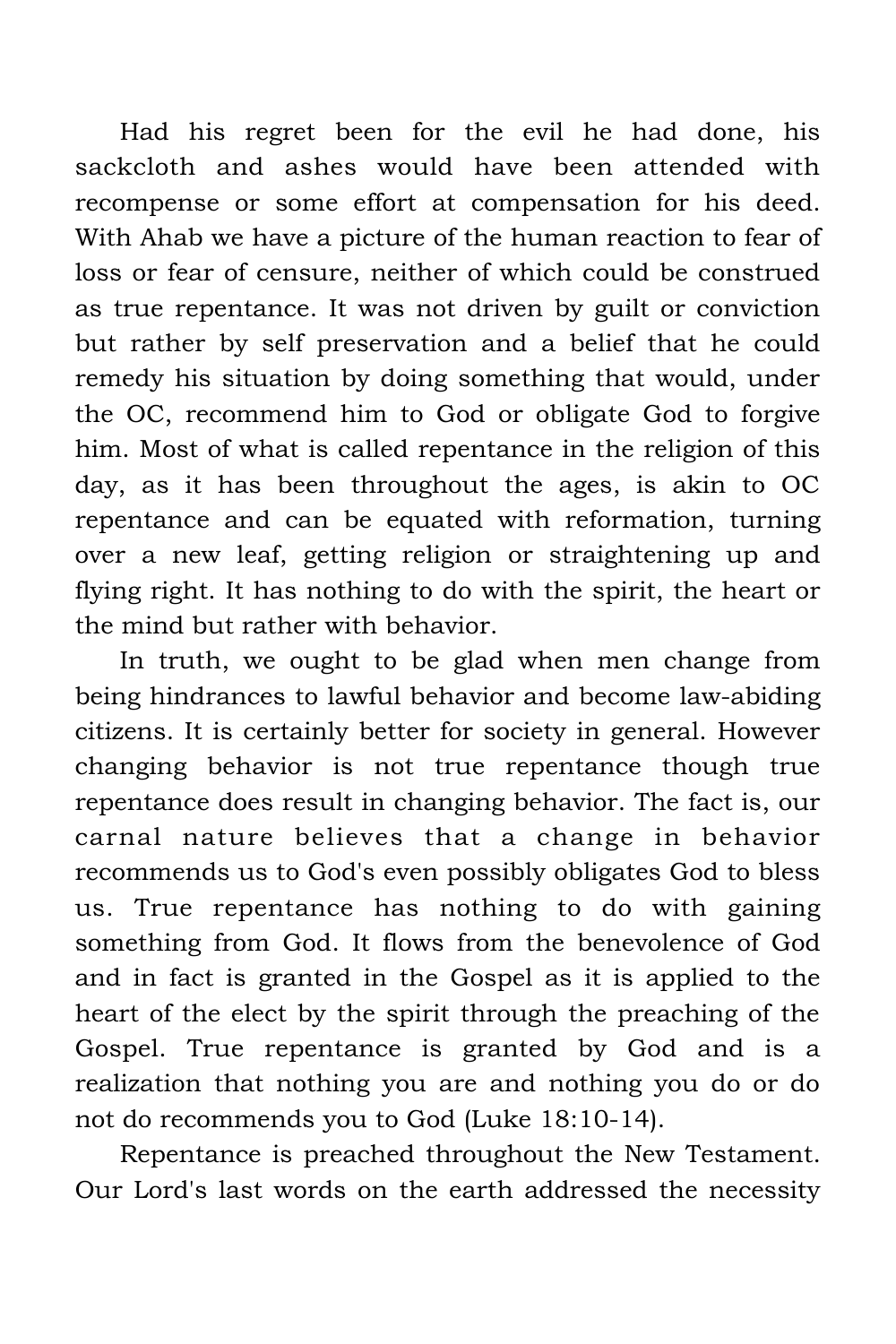of preaching repentance and remission of sins. Neither of these is accomplished by men. Both are results of the work of Christ and understood as the Gospel is received (Lk. 24:26-27, 44-48 ).

What then is New Testament repentance? There is one word in the original that is translated repentance throughout the New Testament. That one word means one thing. Repentance in the New Testament means a change of the mind. This is the work of God in the new creation. It is a new mind and the change is radical. It is that mind that minds the things of the spirit and not of the things of the flesh. Though it may result in a change of outward behavior, true repentance is as invisible as is faith. There is no evidence that may be applied to repentance that can be seen of men. It has to do with the mind. I can't see your mind and you can't see mine.

Repentance is a radical change of mind because it is recognition and an understanding of precisely what recommends us to God. The radical aspect of it is that recommendation has nothing to do with us, our ability, our doing, our trying. our behavior, our prayers, attendance, giving, or even our believing. It is the mind, the mind-set, the absolute knowledge that Christ alone recommends us to God. He, as our wisdom, righteousness, sanctification and redemption is the only recommendation we have. It is a guard-post; a roadblock that put the skids on our notions that we do stuff that recommends us to God. Sadly, we seek to skirt the roadblock often. We know and would disavow any notion that our sin would recommend us to God. However we inwardly hold that the religious things we do somehow count. ..that character and conduct must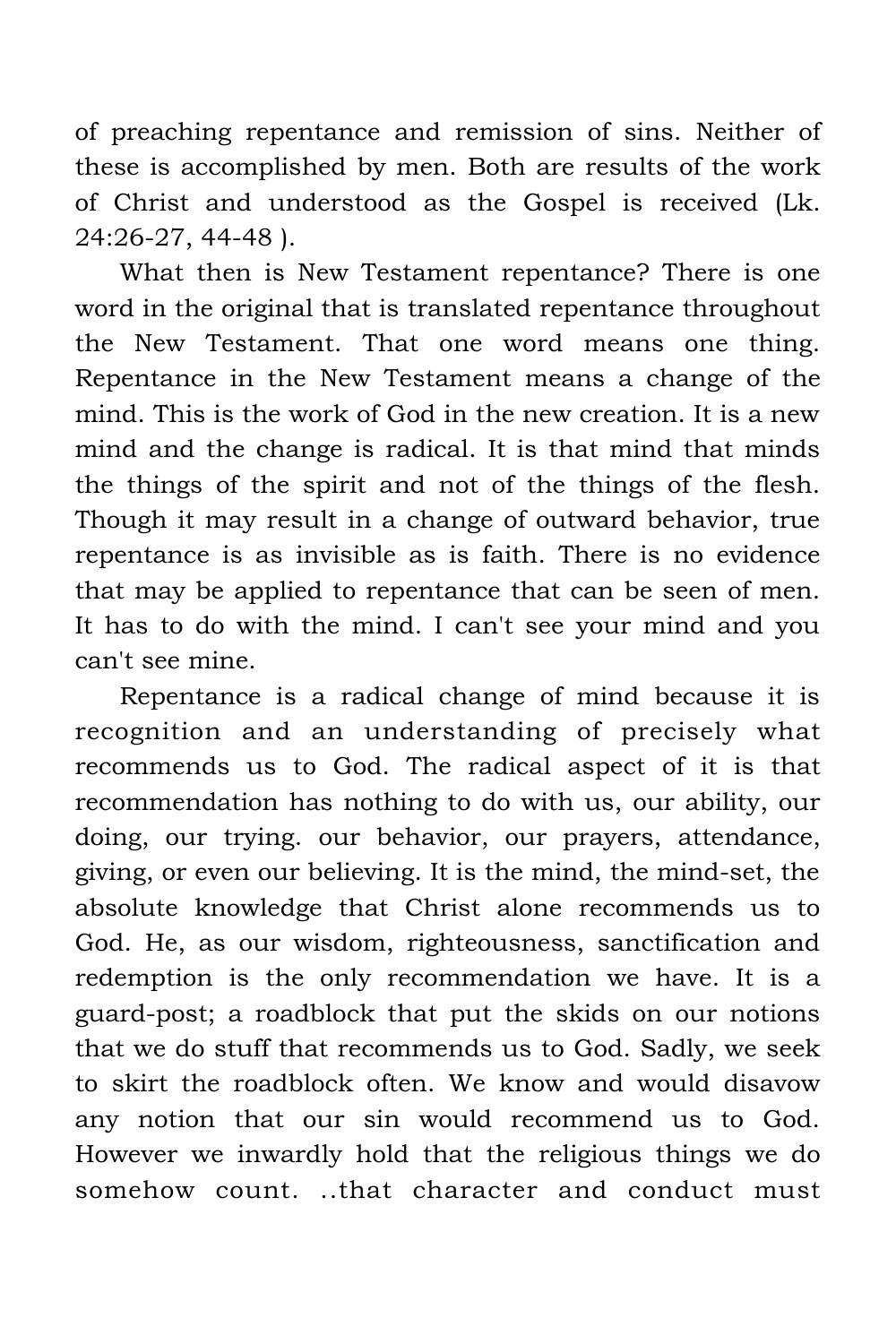recommend us to God. The radical change of mind is that when our delusions of righteousness rear their ugly heads, graciously, this new mind that God has put in us turns our eyes to Christ and causes us to confess that it is He alone that recommends us to God. This is repentance, true repentance—a state of mind that checks our forays into the flesh, not by changing our behavior but by making us to remember and to know that our behavior is nothing more than changeable behavior and can change again with the next wind that blows. The only one who cannot and does not ever change is God and it is He who granted us this radical change of mind. His gifts and his callings are without repentance.

Ahab abased his body, altered his appearance and changed his posture and as soon as he found that punishment was not immediate he returned to his former behavior (Ecc. 8:11). True repentance looks to Christ and declares that salvation is of the Lord.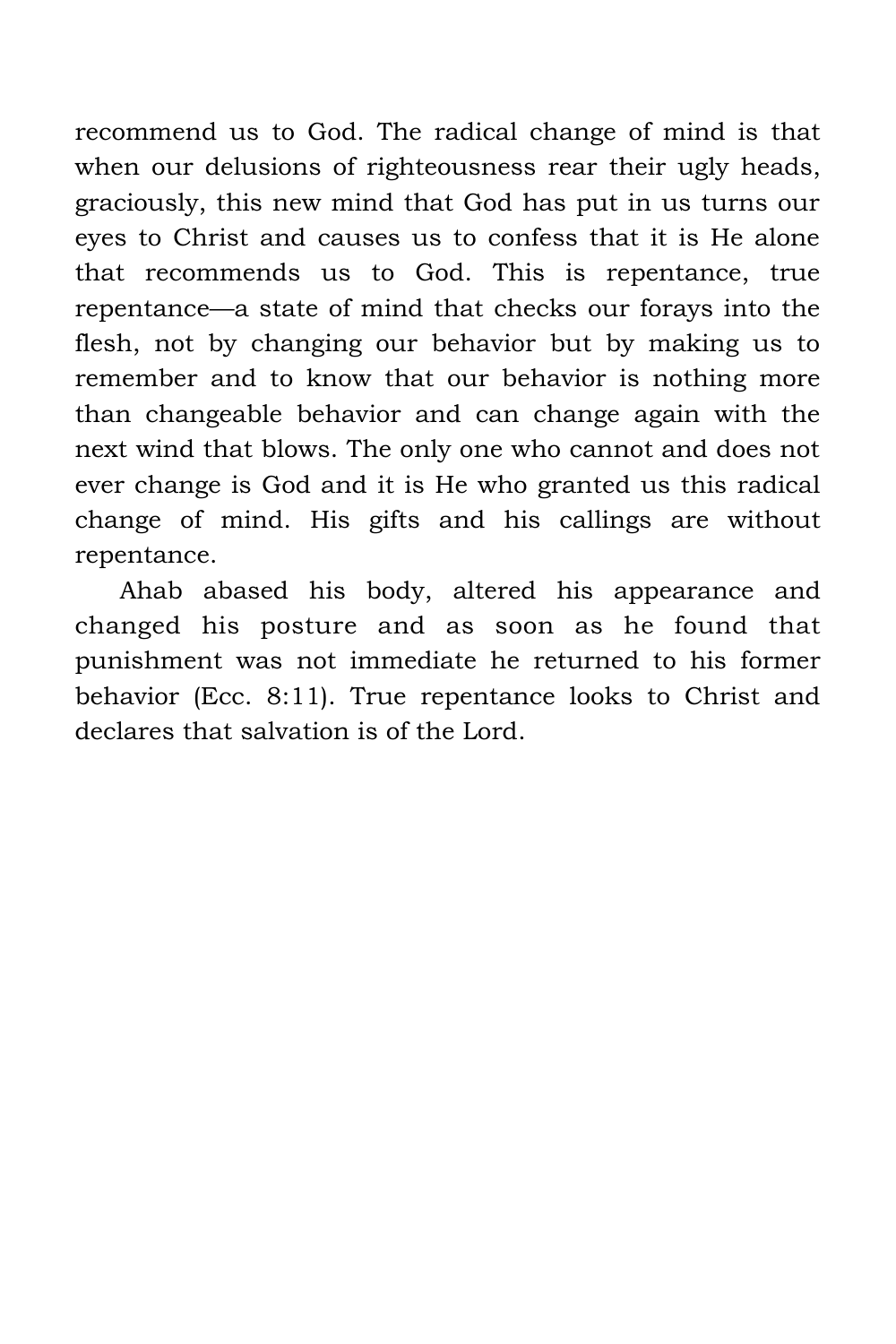## **AHAB 'S END**

## **I Kings 22:1-40**

1, And they continued three years without war between Syria and Israel. 2, And it came to pass in the third year, that Jehoshaphat the king of Judah came down to the king of Israel. 3, And the king of Israel said unto his servants, Know ye that Ramoth in Gilead is ours, and we be still, and take it not out of the hand of the king of Syria? 4, And he said unto Jehoshaphat, Wilt thou go with me to battle to Ramothgilead? And Jehoshaphat said to the king of Israel, I am as thou art, my people as thy people, my horses as thy horses. 5, And Jehoshaphat said unto the king of Israel, Enquire, I pray thee, at the word of the LORD to day.  $6,$ Then the king of Israel gathered the prophets together, about four hundred men, and said unto them, Shall I go against Ramothgilead to battle, or shall I forbear? And they said, Go up; for the Lord shall deliver it into the hand of the king. 7, And Jehoshaphat said, Is there not here a prophet of the LORD besides, that we might enquire of him?  $8$ , And the king of Israel said unto Jehoshaphat, There is yet one man, Micaiah the son of Imlah, by whom we may enquire of the LORD: but I hate him; for he doth not prophesy good concerning me, but evil. And Jehoshaphat said, Let not the king say so. 9, Then the king of Israel called an officer, and said, Hasten hither Micaiah the son of Imlah. 10, And the king of Israel and Jehoshaphat the king of Judah sat each on his throne, having put on their robes, in a void place in the entrance of the gate of Samaria; and all the prophets prophesied before them. 11, And Zedekiah the son of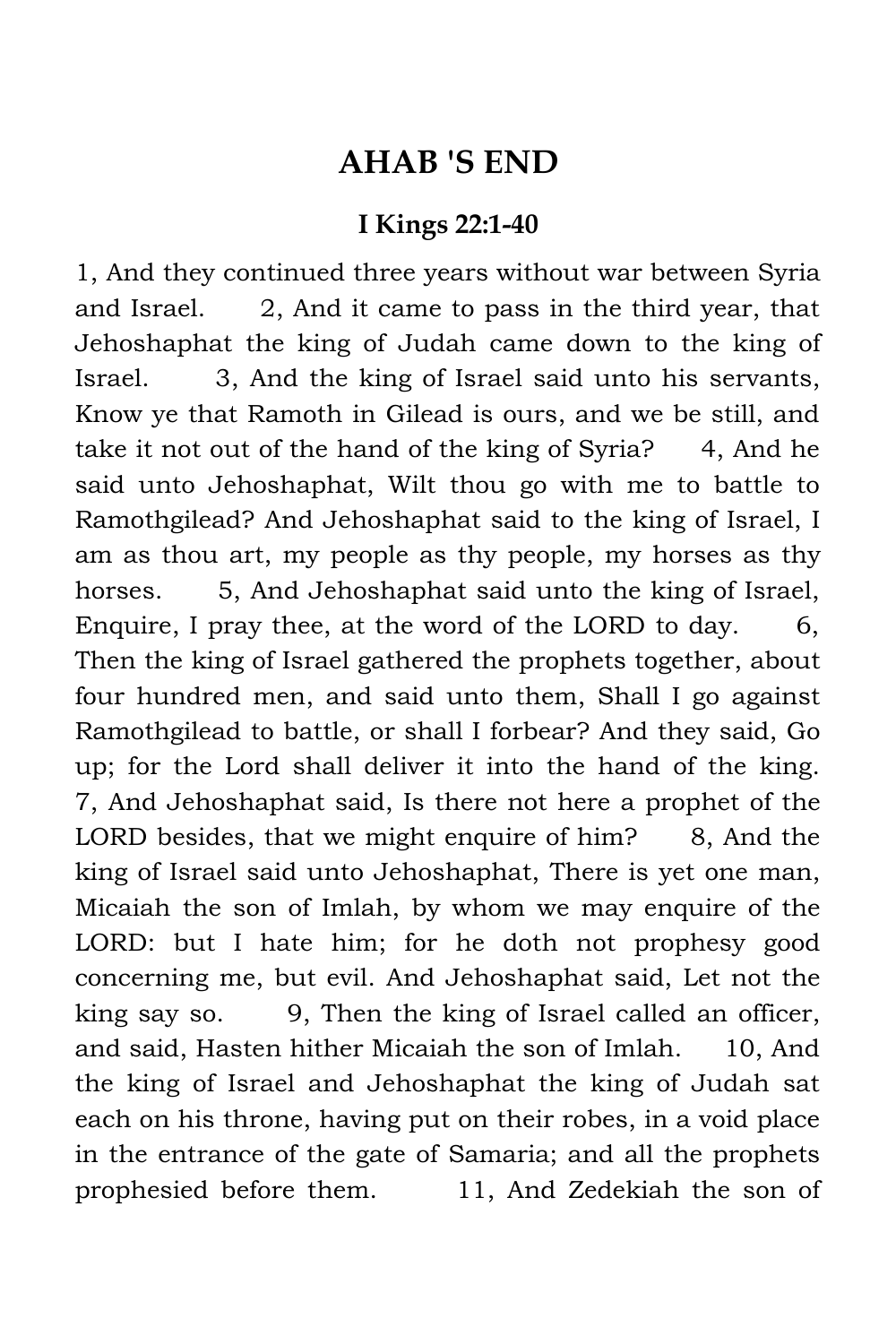Chenaanah made him horns of iron: and he said, Thus saith the LORD, With these shalt thou push the Syrians, until thou have consumed them. 12, And all the prophets prophesied so, saying, Go up to Ramothgilead, and prosper: for the LORD shall deliver it into the king's hand. 13, And the messenger that was gone to call Micaiah spake unto him, saying, Behold now, the words of the prophets declare good unto the king with one mouth: let thy word, I pray thee, be like the word of one of them, and speak that which is good. 14, And Micaiah said, As the LORD liveth, what the LORD saith unto me, that will I speak. 15, So he came to the king. And the king said unto him, Micaiah, shall we go against Ramothgilead to battle, or shall we forbear? And he answered him, Go, and prosper: for the LORD shall deliver it into the hand of the king. 16, And the king said unto him, How many times shall I adjure thee that thou tell me nothing but that which is true in the name of the LORD? 17, And he said, I saw all Israel scattered upon the hills, as sheep that have not a shepherd: and the LORD said, These have no master: let them return every man to his house in peace. 18, And the king of Israel said unto Jehoshaphat, Did I not tell thee that he would prophesy no good concerning me, but evil? 19, And he said, Hear thou therefore the word of the LORD: I saw the LORD sitting on his throne, and all the host of heaven standing by him on his right hand and on his left. 20, And the LORD said, Who shall persuade Ahab, that he may go up and fall at Ramothgilead? And one said on this manner, and another said on that manner. 21, And there came forth a spirit, and stood before the LORD, and said, I will persuade him. 22, And the LORD said unto him, Wherewith? And he said, I will go forth, and I will be a lying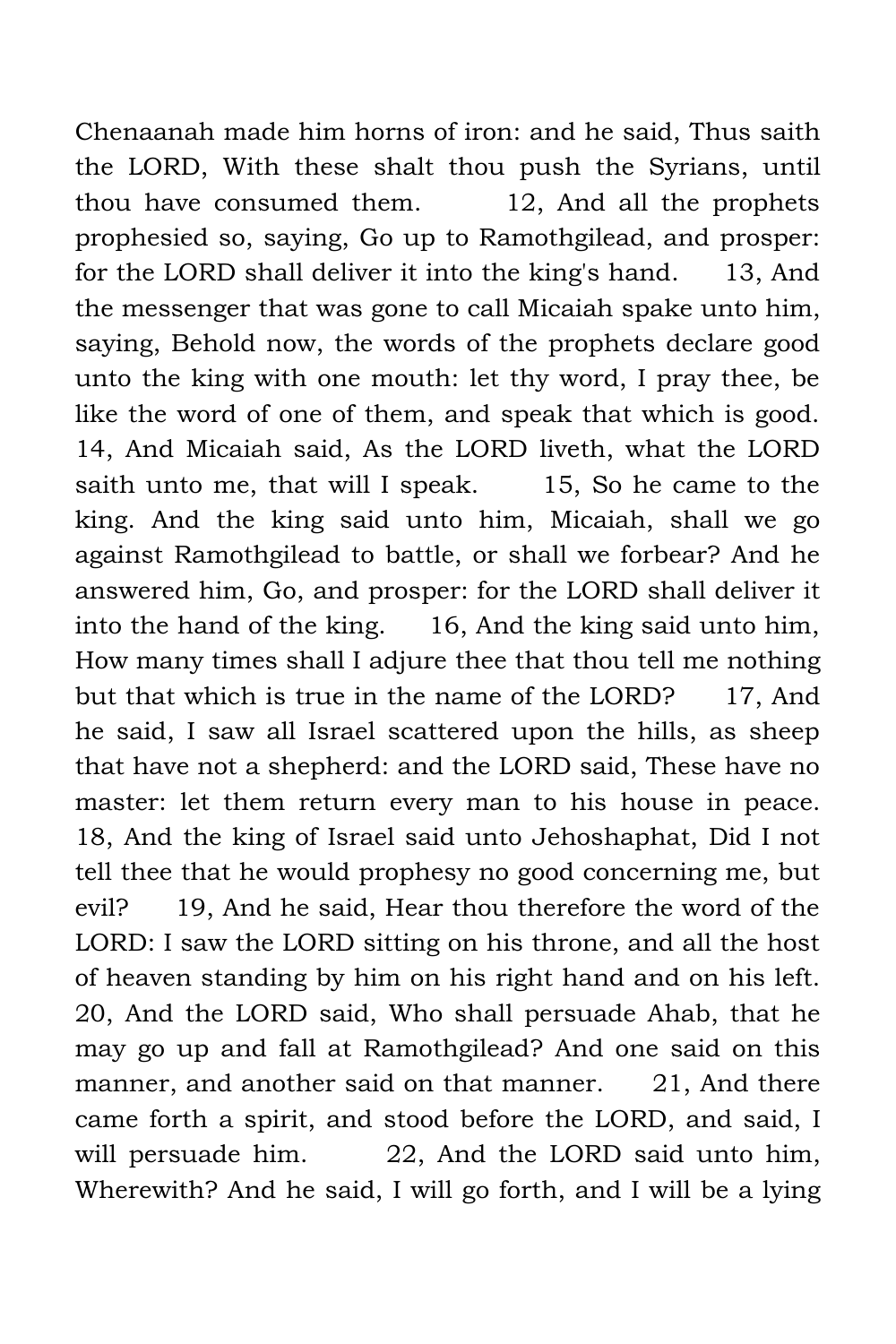spirit in the mouth of all his prophets. And he said, Thou shalt persuade him, and prevail also: go forth, and do so. 23, Now therefore, behold, the LORD hath put a lying spirit in the mouth of all these thy prophets, and the LORD hath spoken evil concerning thee. 24, But Zedekiah the son of Chenaanah went near, and smote Micaiah on the cheek, and said, Which way went the Spirit of the LORD from me to speak unto thee? 25, And Micaiah said, Behold, thou shalt see in that day, when thou shalt go into an inner chamber to hide thyself. 26, And the king of Israel said, Take Micaiah, and carry him back unto Amon the governor of the city, and to Joash the king's son; 27, And say, Thus saith the king, Put this fellow in the prison, and feed him with bread of affliction and with water of affliction, until I come in peace. 28, And Micaiah said, If thou return at all in peace, the LORD hath not spoken by me. And he said, Hearken, O people, every one of you. 29, So the king of Israel and Jehoshaphat the king of Judah went up to Ramothgilead. 30, And the king of Israel said unto Jehoshaphat, I will disguise myself, and enter into the battle; but put thou on thy robes. And the king of Israel disguised himself, and went into the battle. 31, But the king of Syria commanded his thirty and two captains that had rule over his chariots, saying, Fight neither with small nor great, save only with the king of Israel. 32, And it came to pass, when the captains of the chariots saw Jehoshaphat, that they said, Surely it is the king of Israel. And they turned aside to fight against him: and Jehoshaphat cried out. 33, And it came to pass, when the captains of the chariots perceived that it was not the king of Israel, that they turned back from pursuing him. 34, And a certain man drew a bow at a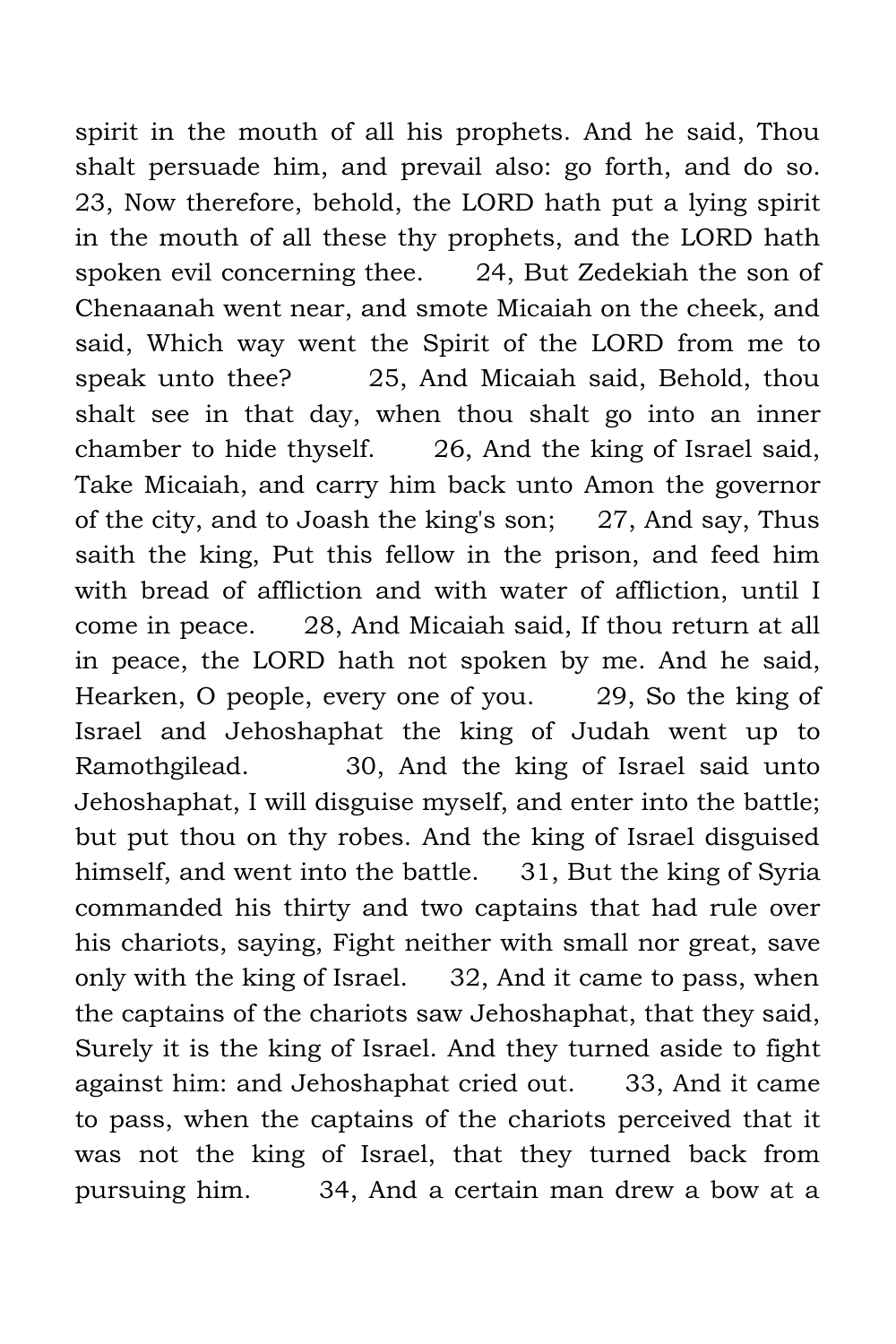venture, and smote the king of Israel between the joints of the harness: wherefore he said unto the driver of his chariot, Turn thine hand, and carry me out of the host; for I am wounded. 35, And the battle increased that day: and the king was stayed up in his chariot against the Syrians, and died at even: and the blood ran out of the wound into the midst of the chariot. 36, And there went a proclamation throughout the host about the going down of the sun, saying, Every man to his city, and every man to his own country. 37, So the king died, and was brought to Samaria; and they buried the king in Samaria. 38, And one washed the chariot in the pool of Samaria; and the dogs licked up his blood; and they washed his armour; according unto the word of the LORD which he spake. 39, Now the rest of the acts of Ahab, and all that he did, and the ivory house which he made, and all the cities that he built, are they not written in the book of the chronicles of the kings of Israel? 40, So Ahab slept with his fathers; and Ahaziah his son reigned in his stead.

This is one of my favorite accounts in the Old Testament. I admit that it appeals to my love of satire as a tool of language and the courage of this prophet of God in deriding the false prophets that outnumbered him four hundred to one. I was going to entitle this message "Don't go Hatin' on the preacher" because much of this story is about Ahab's hatred for this lone prophet. In fact when the prophet is summoned he is in jail for telling Ahab things he did not want to hear, and after he tells the truth, he winds up in jail again.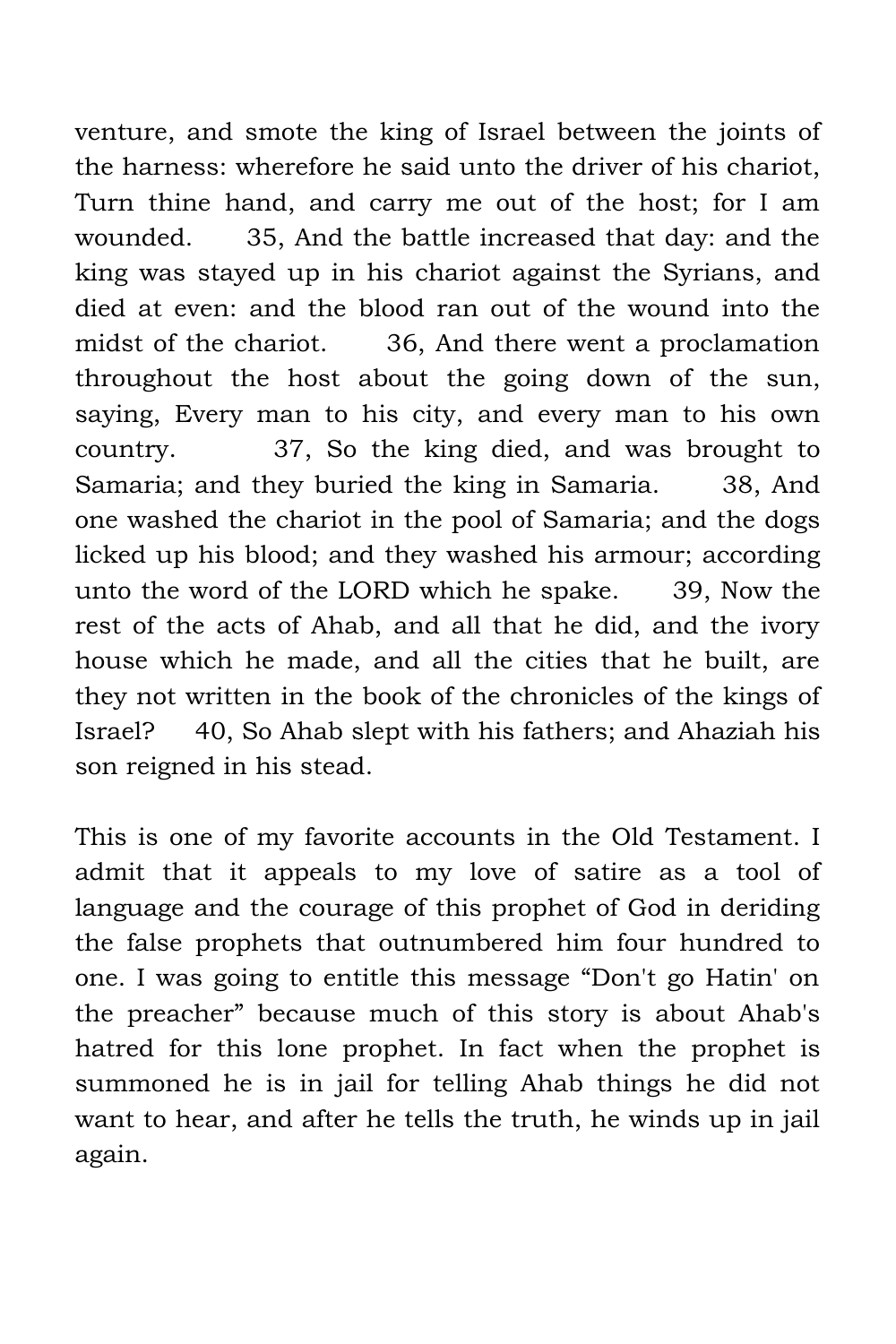This is the record of the of the fulfillment of the prophecy that Ahab's life would be taken for the life of Benhadad whom Ahab had spared in direct disobedience to God's command. This is the record of Ahab's end (20:42).

About 3 years have passed since Ahab's ersatz repentance. Since sentence has not been quickly executed, Ahab has returned to his old ways. He has put the words of Elijah far from his mind and is once again seeking counsel from those he has paid to tell him what he wants to hear (What do you preach? What do you want to hear?).

Ahab's desire to take Ramoth-gilead is not necessarily a bad one. Ramothgilead was one of the cites of refuge and rightfully belonged to Israel. In order to more probably insure victory, Ahab asks Jehoshaphat, king of Judah for assistance. Jehoshaphat, King of Judah had, at this time, made peace with Ahab and when asked was willing to join with Ahab in the battle. However, Jehoshaphat, being a good king and doing what was right in the eyes of God, desired a word from the Lord before he went to battle against Assyria. Ahab sought to oblige him and called out his and Jezebels' 400 false prophets to get a word from the Lord. The lord of these prophets was Baal. Though they gave a favorable report, Jehoshaphat knew that they were Baal's buffoons and asked Ahab, in a very kind way, if there was not one prophet of the LORD (Jehovah ) that they might inquire of. Elijah and Elisha were not around, and the only prophet available was in prison because Ahab hated him. But to assuage Jehoshaphat 's concerns, Ahab gets Micaiah out of jail. The messenger sent to release Micaiah told him what the prophets of Baal had said (go for it King, you'll win) and encouraged Micaiah to go with the flow. So Micaiah agrees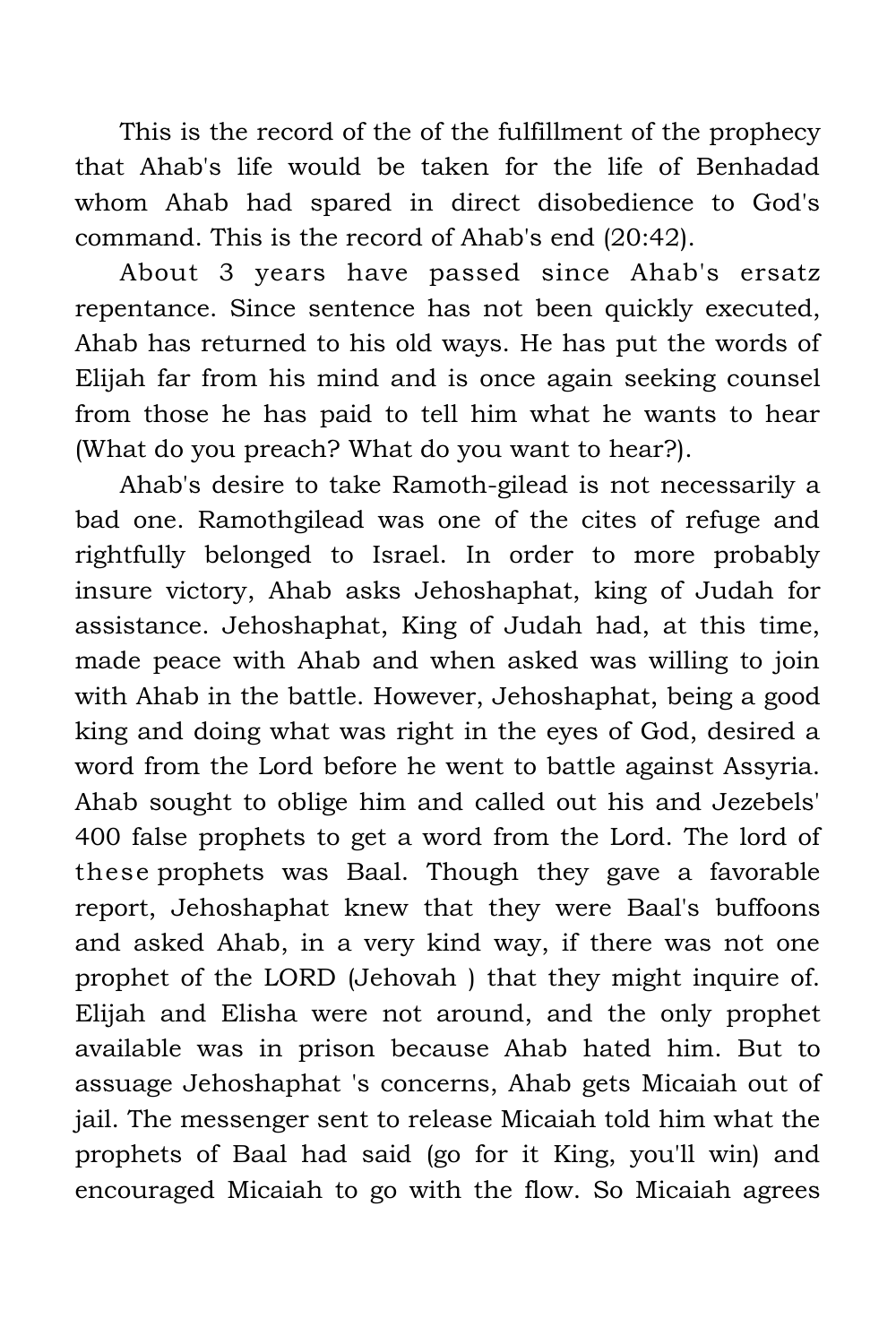with the 400, and immediately, Ahab knows that he is not telling him the truth. When Micaiah tells Ahab the truth, Ahab gets mad because it is not what he wants to hear. Micaiah derides the false prophets and gets slapped in the face and tossed back in the slammer for it. But His prophecy is fulfilled and Ahab is killed and the dogs licked his blood. That's the gist of the story but the particulars teach many things that relate to the preaching of the Gospel and religions response to it.

The first thing that is plainly evident is that false religion requires theater and visual aids. When the Kings had gathered in the hall, dressed in their regal finery to get the word from the prophets as to whether they should go to war, they were in for some entertainment. The head prophet had some antlers made of iron and he held tern on his head and acted as if he were a bull in a china shop. While he was plowing through the imaginary enemy he proclaimed that this is what Ahab would do to his enemies, promising absolute victory (vv. 11-12). What these prophets did was not about telling the truth. It was about keeping their job and securing it with a big show. Whether anyone remembered what they said is irrelevant—the show was impressive. It had charisma and made folks feel good even though they were lying through their teeth and were promising what they could not produce. They played to the ego of Ahab who was more that willing to receive accolades about his presumed prowess than hear the truth. Sound familiar?

Secondly, the desire of the false prophet is to have the preacher of the Gospel to go along just to get along (v. 13). Over the years folks have asked me and some of the congregation why it is that Sequoyah doesn't join in with the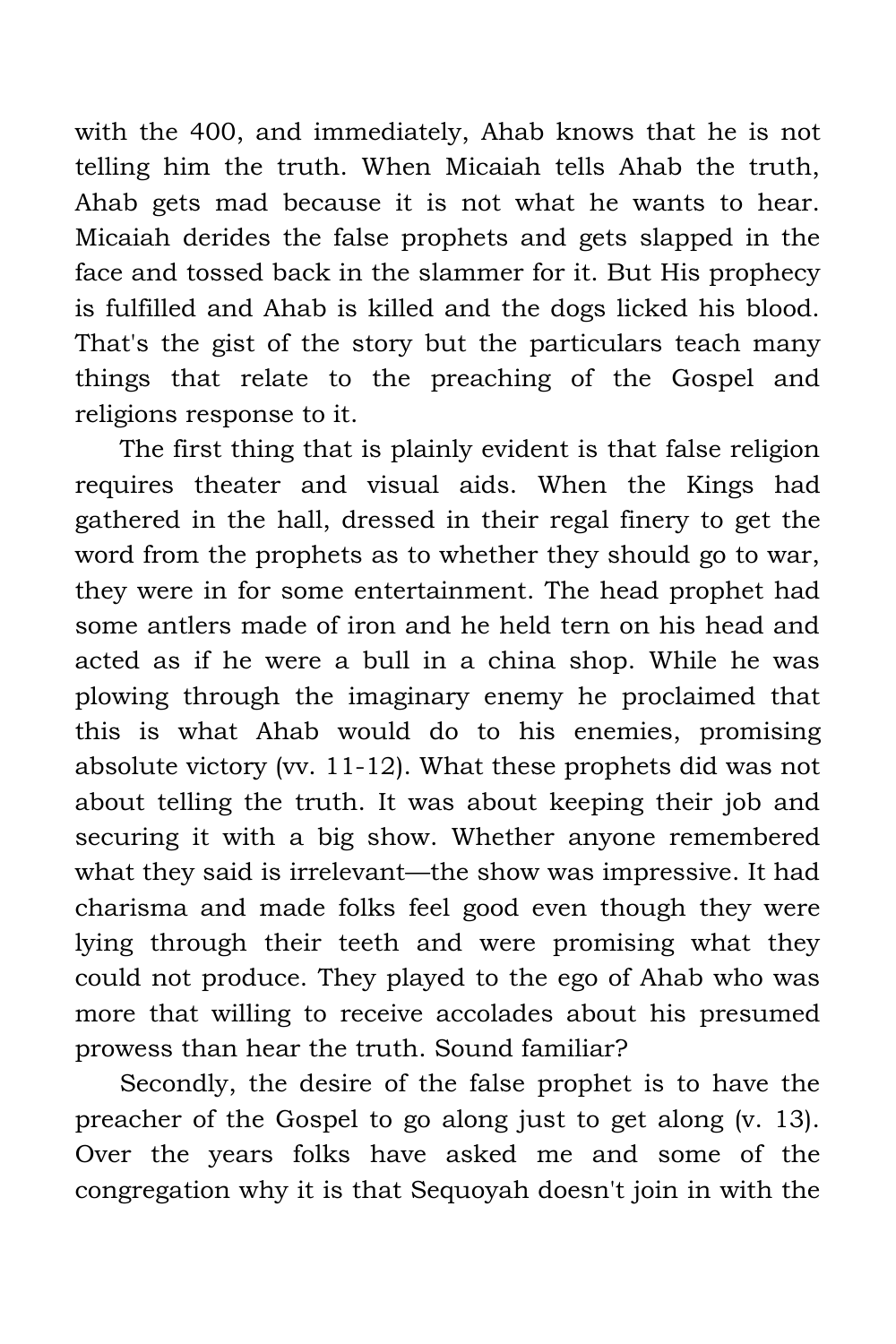religious and political endeavors along with the rest of the community. They usually say things like we all believe the same God or are headed to the same place. What really gets me is exactly what took place in this passage. What was the false prophet actually asking of Micaiah? He was asking him not to speak the truth but rather to simply agree with the majority decision. Join up with us, get along with us—just don't tell what you believe. The only problem is that there is a very elemental difference between life and death and this is precisely what is at stake. It is not some truth that sets men free it is *the* truth that sets men free. Men perish for lack of love for the truth. Men only believe *after* they have heard the word of truth. The souls of men are turned to merchandise when the popular lie is put forth as the way to glory. The Gospel settles the things of eternity for those that hear it (Savor of life and death). A doctor who prescribes a band-aid for a brain tumor should be hounded out of the profession he is not a doctor he is a murderer.

Thirdly, it is sometimes the job of the preacher to answer a fool according to his folly. Micaiah knew some things. He knew that Ahab hated him because he was always at odds with Ahab's hireling clergy. He knew that Ahab hated the truth and preferred to have his ego stroked by his prophets but at the same time Ahab knew that Micaiah always told him the truth. Ahab had a strange measure when it came to preachers. He knew if it made him mad it was the truth and he didn't want to hear it. He opted to believe the lie. So Micaiah, in a clever piece of linguistic license agrees with the false prophets (v. 15). He knew that Ahab would not believe him but did what he did to show Ahab his folly (I can believe that flower is God—go ahead then).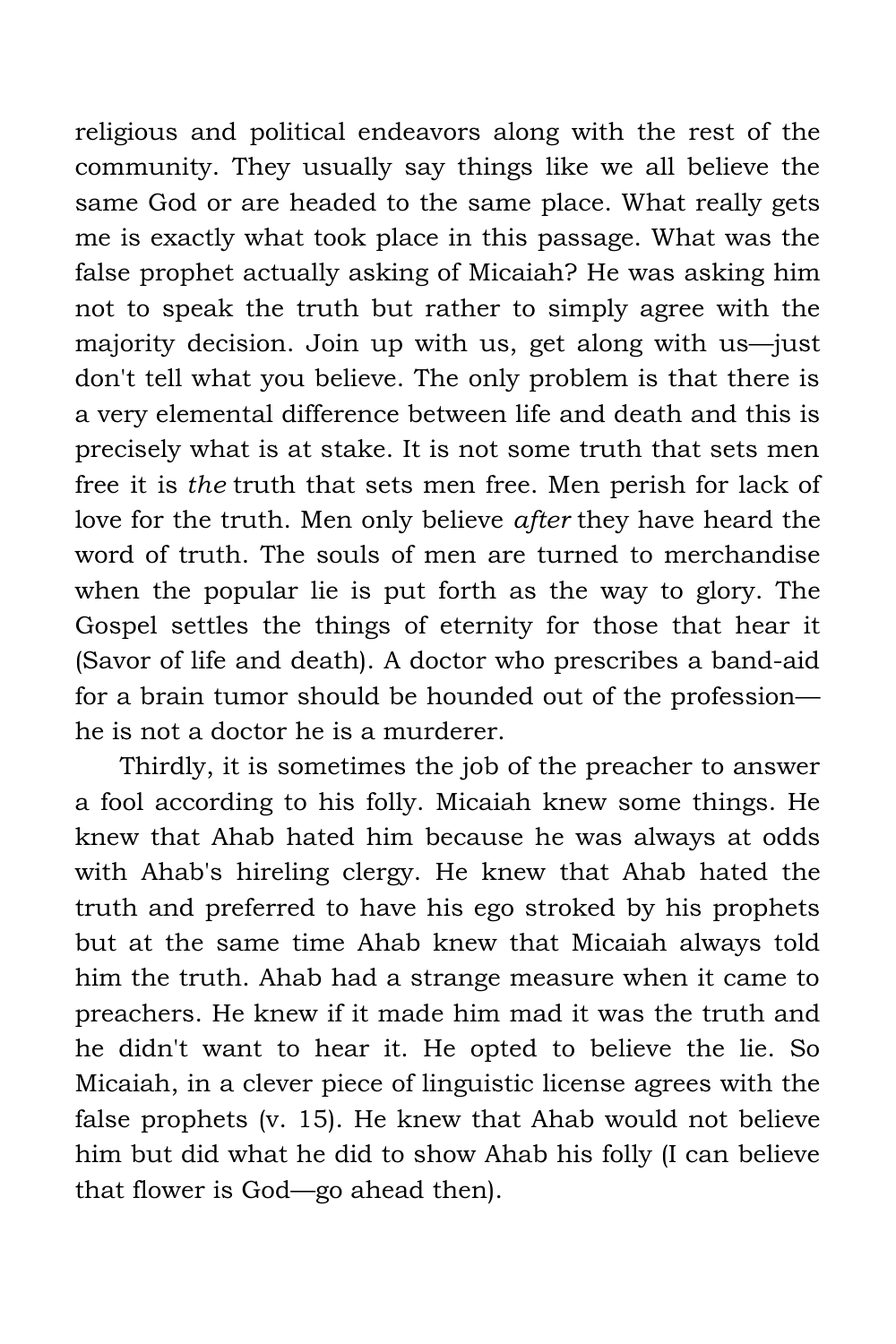Fourthly, false teachers understand the truth, they just know that it will not work for their agenda and so they will die rather than face the censure of men (if I preached that I'd lose my job or split up the church). Ahab knew the truth. He knew that his life was at stake because God had told him that he would die. But understanding the truth, if it costs you what you are not willing to give up, will be cast aside or that which is more convenient. Those pulpit denizens who claim not to comprehend or claim confusion concerning the truth of salvation by grace alone are lying. They understand that the truth would cost them their ministry and they ain't willing to pay that price (v. 16). Ahab was hoisted on his own petard. He loved the lie, demanded the truth and refused to recognize the consequence.

Fifthly, when the truth is heard it makes the lie-lover fit to be tied (vv. 17-18). Don't ask a Gospel preacher to tell you what he preaches unless you want to hear it. Folks don't really want the truth, they want someone to tell them that they are safe in their unbelief or in the false teaching. Ahab wants a victory at Ramoth gilead and Micaiah has just told him that he was not going to make it off the battlefield and that he was the only one who was gonna die that day. Ahab preferred what the prophets of Baal offered up.

Finally, for this part of the study, the preacher of the truth has no compunction about holding false prophets in derision. The story that Micaiah told in vv. 19-23 could not have taken place. God neither take or asks counsel from anyone. Scripture declares that He put no trust in angels. Micaiah's story is a parable to reveal the false prophet's to be the liars that they are. His words are a real piece of literary genius (Exp).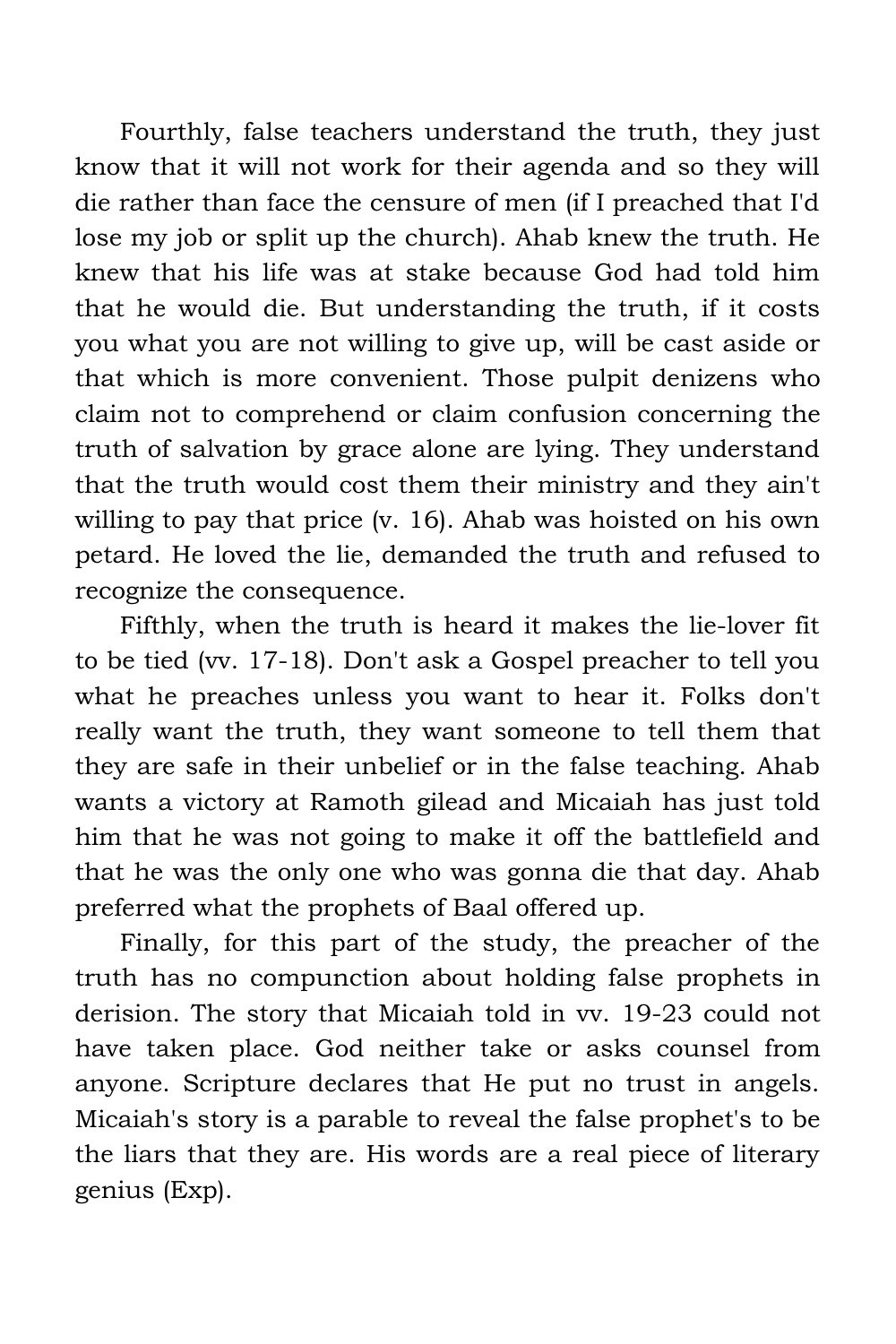## **EFFECTUAL**

## **I Kings 22:34**

34, And a certain man drew a bow at a venture, and smote the king of Israel between the joints of the harness: wherefore he said unto the driver of his chariot, Turn thine hand, and carry me out of the host; for I am wounded.

The man Ahab, the king of Israel, as we have seen, is an exemplar of total depravity. He continued in the idolatry of his father's, worshipping the golden calves, continuing to mix the worship of God with the worship of Baal and Ashtaroth, refusing to tear down the groves and the high places where every manner of debauchery was committed under the guise of worship. He had no concern for human life, not even flinching when his wife had Naboth killed to acquire him a vineyard. Even in the face of God's mighty hand he showed no sense of his own guilt as God shut up the heavens fro  $3\frac{1}{2}$  years and as he witnessed the fire from heaven on Carmel. He was not moved when 430 prophets of Baal cried and wailed to no avail and he sat mute as Elijah summarily slaughtered the false prophets. He was intractable in his rebellion and only made a show of repentance when he got caught. After a brief foray into sackcloth and ashes, he immediately returned to his old ways in his fatal pursuit of Ramoth gilead. His nominal repentance (outward acts of contrition-rededication) bought him some time as God gave his family a temporary reprieve in judgment. His repentance was Old Testament repentance,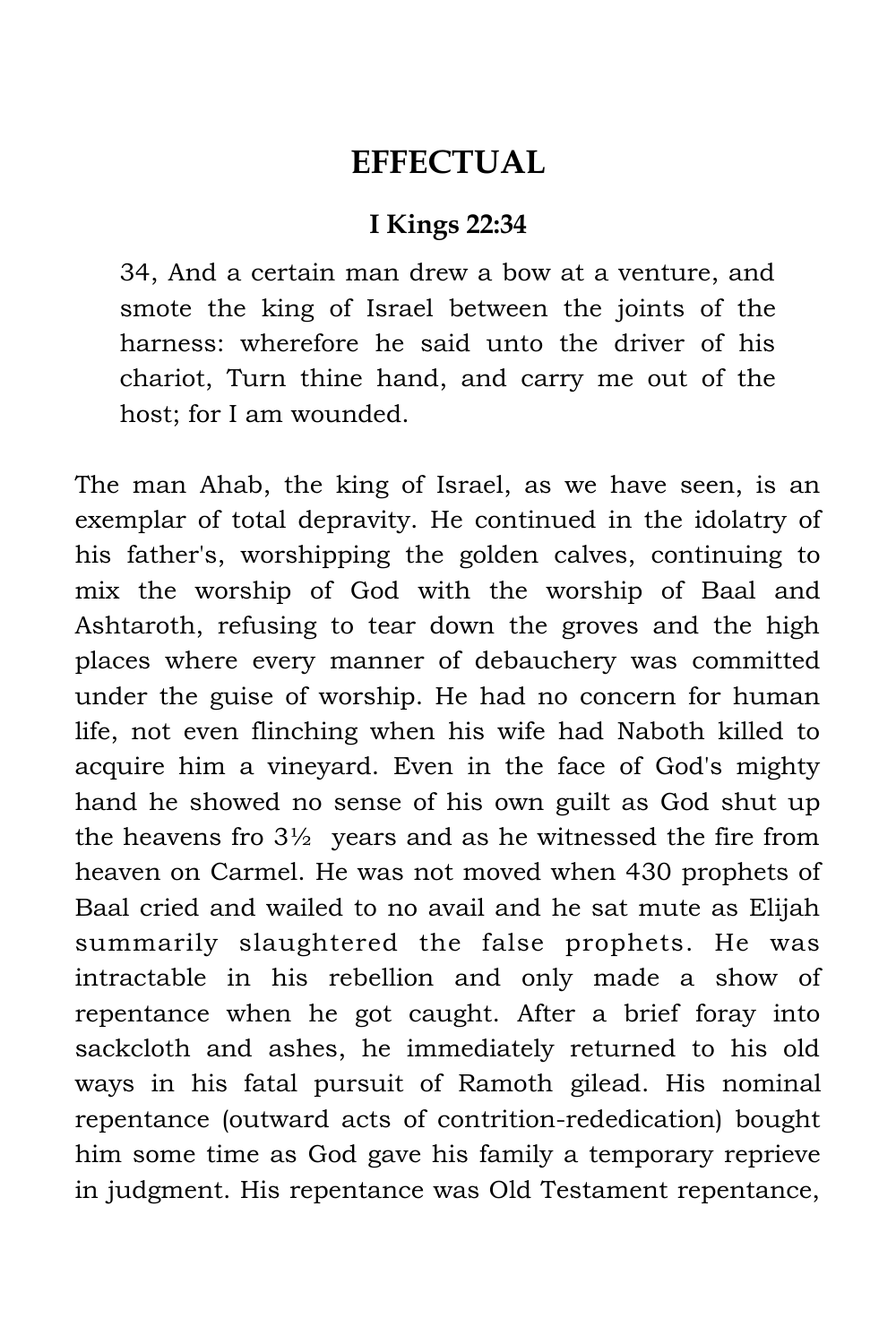which under that conditional covenant was accepted and for the offender, recommended him to God. New Testament repentance, which has nothing to do with acts of contrition or anything visible, is the heart and mind recognition, and acknowledgement, that the only thing that recommends us to God is Christ and Him crucified. Old Testament repentance never reaches the mind and heart but rather addresses behavior and visible manifestations of humiliation (acting contrite, voluntary humility). As vile and rebellious as Ahab was, he is but a mirror of our selves as we are born in this world in our carnal depravity and his demise is not one whit different that any one of us, by nature, deserves. We have seen the enemy and it is us.

In our text tonight we come to the end of Ahab. He is going to be square with the house. It is his life for Benhadad's, and his rebellious reign will come to an end with the dogs will lapping up his hemoglobin. "The wages of sin is death." "The soul that sinneth it will die." Justice will have its pound of flesh.

Ahab has sought to escape the execution of his sentence by dressing in the garb of the common soldier. He has instructed Jehoshaphat to dress in regal array painting a target of the king of Judah's back. That plan fails when Jehoshaphat cries to God and is delivered. And we have this brief, concise report of how this king, met his promised, appointed end. He has, in his mind, dodged the bullets many times. He has taken refuge in the lies of the four hundred false prophets and hidden in falsehoods while rejecting the true counsel of the one prophet that told him the truth. His false prophets will soon be looking for holes to hide in and Ahab will soon be "a gone Jesse." The brevity of this account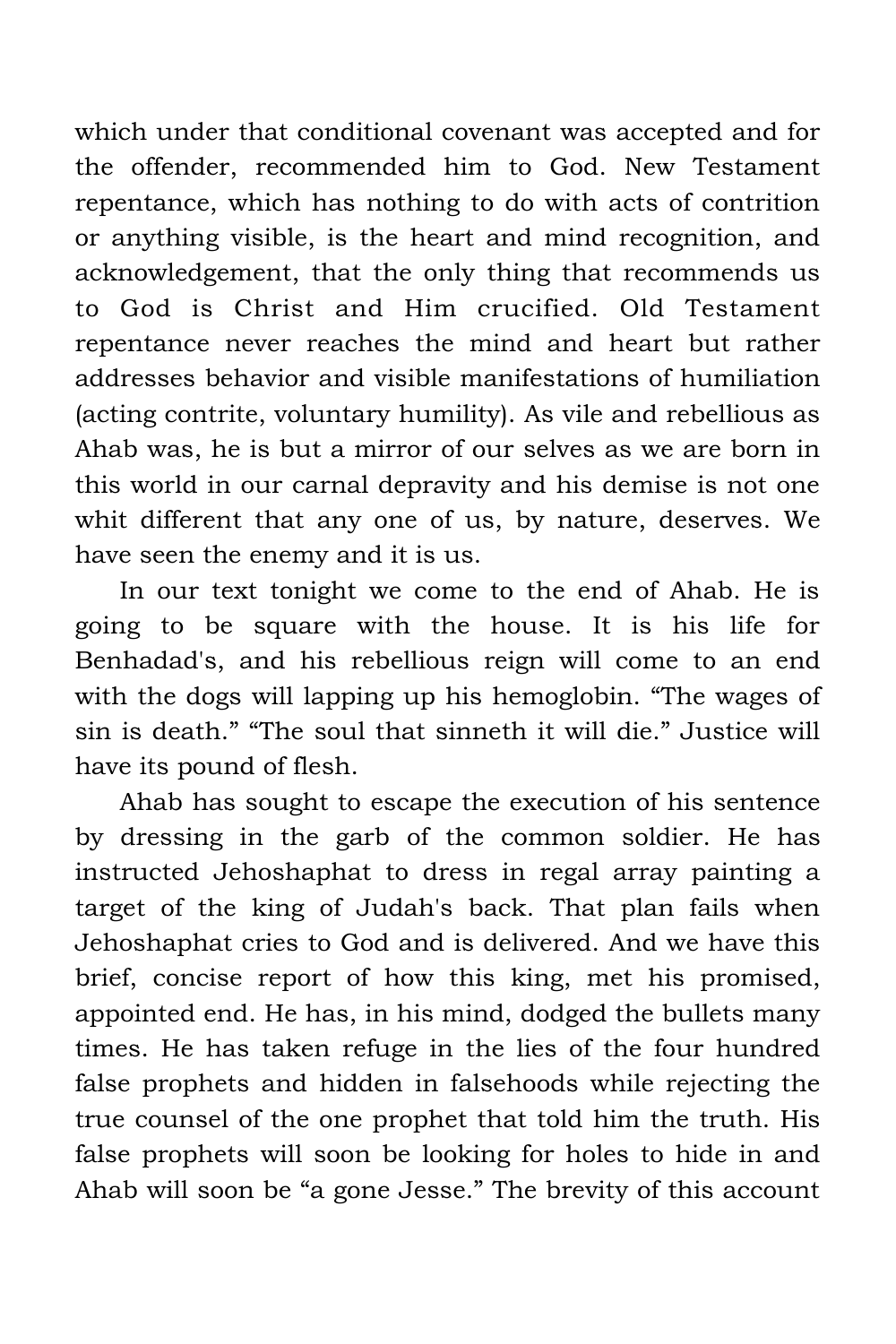is its beauty; its succinctness is its strength. "And a certain man drew a bow at a venture, and smote the king of Israel between the joints of the harness: wherefore he said unto the driver of his chariot, Turn thine hand, and carry me out of the host; for I am wounded." And there you have it, no frills, no ifs, no ands—no buts.

This account begins with "a certain man." This is an intriguing little phase often employed in Holy Writ. It can be basically taken in three ways. First it can be taken as every man and every man is an instrument in the hands of the Sovereign God. Humanity is God's property and every man woman and child serves Him in His grand scheme of the salvation of the elect (Dan. 4:35). Men act according to their corrupt nature and depraved will and all the while they serve the Almighty in His great purpose (Acts 4:28 ). This certain man is one of God's instruments. Secondly, "a certain man" can be taken a particular, specific man whose use is specified in the context that we find him. Thirdly "a certain man" can be taken to mean no man in particular, one who, among many, is present at a given occasion. Seeing that God holds the reigns in every scenario, any or all of the three would apply to this "certain man." This certain man, whether every man, a specific man or any man or no man of consequence is any instrument employed to fulfill the judgment against Ahab.

This "certain man" drew a bow at a venture. This is like that little children's poem "I shot an arrow in the air, it fell to earth I know not where." He drew a bow at a venture. He drew no bead on any target. In the throes of battle engagement, he drew the quarrel from his quiver and loosed it into the fray. "At a venture" is language fit for human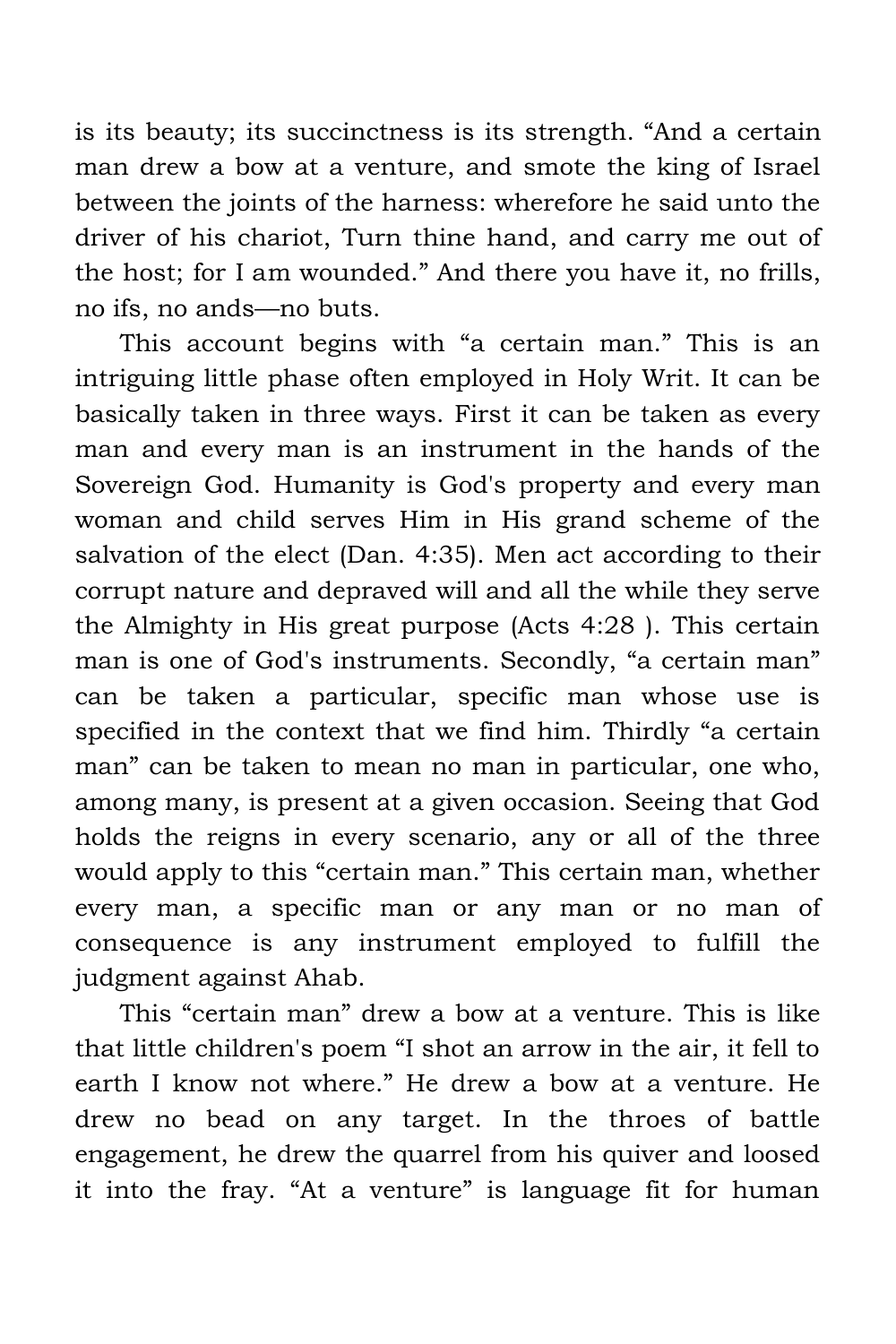beings. It might well be rendered "on a chance." That is a word employed by impotent humanity to designate a thing to be outside their control. But venture or chance is not outside any control, just man's control (Ecc. 9:11). What men call a venture is but the mystery of the secret of sovereign providence employing all things to bring the elect of God to their expected end.

That arrow was a guided missile. This bullet had a name on it. It was a predestined projectile of prophecy, a dart destined for the heart of the king and with ballistic accuracy, outside the pale of science and technology, it pierced the bosom of Benhadad's benefactor (20:42 ). So Ahab dies. His reign ends and he is buried with his fathers while the dogs lick his blood in the street.

In this "certain man" and his act and its result we do not have to stretch our imaginations to see the efficaciousness of the Gospel. Whether text or context the scriptures, the written word is about the true and living Word (John 5:39; Luke 24). In type and picture the "certain man" is the preacher of the Gospel (in pulpit or pew). He is everyman, a specific man, any man and no man of consequence. He is described in scripture as a voice, a noise, the chief of sinners, the least of all saints, a son of thunder who, before the cock crows, will deny Christ thrice. He is anything but special yet the words he speaks are matters of life and death. You will not hear of Christ without one (Rom. 10). He is a dirt pot in whom God has invested eternal treasure. He is the definitive example that salvation is by grace and grace alone. He and his preaching is foolishness to the world, but it is through that foolishness of preaching that God saves them that believe.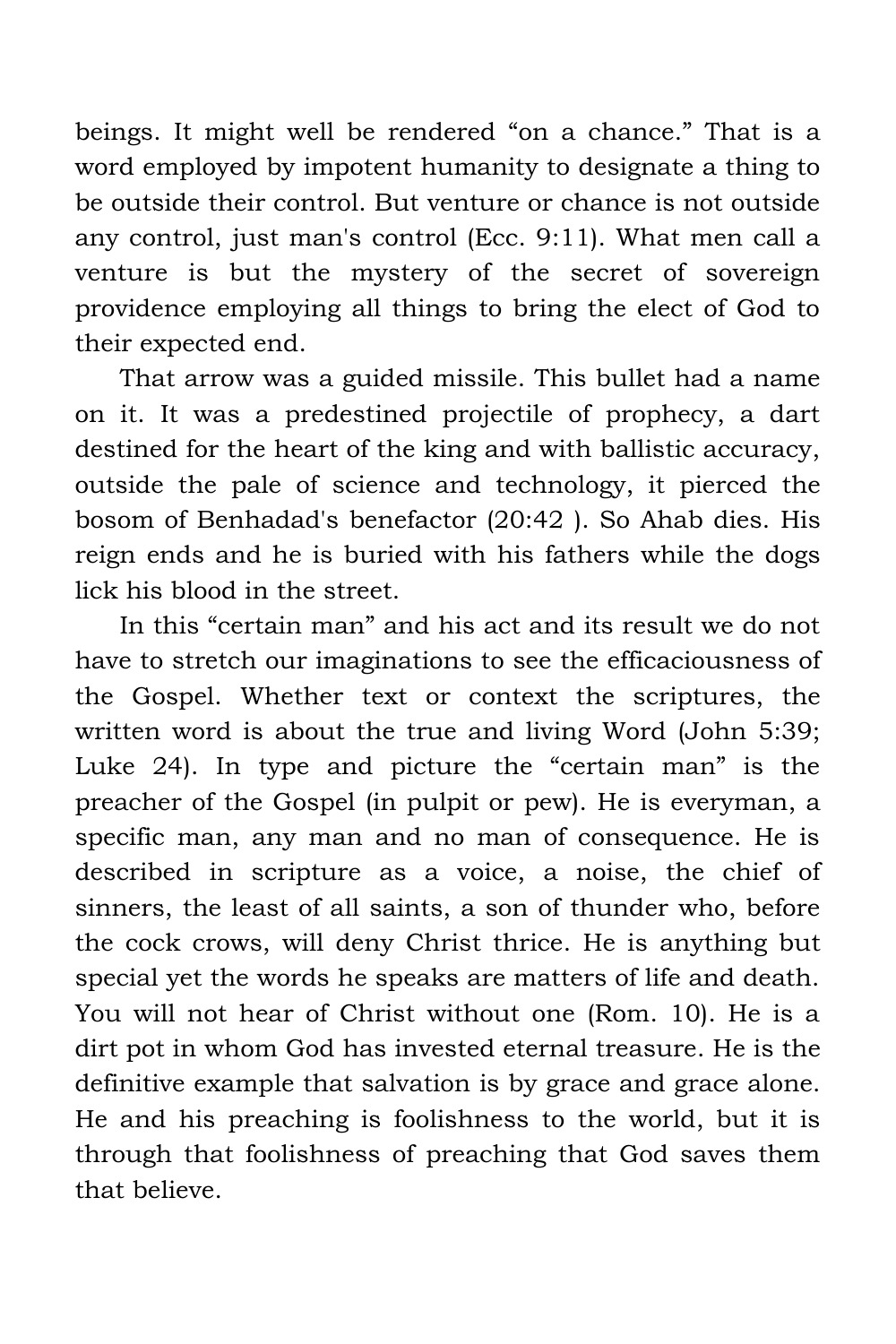He has but one arrow in his quiver and one string on his guitar. That arrow is the Gospel and though he is looking for lost sinners, the sheep, the elect, he draws his bow at a venture, loosing it into the crowd. He has no idea of the results of his action. He knows that it will be a savor of life or death, but he likewise knows that the results have nothing to do with him. What he does, in theological terms, is described as a general call. He preaches, as it were, to dead men relying on the Spirit to breathe upon the dead bones, to take the things of Christ and reveal them to the elect. However, that general call, that bow drawn at a venture, that arrow shot into the fray is in the hands of Him who "doeth all things after the counsel of His own will." The general call (the preaching of the Gospel) does not differ from the effectual call in essence. It differs in application as its results lie solely and entirely in the intent and design of the Majesty on High.

It will hit the mark and produce the predestinated result and the bowman is unaware of the mark it hit or even if anyone was hit. He will have no award ceremony or receive a medal though it was his arrow that pierced and ended the career of the royal rebel. He would remain nameless and faceless, without pedigree, without title, without recognition. Aiming at nothing, aiming at everything unbeknownst to him the arrow he looses hits the precise mark between the joints of the harness, into the marrow of the ersatz monarch (Heb. 4 :12-13).

And the sinner dies. He dies the death or he dies to the death but he dies. He dies in self or to self, but he dies (Col. 3). There must be death for sin in the sinner or the substitute. We meet and pray and preach the apostles'